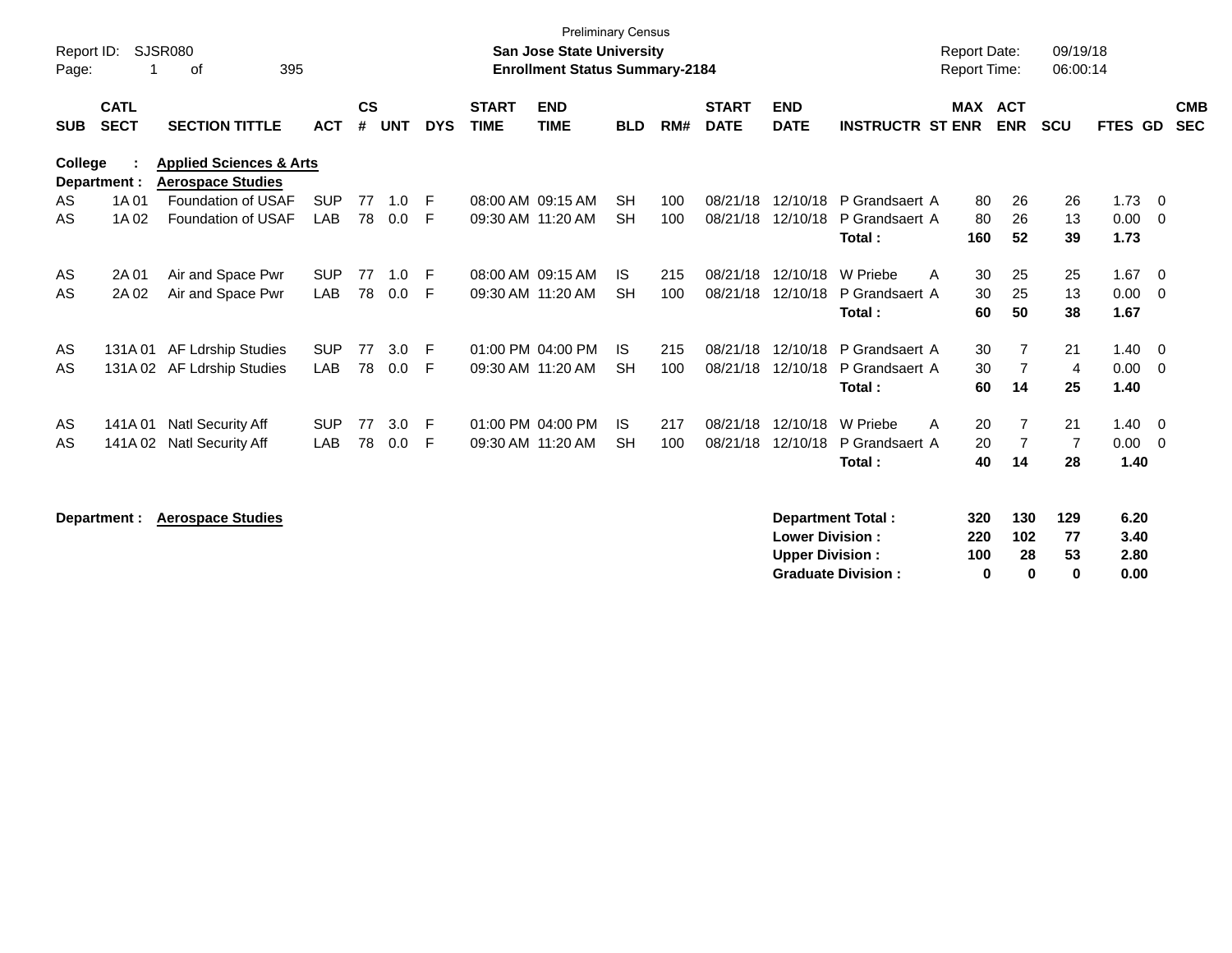| Report ID: |                                | SJSR080                                                                                                                    |            |        |                       |            |                             |                           | <b>Preliminary Census</b><br><b>San Jose State University</b> |     |                             |                                                   |                                                       | <b>Report Date:</b> |                    |                                     | 09/19/18                     |                              |                          |
|------------|--------------------------------|----------------------------------------------------------------------------------------------------------------------------|------------|--------|-----------------------|------------|-----------------------------|---------------------------|---------------------------------------------------------------|-----|-----------------------------|---------------------------------------------------|-------------------------------------------------------|---------------------|--------------------|-------------------------------------|------------------------------|------------------------------|--------------------------|
| Page:      |                                | 2<br>0f                                                                                                                    | 395        |        |                       |            |                             |                           | <b>Enrollment Status Summary-2184</b>                         |     |                             |                                                   |                                                       | <b>Report Time:</b> |                    |                                     | 06:00:14                     |                              |                          |
| <b>SUB</b> | <b>CATL</b><br><b>SECT</b>     | <b>SECTION TITTLE</b>                                                                                                      | <b>ACT</b> |        | CS<br><b>UNT</b><br># | <b>DYS</b> | <b>START</b><br><b>TIME</b> | <b>END</b><br><b>TIME</b> | <b>BLD</b>                                                    | RM# | <b>START</b><br><b>DATE</b> | <b>END</b><br><b>DATE</b>                         | <b>INSTRUCTR ST ENR</b>                               | <b>MAX</b>          |                    | <b>ACT</b><br><b>ENR</b>            | <b>SCU</b>                   | <b>FTES GD</b>               | <b>CMB</b><br><b>SEC</b> |
| College    | $\mathbb{R}^n$<br>Department : | <b>Applied Sciences &amp; Arts</b><br><b>Health &amp; Human Sciences - All College</b><br>APSC 198ITL 80Internat Exper Sem |            | SEM 05 | 1.0                   | <b>TBA</b> |                             |                           |                                                               |     | 08/21/18                    | 12/10/18                                          | J Smith<br>Total:                                     | $\mathsf{A}$        | 30<br>30           | 12<br>$12 \,$                       | $12 \overline{ }$<br>$12 \,$ | $0.92$ 7<br>0.92             |                          |
|            |                                | Department : Health & Human Sciences - All College                                                                         |            |        |                       |            |                             |                           |                                                               |     |                             | <b>Lower Division :</b><br><b>Upper Division:</b> | <b>Department Total:</b><br><b>Graduate Division:</b> |                     | 30<br>0<br>30<br>0 | $12 \,$<br>$\bf{0}$<br>$12 \,$<br>0 | 12<br>0<br>$12 \,$<br>0      | 0.92<br>0.00<br>0.92<br>0.00 |                          |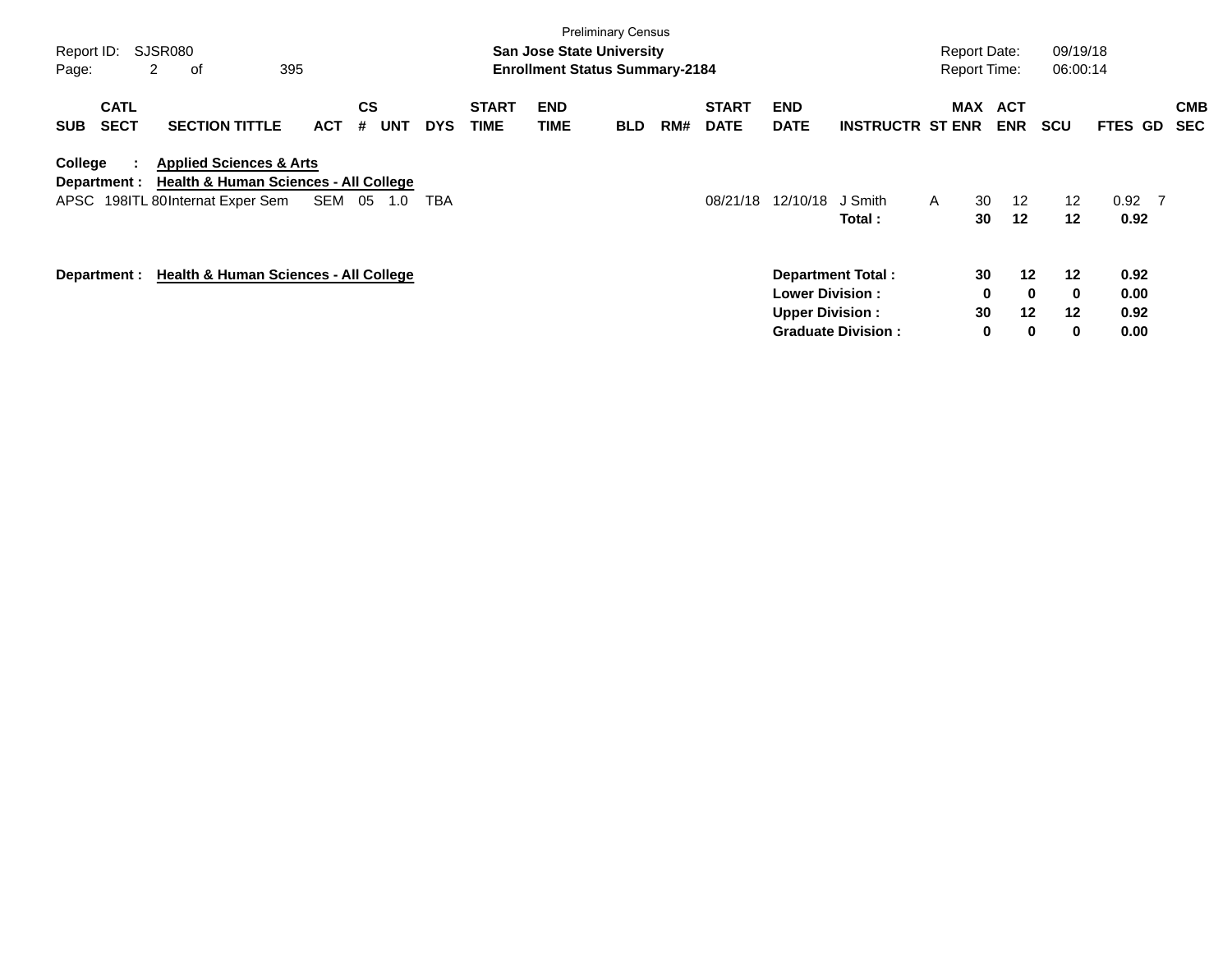| Report ID:<br>Page:        |                            | SJSR080<br>3<br>395<br>οf                      |                          |                    |            |            |                             | San Jose State University<br><b>Enrollment Status Summary-2184</b> | <b>Preliminary Census</b> |     |                             |                            |                         | <b>Report Date:</b><br>Report Time: |             |                       | 09/19/18<br>06:00:14 |               |                                                      |                          |
|----------------------------|----------------------------|------------------------------------------------|--------------------------|--------------------|------------|------------|-----------------------------|--------------------------------------------------------------------|---------------------------|-----|-----------------------------|----------------------------|-------------------------|-------------------------------------|-------------|-----------------------|----------------------|---------------|------------------------------------------------------|--------------------------|
| <b>SUB</b>                 | <b>CATL</b><br><b>SECT</b> | <b>SECTION TITTLE</b>                          | <b>ACT</b>               | $\mathsf{cs}$<br># | <b>UNT</b> | <b>DYS</b> | <b>START</b><br><b>TIME</b> | <b>END</b><br><b>TIME</b>                                          | <b>BLD</b>                | RM# | <b>START</b><br><b>DATE</b> | <b>END</b><br><b>DATE</b>  | <b>INSTRUCTR ST ENR</b> |                                     |             | MAX ACT<br><b>ENR</b> | <b>SCU</b>           | FTES GD       |                                                      | <b>CMB</b><br><b>SEC</b> |
| <b>College</b>             |                            | <b>Applied Sciences &amp; Arts</b>             |                          |                    |            |            |                             |                                                                    |                           |     |                             |                            |                         |                                     |             |                       |                      |               |                                                      |                          |
| Department :               |                            | <b>Nutrition, Food Science &amp; Packaging</b> |                          |                    |            |            |                             |                                                                    |                           |     |                             |                            |                         |                                     |             |                       |                      |               |                                                      |                          |
| <b>NUFS</b><br><b>NUFS</b> | 1A 01                      | Physical Science of                            | <b>SEM</b><br><b>SEM</b> | 04                 | 3.0        | MW         |                             | 01:30 PM 02:45 PM                                                  | MН                        | 324 |                             | 08/21/18 12/10/18          | X Feng                  | X<br>A                              | 0           | 0<br>14               | 0<br>42              | 0.00<br>2.80  | $\overline{\phantom{0}}$<br>$\overline{\phantom{0}}$ |                          |
|                            | 1A 02                      | Physical Science of                            |                          |                    | 3.0        |            |                             |                                                                    |                           |     |                             |                            | Total:                  |                                     | 45<br>45    | 14                    | 42                   | 2.80          |                                                      |                          |
| <b>NUFS</b>                | 801                        | Nutr Health Prof                               | <b>LEC</b>               | 01                 | 3.0        | MW         |                             | 12:00 PM 01:15 PM                                                  | CL                        | 310 |                             | 08/21/18 12/10/18          | A Rubin                 | Α                                   | 45          | 44                    | 132                  | 8.80          | $\overline{\mathbf{0}}$                              |                          |
| <b>NUFS</b>                | 880                        | <b>Nutr Health Prof</b>                        | <b>LEC</b>               | 01                 | 3.0        | <b>TBA</b> |                             |                                                                    |                           |     |                             | 08/21/18 12/10/18          | E MacKusick A           |                                     | 45          | 24                    | 72                   | 4.80          | $\overline{\mathbf{0}}$                              |                          |
|                            |                            |                                                |                          |                    |            |            |                             |                                                                    |                           |     |                             |                            | Total:                  |                                     | 90          | 68                    | 204                  | 13.60         |                                                      |                          |
| <b>NUFS</b>                | 901                        | Intro Human Nutr                               | <b>LEC</b>               | 01                 | 3.0        | <b>MW</b>  |                             | 09:00 AM 10:15 AM                                                  | <b>BBC</b>                | 201 |                             | 08/21/18 12/10/18          | K Knoblaugh A           |                                     | 45          | 44                    | 132                  | 8.80          | $\overline{\phantom{0}}$                             |                          |
| <b>NUFS</b>                | 902                        | Intro Human Nutr                               | <b>LEC</b>               | 01                 | 3.0        | MW         |                             | 10:30 AM 11:45 AM                                                  | <b>BBC</b>                | 201 |                             | 08/21/18 12/10/18          | K Knoblaugh A           |                                     | 45          | 46                    | 138                  | 9.20          | $\overline{\mathbf{0}}$                              |                          |
| <b>NUFS</b>                | 903                        | Intro Human Nutr                               | <b>LEC</b>               | 01                 | 3.0        | TR         |                             | 09:00 AM 10:15 AM                                                  | <b>BBC</b>                | 201 |                             | 08/21/18 12/10/18          | A Whitson               | A                                   | 45          | 45                    | 135                  | 9.00          | 0                                                    |                          |
| <b>NUFS</b>                | 904                        | Intro Human Nutr                               | <b>LEC</b>               | 01                 | 3.0        | <b>TR</b>  |                             | 09:00 AM 10:15 AM                                                  | CL.                       | 302 |                             | 08/21/18 12/10/18          | L Sweeney               | A                                   | 45          | 44                    | 132                  | 8.80          | 0                                                    |                          |
| <b>NUFS</b>                | 905                        | Intro Human Nutr                               | <b>LEC</b>               | 01                 | 3.0        | F          |                             | 09:00 AM 11:45 AM                                                  | CL                        | 204 |                             | 08/21/18 12/10/18 K Harvey |                         | A                                   | 45          | 18                    | 54                   | 3.60          | $\overline{\mathbf{0}}$                              |                          |
|                            |                            |                                                |                          |                    |            |            |                             |                                                                    |                           |     |                             |                            | Total:                  |                                     | 225         | 197                   | 591                  | 39.40         |                                                      |                          |
| <b>NUFS</b>                | 16 01                      | Sci, Physio, Nutr                              | <b>LEC</b>               | 02                 | 3.0        | <b>TR</b>  |                             | 12:00 PM 01:15 PM                                                  | <b>BBC</b>                | 201 |                             | 08/21/18 12/10/18          | Y Sun                   | A                                   | 45          | 43                    | 129                  | 8.60          | $\overline{\phantom{0}}$                             |                          |
| <b>NUFS</b>                | 16 02                      | Sci, Physio, Nutr                              | LEC                      | 02                 | 3.0        | <b>TR</b>  |                             | 01:30 PM 02:45 PM                                                  | <b>BBC</b>                | 201 |                             | 08/21/18 12/10/18          | Y Sun                   | A                                   | 45          | 44                    | 132                  | 8.80          | $\overline{\mathbf{0}}$                              |                          |
| <b>NUFS</b>                | 16 03                      | Sci, Physio, Nutr                              | <b>LEC</b>               | 02                 | 3.0        | <b>TR</b>  |                             | 03:00 PM 04:15 PM                                                  | <b>BBC</b>                | 201 |                             | 08/21/18 12/10/18          | Y Sun                   | A                                   | 45          | 42                    | 126                  | 8.40          | 0                                                    |                          |
| <b>NUFS</b>                | 16 04                      | Sci, Physio, Nutr                              | <b>LEC</b>               | 02                 | 3.0        | <b>TR</b>  |                             | 04:30 PM 05:45 PM                                                  | <b>BBC</b>                | 104 |                             | 08/21/18 12/10/18          | Y Sun                   | A                                   | 45          | 19                    | 57                   | 3.80          | $\overline{\mathbf{0}}$                              |                          |
|                            |                            |                                                |                          |                    |            |            |                             |                                                                    |                           |     |                             |                            | Total:                  |                                     | 180         | 148                   | 444                  | 29.60         |                                                      |                          |
| <b>NUFS</b>                | 20 01                      | Sanitatn & Env Iss                             | SEM                      | 04                 | 2.0        | м          |                             | 12:00 PM 01:40 PM                                                  | <b>CCB</b>                | 122 |                             | 08/21/18 12/10/18          | A Widaman               | A                                   | 30          | 32                    | 64                   | 4.27          |                                                      | $0\,$ C                  |
| HSPM 2001                  |                            | Sanitatn & Env Iss                             | SEM                      | 04                 | 2.0        | M          |                             | 12:00 PM 01:40 PM                                                  | <b>CCB</b>                | 122 |                             | 08/21/18 12/10/18          | A Widaman               | A                                   | 0           | -1                    | 2                    | 0.13          |                                                      | $0\,$ C                  |
|                            |                            |                                                |                          |                    |            |            |                             |                                                                    |                           |     |                             |                            | Total:                  |                                     | 30          | 33                    | 66                   | 4.40          |                                                      |                          |
| <b>NUFS</b>                | 21 01                      | Culinary Prin & Prac                           | LEC                      | 02                 | 3.0        | W          |                             | 08:30 AM 10:10 AM                                                  | <b>CCB</b>                | 122 |                             | 08/21/18 12/10/18          | R Larson                | A                                   | 40          | 33                    | 66                   | 6.60          | $\overline{\phantom{0}}$                             |                          |
| <b>NUFS</b>                | 21 02                      | <b>Culinary Prin &amp; Prac</b>                | LAB                      | 16                 | 0.0        | W          |                             | 10:15 AM 01:15 PM                                                  | <b>CCB</b>                | 125 |                             | 08/21/18 12/10/18          | R Larson                | A                                   | 20          | 20                    | 20                   | 0.00          | 0                                                    |                          |
| <b>NUFS</b>                | 21 03                      | Culinary Prin & Prac                           | LAB                      | 16                 | 0.0        | F          |                             | 09:00 AM 11:45 AM                                                  | <b>CCB</b>                | 125 |                             | 08/21/18 12/10/18          | R Larson                | A                                   | 20          | 13                    | 13                   | 0.00          | 0                                                    |                          |
|                            |                            |                                                |                          |                    |            |            |                             |                                                                    |                           |     |                             |                            | Total:                  |                                     | 80          | 66                    | 99                   | 6.60          |                                                      |                          |
| NUFS 22 01                 |                            | Caterng & Bev Mgmt LEC                         |                          |                    | 02 2.0     | W          |                             | 01:30 PM 02:20 PM                                                  | CCB 125                   |     |                             | 08/21/18 12/10/18 J Kubota |                         | A                                   | 20          | 8                     | 8                    | 1.07 0 C      |                                                      |                          |
| HSPM 22 01                 |                            | Caterng & Bev Mgmt                             | LEC                      |                    | 02 2.0     | W          |                             | 01:30 PM 02:20 PM                                                  | CCB                       | 125 |                             | 08/21/18 12/10/18 J Kubota |                         | A                                   | 0           | $\mathbf{1}$          | $\overline{1}$       | 0.13          | $0\,$ C                                              |                          |
| NUFS 22 02                 |                            | Caterng & Bev Mgmt                             | LAB                      |                    | 16 0.0     | W          |                             | 02:30 PM 05:15 PM                                                  | CCB 125                   |     |                             | 08/21/18 12/10/18 J Kubota |                         | A                                   | 20          | 8                     | 8                    | $0.00 \t 0 C$ |                                                      |                          |
| HSPM 22 02                 |                            | Caterng & Bev Mgmt LAB                         |                          |                    | 16  0.0    | W          |                             | 02:30 PM 05:15 PM                                                  | CCB 125                   |     |                             | 08/21/18 12/10/18 J Kubota |                         | A                                   | $\mathbf 0$ | $\mathbf{1}$          | $\mathbf{1}$         | $0.00 \t 0 C$ |                                                      |                          |
|                            |                            |                                                |                          |                    |            |            |                             |                                                                    |                           |     |                             |                            | Total:                  |                                     | 40          | 18                    | 18                   | 1.20          |                                                      |                          |
| NUFS 25 01                 |                            | Intern Fdserv Mgmt                             | SUP 36 1.0 TBA           |                    |            |            |                             |                                                                    |                           |     |                             | 08/21/18 12/10/18 J Kubota |                         | A                                   | 20          | 0                     | 0                    | $0.00 \t 0$   |                                                      |                          |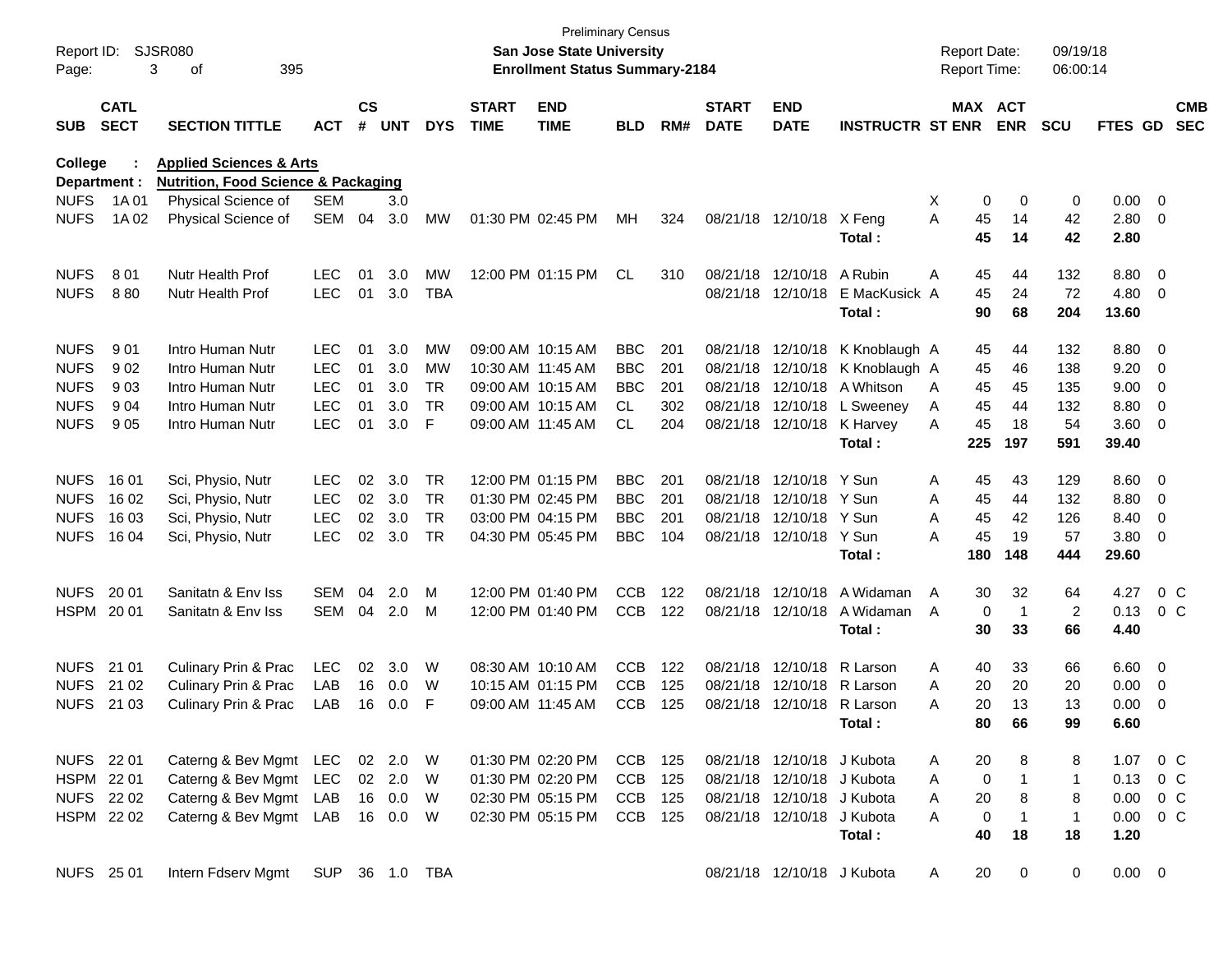| Page:      | Report ID: SJSR080<br>4    |                                                                                                                 |                           |                             |                          |                        | <b>Preliminary Census</b><br>San Jose State University<br><b>Enrollment Status Summary-2184</b> |                                                                                  |                                                      |                          |                             |                                                        | <b>Report Date:</b><br><b>Report Time:</b>                                                |                                                 | 09/19/18<br>06:00:14        |                                |                                                      |                           |  |
|------------|----------------------------|-----------------------------------------------------------------------------------------------------------------|---------------------------|-----------------------------|--------------------------|------------------------|-------------------------------------------------------------------------------------------------|----------------------------------------------------------------------------------|------------------------------------------------------|--------------------------|-----------------------------|--------------------------------------------------------|-------------------------------------------------------------------------------------------|-------------------------------------------------|-----------------------------|--------------------------------|------------------------------------------------------|---------------------------|--|
| <b>SUB</b> | <b>CATL</b><br><b>SECT</b> | <b>SECTION TITTLE</b>                                                                                           | <b>ACT</b>                | $\mathsf{cs}$<br>$\pmb{\#}$ | <b>UNT</b>               | <b>DYS</b>             | <b>START</b><br><b>TIME</b>                                                                     | <b>END</b><br><b>TIME</b>                                                        | <b>BLD</b>                                           | RM#                      | <b>START</b><br><b>DATE</b> | <b>END</b><br><b>DATE</b>                              | <b>INSTRUCTR ST ENR</b>                                                                   |                                                 | MAX ACT<br><b>ENR</b>       | <b>SCU</b>                     |                                                      | <b>CMB</b><br>FTES GD SEC |  |
| NUFS 25 02 |                            | Intern Fdserv Mgmt                                                                                              | <b>SUP</b>                | 36                          | 2.0                      | TBA                    |                                                                                                 |                                                                                  |                                                      |                          |                             | 08/21/18 12/10/18                                      | J Kubota<br>Total:                                                                        | A<br>20<br>40                                   | -1<br>$\mathbf 1$           | $\overline{2}$<br>$\mathbf{2}$ | $0.13 \quad 0$<br>0.13                               |                           |  |
| NUFS 31 01 | NUFS 31 02                 | Prof in Nufs and Pkg<br>Prof in Nufs and Pkg                                                                    | <b>LEC</b><br>LEC.        | 02                          | 1.0<br>02 1.0 T          | M                      |                                                                                                 | 03:00 PM 03:50 PM<br>01:30 PM 02:20 PM                                           | <b>CCB</b><br><b>CCB</b>                             | 102<br>122               |                             | 08/21/18 12/10/18 S Gieng<br>08/21/18 12/10/18 S Gieng | Total :                                                                                   | 35<br>A<br>35<br>A<br>70                        | 45<br>40<br>85              | 45<br>40<br>85                 | $3.00 \ 0$<br>$2.67$ 0<br>5.67                       |                           |  |
|            |                            | NUFS 101A 01 Food Science<br>NUFS 101A 02 Food Science<br>NUFS 101A03 Food Science<br>NUFS 101A 04 Food Science | LEC.<br>LAB<br>LAB<br>LAB | 04<br>16<br>16<br>16        | 4.0<br>0.0<br>0.0<br>0.0 | TR<br>$\top$<br>R<br>M |                                                                                                 | 10:30 AM 11:45 AM<br>12:00 PM 02:45 PM<br>12:00 PM 02:45 PM<br>12:00 PM 02:45 PM | <b>BBC</b><br><b>CCB</b><br><b>CCB</b><br><b>CCB</b> | 201<br>125<br>125<br>125 |                             | 08/21/18 12/10/18 X Feng<br>08/21/18 12/10/18 X Feng   | 08/21/18 12/10/18 S Spencer<br>08/21/18 12/10/18 A Telias Rab<br>Total :                  | 60<br>A<br>20<br>A<br>20<br>A<br>20<br>A<br>120 | 56<br>18<br>20<br>18<br>112 | 168<br>18<br>20<br>18<br>224   | 15.33 6<br>0.00 2<br>0.00<br>$0.00 \quad 3$<br>15.33 | $\overline{\phantom{1}}$  |  |
|            | NUFS 103 01<br>NUFS 103 02 | Food Proc & Pkg I<br>Food Proc & Pkg I                                                                          | <b>SEM</b><br>SEM         | 02                          | 2.0<br>02 2.0            | W<br>R.                |                                                                                                 | 01:30 PM 03:10 PM<br>08:30 AM 10:10 AM                                           | <b>CCB</b><br><b>CCB</b>                             | 122<br>122               |                             |                                                        | 08/21/18 12/10/18 S Spencer<br>08/21/18 12/10/18 S Spencer<br>Total :                     | A<br>35<br>35<br>A<br>70                        | 26<br>33<br>59              | 52<br>66<br>118                | $3.53$ 2<br>4.47 2<br>8.00                           |                           |  |
|            | NUFS 103L 01               | <b>Food Process Lab</b><br>NUFS 103L 02 Food Process Lab                                                        | LAB<br>LAB                | 16<br>16                    | 1.0<br>1.0               | W<br>R                 |                                                                                                 | 10:30 AM 01:15 PM<br>03:00 PM 05:45 PM                                           | <b>CCB</b><br><b>CCB</b>                             | 216<br>216               |                             |                                                        | 08/21/18 12/10/18 S Spencer<br>08/21/18 12/10/18 S Spencer<br>Total:                      | A<br>16<br>16<br>A<br>32                        | 17<br>15<br>32              | 17<br>15<br>32                 | $1.13 \ 0$<br>$1.00 \t 0$<br>2.13                    |                           |  |
| HS.        | NUFS 105 01<br>105 01      | <b>Curr Issues in Nutr</b><br>Curr Issues in Nutr                                                               | <b>LEC</b><br><b>LEC</b>  | 01<br>01                    | 3.0<br>$3.0$ T           | $\top$                 |                                                                                                 | 03:00 PM 05:45 PM<br>03:00 PM 05:45 PM                                           | <b>CCB</b><br><b>CCB</b>                             | 102<br>102               |                             | 08/21/18 12/10/18<br>08/21/18 12/10/18                 | L Sweeney<br>L Sweeney<br>Total:                                                          | 35<br>A<br>$\mathbf 0$<br>A<br>35               | 34<br>$\mathbf 0$<br>34     | 102<br>0<br>102                | 6.80<br>6.80                                         | $0\,$ C<br>$0.00 \t 0 C$  |  |
|            | NUFS 106A01                | Nutr in Life Span<br>NUFS 106A 02 Nutr in Life Span                                                             | <b>LEC</b><br><b>LEC</b>  | 02                          | 3.0<br>02 3.0            | <b>MW</b><br><b>TR</b> |                                                                                                 | 01:30 PM 02:45 PM<br>01:30 PM 02:45 PM                                           | <b>CCB</b><br><b>CCB</b>                             | 102<br>102               |                             | 08/21/18 12/10/18<br>08/21/18 12/10/18                 | E Brown<br>L Steinberg<br>Total:                                                          | 35<br>A<br>35<br>A<br>70                        | 27<br>30<br>57              | 81<br>90<br>171                | $5.45$ 1<br>6.20 4<br>11.65                          |                           |  |
|            |                            | NUFS 106B 01 Resrch Method NufS<br>NUFS 106B 02 Resrch Method NufS LEC 01                                       | LEC                       |                             | 3.0<br>3.0 TR            |                        |                                                                                                 | 07:30 AM 08:45 AM                                                                | HB                                                   | 407                      |                             | 08/21/18 12/10/18 S Gieng                              | Total :                                                                                   | 0<br>X<br>30<br>A<br>30                         | 0<br>33<br>33               | 0<br>99<br>99                  | $0.00 \t 0$<br>$6.60 \quad 0$<br>6.60                |                           |  |
|            |                            | NUFS 108A 01 Nutr & Metab                                                                                       |                           |                             |                          |                        |                                                                                                 |                                                                                  |                                                      |                          |                             |                                                        | LEC 02 3.0 TR  12:00 PM  01:15 PM  CCB  102  08/21/18  12/10/18  C Hollenbeck A<br>Total: | 30<br>30                                        | 8<br>8                      | 24<br>24                       | 1.60 0<br>1.60                                       |                           |  |
|            |                            | NUFS 108L 01 Nutrition Lab                                                                                      |                           |                             |                          |                        |                                                                                                 | 01:30 PM 04:15 PM CCB 221 08/21/18 12/10/18 S Gieng                              |                                                      |                          |                             |                                                        | Total:                                                                                    | A<br>16                                         | 15<br>16<br>15              | 15<br>15                       | $1.02$ 1<br>1.02                                     |                           |  |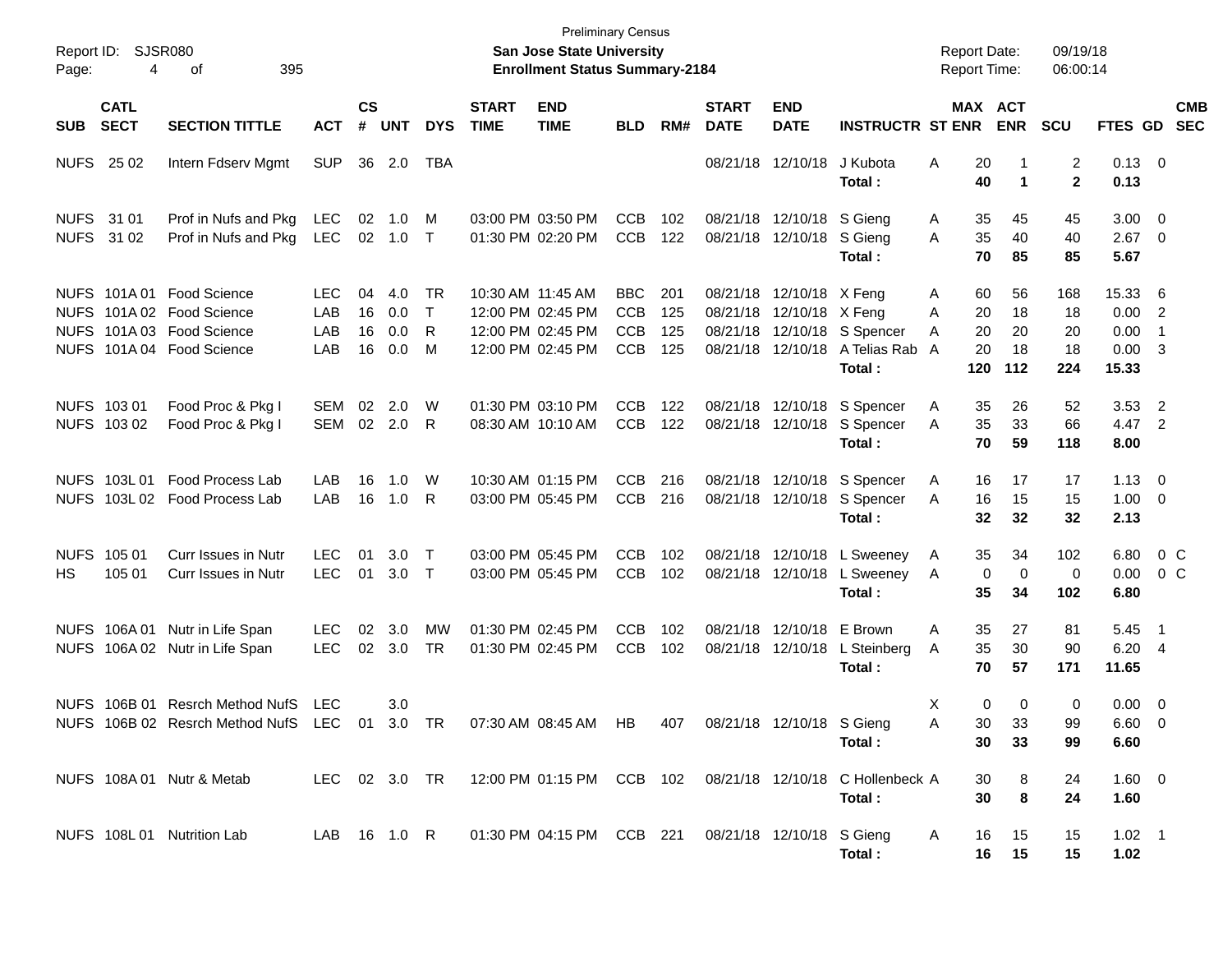| Report ID:<br>Page: | 5                                                                                      | SJSR080<br>395<br>οf                                                                                                                      |                                                      |                    |                                        |                       |                             | San Jose State University<br><b>Enrollment Status Summary-2184</b> | <b>Preliminary Census</b>              |                   |                             |                                                    |                                            | <b>Report Date:</b><br>Report Time:          |                                             | 09/19/18<br>06:00:14         |                                              |                                                                 |                          |
|---------------------|----------------------------------------------------------------------------------------|-------------------------------------------------------------------------------------------------------------------------------------------|------------------------------------------------------|--------------------|----------------------------------------|-----------------------|-----------------------------|--------------------------------------------------------------------|----------------------------------------|-------------------|-----------------------------|----------------------------------------------------|--------------------------------------------|----------------------------------------------|---------------------------------------------|------------------------------|----------------------------------------------|-----------------------------------------------------------------|--------------------------|
| <b>SUB</b>          | <b>CATL</b><br><b>SECT</b>                                                             | <b>SECTION TITTLE</b>                                                                                                                     | <b>ACT</b>                                           | $\mathsf{cs}$<br># | <b>UNT</b>                             | <b>DYS</b>            | <b>START</b><br><b>TIME</b> | <b>END</b><br><b>TIME</b>                                          | <b>BLD</b>                             | RM#               | <b>START</b><br><b>DATE</b> | <b>END</b><br><b>DATE</b>                          | <b>INSTRUCTR ST ENR</b>                    |                                              | MAX ACT<br><b>ENR</b>                       | <b>SCU</b>                   | FTES GD                                      |                                                                 | <b>CMB</b><br><b>SEC</b> |
|                     | NUFS 109 01                                                                            | Adv Nutr                                                                                                                                  | <b>LEC</b>                                           | 02                 | 3.0                                    | TR                    |                             | 10:30 AM 11:45 AM                                                  | <b>CCB</b>                             | 102               |                             | 08/21/18 12/10/18                                  | C Hollenbeck A<br>Total:                   | 30<br>30                                     | 37<br>37                                    | 111<br>111                   | 7.85 9<br>7.85                               |                                                                 |                          |
|                     | NUFS 110A 01<br>NUFS 110A 02                                                           | <b>Med Nutrition Ther</b><br><b>Med Nutrition Ther</b>                                                                                    | <b>SEM</b><br><b>ACT</b>                             | 04<br>13           | 3.0<br>0.0                             | M<br>W                |                             | 12:00 PM 01:40 PM<br>12:00 PM 01:45 PM                             | <b>IRC</b><br><b>IRC</b>               | 306<br>306        |                             | 08/21/18 12/10/18<br>08/21/18 12/10/18             | C LaSalle<br>C LaSalle<br>Total :          | 45<br>A<br>A<br>45<br>90                     | 44<br>44<br>88                              | 88<br>44<br>132              | 9.20<br>0.00<br>9.20                         | $_{8}$<br>- 8                                                   |                          |
|                     | NUFS 111 01<br>NUFS 111 02<br>NUFS 111 03<br>NUFS 111 04<br>NUFS 111 05<br>NUFS 111 06 | <b>Fdserv Prod Mgmt</b><br>Fdserv Prod Mgmt<br>Fdserv Prod Mgmt<br><b>Fdserv Prod Mgmt</b><br>Fdserv Prod Mgmt<br><b>Fdserv Prod Mgmt</b> | <b>LEC</b><br>LAB<br>LAB<br><b>LEC</b><br>LAB<br>LAB | 02<br>16<br>16     | 3.0<br>0.0<br>0.0<br>3.0<br>0.0<br>0.0 | $\top$<br>$\top$<br>F |                             | 09:00 AM 10:40 AM<br>10:40 AM 01:25 PM<br>09:00 AM 11:45 AM        | <b>CCB</b><br><b>CCB</b><br><b>CCB</b> | 122<br>122<br>122 | 08/21/18                    | 08/21/18 12/10/18<br>12/10/18<br>08/21/18 12/10/18 | J Kubota<br>J Kubota<br>J Kubota           | Χ<br>X<br>X<br>Α<br>40<br>Α<br>20<br>20<br>А | 0<br>0<br>0<br>0<br>0<br>0<br>28<br>19<br>9 | 0<br>0<br>0<br>56<br>19<br>9 | 0.00<br>0.00<br>0.00<br>6.00<br>0.00<br>0.00 | $\overline{\phantom{0}}$<br>$\overline{0}$<br>0<br>8<br>-5<br>3 |                          |
|                     | NUFS 113 01<br>NUFS 113 02                                                             | FdsrSys:Mgmt&Pro<br>FdsrSys:Mgmt&Pro                                                                                                      | SEM<br>LAB                                           | 04<br>16           | 3.0<br>0.0                             | M<br>W                |                             | 10:00 AM 11:40 AM<br>09:00 AM 11:45 AM                             | IS.<br>IS                              | 230<br>230        | 08/21/18                    | 08/21/18 12/10/18<br>12/10/18                      | Total:<br>A Widaman<br>A Widaman<br>Total: | 80<br>A<br>30<br>30<br>A<br>60               | 56<br>27<br>27<br>54                        | 84<br>54<br>27<br>81         | 6.00<br>5.70<br>0.00<br>5.70                 | $6\overline{6}$<br>- 6                                          |                          |
|                     | NUFS 114A 01                                                                           | Comm Nutrition, Majo LEC<br>NUFS 114A 02 Comm Nutrition, Majo LEC                                                                         |                                                      | 03                 | 3.0<br>3.0                             | MW                    |                             | 07:30 AM 08:45 AM                                                  | <b>CCB</b>                             | 102               |                             | 08/21/18 12/10/18                                  | K Harvey<br>Total:                         | X<br>45<br>A<br>45                           | 0<br>$\mathbf 0$<br>29<br>29                | 0<br>87<br>87                | 0.00<br>6.05<br>6.05                         | $\overline{\mathbf{0}}$<br>5                                    |                          |
|                     | NUFS 115 01<br>NUFS 115 02                                                             | <b>Issues in Food Tox</b><br><b>Issues in Food Tox</b>                                                                                    | <b>SEM</b><br>SEM                                    | 04<br>04           | 3.0<br>3.0                             | TR<br><b>TR</b>       |                             | 09:00 AM 10:15 AM<br>10:30 AM 11:45 AM                             | IS.<br>IS                              | 215<br>215        |                             | 08/21/18 12/10/18<br>08/21/18 12/10/18             | I Chou<br>I Chou<br>Total :                | Α<br>30<br>30<br>Α<br>60                     | 29<br>30<br>59                              | 87<br>90<br>177              | 5.80<br>6.00<br>11.80                        | $\overline{\mathbf{0}}$<br>$\overline{0}$                       |                          |
|                     | NUFS 116 01<br>GERO 116 01                                                             | Aging and Nutr<br>Aging and Nutr                                                                                                          | <b>LEC</b><br><b>LEC</b>                             | 02<br>02           | 3.0<br>3.0                             | R<br>R                |                             | 03:00 PM 05:45 PM<br>03:00 PM 05:45 PM                             | <b>CCB</b><br><b>CCB</b>               | 102<br>102        | 08/21/18                    | 12/10/18<br>08/21/18 12/10/18                      | C Haas<br>C Haas<br>Total :                | 40<br>Α<br>A<br>40                           | 38<br>0<br>-1<br>39                         | 114<br>3<br>117              | 7.60<br>0.20<br>7.80                         | 0 <sup>o</sup><br>0 <sup>o</sup>                                |                          |
|                     | NUFS 118 01<br>NUFS 11802                                                              | <b>Food Chemistry</b><br><b>Food Chemistry</b>                                                                                            | <b>LEC</b><br>LAB                                    |                    | 3.0<br>0.0                             |                       |                             |                                                                    |                                        |                   |                             |                                                    | Total:                                     | X<br>X                                       | 0<br>0<br>0<br>0<br>0<br>$\mathbf 0$        | 0<br>0<br>0                  | $0.00 \quad 0$<br>$0.00 \t 0$<br>0.00        |                                                                 |                          |
|                     | NUFS 123 01                                                                            | <b>Nutrit for Sport</b>                                                                                                                   | SEM 04 3.0 MW                                        |                    |                                        |                       |                             | 12:00 PM 01:15 PM CCB 102                                          |                                        |                   |                             | 08/21/18 12/10/18 E Brown                          | Total:                                     | A<br>40<br>40                                | 41<br>41                                    | 123<br>123                   | 8.35 3<br>8.35                               |                                                                 |                          |
|                     | NUFS 139 01                                                                            | Hunger & Environ Nut SEM 04 3.0 TR 01:30 PM 02:45 PM CL                                                                                   |                                                      |                    |                                        |                       |                             |                                                                    |                                        |                   |                             | 302 08/21/18 12/10/18 G Acker                      |                                            | 30<br>A                                      | 30                                          | 90                           | $6.00 \t 0$                                  |                                                                 |                          |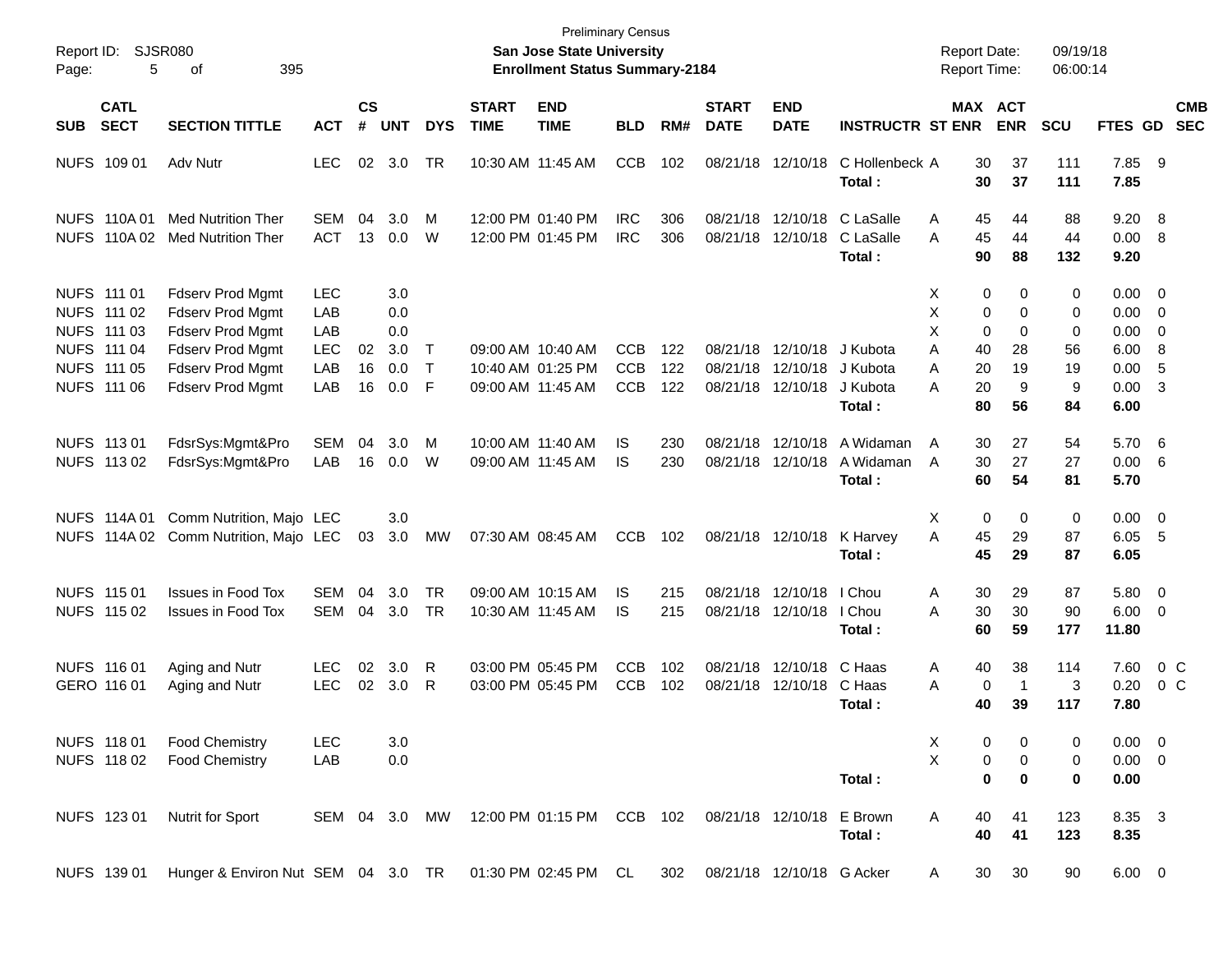|            |             |                          |            |               |            |            |                   | <b>Preliminary Census</b>             |            |     |              |                              |                                  |                     |                  |            |                |                          |
|------------|-------------|--------------------------|------------|---------------|------------|------------|-------------------|---------------------------------------|------------|-----|--------------|------------------------------|----------------------------------|---------------------|------------------|------------|----------------|--------------------------|
| Report ID: |             | SJSR080                  |            |               |            |            |                   | <b>San Jose State University</b>      |            |     |              |                              |                                  | <b>Report Date:</b> |                  | 09/19/18   |                |                          |
| Page:      | 6           | 395<br>οf                |            |               |            |            |                   | <b>Enrollment Status Summary-2184</b> |            |     |              |                              |                                  |                     | Report Time:     | 06:00:14   |                |                          |
|            |             |                          |            |               |            |            |                   |                                       |            |     |              |                              |                                  |                     |                  |            |                |                          |
|            | <b>CATL</b> |                          |            | $\mathsf{cs}$ |            |            | <b>START</b>      | <b>END</b>                            |            |     | <b>START</b> | <b>END</b>                   |                                  |                     | MAX ACT          |            |                | <b>CMB</b>               |
| <b>SUB</b> | <b>SECT</b> | <b>SECTION TITTLE</b>    | <b>ACT</b> | #             | <b>UNT</b> | <b>DYS</b> | <b>TIME</b>       | <b>TIME</b>                           | <b>BLD</b> | RM# | <b>DATE</b>  | <b>DATE</b>                  | <b>INSTRUCTR ST ENR</b>          |                     | <b>ENR</b>       | <b>SCU</b> | <b>FTES GD</b> | <b>SEC</b>               |
|            |             |                          |            |               |            |            |                   |                                       |            |     |              |                              |                                  |                     |                  |            |                |                          |
|            | NUFS 139 02 | Hunger & Environ Nut SEM |            | 04            | 3.0        | TR         |                   | 03:00 PM 04:15 PM                     | CL.        | 302 | 08/21/18     | 12/10/18 G Acker             |                                  | A                   | 30<br>30         | 90         | 6.00           | - 0                      |
|            | NUFS 139 03 | Hunger & Environ Nut SEM |            | 04            | 3.0        | TR         |                   | 12:00 PM 01:15 PM                     | мн         | 322 | 08/21/18     | 12/10/18 D Billings          |                                  | A                   | 30<br>29         | 87         | 5.80           | - 0                      |
|            | NUFS 139 04 | Hunger & Environ Nut SEM |            | 04            | 3.0        | MW         |                   | 09:00 AM 10:15 AM                     | CL.        | 302 | 08/21/18     | 12/10/18 K Cahill            |                                  | A                   | 30<br>26         | 78         | 5.20           | - 0                      |
|            | NUFS 139 05 | Hunger & Environ Nut SEM |            | 04            | 3.0        | MW         |                   | 01:30 PM 02:45 PM                     | CL         | 302 | 08/21/18     | 12/10/18 K Cahill            |                                  | A                   | 30<br>29         | 87         | 5.80           | 0                        |
|            | NUFS 139 06 | Hunger & Environ Nut SEM |            | 04            | 3.0        | MW         |                   | 12:00 PM 01:15 PM                     | IS.        | 230 | 08/21/18     | 12/10/18 K Harvey            |                                  | A                   | 30<br>28         | 84         | 5.60           | 0                        |
|            | NUFS 139 07 | Hunger & Environ Nut SEM |            | 04            | 3.0        | W          |                   | 03:00 PM 05:45 PM                     | CL         | 310 | 08/21/18     |                              | 12/10/18 A Gossard               | A                   | 30<br>31         | 93         | 6.20           | 0                        |
|            | NUFS 139 08 | Hunger & Environ Nut SEM |            | 04            | 3.0        | W          |                   | 06:00 PM 08:45 PM                     | <b>CCB</b> | 102 | 08/21/18     |                              | 12/10/18 A Gossard               | A                   | 30<br>30         | 90         | 6.00           | - 0                      |
|            | NUFS 139 09 | Hunger & Environ Nut SEM |            | 04            | 3.0        | МW         |                   | 12:00 PM 01:15 PM                     | <b>BBC</b> | 201 | 08/21/18     |                              | 12/10/18 K Knoblaugh A           |                     | 30<br>31         | 93         | 6.20           | 0                        |
|            | NUFS 139 10 | Hunger & Environ Nut SEM |            | 04            | 3.0        | Τ          |                   | 01:30 PM 04:15 PM                     | IS.        | 230 | 08/21/18     |                              | 12/10/18 E MacKusick A           |                     | 18<br>30         | 54         | 3.60           | 0                        |
|            | NUFS 139 11 | Hunger & Environ Nut SEM |            | 04            | 3.0        | Τ          |                   | 05:30 PM 08:15 PM                     | <b>CCB</b> | 122 |              |                              | 08/21/18 12/10/18 E MacKusick A  |                     | 30<br>17         | 51         | 3.40           | 0                        |
|            | NUFS 139 12 | Hunger & Environ Nut SEM |            |               | 3.0        |            |                   |                                       |            |     |              |                              |                                  | X                   | 0<br>0           | 0          | 0.00           | - 0                      |
|            | NUFS 139 13 | Hunger & Environ Nut SEM |            | 04            | 3.0        | MW         |                   | 01:30 PM 02:45 PM                     | <b>BBC</b> | 201 |              |                              | 08/21/18 12/10/18 A Reisenauer A |                     | 31<br>30         | 93         | 6.20           | - 0                      |
|            | NUFS 139 14 | Hunger & Environ Nut SEM |            | 04            | 3.0        | MW         |                   | 03:00 PM 04:15 PM                     | <b>BBC</b> | 201 | 08/21/18     |                              | 12/10/18 A Reisenauer A          |                     | 32<br>30         | 96         | 6.40           | 0                        |
|            | NUFS 139 15 | Hunger & Environ Nut SEM |            | 04            | 3.0        | <b>TR</b>  |                   | 03:00 PM 04:15 PM                     | <b>CCB</b> | 122 | 08/21/18     |                              | 12/10/18 L Steinberg             | A                   | 27<br>30         | 81         | 5.40           | 0                        |
|            | NUFS 139 16 | Hunger & Environ Nut SEM |            |               | 04 3.0     | <b>TR</b>  |                   | 07:30 AM 08:45 AM                     | <b>CCB</b> | 102 |              |                              | 08/21/18 12/10/18 A Whitson      | A                   | 29<br>30         | 87         | 5.80           | - 0                      |
|            |             |                          |            |               |            |            |                   |                                       |            |     |              |                              | Total:                           | 450                 | 418              | 1254       | 83.60          |                          |
|            |             |                          |            |               |            |            |                   |                                       |            |     |              |                              |                                  |                     |                  |            |                |                          |
|            | NUFS 144 01 | <b>Food Culture</b>      | <b>LEC</b> | 02            | 3.0        | <b>TR</b>  |                   | 01:30 PM 02:45 PM                     | MН         | 322 |              | 08/21/18 12/10/18 D Billings |                                  | A                   | 30<br>30         | 90         | 6.00           | - 0                      |
|            | NUFS 144 02 | <b>Food Culture</b>      | <b>LEC</b> | 02            | 3.0        | MW         | 10:30 AM 11:45 AM |                                       | CL.        | 302 |              | 08/21/18 12/10/18 K Cahill   |                                  | A                   | 30<br>29         | 87         | 5.80           | - 0                      |
|            | NUFS 144 03 | <b>Food Culture</b>      | <b>LEC</b> | 02            | 3.0        | M          |                   | 05:30 PM 08:15 PM                     | CL.        | 302 |              | 08/21/18 12/10/18 K Cahill   |                                  | A                   | 30<br>30         | 90         | 6.00           | 0                        |
|            | NUFS 144 04 | <b>Food Culture</b>      | <b>LEC</b> | 02            | 3.0        | м          |                   | 05:30 PM 08:15 PM                     | IS.        | 215 |              | 08/21/18 12/10/18 F Cooper   |                                  | A                   | 30<br>16         | 48         | 3.20           | 0                        |
|            | NUFS 144 05 | <b>Food Culture</b>      | <b>LEC</b> |               | 3.0        |            |                   |                                       |            |     |              |                              |                                  | Х                   | $\mathbf 0$<br>0 | 0          | 0.00           | 0                        |
|            | NUFS 144 06 | <b>Food Culture</b>      | <b>LEC</b> | 02            | 3.0        | Τ          |                   | 05:30 PM 08:15 PM                     | IS.        | 215 |              | 08/21/18 12/10/18 C Nealis   |                                  | Α                   | 30<br>13         | 39         | 2.60           | 0                        |
|            | NUFS 144 07 | <b>Food Culture</b>      | <b>LEC</b> | 02            | 3.0        | MW         |                   | 01:30 PM 02:45 PM                     | IS.        | 230 |              | 08/21/18 12/10/18 K Harvey   |                                  | A                   | 30<br>28         | 84         | 5.60           | 0                        |
|            | NUFS 144 08 | <b>Food Culture</b>      | <b>LEC</b> |               | 3.0        |            |                   |                                       |            |     |              |                              |                                  | X                   | $\mathbf 0$<br>0 | 0          | 0.00           | - 0                      |
|            | NUFS 144 09 | <b>Food Culture</b>      | <b>LEC</b> | 02            | 3.0        | R.         |                   | 05:30 PM 08:15 PM                     | CL.        | 302 |              |                              | 08/21/18 12/10/18 R Ritter Spi   | A                   | 30<br>16         | 48         | 3.20           | 0                        |
|            | NUFS 144 10 | <b>Food Culture</b>      | <b>LEC</b> | 02            | 3.0        | MW         | 10:30 AM 11:45 AM |                                       | CL.        | 310 |              | 08/21/18 12/10/18 A Rubin    |                                  | Α                   | 30<br>29         | 87         | 5.80           | 0                        |
|            | NUFS 144 11 | <b>Food Culture</b>      | <b>LEC</b> | 02            | 3.0        | <b>TR</b>  | 10:30 AM 11:45 AM |                                       | CL.        | 302 |              |                              | 08/21/18 12/10/18 D Singamsett A |                     | 30<br>30         | 90         | 6.00           | 0                        |
|            | NUFS 144 12 | <b>Food Culture</b>      | <b>LEC</b> | 02            | 3.0        | <b>TR</b>  |                   | 12:00 PM 01:15 PM                     | CL         | 302 |              |                              | 08/21/18 12/10/18 D Singamsett A |                     | 30<br>31         | 93         | 6.20           | 0                        |
|            | NUFS 144 13 | <b>Food Culture</b>      | <b>LEC</b> |               | 02 3.0     | <b>TR</b>  |                   | 01:30 PM 02:45 PM                     | CL         | 310 |              |                              | 08/21/18 12/10/18 D Singamsett A |                     | 30<br>30         | 90         | 6.00           | - 0                      |
|            | NUFS 144 14 | Food Culture             | LEC        |               | 02 3.0     | W          |                   | 04:00 PM 06:45 PM                     | <b>CL</b>  | 302 |              |                              | 08/21/18 12/10/18 S Spencer A    |                     | 30<br>28         | 84         | 5.60           | $\overline{\mathbf{0}}$  |
|            | NUFS 144 15 | Food Culture             | <b>LEC</b> |               | 02 3.0     | TR         | 10:30 AM 11:45 AM |                                       | SH         | 242 |              |                              | 08/21/18 12/10/18 L Steinberg    | A                   | 30<br>30         | 90         | 6.00           | - 0                      |
|            | NUFS 144 16 | <b>Food Culture</b>      | <b>LEC</b> |               | 02 3.0     | $\top$     |                   | 05:00 PM 07:45 PM                     | CL.        | 302 |              |                              | 08/21/18 12/10/18 L Steinberg    | A                   | 30<br>30         | 90         | 6.00           | - 0                      |
|            | NUFS 144 17 | <b>Food Culture</b>      | <b>LEC</b> |               | 02 3.0     | TR         |                   | 01:30 PM 02:45 PM                     | HB         | 407 |              |                              | 08/21/18 12/10/18 L Sweeney      | A                   | 30<br>31         | 93         | 6.20           | $\overline{\mathbf{0}}$  |
|            | NUFS 144 18 | <b>Food Culture</b>      | <b>LEC</b> |               | 02 3.0     | W          |                   | 05:00 PM 07:45 PM                     | <b>BBC</b> | 201 |              | 08/21/18 12/10/18 N Tsuji    |                                  | Α                   | 30<br>29         | 87         | 5.80           | $\overline{\mathbf{0}}$  |
|            | NUFS 144 19 | <b>Food Culture</b>      | <b>LEC</b> |               | 02 3.0     | Τ          |                   | 03:00 PM 05:45 PM                     | CL.        | 324 |              |                              | 08/21/18 12/10/18 A Whitson      | Α                   | 30<br>29         | 87         | 5.80           | $\overline{\mathbf{0}}$  |
|            | NUFS 144 20 | <b>Food Culture</b>      | <b>LEC</b> |               | 02 3.0     | $\top$     |                   | 06:00 PM 08:45 PM                     | CCB        | 101 |              |                              | 08/21/18 12/10/18 A Whitson      | Α                   | 30<br>31         | 93         | 6.20           | $\overline{\phantom{0}}$ |
|            | NUFS 144 21 | <b>Food Culture</b>      | LEC        |               | 02 3.0     | TR         |                   | 12:00 PM 01:15 PM                     | - IS       | 215 |              | 08/21/18 12/10/18 L Wiley    |                                  | A                   | 30<br>29         | 87         | 5.80 0         |                          |
|            | NUFS 144 22 | <b>Food Culture</b>      | <b>LEC</b> |               | 02 3.0     | TR         |                   | 01:30 PM 02:45 PM                     | IS.        | 215 |              | 08/21/18 12/10/18 L Wiley    |                                  |                     | 30<br>30         | 90         | $6.00 \t 0$    |                          |
|            |             |                          |            |               |            |            |                   |                                       |            |     |              |                              |                                  | A                   |                  |            |                |                          |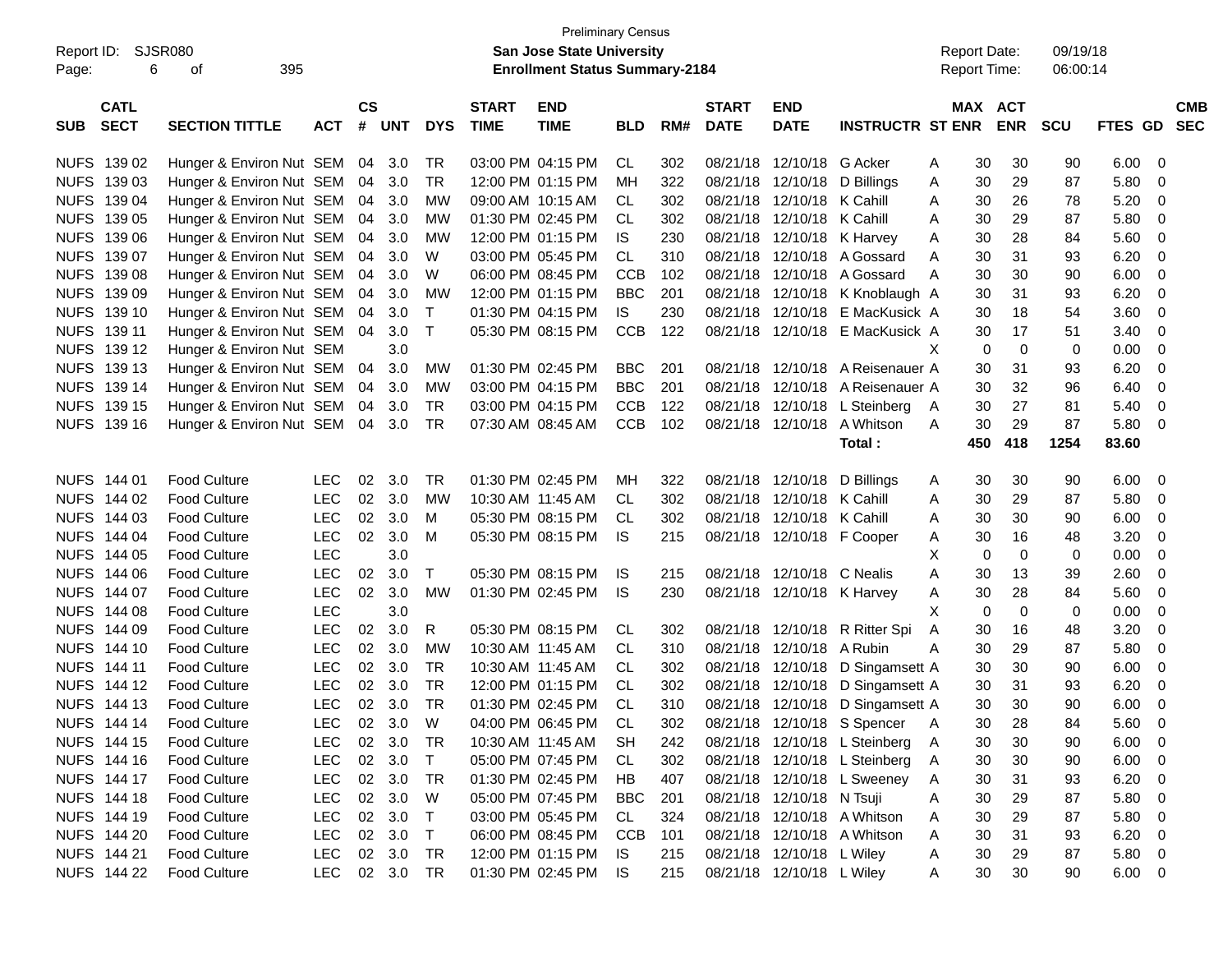|             |                                                |                           | <b>Preliminary Census</b><br><b>San Jose State University</b><br><b>Enrollment Status Summary-2184</b> |                    |            |            |                             |                           |            |     |                             |                            |                         |   |                                            |                |                      |         |                          |
|-------------|------------------------------------------------|---------------------------|--------------------------------------------------------------------------------------------------------|--------------------|------------|------------|-----------------------------|---------------------------|------------|-----|-----------------------------|----------------------------|-------------------------|---|--------------------------------------------|----------------|----------------------|---------|--------------------------|
| Page:       | <b>SJSR080</b><br>Report ID:<br>395<br>7<br>οf |                           |                                                                                                        |                    |            |            |                             |                           |            |     |                             |                            |                         |   | <b>Report Date:</b><br><b>Report Time:</b> |                | 09/19/18<br>06:00:14 |         |                          |
|             |                                                |                           |                                                                                                        |                    |            |            |                             |                           |            |     |                             |                            |                         |   |                                            |                |                      |         |                          |
| <b>SUB</b>  | <b>CATL</b><br><b>SECT</b>                     | <b>SECTION TITTLE</b>     | <b>ACT</b>                                                                                             | $\mathsf{cs}$<br># | <b>UNT</b> | <b>DYS</b> | <b>START</b><br><b>TIME</b> | <b>END</b><br><b>TIME</b> | <b>BLD</b> | RM# | <b>START</b><br><b>DATE</b> | <b>END</b><br><b>DATE</b>  | <b>INSTRUCTR ST ENR</b> |   | MAX ACT                                    | <b>ENR</b>     | <b>SCU</b>           | FTES GD | <b>CMB</b><br><b>SEC</b> |
| <b>NUFS</b> | 144 23                                         | <b>Food Culture</b>       | <b>LEC</b>                                                                                             | 02                 | 3.0        | <b>TR</b>  | 03:00 PM 04:15 PM           |                           | <b>IS</b>  | 215 | 08/21/18                    | 12/10/18                   | L Wiley                 | A | 30                                         | 30             | 90                   | 6.00    | 0                        |
| <b>NUFS</b> | 144 24                                         | <b>Food Culture</b>       | <b>LEC</b>                                                                                             | 02                 | 3.0        | R          | 03:00 PM 05:45 PM           |                           | <b>SH</b>  | 345 | 08/21/18                    | 12/10/18                   | D Singamsett A          |   | 30                                         | 30             | 90                   | 6.00    | 0                        |
| <b>NUFS</b> | 144 25                                         | <b>Food Culture</b>       | <b>LEC</b>                                                                                             | 02                 | 3.0        | <b>MW</b>  | 09:00 AM 10:15 AM           |                           | <b>CCB</b> | 102 | 08/21/18                    | 12/10/18                   | K Harvey                | A | 30                                         | 30             | 90                   | 6.00    | 0                        |
| <b>NUFS</b> | 144 26                                         | <b>Food Culture</b>       | LEC                                                                                                    |                    | 3.0        |            |                             |                           |            |     |                             |                            |                         | X | 0                                          | $\mathbf 0$    | 0                    | 0.00    | 0                        |
|             |                                                |                           |                                                                                                        |                    |            |            |                             |                           |            |     |                             |                            | Total:                  |   | 690                                        | 639            | 1917                 | 127.80  |                          |
| <b>NUFS</b> | 16301                                          | Phys Fit + Nutrit         | LEC                                                                                                    | 02                 | 3.0        | <b>TR</b>  | 10:30 AM 11:45 AM           |                           | <b>CL</b>  | 310 | 08/21/18                    | 12/10/18                   | C Carrillo              | Α | 32                                         | 15             | 45                   | 3.00    | 0 <sup>C</sup>           |
| <b>KIN</b>  | 163 01                                         | Phys Fit + Nutrit         | <b>LEC</b>                                                                                             | 02                 | 3.0        | <b>TR</b>  | 10:30 AM 11:45 AM           |                           | <b>CL</b>  | 310 | 08/21/18                    | 12/10/18                   | C Carrillo              | Α | 0                                          | 17             | 51                   | 3.40    | 0 <sup>C</sup>           |
| <b>NUFS</b> | 163 02                                         | Phys Fit + Nutrit         | <b>LEC</b>                                                                                             | 02                 | 3.0        | <b>TR</b>  | 10:30 AM 11:45 AM           |                           | <b>IS</b>  | 230 | 08/21/18                    | 12/10/18                   | C Carrillo              | Α | 32                                         | 13             | 39                   | 2.60    | 0 <sup>C</sup>           |
| <b>KIN</b>  | 163 02                                         | Phys Fit + Nutrit         | <b>LEC</b>                                                                                             | 02                 | 3.0        | <b>TR</b>  | 10:30 AM 11:45 AM           |                           | <b>IS</b>  | 230 | 08/21/18                    | 12/10/18                   | C Carrillo              | Α | 0                                          | 18             | 54                   | 3.60    | 0 <sup>C</sup>           |
| <b>NUFS</b> | 163 03                                         | Phys Fit + Nutrit         | <b>LEC</b>                                                                                             | 02                 | 3.0        | <b>TR</b>  | 12:00 PM 01:15 PM           |                           | <b>CCB</b> | 101 | 08/21/18                    | 12/10/18                   | L Wilkin                | Α | 32                                         | 17             | 51                   | 3.40    | 0 <sup>C</sup>           |
| <b>KIN</b>  | 16303                                          | Phys Fit + Nutrit         | <b>LEC</b>                                                                                             | 02                 | 3.0        | <b>TR</b>  | 12:00 PM 01:15 PM           |                           | <b>CCB</b> | 101 | 08/21/18                    | 12/10/18                   | L Wilkin                | A | 0                                          | 17             | 51                   | 3.40    | 0 <sup>C</sup>           |
| <b>NUFS</b> | 163 04                                         | Phys Fit + Nutrit         | <b>LEC</b>                                                                                             | 02                 | 3.0        | <b>TR</b>  | 12:00 PM 01:15 PM           |                           | <b>IS</b>  | 230 | 08/21/18                    | 12/10/18                   | L Wilkin                | Α | 32                                         | 10             | 30                   | 2.00    | 0 <sup>C</sup>           |
| <b>KIN</b>  | 163 04                                         | Phys Fit + Nutrit         | <b>LEC</b>                                                                                             | 02                 | 3.0        | <b>TR</b>  | 12:00 PM 01:15 PM           |                           | <b>IS</b>  | 230 | 08/21/18                    | 12/10/18                   | L Wilkin                | Α | 0                                          | 21             | 63                   | 4.20    | 0 <sup>C</sup>           |
| <b>NUFS</b> | 163 05                                         | Phys Fit + Nutrit         | <b>LEC</b>                                                                                             | 02                 | 3.0        | <b>MW</b>  | 09:00 AM 10:15 AM           |                           | <b>IS</b>  | 215 | 08/21/18                    | 12/10/18                   | L Atkinson              | Α | 32                                         | 13             | 39                   | 2.60    | 0 <sup>C</sup>           |
| <b>KIN</b>  | 163 05                                         | Phys Fit + Nutrit         | <b>LEC</b>                                                                                             | 02                 | 3.0        | <b>MW</b>  | 09:00 AM 10:15 AM           |                           | <b>IS</b>  | 215 | 08/21/18                    | 12/10/18                   | L Atkinson              | A | 0                                          | 17             | 51                   | 3.40    | 0 <sup>C</sup>           |
| <b>NUFS</b> | 163 06                                         | Phys Fit + Nutrit         | <b>LEC</b>                                                                                             | 02                 | 3.0        | <b>MW</b>  | 09:00 AM 10:15 AM           |                           | НB         | 106 | 08/21/18                    | 12/10/18                   | L Atkinson              | Α | 32                                         | 12             | 36                   | 2.40    | 0 <sup>C</sup>           |
| <b>KIN</b>  | 163 06                                         | Phys Fit + Nutrit         | <b>LEC</b>                                                                                             | 02                 | 3.0        | <b>MW</b>  | 09:00 AM 10:15 AM           |                           | HB         | 106 | 08/21/18                    | 12/10/18                   | L Atkinson              | Α | 0                                          | 18             | 54                   | 3.60    | 0 <sup>C</sup>           |
| <b>NUFS</b> | 163 07                                         | Phys Fit + Nutrit         | <b>LEC</b>                                                                                             | 02                 | 3.0        | <b>MW</b>  | 10:30 AM 11:45 AM           |                           | <b>IS</b>  | 215 | 08/21/18                    | 12/10/18                   | A Bloom                 | Α | 32                                         | $\overline{7}$ | 21                   | 1.40    | 0 <sup>C</sup>           |
| <b>KIN</b>  | 163 07                                         | Phys Fit + Nutrit         | <b>LEC</b>                                                                                             | 02                 | 3.0        | <b>MW</b>  | 10:30 AM 11:45 AM           |                           | <b>IS</b>  | 215 | 08/21/18                    | 12/10/18                   | A Bloom                 | A | 0                                          | 24             | 72                   | 4.85    | 1 C                      |
| <b>NUFS</b> | 16308                                          | Phys Fit + Nutrit         | <b>LEC</b>                                                                                             | 02                 | 3.0        | <b>MW</b>  | 10:30 AM 11:45 AM           |                           | <b>DBH</b> | 225 | 08/21/18                    | 12/10/18                   | A Bloom                 | A | 32                                         | 10             | 30                   | 2.00    | 0 <sup>C</sup>           |
| <b>KIN</b>  | 16308                                          | Phys Fit + Nutrit         | <b>LEC</b>                                                                                             | 02                 | 3.0        | <b>MW</b>  | 10:30 AM 11:45 AM           |                           | <b>DBH</b> | 225 | 08/21/18                    | 12/10/18                   | A Bloom                 | A | 0                                          | 22             | 66                   | 4.40    | 0 <sup>C</sup>           |
| <b>NUFS</b> | 163 09                                         | Phys Fit + Nutrit         | <b>LEC</b>                                                                                             | 02                 | 3.0        | <b>MW</b>  | 12:00 PM 01:15 PM           |                           | <b>IS</b>  | 215 | 08/21/18                    | 12/10/18                   | F Ghiasvand A           |   | 32                                         | 9              | 27                   | 1.80    | 0 <sup>C</sup>           |
| <b>KIN</b>  | 163 09                                         | Phys Fit + Nutrit         | <b>LEC</b>                                                                                             | 02                 | 3.0        | <b>MW</b>  | 12:00 PM 01:15 PM           |                           | <b>IS</b>  | 215 | 08/21/18                    | 12/10/18                   | F Ghiasvand A           |   | 0                                          | 23             | 69                   | 4.60    | 0 <sup>C</sup>           |
| <b>NUFS</b> | 163 10                                         | Phys Fit + Nutrit         | <b>LEC</b>                                                                                             | 02                 | 3.0        | <b>MW</b>  | 12:00 PM 01:15 PM           |                           | CL         | 302 | 08/21/18                    | 12/10/18                   | F Ghiasvand A           |   | 32                                         | 12             | 36                   | 2.40    | 0 <sup>C</sup>           |
| <b>KIN</b>  | 163 10                                         | Phys Fit + Nutrit         | <b>LEC</b>                                                                                             | 02                 | 3.0        | <b>MW</b>  | 12:00 PM 01:15 PM           |                           | <b>CL</b>  | 302 | 08/21/18                    | 12/10/18                   | F Ghiasvand A           |   | 0                                          | 20             | 60                   | 4.00    | 0 <sup>C</sup>           |
| <b>NUFS</b> | 163 11                                         | Phys Fit + Nutrit         | <b>LEC</b>                                                                                             | 02                 | 3.0        | <b>MW</b>  | 01:30 PM 02:45 PM           |                           | <b>IS</b>  | 215 | 08/21/18                    | 12/10/18                   | S Butler                | Α | 32                                         | 11             | 33                   | 2.20    | 0 <sup>C</sup>           |
| <b>KIN</b>  | 163 11                                         | Phys Fit + Nutrit         | <b>LEC</b>                                                                                             | 02                 | 3.0        | <b>MW</b>  | 01:30 PM 02:45 PM           |                           | <b>IS</b>  | 215 | 08/21/18                    | 12/10/18                   | S Butler                | Α | 0                                          | 20             | 60                   | 4.00    | 0 <sup>C</sup>           |
| <b>NUFS</b> | 163 12                                         | Phys Fit + Nutrit         | <b>LEC</b>                                                                                             | 02                 | 3.0        | МW         | 01:30 PM 02:45 PM           |                           | <b>DBH</b> | 133 | 08/21/18                    | 12/10/18                   | S Butler                | Α | 32                                         | 9              | 27                   | 1.80    | $0\,C$                   |
| KIN.        | 163 12                                         | Phys Fit + Nutrit         | <b>LEC</b>                                                                                             | 02                 | 3.0        | МW         | 01:30 PM 02:45 PM           |                           | <b>DBH</b> | 133 | 08/21/18                    | 12/10/18                   | S Butler                | A | 0                                          | 20             | 60                   | 4.00    | 0 <sup>C</sup>           |
|             |                                                |                           |                                                                                                        |                    |            |            |                             |                           |            |     |                             |                            | Total:                  |   | 384                                        | 375            | 1125                 | 75.05   |                          |
|             | NUFS 180 01                                    | <b>Individual Studies</b> | <b>SUP</b>                                                                                             | 36                 | 1.0        | <b>TBA</b> |                             |                           |            |     |                             | 08/21/18 12/10/18 J Kubota |                         | A | 10                                         | $\mathbf 1$    | -1                   | 0.07    | $\overline{\phantom{0}}$ |
|             | NUFS 180 02                                    | <b>Individual Studies</b> | <b>SUP</b>                                                                                             | 36                 | 2.0        | <b>TBA</b> |                             |                           |            |     | 08/21/18                    | 12/10/18 J Kubota          |                         | A | 10                                         | 0              | 0                    | 0.00    | 0                        |
|             | NUFS 180 03                                    | <b>Individual Studies</b> | <b>SUP</b>                                                                                             |                    | 36 3.0     | TBA        |                             |                           |            |     |                             | 08/21/18 12/10/18 J Kubota |                         | A | 10                                         | 0              | 0                    | 0.00    | 0                        |
|             | NUFS 180 04                                    | <b>Individual Studies</b> | <b>SUP</b>                                                                                             | 36                 | 4.0        | TBA        |                             |                           |            |     | 08/21/18                    | 12/10/18 J Kubota          |                         | A | 10                                         | 0              | 0                    | 0.00    | 0                        |
|             | NUFS 180 05                                    | <b>Individual Studies</b> | <b>SUP</b>                                                                                             | 36                 | 5.0        | TBA        |                             |                           |            |     | 08/21/18                    | 12/10/18 J Kubota          |                         | A | 10                                         | 0              | 0                    | 0.00    | 0                        |
|             | NUFS 180 06                                    | <b>Individual Studies</b> | <b>SUP</b>                                                                                             |                    | 36 6.0     | TBA        |                             |                           |            |     | 08/21/18                    | 12/10/18 J Kubota          |                         | A | 10                                         | 0              | 0                    | 0.00    | 0                        |
|             | NUFS 180 07                                    | <b>Individual Studies</b> | <b>SUP</b>                                                                                             |                    | 36 1.0     | TBA        |                             |                           |            |     |                             | 08/21/18 12/10/18 S Gieng  |                         | A | 10                                         | 5              | 5                    | 0.33    | $\mathbf 0$              |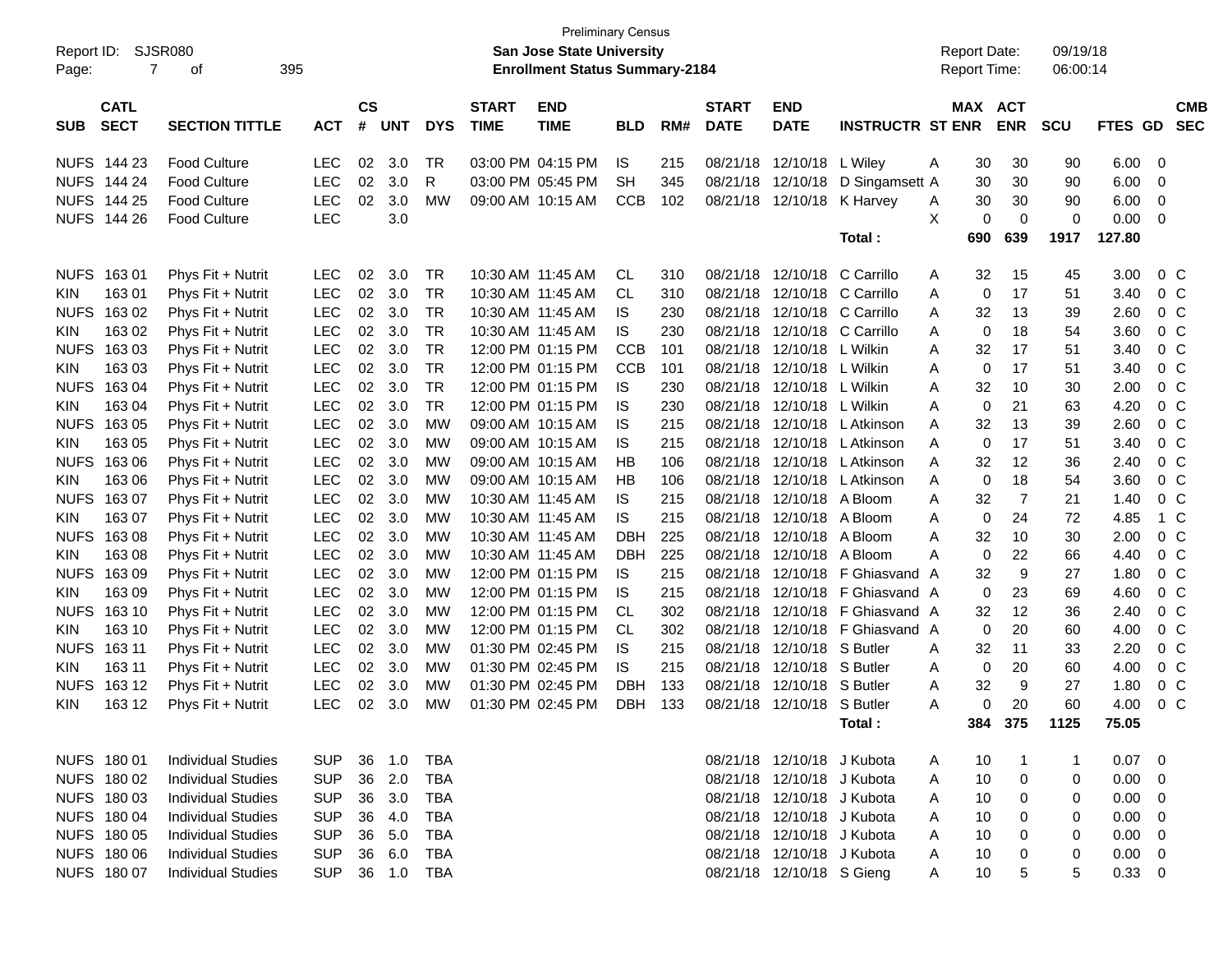| Page:      | Report ID: SJSR080<br>8    | 395<br>оf                      |              |                |            |            |                             | <b>San Jose State University</b><br><b>Enrollment Status Summary-2184</b> | <b>Preliminary Census</b> |     |                             |                            |                                  |   |             | <b>Report Date:</b><br><b>Report Time:</b> | 09/19/18<br>06:00:14 |                |                            |            |
|------------|----------------------------|--------------------------------|--------------|----------------|------------|------------|-----------------------------|---------------------------------------------------------------------------|---------------------------|-----|-----------------------------|----------------------------|----------------------------------|---|-------------|--------------------------------------------|----------------------|----------------|----------------------------|------------|
| <b>SUB</b> | <b>CATL</b><br><b>SECT</b> | <b>SECTION TITTLE</b>          | <b>ACT</b>   | <b>CS</b><br># | <b>UNT</b> | <b>DYS</b> | <b>START</b><br><b>TIME</b> | <b>END</b><br><b>TIME</b>                                                 | <b>BLD</b>                | RM# | <b>START</b><br><b>DATE</b> | <b>END</b><br><b>DATE</b>  | <b>INSTRUCTR ST ENR</b>          |   |             | MAX ACT<br><b>ENR</b>                      | <b>SCU</b>           | FTES GD SEC    |                            | <b>CMB</b> |
|            | NUFS 180 08                | <b>Individual Studies</b>      | <b>SUP</b>   | 36             | 2.0        | <b>TBA</b> |                             |                                                                           |                           |     |                             | 08/21/18 12/10/18 S Gieng  |                                  | Α | 10          | 0                                          | 0                    | 0.00           | - 0                        |            |
|            | NUFS 180 09                | <b>Individual Studies</b>      | <b>SUP</b>   | 36             | 1.0        | <b>TBA</b> |                             |                                                                           |                           |     |                             | 08/21/18 12/10/18 X Feng   |                                  | Α | 10          | 0                                          | 0                    | 0.00           | - 0                        |            |
|            | NUFS 180 10                | <b>Individual Studies</b>      | <b>SUP</b>   | 36             | 2.0        | <b>TBA</b> |                             |                                                                           |                           |     |                             | 08/21/18 12/10/18 X Feng   |                                  | Α | 10          | 0                                          | 0                    | 0.00           | $\overline{0}$             |            |
|            | NUFS 180 11                | <b>Individual Studies</b>      | <b>SUP</b>   | 36             | 1.0        | <b>TBA</b> |                             |                                                                           |                           |     |                             |                            | 08/21/18 12/10/18 G Pereira Pi   | A | 10          | 0                                          | 0                    | 0.00           | $\overline{0}$             |            |
|            | NUFS 180 12                | <b>Individual Studies</b>      | <b>SUP</b>   | 36             | 2.0        | <b>TBA</b> |                             |                                                                           |                           |     |                             |                            | 08/21/18 12/10/18 G Pereira Pi A |   | 10          | 0                                          | 0                    | 0.00           | $\overline{0}$             |            |
|            | NUFS 180 13                | <b>Individual Studies</b>      | <b>SUP</b>   | 36             | 1.0        | <b>TBA</b> |                             |                                                                           |                           |     |                             |                            | 08/21/18 12/10/18 A Widaman      | A | 10          | 2                                          | $\overline{c}$       | 0.13           | $\overline{0}$             |            |
|            | NUFS 180 14                | <b>Individual Studies</b>      | <b>SUP</b>   | 36             | 2.0        | <b>TBA</b> |                             |                                                                           |                           |     |                             |                            | 08/21/18 12/10/18 A Widaman      | Α | 10          |                                            | $\overline{c}$       | 0.17           | $\overline{\phantom{0}}$ 1 |            |
|            | NUFS 180 15                | <b>Individual Studies</b>      | <b>SUP</b>   |                | 1.0        |            |                             |                                                                           |                           |     |                             |                            |                                  | X | $\mathbf 0$ | $\mathbf 0$                                | $\mathbf 0$          | 0.00           | $\overline{\mathbf{0}}$    |            |
|            |                            |                                |              |                |            |            |                             |                                                                           |                           |     |                             |                            | Total:                           |   | 140         | 9                                          | 10                   | 0.70           |                            |            |
|            | NUFS 190 01                | Nutr Ed & Couns                | <b>LEC</b>   | 01             | 3.0        | МW         |                             | 10:30 AM 11:45 AM                                                         | <b>CCB</b>                | 122 |                             | 08/21/18 12/10/18          | G Pereira Pi A                   |   | 35          | 35                                         | 105                  | 7.20           | $\overline{4}$             |            |
|            |                            |                                |              |                |            |            |                             |                                                                           |                           |     |                             |                            | Total:                           |   | 35          | 35                                         | 105                  | 7.20           |                            |            |
|            | NUFS 192 01                | Fld Exp NufS/Pkg               | <b>SUP</b>   | 36             | 1.0        | <b>TBA</b> |                             |                                                                           |                           |     |                             | 08/21/18 12/10/18          | J Kubota                         | A | 36          | 0                                          | 0                    | 0.00           | $\overline{\mathbf{0}}$    |            |
|            | NUFS 192 02                | Fld Exp NufS/Pkg               | <b>SUP</b>   | 36             | 2.0        | <b>TBA</b> |                             |                                                                           |                           |     |                             | 08/21/18 12/10/18 J Kubota |                                  | A | 36          | 22                                         | 44                   | 2.93           | $\overline{0}$             |            |
|            | NUFS 192 03                | Fld Exp NufS/Pkg               | <b>SUP</b>   | 36             | 3.0        | <b>TBA</b> |                             |                                                                           |                           |     |                             | 08/21/18 12/10/18 J Kubota |                                  | A | 36          | $\mathbf 0$                                | 0                    | 0.00           | $\overline{0}$             |            |
|            | NUFS 192 04                | Fld Exp NufS/Pkg               | <b>SUP</b>   | 36             | 4.0        | <b>TBA</b> |                             |                                                                           |                           |     |                             | 08/21/18 12/10/18 J Kubota |                                  | A | 36          | -1                                         | 4                    | 0.27           | $\overline{0}$             |            |
|            | NUFS 192 05                | Fld Exp NufS/Pkg               | <b>SUP</b>   | 36             | 5.0        | <b>TBA</b> |                             |                                                                           |                           |     |                             | 08/21/18 12/10/18 J Kubota |                                  | A | 36          | 0                                          | 0                    | 0.00           | $\overline{0}$             |            |
|            | NUFS 192 06                | Fld Exp NufS/Pkg               | <b>SUP</b>   | 36             | 6.0        | <b>TBA</b> |                             |                                                                           |                           |     |                             | 08/21/18 12/10/18 J Kubota |                                  | A | 36          | 0                                          | 0                    | 0.00           | 0                          |            |
|            | NUFS 192 07                | Fld Exp NufS/Pkg               | <b>SUP</b>   | 36             | 2.0        | <b>TBA</b> |                             |                                                                           |                           |     |                             | 08/21/18 12/10/18 E Brown  |                                  | Α | 36          | 6                                          | 12                   | 0.80           | $\overline{0}$             |            |
|            | NUFS 192 08                | Fld Exp NufS/Pkg               | <b>SUP</b>   | 36             | 2.0        | <b>TBA</b> |                             |                                                                           |                           |     |                             | 08/21/18 12/10/18 C Haas   |                                  | A | 36          | 0                                          | 0                    | 0.00           | $\overline{0}$             |            |
|            | NUFS 192 09                | Fld Exp NufS/Pkg               | <b>SUP</b>   | 36             | 4.0        | <b>TBA</b> |                             |                                                                           |                           |     |                             |                            | 08/21/18 12/10/18 F Yambrach     | A | 36          | 4                                          | 16                   | 1.07           | $\overline{0}$             |            |
|            | NUFS 192 10                | Fld Exp NufS/Pkg               | <b>SUP</b>   | 36             | 5.0        | <b>TBA</b> |                             |                                                                           |                           |     |                             |                            | 08/21/18 12/10/18 F Yambrach     | A | 36          | -1                                         | 5                    | 0.33           | $\overline{0}$             |            |
|            | NUFS 192 11                | Fld Exp NufS/Pkg               | <b>SUP</b>   | 36             | 6.0        | <b>TBA</b> |                             |                                                                           |                           |     |                             |                            | 08/21/18 12/10/18 F Yambrach A   |   | 36          | 3                                          | 18                   | 1.20           | $\overline{\mathbf{0}}$    |            |
|            |                            |                                |              |                |            |            |                             |                                                                           |                           |     |                             |                            | Total:                           |   | 396         | 37                                         | 99                   | 6.60           |                            |            |
|            | NUFS 201 01                | Colloq Nutr/Fd/Pkg             | SEM 05 3.0   |                |            | -R         |                             | 03:00 PM 05:45 PM                                                         | CCB 121                   |     |                             | 08/21/18 12/10/18          | C LaSalle                        | A | 18          | 14                                         | 42                   | 3.50 14        |                            |            |
|            |                            |                                |              |                |            |            |                             |                                                                           |                           |     |                             |                            | Total:                           |   | 18          | 14                                         | 42                   | 3.50           |                            |            |
|            | NUFS 217 01                | <b>Issues Nutr/Fd/Pkg</b>      | SEM 05 3.0   |                |            | M          |                             | 03:00 PM 05:45 PM                                                         | CCB 121                   |     |                             |                            | 08/21/18 12/10/18 G Pereira Pi A |   | 18          | 18                                         | 54                   | 4.50 18        |                            |            |
|            |                            |                                |              |                |            |            |                             |                                                                           |                           |     |                             |                            | Total:                           |   |             | 18 18                                      | 54                   | 4.50           |                            |            |
|            |                            | NUFS 220A 01 Adv Mnt           | SEM 05 3.0 R |                |            |            |                             | 06:00 PM 08:45 PM CCB 122                                                 |                           |     |                             | 08/21/18 12/10/18 S Wood   |                                  | A | 18          | 10                                         | 30                   | $2.20 \quad 4$ |                            |            |
|            |                            |                                |              |                |            |            |                             |                                                                           |                           |     |                             |                            | Total:                           |   | 18          | 10                                         | 30                   | 2.20           |                            |            |
|            |                            | NUFS 242 01 Adv Fdsrv/Rstr Mgt | SEM 05 3.0 W |                |            |            |                             | 03:00 PM 05:45 PM CCB 102                                                 |                           |     |                             |                            | 08/21/18 12/10/18 A Widaman A    |   | 18          | 8                                          | 24                   | $1.95$ 7       |                            |            |
|            |                            |                                |              |                |            |            |                             |                                                                           |                           |     |                             |                            | Total:                           |   | 18          | 8                                          | 24                   | 1.95           |                            |            |
|            | NUFS 260 01                | <b>Mitidis Hith Promo</b>      | SEM 05 3.0 T |                |            |            |                             | 06:00 PM 08:45 PM CCB 102                                                 |                           |     |                             | 08/21/18 12/10/18 C Haas   |                                  | A |             | 18 10                                      | 30                   | 2.30 6 C       |                            |            |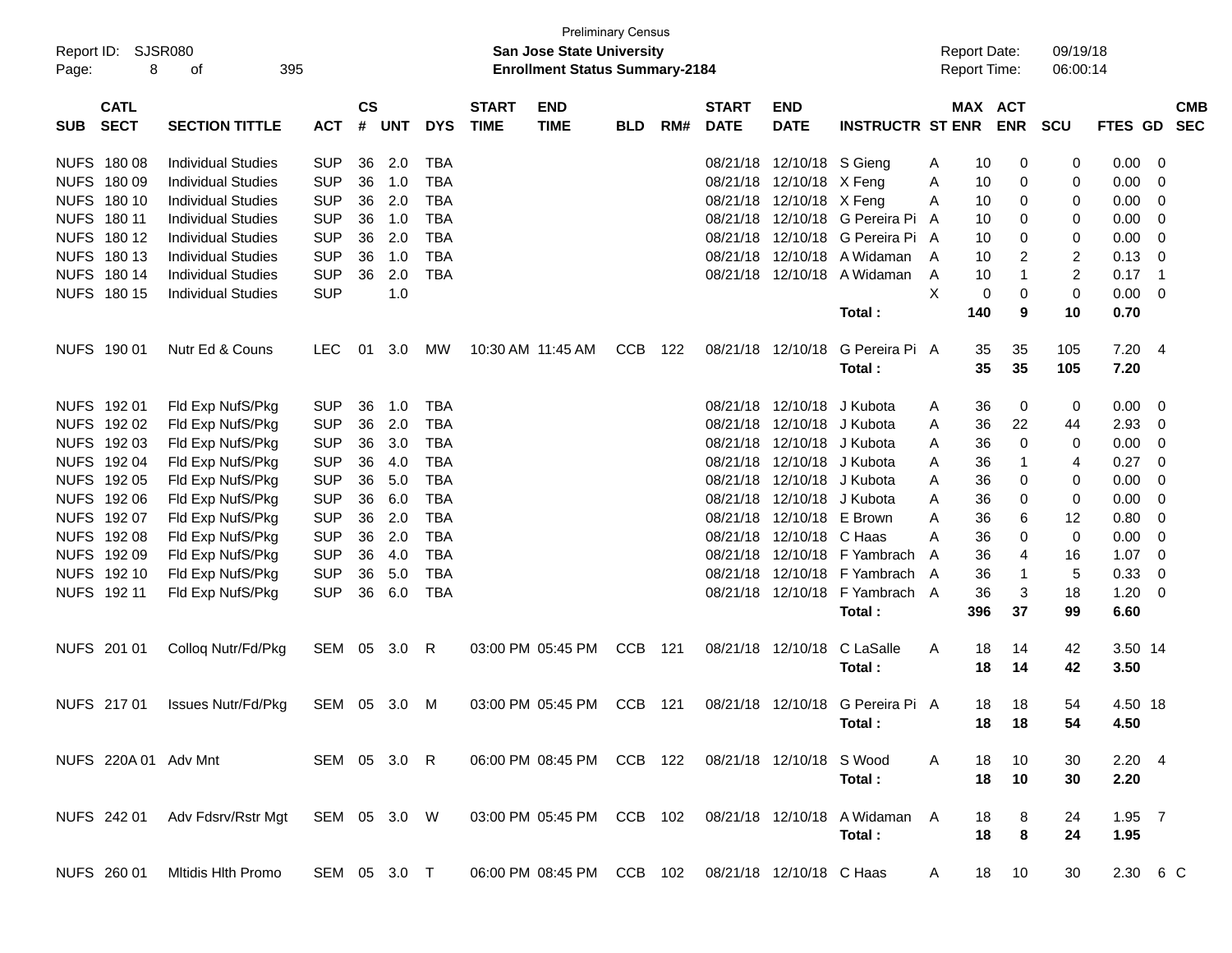| Report ID:<br>9<br>Page:                 | SJSR080<br>395<br>оf             |            |                |            |            |                             | <b>Preliminary Census</b><br>San Jose State University<br><b>Enrollment Status Summary-2184</b> |            |     |                             |                            |                                  | <b>Report Date:</b><br><b>Report Time:</b> |    |             | 09/19/18<br>06:00:14 |             |                |            |
|------------------------------------------|----------------------------------|------------|----------------|------------|------------|-----------------------------|-------------------------------------------------------------------------------------------------|------------|-----|-----------------------------|----------------------------|----------------------------------|--------------------------------------------|----|-------------|----------------------|-------------|----------------|------------|
| <b>CATL</b><br><b>SECT</b><br><b>SUB</b> | <b>SECTION TITTLE</b>            | <b>ACT</b> | <b>CS</b><br># | <b>UNT</b> | <b>DYS</b> | <b>START</b><br><b>TIME</b> | <b>END</b><br><b>TIME</b>                                                                       | <b>BLD</b> | RM# | <b>START</b><br><b>DATE</b> | <b>END</b><br><b>DATE</b>  | <b>INSTRUCTR ST ENR</b>          | MAX ACT                                    |    | <b>ENR</b>  | <b>SCU</b>           | FTES GD SEC |                | <b>CMB</b> |
| HPRF 260 01                              | <b>Mitidis Hith Promo</b>        | SEM        | 05             | 3.0        | $\top$     |                             | 06:00 PM 08:45 PM                                                                               | <b>CCB</b> | 102 | 08/21/18                    | 12/10/18                   | C Haas                           | A                                          | 0  | 0           | 0                    | 0.00        | 0 <sup>C</sup> |            |
| GERO 260 01                              | <b>Mitidis Hith Promo</b>        | <b>SEM</b> | 05             | 3.0        | $\top$     |                             | 06:00 PM 08:45 PM                                                                               | <b>CCB</b> | 102 |                             | 08/21/18 12/10/18          | C Haas                           | A                                          | 0  | $\mathbf 0$ | 0                    | 0.00        | 0 <sup>o</sup> |            |
|                                          |                                  |            |                |            |            |                             |                                                                                                 |            |     |                             |                            | Total:                           |                                            | 18 | 10          | 30                   | 2.30        |                |            |
| NUFS 280A 01                             | Dietetic Internship              | <b>SUP</b> | 25             | 1.0        | R          |                             | 04:30 PM 05:20 PM                                                                               | CCB 122    |     | 08/21/18                    | 12/10/18                   | C LaSalle                        | A                                          | 10 | 8           | 8                    | 0.57        | 2              |            |
| NUFS 280A02                              | Dietetic Internship              | <b>SUP</b> | 25             | 3.0        | <b>TBA</b> |                             |                                                                                                 |            |     | 08/21/18                    |                            | 12/10/18 C LaSalle               | A                                          | 10 | 0           | 0                    | 0.00        | 0              |            |
| NUFS 280A03                              | Dietetic Internship              | <b>SUP</b> | 25             | 6.0        | <b>TBA</b> |                             |                                                                                                 |            |     | 08/21/18                    |                            | 12/10/18 C LaSalle               | A                                          | 10 | 0           | 0                    | 0.00        | 0              |            |
|                                          | NUFS 280A 04 Dietetic Internship | <b>SUP</b> | 25             | 9.0        | <b>TBA</b> |                             |                                                                                                 |            |     | 08/21/18                    |                            | 12/10/18 C LaSalle               | A                                          | 10 | 0           | 0                    | 0.00        | 0              |            |
|                                          | NUFS 280A 05 Dietetic Internship | <b>SUP</b> | 25 12.0        |            | <b>TBA</b> |                             |                                                                                                 |            |     | 08/21/18                    |                            | 12/10/18 C LaSalle               | A                                          | 10 | 1           | 12                   | 1.00        | -1             |            |
|                                          | NUFS 280A 06 Dietetic Internship | <b>SUP</b> | 25 6.0         |            | <b>TBA</b> |                             |                                                                                                 |            |     | 08/21/18                    |                            | 12/10/18 G Pereira Pi A          |                                            | 10 | 0           | 0                    | 0.00        | 0              |            |
| NUFS 280A 07                             | Dietetic Internship              | <b>SUP</b> | 25 12.0        |            | <b>TBA</b> |                             |                                                                                                 |            |     | 08/21/18                    |                            | 12/10/18 G Pereira Pi A          |                                            | 10 | 0           | 0                    | 0.00        | 0              |            |
| <b>NUFS 280A08</b>                       | Dietetic Internship              | <b>SUP</b> | 25             | 6.0        | <b>TBA</b> |                             |                                                                                                 |            |     | 08/21/18                    | 12/10/18                   | A Widaman                        | A                                          | 10 | 0           | 0                    | 0.00        | 0              |            |
|                                          | NUFS 280A 09 Dietetic Internship | <b>SUP</b> | 25 12.0        |            | <b>TBA</b> |                             |                                                                                                 |            |     |                             | 08/21/18 12/10/18          | A Widaman                        | A                                          | 10 | 0           | 0                    | 0.00        | 0              |            |
|                                          |                                  |            |                |            |            |                             |                                                                                                 |            |     |                             |                            | Total:                           |                                            | 90 | 9           | 20                   | 1.57        |                |            |
| NUFS 298 01                              | <b>Special Studies</b>           | <b>SUP</b> | 25             | 1.0        | TBA        |                             |                                                                                                 |            |     | 08/21/18                    | 12/10/18                   | E Brown                          | A                                          | 10 | 0           | 0                    | 0.00        | 0              |            |
| NUFS 298 02                              | <b>Special Studies</b>           | <b>SUP</b> | 25             | 2.0        | <b>TBA</b> |                             |                                                                                                 |            |     | 08/21/18                    | 12/10/18                   | E Brown                          | A                                          | 10 | 0           | 0                    | 0.00        | 0              |            |
| NUFS 298 03                              | <b>Special Studies</b>           | <b>SUP</b> | 25             | 3.0        | <b>TBA</b> |                             |                                                                                                 |            |     | 08/21/18                    | 12/10/18                   | E Brown                          | A                                          | 10 | 0           | 0                    | 0.00        | 0              |            |
| NUFS 298 04                              | <b>Special Studies</b>           | <b>SUP</b> | 25             | 1.0        | <b>TBA</b> |                             |                                                                                                 |            |     | 08/21/18                    | 12/10/18 S Gieng           |                                  | A                                          | 10 | 3           | 3                    | 0.25        | 3              |            |
| NUFS 298 05                              | <b>Special Studies</b>           | <b>SUP</b> | 25             | 2.0        | <b>TBA</b> |                             |                                                                                                 |            |     |                             | 08/21/18 12/10/18 S Gieng  |                                  | A                                          | 10 | 0           | 0                    | 0.00        | 0              |            |
| NUFS 298 06                              | <b>Special Studies</b>           | <b>SUP</b> | 25             | 3.0        | <b>TBA</b> |                             |                                                                                                 |            |     |                             | 08/21/18 12/10/18 S Gieng  |                                  | A                                          | 10 | 0           | 0                    | 0.00        | 0              |            |
| NUFS 298 07                              | <b>Special Studies</b>           | <b>SUP</b> | 25             | 1.0        | <b>TBA</b> |                             |                                                                                                 |            |     |                             | 08/21/18 12/10/18 J Kubota |                                  | A                                          | 10 | 0           | 0                    | 0.00        | 0              |            |
| NUFS 298 08                              | <b>Special Studies</b>           | <b>SUP</b> | 25             | 2.0        | <b>TBA</b> |                             |                                                                                                 |            |     | 08/21/18                    | 12/10/18                   | J Kubota                         | A                                          | 10 | 0           | 0                    | 0.00        | 0              |            |
| NUFS 298 09                              | <b>Special Studies</b>           | <b>SUP</b> | 25             | 3.0        | <b>TBA</b> |                             |                                                                                                 |            |     | 08/21/18                    | 12/10/18 J Kubota          |                                  | Α                                          | 10 | 0           | 0                    | 0.00        | 0              |            |
| NUFS 298 10                              | <b>Special Studies</b>           | <b>SUP</b> | 25             | 1.0        | <b>TBA</b> |                             |                                                                                                 |            |     | 08/21/18                    |                            | 12/10/18 C LaSalle               | Α                                          | 10 | 1           | 1                    | 0.08        | -1             |            |
| NUFS 298 11                              | <b>Special Studies</b>           | <b>SUP</b> | 25             | 2.0        | <b>TBA</b> |                             |                                                                                                 |            |     | 08/21/18                    |                            | 12/10/18 C LaSalle               | Α                                          | 10 | 0           | 0                    | 0.00        | 0              |            |
| NUFS 298 12                              | <b>Special Studies</b>           | <b>SUP</b> | 25             | 3.0        | <b>TBA</b> |                             |                                                                                                 |            |     | 08/21/18                    |                            | 12/10/18 C LaSalle               | A                                          | 10 | 0           | 0                    | 0.00        | 0              |            |
| NUFS 298 13                              | <b>Special Studies</b>           | <b>SUP</b> | 25             | 1.0        | <b>TBA</b> |                             |                                                                                                 |            |     | 08/21/18                    | 12/10/18 X Liu             |                                  | A                                          | 10 | 0           | 0                    | 0.00        | 0              |            |
| NUFS 298 14                              | <b>Special Studies</b>           | <b>SUP</b> | 25             | 2.0        | <b>TBA</b> |                             |                                                                                                 |            |     | 08/21/18                    | 12/10/18                   | X Liu                            | A                                          | 10 | 0           | 0                    | 0.00        | 0              |            |
| NUFS 298 15                              | <b>Special Studies</b>           | <b>SUP</b> | 25             | 3.0        | <b>TBA</b> |                             |                                                                                                 |            |     |                             | 08/21/18 12/10/18 X Liu    |                                  | Α                                          | 10 | $\Omega$    | 0                    | 0.00        | 0              |            |
| NUFS 298 16                              | <b>Special Studies</b>           | SUP        | 25             | 1.0        | TBA        |                             |                                                                                                 |            |     |                             |                            | 08/21/18 12/10/18 G Pereira Pi A |                                            | 10 |             |                      | 0.08        | -1             |            |
| NUFS 298 17                              | <b>Special Studies</b>           | <b>SUP</b> | 25 2.0         |            | TBA        |                             |                                                                                                 |            |     |                             |                            | 08/21/18 12/10/18 G Pereira Pi A |                                            | 10 |             | 2                    | 0.17        | - 1            |            |
| NUFS 298 18                              | <b>Special Studies</b>           | <b>SUP</b> | 25 3.0         |            | TBA        |                             |                                                                                                 |            |     |                             |                            | 08/21/18 12/10/18 G Pereira Pi A |                                            | 10 | 0           | 0                    | 0.00        | 0              |            |
| NUFS 298 19                              | <b>Special Studies</b>           | <b>SUP</b> | 25 1.0         |            | TBA        |                             |                                                                                                 |            |     |                             |                            | 08/21/18 12/10/18 A Widaman A    |                                            | 10 | 2           | 2                    | 0.17        | 2              |            |
| <b>NUFS 298 20</b>                       | <b>Special Studies</b>           | <b>SUP</b> | 25 2.0         |            | TBA        |                             |                                                                                                 |            |     |                             |                            | 08/21/18 12/10/18 A Widaman A    |                                            | 10 |             | 2                    | 0.17        | -1             |            |
| NUFS 298 21                              | <b>Special Studies</b>           | <b>SUP</b> | 25             | 3.0        | TBA        |                             |                                                                                                 |            |     |                             |                            | 08/21/18 12/10/18 A Widaman      | A                                          | 10 | 0           | 0                    | 0.00        | 0              |            |
| <b>NUFS 298 22</b>                       | <b>Special Studies</b>           | <b>SUP</b> | 25 1.0         |            | TBA        |                             |                                                                                                 |            |     |                             |                            | 08/21/18 12/10/18 F Yambrach A   |                                            | 10 |             | 1                    | 0.08        | -1             |            |
| NUFS 298 23                              | <b>Special Studies</b>           | <b>SUP</b> | 25 2.0         |            | TBA        |                             |                                                                                                 |            |     |                             |                            | 08/21/18 12/10/18 F Yambrach A   |                                            | 10 | 0           | 0                    | 0.00        | 0              |            |
| <b>NUFS 298 24</b>                       | <b>Special Studies</b>           | <b>SUP</b> | 25 3.0 TBA     |            |            |                             |                                                                                                 |            |     |                             |                            | 08/21/18 12/10/18 F Yambrach A   |                                            | 10 | 0           | 0                    | $0.00 \t 0$ |                |            |
|                                          |                                  |            |                |            |            |                             |                                                                                                 |            |     |                             |                            |                                  |                                            |    |             |                      |             |                |            |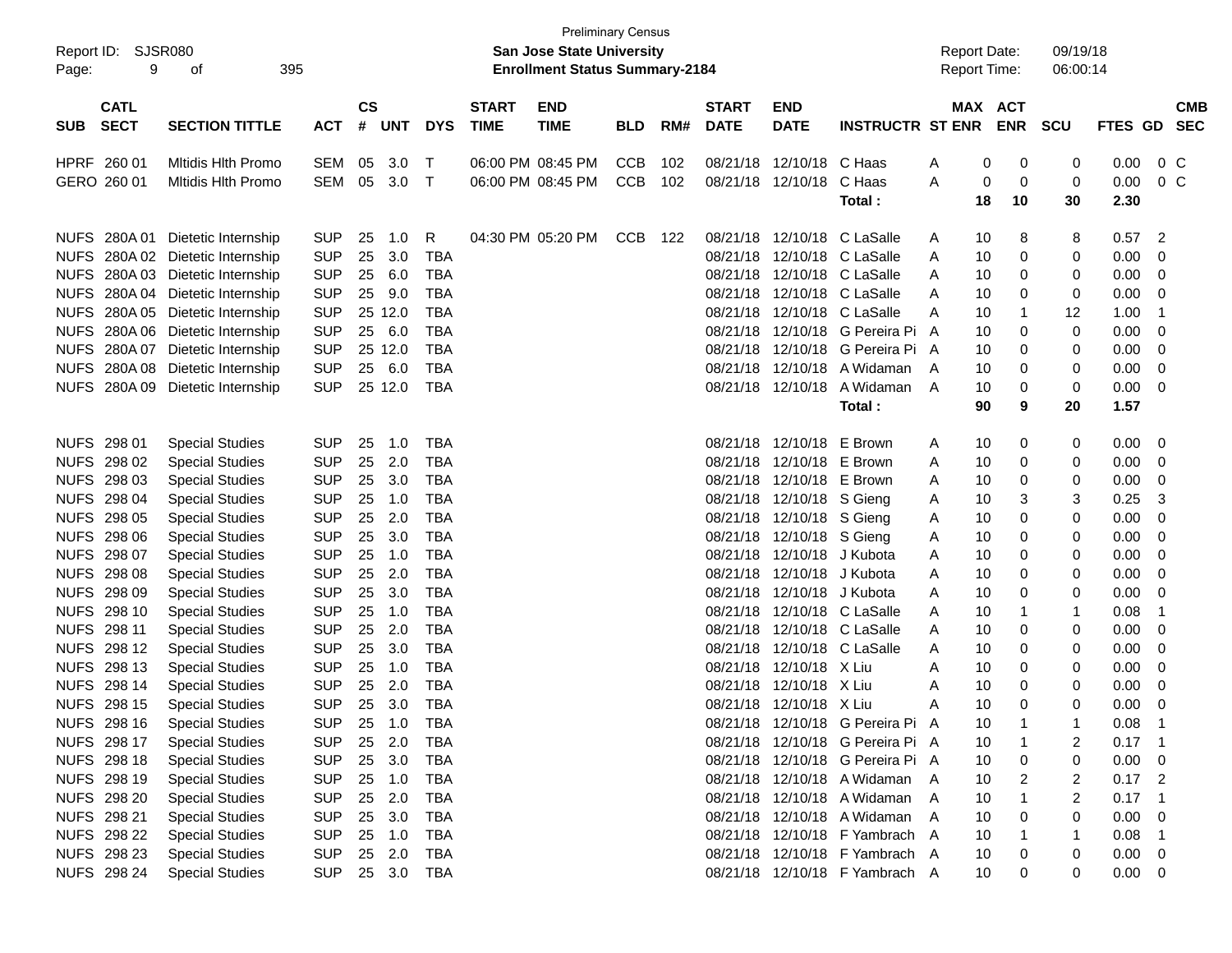| Page:       | Report ID:<br><b>SJSR080</b><br>10<br>395<br>οf<br><b>CATL</b> |                              |            |                    |            |            |                             | <b>Preliminary Census</b><br><b>San Jose State University</b><br><b>Enrollment Status Summary-2184</b> |            |     |                             |                           |                              |                | <b>Report Date:</b><br><b>Report Time:</b> |                | 09/19/18<br>06:00:14 |                |                          |
|-------------|----------------------------------------------------------------|------------------------------|------------|--------------------|------------|------------|-----------------------------|--------------------------------------------------------------------------------------------------------|------------|-----|-----------------------------|---------------------------|------------------------------|----------------|--------------------------------------------|----------------|----------------------|----------------|--------------------------|
| <b>SUB</b>  | <b>SECT</b>                                                    | <b>SECTION TITTLE</b>        | <b>ACT</b> | $\mathsf{cs}$<br># | <b>UNT</b> | <b>DYS</b> | <b>START</b><br><b>TIME</b> | <b>END</b><br><b>TIME</b>                                                                              | <b>BLD</b> | RM# | <b>START</b><br><b>DATE</b> | <b>END</b><br><b>DATE</b> | <b>INSTRUCTR ST ENR</b>      |                | MAX ACT                                    | <b>ENR</b>     | <b>SCU</b>           | <b>FTES GD</b> | <b>CMB</b><br><b>SEC</b> |
|             |                                                                |                              |            |                    |            |            |                             |                                                                                                        |            |     |                             |                           | Total:                       |                | 240                                        | 10             | 12                   | 1.00           |                          |
|             | NUFS 299 01                                                    | Mas Thesis or Proj           | <b>SUP</b> | 25                 | 1.0        | <b>TBA</b> |                             |                                                                                                        |            |     |                             | 08/21/18 12/10/18 S Gieng |                              | A              | 10                                         | -1             | 1                    | 0.08           | $\overline{1}$           |
|             | NUFS 299 02                                                    | Mas Thesis or Proj           | <b>SUP</b> | 25                 | 2.0        | <b>TBA</b> |                             |                                                                                                        |            |     | 08/21/18                    | 12/10/18 S Gieng          |                              | A              | 10                                         | 2              | 4                    | 0.33           | -2                       |
| <b>NUFS</b> | 299 03                                                         | Mas Thesis or Proj           | <b>SUP</b> | 25                 | 3.0        | <b>TBA</b> |                             |                                                                                                        |            |     |                             | 08/21/18 12/10/18 S Gieng |                              | A              | 10                                         | 0              | 0                    | 0.00           | 0                        |
| <b>NUFS</b> | 299 04                                                         | Mas Thesis or Proj           | <b>SUP</b> | 25                 | 1.0        | <b>TBA</b> |                             |                                                                                                        |            |     | 08/21/18                    | 12/10/18 J Kubota         |                              | A              | 10                                         | 0              | 0                    | 0.00           | 0                        |
| <b>NUFS</b> | 299 05                                                         | Mas Thesis or Proj           | <b>SUP</b> | 25                 | 2.0        | <b>TBA</b> |                             |                                                                                                        |            |     | 08/21/18                    | 12/10/18 J Kubota         |                              | A              | 10                                         | 0              | 0                    | 0.00           | 0                        |
| <b>NUFS</b> | 299 06                                                         | Mas Thesis or Proj           | <b>SUP</b> | 25                 | 3.0        | <b>TBA</b> |                             |                                                                                                        |            |     | 08/21/18                    | 12/10/18 J Kubota         |                              | A              | 10                                         | 0              | 0                    | 0.00           | 0                        |
| <b>NUFS</b> | 299 07                                                         | Mas Thesis or Proj           | <b>SUP</b> | 25                 | 1.0        | <b>TBA</b> |                             |                                                                                                        |            |     | 08/21/18                    |                           | 12/10/18 C LaSalle           | A              | 10                                         | 0              | 0                    | 0.00           | 0                        |
| <b>NUFS</b> | 299 08                                                         | Mas Thesis or Proj           | <b>SUP</b> | 25                 | 2.0        | <b>TBA</b> |                             |                                                                                                        |            |     | 08/21/18                    |                           | 12/10/18 C LaSalle           | A              | 10                                         | 0              | 0                    | 0.00           | 0                        |
| <b>NUFS</b> | 299 09                                                         | Mas Thesis or Proj           | <b>SUP</b> | 25                 | 3.0        | <b>TBA</b> |                             |                                                                                                        |            |     | 08/21/18                    |                           | 12/10/18 C LaSalle           | A              | 10                                         | 0              | 0                    | 0.00           | 0                        |
| <b>NUFS</b> | 299 10                                                         | Mas Thesis or Proj           | <b>SUP</b> | 25                 | 1.0        | <b>TBA</b> |                             |                                                                                                        |            |     | 08/21/18                    | 12/10/18 X Liu            |                              | A              | 10                                         | 0              | 0                    | 0.00           | 0                        |
| <b>NUFS</b> | 299 11                                                         | Mas Thesis or Proj           | <b>SUP</b> | 25                 | 2.0        | <b>TBA</b> |                             |                                                                                                        |            |     | 08/21/18                    | 12/10/18 X Liu            |                              | A              | 10                                         | 0              | 0                    | 0.00           | 0                        |
| <b>NUFS</b> | 299 12                                                         | Mas Thesis or Proj           | <b>SUP</b> | 25                 | 3.0        | <b>TBA</b> |                             |                                                                                                        |            |     | 08/21/18                    | 12/10/18 X Liu            |                              | A              | 10                                         | 0              | 0                    | 0.00           | 0                        |
|             | NUFS 299 13                                                    | Mas Thesis or Proj           | <b>SUP</b> | 25                 | 1.0        | <b>TBA</b> |                             |                                                                                                        |            |     | 08/21/18                    |                           | 12/10/18 G Pereira Pi        | A              | 10                                         | -1             | 1                    | 0.08           | -1                       |
|             | NUFS 299 14                                                    | Mas Thesis or Proj           | <b>SUP</b> | 25                 | 2.0        | <b>TBA</b> |                             |                                                                                                        |            |     | 08/21/18                    |                           | 12/10/18 G Pereira Pi A      |                | 10                                         | 0              | 0                    | 0.00           | 0                        |
| <b>NUFS</b> | 299 15                                                         | Mas Thesis or Proj           | <b>SUP</b> | 25                 | 3.0        | <b>TBA</b> |                             |                                                                                                        |            |     | 08/21/18                    |                           | 12/10/18 G Pereira Pi A      |                | 10                                         | 0              | 0                    | 0.00           | 0                        |
| <b>NUFS</b> | 299 16                                                         | Mas Thesis or Proj           | <b>SUP</b> | 25                 | 1.0        | <b>TBA</b> |                             |                                                                                                        |            |     | 08/21/18                    |                           | 12/10/18 A Widaman           | $\overline{A}$ | 10                                         | 0              | 0                    | 0.00           | 0                        |
|             | NUFS 299 17                                                    | Mas Thesis or Proj           | <b>SUP</b> | 25                 | 2.0        | <b>TBA</b> |                             |                                                                                                        |            |     | 08/21/18                    |                           | 12/10/18 A Widaman           | A              | 10                                         | 0              | 0                    | 0.00           | 0                        |
| <b>NUFS</b> | 299 18                                                         | Mas Thesis or Proj           | <b>SUP</b> | 25                 | 3.0        | <b>TBA</b> |                             |                                                                                                        |            |     | 08/21/18                    |                           | 12/10/18 A Widaman           | A              | 10                                         | 0              | 0                    | 0.00           | 0                        |
|             | NUFS 299 19                                                    | Mas Thesis or Proj           | <b>SUP</b> | 25                 | 1.0        | <b>TBA</b> |                             |                                                                                                        |            |     | 08/21/18                    |                           | 12/10/18 F Yambrach          | A              | 10                                         | 0              | 0                    | 0.00           | 0                        |
|             | <b>NUFS 299 20</b>                                             | Mas Thesis or Proj           | <b>SUP</b> | 25                 | 2.0        | <b>TBA</b> |                             |                                                                                                        |            |     | 08/21/18                    |                           | 12/10/18 F Yambrach          | A              | 10                                         | 0              | 0                    | 0.00           | 0                        |
|             | NUFS 299 27                                                    | Mas Thesis or Proj           | <b>SUP</b> | 25                 | 3.0        | <b>TBA</b> |                             |                                                                                                        |            |     |                             |                           | 08/21/18 12/10/18 F Yambrach | A              | 10                                         | 0              | 0                    | 0.00           | 0                        |
|             |                                                                |                              |            |                    |            |            |                             |                                                                                                        |            |     |                             |                           | Total:                       |                | 210                                        | 4              | 6                    | 0.50           |                          |
| <b>PKG</b>  | 107 01                                                         | Prin of Packaging            | <b>LEC</b> | 02                 | 3.0        | M          | 05:00 PM 07:45 PM           |                                                                                                        | <b>BBC</b> | 201 |                             | 08/21/18 12/10/18         | F Yambrach                   | A              | 40                                         | 51             | 153                  | 10.25          | 1 C                      |
| <b>NUFS</b> | 107 01                                                         | Prin of Packaging            | <b>LEC</b> | 02                 | 3.0        | M          | 05:00 PM 07:45 PM           |                                                                                                        | <b>BBC</b> | 201 | 08/21/18 12/10/18           |                           | F Yambrach                   | A              | 0                                          | 7              | 21                   | 1.40           | 0 <sup>C</sup>           |
|             |                                                                |                              |            |                    |            |            |                             |                                                                                                        |            |     |                             |                           | Total:                       |                | 40                                         | 58             | 174                  | 11.65          |                          |
| <b>PKG</b>  | 120 01                                                         | Artios CAD for PKG           | SEM        | 02                 | 3.0        | F          | 09:30 AM 11:10 AM           |                                                                                                        | HB         | 102 |                             | 08/21/18 12/10/18 X Liu   |                              | A              | 15                                         | 16             | 32                   | 3.20           | $\overline{0}$           |
| PKG         | 120 02                                                         | Artios CAD for PKG           | ACT 13 0.0 |                    |            | F          |                             | 11:15 AM 02:00 PM                                                                                      | HB         | 102 |                             | 08/21/18 12/10/18 X Liu   |                              | A              | 15                                         | 16             | 16                   | $0.00 \quad 0$ |                          |
|             |                                                                |                              |            |                    |            |            |                             |                                                                                                        |            |     |                             |                           | Total:                       |                | 30                                         | 32             | 48                   | 3.20           |                          |
|             |                                                                | PKG 141A 01 Pkg Materials I  | LEC.       |                    | 02 3.0     | M          |                             | 01:30 PM 03:10 PM IS                                                                                   |            | 115 |                             | 08/21/18 12/10/18 X Liu   |                              | A              | 20                                         | 22             | 44                   | 4.50           | 2 C                      |
|             | NUFS 141A 01                                                   | Pkg Materials I              | <b>LEC</b> | 02                 | 3.0        | M          |                             | 01:30 PM 03:10 PM                                                                                      | IS         | 115 |                             | 08/21/18 12/10/18 X Liu   |                              | Α              | $\mathbf 0$                                | $\overline{1}$ | 2                    | 0.20           | 0 C                      |
| PKG         |                                                                | 141A 02 Pkg Materials I      | <b>ACT</b> |                    | 07 0.0     | W          |                             | 01:30 PM 03:15 PM IS                                                                                   |            | 114 |                             | 08/21/18 12/10/18 X Liu   |                              | Α              | 20                                         | 22             | 22                   | 0.00           | 2 C                      |
|             |                                                                | NUFS 141A 02 Pkg Materials I | <b>ACT</b> |                    | 07 0.0     | W          |                             | 01:30 PM 03:15 PM IS                                                                                   |            | 114 |                             | 08/21/18 12/10/18 X Liu   |                              | Α              | 0                                          | $\overline{1}$ | $\overline{1}$       | 0.00           | $0\,C$                   |
|             |                                                                |                              |            |                    |            |            |                             |                                                                                                        |            |     |                             |                           | Total:                       |                | 40                                         | 46             | 69                   | 4.70           |                          |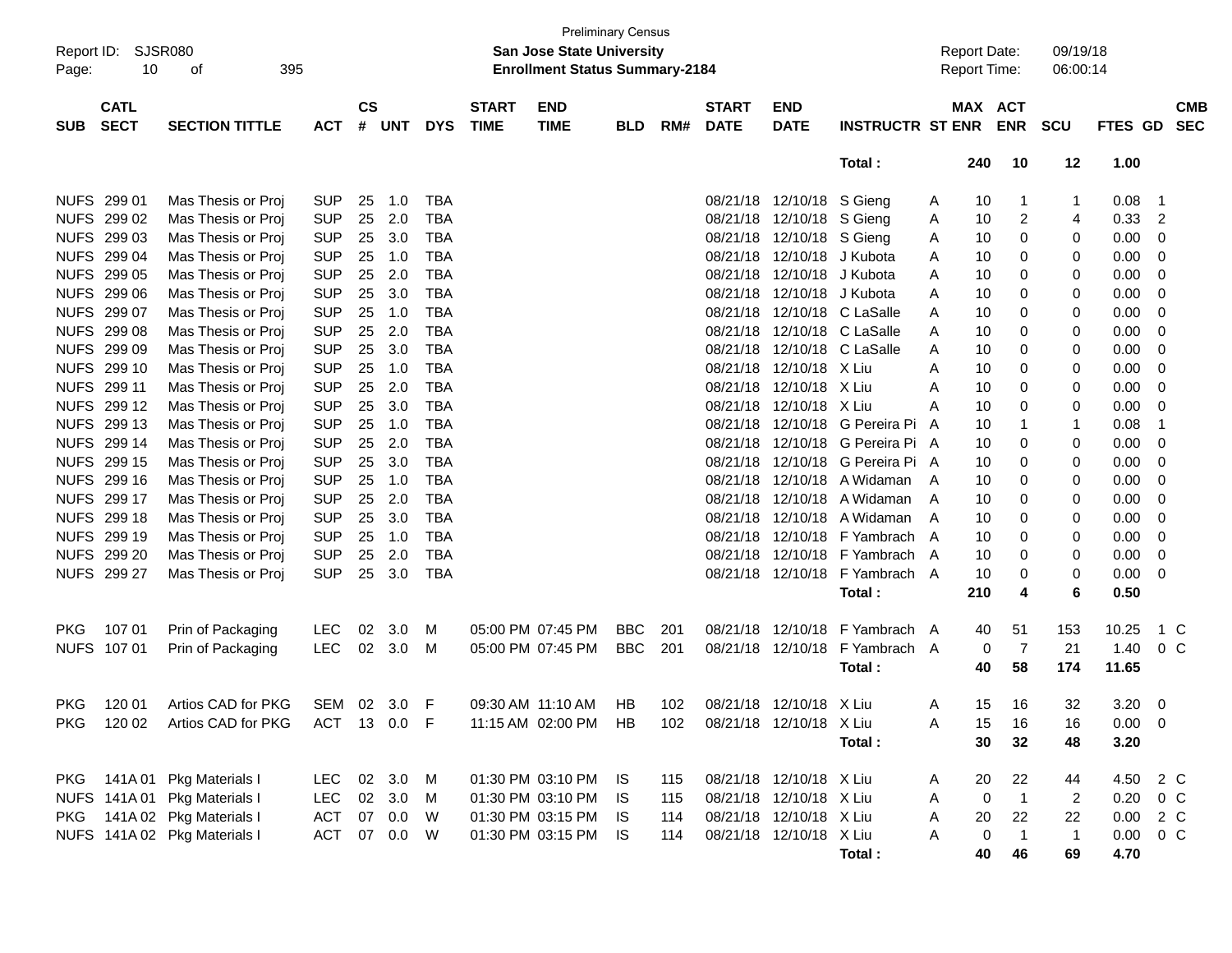| Report ID:<br>Page:       | 11                         | SJSR080<br>395<br>оf                                   |                          |                |            |                          |                             | <b>Preliminary Census</b><br><b>San Jose State University</b><br><b>Enrollment Status Summary-2184</b> |                          |            |                             |                                                  |                              |        | <b>Report Date:</b><br><b>Report Time:</b> |                     | 09/19/18<br>06:00:14 |                            |                       |                          |
|---------------------------|----------------------------|--------------------------------------------------------|--------------------------|----------------|------------|--------------------------|-----------------------------|--------------------------------------------------------------------------------------------------------|--------------------------|------------|-----------------------------|--------------------------------------------------|------------------------------|--------|--------------------------------------------|---------------------|----------------------|----------------------------|-----------------------|--------------------------|
| <b>SUB</b>                | <b>CATL</b><br><b>SECT</b> | <b>SECTION TITTLE</b>                                  | <b>ACT</b>               | <b>CS</b><br># | <b>UNT</b> | <b>DYS</b>               | <b>START</b><br><b>TIME</b> | <b>END</b><br><b>TIME</b>                                                                              | <b>BLD</b>               | RM#        | <b>START</b><br><b>DATE</b> | <b>END</b><br><b>DATE</b>                        | <b>INSTRUCTR ST ENR</b>      |        | <b>MAX ACT</b>                             | <b>ENR</b>          | <b>SCU</b>           | FTES GD                    |                       | <b>CMB</b><br><b>SEC</b> |
| <b>PKG</b><br><b>NUFS</b> | 156 01<br>156 01           | Pkg Mchnry Systems<br><b>Pkg Mchnry Systems</b>        | LEC<br>LEC               | 02<br>02       | 3.0<br>3.0 | Т<br>$\mathsf{T}$        |                             | 10:30 AM 12:10 PM<br>10:30 AM 12:10 PM                                                                 | IS<br>IS                 | 115<br>115 | 08/21/18<br>08/21/18        | 12/10/18 X Liu<br>12/10/18                       | X Liu                        | Α<br>A | 20<br>$\mathbf 0$                          | 18<br>0             | 36<br>0              | 3.65<br>0.00               | 1 C<br>0 <sup>o</sup> |                          |
| <b>PKG</b><br><b>NUFS</b> | 156 02<br>156 02           | Pkg Mchnry Systems<br>Pkg Mchnry Systems               | <b>ACT</b><br><b>ACT</b> | 07<br>07       | 0.0<br>0.0 | R<br>R                   |                             | 10:30 AM 12:15 PM<br>10:30 AM 12:15 PM                                                                 | IS<br><b>IS</b>          | 114<br>114 | 08/21/18<br>08/21/18        | 12/10/18<br>12/10/18                             | X Liu<br>X Liu               | A<br>A | 24<br>0                                    | 18<br>$\mathbf 0$   | 18<br>$\mathbf 0$    | 0.00<br>0.00               | 1 C<br>$0\,C$         |                          |
|                           |                            |                                                        |                          |                |            |                          |                             |                                                                                                        |                          |            |                             |                                                  | Total:                       |        | 44                                         | 36                  | 54                   | 3.65                       |                       |                          |
| <b>PKG</b><br><b>NUFS</b> | 169 01<br>169 01           | Food Pkg<br>Food Pkg                                   | <b>LEC</b><br><b>LEC</b> | 02<br>02       | 3.0<br>3.0 | МW<br><b>MW</b>          |                             | 10:30 AM 11:45 AM<br>10:30 AM 11:45 AM                                                                 | <b>CCB</b><br><b>CCB</b> | 102<br>102 | 08/21/18<br>08/21/18        | 12/10/18<br>12/10/18                             | F Yambrach A<br>F Yambrach A |        | 30<br>0                                    | 25<br>$\mathbf 0$   | 75<br>$\mathbf 0$    | 5.10<br>0.00               | 2 C<br>$0\,C$         |                          |
|                           |                            |                                                        |                          |                |            |                          |                             |                                                                                                        |                          |            |                             |                                                  | Total:                       |        | 30                                         | 25                  | 75                   | 5.10                       |                       |                          |
| <b>PKG</b><br><b>PKG</b>  | 180 01<br>180 02           | <b>Individual Studies</b><br><b>Individual Studies</b> | <b>SUP</b><br><b>SUP</b> | 36<br>36       | 1.0<br>2.0 | <b>TBA</b><br><b>TBA</b> |                             |                                                                                                        |                          |            | 08/21/18<br>08/21/18        | 12/10/18<br>12/10/18                             | F Yambrach A<br>F Yambrach A |        | 10<br>10                                   | 0                   | 0                    | 0.00                       | - 0                   |                          |
| <b>PKG</b>                | 180 03                     | <b>Individual Studies</b>                              | <b>SUP</b>               | 36             | 3.0        | <b>TBA</b>               |                             |                                                                                                        |                          |            | 08/21/18                    | 12/10/18                                         | F Yambrach A                 |        | 10                                         | 0<br>2              | 0<br>6               | 0.00<br>0.40               | $\mathbf 0$<br>0      |                          |
| <b>PKG</b>                | 180 04                     | <b>Individual Studies</b>                              | <b>SUP</b>               | 36             | 4.0        | <b>TBA</b>               |                             |                                                                                                        |                          |            | 08/21/18                    | 12/10/18                                         | F Yambrach A                 |        | 10                                         | 0                   | 0                    | 0.00                       | $\mathbf 0$           |                          |
| <b>PKG</b>                | 180 05                     | <b>Individual Studies</b>                              | <b>SUP</b>               | 36             | 5.0        | <b>TBA</b>               |                             |                                                                                                        |                          |            | 08/21/18                    | 12/10/18                                         | F Yambrach A                 |        | 10                                         | 0                   | 0                    | 0.00                       | $\mathbf 0$           |                          |
| <b>PKG</b><br><b>PKG</b>  | 180 06<br>180 07           | <b>Individual Studies</b>                              | <b>SUP</b><br><b>SUP</b> | 36<br>36       | 6.0        | <b>TBA</b><br><b>TBA</b> |                             |                                                                                                        |                          |            | 08/21/18<br>08/21/18        | 12/10/18<br>12/10/18                             | F Yambrach<br>X Liu          | A      | 10                                         | 0                   | 0                    | 0.00                       | $\mathbf 0$           |                          |
| <b>PKG</b>                | 180 08                     | <b>Individual Studies</b><br><b>Individual Studies</b> | <b>SUP</b>               | 36             | 1.0<br>2.0 | <b>TBA</b>               |                             |                                                                                                        |                          |            | 08/21/18                    | 12/10/18                                         | X Liu                        | A<br>A | 10<br>10                                   | 0<br>0              | 0<br>0               | 0.00<br>0.00               | 0<br>$\mathbf 0$      |                          |
| <b>PKG</b>                | 180 09                     | <b>Individual Studies</b>                              | <b>SUP</b>               | 36             | 3.0        | <b>TBA</b>               |                             |                                                                                                        |                          |            | 08/21/18                    | 12/10/18                                         | X Liu                        | A      | 10                                         | 0                   | 0                    | 0.00                       | $\overline{0}$        |                          |
|                           |                            |                                                        |                          |                |            |                          |                             |                                                                                                        |                          |            |                             |                                                  | Total:                       |        | 90                                         | $\mathbf{2}$        | 6                    | 0.40                       |                       |                          |
| <b>PKG</b>                | 270 01                     | Pkg Dsgn End Use                                       | <b>SEM</b>               |                | 3.0        |                          |                             |                                                                                                        |                          |            |                             |                                                  |                              | X      | 0                                          | 0                   | 0                    | 0.00                       | $\overline{0}$        |                          |
|                           | NUFS 270 01                | Pkg Dsgn End Use                                       | <b>SEM</b>               |                | 3.0        |                          |                             |                                                                                                        |                          |            |                             |                                                  |                              | Χ      | 0                                          | 0                   | 0                    | 0.00                       | $\overline{0}$        |                          |
|                           |                            |                                                        |                          |                |            |                          |                             |                                                                                                        |                          |            |                             |                                                  | Total:                       |        | $\bf{0}$                                   | $\mathbf 0$         | 0                    | 0.00                       |                       |                          |
|                           | Department :               | <b>Nutrition, Food Science &amp; Packaging</b>         |                          |                |            |                          |                             |                                                                                                        |                          |            |                             | <b>Lower Division:</b><br><b>Upper Division:</b> | <b>Department Total:</b>     |        | 4647<br>800<br>3217                        | 3178<br>630<br>2465 | 8402<br>1551<br>6633 | 566.45<br>103.40<br>445.53 |                       |                          |
|                           |                            |                                                        |                          |                |            |                          |                             |                                                                                                        |                          |            |                             |                                                  | <b>Graduate Division:</b>    |        | 630                                        | 83                  | 218                  | 17.52                      |                       |                          |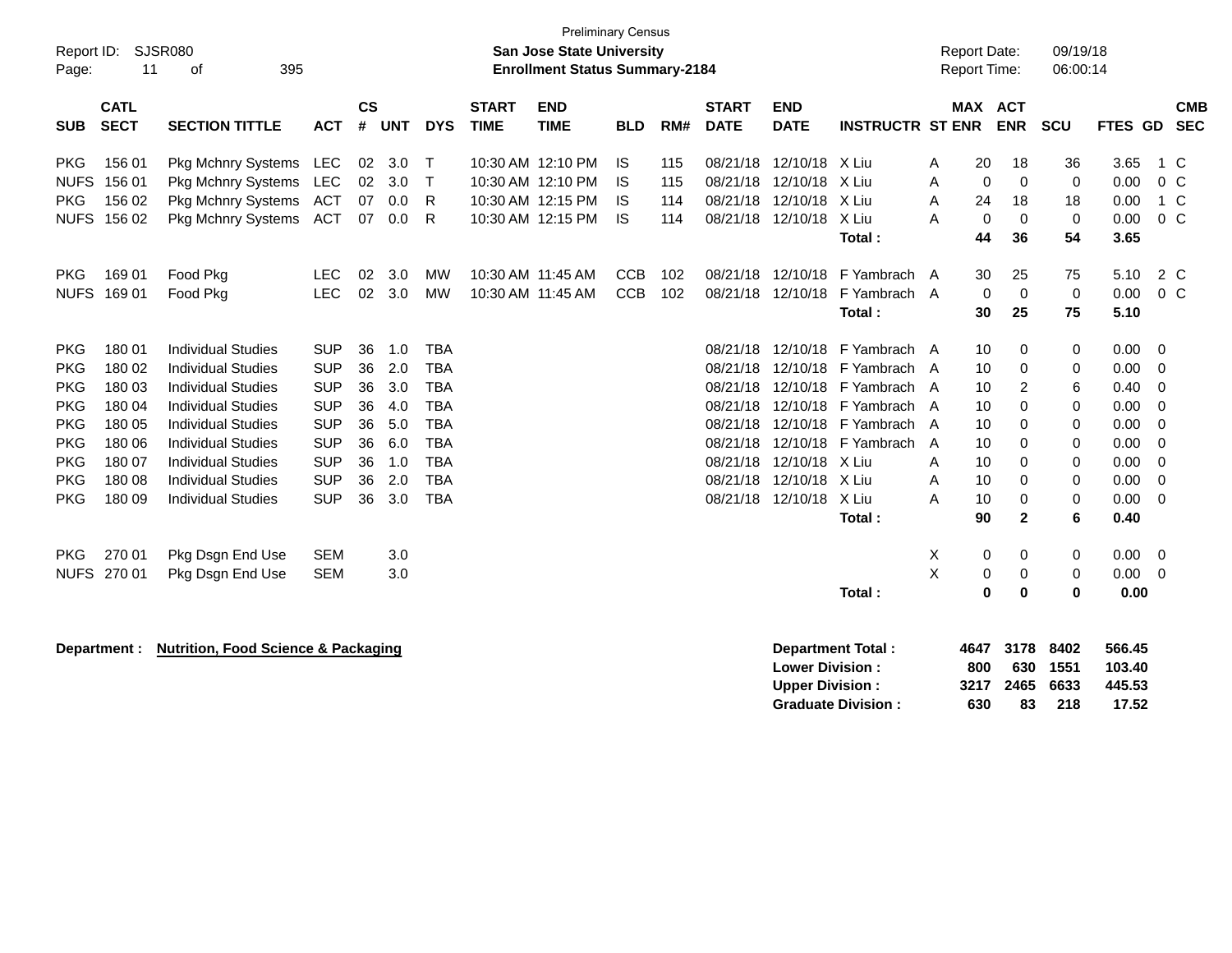| Report ID:<br>Page: | 12                         | <b>SJSR080</b><br>395<br>οf                                 |              |                    |            |            |                             | San Jose State University<br><b>Enrollment Status Summary-2184</b> | <b>Preliminary Census</b> |     |                             |                            |                              |   | <b>Report Date:</b><br>Report Time: |                | 09/19/18<br>06:00:14 |                |                |                          |
|---------------------|----------------------------|-------------------------------------------------------------|--------------|--------------------|------------|------------|-----------------------------|--------------------------------------------------------------------|---------------------------|-----|-----------------------------|----------------------------|------------------------------|---|-------------------------------------|----------------|----------------------|----------------|----------------|--------------------------|
| <b>SUB</b>          | <b>CATL</b><br><b>SECT</b> | <b>SECTION TITTLE</b>                                       | <b>ACT</b>   | $\mathsf{cs}$<br># | <b>UNT</b> | <b>DYS</b> | <b>START</b><br><b>TIME</b> | <b>END</b><br><b>TIME</b>                                          | <b>BLD</b>                | RM# | <b>START</b><br><b>DATE</b> | <b>END</b><br><b>DATE</b>  | <b>INSTRUCTR ST ENR</b>      |   | MAX ACT                             | <b>ENR</b>     | <b>SCU</b>           | FTES GD        |                | <b>CMB</b><br><b>SEC</b> |
| <b>College</b>      | Department :               | <b>Applied Sciences &amp; Arts</b><br><b>Health Science</b> |              |                    |            |            |                             |                                                                    |                           |     |                             |                            |                              |   |                                     |                |                      |                |                |                          |
| HS                  | 1 0 1                      | <b>Understand Health</b>                                    | <b>LEC</b>   | 02                 | 3.0        | MW         |                             | 09:00 AM 10:15 AM                                                  | CL.                       | 324 | 08/21/18                    | 12/10/18                   | M McCarthy A                 |   | 30                                  | 30             | 90                   | 6.00           | 0              |                          |
| HS                  | 1 0 3                      | <b>Understand Health</b>                                    | <b>LEC</b>   |                    | 02 3.0     | MW         |                             | 12:00 PM 01:15 PM                                                  | CL.                       | 324 | 08/21/18                    | 12/10/18                   | M McCarthy A                 |   | 30                                  | 30             | 90                   | 6.00           | 0              |                          |
| HS                  | 1 0 4                      | <b>Understand Health</b>                                    | <b>LEC</b>   | 02                 | 3.0        | MW         |                             | 10:30 AM 11:45 AM                                                  | CL.                       | 324 | 08/21/18                    | 12/10/18                   | M McCarthy                   | A | 30                                  | 32             | 96                   | 6.40           | 0              |                          |
| HS                  | 1 0 5                      | <b>Understand Health</b>                                    | <b>LEC</b>   |                    | 02 3.0     | TR         |                             | 12:00 PM 01:15 PM                                                  | CL.                       | 324 | 08/21/18                    | 12/10/18                   | L Mai                        | Α | 30                                  | 30             | 90                   | 6.00           | 0              |                          |
| HS                  | 1 0 6                      | <b>Understand Health</b>                                    | <b>LEC</b>   | 02                 | 3.0        | <b>TR</b>  |                             | 09:00 AM 10:15 AM                                                  | SН                        | 346 | 08/21/18                    | 12/10/18                   | F Noonis                     | Α | 30                                  | 30             | 90                   | 6.00           | 0              |                          |
| HS                  | 1 0 7                      | <b>Understand Health</b>                                    | <b>LEC</b>   | 02                 | 3.0        | <b>TR</b>  |                             | 10:30 AM 11:45 AM                                                  | <b>CL</b>                 | 324 | 08/21/18                    | 12/10/18                   | L Mai                        | Α | 30                                  | 29             | 87                   | 5.80           | 0              |                          |
| HS                  | 1 0 8                      | <b>Understand Health</b>                                    | <b>LEC</b>   |                    | 3.0        |            |                             |                                                                    |                           |     |                             |                            |                              | X | 0                                   | 0              | 0                    | 0.00           | 0              |                          |
| HS                  | 1 0 9                      | <b>Understand Health</b>                                    | <b>LEC</b>   | 02                 | 3.0        | <b>MW</b>  |                             | 01:30 PM 02:45 PM                                                  | <b>SH</b>                 | 315 |                             | 08/21/18 12/10/18          | M McCarthy                   | A | 30                                  | 30             | 90                   | 6.00           | 0              |                          |
|                     |                            |                                                             |              |                    |            |            |                             |                                                                    |                           |     |                             |                            | Total:                       |   | 210                                 | 211            | 633                  | 42.20          |                |                          |
|                     |                            |                                                             |              |                    |            |            |                             |                                                                    |                           |     |                             |                            |                              |   |                                     |                |                      |                |                |                          |
| HS                  | 15 01                      | Human Life Span                                             | <b>LEC</b>   | 02                 | 3.0        | М          |                             | 03:00 PM 05:45 PM                                                  | <b>SH</b>                 | 242 | 08/21/18                    | 12/10/18                   | K Roe                        | Α | 30                                  | 25             | 75                   | 5.00           |                | $0\,C$                   |
| <b>RECL</b>         | 15 01                      | Human Life Span                                             | LEC          | 02                 | 3.0        | м          |                             | 03:00 PM 05:45 PM                                                  | SН                        | 242 | 08/21/18                    | 12/10/18                   | K Roe                        | A | 0                                   | $\overline{1}$ | 3                    | 0.20           |                | $0\,C$                   |
| HS                  | 15 02                      | Human Life Span                                             | LEC          | 02                 | 3.0        | MW         |                             | 12:00 PM 01:15 PM                                                  | <b>BBC</b>                | 126 | 08/21/18                    |                            | 12/10/18 A Buckner-Ca A      |   | 30                                  | 28             | 84                   | 5.60           |                | $0\,C$                   |
| <b>RECL</b>         | 15 02                      | Human Life Span                                             | LEC          | 02                 | 3.0        | MW         |                             | 12:00 PM 01:15 PM                                                  | <b>BBC</b>                | 126 | 08/21/18                    |                            | 12/10/18 A Buckner-Ca A      |   | 0                                   | 2              | 6                    | 0.40           |                | 0 <sup>C</sup>           |
| HS                  | 15 03                      | Human Life Span                                             | LEC          | 02                 | 3.0        | MW         |                             | 10:30 AM 11:45 AM                                                  | <b>BBC</b>                | 126 | 08/21/18                    |                            | 12/10/18 A Buckner-Ca A      |   | 30                                  | 29             | 87                   | 5.80           |                | 0 <sup>C</sup>           |
| <b>RECL</b>         | 15 03                      | Human Life Span                                             | LEC          | 02                 | 3.0        | MW         |                             | 10:30 AM 11:45 AM                                                  | <b>BBC</b>                | 126 | 08/21/18                    |                            | 12/10/18 A Buckner-Ca A      |   | 0                                   | $\mathbf 1$    | 3                    | 0.20           |                | $0\,C$                   |
| HS                  | 15 04                      | Human Life Span                                             | LEC          | 02                 | 3.0        |            |                             |                                                                    |                           |     |                             | 08/21/18 12/10/18          |                              | Χ | 0                                   | 0              | 0                    | 0.00           | 0              |                          |
| <b>RECL</b>         | 15 04                      | Human Life Span                                             | <b>LEC</b>   |                    | 3.0        |            |                             |                                                                    |                           |     |                             |                            |                              | X | 0                                   | 0              | 0                    | 0.00           | 0              |                          |
| HS                  | 15 05                      | Human Life Span                                             | <b>LEC</b>   | $02\,$             | 3.0        | TR         |                             | 10:30 AM 11:45 AM                                                  | HB                        | 407 | 08/21/18                    | 12/10/18                   | F Noonis                     | A | 30                                  | 27             | 81                   | 5.40           | 0 <sup>o</sup> |                          |
| <b>RECL</b>         | 15 05                      | Human Life Span                                             | <b>LEC</b>   | 02                 | 3.0        | <b>TR</b>  |                             | 10:30 AM 11:45 AM                                                  | HВ                        | 407 |                             | 08/21/18 12/10/18          | F Noonis                     | A | 0                                   | 3              | 9                    | 0.60           | 0 <sup>o</sup> |                          |
| HS                  | 15 06                      | Human Life Span                                             | <b>LEC</b>   | 02                 | 3.0        | TR         |                             | 12:00 PM 01:15 PM                                                  | HB                        | 407 | 08/21/18                    | 12/10/18                   | J DiGiacomo A                |   | 30                                  | 26             | 78                   | 5.20           |                | 0 <sup>C</sup>           |
| <b>RECL</b>         | 15 06                      | Human Life Span                                             | <b>LEC</b>   | 02                 | 3.0        | TR         |                             | 12:00 PM 01:15 PM                                                  | HB                        | 407 |                             | 08/21/18 12/10/18          | J DiGiacomo A                |   | 0                                   | 3              | 9                    | 0.60           | 0 <sup>o</sup> |                          |
|                     |                            |                                                             |              |                    |            |            |                             |                                                                    |                           |     |                             |                            | Total:                       |   | 150                                 | 145            | 435                  | 29.00          |                |                          |
| HS                  | 25 01                      | <b>Hith Team Building</b>                                   | <b>LEC</b>   | 02                 | 3.0        | М          |                             | 09:00 AM 11:45 AM                                                  | <b>SPXC 152</b>           |     | 08/21/18                    | 12/10/18                   | D McClure                    | A | 25                                  | 26             | 78                   | 5.20           | 0              |                          |
| HS                  | 25 02                      | <b>Hith Team Building</b>                                   | <b>LEC</b>   | 02                 | 3.0        | M          |                             | 03:00 PM 05:45 PM                                                  | HB                        | 407 | 08/21/18                    | 12/10/18                   | D McClure                    | A | 25                                  | 27             | 81                   | 5.40           | 0              |                          |
| HS                  | 25 03                      | <b>Hith Team Building</b>                                   | <b>LEC</b>   | 02                 | 3.0        | W          |                             | 03:00 PM 05:45 PM                                                  | YUH                       | 243 | 08/21/18                    | 12/10/18 A Valdez          |                              | A | 25                                  | 25             | 75                   | 5.00           | 0              |                          |
| HS                  | 25 04                      | <b>Hith Team Building</b>                                   | <b>LEC</b>   | 02                 | 3.0        | R          |                             | 06:00 PM 08:45 PM                                                  | <b>SPXC 152</b>           |     |                             | 08/21/18 12/10/18 R Rinck  |                              | Α | 25                                  | 23             | 69                   | 4.60           | 0              |                          |
| HS                  | 25 05                      | Hith Team Building                                          | LEC          |                    | 02 3.0     | W          |                             | 10:30 AM 01:15 PM                                                  | <b>SH</b>                 | 346 |                             | 08/21/18 12/10/18 A Shaw   |                              | А | 25                                  | 24             | 72                   | 4.80           | $\Omega$       |                          |
| HS                  | 25 06                      | Hith Team Building                                          | LEC 02 3.0 T |                    |            |            |                             | 09:00 AM 11:45 AM BBC 126                                          |                           |     |                             | 08/21/18 12/10/18 N West   |                              | A | 25                                  | 25             | 75                   | $5.00 \t 0$    |                |                          |
|                     |                            |                                                             |              |                    |            |            |                             |                                                                    |                           |     |                             |                            | Total:                       |   | 150                                 | 150            | 450                  | 30.00          |                |                          |
| HS                  | 67 01                      | Intro Health Stat                                           | LEC 01 3.0   |                    |            | <b>MW</b>  |                             | 09:00 AM 10:15 AM                                                  | MH                        | 322 |                             |                            | 08/21/18 12/10/18 S Paterson | A | 25                                  | 26             | 78                   | $5.20 \ 0$     |                |                          |
| HS                  | 67 02                      | Intro Health Stat                                           | LEC          |                    | 01 3.0     | TR         |                             | 09:00 AM 10:15 AM                                                  | <b>SPXC 152</b>           |     |                             | 08/21/18 12/10/18 R Knight |                              | A | 25                                  | 20             | 60                   | $4.00 \ 0$     |                |                          |
| HS                  | 67 03                      | Intro Health Stat                                           | LEC 01 3.0   |                    |            | TR         |                             | 10:30 AM 11:45 AM SPXC 152                                         |                           |     |                             | 08/21/18 12/10/18 R Knight |                              | A | 25                                  | 13             | 39                   | $2.60 \quad 0$ |                |                          |
|                     |                            |                                                             |              |                    |            |            |                             |                                                                    |                           |     |                             |                            | Total:                       |   | 75                                  | 59             | 177                  | 11.80          |                |                          |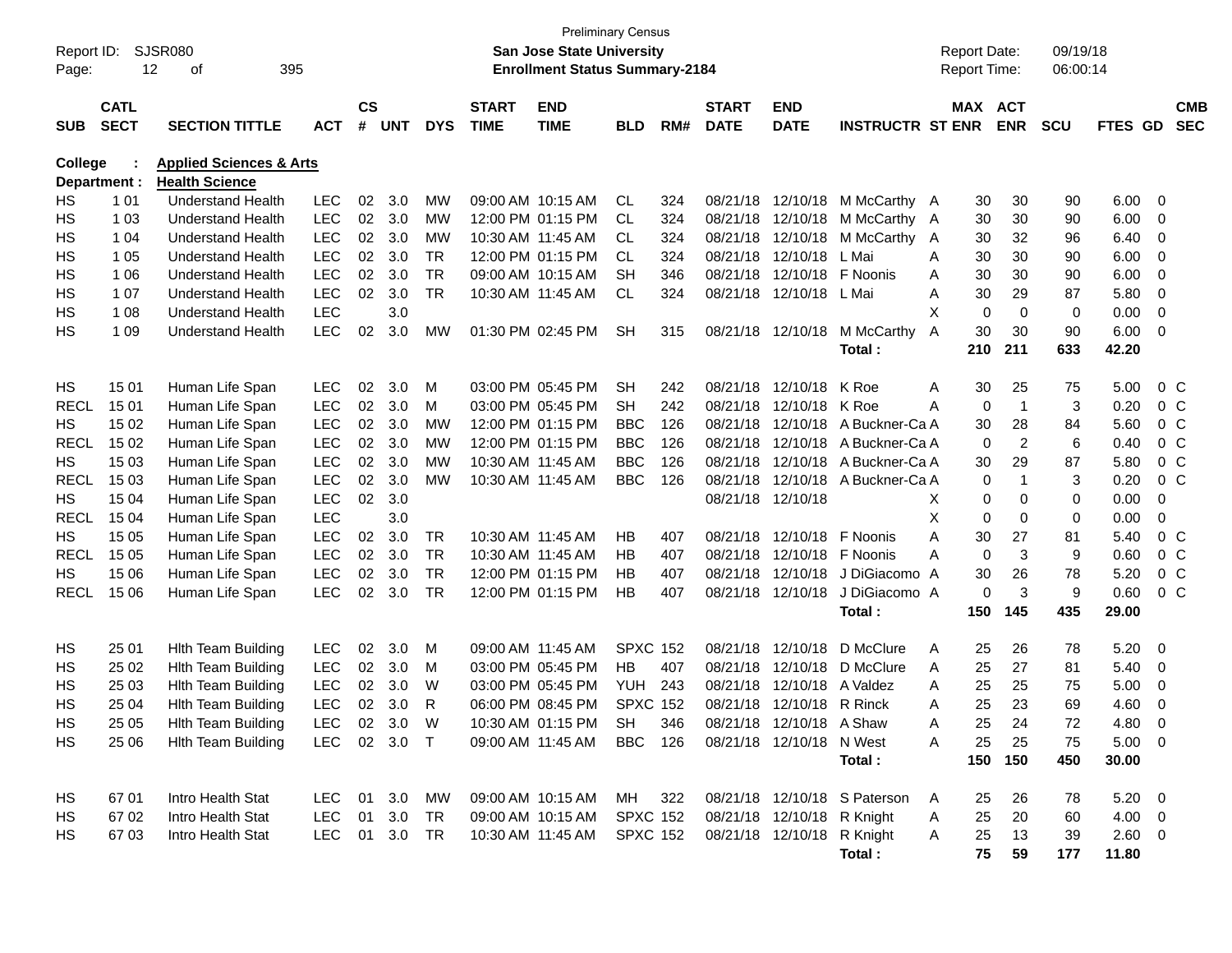| Report ID:<br>Page:                                       | 13                                                                                               | <b>SJSR080</b><br>395<br>οf                                                                                                                                                                                              |                                                                                                                                   |                                                           |                                                                    |                                                                        |                             | <b>Preliminary Census</b><br>San Jose State University<br><b>Enrollment Status Summary-2184</b>                                                                                           |                                                                                    |                                                                    |                             |                                                                                                                                                                                                                                      |                                                                      | <b>Report Date:</b><br><b>Report Time:</b> |                                                                                                                      | 09/19/18<br>06:00:14                                     |                                                                                     |                                                                                                                                               |                          |
|-----------------------------------------------------------|--------------------------------------------------------------------------------------------------|--------------------------------------------------------------------------------------------------------------------------------------------------------------------------------------------------------------------------|-----------------------------------------------------------------------------------------------------------------------------------|-----------------------------------------------------------|--------------------------------------------------------------------|------------------------------------------------------------------------|-----------------------------|-------------------------------------------------------------------------------------------------------------------------------------------------------------------------------------------|------------------------------------------------------------------------------------|--------------------------------------------------------------------|-----------------------------|--------------------------------------------------------------------------------------------------------------------------------------------------------------------------------------------------------------------------------------|----------------------------------------------------------------------|--------------------------------------------|----------------------------------------------------------------------------------------------------------------------|----------------------------------------------------------|-------------------------------------------------------------------------------------|-----------------------------------------------------------------------------------------------------------------------------------------------|--------------------------|
| <b>SUB</b>                                                | <b>CATL</b><br><b>SECT</b>                                                                       | <b>SECTION TITTLE</b>                                                                                                                                                                                                    | <b>ACT</b>                                                                                                                        | $\mathsf{cs}$<br>#                                        | <b>UNT</b>                                                         | <b>DYS</b>                                                             | <b>START</b><br><b>TIME</b> | <b>END</b><br><b>TIME</b>                                                                                                                                                                 | <b>BLD</b>                                                                         | RM#                                                                | <b>START</b><br><b>DATE</b> | <b>END</b><br><b>DATE</b>                                                                                                                                                                                                            | <b>INSTRUCTR ST ENR</b>                                              |                                            | MAX ACT<br><b>ENR</b>                                                                                                | <b>SCU</b>                                               | FTES GD                                                                             |                                                                                                                                               | <b>CMB</b><br><b>SEC</b> |
| HS<br>НS                                                  | 74 01<br>74 02                                                                                   | <b>Healthy Comms</b><br><b>Healthy Comms</b>                                                                                                                                                                             | LEC<br><b>LEC</b>                                                                                                                 | 02                                                        | 3.0<br>3.0 F                                                       |                                                                        |                             | 09:30 AM 12:15 PM                                                                                                                                                                         | <b>MD</b>                                                                          | 101                                                                |                             | 08/21/18 12/10/18                                                                                                                                                                                                                    | M Worthen<br>Total:                                                  | X<br>A<br>400<br>400                       | 0<br>0<br>260<br>260                                                                                                 | 0<br>780<br>780                                          | 0.00<br>52.00<br>52.00                                                              | $\overline{\mathbf{0}}$<br>0                                                                                                                  |                          |
| HS<br>НS                                                  | 103 01<br>103 03                                                                                 | <b>Health Policy</b><br><b>Health Policy</b>                                                                                                                                                                             | <b>LEC</b><br><b>LEC</b>                                                                                                          | 01<br>01                                                  | 3.0<br>3.0                                                         | W<br>$\top$                                                            | 09:00 AM 11:45 AM           | 03:00 PM 05:45 PM                                                                                                                                                                         | <b>BBC</b><br><b>DBH</b>                                                           | 004<br>133                                                         |                             | 08/21/18 12/10/18<br>08/21/18 12/10/18                                                                                                                                                                                               | C Doyle<br>A Shaw<br>Total :                                         | A<br>A<br>145                              | 75<br>75<br>70<br>66<br>141                                                                                          | 225<br>198<br>423                                        | 15.00<br>13.20<br>28.20                                                             | $\overline{0}$<br>$\overline{0}$                                                                                                              |                          |
| HS<br>НS                                                  | 104 01<br>104 02                                                                                 | Com Hlth Promo<br>Com Hith Promo                                                                                                                                                                                         | <b>LEC</b><br><b>LEC</b>                                                                                                          | 02                                                        | 3.0<br>02 3.0                                                      | МW<br>МW                                                               |                             | 01:30 PM 02:45 PM<br>12:00 PM 01:15 PM                                                                                                                                                    | <b>BBC</b><br><b>BBC</b>                                                           | 004<br>004                                                         |                             |                                                                                                                                                                                                                                      | 08/21/18 12/10/18 V Gomez<br>08/21/18 12/10/18 V Gomez<br>Total :    | Α<br>A<br>150                              | 75<br>50<br>75<br>64<br>114                                                                                          | 150<br>192<br>342                                        | 10.00<br>12.80<br>22.80                                                             | $\overline{0}$<br>$\overline{0}$                                                                                                              |                          |
| HS                                                        | 114 01                                                                                           | <b>Applied ComHealth</b>                                                                                                                                                                                                 | <b>SUP</b>                                                                                                                        | 36                                                        | 3.0                                                                | TBA                                                                    |                             |                                                                                                                                                                                           |                                                                                    |                                                                    |                             | 08/21/18 12/10/18                                                                                                                                                                                                                    | D McClure<br>Total:                                                  | A<br>150                                   | 150 114<br>114                                                                                                       | 342<br>342                                               | 22.80<br>22.80                                                                      | $\overline{\mathbf{0}}$                                                                                                                       |                          |
| HS<br><b>PSYC</b><br>SOCI                                 | 145 01<br>145 01<br>145 01                                                                       | Comm Mental Health<br>Comm Mental Health<br>Comm Mental Health                                                                                                                                                           | LEC<br><b>LEC</b><br>LEC                                                                                                          | 03<br>03<br>03                                            | 3.0<br>3.0<br>3.0                                                  | R<br>R<br>- R                                                          |                             | 03:00 PM 05:45 PM<br>03:00 PM 05:45 PM<br>03:00 PM 05:45 PM                                                                                                                               | CL.<br>CL.<br>CL.                                                                  | 324<br>324<br>324                                                  |                             | 08/21/18 12/10/18<br>08/21/18 12/10/18                                                                                                                                                                                               | A Demers<br>08/21/18 12/10/18 A Demers<br>A Demers<br>Total :        | Α<br>A<br>A                                | 13<br>40<br>9<br>0<br>13<br>0<br>40<br>35                                                                            | 39<br>27<br>39<br>105                                    | 2.60<br>1.85<br>2.60<br>7.05                                                        | $0\,$ C<br>1 C<br>$0\,C$                                                                                                                      |                          |
| HS<br>НS<br>HS<br>HS<br>НS<br>НS                          | 158 01<br>158 02<br>158 03<br>158 04<br>158 05<br>158 06                                         | <b>Hith Comm</b><br><b>Hith Comm</b><br><b>Hith Comm</b><br><b>Hlth Comm</b><br><b>Hlth Comm</b><br><b>Hith Comm</b>                                                                                                     | <b>LEC</b><br><b>SEM</b><br><b>LEC</b><br><b>SEM</b><br><b>LEC</b><br><b>SEM</b>                                                  | 01<br>05<br>01<br>05                                      | 3.0<br>0.0<br>3.0<br>0.0<br>3.0<br>0.0                             | <b>TR</b><br><b>TR</b><br>W<br>W                                       |                             | 01:30 PM 02:20 PM<br>02:30 PM 02:55 PM<br>03:00 PM 04:50 PM<br>05:00 PM 05:50 PM                                                                                                          | <b>BBC</b><br><b>BBC</b><br><b>BBC</b><br><b>BBC</b>                               | 004<br>004<br>225<br>225                                           |                             | 08/21/18 12/10/18<br>08/21/18 12/10/18<br>08/21/18 12/10/18<br>08/21/18 12/10/18                                                                                                                                                     | N Zhang<br>N Zhang<br>N Zhang<br>N Zhang<br>Total:                   | A<br>Α<br>X<br>х<br>Α<br>A<br>230          | 74<br>75<br>75<br>74<br>0<br>0<br>0<br>0<br>40<br>42<br>40<br>42<br>232                                              | 148<br>74<br>0<br>0<br>84<br>42<br>348                   | 14.80<br>0.00<br>0.00<br>0.00<br>8.40<br>0.00<br>23.20                              | - 0<br>$\overline{0}$<br>0<br>0<br>0<br>0                                                                                                     |                          |
| HS<br>HS<br>HS<br>HS<br>HS<br>HS.<br>HS<br>HS<br>HS<br>HS | 159 01<br>159 02<br>159 03<br>159 04<br>159 05<br>159 06<br>159 07<br>159 08<br>159 11<br>159 12 | Hith Prgm Planning<br>Hith Prgm Planning<br>Hith Prgm Planning<br>Hith Prgm Planning<br>Hith Prgm Planning<br>Hith Prgm Planning<br>Hith Prgm Planning<br>Hith Prgm Planning<br>Hith Prgm Planning<br>Hith Prgm Planning | <b>LEC</b><br><b>SEM</b><br>LEC<br><b>SEM</b><br><b>LEC</b><br><b>SEM</b><br><b>LEC</b><br><b>SEM</b><br><b>LEC</b><br><b>SEM</b> | 02<br>05<br>-01<br>05<br>01<br>05<br>01<br>05<br>01<br>05 | 3.0<br>0.0<br>3.0<br>0.0<br>3.0<br>0.0<br>3.0<br>0.0<br>3.0<br>0.0 | МW<br>MW<br>МW<br>MW<br><b>MW</b><br>МW<br>МW<br>МW<br>МW<br><b>MW</b> | 01:30 PM 02:20 PM           | 02:30 PM 02:55 PM<br>01:30 PM 02:20 PM<br>02:30 PM 02:55 PM<br>01:30 PM 02:20 PM<br>02:30 PM 02:55 PM<br>01:30 PM 02:20 PM<br>02:30 PM 02:55 PM<br>01:30 PM 02:20 PM<br>02:30 PM 02:55 PM | MН<br>MН<br>BBC.<br><b>BBC</b><br>HB<br>HB<br>CL.<br>CL.<br><b>SH</b><br><b>SH</b> | 322<br>322<br>126<br>126<br>407<br>407<br>324<br>324<br>311<br>311 |                             | 08/21/18 12/10/18 F Noonis<br>08/21/18 12/10/18 F Noonis<br>08/21/18 12/10/18 A Valdez<br>08/21/18 12/10/18 A Valdez<br>08/21/18 12/10/18 K Roe<br>08/21/18 12/10/18 K Roe<br>08/21/18 12/10/18 C Doyle<br>08/21/18 12/10/18 C Doyle | 08/21/18 12/10/18 A Buckner-Ca A<br>08/21/18 12/10/18 A Buckner-Ca A | Α<br>Α<br>Α<br>Α<br>Α<br>Α<br>Α<br>Α       | 20<br>24<br>20<br>24<br>20<br>23<br>23<br>20<br>20<br>24<br>20<br>24<br>20<br>25<br>20<br>25<br>20<br>24<br>20<br>24 | 72<br>24<br>46<br>23<br>48<br>24<br>50<br>25<br>48<br>24 | 4.80<br>0.00<br>4.60<br>0.00<br>4.80<br>0.00<br>5.00<br>0.00<br>4.80<br>$0.00 \t 0$ | $\overline{0}$<br>$\overline{0}$<br>0<br>$\overline{\mathbf{0}}$<br>0<br>$\overline{0}$<br>$\overline{0}$<br>$\overline{0}$<br>$\overline{0}$ |                          |
|                                                           |                                                                                                  |                                                                                                                                                                                                                          |                                                                                                                                   |                                                           |                                                                    |                                                                        |                             |                                                                                                                                                                                           |                                                                                    |                                                                    |                             |                                                                                                                                                                                                                                      | Total:                                                               | 200                                        | 240                                                                                                                  | 384                                                      | 24.00                                                                               |                                                                                                                                               |                          |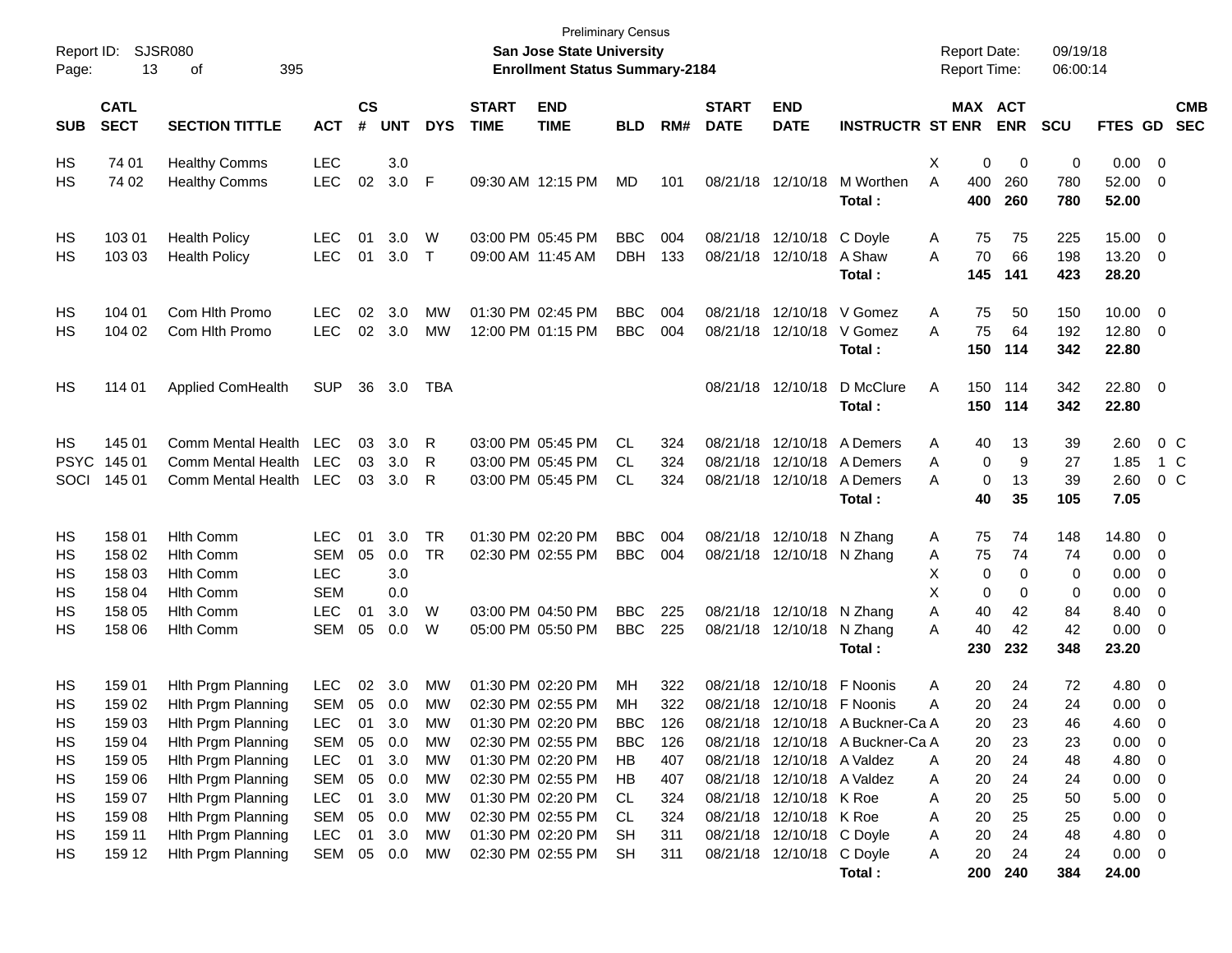| Report ID: |                 | <b>SJSR080</b>             |               |    |            |              |             | <b>Preliminary Census</b><br><b>San Jose State University</b> |            |              |             |                   |                            |         | <b>Report Date:</b> |             | 09/19/18   |             |                            |            |
|------------|-----------------|----------------------------|---------------|----|------------|--------------|-------------|---------------------------------------------------------------|------------|--------------|-------------|-------------------|----------------------------|---------|---------------------|-------------|------------|-------------|----------------------------|------------|
| Page:      | 14<br>395<br>οf |                            |               |    |            |              |             | <b>Enrollment Status Summary-2184</b>                         |            |              |             |                   |                            |         | Report Time:        |             | 06:00:14   |             |                            |            |
|            | <b>CATL</b>     |                            | $\mathsf{cs}$ |    |            | <b>START</b> | <b>END</b>  |                                                               |            | <b>START</b> | <b>END</b>  |                   |                            | MAX ACT |                     |             |            |             | <b>CMB</b>                 |            |
| <b>SUB</b> | <b>SECT</b>     | <b>SECTION TITTLE</b>      | <b>ACT</b>    | #  | <b>UNT</b> | <b>DYS</b>   | <b>TIME</b> | <b>TIME</b>                                                   | <b>BLD</b> | RM#          | <b>DATE</b> | <b>DATE</b>       | <b>INSTRUCTR ST ENR</b>    |         |                     | <b>ENR</b>  | <b>SCU</b> | FTES GD     |                            | <b>SEC</b> |
|            |                 |                            |               |    |            |              |             |                                                               |            |              |             |                   |                            |         |                     |             |            |             |                            |            |
| HS         | 161 01          | Epidemiology               | <b>LEC</b>    | 01 | 3.0        | M            |             | 03:00 PM 04:50 PM                                             | <b>MH</b>  | 322          | 08/21/18    | 12/10/18          | R Shah                     | A       | 25                  | 24          | 48         | 4.80        | - 0                        |            |
| <b>HS</b>  | 161 02          | Epidemiology               | <b>SEM</b>    | 05 | 0.0        | M            |             | 05:00 PM 05:50 PM                                             | MH         | 322          | 08/21/18    | 12/10/18          | R Shah                     | A       | 25                  | 24          | 24         | 0.00        | $\mathbf 0$                |            |
| <b>HS</b>  | 161 03          | Epidemiology               | <b>LEC</b>    | 01 | 3.0        | M            |             | 03:00 PM 04:50 PM                                             | <b>BBC</b> | 126          | 08/21/18    | 12/10/18          | D Cao                      | A       | 25                  | 28          | 56         | 5.60        | 0                          |            |
| <b>HS</b>  | 161 04          | Epidemiology               | <b>SEM</b>    | 05 | 0.0        | M            |             | 05:00 PM 05:50 PM                                             | <b>BBC</b> | 126          | 08/21/18    | 12/10/18          | D Cao                      | Α       | 25                  | 28          | 28         | 0.00        | $\mathbf 0$                |            |
| <b>HS</b>  | 161 05          | Epidemiology               | <b>LEC</b>    |    | 3.0        |              |             |                                                               |            |              |             |                   |                            | X       | 0                   | 0           | 0          | 0.00        | $\mathbf 0$                |            |
| <b>HS</b>  | 161 06          | Epidemiology               | <b>SEM</b>    |    | 0.0        |              |             |                                                               |            |              |             |                   |                            | X       | 0                   | 0           | 0          | 0.00        | $\mathbf 0$                |            |
| <b>HS</b>  | 161 07          | Epidemiology               | <b>LEC</b>    | 01 | 3.0        | M            |             | 03:00 PM 04:50 PM                                             | HB         | 408          | 08/21/18    | 12/10/18          | A Ohringer                 | Α       | 25                  | 25          | 50         | 5.00        | $\mathbf 0$                |            |
| <b>HS</b>  | 161 08          | Epidemiology               | <b>SEM</b>    | 05 | 0.0        | M            |             | 05:00 PM 05:50 PM                                             | <b>HB</b>  | 408          | 08/21/18    | 12/10/18          | A Ohringer                 | Α       | 25                  | 25          | 25         | 0.00        | $\mathbf 0$                |            |
| <b>HS</b>  | 161 09          | Epidemiology               | <b>LEC</b>    | 01 | 3.0        | W            |             | 03:00 PM 04:50 PM                                             | HB         | 407          | 08/21/18    | 12/10/18          | <b>R</b> Bartlett          | A       | 25                  | 25          | 50         | 5.00        | $\mathbf 0$                |            |
| <b>HS</b>  | 161 10          | Epidemiology               | <b>SEM</b>    | 05 | 0.0        | W            |             | 05:00 PM 05:50 PM                                             | <b>HB</b>  | 407          | 08/21/18    | 12/10/18          | <b>R</b> Bartlett          | Α       | 25                  | 25          | 25         | 0.00        | $\mathbf 0$                |            |
| <b>HS</b>  | 161 11          | Epidemiology               | <b>LEC</b>    |    | 3.0        |              |             |                                                               |            |              |             |                   |                            | Χ       | 0                   | 0           | 0          | 0.00        | $\mathbf 0$                |            |
| <b>HS</b>  | 161 12          | Epidemiology               | <b>SEM</b>    |    | 0.0        |              |             |                                                               |            |              |             |                   |                            | X       | $\mathbf 0$         | 0           | 0          | 0.00        | $\mathbf 0$                |            |
| <b>HS</b>  | 161 13          | Epidemiology               | <b>LEC</b>    | 01 | 3.0        | F            |             | 12:30 PM 02:20 PM                                             | <b>CL</b>  | 316          | 08/21/18    | 12/10/18          | M Worthen                  | A       | 25                  | 25          | 50         | 5.00        | $\mathbf 0$                |            |
| <b>HS</b>  | 161 14          | Epidemiology               | SEM           | 05 | 0.0        | F            |             | 02:30 PM 03:20 PM                                             | <b>CL</b>  | 316          | 08/21/18    | 12/10/18          | M Worthen                  | A       | 25                  | 25          | 25         | 0.00        | $\mathbf 0$                |            |
|            |                 |                            |               |    |            |              |             |                                                               |            |              |             |                   | Total:                     |         | 250                 | 254         | 381        | 25.40       |                            |            |
|            |                 |                            |               |    |            |              |             |                                                               |            |              |             |                   |                            |         |                     |             |            |             |                            |            |
| HS         | 162 01          | Health Org & Admin         | <b>LEC</b>    | 02 | 3.0        | W            |             | 06:00 PM 08:45 PM                                             | <b>BBC</b> | 202          | 08/21/18    | 12/10/18          | A Santiago                 | Α       | 119                 | 109         | 327        | 21.80       | $\overline{0}$             |            |
| HS         | 162 02          | Health Org & Admin         | <b>LEC</b>    |    | 3.0        |              |             |                                                               |            |              |             |                   |                            | X       | 0                   | $\mathbf 0$ | 0          | 0.00        | - 0                        |            |
|            |                 |                            |               |    |            |              |             |                                                               |            |              |             |                   | Total:                     |         | 119                 | 109         | 327        | 21.80       |                            |            |
| <b>HS</b>  | 165 01          | <b>Hith Professional</b>   | <b>LEC</b>    | 01 | 3.0        | M            |             | 06:00 PM 07:50 PM                                             | <b>BBC</b> | 004          | 08/21/18    | 12/10/18          | J McCabe                   | Α       | 110                 | 103         | 206        | 20.60       | $\overline{0}$             |            |
| <b>HS</b>  | 165 02          | <b>Hith Professional</b>   | SEM           | 05 | 0.0        | M            |             | 08:00 PM 08:50 PM                                             | <b>BBC</b> | 004          |             | 08/21/18 12/10/18 | J McCabe                   | A       | 110                 | 103         | 103        | 0.00        | 0                          |            |
|            |                 |                            |               |    |            |              |             |                                                               |            |              |             |                   | Total:                     |         | 220                 | 206         | 309        | 20.60       |                            |            |
| HS         | 166A01          |                            | SEM           | 05 | 3.0        | F            |             | 09:00 AM 11:45 AM                                             | YUH        | 243          |             | 08/21/18 12/10/18 | J Jones                    | A       | 50                  | 32          | 96         | 6.40        | $\overline{\mathbf{0}}$    |            |
|            |                 | Field Exp Sem              |               |    |            |              |             |                                                               |            |              |             |                   | Total:                     |         | 50                  | 32          | 96         | 6.40        |                            |            |
|            |                 |                            |               |    |            |              |             |                                                               |            |              |             |                   |                            |         |                     |             |            |             |                            |            |
| HS         |                 | 166B 01 Field Exp Hlth Sci | <b>SUP</b>    | 36 | 3.0        | <b>TBA</b>   |             |                                                               |            |              |             | 08/21/18 12/10/18 | J Jones                    | Α       | 50                  | 32          | 96         | 6.40        | $\overline{\mathbf{0}}$    |            |
|            |                 |                            |               |    |            |              |             |                                                               |            |              |             |                   | Total:                     |         | 50                  | 32          | 96         | 6.40        |                            |            |
|            |                 |                            |               |    |            |              |             |                                                               |            |              |             |                   |                            |         |                     |             |            |             |                            |            |
| HS         | 16701           | <b>Biostatistics</b>       | <b>LEC</b>    | 01 | 3.0        | TR           |             | 12:00 PM 01:15 PM                                             | <b>BBC</b> | 004          |             |                   | 08/21/18 12/10/18 M Dougan | A       | 110                 | 111         | 222        | 22.25       | $\overline{\phantom{1}}$   |            |
| HS         | 167 02          | <b>Biostatistics</b>       | <b>SEM</b>    | 05 | 0.0        | $\mathsf{R}$ |             | 01:30 PM 02:15 PM                                             | MH         | 321          |             |                   | 08/21/18 12/10/18 M Dougan | Α       | 25                  | 25          | 25         | 0.00        | $\overline{\phantom{0}}$   |            |
| HS         | 167 03          | <b>Biostatistics</b>       | SEM           | 05 | 0.0        | R            |             | 02:15 PM 03:00 PM                                             | MH         | 321          |             |                   | 08/21/18 12/10/18 M Dougan | A       | 25                  | 25          | 25         | $0.00 \t 0$ |                            |            |
| HS         | 167 04          | <b>Biostatistics</b>       | SEM           | 05 | 0.0        | $\mathsf{T}$ |             | 01:30 PM 02:15 PM                                             | МH         | 321          |             | 08/21/18 12/10/18 | M Dougan                   | A       | 25                  | 25          | 25         | 0.00        | $\overline{\phantom{0}}$   |            |
| HS         | 167 05          | <b>Biostatistics</b>       | SEM           | 05 | 0.0        | $\top$       |             | 02:15 PM 03:00 PM                                             | MH         | 321          |             | 08/21/18 12/10/18 | M Dougan                   | A       | 25                  | 27          | 27         | 0.00        | $\overline{\phantom{0}}$ 1 |            |
| HS         | 167 06          | <b>Biostatistics</b>       | SEM           | 05 | 0.0        | $\mathsf{R}$ |             | 03:00 PM 03:45 PM                                             | MH         | 321          |             | 08/21/18 12/10/18 | M Dougan                   | Α       | 25                  | 9           | 9          | $0.00 \t 0$ |                            |            |
|            |                 |                            |               |    |            |              |             |                                                               |            |              |             |                   | Total:                     |         | 235                 | 222         | 333        | 22.25       |                            |            |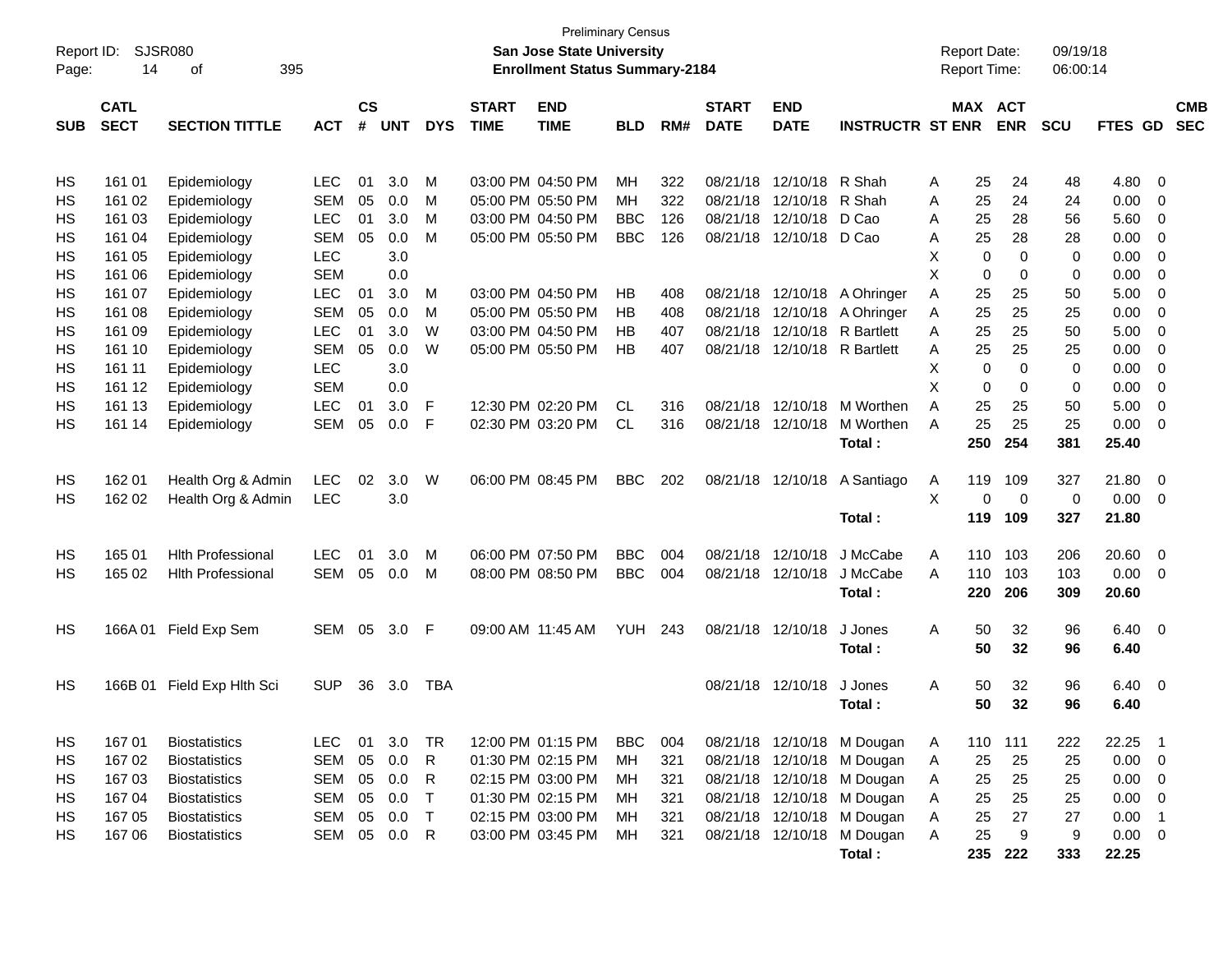| Report ID:<br>Page:              | 15                                                       | SJSR080<br>395<br>οf                                                                                                                         |                                                                                  |                                  |                                        |                                                                                  |                             | San Jose State University<br><b>Enrollment Status Summary-2184</b> | <b>Preliminary Census</b> |            |                             |                                                                                                                        |                                           | <b>Report Date:</b><br><b>Report Time:</b>         |                                      | 09/19/18<br>06:00:14        |                                              |                                                                        |                          |
|----------------------------------|----------------------------------------------------------|----------------------------------------------------------------------------------------------------------------------------------------------|----------------------------------------------------------------------------------|----------------------------------|----------------------------------------|----------------------------------------------------------------------------------|-----------------------------|--------------------------------------------------------------------|---------------------------|------------|-----------------------------|------------------------------------------------------------------------------------------------------------------------|-------------------------------------------|----------------------------------------------------|--------------------------------------|-----------------------------|----------------------------------------------|------------------------------------------------------------------------|--------------------------|
| <b>SUB</b>                       | <b>CATL</b><br><b>SECT</b>                               | <b>SECTION TITTLE</b>                                                                                                                        | <b>ACT</b>                                                                       | $\mathsf{cs}$<br>#               | <b>UNT</b>                             | <b>DYS</b>                                                                       | <b>START</b><br><b>TIME</b> | <b>END</b><br><b>TIME</b>                                          | <b>BLD</b>                | RM#        | <b>START</b><br><b>DATE</b> | <b>END</b><br><b>DATE</b>                                                                                              | <b>INSTRUCTR ST ENR</b>                   |                                                    | <b>MAX ACT</b><br><b>ENR</b>         | <b>SCU</b>                  | FTES GD                                      |                                                                        | <b>CMB</b><br><b>SEC</b> |
| HS                               | 170 01                                                   | <b>Hith Care Econ</b>                                                                                                                        | <b>LEC</b>                                                                       |                                  | 02 3.0                                 | R                                                                                |                             | 03:00 PM 05:45 PM                                                  | <b>SH</b>                 | 312        |                             | 08/21/18 12/10/18                                                                                                      | C Cherney<br>Total:                       | A<br>40<br>40                                      | 45<br>45                             | 135<br>135                  | $9.00 \t 0$<br>9.00                          |                                                                        |                          |
| HS<br>HS                         | 17201<br>172 02                                          | Contemp Env Hith<br>Contemp Env Hith                                                                                                         | <b>LEC</b><br><b>LEC</b>                                                         | 02                               | 3.0<br>02 3.0                          | MW<br>MW                                                                         |                             | 10:30 AM 11:45 AM<br>09:00 AM 10:15 AM                             | HB.<br>НB                 | 407<br>407 |                             | 08/21/18 12/10/18<br>08/21/18 12/10/18                                                                                 | J Hartle<br>A Shaw<br>Total :             | A<br>30<br>30<br>Α<br>60                           | 30<br>24<br>54                       | 90<br>72<br>162             | 6.00<br>4.80<br>10.80                        | $\overline{\mathbf{0}}$<br>0                                           |                          |
| HS                               | 174 01                                                   | Health IT                                                                                                                                    | <b>LEC</b>                                                                       | 02                               | 3.0                                    | W                                                                                |                             | 06:00 PM 08:45 PM                                                  | HB                        | 407        |                             | 08/21/18 12/10/18                                                                                                      | H Martin<br>Total :                       | 40<br>A<br>40                                      | 38<br>38                             | 114<br>114                  | $7.60 \quad 0$<br>7.60                       |                                                                        |                          |
| HS                               | 176 01                                                   | <b>Global Health</b>                                                                                                                         | <b>LEC</b>                                                                       | 02                               | 3.0                                    | M                                                                                |                             | 10:30 AM 01:15 PM                                                  | SН                        | 346        |                             | 08/21/18 12/10/18                                                                                                      | M Dougan<br>Total:                        | A<br>30<br>30                                      | 15<br>15                             | 45<br>45                    | $3.00 \ 0$<br>3.00                           |                                                                        |                          |
| HS<br>НS<br>НS<br>НS<br>НS<br>НS | 180 02<br>180 03<br>180 04<br>180 05<br>180 07<br>180 08 | <b>Indiv Studies</b><br><b>Indiv Studies</b><br><b>Indiv Studies</b><br><b>Indiv Studies</b><br><b>Indiv Studies</b><br><b>Indiv Studies</b> | <b>SUP</b><br><b>SUP</b><br><b>SUP</b><br><b>SUP</b><br><b>SUP</b><br><b>SUP</b> | 36<br>36<br>36<br>36<br>36<br>36 | 1.0<br>2.0<br>2.0<br>2.0<br>3.0<br>1.0 | <b>TBA</b><br><b>TBA</b><br><b>TBA</b><br><b>TBA</b><br><b>TBA</b><br><b>TBA</b> |                             |                                                                    |                           |            |                             | 08/21/18 12/10/18 F Noonis<br>08/21/18 12/10/18<br>08/21/18 12/10/18<br>08/21/18 12/10/18<br>08/21/18 12/10/18 R Rinck | 08/21/18 12/10/18 M Worthen               | 10<br>Α<br>20<br>Α<br>10<br>Α<br>Α<br>Α<br>15<br>Α | 4<br>0<br>0<br>3<br>0<br>3<br>5<br>0 | 4<br>0<br>0<br>0<br>15<br>0 | 0.27<br>0.00<br>0.00<br>0.00<br>1.00<br>0.00 | $\overline{\mathbf{0}}$<br>$\overline{\mathbf{0}}$<br>0<br>0<br>0<br>0 |                          |
| НS<br>НS<br>HS<br>HS             | 180 09<br>180 10<br>180 11<br>180 12                     | <b>Indiv Studies</b><br><b>Indiv Studies</b><br><b>Indiv Studies</b><br><b>Indiv Studies</b>                                                 | <b>SUP</b><br><b>SUP</b><br><b>SUP</b><br><b>SUP</b>                             | 36<br>36<br>36<br>36             | 2.0<br>1.0<br>2.0<br>3.0               | <b>TBA</b><br><b>TBA</b><br><b>TBA</b><br><b>TBA</b>                             |                             |                                                                    |                           |            |                             | 08/21/18 12/10/18<br>08/21/18 12/10/18 J Hartle<br>08/21/18 12/10/18<br>08/21/18 12/10/18                              | V Gomez<br>Total :                        | 15<br>Α<br>12<br>Α<br>12<br>A<br>10<br>А<br>110    | 0<br>0<br>9<br>19                    | 0<br>-1<br>0<br>27<br>47    | 0.00<br>0.07<br>0.00<br>1.80<br>3.13         | 0<br>$\overline{\mathbf{0}}$<br>0<br>$\overline{\mathbf{0}}$           |                          |
| HS<br>HS                         | 200 01<br>200 20                                         | Contemporary Practic LEC<br>Contemporary Practic LEC                                                                                         |                                                                                  |                                  | 02 2.0<br>$02 \quad 2.0$               | M                                                                                |                             | 03:00 PM 05:45 PM                                                  | <b>BBC</b>                | 225        |                             | 08/21/18 12/10/18<br>08/21/18 12/10/18                                                                                 | M Allen<br>Total:                         | 30<br>A<br>X.<br>$\mathbf 0$<br>30                 | 17<br>$\mathbf 0$<br>17              | 34<br>0<br>34               | 2.83 17<br>$0.00 \t 0$<br>2.83               |                                                                        |                          |
| HS<br><b>HS</b>                  | 201 01<br>201 20                                         | Groups & Training<br>Groups & Training                                                                                                       | <b>LEC</b><br>LEC 02 2.0                                                         |                                  | 02 2.0                                 | M                                                                                |                             | 06:00 PM 08:45 PM                                                  | <b>SH</b>                 | 444        |                             | 08/21/18 12/10/18                                                                                                      | 08/21/18 12/10/18 V Gomez<br>Total :      | Α<br>30<br>X<br>30                                 | 17<br>$\Omega$<br>$\Omega$<br>17     | 34<br>0<br>34               | 2.83 17<br>$0.00 \t 0$<br>2.83               |                                                                        |                          |
| HS<br>HS                         | 261 01<br>261 20                                         | Epidemiol Prin<br><b>Epidemiol Prin</b>                                                                                                      | LEC 03 3.0 W<br><b>LEC</b>                                                       |                                  | 3.0                                    |                                                                                  |                             | 03:00 PM 05:45 PM CL                                               |                           |            |                             |                                                                                                                        | 324 08/21/18 12/10/18 M Worthen<br>Total: | A<br>35<br>X<br>$\mathbf 0$<br>35                  | 19<br>0<br>19                        | 57<br>0<br>57               | 4.75 19<br>$0.00 \t 0$<br>4.75               |                                                                        |                          |
| HS<br>HS                         | 263 01<br>263 20                                         | Prin/Skls Hlth Adm<br>Prin/Skls Hlth Adm                                                                                                     | SEM 05 2.0 T<br>SEM 05 2.0                                                       |                                  |                                        |                                                                                  |                             | 06:00 PM 08:45 PM SPXC 152                                         |                           |            |                             | 08/21/18 12/10/18                                                                                                      | 08/21/18 12/10/18 A Santiago              | 25<br>A<br>X                                       | 21<br>$\mathbf 0$<br>$\mathbf 0$     | 42<br>0                     | 3.50 21<br>$0.00 \t 0$                       |                                                                        |                          |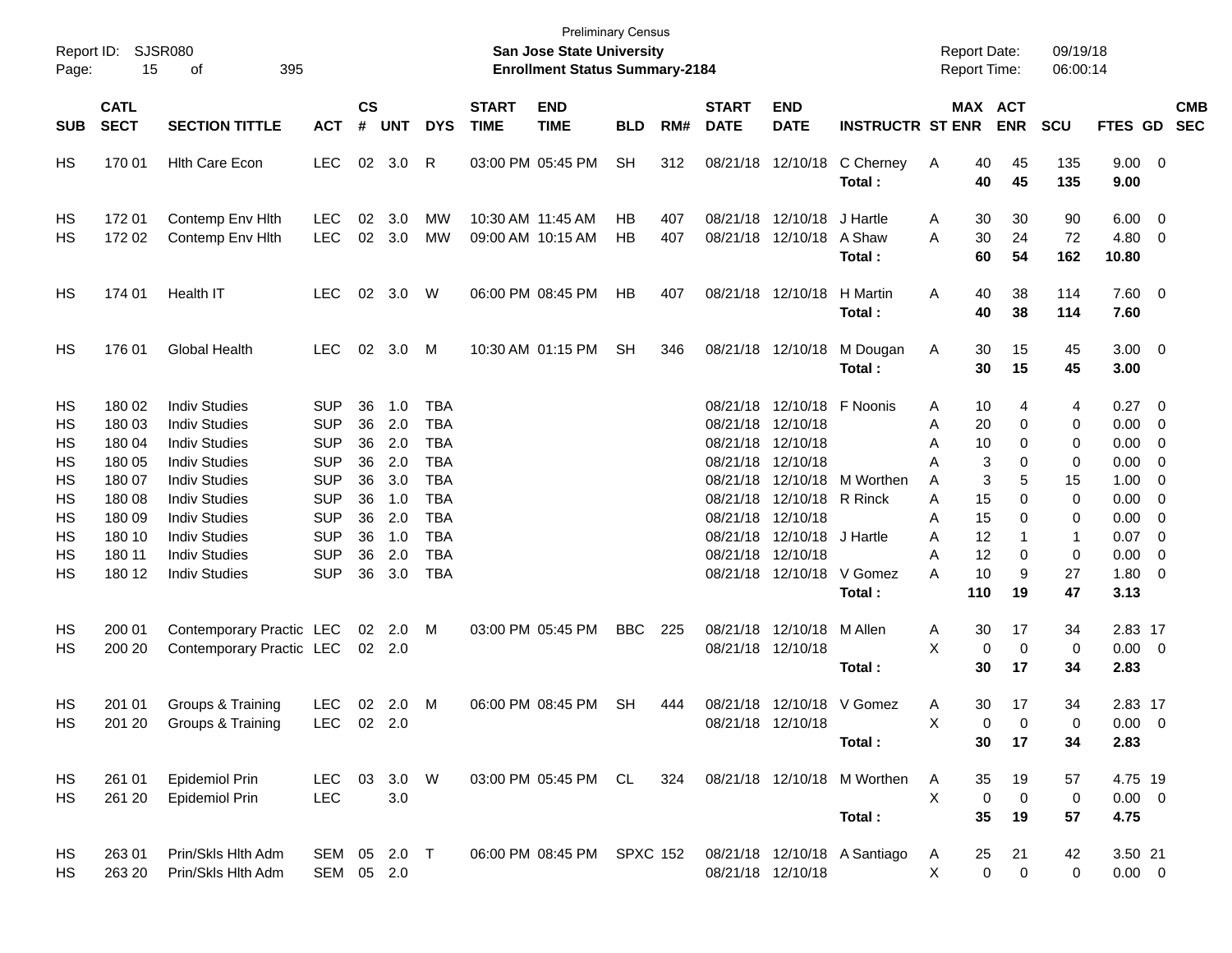| Page:           | Report ID: SJSR080<br>16   | 395<br>of                                |               |                    |              |            |                             | <b>Preliminary Census</b><br>San Jose State University<br><b>Enrollment Status Summary-2184</b> |                 |     |                             |                                                  |                             | <b>Report Date:</b><br>Report Time: |                                          | 09/19/18<br>06:00:14     |                                |            |
|-----------------|----------------------------|------------------------------------------|---------------|--------------------|--------------|------------|-----------------------------|-------------------------------------------------------------------------------------------------|-----------------|-----|-----------------------------|--------------------------------------------------|-----------------------------|-------------------------------------|------------------------------------------|--------------------------|--------------------------------|------------|
| <b>SUB</b>      | <b>CATL</b><br><b>SECT</b> | <b>SECTION TITTLE</b>                    | <b>ACT</b>    | $\mathsf{cs}$<br># | <b>UNT</b>   | <b>DYS</b> | <b>START</b><br><b>TIME</b> | <b>END</b><br><b>TIME</b>                                                                       | <b>BLD</b>      | RM# | <b>START</b><br><b>DATE</b> | <b>END</b><br><b>DATE</b>                        | <b>INSTRUCTR ST ENR ENR</b> |                                     | MAX ACT                                  | SCU                      | FTES GD SEC                    | <b>CMB</b> |
|                 |                            |                                          |               |                    |              |            |                             |                                                                                                 |                 |     |                             |                                                  | Total:                      |                                     | 25<br>21                                 | 42                       | 3.50                           |            |
| HS              | 269 01                     | App Data Analysis                        | <b>LEC</b>    |                    | 3.0          |            |                             |                                                                                                 |                 |     |                             |                                                  | Total:                      | X                                   | 0<br>0<br>$\bf{0}$<br>$\bf{0}$           | 0<br>$\mathbf 0$         | $0.00 \t 0$<br>0.00            |            |
| HS              | 271 01                     | Theory of Pub Hith                       | SEM 05 3.0 R  |                    |              |            |                             | 06:00 PM 08:45 PM                                                                               | <b>BBC</b>      | 225 | 08/21/18 12/10/18           |                                                  | M Harvey<br>Total:          | Α                                   | 35<br>18<br>35<br>18                     | 54<br>54                 | 4.50 18<br>4.50                |            |
| HS<br><b>HS</b> | 276 01<br>276 02           | Com Org Health Pro<br>Com Org Health Pro | SEM<br>SEM 05 |                    | 3.0<br>3.0 W |            |                             | 06:00 PM 08:45 PM                                                                               | <b>SPXC 152</b> |     |                             | 08/21/18 12/10/18                                | J Seavey-Hul A<br>Total:    | X                                   | $\mathbf 0$<br>0<br>25<br>25<br>25<br>25 | $\mathbf 0$<br>75<br>75  | $0.00 \t 0$<br>6.25 25<br>6.25 |            |
| <b>HS</b>       |                            | 291A 20 Fldwrk Seminar                   | SEM 04 1.0    |                    |              |            |                             |                                                                                                 |                 |     | 08/21/18 12/10/18           |                                                  | Total:                      | X                                   | 0<br>0<br>$\mathbf{0}$<br>$\bf{0}$       | 0<br>$\mathbf 0$         | $0.00 \t 0$<br>0.00            |            |
| <b>HS</b>       |                            | 291B 01 Fieldwork                        | <b>SUP</b>    |                    | 25 1.0       | <b>TBA</b> |                             |                                                                                                 |                 |     |                             | 08/21/18 12/10/18                                | R Rinck<br>Total:           | Α                                   | 25<br>14<br>25<br>14                     | 14<br>14                 | $1.17$ 14<br>1.17              |            |
| <b>HS</b>       |                            | 291D 20 Work Exper Prac                  | ACT 17 2.0    |                    |              |            |                             |                                                                                                 |                 |     | 08/21/18 12/10/18           |                                                  | Total:                      | X                                   | 0<br>0<br>$\mathbf 0$<br>$\bf{0}$        | $\pmb{0}$<br>$\mathbf 0$ | $0.00 \t 0$<br>0.00            |            |
| <b>HS</b>       |                            | 291P 01 Prof Dev                         | <b>SUP</b>    |                    | 23 1.0       | TBA        |                             |                                                                                                 |                 |     | 08/21/18 12/10/18           |                                                  | R Rinck<br>Total:           | A                                   | 18<br>25<br>25<br>18                     | 18<br>18                 | 1.50 18<br>1.50                |            |
| HS              | 298 01                     | Spec Study                               | <b>SUP</b>    |                    | 25 3.0       | TBA        |                             |                                                                                                 |                 |     | 08/21/18 12/10/18           |                                                  | Total:                      | Α                                   | 2<br>0<br>$\overline{2}$<br>$\bf{0}$     | 0<br>$\mathbf 0$         | $0.00 \t 0$<br>0.00            |            |
|                 | Department :               | <b>Health Science</b>                    |               |                    |              |            |                             |                                                                                                 |                 |     |                             | <b>Lower Division:</b><br><b>Upper Division:</b> | <b>Department Total:</b>    | 3336<br>985                         | 2876<br>825<br>2149 1919                 | 6792<br>2475<br>4023     | 456.77<br>165.00<br>267.27     |            |

**Graduate Division : 202 132 294 24.50**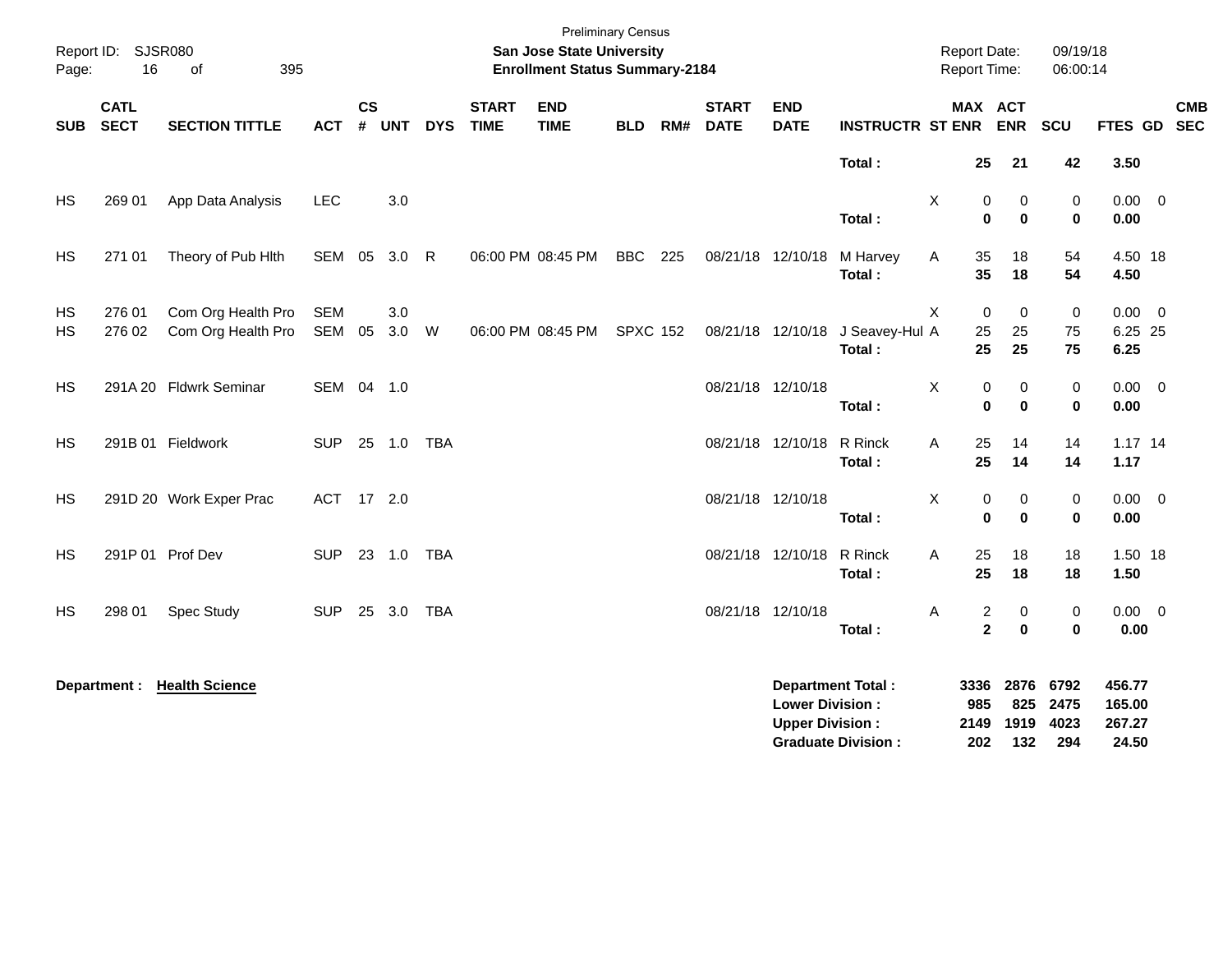|                |                    |                                                           |            |           |            |            |                   |                                       | <b>Preliminary Census</b> |     |              |                           |                              |   |                     |                |            |         |                |            |
|----------------|--------------------|-----------------------------------------------------------|------------|-----------|------------|------------|-------------------|---------------------------------------|---------------------------|-----|--------------|---------------------------|------------------------------|---|---------------------|----------------|------------|---------|----------------|------------|
|                | Report ID: SJSR080 |                                                           |            |           |            |            |                   | San Jose State University             |                           |     |              |                           |                              |   | <b>Report Date:</b> |                | 09/19/18   |         |                |            |
| Page:          | 17                 | οf                                                        | 395        |           |            |            |                   | <b>Enrollment Status Summary-2184</b> |                           |     |              |                           |                              |   | <b>Report Time:</b> |                | 06:00:14   |         |                |            |
|                |                    |                                                           |            |           |            |            |                   |                                       |                           |     |              |                           |                              |   |                     |                |            |         |                |            |
|                | <b>CATL</b>        |                                                           |            | <b>CS</b> |            |            | <b>START</b>      | <b>END</b>                            |                           |     | <b>START</b> | <b>END</b>                |                              |   | MAX ACT             |                |            |         |                | <b>CMB</b> |
| <b>SUB</b>     | <b>SECT</b>        | <b>SECTION TITTLE</b>                                     | <b>ACT</b> | #         | <b>UNT</b> | <b>DYS</b> | <b>TIME</b>       | <b>TIME</b>                           | BLD                       | RM# | <b>DATE</b>  | <b>DATE</b>               | <b>INSTRUCTR ST ENR</b>      |   |                     | <b>ENR</b>     | <b>SCU</b> | FTES GD |                | <b>SEC</b> |
| <b>College</b> |                    | <b>Applied Sciences &amp; Arts</b>                        |            |           |            |            |                   |                                       |                           |     |              |                           |                              |   |                     |                |            |         |                |            |
|                | Department :       | <b>Health Professions</b>                                 |            |           |            |            |                   |                                       |                           |     |              |                           |                              |   |                     |                |            |         |                |            |
|                |                    | HPRF 100W 01 Writing Workshop                             | SEM        | 04        | 3.0        | TR         |                   | 09:00 AM 10:15 AM                     | <b>DBH</b>                | 225 | 08/21/18     | 12/10/18 C Jones          |                              | A | 25                  | 9              | 27         | 1.80    | 0 <sup>o</sup> |            |
| HS             |                    | 100W 01 Writing Workshop                                  | SEM        | 04        | 3.0        | TR         |                   | 09:00 AM 10:15 AM                     | <b>DBH</b>                | 225 | 08/21/18     | 12/10/18 C Jones          |                              | Α | 0                   | 5              | 15         | 1.00    | 0 <sup>o</sup> |            |
|                |                    | NURS 100W 01 Writing Workshop                             | SEM        | 04        | 3.0        | TR         |                   | 09:00 AM 10:15 AM                     | <b>DBH</b>                | 225 | 08/21/18     | 12/10/18 C Jones          |                              | Α | 0                   | 6              | 18         | 1.20    | 0 <sup>o</sup> |            |
| <b>NUFS</b>    |                    | 100W 01 Writing Workshop                                  | SEM        | 04        | 3.0        | <b>TR</b>  |                   | 09:00 AM 10:15 AM                     | DBH                       | 225 | 08/21/18     | 12/10/18 C Jones          |                              | Α | 0                   | 3              | 9          | 0.60    | 0 <sup>o</sup> |            |
| <b>HPRF</b>    |                    | 100W 02 Writing Workshop                                  | SEM        | 04        | 3.0        | TR         |                   | 10:30 AM 11:45 AM                     | MН                        | 322 | 08/21/18     | 12/10/18 C Jones          |                              | Α | 25                  | 7              | 21         | 1.40    | 0 <sup>o</sup> |            |
| HS             |                    | 100W 02 Writing Workshop                                  | SEM        | 04        | 3.0        | <b>TR</b>  |                   | 10:30 AM 11:45 AM                     | мн                        | 322 | 08/21/18     | 12/10/18 C Jones          |                              | A | 0                   | 13             | 39         | 2.60    | 0 <sup>o</sup> |            |
|                |                    | NURS 100W 02 Writing Workshop                             | SEM        | 04        | 3.0        | <b>TR</b>  | 10:30 AM 11:45 AM |                                       | MН                        | 322 | 08/21/18     | 12/10/18 C Jones          |                              | Α | 0                   | 4              | 12         | 0.80    | 0 <sup>o</sup> |            |
| <b>NUFS</b>    |                    | 100W 02 Writing Workshop                                  | SEM        | 04        | 3.0        | <b>TR</b>  |                   | 10:30 AM 11:45 AM                     | MН                        | 322 | 08/21/18     | 12/10/18 C Jones          |                              | A | 0                   | 1              | 3          | 0.20    | 0 <sup>o</sup> |            |
| <b>HPRF</b>    |                    | 100W 03 Writing Workshop                                  | SEM        | 04        | 3.0        | <b>TR</b>  |                   | 01:30 PM 02:45 PM                     | <b>SPXC 152</b>           |     | 08/21/18     |                           | 12/10/18 N Williams          | A | 25                  | 5              | 15         | 1.00    | 0 <sup>o</sup> |            |
| HS             |                    | 100W 03 Writing Workshop                                  | SEM        | 04        | 3.0        | <b>TR</b>  |                   | 01:30 PM 02:45 PM                     | <b>SPXC 152</b>           |     | 08/21/18     |                           | 12/10/18 N Williams          | A | 0                   | 15             | 45         | 3.00    | 0 <sup>o</sup> |            |
|                |                    | NURS 100W 03 Writing Workshop                             | SEM        | 04        | 3.0        | <b>TR</b>  |                   | 01:30 PM 02:45 PM                     | <b>SPXC 152</b>           |     | 08/21/18     |                           | 12/10/18 N Williams          | A | 0                   | $\overline{2}$ | 6          | 0.40    | 0 <sup>o</sup> |            |
| <b>NUFS</b>    |                    | 100W 03 Writing Workshop                                  | SEM        | 04        | 3.0        | <b>TR</b>  |                   | 01:30 PM 02:45 PM                     | <b>SPXC 152</b>           |     | 08/21/18     |                           | 12/10/18 N Williams          | A | 0                   | 3              | 9          | 0.60    | 0 <sup>o</sup> |            |
| <b>HPRF</b>    |                    | 100W 05 Writing Workshop                                  | SEM        | 04        | 3.0        | F          | 09:00 AM 11:45 AM |                                       | <b>SPXC 152</b>           |     | 08/21/18     | 12/10/18 S Rivera         |                              | Α | 25                  | 14             | 42         | 2.80    | 0 <sup>o</sup> |            |
| HS             |                    | 100W 05 Writing Workshop                                  | SEM        | 04        | 3.0        | F          | 09:00 AM 11:45 AM |                                       | <b>SPXC 152</b>           |     | 08/21/18     | 12/10/18 S Rivera         |                              | Α | 0                   | 5              | 15         | 1.00    | 0 <sup>o</sup> |            |
|                |                    |                                                           | SEM        | 04        | 3.0        | F          | 09:00 AM 11:45 AM |                                       | <b>SPXC 152</b>           |     | 08/21/18     | 12/10/18 S Rivera         |                              | A | 0                   | 4              | 12         | 0.80    | 0 <sup>o</sup> |            |
| <b>NUFS</b>    |                    | NURS 100W 05 Writing Workshop<br>100W 05 Writing Workshop | SEM        | 04        | 3.0        | F          | 09:00 AM 11:45 AM |                                       | <b>SPXC 152</b>           |     | 08/21/18     | 12/10/18 S Rivera         |                              | A | 0                   | -1             | 3          | 0.20    | 0 <sup>o</sup> |            |
| <b>HPRF</b>    |                    |                                                           | SEM        | 04        | 3.0        | Т          |                   | 03:00 PM 05:45 PM                     | <b>SPXC 152</b>           |     | 08/21/18     | 12/10/18 N Clinch         |                              |   | 25                  |                | 33         | 2.20    | 0 <sup>o</sup> |            |
| HS             |                    | 100W 07 Writing Workshop                                  | SEM        | 04        | 3.0        |            |                   | 03:00 PM 05:45 PM                     | <b>SPXC 152</b>           |     | 08/21/18     | 12/10/18 N Clinch         |                              | Α | 0                   | 11<br>6        | 18         |         | 0 <sup>o</sup> |            |
|                |                    | 100W 07 Writing Workshop                                  |            |           |            | Т          |                   |                                       |                           |     |              |                           |                              | A |                     | 4              |            | 1.20    |                |            |
|                |                    | NURS 100W 07 Writing Workshop                             | SEM        | 04        | 3.0        | Т          |                   | 03:00 PM 05:45 PM                     | <b>SPXC 152</b>           |     | 08/21/18     | 12/10/18 N Clinch         |                              | A | 0                   |                | 12         | 0.80    | 0 <sup>o</sup> |            |
| <b>NUFS</b>    |                    | 100W 07 Writing Workshop                                  | SEM        | 04        | 3.0        | Т          |                   | 03:00 PM 05:45 PM                     | <b>SPXC 152</b>           |     | 08/21/18     | 12/10/18 N Clinch         |                              | Α | 0                   | 0              | 0          | 0.00    | 0 <sup>o</sup> |            |
| <b>HPRF</b>    |                    | 100W 08 Writing Workshop                                  | SEM        | 04        | 3.0        | <b>TR</b>  |                   | 12:00 PM 01:15 PM                     | <b>SPXC 152</b>           |     | 08/21/18     |                           | 12/10/18 N Williams          | A | 25                  | 11             | 33         | 2.20    | 0 <sup>o</sup> |            |
| HS             |                    | 100W 08 Writing Workshop                                  | SEM        | 04        | 3.0        | <b>TR</b>  |                   | 12:00 PM 01:15 PM                     | <b>SPXC 152</b>           |     | 08/21/18     |                           | 12/10/18 N Williams          | A | 0                   | $\overline{7}$ | 21         | 1.40    | 0 <sup>o</sup> |            |
|                |                    | NURS 100W 08 Writing Workshop                             | SEM        | 04        | 3.0        | <b>TR</b>  |                   | 12:00 PM 01:15 PM                     | <b>SPXC 152</b>           |     | 08/21/18     |                           | 12/10/18 N Williams          | A | 0                   | 6              | 18         | 1.20    | 0 <sup>o</sup> |            |
| <b>NUFS</b>    |                    | 100W 08 Writing Workshop                                  | SEM        | 04        | 3.0        | <b>TR</b>  |                   | 12:00 PM 01:15 PM                     | <b>SPXC 152</b>           |     | 08/21/18     |                           | 12/10/18 N Williams          | A | 0                   | $\overline{2}$ | 6          | 0.40    | 0 <sup>o</sup> |            |
| <b>HPRF</b>    |                    | 100W 09 Writing Workshop                                  | SEM        | 04        | 3.0        | <b>MW</b>  |                   | 09:00 AM 10:15 AM                     | <b>SH</b>                 | 346 | 08/21/18     | 12/10/18 A Petty          |                              | Α | 25                  | $\overline{7}$ | 21         | 1.40    | 0 <sup>o</sup> |            |
| HS             |                    | 100W 09 Writing Workshop                                  | SEM        | 04        | 3.0        | <b>MW</b>  |                   | 09:00 AM 10:15 AM                     | <b>SH</b>                 | 346 | 08/21/18     | 12/10/18 A Petty          |                              | Α | 0                   | 15             | 45         | 3.00    | $0\,C$         |            |
|                |                    | NURS 100W 09 Writing Workshop                             | SEM        | 04        | 3.0        | <b>MW</b>  |                   | 09:00 AM 10:15 AM                     | <b>SH</b>                 | 346 | 08/21/18     | 12/10/18 A Petty          |                              | Α | 0                   | $\overline{2}$ | 6          | 0.40    | 0 <sup>o</sup> |            |
| <b>NUFS</b>    |                    | 100W 09 Writing Workshop                                  | SEM        | 04        | 3.0        | <b>MW</b>  |                   | 09:00 AM 10:15 AM                     | SН                        | 346 | 08/21/18     | 12/10/18 A Petty          |                              | Α | 0                   | 1              | 3          | 0.20    | 0 <sup>o</sup> |            |
|                |                    | HPRF 100W 10 Writing Workshop                             | SEM 04 3.0 |           |            | <b>TBA</b> |                   |                                       |                           |     |              | 08/21/18 12/10/18 R Rinck |                              | А | 25                  |                | 15         | 1.00    | $0\,C$         |            |
| HS.            |                    | 100W 10 Writing Workshop                                  | SEM 04 3.0 |           |            | TBA        |                   |                                       |                           |     |              | 08/21/18 12/10/18 R Rinck |                              | A | 0                   | 11             | 33         | 2.20    | $0\,C$         |            |
|                |                    | NURS 100W 10 Writing Workshop                             | SEM 04 3.0 |           |            | TBA        |                   |                                       |                           |     |              | 08/21/18 12/10/18 R Rinck |                              | Α | 0                   | 7              | 21         | 1.40    | $0\,$ C        |            |
|                |                    | NUFS 100W 10 Writing Workshop                             | SEM 04 3.0 |           |            | TBA        |                   |                                       |                           |     |              | 08/21/18 12/10/18 R Rinck |                              | Α | 0                   | 0              | 0          | 0.00    | 0 C            |            |
|                |                    | HPRF 100W 12 Writing Workshop                             | SEM 04 3.0 |           |            | MW         |                   | 01:30 PM 02:45 PM                     | DMH 162                   |     |              |                           | 08/21/18 12/10/18 N Williams | Α | 25                  | 5              | 15         | 1.00    | $0\,C$         |            |
| HS             |                    | 100W 12 Writing Workshop                                  | SEM 04 3.0 |           |            | МW         |                   | 01:30 PM 02:45 PM                     | DMH 162                   |     |              |                           | 08/21/18 12/10/18 N Williams | Α | 0                   | 16             | 48         | 3.20    | $0\,$ C        |            |
|                |                    | NURS 100W 12 Writing Workshop                             | SEM 04 3.0 |           |            | МW         |                   | 01:30 PM 02:45 PM                     | DMH 162                   |     |              |                           | 08/21/18 12/10/18 N Williams | Α | 0                   | 1              | 3          | 0.20    | $0\,$ C        |            |
|                |                    | NUFS 100W 12 Writing Workshop                             | SEM 04 3.0 |           |            | МW         |                   | 01:30 PM 02:45 PM                     | DMH 162                   |     |              |                           | 08/21/18 12/10/18 N Williams | A | 0                   | 2              | 6          | 0.40    | $0\,C$         |            |
|                |                    | HPRF 100W 13 Writing Workshop                             | SEM 04 3.0 |           |            | MW         |                   | 12:00 PM 01:15 PM                     | MН                        | 322 |              |                           | 08/21/18 12/10/18 N Williams | A | 25                  | 3              | 9          | 0.60    | $0\,C$         |            |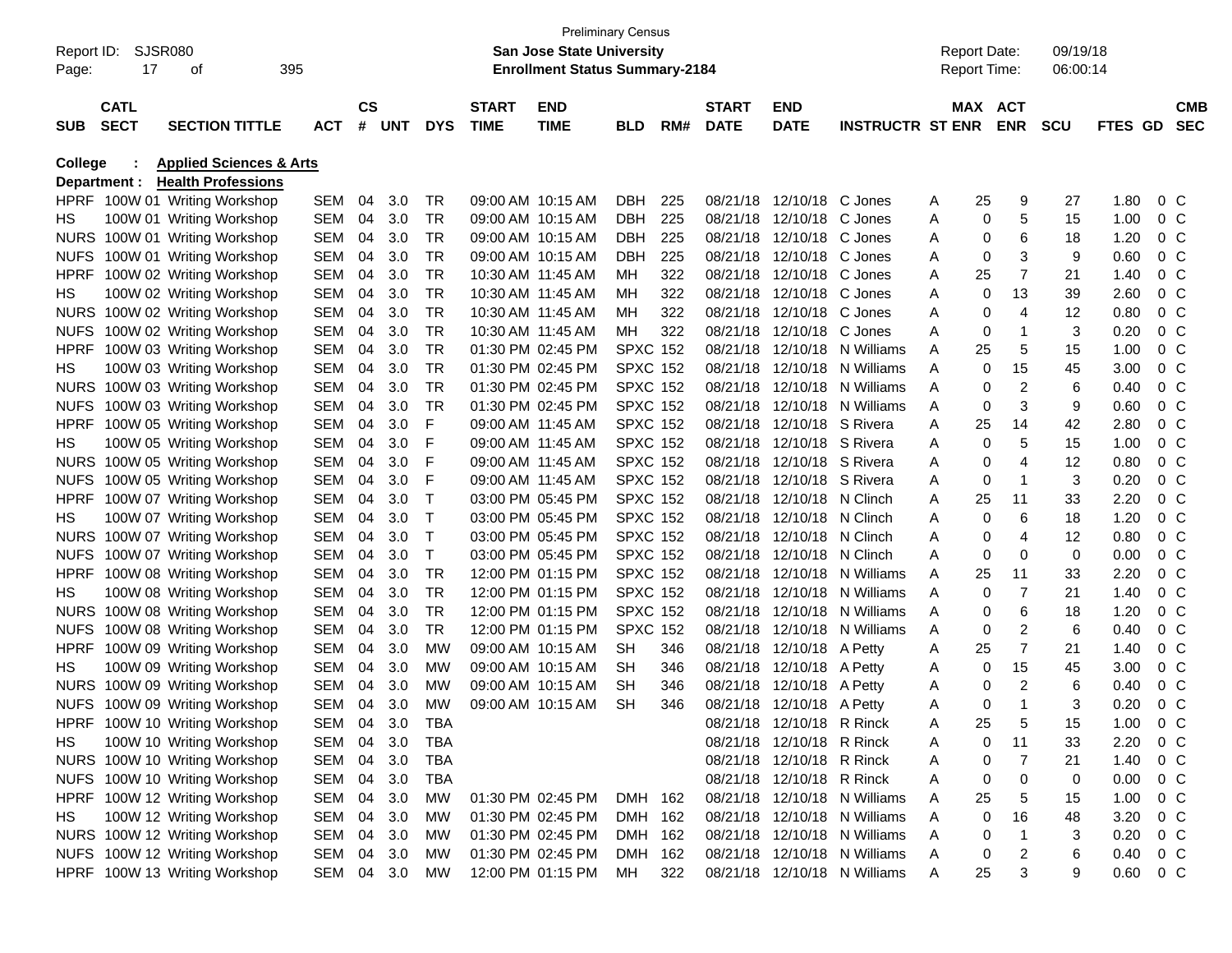|             |                    |                               |            |           |            |            |                                       | <b>Preliminary Census</b>        |                |     |               |                            |                             |                     |     |                |            |         |                |            |
|-------------|--------------------|-------------------------------|------------|-----------|------------|------------|---------------------------------------|----------------------------------|----------------|-----|---------------|----------------------------|-----------------------------|---------------------|-----|----------------|------------|---------|----------------|------------|
| Report ID:  |                    | <b>SJSR080</b><br>395<br>οf   |            |           |            |            |                                       | <b>San Jose State University</b> |                |     |               |                            |                             | <b>Report Date:</b> |     |                | 09/19/18   |         |                |            |
| Page:       | 18                 |                               |            |           |            |            | <b>Enrollment Status Summary-2184</b> |                                  |                |     |               |                            | Report Time:                |                     |     | 06:00:14       |            |         |                |            |
|             | <b>CATL</b>        |                               |            | <b>CS</b> |            |            | <b>START</b>                          | <b>END</b>                       |                |     | <b>START</b>  | <b>END</b>                 |                             |                     |     | <b>MAX ACT</b> |            |         |                | <b>CMB</b> |
| <b>SUB</b>  | <b>SECT</b>        | <b>SECTION TITTLE</b>         | <b>ACT</b> | #         | <b>UNT</b> | <b>DYS</b> | <b>TIME</b>                           | <b>TIME</b>                      | <b>BLD</b>     | RM# | <b>DATE</b>   | <b>DATE</b>                | <b>INSTRUCTR ST ENR</b>     |                     |     | <b>ENR</b>     | <b>SCU</b> | FTES GD |                | <b>SEC</b> |
| HS          |                    | 100W 13 Writing Workshop      | SEM        | 04        | 3.0        | МW         |                                       | 12:00 PM 01:15 PM                | MН             | 322 | 08/21/18      |                            | 12/10/18 N Williams         | Α                   | 0   | 18             | 54         | 3.60    | 0 C            |            |
| <b>NURS</b> |                    | 100W 13 Writing Workshop      | SEM        | 04        | 3.0        | МW         |                                       | 12:00 PM 01:15 PM                | MН             | 322 | 08/21/18      |                            | 12/10/18 N Williams         | Α                   | 0   | 2              | 6          | 0.40    | 0 <sup>o</sup> |            |
| <b>NUFS</b> |                    | 100W 13 Writing Workshop      | SEM        | 04        | 3.0        | МW         |                                       | 12:00 PM 01:15 PM                | MН             | 322 | 08/21/18      |                            | 12/10/18 N Williams         | Α                   | 0   | $\overline{c}$ | 6          | 0.40    | $0\,$ C        |            |
| <b>HPRF</b> |                    | 100W 14 Writing Workshop      | SEM        | 04        | 3.0        | S          | 09:00 AM 11:50 AM                     |                                  | OFF            |     | CAMP 08/21/18 | 12/10/18 A Petty           |                             | Α                   | 25  | 0              | 0          | 0.00    | 0 <sup>o</sup> |            |
| HS          |                    | 100W 14 Writing Workshop      | SEM        | 04        | 3.0        | S          | 09:00 AM 11:50 AM                     |                                  | OFF            |     | CAMP 08/21/18 | 12/10/18 A Petty           |                             | Α                   | 0   | 8              | 24         | 1.60    | 0 <sup>o</sup> |            |
| <b>NURS</b> |                    | 100W 14 Writing Workshop      | <b>SEM</b> | 04        | 3.0        | S          | 09:00 AM 11:50 AM                     |                                  | OFF            |     | CAMP 08/21/18 | 12/10/18 A Petty           |                             | Α                   | 0   | 0              | 0          | 0.00    | 0 <sup>o</sup> |            |
| <b>NUFS</b> |                    | 100W 14 Writing Workshop      | SEM        | 04        | 3.0        | S          |                                       | 09:00 AM 11:50 AM                | <b>OFF</b>     |     | CAMP 08/21/18 | 12/10/18 A Petty           |                             | Α                   | 0   | 0              | 0          | 0.00    | 0 <sup>o</sup> |            |
| <b>HPRF</b> |                    | 100W 80 Writing Workshop      | SEM        | 04        | 3.0        | <b>TBA</b> |                                       |                                  |                |     | 08/21/18      | 12/10/18 R Rinck           |                             | Α                   | 25  | 3              | 9          | 0.60    | 0 <sup>o</sup> |            |
| HS          |                    | 100W 80 Writing Workshop      | SEM        | 04        | 3.0        | <b>TBA</b> |                                       |                                  |                |     | 08/21/18      | 12/10/18 R Rinck           |                             | Α                   | 0   | 13             | 39         | 2.60    | 0 <sup>o</sup> |            |
| <b>NURS</b> |                    | 100W 80 Writing Workshop      | SEM        | 04        | 3.0        | <b>TBA</b> |                                       |                                  |                |     | 08/21/18      | 12/10/18 R Rinck           |                             | Α                   | 0   | $\overline{7}$ | 21         | 1.40    | 0 <sup>o</sup> |            |
| <b>NUFS</b> |                    | 100W 80 Writing Workshop      | SEM        | 04        | 3.0        | <b>TBA</b> |                                       |                                  |                |     | 08/21/18      | 12/10/18 R Rinck           |                             | Α                   | 0   | 0              | 0          | 0.00    | 0 <sup>o</sup> |            |
| <b>HPRF</b> |                    | 100W 81 Writing Workshop      | SEM        | 04        | 3.0        | <b>TBA</b> |                                       |                                  |                |     | 08/21/18      |                            | 12/10/18 M Duphily          | Α                   | 25  | 11             | 33         | 2.20    | 0 <sup>o</sup> |            |
| HS.         |                    | 100W 81 Writing Workshop      | SEM        | 04        | 3.0        | TBA        |                                       |                                  |                |     | 08/21/18      |                            | 12/10/18 M Duphily          | Α                   | 0   | 8              | 24         | 1.60    | 0 <sup>o</sup> |            |
| <b>NURS</b> |                    | 100W 81 Writing Workshop      | SEM        | 04        | 3.0        | <b>TBA</b> |                                       |                                  |                |     | 08/21/18      |                            | 12/10/18 M Duphily          | A                   | 0   | 4              | 12         | 0.80    | 0 <sup>o</sup> |            |
|             |                    | NUFS 100W 81 Writing Workshop | SEM        | 04        | 3.0        | <b>TBA</b> |                                       |                                  |                |     |               |                            | 08/21/18 12/10/18 M Duphily | A                   | 0   | $\mathbf 1$    | 3          | 0.20    | $0\,C$         |            |
|             |                    |                               |            |           |            |            |                                       |                                  |                |     |               |                            | Total:                      |                     | 325 | 296            | 888        | 59.20   |                |            |
| <b>HPRF</b> | 135 02             | <b>Hith Multiculture</b>      | <b>LEC</b> | 03        | 3.0        | TR         |                                       | 09:00 AM 10:15 AM                | HB             | 407 |               | 08/21/18 12/10/18 N Zhang  |                             | A                   | 30  | 7              | 21         | 1.40    | 0 C            |            |
| HS.         | 135 02             | <b>Hith Multiculture</b>      | LEC        | 03        | 3.0        | <b>TR</b>  |                                       | 09:00 AM 10:15 AM                | HВ             | 407 |               | 08/21/18 12/10/18 N Zhang  |                             | Α                   | 0   | 19             | 57         | 3.80    | 0 C            |            |
|             | NUFS 135 02        | <b>Hith Multiculture</b>      | <b>LEC</b> | 03        | 3.0        | <b>TR</b>  |                                       | 09:00 AM 10:15 AM                | HВ             | 407 |               | 08/21/18 12/10/18 N Zhang  |                             | Α                   | 0   | 6              | 18         | 1.20    | 0 <sup>o</sup> |            |
|             | NURS 135 02        | <b>Hith Multiculture</b>      | LEC        | 03        | 3.0        | <b>TR</b>  |                                       | 09:00 AM 10:15 AM                | HB             | 407 |               | 08/21/18 12/10/18 N Zhang  |                             | Α                   | 0   | 0              | 0          | 0.00    | 0 <sup>o</sup> |            |
|             | HPRF 135 04        | <b>Hith Multiculture</b>      | LEC        | 03        | 3.0        | $\top$     |                                       | 03:00 PM 05:45 PM                | HB             | 407 | 08/21/18      | 12/10/18 N West            |                             | Α                   | 30  | 3              | 9          | 0.60    | 0 <sup>o</sup> |            |
| HS.         | 135 04             | <b>Hith Multiculture</b>      | LEC        | 03        | 3.0        | $\top$     |                                       | 03:00 PM 05:45 PM                | HB             | 407 | 08/21/18      | 12/10/18 N West            |                             | Α                   | 0   | 24             | 72         | 4.80    | 0 <sup>o</sup> |            |
|             | NUFS 135 04        | <b>Hith Multiculture</b>      | <b>LEC</b> | 03        | 3.0        | $\top$     |                                       | 03:00 PM 05:45 PM                | HB             | 407 | 08/21/18      | 12/10/18 N West            |                             | Α                   | 0   | 4              | 12         | 0.85    | 1 C            |            |
|             | NURS 135 04        | <b>Hith Multiculture</b>      | LEC        | 03        | 3.0        | $\top$     |                                       | 03:00 PM 05:45 PM                | HB             | 407 | 08/21/18      | 12/10/18 N West            |                             | Α                   | 0   | 0              | 0          | 0.00    | 0 <sup>o</sup> |            |
|             | HPRF 135 05        | <b>Hith Multiculture</b>      | LEC        | 03        | 3.0        | W          |                                       | 03:00 PM 05:45 PM                | BBC            | 126 | 08/21/18      | 12/10/18 K Roe             |                             | Α                   | 30  | 5              | 15         | 1.05    | 1 C            |            |
| НS          | 135 05             | <b>Hith Multiculture</b>      | LEC        | 03        | 3.0        | W          |                                       | 03:00 PM 05:45 PM                | <b>BBC</b>     | 126 | 08/21/18      | 12/10/18 K Roe             |                             | Α                   | 0   | 22             | 66         | 4.40    | 0 <sup>o</sup> |            |
|             | NUFS 135 05        | <b>Hith Multiculture</b>      | LEC        | 03        | 3.0        | W          |                                       | 03:00 PM 05:45 PM                | <b>BBC</b>     | 126 | 08/21/18      | 12/10/18 K Roe             |                             | Α                   | 0   | 3              | 9          | 0.60    | 0 <sup>o</sup> |            |
|             | NURS 135 05        | <b>Hith Multiculture</b>      | LEC        | 03        | 3.0        | W          |                                       | 03:00 PM 05:45 PM                | <b>BBC</b>     | 126 | 08/21/18      | 12/10/18 K Roe             |                             | Α                   | 0   | 0              | 0          | 0.00    | 0 <sup>o</sup> |            |
|             | HPRF 135 06        | <b>Hith Multiculture</b>      | LEC        | 03        | 3.0        | МW         |                                       | 12:00 PM 01:15 PM                | <b>HGH</b>     | 217 |               | 08/21/18 12/10/18 J Hartle |                             | A                   | 30  |                | 3          | 0.20    | $0\,C$         |            |
| нs          | 135 06             | <b>Hith Multiculture</b>      | LEC        | 03        | 3.0        | МW         |                                       | 12:00 PM 01:15 PM                | HGH 217        |     |               | 08/21/18 12/10/18 J Hartle |                             | A                   | 0   | 28             | 84         | 5.60    | 0 C            |            |
|             | NUFS 135 06        | <b>Hith Multiculture</b>      | <b>LEC</b> | 03        | 3.0        | МW         |                                       | 12:00 PM 01:15 PM                | <b>HGH 217</b> |     |               | 08/21/18 12/10/18 J Hartle |                             | A                   | 0   | 2              |            | 0.40    | 0 C            |            |
|             | <b>NURS 135 06</b> | <b>Hlth Multiculture</b>      | <b>LEC</b> | 03        | 3.0        | МW         |                                       | 12:00 PM 01:15 PM                | <b>HGH 217</b> |     |               | 08/21/18 12/10/18 J Hartle |                             | A                   | 0   | 0              | 0          | 0.00    | 0 C            |            |
|             | HPRF 135 08        | <b>Hith Multiculture</b>      | <b>LEC</b> | 03        | 3.0        | M          |                                       | 10:30 AM 12:50 PM                | HB             | 106 |               | 08/21/18 12/10/18 K Roe    |                             | Α                   | 30  | 4              | 12         | 0.80    | 0 C            |            |
| HS          | 135 08             | <b>Hith Multiculture</b>      | <b>LEC</b> | 03        | 3.0        | M          |                                       | 10:30 AM 12:50 PM                | HВ             | 106 |               | 08/21/18 12/10/18 K Roe    |                             | Α                   | 0   | 23             | 69         | 4.60    | 0 C            |            |
|             | NUFS 135 08        | <b>Hith Multiculture</b>      | <b>LEC</b> | 03        | 3.0        | M          |                                       | 10:30 AM 12:50 PM                | HВ             | 106 |               | 08/21/18 12/10/18 K Roe    |                             | Α                   | 0   | 2              | 6          | 0.40    | $0\,$ C        |            |
|             | NURS 135 08        | <b>Hith Multiculture</b>      | <b>LEC</b> |           | 03 3.0     | M          |                                       | 10:30 AM 12:50 PM                | HB             | 106 |               | 08/21/18 12/10/18 K Roe    |                             | Α                   | 0   | 0              | 0          | 0.00    | $0\,$ C        |            |
|             |                    |                               |            |           |            |            |                                       |                                  |                |     |               |                            | Total:                      |                     |     | 150 153        | 459        | 30.70   |                |            |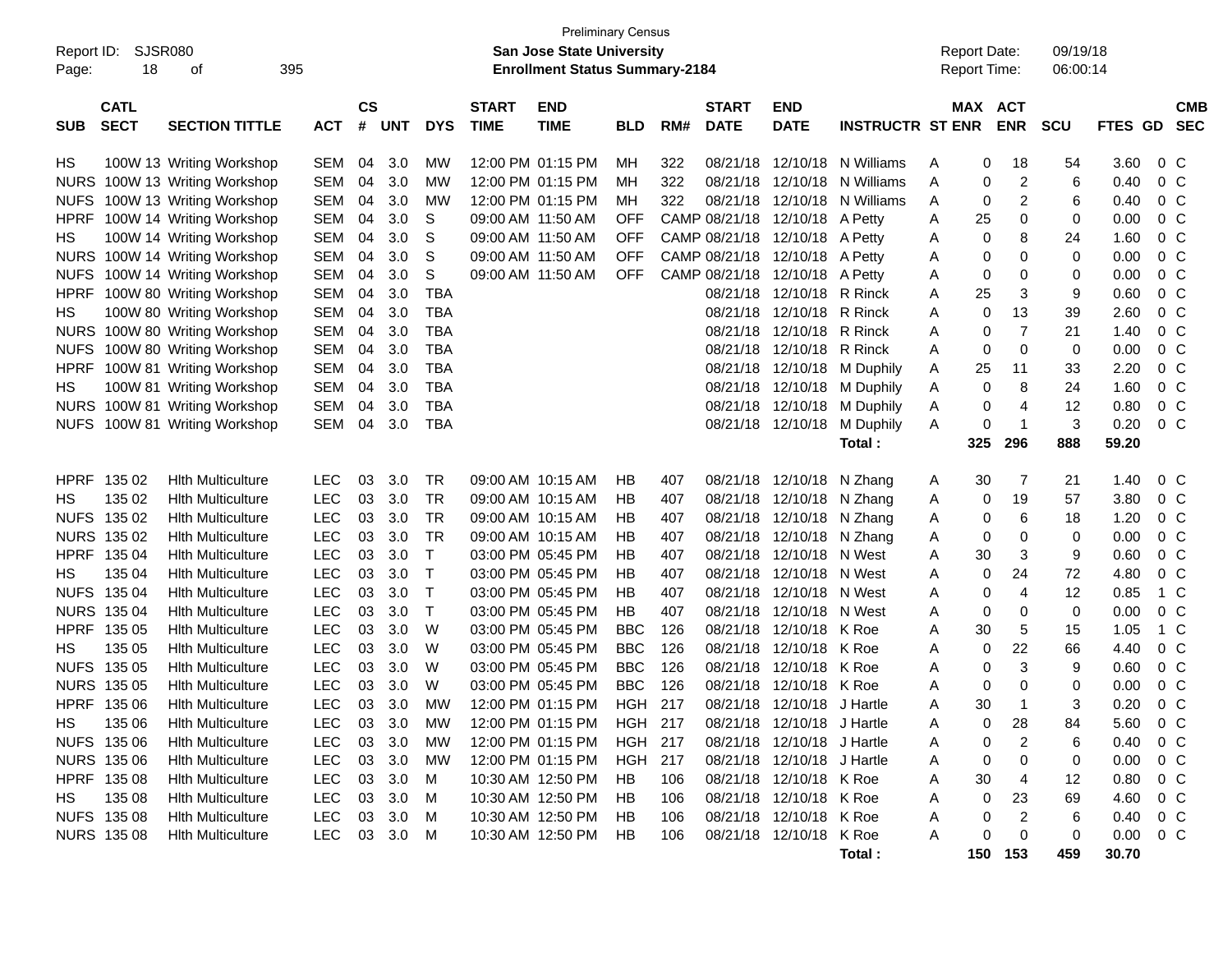|             |              |                           |            |           |            |            |              | <b>Preliminary Census</b>             |            |     |              |                        |                           |                     |                             |             |          |                          |            |
|-------------|--------------|---------------------------|------------|-----------|------------|------------|--------------|---------------------------------------|------------|-----|--------------|------------------------|---------------------------|---------------------|-----------------------------|-------------|----------|--------------------------|------------|
| Report ID:  |              | SJSR080                   |            |           |            |            |              | <b>San Jose State University</b>      |            |     |              |                        |                           | <b>Report Date:</b> |                             | 09/19/18    |          |                          |            |
| Page:       | 19           | 395<br>οf                 |            |           |            |            |              | <b>Enrollment Status Summary-2184</b> |            |     |              |                        |                           | Report Time:        |                             | 06:00:14    |          |                          |            |
|             | <b>CATL</b>  |                           |            | <b>CS</b> |            |            | <b>START</b> | <b>END</b>                            |            |     | <b>START</b> | <b>END</b>             |                           | <b>MAX</b>          | <b>ACT</b>                  |             |          |                          | <b>CMB</b> |
| <b>SUB</b>  | <b>SECT</b>  | <b>SECTION TITTLE</b>     | <b>ACT</b> | #         | <b>UNT</b> | <b>DYS</b> | <b>TIME</b>  | <b>TIME</b>                           | <b>BLD</b> | RM# | <b>DATE</b>  | <b>DATE</b>            | <b>INSTRUCTR ST ENR</b>   |                     | <b>ENR</b>                  | <b>SCU</b>  | FTES GD  |                          | <b>SEC</b> |
| <b>HPRF</b> | 295 02       | Research Methodology SEM  |            |           | 3.0        |            |              |                                       |            |     |              |                        |                           | X.                  | $\mathbf 0$<br>$\mathbf{0}$ | $\mathbf 0$ | $0.00\,$ | $\overline{0}$           |            |
| HS          | 295 02       | Research Methodology SEM  |            |           | 3.0        |            |              |                                       |            |     |              |                        |                           | X                   | $\mathbf 0$<br>$\Omega$     | $\mathbf 0$ | 0.00     | $\overline{\phantom{0}}$ |            |
| <b>HPRF</b> | 295 03       | Research Methodology SEM  |            | 05        | 3.0        | M          |              | 06:00 PM 08:45 PM                     | SH         | 411 | 08/21/18     | 12/10/18 N Zhang       |                           | A                   | 30<br>0                     | 0           | 0.00     | $0\,$ C                  |            |
| <b>HS</b>   | 295 03       | Research Methodology SEM  |            | 05        | 3.0        | M          |              | 06:00 PM 08:45 PM                     | <b>SH</b>  | 411 | 08/21/18     | 12/10/18               | N Zhang                   | A                   | 18<br>0                     | 54          | 4.50     | 18 C                     |            |
|             |              |                           |            |           |            |            |              |                                       |            |     |              |                        | Total :                   |                     | 30<br>18                    | 54          | 4.50     |                          |            |
|             | Department : | <b>Health Professions</b> |            |           |            |            |              |                                       |            |     |              |                        | Department Total:         | 505                 | 467                         | 1401        | 94.40    |                          |            |
|             |              |                           |            |           |            |            |              |                                       |            |     |              | <b>Lower Division:</b> |                           |                     | 0<br>0                      | $\mathbf 0$ | 0.00     |                          |            |
|             |              |                           |            |           |            |            |              |                                       |            |     |              | <b>Upper Division:</b> |                           | 475                 | 449                         | 1347        | 89.90    |                          |            |
|             |              |                           |            |           |            |            |              |                                       |            |     |              |                        | <b>Graduate Division:</b> | 30                  | 18                          | 54          | 4.50     |                          |            |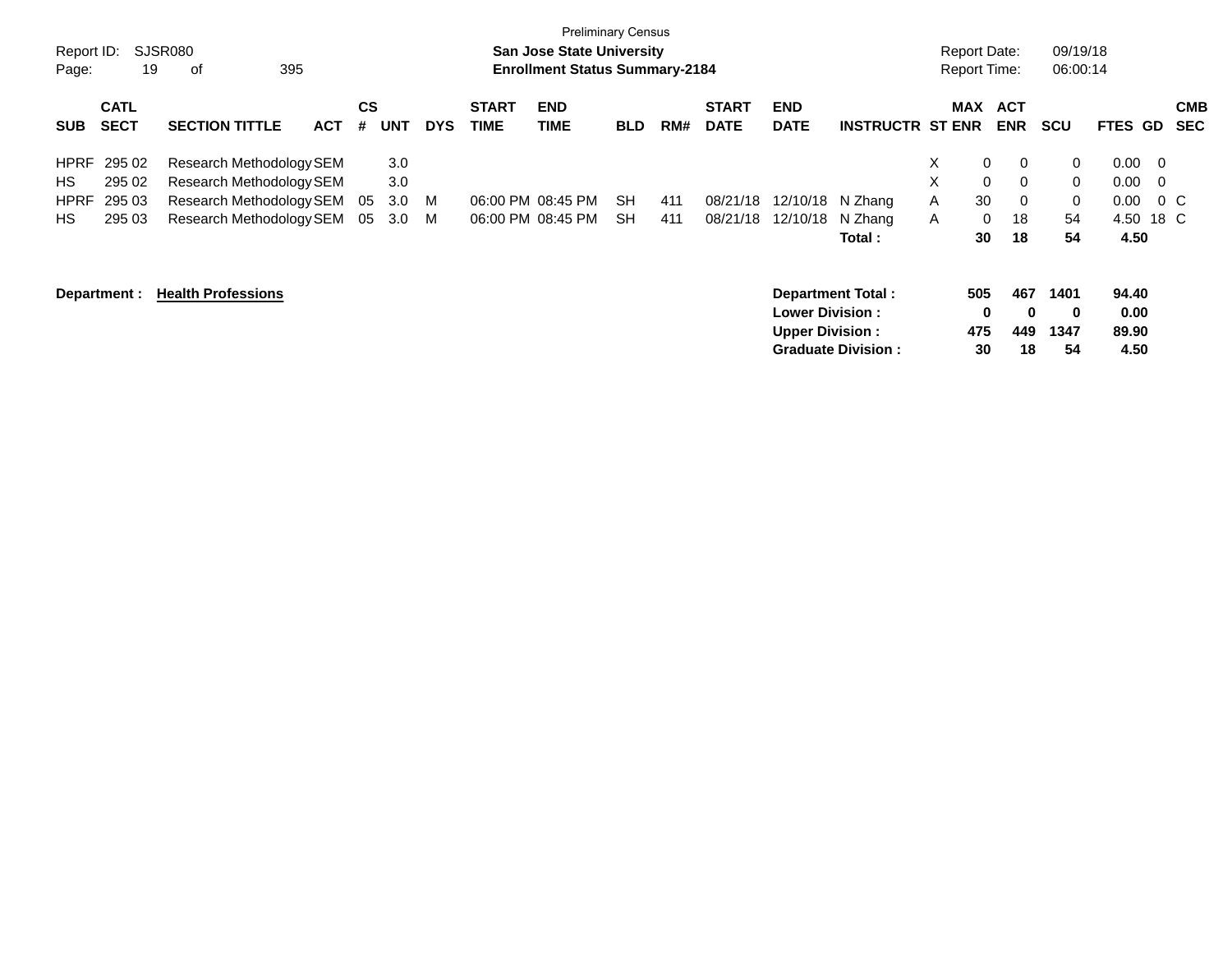| Report ID:<br>Page: | 20                         | <b>SJSR080</b><br>of                             | 395        |               |           |            |                             | <b>San Jose State University</b><br><b>Enrollment Status Summary-2184</b> | <b>Preliminary Census</b> |     |                             |                           |                                 | <b>Report Date:</b><br><b>Report Time:</b> |           |                       | 09/19/18<br>06:00:14 |                         |                          |
|---------------------|----------------------------|--------------------------------------------------|------------|---------------|-----------|------------|-----------------------------|---------------------------------------------------------------------------|---------------------------|-----|-----------------------------|---------------------------|---------------------------------|--------------------------------------------|-----------|-----------------------|----------------------|-------------------------|--------------------------|
| <b>SUB</b>          | <b>CATL</b><br><b>SECT</b> | <b>SECTION TITTLE</b>                            | ACT        | $\mathsf{cs}$ | # UNT     | <b>DYS</b> | <b>START</b><br><b>TIME</b> | <b>END</b><br><b>TIME</b>                                                 | <b>BLD</b>                | RM# | <b>START</b><br><b>DATE</b> | <b>END</b><br><b>DATE</b> | <b>INSTRUCTR ST ENR</b>         |                                            |           | MAX ACT<br><b>ENR</b> | <b>SCU</b>           | <b>FTES GD</b>          | <b>CMB</b><br><b>SEC</b> |
| College             |                            | <b>Applied Sciences &amp; Arts</b>               |            |               |           |            |                             |                                                                           |                           |     |                             |                           |                                 |                                            |           |                       |                      |                         |                          |
|                     | Department :               | <b>Hospitality, Tourism and Event Management</b> |            |               |           |            |                             |                                                                           |                           |     |                             |                           |                                 |                                            |           |                       |                      |                         |                          |
| <b>HSPM</b>         | 1 0 1                      | Intro Hospitality                                | <b>LEC</b> |               | 02 3.0    | <b>TR</b>  |                             | 09:00 AM 10:15 AM                                                         | <b>SH</b>                 | 120 |                             | 08/21/18 12/10/18         | T Yen                           | A                                          | 60        | 40                    | 120                  | $8.00 \t 0$             |                          |
| <b>HSPM</b>         | 180                        | Intro Hospitality                                | <b>LEC</b> | 02            | 3.0       | TBA        |                             |                                                                           |                           |     |                             | 08/21/18 12/10/18         | P Wey<br>Total:                 | A                                          | 60<br>120 | 47<br>87              | 141<br>261           | $9.40 \quad 0$<br>17.40 |                          |
| HSPM 11 01          |                            | <b>Restaurant Mgmt</b>                           | <b>LEC</b> | 02            | 3.0       | MW         |                             | 09:00 AM 10:15 AM                                                         | <b>SH</b>                 | 120 |                             | 08/21/18 12/10/18         | T Thompson A<br>Total :         |                                            | 50<br>50  | 25<br>25              | 75<br>75             | $5.00 \t 0$<br>5.00     |                          |
| HSPM 1201           |                            | Cost Ctrl Hosp                                   | <b>SEM</b> |               | 3.0       |            |                             |                                                                           |                           |     |                             |                           |                                 | X                                          | 0         | 0                     | 0                    | $0.00 \t 0$             |                          |
| <b>NUFS</b>         | 12 01                      | Cost Ctrl Hosp                                   | <b>SEM</b> |               | 3.0       |            |                             |                                                                           |                           |     |                             |                           |                                 | X                                          | 0         | 0                     | 0                    | $0.00 \t 0$             |                          |
| <b>HSPM</b>         | 1280                       | Cost Ctrl Hosp                                   | <b>SEM</b> | 04            | 3.0       | TBA        |                             |                                                                           |                           |     |                             | 08/21/18 12/10/18         | J Ha                            | Α                                          | 50        | 29                    | 87                   | 5.80                    | $0\,$ C                  |
| <b>NUFS</b>         | 12 80                      | Cost Ctrl Hosp                                   | SEM        | 04            | 3.0       | TBA        |                             |                                                                           |                           |     |                             | 08/21/18 12/10/18         | J Ha                            | A                                          | 0         | -1                    | 3                    | 0.20                    | $0\,$ C                  |
|                     |                            |                                                  |            |               |           |            |                             |                                                                           |                           |     |                             |                           | Total:                          |                                            | 50        | 30                    | 90                   | 6.00                    |                          |
| HSPM 65 01          |                            | Seminar in HSPM                                  | <b>LEC</b> | 02            | 1.0       | $\top$     |                             | 03:00 PM 03:50 PM                                                         | <b>BBC</b>                | 004 |                             | 08/21/18 12/10/18         | J Ha<br>Total :                 | Α                                          | 80<br>80  | 55<br>55              | 55<br>55             | $3.67$ 0<br>3.67        |                          |
|                     |                            |                                                  |            |               |           |            |                             |                                                                           |                           |     |                             |                           |                                 |                                            |           |                       |                      |                         |                          |
|                     |                            | HSPM 100W 01 Writing Workshop                    | SEM        | 04            | 3.0       | MW         |                             | 09:00 AM 10:15 AM                                                         | <b>BBC</b>                | 225 |                             | 08/21/18 12/10/18         | K Haven                         | Α                                          | 25        | 23                    | 69                   | $4.60$ 0                |                          |
|                     |                            | HSPM 100W 80 Writing Workshop                    | SEM        | 04            | 3.0       | TBA        |                             |                                                                           |                           |     |                             | 08/21/18 12/10/18         | M ModirzadehA                   |                                            | 25        | 25                    | 75                   | $5.00 \t 0$             |                          |
|                     |                            |                                                  |            |               |           |            |                             |                                                                           |                           |     |                             |                           | Total :                         |                                            | 50        | 48                    | 144                  | 9.60                    |                          |
|                     | HSPM 101 01                | Culture & Intl Iss                               | <b>LEC</b> | 02            | 3.0       | MW         |                             | 01:30 PM 02:45 PM                                                         | HB                        | 106 |                             | 08/21/18 12/10/18         | K Haven                         | Α                                          | 40        | 32                    | 96                   | $6.40\quad 0$           |                          |
|                     |                            |                                                  |            |               |           |            |                             |                                                                           |                           |     |                             |                           | Total:                          |                                            | 40        | 32                    | 96                   | 6.40                    |                          |
|                     | HSPM 102 01                | Hotel & Lodging Op                               | <b>LEC</b> | 02            | 3.0       | TR         |                             | 12:00 PM 01:15 PM                                                         | <b>SH</b>                 | 120 |                             | 08/21/18 12/10/18         | F MemarzadehA                   |                                            | 60        | 34                    | 102                  | 6.80 0                  |                          |
|                     |                            |                                                  |            |               |           |            |                             |                                                                           |                           |     |                             |                           | Total:                          |                                            | 60        | 34                    | 102                  | 6.80                    |                          |
|                     | HSPM 104 01                | <b>Hospitality Mktg</b>                          | <b>LEC</b> |               | 3.0       |            |                             |                                                                           |                           |     |                             |                           |                                 | х                                          | 0         | 0                     | 0                    | $0.00 \t 0$             |                          |
|                     | HSPM 104 02                | <b>Hospitality Mktg</b>                          | <b>LEC</b> | 02            | 3.0       | TR         |                             | 12:00 PM 01:15 PM                                                         | <b>BBC</b>                | 225 |                             | 08/21/18 12/10/18 Y Huang |                                 | Α                                          | 35        | 13                    | 39                   | $2.60 \t 0$             |                          |
|                     | HSPM 104 80                | <b>Hospitality Mktg</b>                          | LEC        |               | 02 3.0    | TBA        |                             |                                                                           |                           |     |                             | 08/21/18 12/10/18 Y Huang |                                 | Α                                          | 35        | 20                    | 60                   | $4.00 \t 0$             |                          |
|                     |                            |                                                  |            |               |           |            |                             |                                                                           |                           |     |                             |                           | Total:                          |                                            | 70        | 33                    | 99                   | 6.60                    |                          |
|                     | HSPM 105 01                | Finance in HSPM                                  | LEC 02 3.0 |               |           | MW         |                             | 10:30 AM 11:45 AM                                                         | <b>BBC</b> 225            |     |                             |                           | 08/21/18 12/10/18 F MemarzadehA |                                            | 35        | 17                    | 51                   | $3.40 \ 0$              |                          |
|                     | HSPM 105 02                | Finance in HSPM                                  | LEC        |               | 02 3.0    | <b>TR</b>  |                             | 01:30 PM 02:45 PM                                                         | <b>BBC</b> 225            |     |                             |                           | 08/21/18 12/10/18 F MemarzadehA |                                            | 35        | 17                    | 51                   | $3.40 \ 0$              |                          |
|                     |                            |                                                  |            |               |           |            |                             |                                                                           |                           |     |                             |                           | Total:                          |                                            | 70        | 34                    | 102                  | 6.80                    |                          |
|                     | HSPM 107 01                | Legal Hospitality                                | LEC 02 3.0 |               |           | MW         |                             | 10:30 AM 11:45 AM                                                         | SH                        | 120 |                             |                           | 08/21/18 12/10/18 J Dworak      | A                                          | 35        | 35                    | 105                  | $7.00 \t 0$             |                          |
|                     | HSPM 107 02                | <b>Legal Hospitality</b>                         | LEC        |               | 02 3.0 TR |            |                             | 12:00 PM 01:15 PM                                                         | DBH 133                   |     |                             |                           | 08/21/18 12/10/18 J Dworak      | Α                                          | 35        | 23                    | 69                   | 4.60 0                  |                          |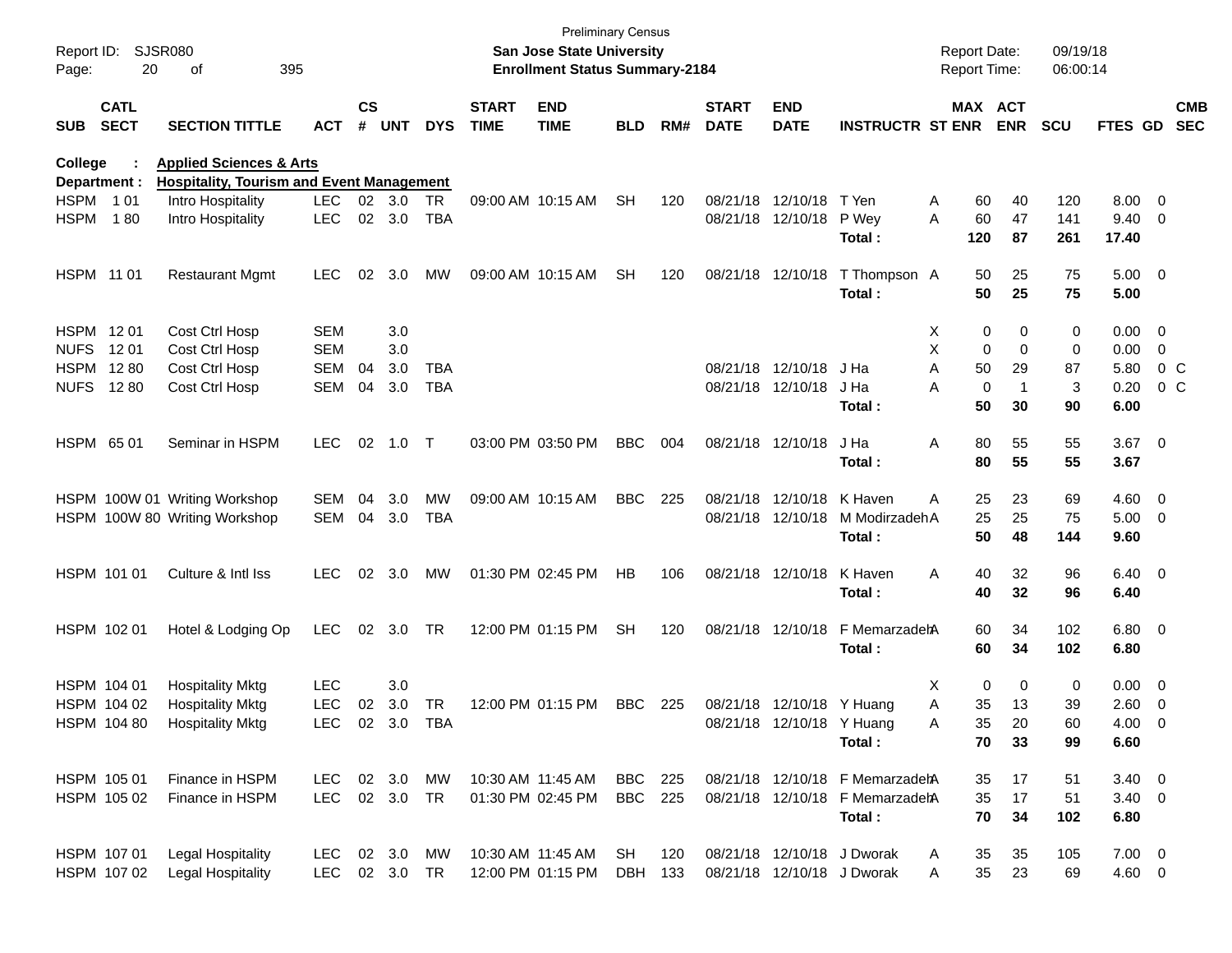| Page: | Report ID: SJSR080<br>21   | 395<br>of                                            |                          |                    |                |                 |                             | <b>Preliminary Census</b><br>San Jose State University<br><b>Enrollment Status Summary-2184</b> |                  |            |                             |                                        |                                        |        | <b>Report Date:</b> | <b>Report Time:</b>          | 09/19/18<br>06:00:14 |                                |                          |  |
|-------|----------------------------|------------------------------------------------------|--------------------------|--------------------|----------------|-----------------|-----------------------------|-------------------------------------------------------------------------------------------------|------------------|------------|-----------------------------|----------------------------------------|----------------------------------------|--------|---------------------|------------------------------|----------------------|--------------------------------|--------------------------|--|
| SUB   | <b>CATL</b><br><b>SECT</b> | <b>SECTION TITTLE</b>                                | <b>ACT</b>               | $\mathsf{cs}$<br># | <b>UNT</b>     | <b>DYS</b>      | <b>START</b><br><b>TIME</b> | <b>END</b><br><b>TIME</b>                                                                       | <b>BLD</b>       | RM#        | <b>START</b><br><b>DATE</b> | <b>END</b><br><b>DATE</b>              | <b>INSTRUCTR ST ENR</b>                |        |                     | <b>MAX ACT</b><br><b>ENR</b> | <b>SCU</b>           | FTES GD                        | <b>CMB</b><br><b>SEC</b> |  |
|       |                            |                                                      |                          |                    |                |                 |                             |                                                                                                 |                  |            |                             |                                        | Total:                                 |        | 70                  | 58                           | 174                  | 11.60                          |                          |  |
|       | HSPM 108 80<br>HSPM 108 81 | <b>HSPM Info Sys</b><br><b>HSPM Info Sys</b>         | <b>LEC</b><br><b>LEC</b> | 02                 | 3.0<br>3.0     | <b>TBA</b>      |                             |                                                                                                 |                  |            |                             | 08/21/18 12/10/18 P Wey                |                                        | A<br>X | 35<br>$\mathbf 0$   | 32<br>$\mathbf 0$            | 96<br>$\mathbf 0$    | $6.40 \quad 0$<br>$0.00 \t 0$  |                          |  |
|       |                            |                                                      |                          |                    |                |                 |                             |                                                                                                 |                  |            |                             |                                        | Total:                                 |        | 35                  | 32                           | 96                   | 6.40                           |                          |  |
|       | HSPM 121 01                | <b>HSPM Leadership</b>                               | LEC.                     | 02                 | 3.0            | MW              |                             | 12:00 PM 01:15 PM                                                                               | <b>SH</b>        | 120        |                             | 08/21/18 12/10/18                      | T Thompson A<br>Total:                 |        | 35<br>35            | 30<br>30                     | 90<br>90             | $6.00 \quad 0$<br>6.00         |                          |  |
|       | HSPM 130 01<br>HSPM 130 02 | <b>Hospitality Event</b><br><b>Hospitality Event</b> | LEC.<br><b>LEC</b>       | 02<br>02           | 3.0<br>3.0     | MW<br><b>TR</b> |                             | 01:30 PM 02:45 PM<br>09:00 AM 10:15 AM                                                          | SН<br><b>BBC</b> | 120<br>225 |                             | 08/21/18 12/10/18<br>08/21/18 12/10/18 | D Cormany<br>D Cormany<br>Total:       | A<br>A | 50<br>40<br>90      | 35<br>29<br>64               | 105<br>87<br>192     | $7.00 \t 0$<br>5.80 0<br>12.80 |                          |  |
|       | HSPM 134 01                | HR Management                                        | <b>LEC</b>               |                    | 02 3.0         | <b>TR</b>       |                             | 01:30 PM 02:45 PM                                                                               | <b>SH</b>        | 120        |                             | 08/21/18 12/10/18                      | T Thompson A<br>Total:                 |        | 50<br>50            | 32<br>32                     | 96<br>96             | $6.40 \quad 0$<br>6.40         |                          |  |
|       | HSPM 140 01                | Mtg, Conv & Event                                    | <b>LEC</b>               |                    | $02 \quad 3.0$ | МW              |                             | 10:30 AM 11:45 AM                                                                               | MH               | 324        |                             | 08/21/18 12/10/18                      | D Cormany<br>Total:                    | A      | 50<br>50            | 29<br>29                     | 87<br>87             | 5.80 0<br>5.80                 |                          |  |
|       | HSPM 141 01                | <b>Resort Club Mgmt</b>                              | <b>LEC</b>               | 02                 | 3.0            | R               |                             | 03:00 PM 05:45 PM                                                                               | <b>BBC</b>       | 225        |                             | 08/21/18 12/10/18                      | T Thompson A<br>Total:                 |        | 40<br>40            | 16<br>16                     | 48<br>48             | $3.20 \ 0$<br>3.20             |                          |  |
|       | HSPM 142 01                | <b>Tradeshow Mgnt</b>                                | <b>LEC</b>               |                    | 3.0            |                 |                             |                                                                                                 |                  |            |                             |                                        |                                        | Х      | 0                   | 0                            | 0                    | $0.00 \t 0$                    |                          |  |
|       | HSPM 142 02                | <b>Tradeshow Mgnt</b>                                | <b>LEC</b>               |                    | 3.0            |                 |                             |                                                                                                 |                  |            |                             |                                        |                                        | X      | 0                   | $\Omega$                     | 0                    | $0.00 \t 0$                    |                          |  |
|       | HSPM 142 03                | <b>Tradeshow Mgnt</b>                                | <b>LEC</b>               | 02                 | 3.0            | W               |                             | 06:00 PM 08:45 PM                                                                               | <b>SH</b>        | 120        |                             | 08/21/18 12/10/18                      | A Roberts<br>Total:                    | A      | 55<br>55            | 14<br>14                     | 42<br>42             | $2.80 \t 0$<br>2.80            |                          |  |
|       | HSPM 143 01                | <b>Tour Destination</b>                              | <b>LEC</b>               | 02                 | 3.0            | W               |                             | 03:00 PM 05:45 PM                                                                               | <b>SH</b>        | 120        |                             | 08/21/18 12/10/18                      | D Andre<br>Total:                      | A      | 50<br>50            | 35<br>35                     | 105<br>105           | $7.00 \t 0$<br>7.00            |                          |  |
|       | HSPM 148 01                | Wine Appreciation                                    | <b>LEC</b>               | $02\,$             | 3.0            | M               |                             | 03:00 PM 05:45 PM                                                                               | <b>SH</b>        | 120        |                             | 08/21/18 12/10/18 S Orvis              |                                        | Α      | 55                  | 31                           | 93                   | 6.20                           | $\overline{\mathbf{0}}$  |  |
|       | HSPM 148 02                | Wine Appreciation                                    | <b>LEC</b>               | 02                 | 3.0            | M               |                             | 06:00 PM 08:45 PM                                                                               | <b>SH</b>        | 120        |                             | 08/21/18 12/10/18 S Orvis              |                                        | Α      | 55                  | 37                           | 111                  | $7.40 \ 0$                     |                          |  |
|       | HSPM 148 03                | Wine Appreciation                                    | <b>LEC</b>               |                    | 02 3.0 T       |                 |                             | 03:00 PM 05:45 PM                                                                               | SH               | 120        |                             |                                        | 08/21/18 12/10/18 A Ocegueda<br>Total: | A      | 55<br>165           | 33<br>101                    | 99<br>303            | 6.60 0<br>20.20                |                          |  |
|       | HSPM 149 01                | <b>Beer Appreciation</b>                             | <b>LEC</b>               |                    | 3.0            |                 |                             |                                                                                                 |                  |            |                             |                                        |                                        | Х      | 0                   | 0                            | $\pmb{0}$            | $0.00 \t 0$                    |                          |  |
|       | HSPM 149 02                | <b>Beer Appreciation</b>                             | <b>LEC</b>               | $02\,$             | 3.0            | R               |                             | 06:00 PM 08:45 PM                                                                               | <b>SH</b>        | 120        |                             | 08/21/18 12/10/18 J Dworak             |                                        | Α      | 55                  | 50                           | 150                  | $10.00 \t 0$                   |                          |  |
|       | HSPM 149 03                | <b>Beer Appreciation</b>                             | <b>LEC</b>               |                    | 02 3.0 T       |                 |                             | 06:00 PM 08:45 PM                                                                               | <b>SH</b>        | 120        |                             |                                        | 08/21/18 12/10/18 J Dworak<br>Total:   | Α      | 55                  | 55<br>110 105                | 165<br>315           | $11.05$ 1<br>21.05             |                          |  |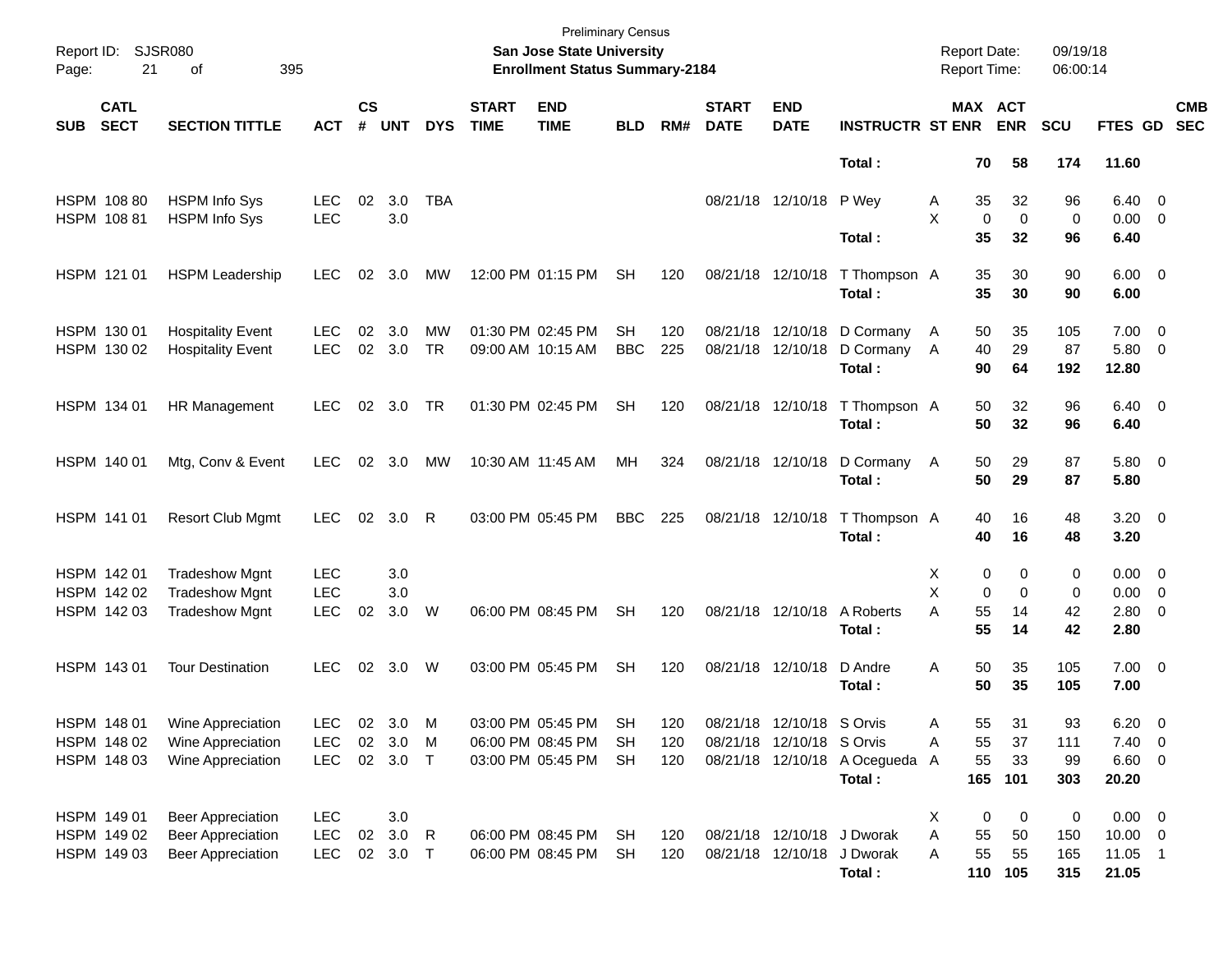| Report ID: SJSR080<br>22<br>Page:        | 395<br>of                                              |                          |                    |            |            |                             | <b>Preliminary Census</b><br><b>San Jose State University</b><br><b>Enrollment Status Summary-2184</b> |            |     |                             |                                                  |                                                       |              | <b>Report Date:</b><br>Report Time:               | 09/19/18<br>06:00:14                        |                                   |                          |  |
|------------------------------------------|--------------------------------------------------------|--------------------------|--------------------|------------|------------|-----------------------------|--------------------------------------------------------------------------------------------------------|------------|-----|-----------------------------|--------------------------------------------------|-------------------------------------------------------|--------------|---------------------------------------------------|---------------------------------------------|-----------------------------------|--------------------------|--|
| <b>CATL</b><br><b>SECT</b><br><b>SUB</b> | <b>SECTION TITTLE</b>                                  | <b>ACT</b>               | $\mathsf{cs}$<br># | <b>UNT</b> | <b>DYS</b> | <b>START</b><br><b>TIME</b> | <b>END</b><br><b>TIME</b>                                                                              | <b>BLD</b> | RM# | <b>START</b><br><b>DATE</b> | <b>END</b><br><b>DATE</b>                        | <b>INSTRUCTR ST ENR</b>                               |              | MAX ACT<br><b>ENR</b>                             | SCU                                         | FTES GD                           | <b>CMB</b><br><b>SEC</b> |  |
| HSPM 152 01                              | <b>Hotel Catering</b>                                  | <b>LEC</b>               |                    | 02 3.0     | M          |                             | 03:00 PM 05:45 PM                                                                                      | <b>CL</b>  | 310 |                             | 08/21/18 12/10/18                                | T Thompson A<br>Total:                                |              | 50<br>25<br>50<br>25                              | 75<br>75                                    | $5.00 \t 0$<br>5.00               |                          |  |
| HSPM 154 01                              | Revenue Management LEC                                 |                          |                    | 02 3.0 TR  |            |                             | 10:30 AM 11:45 AM                                                                                      | <b>SH</b>  | 120 |                             | 08/21/18 12/10/18                                | Y Huang<br>Total :                                    | A            | 50<br>24<br>50<br>24                              | 72<br>72                                    | 4.80 0<br>4.80                    |                          |  |
| HSPM 175 01                              | Entrepreneurship                                       | SEM                      | 04                 | 3.0        | MW         |                             | 01:30 PM 02:45 PM                                                                                      | <b>BBC</b> | 225 |                             | 08/21/18 12/10/18                                | F MemarzadehA<br>Total:                               |              | 40<br>26<br>40<br>26                              | 78<br>78                                    | $5.20 \ 0$<br>5.20                |                          |  |
| HSPM 177 01                              | <b>HSPM Service Mgnt</b>                               | LEC                      |                    | 02 3.0     | MW         |                             | 12:00 PM 01:15 PM                                                                                      | <b>BBC</b> | 225 |                             | 08/21/18 12/10/18                                | J Ha<br>Total:                                        | Α            | 40<br>40<br>40<br>40                              | 120<br>120                                  | $8.00 \t 0$<br>8.00               |                          |  |
| HSPM 180 01<br>HSPM 180 02               | <b>Individual Studies</b><br><b>Individual Studies</b> | <b>SUP</b><br><b>SUP</b> | 36                 | 3.0<br>1.0 | <b>TBA</b> |                             |                                                                                                        |            |     |                             | 08/21/18 12/10/18                                | T Yen<br>Total:                                       | X<br>A       | 0<br>0<br>10<br>$\mathbf{1}$<br>10<br>$\mathbf 1$ | 0<br>$\mathbf{1}$<br>$\blacktriangleleft$   | $0.00 \ 0$<br>$0.07$ 0<br>0.07    |                          |  |
| HSPM 186 01                              | <b>Strategic Mgmt</b>                                  | <b>LEC</b>               | 02                 | 3.0        | $\top$     |                             | 03:00 PM 05:45 PM                                                                                      | <b>BBC</b> | 225 |                             | 08/21/18 12/10/18                                | <b>B</b> Ratcliffe<br>Total:                          | A            | 40<br>14<br>40<br>14                              | 42<br>42                                    | 2.80<br>2.80                      | $\overline{\mathbf{0}}$  |  |
| HSPM 191A01                              | Intern Level 1                                         | <b>SUP</b>               | 36                 | 2.0        | <b>TBA</b> |                             |                                                                                                        |            |     |                             | 08/21/18 12/10/18                                | J Ha<br>Total:                                        | Α            | 50<br>34<br>50<br>34                              | 68<br>68                                    | 4.53<br>4.53                      | $\overline{0}$           |  |
| HSPM 191B 01                             | Intern Level 2                                         | <b>SUP</b>               | 36                 | 3.0        | <b>TBA</b> |                             |                                                                                                        |            |     |                             | 08/21/18 12/10/18                                | L Shroder<br>Total:                                   | A            | 40<br>39<br>40<br>39                              | 117<br>117                                  | 7.80<br>7.80                      | $\overline{\mathbf{0}}$  |  |
| Department :                             | <b>Hospitality, Tourism and Event Management</b>       |                          |                    |            |            |                             |                                                                                                        |            |     |                             | <b>Lower Division:</b><br><b>Upper Division:</b> | <b>Department Total:</b><br><b>Graduate Division:</b> | 1660<br>1360 | 1097<br>197<br>300<br>900<br>$\bf{0}$             | 3145<br>481<br>2664<br>$\bf{0}$<br>$\bf{0}$ | 209.72<br>32.07<br>177.65<br>0.00 |                          |  |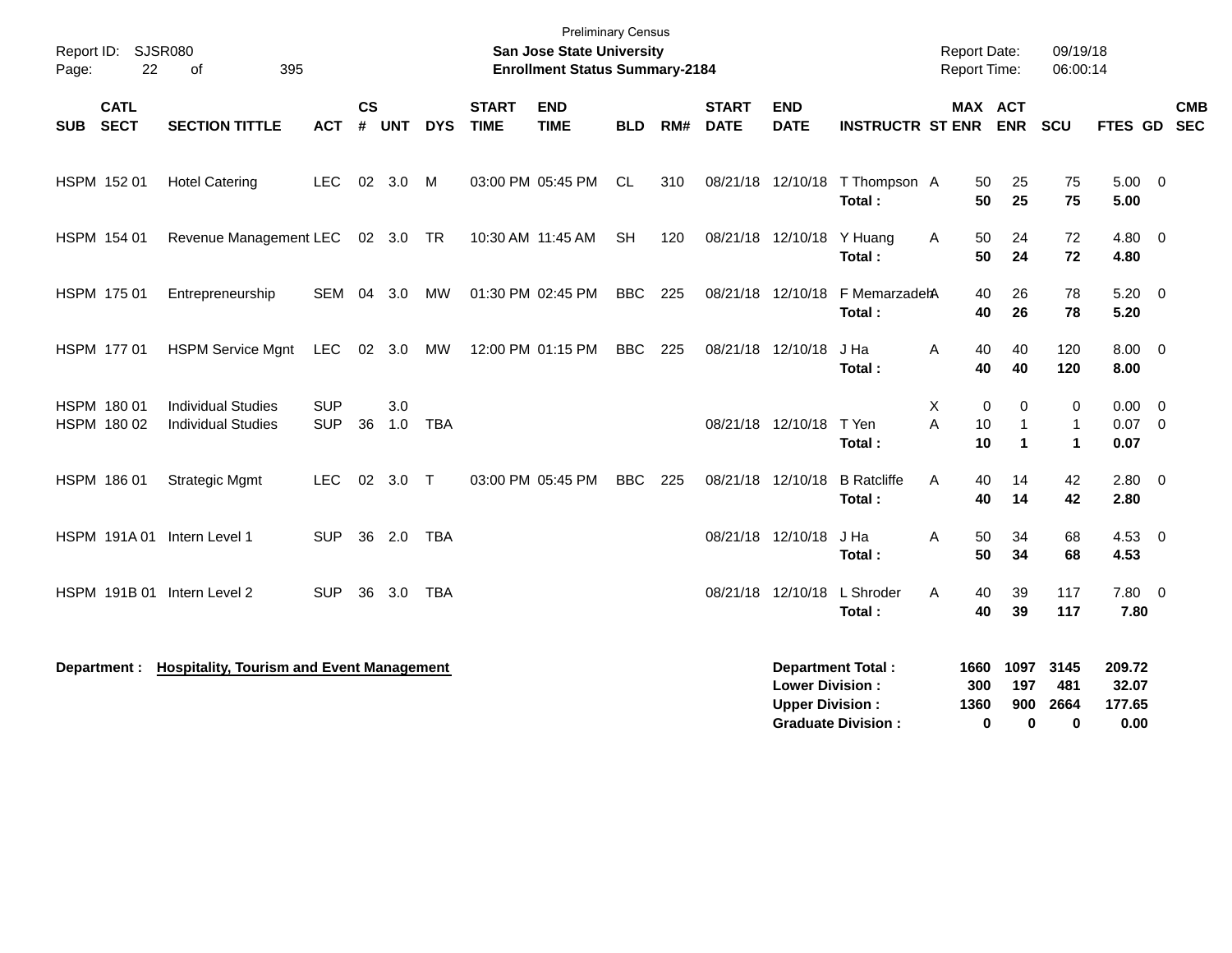| Report ID:<br>Page: | 23                                                   | <b>SJSR080</b><br>395<br>of                                                              |                                        |                 |                             |                |                             | San Jose State University<br><b>Enrollment Status Summary-2184</b> | <b>Preliminary Census</b> |                      |                             |                                        |                                                                    |                  | <b>Report Date:</b><br><b>Report Time:</b> |                     | 09/19/18<br>06:00:14  |                                                            |                          |
|---------------------|------------------------------------------------------|------------------------------------------------------------------------------------------|----------------------------------------|-----------------|-----------------------------|----------------|-----------------------------|--------------------------------------------------------------------|---------------------------|----------------------|-----------------------------|----------------------------------------|--------------------------------------------------------------------|------------------|--------------------------------------------|---------------------|-----------------------|------------------------------------------------------------|--------------------------|
| <b>SUB</b>          | <b>CATL</b><br><b>SECT</b>                           | <b>SECTION TITTLE</b>                                                                    | ACT                                    | $\mathsf{cs}$   | # UNT                       | <b>DYS</b>     | <b>START</b><br><b>TIME</b> | <b>END</b><br><b>TIME</b>                                          | <b>BLD</b>                | RM#                  | <b>START</b><br><b>DATE</b> | <b>END</b><br><b>DATE</b>              | <b>INSTRUCTR ST ENR</b>                                            |                  | MAX ACT                                    | <b>ENR</b>          | <b>SCU</b>            | <b>FTES GD</b>                                             | <b>CMB</b><br><b>SEC</b> |
| College             |                                                      | <b>Applied Sciences &amp; Arts</b>                                                       |                                        |                 |                             |                |                             |                                                                    |                           |                      |                             |                                        |                                                                    |                  |                                            |                     |                       |                                                            |                          |
| ADV.                | Department :<br>91 01                                | <b>Journalism &amp; Mass Communication</b><br>Intro Advertising                          | <b>LEC</b>                             |                 | 02 3.0                      | MW             |                             | 01:30 PM 02:45 PM                                                  | <b>YUH 124</b>            |                      |                             | 08/21/18 12/10/18                      | D Ocampo<br>Total:                                                 | A                | 150<br>150                                 | - 113<br>113        | 339<br>339            | 22.60 0<br>22.60                                           |                          |
| ADV                 | 116 01                                               | Spartan Daily Ad Sta                                                                     | ACT                                    |                 | 20 3.0                      |                | MTWR01:30 PM 04:15 PM       |                                                                    | DBH 213                   |                      |                             | 08/21/18 12/10/18                      | T Hendrick<br>Total:                                               | A                | 18<br>18                                   | 11<br>11            | 33<br>33              | $2.20 \t 0$<br>2.20                                        |                          |
| ADV                 | 121 01                                               | Consumer Advertising LEC                                                                 |                                        |                 | 02 3.0 T                    |                |                             | 06:00 PM 08:45 PM                                                  | <b>DBH</b>                | 133                  |                             | 08/21/18 12/10/18                      | S Eckstone<br>Total:                                               | A                | 40<br>40                                   | 39<br>39            | 117<br>117            | 7.80 0<br>7.80                                             |                          |
| ADV                 | 122 01                                               | Bus-to-Bus Advertisi                                                                     | SEM                                    | 04              | 3.0                         | MW             |                             | 12:00 PM 01:15 PM                                                  | DBH                       | 225                  |                             | 08/21/18 12/10/18                      | S Eckstone<br>Total:                                               | A                | 30<br>30                                   | 29<br>29            | 87<br>87              | 5.80 0<br>5.80                                             |                          |
| ADV                 | 123 01                                               | Brdcast & New Media SEM 04                                                               |                                        |                 | 3.0                         | M              |                             | 06:00 PM 08:45 PM                                                  | DBH                       | 202                  |                             | 08/21/18 12/10/18                      | S Eckstone<br>Total:                                               | A                | 24<br>24                                   | 23<br>23            | 69<br>69              | $4.60$ 0<br>4.60                                           |                          |
| ADV                 | 124 01                                               | Copywriting                                                                              | SEM                                    | 04              | 3.0                         | TR             |                             | 01:30 PM 02:45 PM                                                  | DBH                       |                      | 117D 08/21/18 12/10/18      |                                        | J Delacruz<br>Total:                                               | A                | 20<br>20                                   | 14<br>14            | 42<br>42              | 2.80 0<br>2.80                                             |                          |
| ADV<br>ADV<br>ADV   | 125 01<br>125 02<br>125 03                           | Ad Layout & Prod<br>Ad Layout & Prod<br>Ad Layout & Prod                                 | SEM<br>SEM<br><b>SEM</b>               | 04<br>04<br>04  | 3.0<br>3.0<br>3.0           | MW<br>MW<br>МW |                             | 12:00 PM 01:15 PM<br>04:30 PM 05:45 PM<br>06:00 PM 07:15 PM        | DBH.<br>DBH<br>DBH.       | 117D<br>117D<br>117D |                             | 08/21/18 12/10/18<br>08/21/18 12/10/18 | J Delacruz<br>08/21/18 12/10/18 J Delacruz<br>J Delacruz<br>Total: | A<br>A<br>A      | 20<br>20<br>20<br>60                       | 20<br>20<br>8<br>48 | 60<br>60<br>24<br>144 | $4.00 \ 0$<br>$4.00 \ 0$<br>1.60 0<br>9.60                 |                          |
| ADV                 | 126 01                                               | Media Planning & Buy SEM 04 3.0                                                          |                                        |                 |                             | - TR           |                             | 04:30 PM 05:45 PM                                                  | <b>DBH</b>                | 202                  |                             | 08/21/18 12/10/18                      | T Hendrick<br>Total:                                               | A                | 20<br>20                                   | 14<br>14            | 42<br>42              | 2.80 0<br>2.80                                             |                          |
| ADV                 | 128 01                                               | Integrtd Mktg Comm                                                                       | SEM 04                                 |                 | 3.0                         | MW             |                             | 04:30 PM 05:45 PM                                                  | DBH                       | 225                  |                             | 08/21/18 12/10/18                      | T Hendrick<br>Total :                                              | Α                | 30<br>30                                   | 16<br>16            | 48<br>48              | $3.20 \ 0$<br>3.20                                         |                          |
| ADV                 | 129 01                                               | <b>Campaigns Mgmt</b>                                                                    | SEM 04 3.0 TR                          |                 |                             |                |                             | 10:30 AM 11:45 AM                                                  |                           |                      |                             |                                        | DBH 117D 08/21/18 12/10/18 J Delacruz<br>Total:                    | Α                | 30<br>30                                   | 26<br>26            | 78<br>78              | $5.20 \ 0$<br>5.20                                         |                          |
|                     | JOUR 61 01<br>JOUR 61 02<br>JOUR 61 03<br>JOUR 61 04 | Prnt/Mag and Online<br>Prnt/Mag and Online<br>Prnt/Mag and Online<br>Prnt/Mag and Online | LEC<br><b>LEC</b><br><b>LEC</b><br>LEC | 02 <sub>o</sub> | 02 3.0<br>3.0<br>3.0<br>3.0 | MW<br>MW       |                             | 12:00 PM 01:15 PM<br>10:30 AM 11:45 AM                             | DBH 224<br>DBH 222        |                      |                             |                                        | 08/21/18 12/10/18 H Kazem<br>08/21/18 12/10/18 D Martinet          | A<br>Α<br>X<br>X | 20<br>20<br>0<br>0                         | 17<br>18<br>0<br>0  | 51<br>54<br>0<br>0    | $3.40 \ 0$<br>$3.60 \quad 0$<br>$0.00 \t 0$<br>$0.00 \t 0$ |                          |
|                     | JOUR 61 05                                           | Prnt/Mag and Online                                                                      | LEC                                    |                 | 02 3.0 F                    |                |                             | 11:00 AM 01:45 PM DBH 222                                          |                           |                      |                             | 08/21/18 12/10/18 H Kazem              |                                                                    | Α                | 20                                         | 5                   | 15                    | $1.00 \t 0$                                                |                          |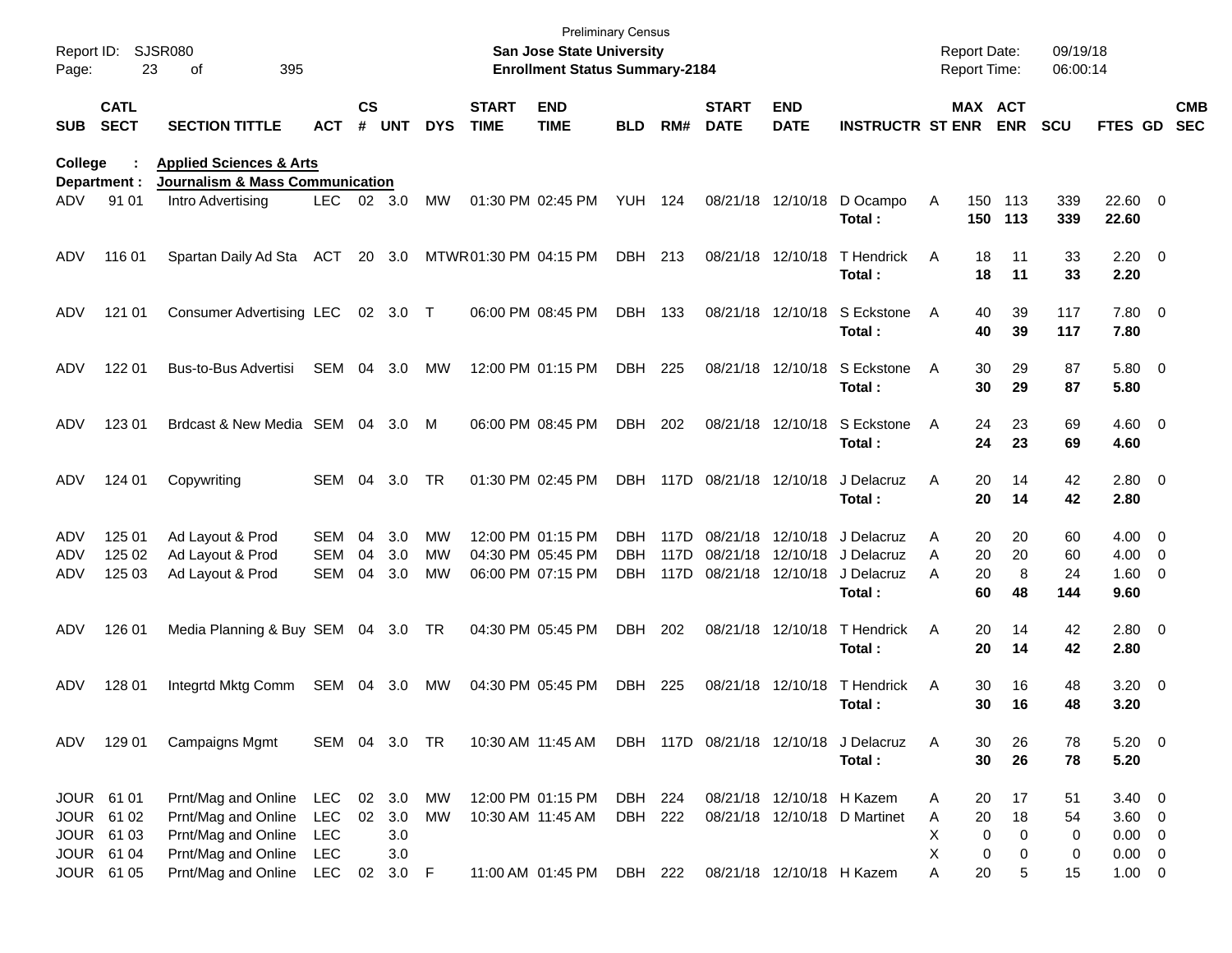| Report ID:<br>Page: | 24                         | SJSR080<br>οf<br>395                                |            |                             |            |            |                             | San Jose State University<br><b>Enrollment Status Summary-2184</b> | <b>Preliminary Census</b> |     |                             |                           |                             | <b>Report Date:</b><br>Report Time: |                       | 09/19/18<br>06:00:14 |                |                         |                          |
|---------------------|----------------------------|-----------------------------------------------------|------------|-----------------------------|------------|------------|-----------------------------|--------------------------------------------------------------------|---------------------------|-----|-----------------------------|---------------------------|-----------------------------|-------------------------------------|-----------------------|----------------------|----------------|-------------------------|--------------------------|
| <b>SUB</b>          | <b>CATL</b><br><b>SECT</b> | <b>SECTION TITTLE</b>                               | <b>ACT</b> | $\mathsf{cs}$<br>$\pmb{\#}$ | <b>UNT</b> | <b>DYS</b> | <b>START</b><br><b>TIME</b> | <b>END</b><br><b>TIME</b>                                          | <b>BLD</b>                | RM# | <b>START</b><br><b>DATE</b> | <b>END</b><br><b>DATE</b> | <b>INSTRUCTR ST ENR</b>     |                                     | MAX ACT<br><b>ENR</b> | <b>SCU</b>           | FTES GD        |                         | <b>CMB</b><br><b>SEC</b> |
|                     |                            |                                                     |            |                             |            |            |                             |                                                                    |                           |     |                             |                           | Total:                      | 60                                  | 40                    | 120                  | 8.00           |                         |                          |
| <b>JOUR</b>         | 95 01                      | Digital News Photo                                  | LEC        | 03                          | 3.0        | TR         | 10:30 AM 11:45 AM           |                                                                    | <b>DBH</b>                | 228 |                             | 08/21/18 12/10/18         | D Cheers                    | 20<br>Α                             | 17                    | 51                   | 3.40           | $\overline{\mathbf{0}}$ |                          |
| <b>JOUR</b>         | 95 02                      | Digital News Photo                                  | <b>LEC</b> |                             | 3.0        |            |                             |                                                                    |                           |     |                             |                           |                             | X                                   | 0<br>0                | 0                    | 0.00           | $\overline{0}$          |                          |
| <b>JOUR</b>         | 95 03                      | Digital News Photo                                  | <b>LEC</b> | 03                          | 3.0        | <b>TR</b>  |                             | 01:30 PM 02:45 PM                                                  | <b>DBH</b>                | 228 |                             | 08/21/18 12/10/18         | D Cheers                    | А<br>20                             | 15                    | 45                   | 3.00           | $\overline{0}$          |                          |
|                     |                            |                                                     |            |                             |            |            |                             |                                                                    |                           |     |                             |                           | Total:                      | 40                                  | 32                    | 96                   | 6.40           |                         |                          |
|                     | JOUR 132 01                | <b>Feature Reporting</b>                            | <b>LEC</b> | 04                          | 3.0        | МW         |                             | 04:30 PM 05:45 PM                                                  | <b>DBH</b>                | 224 |                             | 08/21/18 12/10/18         | S Fosdick                   | Α<br>20                             | 20                    | 60                   | $4.00 \t 0$    |                         |                          |
|                     |                            |                                                     |            |                             |            |            |                             |                                                                    |                           |     |                             |                           | Total:                      | 20                                  | 20                    | 60                   | 4.00           |                         |                          |
|                     | JOUR 133 01                | <b>Editing/News Mgmt</b>                            | SEM        | 04                          | 3.0        | TR         |                             | 12:00 PM 01:15 PM                                                  | DBH                       | 224 |                             | 08/21/18 12/10/18         | M Corpos                    | Α<br>20                             | 19                    | 57                   | $3.80\ 0$      |                         |                          |
|                     |                            |                                                     |            |                             |            |            |                             |                                                                    |                           |     |                             |                           | Total:                      | 20                                  | 19                    | 57                   | 3.80           |                         |                          |
|                     | JOUR 135 01                | Rep/Editing & Mgmt                                  | ACT        | 20                          | 1.0        |            | MTWR01:30 PM 02:45 PM       |                                                                    | DBH                       | 209 |                             | 08/21/18 12/10/18         | N Garud Patk A              | 15                                  | 12                    | 12                   | 0.80           | $\overline{0}$          |                          |
|                     | JOUR 135 02                | Rep/Editing & Mgmt                                  | <b>ACT</b> | 20                          | 2.0        | TBA        |                             |                                                                    |                           |     | 08/21/18 12/10/18           |                           |                             | A<br>15                             | 11                    | 11                   | 1.47           | $\overline{0}$          |                          |
|                     | JOUR 135 03                | Rep/Editing & Mgmt                                  | <b>ACT</b> | 20                          | 1.0        |            | MTWR 01:30 PM 02:45 PM      |                                                                    | <b>DBH</b>                | 209 |                             | 08/21/18 12/10/18         | N Garud Patk A              | 15                                  | -1                    | $\overline{1}$       | 0.07           | 0                       |                          |
|                     | JOUR 135 04                | Rep/Editing & Mgmt                                  | <b>ACT</b> |                             | 20 2.0     | <b>TBA</b> |                             |                                                                    |                           |     | 08/21/18 12/10/18           |                           |                             | 15<br>Α                             | 2                     | $\overline{2}$       | 0.27           | $\overline{\mathbf{0}}$ |                          |
|                     |                            |                                                     |            |                             |            |            |                             |                                                                    |                           |     |                             |                           | Total:                      | 60                                  | 26                    | 26                   | 2.60           |                         |                          |
|                     | JOUR 136 01                | Newspaper and Mag D&EC                              |            |                             | 02 3.0     | TR         |                             | 04:30 PM 05:45 PM                                                  | <b>DBH</b>                | 226 |                             | 08/21/18 12/10/18         | T Korani                    | Α<br>20                             | 19                    | 57                   | $3.80\ 0$      |                         |                          |
|                     |                            |                                                     |            |                             |            |            |                             |                                                                    |                           |     |                             |                           | Total:                      | 20                                  | 19                    | 57                   | 3.80           |                         |                          |
|                     | JOUR 138 01                | Sports Journalism                                   | <b>ACT</b> |                             | 3.0        |            |                             |                                                                    |                           |     |                             |                           |                             | Χ                                   | 0<br>0                | 0                    | $0.00 \t 0$    |                         |                          |
|                     |                            |                                                     |            |                             |            |            |                             |                                                                    |                           |     |                             |                           | Total:                      |                                     | $\bf{0}$<br>0         | $\bf{0}$             | 0.00           |                         |                          |
|                     | JOUR 165 01                | <b>TV News Staff</b>                                | <b>ACT</b> | 20                          | 1.0        | F          |                             | 08:00 AM 10:30 AM                                                  | DBH                       | 141 | 08/21/18 12/10/18           |                           |                             | A<br>20                             | 0                     | 0                    | 0.00           | $\overline{\mathbf{0}}$ |                          |
|                     | JOUR 165 02                | <b>TV News Staff</b>                                | <b>ACT</b> | 20                          | 2.0        | F          |                             | 08:00 AM 10:30 AM                                                  | <b>DBH</b>                | 141 | 08/21/18 12/10/18           |                           |                             | 20<br>Α                             | 0                     | 0                    | 0.00           | 0                       |                          |
|                     | JOUR 165 03                | <b>TV News Staff</b>                                | <b>ACT</b> | 20                          | 3.0        | F          |                             | 08:00 AM 10:30 AM                                                  | DBH                       | 141 | 08/21/18 12/10/18           |                           |                             | 20<br>А                             | 17                    | 17                   | 3.40           | 0                       |                          |
|                     |                            |                                                     |            |                             |            |            |                             |                                                                    |                           |     |                             |                           | Total:                      | 60                                  | 17                    | 17                   | 3.40           |                         |                          |
|                     | JOUR 166 01                | Converged Newsroom LEC 04 3.0 MTWR01:30 PM 02:45 PM |            |                             |            |            |                             |                                                                    | <b>DBH</b>                | 209 |                             |                           | 08/21/18 12/10/18 S Fosdick | А                                   | 17<br>20.             | 34                   | $3.40 \ 0$     |                         |                          |
|                     | JOUR 166 02                | Converged Newsroom ACT 12 0.0                       |            |                             |            |            |                             | MTWR 03:00 PM 04:15 PM                                             | DBH 209                   |     |                             |                           | 08/21/18 12/10/18 S Fosdick | Α<br>20                             | 17                    | 17                   | $0.00 \quad 0$ |                         |                          |
|                     | JOUR 166 03                | Converged Newsroom LEC                              |            |                             | 3.0        |            |                             |                                                                    |                           |     |                             |                           |                             | х                                   | 0<br>0                | 0                    | $0.00 \t 0$    |                         |                          |
|                     | JOUR 166 04                | Converged Newsroom ACT                              |            |                             | 0.0        |            |                             |                                                                    |                           |     |                             |                           |                             | X                                   | 0<br>0                | 0                    | $0.00 \t 0$    |                         |                          |
|                     |                            |                                                     |            |                             |            |            |                             |                                                                    |                           |     |                             |                           | Total:                      | 40                                  | 34                    | 51                   | 3.40           |                         |                          |
|                     |                            | JOUR 176A 01 Documentary I                          | <b>ACT</b> |                             | 3.0        |            |                             |                                                                    |                           |     |                             |                           |                             | X                                   | 0<br>0                | 0                    | $0.00 \t 0$    |                         |                          |
|                     |                            |                                                     |            |                             |            |            |                             |                                                                    |                           |     |                             |                           | Total:                      |                                     | 0<br>0                | $\mathbf 0$          | 0.00           |                         |                          |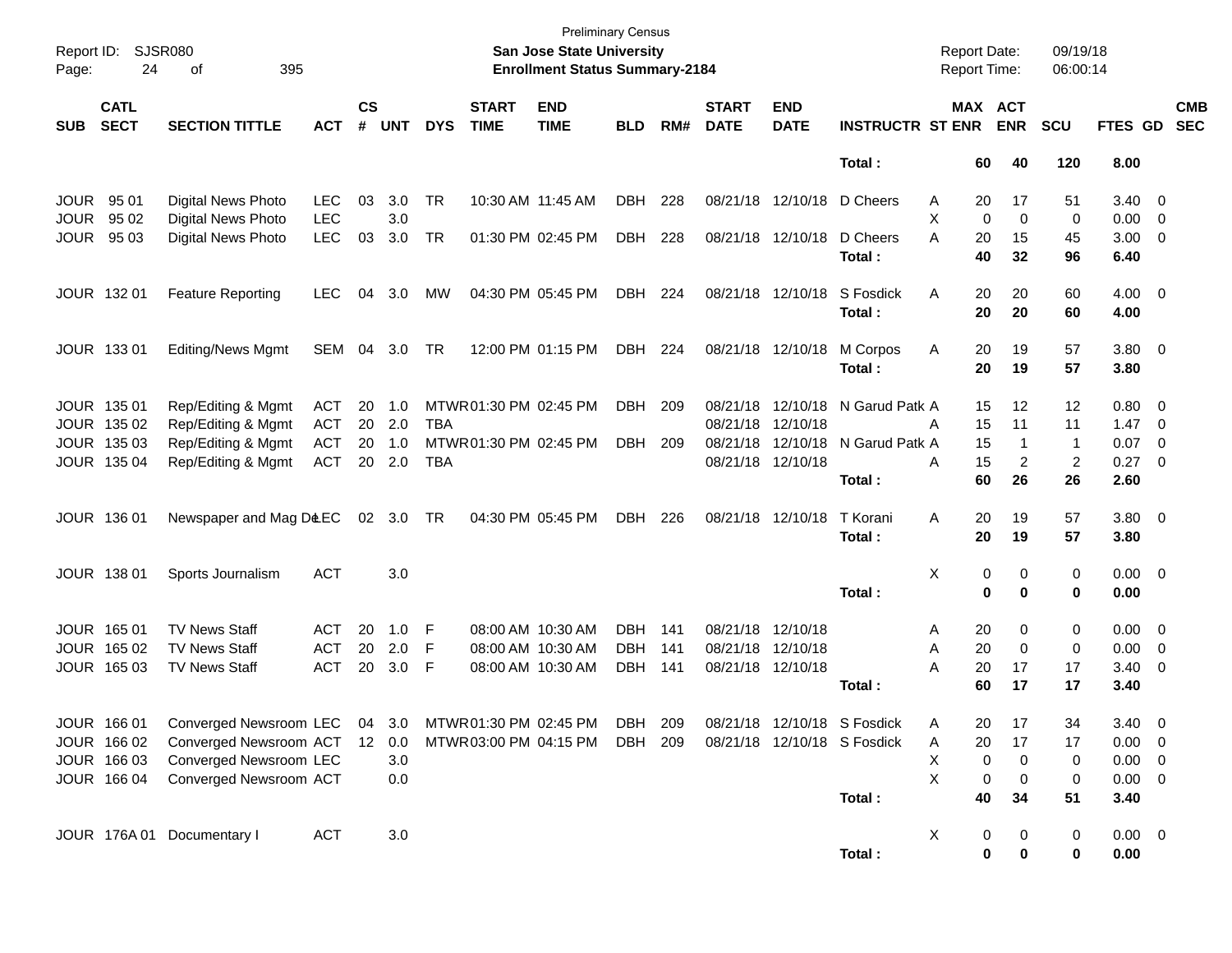| Report ID:                               | <b>SJSR080</b>                 |            |                |            |            |                             | <b>Preliminary Census</b><br>San Jose State University |            |       |                             |                           |                           | Report Date:        |             | 09/19/18   |         |                          |
|------------------------------------------|--------------------------------|------------|----------------|------------|------------|-----------------------------|--------------------------------------------------------|------------|-------|-----------------------------|---------------------------|---------------------------|---------------------|-------------|------------|---------|--------------------------|
| 25<br>Page:                              | 395<br>0f                      |            |                |            |            |                             | <b>Enrollment Status Summary-2184</b>                  |            |       |                             |                           |                           | <b>Report Time:</b> |             | 06:00:14   |         |                          |
| <b>CATL</b><br><b>SECT</b><br><b>SUB</b> | <b>SECTION TITTLE</b>          | <b>ACT</b> | <b>CS</b><br># | <b>UNT</b> | <b>DYS</b> | <b>START</b><br><b>TIME</b> | <b>END</b><br><b>TIME</b>                              | <b>BLD</b> | RM#   | <b>START</b><br><b>DATE</b> | <b>END</b><br><b>DATE</b> | <b>INSTRUCTR ST ENR</b>   | MAX ACT             | <b>ENR</b>  | <b>SCU</b> | FTES GD | <b>CMB</b><br><b>SEC</b> |
| MCOM 63 01                               | New Media                      | <b>LEC</b> | 02             | 3.0        | МW         |                             | 09:00 AM 10:15 AM                                      | <b>DBH</b> | 228   | 08/21/18                    | 12/10/18                  | D Nichols                 | 20<br>A             | 20          | 60         | 4.00    | - 0                      |
| MCOM 63 02                               | New Media                      | <b>LEC</b> | 02             | 3.0        | MW         |                             | 10:30 AM 11:45 AM                                      | <b>DBH</b> | 228   | 08/21/18                    | 12/10/18                  | D Nichols                 | 20<br>A             | 20          | 60         | 4.00    | - 0                      |
| MCOM 63 03                               | New Media                      | <b>LEC</b> | 02             | 3.0        | M          |                             | 06:00 PM 08:45 PM                                      | <b>DBH</b> | 228   |                             | 08/21/18 12/10/18         | V Nelson                  | 20<br>Α             | 19          | 57         | 3.80    | $\overline{\mathbf{0}}$  |
| MCOM 63 04                               | New Media                      | <b>LEC</b> |                | 3.0        |            |                             |                                                        |            |       |                             |                           |                           | Χ<br>0              | 0           | 0          | 0.00    | - 0                      |
| MCOM 63 05                               | New Media                      | <b>LEC</b> |                | 3.0        |            |                             |                                                        |            |       |                             |                           |                           | X<br>0              | 0           | 0          | 0.00    | $\overline{0}$           |
| MCOM 63 06                               | New Media                      | <b>LEC</b> | 02             | 3.0        | TR         |                             | 12:00 PM 01:15 PM                                      | <b>DBH</b> | 228   |                             | 08/21/18 12/10/18         | D Cheers                  | A<br>20             | 18          | 54         | 3.60    | 0                        |
| MCOM 63 07                               | New Media                      | <b>LEC</b> | 02             | 3.0        | MW         |                             | 03:00 PM 04:15 PM                                      | <b>DBH</b> | 222   | 08/21/18 12/10/18           |                           | D Nichols                 | 20<br>A             | 20          | 60         | 4.00    | $\overline{0}$           |
| MCOM 63 08                               | New Media                      | <b>LEC</b> | 02             | 3.0        | TR         |                             | 09:00 AM 10:15 AM                                      | <b>DBH</b> | 228   |                             | 08/21/18 12/10/18         | D Cheers                  | 20<br>A             | 11          | 33         | 2.20    | - 0                      |
|                                          |                                |            |                |            |            |                             |                                                        |            |       |                             |                           | Total:                    | 120                 | 108         | 324        | 21.60   |                          |
| <b>MCOM 7001</b>                         | Vis Comm Mod Media LEC         |            | 03             | 3.0        | <b>MW</b>  |                             | 09:00 AM 10:15 AM                                      | DBH        | 133   |                             | 08/21/18 12/10/18         | D Martinet                | A<br>70             | 67          | 201        | 13.40   | $\overline{0}$           |
|                                          |                                |            |                |            |            |                             |                                                        |            |       |                             |                           | Total:                    | 70                  | 67          | 201        | 13.40   |                          |
| MCOM 72 01                               | Mcom & Society                 | <b>LEC</b> | 02             | 3.0        | MW         |                             | 12:00 PM 01:15 PM                                      | <b>DBH</b> | 133   | 08/21/18                    | 12/10/18                  | D Nichols                 | Α<br>70             | 68          | 204        | 13.60   | - 0                      |
| MCOM 72 02                               | Mcom & Society                 | <b>LEC</b> | 02             | 3.0        | MW         |                             | 03:00 PM 04:15 PM                                      | DBH        | - 133 |                             | 08/21/18 12/10/18         | R Rucker                  | 70<br>A             | 60          | 180        | 12.00   | - 0                      |
|                                          |                                |            |                |            |            |                             |                                                        |            |       |                             |                           | Total:                    | 140                 | 128         | 384        | 25.60   |                          |
|                                          |                                |            |                |            |            |                             |                                                        |            |       |                             |                           |                           |                     |             |            |         |                          |
|                                          | MCOM 100W 02 Wrtg Wkhp in Comm | <b>SEM</b> |                | 3.0        |            |                             |                                                        |            |       |                             |                           |                           | X<br>0              | 0           | 0          | 0.00    | - 0                      |
|                                          | MCOM 100W 03 Wrtg Wkhp in Comm | <b>SEM</b> | 04             | 3.0        | F          |                             | 12:30 PM 03:15 PM                                      | <b>DBH</b> | 224   |                             | 08/21/18 12/10/18         | R Nichols                 | A<br>20             | 13          | 39         | 2.60    | - 0                      |
|                                          | MCOM 100W 04 Wrtg Wkhp in Comm | <b>SEM</b> | 04             | 3.0        | F          |                             | 09:30 AM 12:15 PM                                      | <b>DBH</b> | 224   |                             | 08/21/18 12/10/18         | R Nichols                 | 20<br>Α             | 18          | 54         | 3.60    | - 0                      |
|                                          | MCOM 100W 05 Wrtg Wkhp in Comm | <b>SEM</b> |                | 3.0        |            |                             |                                                        |            |       |                             |                           |                           | Χ<br>0              | 0           | 0          | 0.00    | - 0                      |
|                                          | MCOM 100W 06 Wrtg Wkhp in Comm | SEM        | 04             | 3.0        | TR         |                             | 12:00 PM 01:15 PM                                      | <b>DBH</b> | 222   |                             |                           | 08/21/18 12/10/18 M Dowdy | 20<br>Α             | 20          | 60         | 4.00    | 0                        |
|                                          | MCOM 100W 07 Wrtg Wkhp in Comm | <b>SEM</b> |                | 3.0        |            |                             |                                                        |            |       |                             |                           |                           | Χ<br>0              | $\mathbf 0$ | 0          | 0.00    | - 0                      |
|                                          | MCOM 100W 08 Wrtg Wkhp in Comm | <b>SEM</b> |                | 3.0        |            |                             |                                                        |            |       |                             |                           |                           | X<br>0              | 0           | 0          | 0.00    | $\overline{\mathbf{0}}$  |
|                                          | MCOM 100W 09 Wrtg Wkhp in Comm | SEM        | 04             | 3.0        | TR         |                             | 04:30 PM 05:45 PM                                      | <b>DBH</b> | 224   |                             | 08/21/18 12/10/18         | R Nichols                 | А<br>20             | 19          | 57         | 3.80    | - 0                      |
|                                          |                                |            |                |            |            |                             |                                                        |            |       |                             |                           | Total:                    | 80                  | 70          | 210        | 14.00   |                          |
| MCOM 101 01                              | Media Law & Ethics             | <b>LEC</b> | 03             | 3.0        | TR         |                             | 10:30 AM 11:45 AM                                      | DBH.       | 225   | 08/21/18                    | 12/10/18                  | L Sokoloff                | A<br>30             | 27          | 81         | 5.40    | $\overline{\mathbf{0}}$  |
| MCOM 101 02                              | Media Law & Ethics             | <b>LEC</b> | 03             | 3.0        | TR         |                             | 01:30 PM 02:45 PM                                      | DH.        | 351   |                             | 08/21/18 12/10/18         | L Sokoloff                | 50<br>A             | 36          | 108        | 7.20    | - 0                      |
|                                          |                                |            |                |            |            |                             |                                                        |            |       |                             |                           | Total:                    | 80                  | 63          | 189        | 12.60   |                          |
| MCOM 104 01                              | Mass Comm Research SEM         |            |                | 3.0        |            |                             |                                                        |            |       |                             |                           |                           | Х<br>0              | 0           | 0          | 0.00    | - 0                      |
| MCOM 104 02                              | Mass Comm Research SEM         |            |                | 3.0        |            |                             |                                                        |            |       |                             |                           |                           | Χ<br>0              | 0           | 0          | 0.00    | $\overline{\mathbf{0}}$  |
| MCOM 104 03                              | Mass Comm Research SEM         |            |                | 3.0        |            |                             |                                                        |            |       |                             |                           |                           | X<br>0              | 0           | 0          | 0.00    | $\overline{\mathbf{0}}$  |
| MCOM 104 04                              | Mass Comm Research SEM         |            | 04             | 3.0        | R          |                             | 05:00 PM 07:45 PM                                      | DBH 228    |       |                             | 08/21/18 12/10/18 Z Li    |                           | Α<br>18             | 15          | 45         | 3.00    | $\overline{\mathbf{0}}$  |
| MCOM 104 05                              | Mass Comm Research SEM         |            | 04             | 3.0        | <b>TBA</b> |                             |                                                        |            |       |                             | 08/21/18 12/10/18 P Young |                           | 40<br>Α             | 40          | 120        | 8.00    | $\overline{\mathbf{0}}$  |
| MCOM 104 06                              | Mass Comm Research SEM         |            | 04             | 3.0        | <b>TBA</b> |                             |                                                        |            |       |                             | 08/21/18 12/10/18 P Young |                           | Α<br>40             | 38          | 114        | 7.60 0  |                          |
|                                          |                                |            |                |            |            |                             |                                                        |            |       |                             |                           | Total:                    | 98                  | 93          | 279        | 18.60   |                          |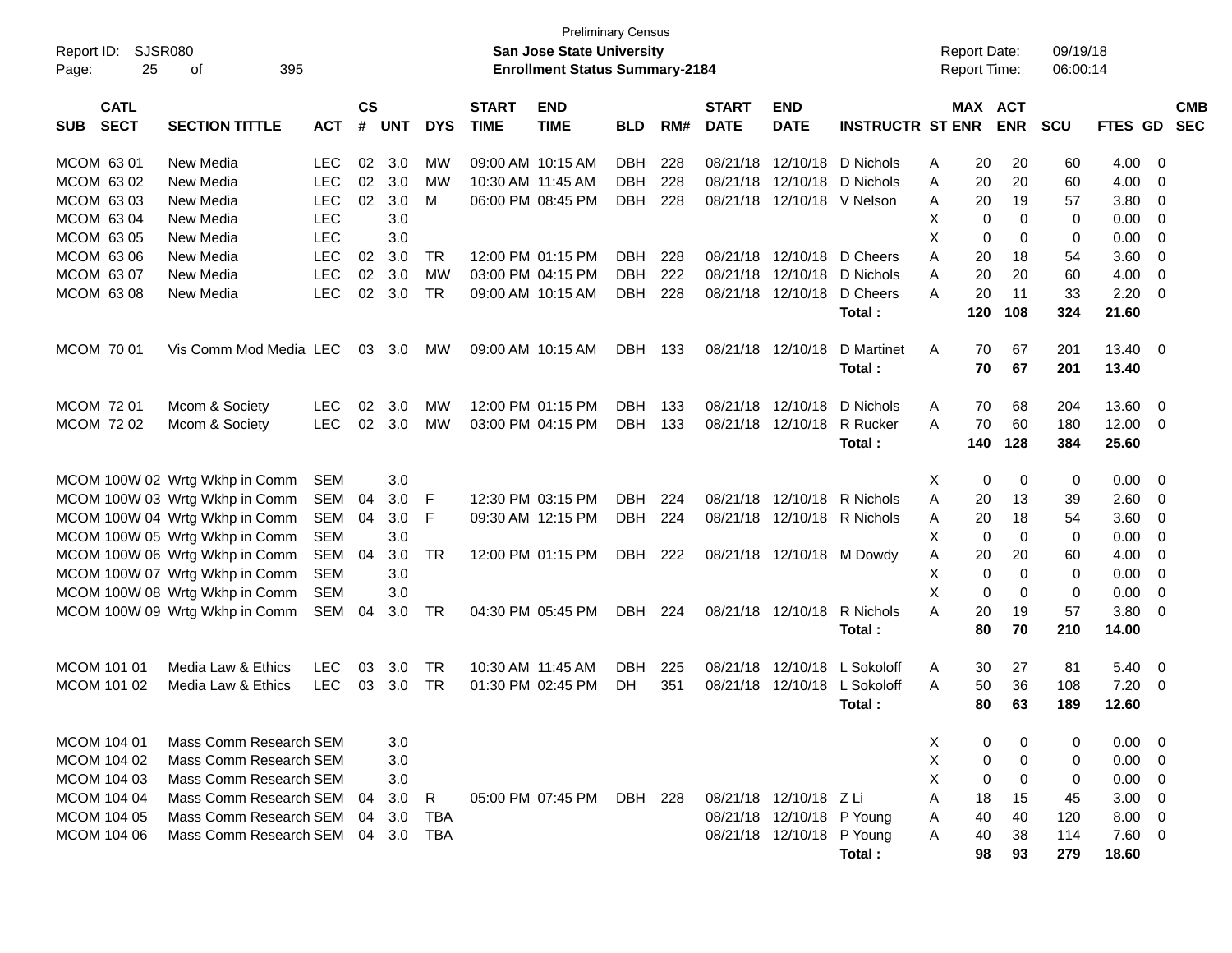| Report ID:<br>26<br>Page:                                | SJSR080<br>395<br>οf                                                         |                                               |                |                          |                                        |                             | San Jose State University<br><b>Enrollment Status Summary-2184</b> | <b>Preliminary Census</b> |     |                             |                                                                |                                                 | <b>Report Date:</b><br><b>Report Time:</b>      |                             | 09/19/18<br>06:00:14 |                                                          |                          |            |
|----------------------------------------------------------|------------------------------------------------------------------------------|-----------------------------------------------|----------------|--------------------------|----------------------------------------|-----------------------------|--------------------------------------------------------------------|---------------------------|-----|-----------------------------|----------------------------------------------------------------|-------------------------------------------------|-------------------------------------------------|-----------------------------|----------------------|----------------------------------------------------------|--------------------------|------------|
| <b>CATL</b><br><b>SECT</b><br><b>SUB</b>                 | <b>SECTION TITTLE</b>                                                        | <b>ACT</b>                                    | <b>CS</b><br># | <b>UNT</b>               | <b>DYS</b>                             | <b>START</b><br><b>TIME</b> | <b>END</b><br><b>TIME</b>                                          | <b>BLD</b>                | RM# | <b>START</b><br><b>DATE</b> | <b>END</b><br><b>DATE</b>                                      | <b>INSTRUCTR ST ENR</b>                         | MAX ACT                                         | <b>ENR</b>                  | <b>SCU</b>           | FTES GD SEC                                              |                          | <b>CMB</b> |
| MCOM 105 01                                              | Diversty & Media                                                             | <b>LEC</b>                                    |                | 02 3.0                   | TR                                     |                             | 01:30 PM 02:45 PM                                                  | <b>DBH</b>                | 133 |                             | 08/21/18 12/10/18                                              | R Rucker<br>Total:                              | 70<br>A<br>70                                   | 34<br>34                    | 102<br>102           | 6.85<br>6.85                                             | $\overline{\phantom{1}}$ |            |
| MCOM 106 01                                              | Global Mass Comm                                                             | <b>LEC</b>                                    | 02             | 3.0                      | МW                                     |                             | 03:00 PM 04:15 PM                                                  | DBH                       | 225 |                             | 08/21/18 12/10/18                                              | D Martinet<br>Total:                            | 30<br>A<br>30                                   | 25<br>25                    | 75<br>75             | 5.10 2<br>5.10                                           |                          |            |
| MCOM 108 01                                              | Virtual Worlds                                                               | <b>LEC</b>                                    |                | 3.0                      |                                        |                             |                                                                    |                           |     |                             |                                                                | Total:                                          | X<br>0<br>$\bf{0}$                              | 0<br>$\bf{0}$               | 0<br>0               | $0.00 \t 0$<br>0.00                                      |                          |            |
| MCOM 111 01                                              | Internship                                                                   | SEM                                           | 06             | 3.0                      | <b>TBA</b>                             |                             |                                                                    |                           |     |                             | 08/21/18 12/10/18                                              | R Rucker<br>Total:                              | 60<br>A<br>60                                   | 18<br>18                    | 54<br>54             | $3.60 \ 0$<br>3.60                                       |                          |            |
| MCOM 139 01<br>MCOM 139 02<br>MCOM 139 03<br>MCOM 139 04 | Specialized Wrtg<br>Specialized Wrtg<br>Specialized Wrtg<br>Specialized Wrtg | <b>SEM</b><br><b>SEM</b><br><b>SEM</b><br>SEM | 04             | 3.0<br>3.0<br>3.0<br>3.0 | MW                                     |                             | 04:30 PM 05:45 PM                                                  | DBH                       | 209 |                             | 08/21/18 12/10/18                                              | D Nichols                                       | Х<br>0<br>X<br>0<br>X<br>$\mathbf 0$<br>A<br>30 | 0<br>0<br>$\mathbf 0$<br>11 | 0<br>0<br>0<br>33    | $0.00 \t 0$<br>$0.00 \t 0$<br>$0.00 \t 0$<br>$2.20 \t 0$ |                          |            |
| MCOM 163 01                                              | Adv Media tech                                                               | <b>LEC</b>                                    | 03             | -3.0                     | МW                                     |                             | 04:30 PM 05:45 PM                                                  | DBH                       | 228 |                             | 08/21/18 12/10/18                                              | Total:<br>T Korani<br>Total:                    | 30<br>A<br>20<br>20                             | 11<br>20<br>20              | 33<br>60<br>60       | 2.20<br>$4.00 \ 0$<br>4.00                               |                          |            |
| MCOM 170 01                                              | StrtgcSocialMedia&Bu LEC                                                     |                                               |                | 01 3.0 M                 |                                        |                             | 06:00 PM 08:45 PM                                                  | DBH 133                   |     |                             | 08/21/18 12/10/18                                              | M Brito<br>Total:                               | 40<br>Α<br>40                                   | 16<br>16                    | 48<br>48             | $3.25$ 1<br>3.25                                         |                          |            |
| MCOM 180 01<br>MCOM 180 02<br>MCOM 180 03                | Global Leadership<br>Global Leadership<br>Global Leadership                  | <b>SUP</b><br><b>SUP</b><br><b>SUP</b>        | 36<br>36<br>36 | 1.0<br>2.0<br>3.0        | <b>TBA</b><br><b>TBA</b><br><b>TBA</b> |                             |                                                                    |                           |     | 08/21/18<br>08/21/18        | 12/10/18 P West<br>12/10/18 P West<br>08/21/18 12/10/18 P West | Total:                                          | 30<br>Α<br>30<br>A<br>A<br>30<br>90             | 11<br>0<br>3<br>14          | 11<br>0<br>9<br>20   | $0.73 \quad 0$<br>$0.00 \t 0$<br>0.60 0<br>1.33          |                          |            |
|                                                          | MCOM 199A 01 Ad & PR Agency I                                                | LAB                                           |                | 15 3.0                   |                                        | MTWR 03:00 PM 04:15 PM      |                                                                    |                           |     |                             |                                                                | DBH 117D 08/21/18 12/10/18 T Hendrick<br>Total: | 30<br>Α<br>30                                   | 31<br>31                    | 93<br>93             | $6.20 \quad 0$<br>6.20                                   |                          |            |
| MCOM 210 01                                              | Media/Social Issue                                                           | SEM 05 3.0 M                                  |                |                          |                                        |                             | 06:00 PM 08:45 PM                                                  | DBH 225                   |     |                             |                                                                | 08/21/18 12/10/18 S Fosdick<br>Total:           | Α<br>20<br>20                                   | 7<br>$\overline{7}$         | 21<br>21             | $1.75$ 7<br>1.75                                         |                          |            |
| MCOM 285 01                                              | New Media Technology SEM 05 3.0 R                                            |                                               |                |                          |                                        |                             | 06:00 PM 08:45 PM                                                  | DBH 222                   |     |                             | 08/21/18 12/10/18                                              | T Korani<br>Total:                              | 20<br>Α<br>20                                   | 6<br>6                      | 18<br>18             | 1.506<br>1.50                                            |                          |            |
| MCOM 290 01                                              | Theory of Mass Comm SEM 05 3.0 W                                             |                                               |                |                          |                                        |                             | 06:00 PM 08:45 PM                                                  | DBH 225                   |     |                             |                                                                | 08/21/18 12/10/18 N Garud Patk A                | 20                                              | 8                           | 24                   | 2.00 8                                                   |                          |            |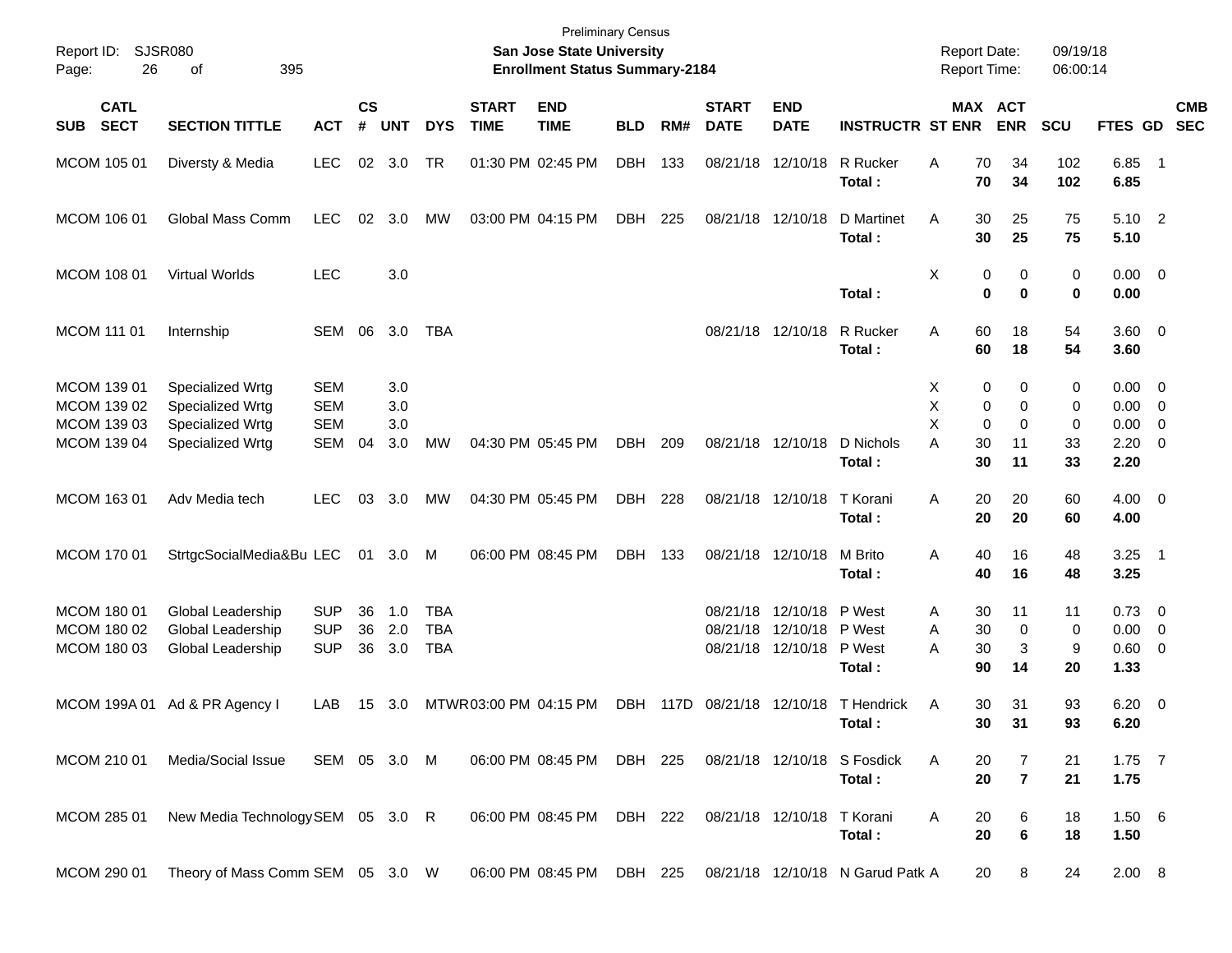| Page:      | Report ID: SJSR080<br>27   | of<br>395                                  |            |               |       |            |                             | <b>Preliminary Census</b><br><b>San Jose State University</b><br><b>Enrollment Status Summary-2184</b> |            |      |                             |                                                  |                                                       | <b>Report Date:</b><br><b>Report Time:</b> |                          | 09/19/18<br>06:00:14       |                                    |                          |  |
|------------|----------------------------|--------------------------------------------|------------|---------------|-------|------------|-----------------------------|--------------------------------------------------------------------------------------------------------|------------|------|-----------------------------|--------------------------------------------------|-------------------------------------------------------|--------------------------------------------|--------------------------|----------------------------|------------------------------------|--------------------------|--|
| <b>SUB</b> | <b>CATL</b><br><b>SECT</b> | <b>SECTION TITTLE</b>                      | ACT        | $\mathsf{cs}$ | # UNT | <b>DYS</b> | <b>START</b><br><b>TIME</b> | <b>END</b><br><b>TIME</b>                                                                              | <b>BLD</b> | RM#  | <b>START</b><br><b>DATE</b> | <b>END</b><br><b>DATE</b>                        | <b>INSTRUCTR ST ENR</b>                               |                                            | MAX ACT<br><b>ENR</b>    | <b>SCU</b>                 | FTES GD                            | <b>CMB</b><br><b>SEC</b> |  |
|            |                            |                                            |            |               |       |            |                             |                                                                                                        |            |      |                             |                                                  | Total:                                                |                                            | 20<br>8                  | 24                         | 2.00                               |                          |  |
|            | <b>MCOM 298 01</b>         | SP Studies M C                             | <b>SUP</b> | 25            | 3.0   | <b>TBA</b> |                             |                                                                                                        |            |      | 08/21/18                    | 12/10/18                                         | M Cabot                                               | A                                          | 20<br>$\mathbf 1$        | 3                          | 0.25                               | $\overline{1}$           |  |
|            | MCOM 298 02                | SP Studies M C                             | <b>SUP</b> | 25            | 6.0   | <b>TBA</b> |                             |                                                                                                        |            |      | 08/21/18 12/10/18           |                                                  | M Cabot                                               | A                                          | 20<br>$\overline{2}$     | 12                         | 1.00                               | $\overline{2}$           |  |
|            |                            |                                            |            |               |       |            |                             |                                                                                                        |            |      |                             |                                                  | Total:                                                |                                            | 3<br>40                  | 15                         | 1.25                               |                          |  |
|            | MCOM 299 01                | <b>Mass Comm Thesis</b>                    | <b>SUP</b> |               | 3.0   |            |                             |                                                                                                        |            |      |                             |                                                  |                                                       | Х                                          | 0<br>0                   | 0                          | 0.00                               | $\overline{0}$           |  |
|            | MCOM 299 02                | <b>Mass Comm Thesis</b>                    | <b>SUP</b> |               | 6.0   |            |                             |                                                                                                        |            |      |                             |                                                  |                                                       | X                                          | 0<br>0                   | $\mathbf 0$                | 0.00                               | $\overline{0}$           |  |
|            |                            |                                            |            |               |       |            |                             |                                                                                                        |            |      |                             |                                                  | Total:                                                |                                            | $\mathbf 0$<br>$\bf{0}$  | $\pmb{0}$                  | 0.00                               |                          |  |
| <b>PR</b>  | 99 01                      | Contempory PR                              | <b>SEM</b> | 04            | 3.0   | MW         |                             | 10:30 AM 11:45 AM                                                                                      | DBH 133    |      |                             | 08/21/18 12/10/18                                | M Cabot                                               | A                                          | 70<br>62                 | 186                        | 12.40                              | $\overline{0}$           |  |
|            |                            |                                            |            |               |       |            |                             |                                                                                                        |            |      |                             |                                                  | Total:                                                |                                            | 70<br>62                 | 186                        | 12.40                              |                          |  |
| PR         | 190 01                     | <b>Media Writing</b>                       | SEM        | 04            | 3.0   | W          |                             | 06:00 PM 08:45 PM                                                                                      | DBH        | 224  |                             | 08/21/18 12/10/18 A Lutzky                       |                                                       | A                                          | 20<br>16                 | 48                         | 3.20                               | $\overline{0}$           |  |
| PR         | 190 03                     | <b>Media Writing</b>                       | <b>SEM</b> |               | 3.0   |            |                             |                                                                                                        |            |      |                             |                                                  |                                                       | X                                          | $\Omega$<br>0            | $\mathbf 0$                | 0.00                               | $\overline{0}$           |  |
| PR.        | 190 04                     | <b>Media Writing</b>                       | <b>SEM</b> | 04            | 3.0   | MW         |                             | 04:30 PM 05:45 PM                                                                                      | DBH        | 222  |                             | 08/21/18 12/10/18                                | C Disalvo                                             | A                                          | 20<br>18                 | 54                         | 3.60                               | $\overline{0}$           |  |
|            |                            |                                            |            |               |       |            |                             |                                                                                                        |            |      |                             |                                                  | Total:                                                |                                            | 40<br>34                 | 102                        | 6.80                               |                          |  |
| <b>PR</b>  | 191 01                     | <b>Strategic Writing</b>                   | <b>SEM</b> | 04            | 3.0   | <b>TR</b>  |                             | 10:30 AM 11:45 AM                                                                                      | DBH        | 222  | 08/21/18 12/10/18           |                                                  | S Fletcher                                            | A                                          | 20<br>19                 | 57                         | 3.80                               | $\overline{0}$           |  |
| PR.        | 191 02                     | <b>Strategic Writing</b>                   | SEM        | 04            | 3.0   | MW         |                             | 01:30 PM 02:45 PM                                                                                      | DBH        | 222  |                             | 08/21/18 12/10/18 M Cabot                        |                                                       | A                                          | 20<br>20                 | 60                         | 4.00                               | $\overline{0}$           |  |
|            |                            |                                            |            |               |       |            |                             |                                                                                                        |            |      |                             |                                                  | Total:                                                |                                            | 40<br>39                 | 117                        | 7.80                               |                          |  |
| PR         | 192 01                     | <b>Case Studies</b>                        | SEM        | 04            | 3.0   | <b>TR</b>  |                             | 03:00 PM 04:15 PM                                                                                      | DBH.       | 222  | 08/21/18                    | 12/10/18                                         | S Fletcher                                            | A                                          | 24<br>14                 | 42                         | 2.80                               | $\overline{0}$           |  |
| PR         | 192 02                     | <b>Case Studies</b>                        | <b>SEM</b> | 04            | 3.0   | <b>MW</b>  |                             | 01:30 PM 02:45 PM                                                                                      | DBH        | 117D | 08/21/18                    | 12/10/18                                         | R Siegel                                              | A                                          | 25<br>17                 | 51                         | 3.40                               | $\overline{0}$           |  |
|            |                            |                                            |            |               |       |            |                             |                                                                                                        |            |      |                             |                                                  | Total:                                                |                                            | 49<br>31                 | 93                         | 6.20                               |                          |  |
| <b>PR</b>  | 199 01                     | Campaign Mgmt                              | SEM        | 05            | 3.0   | МW         |                             | 01:30 PM 02:45 PM                                                                                      | DBH        | 225  | 08/21/18                    | 12/10/18                                         | C Disalvo                                             | A                                          | 30<br>13                 | 39                         | 2.60 0                             |                          |  |
|            |                            |                                            |            |               |       |            |                             |                                                                                                        |            |      |                             |                                                  | Total:                                                |                                            | 30<br>13                 | 39                         | 2.60                               |                          |  |
|            | Department :               | <b>Journalism &amp; Mass Communication</b> |            |               |       |            |                             |                                                                                                        |            |      |                             | <b>Lower Division:</b><br><b>Upper Division:</b> | <b>Department Total:</b><br><b>Graduate Division:</b> | 2029<br>650<br>1279<br>100                 | 1441<br>550<br>867<br>24 | 4170<br>1650<br>2442<br>78 | 282.63<br>110.00<br>166.13<br>6.50 |                          |  |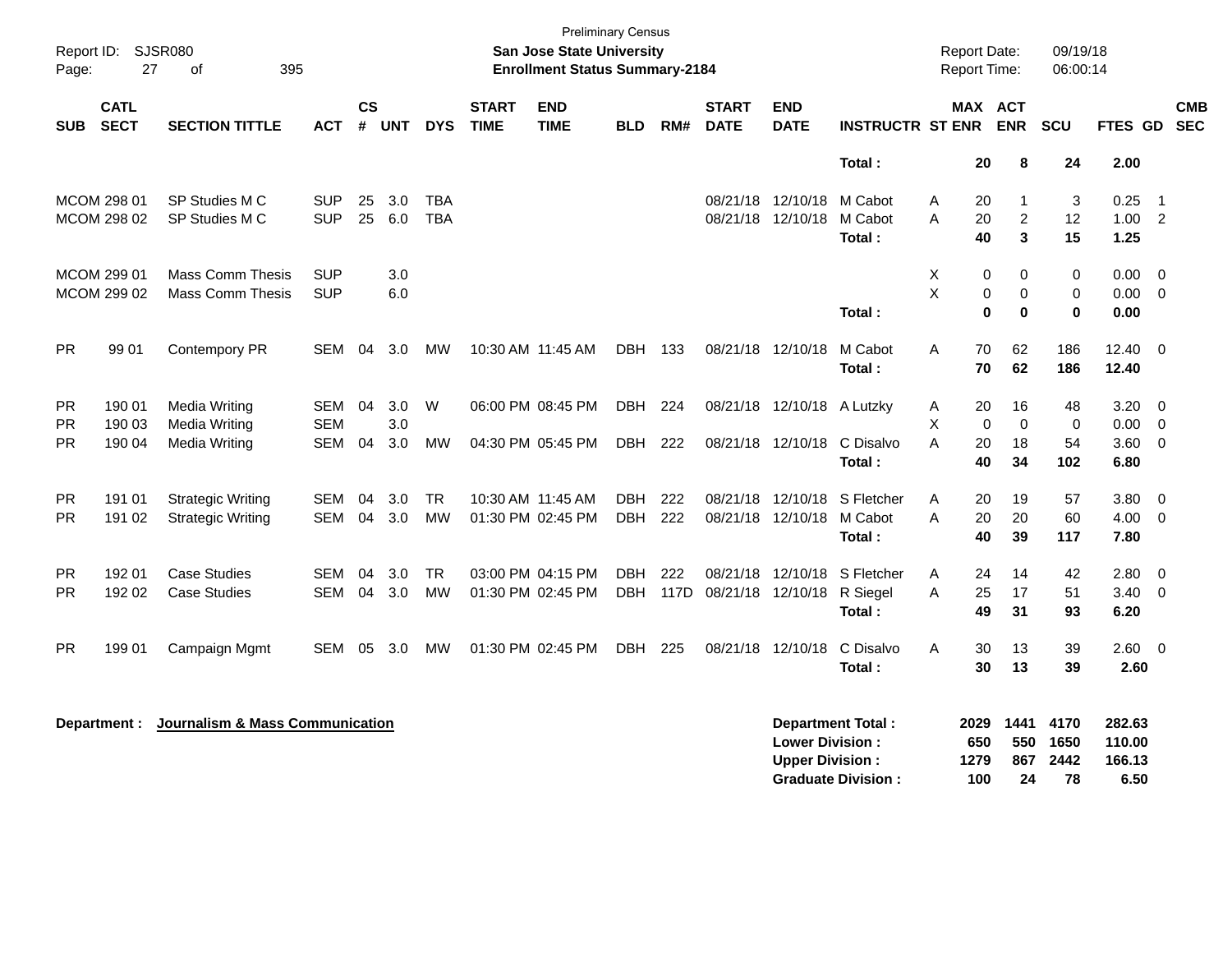| Report ID:<br>Page: | 28                         | SJSR080<br>395<br>οf                                         |            |                    |            |            |                             | <b>San Jose State University</b><br><b>Enrollment Status Summary-2184</b> | <b>Preliminary Census</b> |     |                             |                            |                                  | <b>Report Date:</b><br>Report Time: |               |                  | 09/19/18<br>06:00:14 |                     |                          |                          |
|---------------------|----------------------------|--------------------------------------------------------------|------------|--------------------|------------|------------|-----------------------------|---------------------------------------------------------------------------|---------------------------|-----|-----------------------------|----------------------------|----------------------------------|-------------------------------------|---------------|------------------|----------------------|---------------------|--------------------------|--------------------------|
| <b>SUB</b>          | <b>CATL</b><br><b>SECT</b> | <b>SECTION TITTLE</b>                                        | <b>ACT</b> | $\mathsf{cs}$<br># | <b>UNT</b> | <b>DYS</b> | <b>START</b><br><b>TIME</b> | <b>END</b><br><b>TIME</b>                                                 | <b>BLD</b>                | RM# | <b>START</b><br><b>DATE</b> | <b>END</b><br><b>DATE</b>  | <b>INSTRUCTR ST ENR</b>          |                                     | MAX ACT       | <b>ENR</b>       | SCU                  | <b>FTES GD</b>      |                          | <b>CMB</b><br><b>SEC</b> |
| College             | Department :               | <b>Applied Sciences &amp; Arts</b><br><b>Justice Studies</b> |            |                    |            |            |                             |                                                                           |                           |     |                             |                            |                                  |                                     |               |                  |                      |                     |                          |                          |
| FS                  | 11 01                      | Survey For Sci                                               | <b>LEC</b> |                    | 3.0        |            |                             |                                                                           |                           |     |                             |                            |                                  | X                                   | 0             | 0                | 0                    | 0.00                | $\overline{\phantom{0}}$ |                          |
| FS                  | 11 02                      | Survey For Sci                                               | <b>LEC</b> |                    | 3.0        |            |                             |                                                                           |                           |     |                             |                            |                                  | X                                   | 0             | $\mathbf 0$      | 0                    | 0.00                | 0                        |                          |
| FS                  | 11 03                      | Survey For Sci                                               | <b>LEC</b> | 02                 | 3.0        | TR         |                             | 04:30 PM 05:45 PM                                                         | HB                        | 207 |                             | 08/21/18 12/10/18          | S Bolton                         | A                                   | 40            | 40               | 120                  | 8.00                | 0                        |                          |
| FS                  | 11 04                      | Survey For Sci                                               | <b>LEC</b> | 02                 | 3.0        | <b>TBA</b> |                             |                                                                           |                           |     |                             | 08/21/18 12/10/18          |                                  | A                                   | 40            | 27               | 81                   | 5.40                | 0                        |                          |
| FS                  | 11 80                      | Survey For Sci                                               | <b>LEC</b> | 02                 | 3.0        | <b>TBA</b> |                             |                                                                           |                           |     |                             | 08/21/18 12/10/18          | M Juno<br>Total :                | A                                   | 65<br>145     | 48<br>115        | 144<br>345           | 9.65<br>23.05       | -1                       |                          |
| FS                  | 160 01                     | Spec Topics FS                                               | <b>SEM</b> |                    | 3.0        |            |                             |                                                                           |                           |     |                             |                            | Total:                           | Χ                                   | 0<br>$\bf{0}$ | 0<br>$\mathbf 0$ | 0<br>0               | $0.00 \t 0$<br>0.00 |                          |                          |
| FS                  | 161 01                     | <b>Crime Scene Invest</b>                                    | <b>LEC</b> | 02                 | 3.0        | M          |                             | 09:00 AM 11:30 AM                                                         | НB                        | 207 |                             | 08/21/18 12/10/18          | M Juno                           | Α                                   | 40            | 41               | 82                   | 8.20                | $\overline{\mathbf{0}}$  |                          |
| FS                  | 161 02                     | Crime Scene Invest                                           | LAB        | 16                 | 0.0        | W          |                             | 09:00 AM 11:45 AM                                                         | НB                        | 207 |                             | 08/21/18 12/10/18          | M Juno                           | A                                   | 40            | 41               | 41                   | 0.00                | $\overline{\mathbf{0}}$  |                          |
|                     |                            |                                                              |            |                    |            |            |                             |                                                                           |                           |     |                             |                            | Total:                           |                                     | 80            | 82               | 123                  | 8.20                |                          |                          |
| FS                  | 162 01                     | <b>FS Applications</b>                                       | <b>SEM</b> | 04                 | 3.0        | Τ          |                             | 09:00 AM 11:15 AM                                                         | НB                        | 207 |                             | 08/21/18 12/10/18          | S Bolton                         | Α                                   | 40            | 32               | 64                   | 6.40                | $\overline{\phantom{0}}$ |                          |
| FS                  | 162 02                     | <b>FS Applications</b>                                       | <b>ACT</b> | 07                 | 0.0        | R          |                             | 09:00 AM 11:30 AM                                                         | НB                        | 207 |                             | 08/21/18 12/10/18          | S Bolton                         | A                                   | 40            | 32               | 32                   | 0.00                | - 0                      |                          |
|                     |                            |                                                              |            |                    |            |            |                             |                                                                           |                           |     |                             |                            | Total:                           |                                     | 80            | 64               | 96                   | 6.40                |                          |                          |
| FS                  | 16301                      | <b>Fingerprint Sci</b>                                       | <b>SEM</b> | 05                 | 3.0        | м          |                             | 03:00 PM 05:00 PM                                                         | <b>HB</b>                 | 207 |                             | 08/21/18 12/10/18          | M Juno                           | Α                                   | 40            | 8                | 16                   | 1.60                | $\overline{\phantom{0}}$ |                          |
| FS                  | 163 02                     | <b>Fingerprint Sci</b>                                       | <b>ACT</b> | 07                 | 0.0        | M          |                             | 05:00 PM 07:30 PM                                                         | <b>BBC</b>                | 120 |                             | 08/21/18 12/10/18          | M Juno                           | A                                   | 40            | 8                | 8                    | 0.00                | $\overline{\mathbf{0}}$  |                          |
|                     |                            |                                                              |            |                    |            |            |                             |                                                                           |                           |     |                             |                            | Total:                           |                                     | 80            | 16               | 24                   | 1.60                |                          |                          |
| FS                  | 164 01                     | Crim Scene Ev Phot                                           | <b>SEM</b> | 05                 | 3.0        | Т          |                             | 01:00 PM 03:30 PM                                                         | НB                        | 207 |                             | 08/21/18 12/10/18          | E Kwong                          | Α                                   | 40            | 7                | 14                   | $1.40 \ 0$          |                          |                          |
| FS                  | 164 02                     | Crim Scene Ev Phot                                           | <b>ACT</b> | 07                 | 0.0        | R          |                             | 01:00 PM 03:45 PM                                                         | НB                        | 207 |                             | 08/21/18 12/10/18          | E Kwong                          | A                                   | 40            | $\overline{7}$   | $\overline{7}$       | 0.00                | $\overline{\mathbf{0}}$  |                          |
|                     |                            |                                                              |            |                    |            |            |                             |                                                                           |                           |     |                             |                            | Total:                           |                                     | 80            | 14               | 21                   | 1.40                |                          |                          |
| FS                  | 16701                      | <b>Forensic Mol Biol</b>                                     | <b>LEC</b> | 02                 | 0.0        | M          |                             | 06:00 PM 08:30 PM                                                         | НB                        | 207 |                             | 08/21/18 12/10/18          | J Garrido                        | Α                                   | 20            | 10               | 40                   | 0.00                | $\overline{1}$           |                          |
| FS                  | 167 02                     | <b>Forensic Mol Biol</b>                                     | LAB        | 16                 | 5.0        | Т          |                             | 06:00 PM 08:45 PM                                                         | НB                        | 207 |                             | 08/21/18 12/10/18          | J Garrido                        | A                                   | 20            | 10               | 10                   | 3.42                | $\overline{1}$           |                          |
|                     |                            |                                                              |            |                    |            |            |                             |                                                                           |                           |     |                             |                            | Total:                           |                                     | 40            | 20               | 50                   | 3.42                |                          |                          |
| FS                  | 169 01                     | FS Senior Seminar                                            |            |                    |            |            |                             | SEM 05 3.0 MW 12:00 PM 01:15 PM HB                                        |                           | 207 |                             | 08/21/18 12/10/18 M Juno   |                                  | A                                   | 27            | 15               | 45                   | $3.00 \ 0$          |                          |                          |
|                     |                            |                                                              |            |                    |            |            |                             |                                                                           |                           |     |                             |                            | Total:                           |                                     | 27            | 15               | 45                   | 3.00                |                          |                          |
| JS                  | 10 01                      | Intro Just Stud                                              | LEC.       |                    | 01 3.0     | MW         |                             | 01:30 PM 02:45 PM                                                         | MH.                       | 523 |                             |                            | 08/21/18 12/10/18 L Buckingham A |                                     | 65            | 61               | 183                  | $12.20 \t 0$        |                          |                          |
| JS                  | 10 02                      | Intro Just Stud                                              | <b>LEC</b> | 01                 | 3.0        | TR         |                             | 12:00 PM 01:15 PM                                                         | DMH 227                   |     |                             | 08/21/18 12/10/18 J Randle |                                  | A                                   | 65            | 58               | 174                  | 11.60 0             |                          |                          |
|                     |                            |                                                              |            |                    |            |            |                             |                                                                           |                           |     |                             |                            | Total:                           |                                     | 130 119       |                  | 357                  | 23.80               |                          |                          |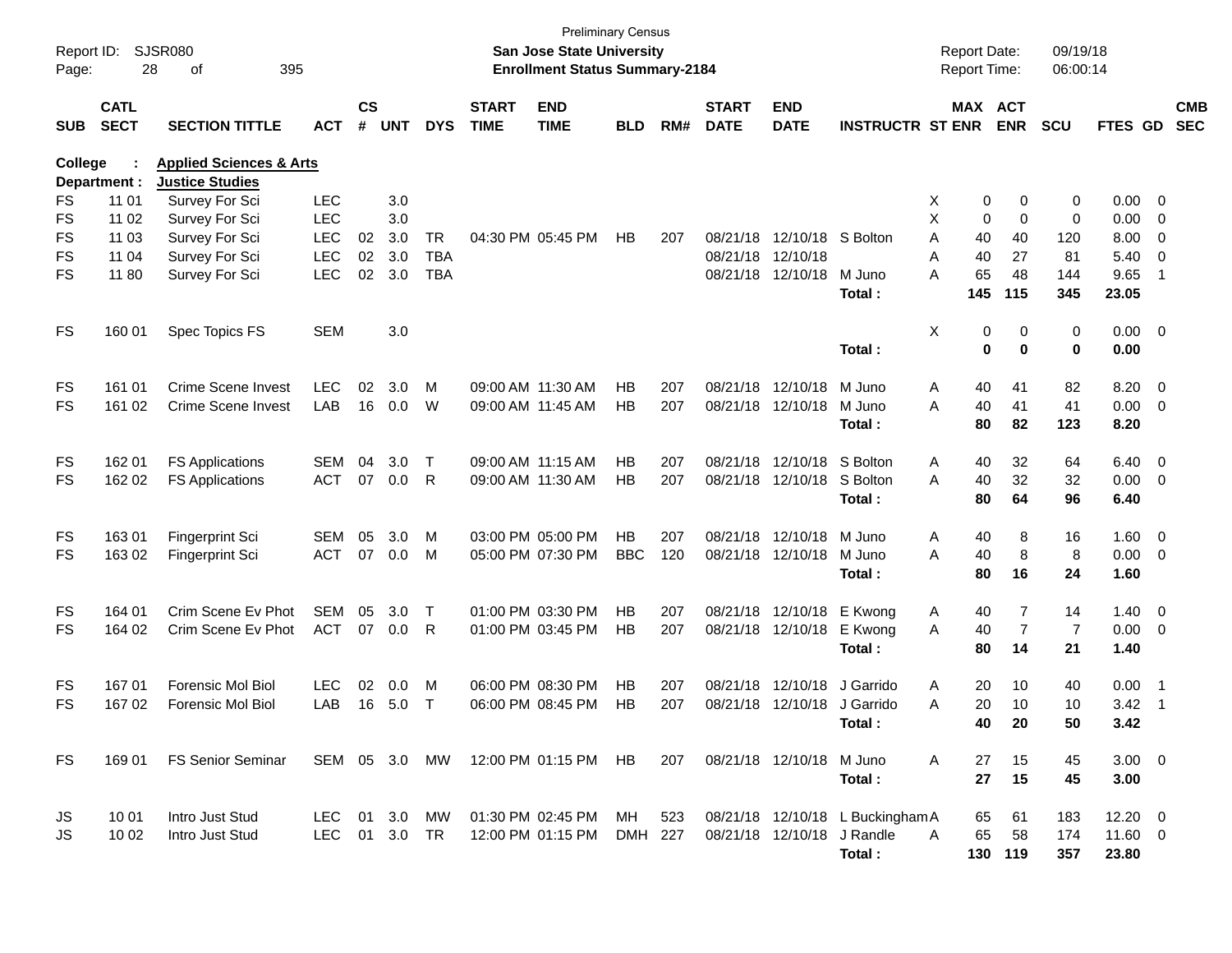| Report ID:<br>Page: | 29                         | <b>SJSR080</b><br>395<br>οf |            |                |            |            |                             | <b>Preliminary Census</b><br><b>San Jose State University</b><br><b>Enrollment Status Summary-2184</b> |            |     |                             |                           |                                  |                | <b>Report Date:</b><br><b>Report Time:</b> |             | 09/19/18<br>06:00:14 |                |                          |                          |
|---------------------|----------------------------|-----------------------------|------------|----------------|------------|------------|-----------------------------|--------------------------------------------------------------------------------------------------------|------------|-----|-----------------------------|---------------------------|----------------------------------|----------------|--------------------------------------------|-------------|----------------------|----------------|--------------------------|--------------------------|
| <b>SUB</b>          | <b>CATL</b><br><b>SECT</b> | <b>SECTION TITTLE</b>       | <b>ACT</b> | <b>CS</b><br># | <b>UNT</b> | <b>DYS</b> | <b>START</b><br><b>TIME</b> | <b>END</b><br><b>TIME</b>                                                                              | <b>BLD</b> | RM# | <b>START</b><br><b>DATE</b> | <b>END</b><br><b>DATE</b> | <b>INSTRUCTR ST ENR</b>          |                | MAX ACT                                    | <b>ENR</b>  | <b>SCU</b>           | FTES GD        |                          | <b>CMB</b><br><b>SEC</b> |
| JS                  | 12 01                      | Intro to Leg Studie         | <b>LEC</b> | 02             | 3.0        | МW         |                             | 03:00 PM 04:15 PM                                                                                      | <b>DMH</b> | 150 | 08/21/18                    | 12/10/18                  | G Woods                          | A              | 65                                         | 18          | 54                   | 3.60           | $\overline{0}$           |                          |
| JS                  | 12 03                      | Intro to Leg Studie         | <b>LEC</b> | 02             | 3.0        | <b>TR</b>  |                             | 12:00 PM 01:15 PM                                                                                      | <b>CL</b>  | 222 | 08/21/18                    | 12/10/18                  | J Halushka<br>Total:             | A              | 65<br>130                                  | 28<br>46    | 84<br>138            | 5.60<br>9.20   | 0                        |                          |
| JS                  | 1580                       | Intro Stat Justice          | <b>LEC</b> | 02             | 3.0        | TBA        |                             |                                                                                                        |            |     |                             | 08/21/18 12/10/18         | M Vallerga<br>Total:             | Α              | 35<br>35                                   | 35<br>35    | 105<br>105           | 7.00<br>7.00   | - 0                      |                          |
| JS                  | 25 01                      | Intro HR & Justice          | <b>LEC</b> | 02             | 3.0        | F          |                             | 10:00 AM 12:45 PM                                                                                      | MH         | 520 | 08/21/18                    | 12/10/18                  | K Lynch                          | Α              | 65                                         | 54          | 162                  | 10.80          | $\mathbf 0$              |                          |
| JS                  | 25 99                      | Intro HR & Justice          | <b>LEC</b> | 02             | 3.0        | <b>TBA</b> |                             |                                                                                                        |            |     | 08/21/18                    | 12/10/18                  | R Abusaad<br>Total:              | A              | 65<br>130                                  | 64<br>118   | 192<br>354           | 12.80<br>23.60 | 0                        |                          |
| JS                  |                            | 100W 01 Writing Workshop    | <b>SEM</b> | 04             | 3.0        | МW         |                             | 10:30 AM 11:45 AM                                                                                      | <b>MH</b>  | 526 | 08/21/18                    | 12/10/18                  | L Buckingham A                   |                | 20                                         | 20          | 60                   | 4.00           | 0                        |                          |
| JS                  |                            | 100W 02 Writing Workshop    | <b>SEM</b> | 04             | 3.0        | МW         |                             | 04:30 PM 05:45 PM                                                                                      | <b>MH</b>  | 234 | 08/21/18                    | 12/10/18                  | S Rivera                         | A              | 27                                         | 26          | 78                   | 5.20           | 0                        |                          |
| JS                  |                            | 100W 03 Writing Workshop    | <b>SEM</b> | 04             | 3.0        | <b>TR</b>  |                             | 07:30 AM 08:45 AM                                                                                      | <b>MH</b>  | 523 | 08/21/18                    | 12/10/18                  | H Peterson                       | A              | 27                                         | 28          | 84                   | 5.60           | 0                        |                          |
| JS                  |                            | 100W 04 Writing Workshop    | <b>SEM</b> | 04             | 3.0        | <b>TR</b>  |                             | 03:00 PM 04:15 PM                                                                                      | <b>SH</b>  | 242 | 08/21/18                    | 12/10/18                  | D Kameda                         | A              | 27                                         | 24          | 72                   | 4.80           | 0                        |                          |
| <b>JS</b>           |                            | 100W 80 Writing Workshop    | <b>SEM</b> | 04             | 3.0        | <b>TBA</b> |                             |                                                                                                        |            |     |                             | 08/21/18 12/10/18         | M Vallerga                       | A              | 27                                         | 28          | 84                   | 5.60           | 0                        |                          |
|                     |                            |                             |            |                |            |            |                             |                                                                                                        |            |     |                             |                           | Total:                           |                | 128                                        | 126         | 378                  | 25.20          |                          |                          |
| JS                  | 101 01                     | <b>Critical Issues</b>      | <b>LEC</b> | 01             | 3.0        | <b>TR</b>  |                             | 07:30 AM 08:45 AM                                                                                      | <b>MH</b>  | 520 | 08/21/18                    | 12/10/18                  | D Kameda                         | Α              | 65                                         | 48          | 144                  | 9.60           | $\mathbf 0$              |                          |
| JS                  | 101 02                     | <b>Critical Issues</b>      | <b>LEC</b> | 01             | 3.0        | <b>MW</b>  |                             | 03:00 PM 04:15 PM                                                                                      | DН         | 135 |                             | 08/21/18 12/10/18         | A De Giorgi                      | $\overline{A}$ | 65                                         | 55          | 165                  | 11.00          | 0                        |                          |
|                     |                            |                             |            |                |            |            |                             |                                                                                                        |            |     |                             |                           | Total:                           |                | 130                                        | 103         | 309                  | 20.60          |                          |                          |
| JS                  | 102 01                     | Police and Society          | <b>LEC</b> | 02             | 3.0        | МW         |                             | 10:30 AM 11:45 AM                                                                                      | MH         | 523 |                             | 08/21/18 12/10/18         | G Woods                          | Α              | 70                                         | 45          | 135                  | 9.00           | 0                        |                          |
| JS                  | 102 02                     | Police and Society          | <b>LEC</b> |                | 3.0        |            |                             |                                                                                                        |            |     |                             |                           |                                  | X              | 0                                          | $\mathbf 0$ | 0                    | 0.00           | 0                        |                          |
| JS                  | 102 03                     | Police and Society          | <b>LEC</b> | 02             | 3.0        | R          |                             | 05:30 PM 08:15 PM                                                                                      | <b>SH</b>  | 100 |                             | 08/21/18 12/10/18         | E Sills<br>Total:                | A              | 65<br>135                                  | 46<br>91    | 138<br>273           | 9.20<br>18.20  | 0                        |                          |
|                     |                            |                             |            |                |            |            |                             |                                                                                                        |            |     |                             |                           |                                  |                |                                            |             |                      |                |                          |                          |
| JS                  | 103 01                     | <b>Courts and Society</b>   | <b>LEC</b> | 02             | 3.0        | TR         |                             | 12:00 PM 01:15 PM                                                                                      | MH         | 520 | 08/21/18                    | 12/10/18                  | M Stevenson A                    |                | 55                                         | 38          | 114                  | 7.60           | 0                        |                          |
| JS                  | 103 02                     | <b>Courts and Society</b>   | <b>LEC</b> | 02             | 3.0        | TR         |                             | 03:00 PM 04:15 PM                                                                                      | <b>MH</b>  | 520 | 08/21/18                    | 12/10/18                  | H Peterson                       | A              | 55                                         | 48          | 144                  | 9.60           | 0                        |                          |
|                     |                            |                             |            |                |            |            |                             |                                                                                                        |            |     |                             |                           | Total:                           |                | 110                                        | 86          | 258                  | 17.20          |                          |                          |
| JS                  | 104 01                     | Penal Pol & Inst            | <b>LEC</b> |                | 02 3.0     | TR         |                             | 01:30 PM 02:45 PM                                                                                      | MН         | 523 |                             |                           | 08/21/18 12/10/18 D Kameda       | A              | 55                                         | 33          | 99                   | 6.60           | $\overline{\mathbf{0}}$  |                          |
| JS                  | 104 02                     | Penal Pol & Inst            | <b>LEC</b> |                | 02 3.0     | MW         |                             | 12:00 PM 01:15 PM                                                                                      | <b>BBC</b> | 322 |                             | 08/21/18 12/10/18         | A De Giorgi                      | A              | 55                                         | 42          | 126                  | 8.40           | $\overline{\phantom{0}}$ |                          |
|                     |                            |                             |            |                |            |            |                             |                                                                                                        |            |     |                             |                           | Total:                           |                | 110                                        | 75          | 225                  | 15.00          |                          |                          |
| JS                  | 107 01                     | Justice Mgmt                | <b>LEC</b> |                | 02 3.0     | TR         |                             | 12:00 PM 01:15 PM                                                                                      | МH         | 523 |                             |                           | 08/21/18 12/10/18 N Birthelmer A |                | 55                                         | 37          | 111                  | $7.40 \ 0$     |                          |                          |
| JS                  | 10780                      | Justice Mgmt                | LEC        |                | 02 3.0     | TBA        |                             |                                                                                                        |            |     |                             |                           | 08/21/18 12/10/18 A Colbert      | Α              | 70                                         | 64          | 192                  | 12.85 1        |                          |                          |
|                     |                            |                             |            |                |            |            |                             |                                                                                                        |            |     |                             |                           | Total:                           |                |                                            | 125 101     | 303                  | 20.25          |                          |                          |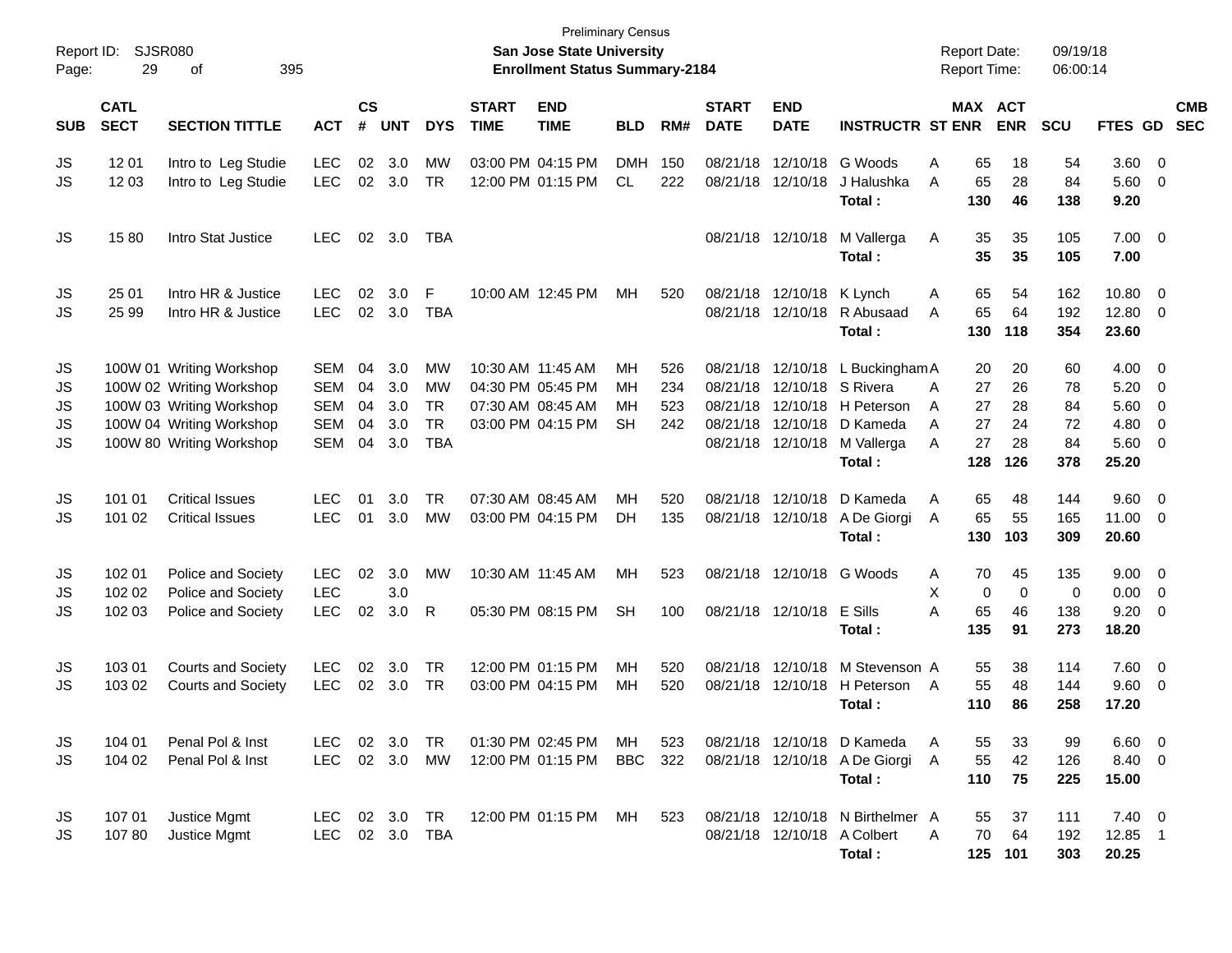| Report ID:<br>Page: | 30                         | <b>SJSR080</b><br>395<br>οf                            |                          |                    |            |            |                             | <b>Preliminary Census</b><br><b>San Jose State University</b><br><b>Enrollment Status Summary-2184</b> |            |     |                             |                            |                                 | <b>Report Date:</b><br><b>Report Time:</b> |                            | 09/19/18<br>06:00:14 |             |                          |                          |
|---------------------|----------------------------|--------------------------------------------------------|--------------------------|--------------------|------------|------------|-----------------------------|--------------------------------------------------------------------------------------------------------|------------|-----|-----------------------------|----------------------------|---------------------------------|--------------------------------------------|----------------------------|----------------------|-------------|--------------------------|--------------------------|
| <b>SUB</b>          | <b>CATL</b><br><b>SECT</b> | <b>SECTION TITTLE</b>                                  | <b>ACT</b>               | $\mathsf{cs}$<br># | <b>UNT</b> | <b>DYS</b> | <b>START</b><br><b>TIME</b> | <b>END</b><br><b>TIME</b>                                                                              | <b>BLD</b> | RM# | <b>START</b><br><b>DATE</b> | <b>END</b><br><b>DATE</b>  | <b>INSTRUCTR ST ENR</b>         |                                            | MAX ACT<br><b>ENR</b>      | <b>SCU</b>           | FTES GD     |                          | <b>CMB</b><br><b>SEC</b> |
| JS                  | 114 01                     | <b>Research Methods</b>                                | <b>LEC</b>               |                    | 3.0        |            |                             |                                                                                                        |            |     |                             |                            |                                 | X                                          | 0<br>0                     | 0                    | 0.00        | - 0                      |                          |
| JS                  | 114 02                     | <b>Research Methods</b>                                | <b>LEC</b>               | 02                 | 3.0        | <b>TR</b>  |                             | 09:00 AM 10:15 AM                                                                                      | MH         | 526 | 08/21/18                    | 12/10/18                   | J Randle                        | 20<br>A                                    | 19                         | 57                   | 3.80        | 0                        |                          |
| JS                  | 114 03                     | <b>Research Methods</b>                                | <b>LEC</b>               | 02                 | 3.0        | <b>TR</b>  |                             | 04:30 PM 05:45 PM                                                                                      | <b>SH</b>  | 311 | 08/21/18                    | 12/10/18                   | M Vallerga                      | 35<br>A                                    | 26                         | 78                   | 5.20        | 0                        |                          |
| JS                  | 114 04                     | <b>Research Methods</b>                                | <b>LEC</b>               | 02                 | 3.0        | <b>MW</b>  |                             | 03:00 PM 04:15 PM                                                                                      | <b>SH</b>  | 345 | 08/21/18                    | 12/10/18                   | S Ghatak                        | 35<br>A                                    | 21                         | 63                   | 4.20        | 0                        |                          |
| JS                  | 114 80                     | <b>Research Methods</b>                                | <b>LEC</b>               | 02                 | 3.0        | <b>TBA</b> |                             |                                                                                                        |            |     | 08/21/18                    | 12/10/18                   | M Schlegel                      | 35<br>Α                                    | 31                         | 93                   | 6.20        | - 0                      |                          |
|                     |                            |                                                        |                          |                    |            |            |                             |                                                                                                        |            |     |                             |                            | Total:                          | 125                                        | 97                         | 291                  | 19.40       |                          |                          |
| JS                  | 11701                      | QuaL Resrch Mds                                        | <b>LEC</b>               | 02                 | 3.0        | MW         |                             | 09:00 AM 10:15 AM                                                                                      | MН         | 222 | 08/21/18                    | 12/10/18                   | E Adams                         | Α<br>35                                    | 20                         | 60                   | 4.00        | $\overline{\mathbf{0}}$  |                          |
| JS                  | 117 02                     | <b>QuaL Resrch Mds</b>                                 | <b>LEC</b>               |                    | 3.0        |            |                             |                                                                                                        |            |     |                             |                            |                                 | X                                          | $\mathbf 0$<br>$\mathbf 0$ | 0                    | 0.00        | $\overline{\mathbf{0}}$  |                          |
|                     |                            |                                                        |                          |                    |            |            |                             |                                                                                                        |            |     |                             |                            | Total:                          |                                            | 35<br>20                   | 60                   | 4.00        |                          |                          |
| JS                  | 128 01                     | Punishment, Cult an LEC                                |                          | 02                 | 3.0        | МW         |                             | 01:30 PM 02:45 PM                                                                                      | MН         | 520 |                             | 08/21/18 12/10/18          | G Woods                         | Α                                          | 55<br>27                   | 81                   | $5.40 \ 0$  |                          |                          |
|                     |                            |                                                        |                          |                    |            |            |                             |                                                                                                        |            |     |                             |                            | Total:                          |                                            | 55<br>27                   | 81                   | 5.40        |                          |                          |
| JS                  | 132 01                     | Race Gender Inequali LEC                               |                          | 02                 | 3.0        | <b>MW</b>  |                             | 09:00 AM 10:15 AM                                                                                      | MН         | 523 | 08/21/18                    | 12/10/18                   | K Lynch                         | A                                          | 42<br>44                   | 126                  | 8.40        | $\overline{\mathbf{0}}$  |                          |
| JS                  | 132 02                     | Race Gender Inequali LEC                               |                          | $02\,$             | 3.0        | <b>TR</b>  |                             | 07:30 AM 08:45 AM                                                                                      | <b>SH</b>  | 120 | 08/21/18                    | 12/10/18 K Lynch           |                                 | 44<br>A                                    | 12                         | 36                   | 2.40        | $\overline{\mathbf{0}}$  |                          |
| JS                  | 132 03                     | Race Gender Inequali LEC                               |                          |                    | 3.0        |            |                             |                                                                                                        |            |     |                             |                            |                                 | X                                          | $\mathbf 0$<br>0           | 0                    | 0.00        | 0                        |                          |
| JS                  | 132 04                     | Race Gender Inequali LEC                               |                          | 02                 | 3.0        | MW         |                             | 12:00 PM 01:15 PM                                                                                      | MН         | 520 | 08/21/18                    | 12/10/18                   | J DiSalvo                       | 44<br>A                                    | 45                         | 135                  | 9.00        | 0                        |                          |
| JS                  | 132 80                     | Race Gender Inequali LEC                               |                          | 02                 | 3.0        | <b>TBA</b> |                             |                                                                                                        |            |     | 08/21/18                    | 12/10/18                   | A Colbert                       | 44<br>A                                    | 43                         | 129                  | 8.60        | $\overline{\mathbf{0}}$  |                          |
| <b>JS</b>           | 13281                      | Race Gender Inequali LEC                               |                          |                    | 02 3.0     | <b>TBA</b> |                             |                                                                                                        |            |     |                             | 08/21/18 12/10/18          | A Colbert                       | 44<br>A                                    | 42                         | 126                  | 8.40        | - 0                      |                          |
|                     |                            |                                                        |                          |                    |            |            |                             |                                                                                                        |            |     |                             |                            | Total:                          | 220                                        | 184                        | 552                  | 36.80       |                          |                          |
| JS                  | 136 01                     | Famly & Comm ViolencLEC                                |                          | 02                 | 3.0        | <b>TR</b>  |                             | 01:30 PM 02:45 PM                                                                                      | <b>BBC</b> | 220 | 08/21/18                    | 12/10/18                   | K Lynch                         | 40<br>A                                    | 40                         | 120                  | 8.00        | $\overline{\mathbf{0}}$  |                          |
| JS                  | 136 02                     | Famly & Comm ViolencLEC                                |                          |                    | 02 3.0     | <b>TR</b>  |                             | 09:00 AM 10:15 AM                                                                                      | CL         | 310 | 08/21/18                    | 12/10/18                   | D Kameda                        | 44<br>A                                    | 43                         | 129                  | 8.60        | - 0                      |                          |
| JS                  | 136 80                     | Famly & Comm ViolencLEC                                |                          |                    | 02 3.0     | <b>TBA</b> |                             |                                                                                                        |            |     |                             | 08/21/18 12/10/18          | M Lowell                        | 44<br>A                                    | 43                         | 129                  | 8.65        | $\overline{1}$           |                          |
|                     |                            |                                                        |                          |                    |            |            |                             |                                                                                                        |            |     |                             |                            | Total:                          | 128                                        | 126                        | 378                  | 25.25       |                          |                          |
| JS                  | 13780                      | Collaborative Respon LEC                               |                          |                    | 02 3.0     | TBA        |                             |                                                                                                        |            |     |                             | 08/21/18 12/10/18          | M Lowell                        | 27<br>A                                    | 26                         | 78                   | 5.20        | $\overline{\phantom{0}}$ |                          |
|                     |                            |                                                        |                          |                    |            |            |                             |                                                                                                        |            |     |                             |                            | Total:                          | 27                                         | 26                         | 78                   | 5.20        |                          |                          |
| JS                  | 140 01                     | <b>RCP</b>                                             | LEC                      |                    | 02 3.0 TR  |            |                             | 03:00 PM 04:15 PM                                                                                      | DBH 133    |     |                             |                            | 08/21/18 12/10/18 M Stevenson A |                                            | 21<br>20                   | 63                   | $4.20 \ 0$  |                          |                          |
|                     |                            |                                                        |                          |                    |            |            |                             |                                                                                                        |            |     |                             |                            | Total:                          |                                            | 20<br>21                   | 63                   | 4.20        |                          |                          |
|                     |                            |                                                        |                          |                    |            |            |                             |                                                                                                        |            |     |                             |                            |                                 |                                            |                            |                      |             |                          |                          |
| JS                  | 141 01                     | <b>RCP Representation</b><br><b>RCP Representation</b> | <b>SUP</b><br><b>SUP</b> |                    | 3.0        |            |                             |                                                                                                        |            |     |                             |                            |                                 | X<br>X                                     | 0<br>0                     | 0                    | $0.00 \t 0$ |                          |                          |
| JS                  | 141 02                     |                                                        |                          |                    | 3.0        |            |                             |                                                                                                        |            |     |                             |                            |                                 |                                            | 0<br>0                     | 0                    | $0.00 \t 0$ |                          |                          |
| JS                  | 141 03                     | <b>RCP Representation</b>                              | <b>SUP</b>               | 36                 | 3.0        | TR         |                             | 01:30 PM 02:45 PM                                                                                      | MН         | 526 |                             | 08/21/18 12/10/18 E Kinney |                                 | A                                          | 10<br>8                    | 24                   | 1.60 0      |                          |                          |
|                     |                            |                                                        |                          |                    |            |            |                             |                                                                                                        |            |     |                             |                            | Total:                          |                                            | 10<br>8                    | 24                   | 1.60        |                          |                          |
| JS                  | 142 01                     | <b>RCP ASCI</b>                                        | <b>SUP</b>               |                    | 3.0        |            |                             |                                                                                                        |            |     |                             |                            |                                 | X                                          | $\mathbf 0$<br>0           | 0                    | $0.00 \t 0$ |                          |                          |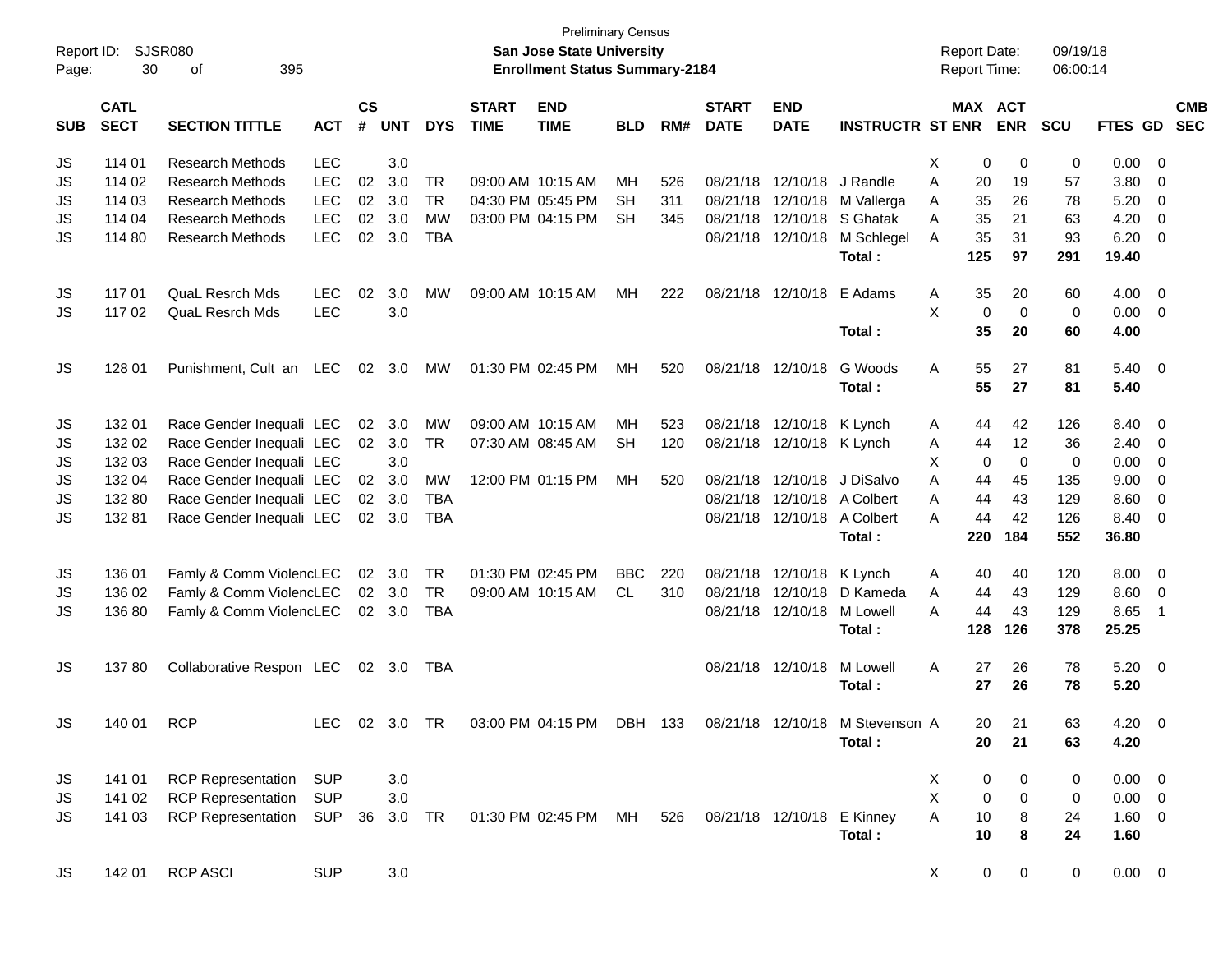| Report ID:<br>Page: | 31                         | SJSR080<br>395<br>οf                        |                                        |                |                         |                                       |                             | <b>Preliminary Census</b><br>San Jose State University<br><b>Enrollment Status Summary-2184</b> |            |     |                             |                                                          |                                                               | <b>Report Date:</b><br><b>Report Time:</b> |                       | 09/19/18<br>06:00:14    |                                                 |            |
|---------------------|----------------------------|---------------------------------------------|----------------------------------------|----------------|-------------------------|---------------------------------------|-----------------------------|-------------------------------------------------------------------------------------------------|------------|-----|-----------------------------|----------------------------------------------------------|---------------------------------------------------------------|--------------------------------------------|-----------------------|-------------------------|-------------------------------------------------|------------|
| <b>SUB</b>          | <b>CATL</b><br><b>SECT</b> | <b>SECTION TITTLE</b>                       | <b>ACT</b>                             | <b>CS</b><br># | <b>UNT</b>              | <b>DYS</b>                            | <b>START</b><br><b>TIME</b> | <b>END</b><br><b>TIME</b>                                                                       | <b>BLD</b> | RM# | <b>START</b><br><b>DATE</b> | <b>END</b><br><b>DATE</b>                                | <b>INSTRUCTR ST ENR</b>                                       |                                            | MAX ACT<br><b>ENR</b> | <b>SCU</b>              | FTES GD SEC                                     | <b>CMB</b> |
| JS                  | 142 02                     | <b>RCP ASCI</b>                             | <b>SUP</b>                             | 36             | 3.0                     | TR                                    |                             | 01:30 PM 02:45 PM                                                                               | MH         | 526 |                             | 08/21/18 12/10/18                                        | M Stevenson A<br>Total :                                      | 10<br>10                                   | 5<br>5                | 15<br>15                | $1.00 \t 0$<br>1.00                             |            |
| JS                  | 143 01                     | Evidence & Proced                           | <b>LEC</b>                             |                | 02 3.0                  | TR                                    |                             | 09:00 AM 10:15 AM                                                                               | МH         | 523 |                             | 08/21/18 12/10/18                                        | H Peterson<br>Total :                                         | 55<br>A<br>55                              | 40<br>40              | 120<br>120              | $8.00 \t 0$<br>8.00                             |            |
| JS                  | 144 01                     | <b>Criminal Law</b>                         | <b>LEC</b>                             |                | 02 3.0                  | <b>TR</b>                             |                             | 10:30 AM 11:45 AM                                                                               | МH         | 523 |                             | 08/21/18 12/10/18                                        | H Peterson<br>Total :                                         | 55<br>A<br>55                              | 50<br>50              | 150<br>150              | $10.00 \t 0$<br>10.00                           |            |
| JS                  | 145 01                     | White Collar Crime                          | <b>LEC</b>                             | 02             | 3.0                     | TR                                    |                             | 09:00 AM 10:15 AM                                                                               | <b>ENG</b> | 303 |                             | 08/21/18 12/10/18                                        | G Woods<br>Total :                                            | 30<br>A<br>30                              | 31<br>31              | 93<br>93                | $6.20 \quad 0$<br>6.20                          |            |
| JS<br>JS            | 150 01<br>150 02           | <b>Gender and Crime</b><br>Gender and Crime | <b>LEC</b><br><b>LEC</b>               | 02             | 3.0<br>3.0              | W                                     |                             | 03:00 PM 05:45 PM                                                                               | МH         | 520 |                             | 08/21/18 12/10/18                                        | H Kazem<br>Total :                                            | 0<br>X<br>A<br>55<br>55                    | 0<br>13<br>13         | 0<br>39<br>39           | $0.00 \t 0$<br>2.60 0<br>2.60                   |            |
| JS<br>JS<br>JS      | 151 01<br>151 80<br>15181  | Crim Theory<br>Crim Theory<br>Crim Theory   | <b>LEC</b><br><b>LEC</b><br><b>LEC</b> | 02             | 3.0<br>02 3.0<br>02 3.0 | <b>TR</b><br><b>TBA</b><br><b>TBA</b> |                             | 10:30 AM 11:45 AM                                                                               | MН         | 526 | 08/21/18                    | 12/10/18 Y Yuan<br>08/21/18 12/10/18                     | 08/21/18 12/10/18 N Birthelmer A<br>N Birthelmer A<br>Total : | 20<br>50<br>A<br>50<br>120                 | 27<br>48<br>37<br>112 | 81<br>144<br>111<br>336 | $5.40 \ 0$<br>9.60 0<br>$7.40 \quad 0$<br>22.40 |            |
| JS<br>JS            | 152 01<br>152 80           | Juv Delinquency<br>Juv Delinquency          | <b>LEC</b><br><b>LEC</b>               | 02             | 3.0<br>02 3.0           | MW<br><b>TBA</b>                      |                             | 03:00 PM 04:15 PM                                                                               | МH         | 523 |                             | 08/21/18 12/10/18 S Rivera<br>08/21/18 12/10/18 S Rivera | Total :                                                       | 55<br>Α<br>55<br>A<br>110                  | 52<br>59<br>111       | 156<br>177<br>333       | $10.40 \t 0$<br>11.80 0<br>22.20                |            |
| JS                  | 155 01                     | Victimology                                 | <b>LEC</b>                             |                | 02 3.0                  | <b>TBA</b>                            |                             |                                                                                                 |            |     |                             | 08/21/18 12/10/18                                        | Total:                                                        | 55<br>Α<br>55                              | 34<br>34              | 102<br>102              | $6.80$ 0<br>6.80                                |            |
| JS                  | 156 80                     | Gngs, Crim & Just                           | <b>LEC</b>                             |                | 02 3.0                  | <b>TBA</b>                            |                             |                                                                                                 |            |     |                             | 08/21/18 12/10/18                                        | M Schlegel<br>Total:                                          | Α<br>50<br>50                              | 36<br>36              | 108<br>108              | $7.20 \t 0$<br>7.20                             |            |
| JS                  | 157 01                     | Deviance & Justice                          |                                        |                |                         |                                       |                             | LEC 02 3.0 TR 04:30 PM 05:45 PM MH                                                              |            | 523 |                             |                                                          | 08/21/18 12/10/18 H Peterson<br>Total:                        | A<br>55<br>55                              | 11<br>11              | 33<br>33                | $2.20 \t 0$<br>2.20                             |            |
| JS                  | 158 01                     | <b>Prison Community</b>                     |                                        |                |                         |                                       |                             | LEC 02 3.0 TR  01:30 PM 02:45 PM  MH                                                            |            | 520 | 08/21/18 12/10/18 J Randle  |                                                          | Total:                                                        | 55<br>A<br>55                              | 44<br>44              | 132<br>132              | 8.80 0<br>8.80                                  |            |
| JS                  | 161 01                     | Intro Cybercrime                            |                                        |                |                         |                                       |                             | LEC 01 3.0 MW 04:30 PM 05:45 PM MH                                                              |            |     |                             |                                                          | 523 08/21/18 12/10/18 B Westlake A<br>Total:                  | 55<br>55                                   | 24<br>24              | 72<br>72                | 4.80 0<br>4.80                                  |            |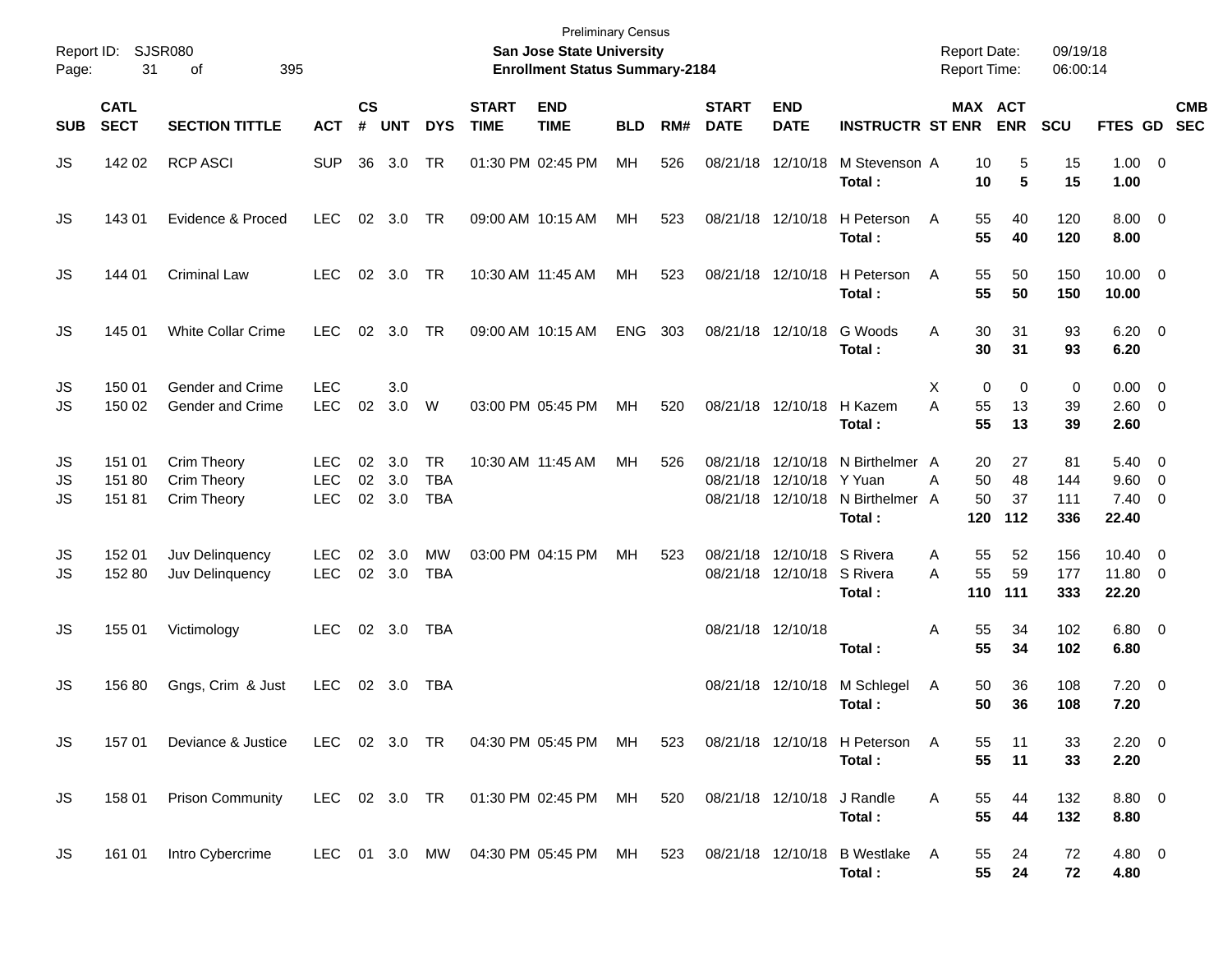| $\mathsf{cs}$<br><b>CATL</b><br><b>START</b><br><b>END</b><br><b>START</b><br><b>END</b><br>MAX ACT<br><b>SECT</b><br>$\pmb{\#}$<br><b>ENR</b><br><b>SECTION TITTLE</b><br><b>UNT</b><br><b>DYS</b><br><b>TIME</b><br><b>TIME</b><br>RM#<br><b>DATE</b><br><b>DATE</b><br><b>INSTRUCTR ST ENR</b><br><b>SUB</b><br><b>ACT</b><br><b>BLD</b><br><b>HR</b> and Justice<br>02<br>3.0<br><b>TR</b><br>09:00 AM 10:15 AM<br>171 01<br>LEC<br>520<br>08/21/18 12/10/18 E Tejada<br>JS<br>MН<br>A<br>44<br>02<br>171 02<br>HR and Justice<br><b>LEC</b><br>3.0<br><b>TR</b><br>12:00 PM 01:15 PM<br>08/21/18<br>12/10/18<br>S Kil<br>CL<br>306<br>30<br>JS<br>A<br>17180<br>HR and Justice<br><b>LEC</b><br>02<br>3.0<br><b>TBA</b><br>08/21/18<br>12/10/18 R Abusaad<br>44<br>JS<br>A<br>17181<br>HR and Justice<br><b>LEC</b><br>02<br>3.0<br><b>TBA</b><br>08/21/18 12/10/18 SKil<br>A<br>44<br>JS<br>17182<br>HR and Justice<br><b>LEC</b><br>02<br>3.0<br><b>TBA</b><br>08/21/18 12/10/18 E Tejada<br>JS<br>44<br>A<br>206<br>Total: | 09/19/18<br><b>Report Date:</b><br>Report Time:<br>06:00:14 |                                  |
|------------------------------------------------------------------------------------------------------------------------------------------------------------------------------------------------------------------------------------------------------------------------------------------------------------------------------------------------------------------------------------------------------------------------------------------------------------------------------------------------------------------------------------------------------------------------------------------------------------------------------------------------------------------------------------------------------------------------------------------------------------------------------------------------------------------------------------------------------------------------------------------------------------------------------------------------------------------------------------------------------------------------------------|-------------------------------------------------------------|----------------------------------|
|                                                                                                                                                                                                                                                                                                                                                                                                                                                                                                                                                                                                                                                                                                                                                                                                                                                                                                                                                                                                                                    |                                                             | <b>CMB</b>                       |
|                                                                                                                                                                                                                                                                                                                                                                                                                                                                                                                                                                                                                                                                                                                                                                                                                                                                                                                                                                                                                                    | <b>SCU</b>                                                  | <b>SEC</b><br>FTES GD            |
|                                                                                                                                                                                                                                                                                                                                                                                                                                                                                                                                                                                                                                                                                                                                                                                                                                                                                                                                                                                                                                    | 114<br>38                                                   | 7.60<br>- 0                      |
|                                                                                                                                                                                                                                                                                                                                                                                                                                                                                                                                                                                                                                                                                                                                                                                                                                                                                                                                                                                                                                    | 6<br>18                                                     | 1.20<br>0                        |
|                                                                                                                                                                                                                                                                                                                                                                                                                                                                                                                                                                                                                                                                                                                                                                                                                                                                                                                                                                                                                                    | 38<br>114                                                   | 7.65<br>$\overline{\mathbf{1}}$  |
|                                                                                                                                                                                                                                                                                                                                                                                                                                                                                                                                                                                                                                                                                                                                                                                                                                                                                                                                                                                                                                    | 14<br>42                                                    | 2.80<br>0                        |
|                                                                                                                                                                                                                                                                                                                                                                                                                                                                                                                                                                                                                                                                                                                                                                                                                                                                                                                                                                                                                                    | 22<br>66                                                    | 4.40<br>0                        |
|                                                                                                                                                                                                                                                                                                                                                                                                                                                                                                                                                                                                                                                                                                                                                                                                                                                                                                                                                                                                                                    | 118<br>354                                                  | 23.65                            |
| <b>Borders and Conflict</b><br>X<br>JS<br>17301<br>LEC<br>3.0<br>0                                                                                                                                                                                                                                                                                                                                                                                                                                                                                                                                                                                                                                                                                                                                                                                                                                                                                                                                                                 | 0<br>0                                                      | 0.00<br>$\overline{\phantom{0}}$ |
| 0<br>Total:                                                                                                                                                                                                                                                                                                                                                                                                                                                                                                                                                                                                                                                                                                                                                                                                                                                                                                                                                                                                                        | $\mathbf 0$<br>0                                            | 0.00                             |
| HR Pract and Sem<br><b>LEC</b><br>02<br>3.0<br>10:30 AM 11:45 AM<br>08/21/18 12/10/18<br>H Kazem<br>JS<br>179 01<br>МW<br>520<br>Α<br>30<br>MН                                                                                                                                                                                                                                                                                                                                                                                                                                                                                                                                                                                                                                                                                                                                                                                                                                                                                     | 42<br>14                                                    | 2.80<br>$\overline{\mathbf{0}}$  |
| 30<br>Total:                                                                                                                                                                                                                                                                                                                                                                                                                                                                                                                                                                                                                                                                                                                                                                                                                                                                                                                                                                                                                       | 42<br>14                                                    | 2.80                             |
| <b>Indiv Studies</b><br><b>SUP</b><br>36<br><b>TBA</b><br>08/21/18 12/10/18 Y Yuan<br>180 01<br>1.0<br>JS<br>A<br>1                                                                                                                                                                                                                                                                                                                                                                                                                                                                                                                                                                                                                                                                                                                                                                                                                                                                                                                | 0<br>0                                                      | 0.00<br>- 0                      |
| 180 02<br><b>Indiv Studies</b><br><b>SUP</b><br>36<br>2.0<br><b>TBA</b><br>08/21/18 12/10/18 Y Yuan<br>A<br>2<br>JS                                                                                                                                                                                                                                                                                                                                                                                                                                                                                                                                                                                                                                                                                                                                                                                                                                                                                                                | 0<br>0                                                      | 0.00<br>- 0                      |
| 180 03<br><b>Indiv Studies</b><br><b>SUP</b><br>36<br>3.0<br><b>TBA</b><br>08/21/18 12/10/18 Y Yuan<br>3<br>JS<br>A                                                                                                                                                                                                                                                                                                                                                                                                                                                                                                                                                                                                                                                                                                                                                                                                                                                                                                                | 3<br>9                                                      | 0.60<br>0                        |
| 6<br>Total:                                                                                                                                                                                                                                                                                                                                                                                                                                                                                                                                                                                                                                                                                                                                                                                                                                                                                                                                                                                                                        | 3<br>9                                                      | 0.60                             |
| <b>SUP</b><br>36<br>3.0<br>08/21/18 12/10/18 S Ghatak<br>181 01<br>Internship in JS<br><b>TBA</b><br>10<br>JS<br>A                                                                                                                                                                                                                                                                                                                                                                                                                                                                                                                                                                                                                                                                                                                                                                                                                                                                                                                 | 8<br>24                                                     | 1.60<br>0                        |
| <b>SUP</b><br>36<br>6.0<br><b>TBA</b><br>08/21/18<br>12/10/18 S Ghatak<br>$\overline{2}$<br>181 02<br>Internship in JS<br>JS<br>A                                                                                                                                                                                                                                                                                                                                                                                                                                                                                                                                                                                                                                                                                                                                                                                                                                                                                                  | 0<br>0                                                      | 0.00<br>- 0                      |
| <b>SUP</b><br>36<br>3.0<br><b>TBA</b><br>08/21/18<br>12/10/18 S Bolton<br>181 03<br>Internship in JS<br>10<br>JS<br>A                                                                                                                                                                                                                                                                                                                                                                                                                                                                                                                                                                                                                                                                                                                                                                                                                                                                                                              | 7<br>21                                                     | 1.40<br>0                        |
| <b>SUP</b><br>36<br><b>TBA</b><br>08/21/18 12/10/18 S Bolton<br>2<br>181 04<br>Internship in JS<br>6.0<br>JS<br>A                                                                                                                                                                                                                                                                                                                                                                                                                                                                                                                                                                                                                                                                                                                                                                                                                                                                                                                  | 6<br>$\mathbf 1$                                            | 0.40<br>0                        |
| <b>SUP</b><br><b>TBA</b><br>08/21/18 12/10/18 A De Giorgi<br>JS<br>181 05<br>Internship in JS<br>36<br>3.0<br>10<br>A                                                                                                                                                                                                                                                                                                                                                                                                                                                                                                                                                                                                                                                                                                                                                                                                                                                                                                              | 30<br>10                                                    | 2.00<br>0                        |
| <b>SUP</b><br>36<br>6.0<br><b>TBA</b><br>08/21/18 12/10/18 A De Giorgi<br>2<br>JS<br>181 06<br>Internship in JS<br>A                                                                                                                                                                                                                                                                                                                                                                                                                                                                                                                                                                                                                                                                                                                                                                                                                                                                                                               | 0<br>0                                                      | 0.00<br>0                        |
| <b>SUP</b><br>3.0<br>JS<br>181 07<br>Internship in JS<br>Х<br>0                                                                                                                                                                                                                                                                                                                                                                                                                                                                                                                                                                                                                                                                                                                                                                                                                                                                                                                                                                    | 0<br>0                                                      | 0.00<br>0                        |
| <b>SUP</b><br>Χ<br>181 08<br>Internship in JS<br>6.0<br>JS<br>0<br><b>SUP</b><br>08/21/18<br>12/10/18 J Halushka<br>A<br>10                                                                                                                                                                                                                                                                                                                                                                                                                                                                                                                                                                                                                                                                                                                                                                                                                                                                                                        | 0<br>0<br>24<br>8                                           | 0.00<br>0<br>1.60<br>0           |
| 181 09<br>Internship in JS<br>3.0<br>TBA<br>JS<br>36<br><b>SUP</b><br>08/21/18 12/10/18 J Halushka<br>2<br>JS<br>181 10<br>Internship in JS<br>36<br>6.0<br><b>TBA</b><br>A                                                                                                                                                                                                                                                                                                                                                                                                                                                                                                                                                                                                                                                                                                                                                                                                                                                        | 0<br>0                                                      | 0.00<br>0                        |
| <b>SUP</b><br>3.0<br>X<br>0<br>JS<br>181 11<br>Internship in JS                                                                                                                                                                                                                                                                                                                                                                                                                                                                                                                                                                                                                                                                                                                                                                                                                                                                                                                                                                    | 0<br>$\Omega$                                               | 0.00<br>0                        |
| JS<br><b>SUP</b><br>X<br>181 12<br>6.0<br>Internship in JS<br>$\Omega$                                                                                                                                                                                                                                                                                                                                                                                                                                                                                                                                                                                                                                                                                                                                                                                                                                                                                                                                                             | 0<br>0                                                      | 0.00<br>$\Omega$                 |
| 36 3.0<br>Internship in JS<br><b>SUP</b><br>TBA<br>08/21/18 12/10/18 SKil<br>JS<br>181 13<br>Α<br>10                                                                                                                                                                                                                                                                                                                                                                                                                                                                                                                                                                                                                                                                                                                                                                                                                                                                                                                               | 6<br>18                                                     | 1.20<br>0                        |
| 181 14<br><b>SUP</b><br>36 6.0<br><b>TBA</b><br>08/21/18 12/10/18 S Kil<br>5<br>Internship in JS<br>A                                                                                                                                                                                                                                                                                                                                                                                                                                                                                                                                                                                                                                                                                                                                                                                                                                                                                                                              | 0<br>0                                                      | 0.00<br>- 0                      |
| JS<br>08/21/18 12/10/18 E Kinney<br>181 15<br><b>SUP</b><br>3.0<br><b>TBA</b><br>Internship in JS<br>36<br>10<br>JS<br>A                                                                                                                                                                                                                                                                                                                                                                                                                                                                                                                                                                                                                                                                                                                                                                                                                                                                                                           | 6<br>18                                                     | 1.20<br>- 0                      |
| 08/21/18 12/10/18 E Kinney<br>181 16<br><b>SUP</b><br>36 6.0<br><b>TBA</b><br>2<br>Internship in JS<br>JS<br>A                                                                                                                                                                                                                                                                                                                                                                                                                                                                                                                                                                                                                                                                                                                                                                                                                                                                                                                     | 0<br>0                                                      | 0.00<br>- 0                      |
| 08/21/18 12/10/18 S Lee<br>181 17<br><b>SUP</b><br>36<br>3.0<br><b>TBA</b><br>Internship in JS<br>Α<br>10<br>JS                                                                                                                                                                                                                                                                                                                                                                                                                                                                                                                                                                                                                                                                                                                                                                                                                                                                                                                    | 5<br>15                                                     | 1.00<br>- 0                      |
| 08/21/18 12/10/18 C Vera Sanch A<br>181 18<br><b>SUP</b><br>36<br>3.0<br><b>TBA</b><br>Internship in JS<br>10<br>JS                                                                                                                                                                                                                                                                                                                                                                                                                                                                                                                                                                                                                                                                                                                                                                                                                                                                                                                | 6<br>18                                                     | 1.20<br>- 0                      |
| 181 19<br>Internship in JS<br><b>SUP</b><br>36<br>3.0<br><b>TBA</b><br>08/21/18 12/10/18 B Westlake<br>10<br>JS<br>A                                                                                                                                                                                                                                                                                                                                                                                                                                                                                                                                                                                                                                                                                                                                                                                                                                                                                                               | 6<br>18                                                     | 1.20<br>- 0                      |
| 08/21/18 12/10/18 Y Yuan<br>181 20<br>Internship in JS<br><b>SUP</b><br>36 3.0<br><b>TBA</b><br>10<br>JS<br>A                                                                                                                                                                                                                                                                                                                                                                                                                                                                                                                                                                                                                                                                                                                                                                                                                                                                                                                      | 8<br>24                                                     | $1.60 \t 0$                      |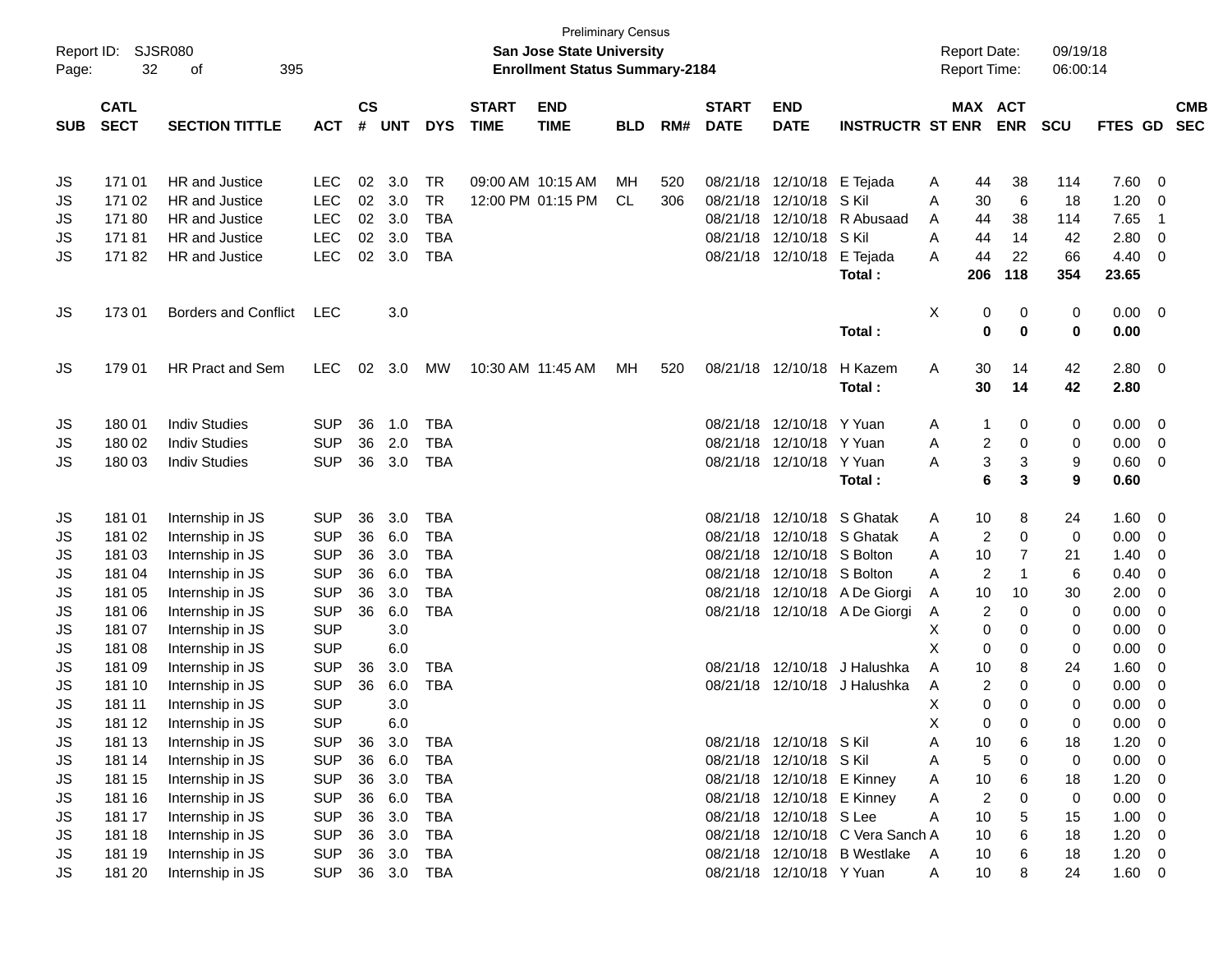| Page:      | Report ID: SJSR080<br>33   | 395<br>of             |                |                    |            |                |                             | San Jose State University<br><b>Enrollment Status Summary-2184</b> | <b>Preliminary Census</b> |      |                             |                           |                                     | <b>Report Date:</b><br><b>Report Time:</b> |                         | 09/19/18<br>06:00:14 |             |                          |                          |
|------------|----------------------------|-----------------------|----------------|--------------------|------------|----------------|-----------------------------|--------------------------------------------------------------------|---------------------------|------|-----------------------------|---------------------------|-------------------------------------|--------------------------------------------|-------------------------|----------------------|-------------|--------------------------|--------------------------|
| <b>SUB</b> | <b>CATL</b><br><b>SECT</b> | <b>SECTION TITTLE</b> | <b>ACT</b>     | $\mathsf{cs}$<br># | <b>UNT</b> | <b>DYS</b>     | <b>START</b><br><b>TIME</b> | <b>END</b><br><b>TIME</b>                                          | <b>BLD</b>                | RM#  | <b>START</b><br><b>DATE</b> | <b>END</b><br><b>DATE</b> | <b>INSTRUCTR ST ENR</b>             | MAX ACT                                    | <b>ENR</b>              | <b>SCU</b>           | FTES GD     |                          | <b>CMB</b><br><b>SEC</b> |
|            |                            |                       |                |                    |            |                |                             |                                                                    |                           |      |                             |                           | Total:                              | 115                                        | 71                      | 216                  | 14.40       |                          |                          |
| JS         | 184 01                     | Directed Reading      | <b>SUP</b>     | 36                 | 1.0        | <b>TBA</b>     |                             |                                                                    |                           |      | 08/21/18                    | 12/10/18 Y Yuan           |                                     | 5<br>A                                     | 0                       | 0                    | $0.00 \t 0$ |                          |                          |
| JS         | 184 02                     | Directed Reading      | <b>SUP</b>     | 36                 | 2.0        | <b>TBA</b>     |                             |                                                                    |                           |      | 08/21/18                    | 12/10/18 Y Yuan           |                                     | 5<br>A                                     | 0                       | 0                    | $0.00 \t 0$ |                          |                          |
| JS         | 184 03                     | Directed Reading      | <b>SUP</b>     | 36                 | 3.0        | <b>TBA</b>     |                             |                                                                    |                           |      | 08/21/18                    | 12/10/18                  | Y Yuan                              | 5<br>A                                     | 0                       | 0                    | $0.00 \t 0$ |                          |                          |
|            |                            |                       |                |                    |            |                |                             |                                                                    |                           |      |                             |                           | Total:                              | 15                                         | 0                       | 0                    | 0.00        |                          |                          |
| JS         | 185 01                     | <b>Special Topics</b> | <b>LEC</b>     | 03                 | 3.0        | TR             |                             | 03:00 PM 04:15 PM                                                  | МH                        | 523  |                             | 08/21/18 12/10/18         | E Tejada                            | 55<br>Α                                    | 28                      | 84                   | 5.60 0      |                          |                          |
|            |                            |                       |                |                    |            |                |                             |                                                                    |                           |      |                             |                           | Total:                              | 55                                         | 28                      | 84                   | 5.60        |                          |                          |
| JS         | 18901                      | Sen Sem Cont Prob     | <b>SEM</b>     | 05                 | 3.0        | MW             |                             | 07:30 AM 08:45 AM                                                  | MH                        | 523  | 08/21/18                    | 12/10/18                  | G Woods                             | 27<br>A                                    | 20                      | 60                   | $4.00 \ 0$  |                          |                          |
| JS         | 18902                      | Sen Sem Cont Prob     | <b>SEM</b>     |                    | 3.0        |                |                             |                                                                    |                           |      |                             |                           |                                     | X<br>$\mathbf 0$                           | $\mathbf 0$             | 0                    | $0.00 \t 0$ |                          |                          |
| JS         | 18903                      | Sen Sem Cont Prob     | <b>SEM</b>     | 05                 | 3.0        | W              |                             | 03:00 PM 05:45 PM                                                  | <b>DMH</b>                | 226A | 08/21/18                    | 12/10/18                  | S Martinek                          | A<br>27                                    | 23                      | 69                   | $4.60$ 0    |                          |                          |
| JS         | 18904                      | Sen Sem Cont Prob     | <b>SEM</b>     | 05                 | 3.0        | TR             |                             | 03:00 PM 04:15 PM                                                  | <b>CL</b>                 | 310  | 08/21/18                    | 12/10/18                  | C Vera Sanch A                      | 27                                         | 24                      | 72                   | 4.80        | $\overline{\phantom{0}}$ |                          |
|            |                            |                       |                |                    |            |                |                             |                                                                    |                           |      |                             |                           | Total:                              | 81                                         | 67                      | 201                  | 13.40       |                          |                          |
| JS         | 201 01                     | Just-Soc-Theory       | SEM            | 05                 | 3.0        | W              |                             | 04:30 PM 07:15 PM                                                  | MH                        | 526  |                             | 08/21/18 12/10/18         | A De Giorgi                         | 20<br>A                                    | 11                      | 33                   | 2.75 11     |                          |                          |
|            |                            |                       |                |                    |            |                |                             |                                                                    |                           |      |                             |                           | Total:                              | 20                                         | 11                      | 33                   | 2.75        |                          |                          |
| JS         | 202 01                     | Surv-Res-Methods      | SEM            | 05                 | 3.0        | M              |                             | 04:30 PM 07:15 PM                                                  | MH                        | 526  |                             | 08/21/18 12/10/18         | Y Yuan                              | 20<br>Α                                    | 11                      | 33                   | 2.75 11     |                          |                          |
|            |                            |                       |                |                    |            |                |                             |                                                                    |                           |      |                             |                           | Total:                              | 20                                         | 11                      | 33                   | 2.75        |                          |                          |
| JS         | 205 01                     | Law and Courts        | SEM            | 06                 | 3.0        | $\top$         |                             | 04:30 PM 07:15 PM                                                  | MH                        | 526  |                             | 08/21/18 12/10/18         | E Kinney                            | 20<br>Α                                    | 10                      | 30                   | 2.50 10     |                          |                          |
|            |                            |                       |                |                    |            |                |                             |                                                                    |                           |      |                             |                           | Total:                              | 20                                         | 10                      | 30                   | 2.50        |                          |                          |
| JS         | 207 01                     | Sem Qual Rsc          | SEM            | 05                 | 3.0        | R              |                             | 04:30 PM 07:15 PM                                                  | MH                        | 526  |                             | 08/21/18 12/10/18         | J Halushka                          | 20<br>A                                    | 8                       | 24                   | 2.00 8      |                          |                          |
|            |                            |                       |                |                    |            |                |                             |                                                                    |                           |      |                             |                           | Total:                              | 20                                         | 8                       | 24                   | 2.00        |                          |                          |
| JS         | 281 01                     | Justice Practicum     | <b>SUP</b>     |                    | 3.0        |                |                             |                                                                    |                           |      |                             |                           |                                     | 0<br>Х                                     | 0                       | 0                    | $0.00 \t 0$ |                          |                          |
| JS         | 281 02                     | Justice Practicum     | <b>SUP</b>     | 25                 | 3.0        | <b>TBA</b>     |                             |                                                                    |                           |      |                             | 08/21/18 12/10/18 E Adams |                                     | A<br>6                                     | 1                       | 3                    | 0.25        | $\overline{\phantom{1}}$ |                          |
|            |                            |                       |                |                    |            |                |                             |                                                                    |                           |      |                             |                           | Total:                              | 6                                          | -1                      |                      | 0.25        |                          |                          |
| JS         |                            | 297 01 Prgm Eval Proj | SUP 25 3.0 TBA |                    |            |                |                             |                                                                    |                           |      |                             |                           | 08/21/18 12/10/18 E Adams           | A<br>5                                     | 0                       | 0                    | $0.00 \t 0$ |                          |                          |
|            |                            |                       |                |                    |            |                |                             |                                                                    |                           |      |                             |                           | Total:                              | 5                                          | 0                       | 0                    | 0.00        |                          |                          |
|            |                            |                       |                |                    |            |                |                             |                                                                    |                           |      |                             |                           |                                     |                                            |                         |                      | $0.08$ 1    |                          |                          |
| JS         | 298 01                     | <b>Special Study</b>  | SUP 25 1.0 TBA |                    |            |                |                             |                                                                    |                           |      |                             |                           | 08/21/18 12/10/18 E Adams<br>Total: | A<br>5<br>5                                | 1<br>$\mathbf 1$        | 1<br>1               | 0.08        |                          |                          |
|            |                            |                       |                |                    |            |                |                             |                                                                    |                           |      |                             |                           | 08/21/18 12/10/18 E Adams           |                                            | $\overline{\mathbf{1}}$ |                      |             |                          |                          |
| JS         | 299 01                     | <b>Masters Thesis</b> |                |                    |            | SUP 25 3.0 TBA |                             |                                                                    |                           |      |                             |                           |                                     | A                                          | 5 <sub>5</sub>          | 3                    | $0.25$ 1    |                          |                          |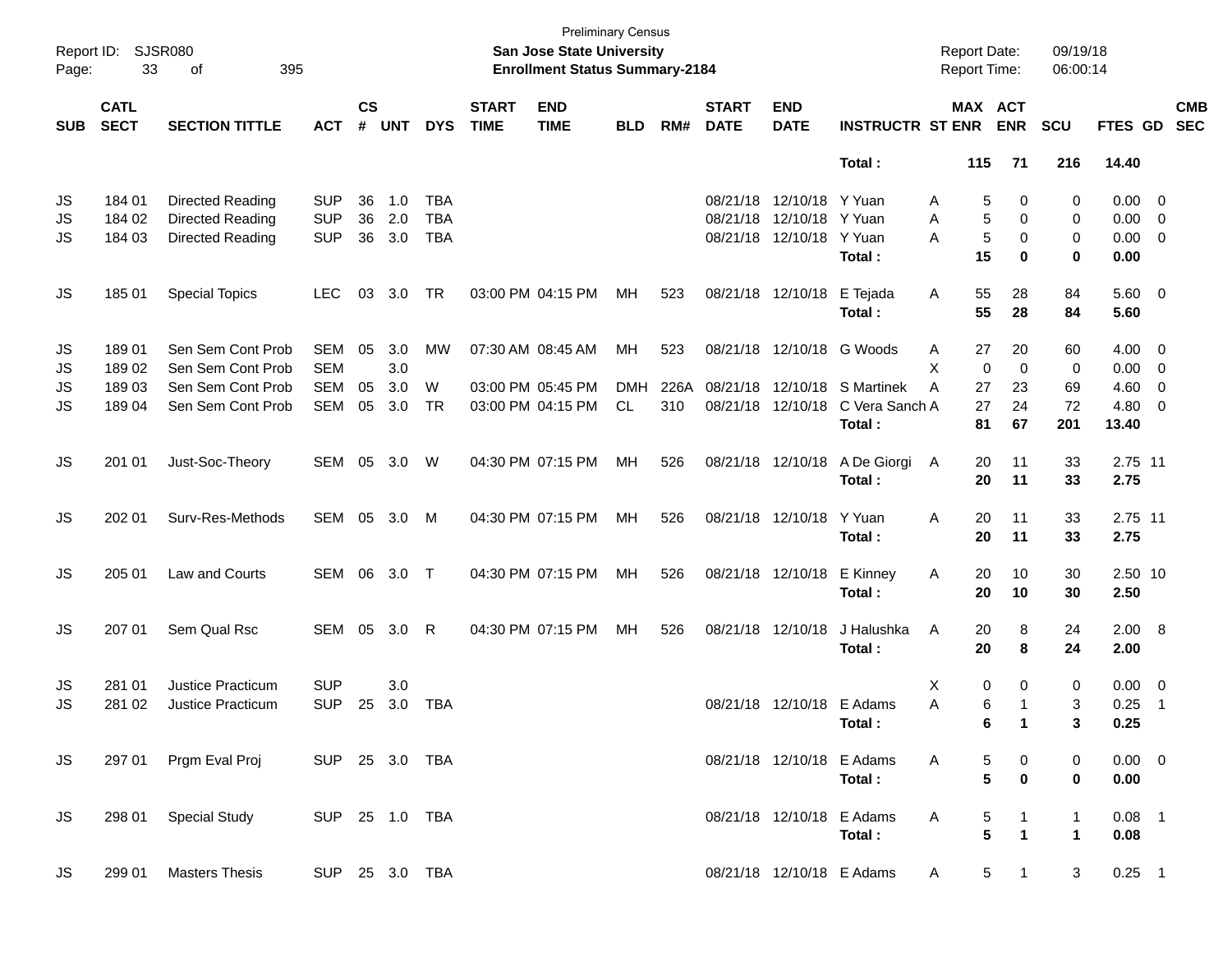| Report ID:<br>Page:                      | SJSR080<br>34<br>оf    | 395        |                              |            |                             | <b>San Jose State University</b><br><b>Enrollment Status Summary-2184</b> | <b>Preliminary Census</b> |     |                             |                           |                                                                                                           | <b>Report Date:</b><br><b>Report Time:</b> |                           | 09/19/18<br>06:00:14        |                                    |                   |
|------------------------------------------|------------------------|------------|------------------------------|------------|-----------------------------|---------------------------------------------------------------------------|---------------------------|-----|-----------------------------|---------------------------|-----------------------------------------------------------------------------------------------------------|--------------------------------------------|---------------------------|-----------------------------|------------------------------------|-------------------|
| <b>CATL</b><br><b>SECT</b><br><b>SUB</b> | <b>SECTION TITTLE</b>  | <b>ACT</b> | <b>CS</b><br>#<br><b>UNT</b> | <b>DYS</b> | <b>START</b><br><b>TIME</b> | <b>END</b><br>TIME                                                        | <b>BLD</b>                | RM# | <b>START</b><br><b>DATE</b> | <b>END</b><br><b>DATE</b> | <b>INSTRUCTR ST ENR</b>                                                                                   | MAX                                        | <b>ACT</b><br><b>ENR</b>  | <b>SCU</b>                  | FTES GD                            | <b>CMB</b><br>SEC |
|                                          |                        |            |                              |            |                             |                                                                           |                           |     |                             |                           | Total:                                                                                                    | 5                                          | -1                        | 3                           | 0.25                               |                   |
| Department :                             | <b>Justice Studies</b> |            |                              |            |                             |                                                                           |                           |     |                             |                           | <b>Department Total:</b><br><b>Lower Division:</b><br><b>Upper Division:</b><br><b>Graduate Division:</b> | 3629<br>570<br>2958<br>101                 | 2590<br>433<br>2114<br>43 | 7497<br>1299<br>6071<br>127 | 502.20<br>86.65<br>404.97<br>10.58 |                   |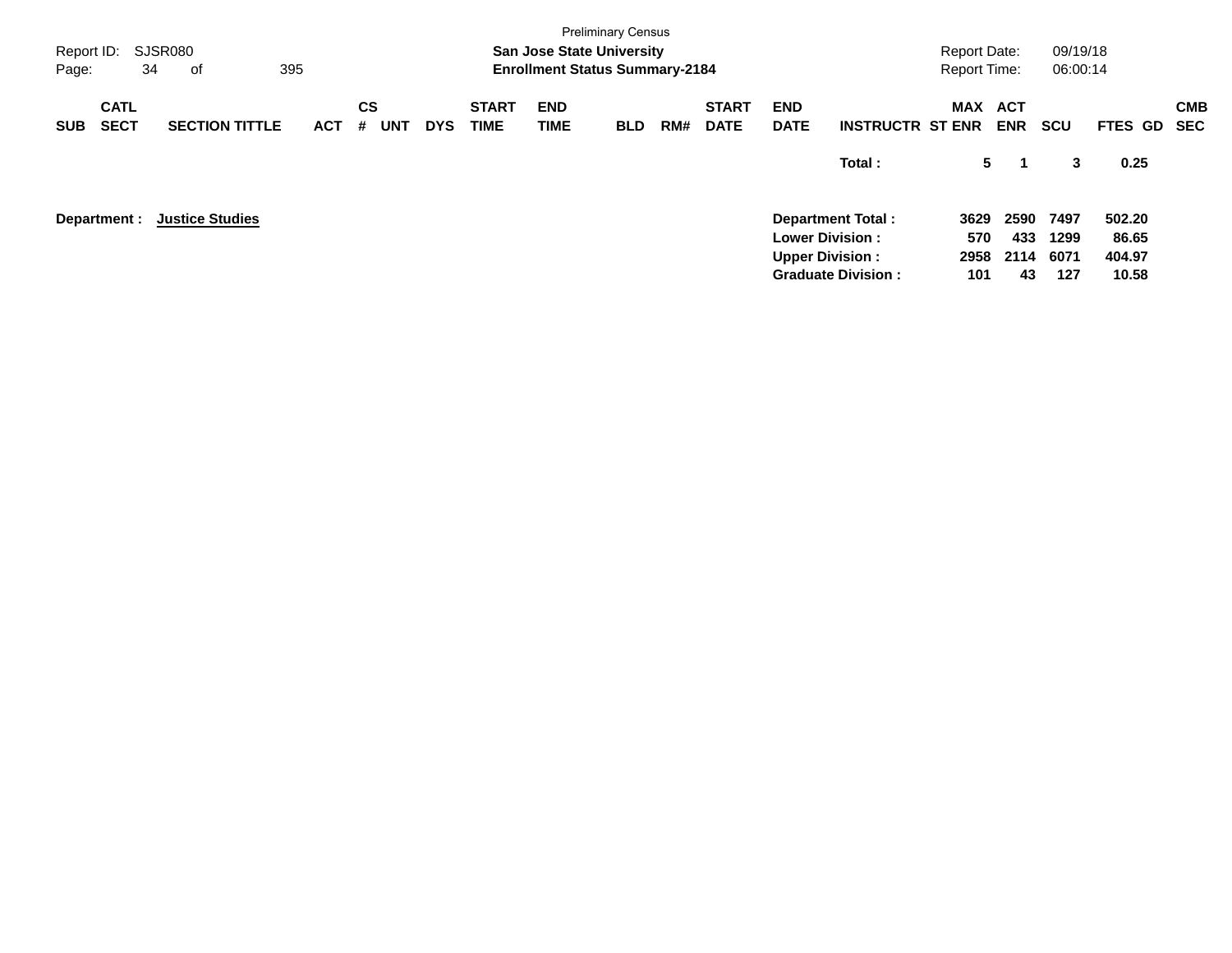| Page:          | Report ID: SJSR080<br>35   | 395<br>of                                                          |                |           |                |            |                             | <b>San Jose State University</b><br><b>Enrollment Status Summary-2184</b> | <b>Preliminary Census</b> |     |                             |                            |                                  |   | <b>Report Date:</b><br><b>Report Time:</b> |            | 09/19/18<br>06:00:14 |                |     |                          |
|----------------|----------------------------|--------------------------------------------------------------------|----------------|-----------|----------------|------------|-----------------------------|---------------------------------------------------------------------------|---------------------------|-----|-----------------------------|----------------------------|----------------------------------|---|--------------------------------------------|------------|----------------------|----------------|-----|--------------------------|
| <b>SUB</b>     | <b>CATL</b><br><b>SECT</b> | <b>SECTION TITTLE</b>                                              | <b>ACT</b>     | <b>CS</b> | # UNT          | <b>DYS</b> | <b>START</b><br><b>TIME</b> | <b>END</b><br><b>TIME</b>                                                 | <b>BLD</b>                | RM# | <b>START</b><br><b>DATE</b> | END<br><b>DATE</b>         | <b>INSTRUCTR ST ENR</b>          |   | MAX ACT                                    | <b>ENR</b> | <b>SCU</b>           | <b>FTES GD</b> |     | <b>CMB</b><br><b>SEC</b> |
| <b>College</b> | Department :               | <b>Applied Sciences &amp; Arts</b><br><b>School of Information</b> |                |           |                |            |                             |                                                                           |                           |     |                             |                            |                                  |   |                                            |            |                      |                |     |                          |
| INFO           | 200 01                     | Inf. Comm                                                          | <b>SEM</b>     | 05        | 3.0            | <b>TBA</b> |                             |                                                                           |                           |     |                             | 08/21/18 12/10/18 Z Liu    |                                  | A | 35                                         | 31         | 93                   | 7.75 31        |     |                          |
| <b>INFO</b>    | 200 02                     | Inf. Comm                                                          | <b>SEM</b>     | 05        | 3.0            | <b>TBA</b> |                             |                                                                           |                           |     |                             | 08/21/18 12/10/18          | M Stephens                       | A | 35                                         | 31         | 93                   | 7.70 30        |     |                          |
| <b>INFO</b>    | 200 03                     | Inf. Comm                                                          | <b>SEM</b>     | 05        | 3.0            | <b>TBA</b> |                             |                                                                           |                           |     |                             | 08/21/18 12/10/18          | M Villagran                      | A | 35                                         | 30         | 90                   | 7.50 30        |     |                          |
| <b>INFO</b>    | 200 04                     | Inf. Comm                                                          | <b>SEM</b>     | 05        | 3.0            | <b>TBA</b> |                             |                                                                           |                           |     |                             | 08/21/18 12/10/18          | K Bontenbal A                    |   | 35                                         | 35         | 105                  | 8.70 34        |     |                          |
|                |                            |                                                                    |                |           |                |            |                             |                                                                           |                           |     |                             |                            | Total:                           |   | 140                                        | 127        | 381                  | 31.65          |     |                          |
| <b>INFO</b>    | 202 01                     | Inf. Ret. Sys. Des                                                 | SEM            | 05        | 3.0            | TBA        |                             |                                                                           |                           |     |                             | 08/21/18 12/10/18          | H Chen                           | A | 35                                         | 35         | 105                  | 8.75 35        |     |                          |
| <b>INFO</b>    | 202 02                     | Inf. Ret. Sys. Des                                                 | <b>SEM</b>     | 05        | 3.0            | <b>TBA</b> |                             |                                                                           |                           |     |                             | 08/21/18 12/10/18          | G Liu                            | A | 35                                         | 11         | 33                   | 2.75 11        |     |                          |
| <b>INFO</b>    | 202 03                     | Inf. Ret. Sys. Des                                                 | <b>SEM</b>     | 05        | 3.0            | <b>TBA</b> |                             |                                                                           |                           |     |                             |                            | 08/21/18 12/10/18 T San Nicola A |   | 35                                         | 32         | 96                   | 8.00 32        |     |                          |
| <b>INFO</b>    | 202 04                     | Inf. Ret. Sys. Des                                                 | <b>SEM</b>     | 05        | 3.0            | TBA        |                             |                                                                           |                           |     |                             | 08/21/18 12/10/18 V Tucker |                                  | A | 35                                         | 30         | 90                   | 7.50 30        |     |                          |
|                |                            |                                                                    |                |           |                |            |                             |                                                                           |                           |     |                             |                            | Total:                           |   | 140                                        | 108        | 324                  | 27.00          |     |                          |
| <b>INFO</b>    | 203 01                     | Online Learning                                                    | SEM            |           | $02 \quad 1.0$ | TBA        |                             |                                                                           |                           |     |                             |                            | 08/21/18 12/10/18 C Runnels      | A | 75                                         | 74         | 74                   | 6.17 74        |     |                          |
| <b>INFO</b>    | 203 02                     | Online Learning                                                    | <b>SEM</b>     | 02        | 1.0            | <b>TBA</b> |                             |                                                                           |                           |     |                             |                            | 08/21/18 12/10/18 C Runnels      | A | 75                                         | 42         | 42                   | 3.48 41        |     |                          |
| <b>INFO</b>    | 203 03                     | Online Learning                                                    | SEM            |           | 02 1.0         | TBA        |                             |                                                                           |                           |     |                             | 08/21/18 12/10/18          | C Runnels                        | A | 70                                         | 20         | 20                   | 1.67 20        |     |                          |
|                |                            |                                                                    |                |           |                |            |                             |                                                                           |                           |     |                             |                            | Total:                           |   | 220                                        | 136        | 136                  | 11.32          |     |                          |
| <b>INFO</b>    | 204 01                     | Inf. Prof                                                          | SEM            | 05        | 3.0            | TBA        |                             |                                                                           |                           |     |                             | 08/21/18 12/10/18          | C Dee                            | A | 35                                         | 33         | 99                   | 8.25 33        |     |                          |
| <b>INFO</b>    | 204 02                     | Inf. Prof                                                          | SEM            | 05        | 3.0            | <b>TBA</b> |                             |                                                                           |                           |     |                             |                            | 08/21/18 12/10/18 C Sawyer       | A | 35                                         | 17         | 51                   | 4.25 17        |     |                          |
| <b>INFO</b>    | 204 03                     | Inf. Prof                                                          | SEM            | 05        | 3.0            | <b>TBA</b> |                             |                                                                           |                           |     |                             |                            | 08/21/18 12/10/18 S Gaffney      | A | 35                                         | 34         | 102                  | 8.50 34        |     |                          |
| <b>INFO</b>    | 204 04                     | Inf. Prof                                                          | SEM            | 05        | 3.0            | TBA        |                             |                                                                           |                           |     |                             | 08/21/18 12/10/18          | D Hicks                          | A | 35                                         | 15         | 45                   | 3.70 14        |     |                          |
|                |                            |                                                                    |                |           |                |            |                             |                                                                           |                           |     |                             |                            | Total:                           |   | 140                                        | 99         | 297                  | 24.70          |     |                          |
| <b>INFO</b>    | 210 01                     | Reference Info Servi                                               | SEM 05 3.0     |           |                | TBA        |                             |                                                                           |                           |     |                             | 08/21/18 12/10/18          | M Otero-Bois A                   |   | 35                                         | 33         | 33                   | 8.25 33        |     |                          |
|                |                            |                                                                    |                |           |                |            |                             |                                                                           |                           |     |                             |                            | Total:                           |   | 35                                         | 33         | 33                   | 8.25           |     |                          |
| <b>INFO</b>    | 230 01                     | <b>Iss Acad Libs</b>                                               | <b>SUP</b>     | 36        | 3.0            | TBA        |                             |                                                                           |                           |     |                             | 08/21/18 12/10/18          | T Gilman                         | A | 35                                         | 5          | 15                   | 1.25           | - 5 |                          |
|                |                            |                                                                    |                |           |                |            |                             |                                                                           |                           |     |                             |                            | <b>Total :</b>                   |   | 35                                         | 5          | 15                   | 1.25           |     |                          |
|                |                            | INFO 232 01 Iss Publ Libs                                          | SUP 36 3.0 TBA |           |                |            |                             |                                                                           |                           |     |                             |                            | 08/21/18 12/10/18 R Barefoot A   |   | 35                                         | 35         | 105                  | 8.75 35        |     |                          |
|                |                            |                                                                    |                |           |                |            |                             |                                                                           |                           |     |                             |                            | Total:                           |   | 35                                         | 35         | 105                  | 8.75           |     |                          |
|                | INFO 234 01                | Int Freedom Sem                                                    | SEM 05 3.0 TBA |           |                |            |                             |                                                                           |                           |     |                             |                            | 08/21/18 12/10/18 C Gardner      | A | 35                                         | 9          | 27                   | $2.25$ 9       |     |                          |
|                |                            |                                                                    |                |           |                |            |                             |                                                                           |                           |     |                             |                            | Total:                           |   | 35                                         | 9          | 27                   | 2.25           |     |                          |
|                | INFO 237 01                | SchLibMedMtls                                                      | SEM 05 3.0 TBA |           |                |            |                             |                                                                           |                           |     |                             | 08/21/18 12/10/18 M Harlan |                                  | A | 35                                         | 30         | 90                   | 7.40 28        |     |                          |
|                |                            |                                                                    |                |           |                |            |                             |                                                                           |                           |     |                             |                            | Total:                           |   | $35\,$                                     | 30         | 90                   | 7.40           |     |                          |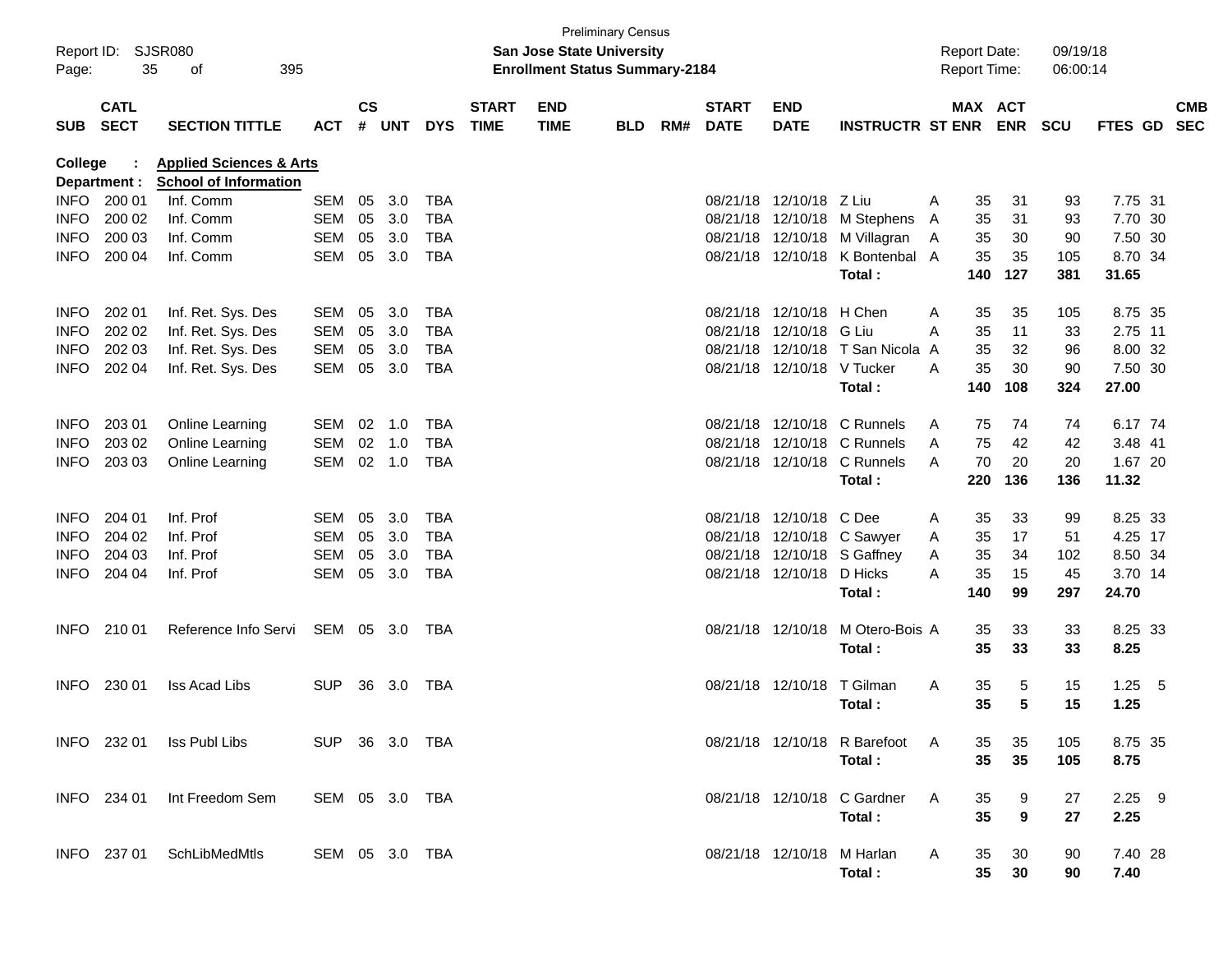| Page:                      | Report ID: SJSR080<br>36 | of<br>395                                       |                | <b>Preliminary Census</b><br><b>San Jose State University</b><br><b>Enrollment Status Summary-2184</b> |       |                   |                             |                           |            |     |                             |                            |                                                                          | <b>Report Date:</b><br>Report Time: |                                  | 09/19/18<br>06:00:14 |                            |  |            |
|----------------------------|--------------------------|-------------------------------------------------|----------------|--------------------------------------------------------------------------------------------------------|-------|-------------------|-----------------------------|---------------------------|------------|-----|-----------------------------|----------------------------|--------------------------------------------------------------------------|-------------------------------------|----------------------------------|----------------------|----------------------------|--|------------|
|                            | <b>CATL</b><br>SUB SECT  | <b>SECTION TITTLE</b>                           | <b>ACT</b>     | $\mathsf{cs}$                                                                                          | # UNT | <b>DYS</b>        | <b>START</b><br><b>TIME</b> | <b>END</b><br><b>TIME</b> | <b>BLD</b> | RM# | <b>START</b><br><b>DATE</b> | <b>END</b><br><b>DATE</b>  | <b>INSTRUCTR ST ENR ENR</b>                                              |                                     | MAX ACT                          | <b>SCU</b>           | FTES GD SEC                |  | <b>CMB</b> |
|                            | INFO 240 01              | Info Tech Tools & Ap SEM 05 3.0 TBA             |                |                                                                                                        |       |                   |                             |                           |            |     |                             | 08/21/18 12/10/18 R Dean   | Total:                                                                   | Α                                   | 35<br>34<br>35<br>34             | 102<br>102           | 8.50 34<br>8.50            |  |            |
|                            | INFO 244 01              | Online Searching                                | SEM 05 3.0 TBA |                                                                                                        |       |                   |                             |                           |            |     |                             |                            | 08/21/18 12/10/18 N Friedland<br>Total:                                  | A                                   | 35<br>20<br>35<br>20             | 60<br>60             | 5.00 20<br>5.00            |  |            |
|                            | INFO 247 01              | Voc Design                                      | SEM 05 3.0 TBA |                                                                                                        |       |                   |                             |                           |            |     |                             | 08/21/18 12/10/18 L Zhang  | Total:                                                                   | Α                                   | 35<br>17<br>35<br>17             | 51<br>51             | 4.20 16<br>4.20            |  |            |
|                            | INFO 248 01              | Beg Cat & Class                                 | SEM 05 3.0 TBA |                                                                                                        |       |                   |                             |                           |            |     |                             | 08/21/18 12/10/18 G Cotton | Total:                                                                   | A                                   | 35<br>30<br>35<br>30             | 90<br>90             | 7.50 30<br>7.50            |  |            |
| <b>INFO</b><br><b>INFO</b> | 250 01<br>250 02         | Instr Dsgn Info Prof<br>Instr Dsgn Info Prof    | SEM<br>SEM     | 05 3.0<br>05 3.0                                                                                       |       | <b>TBA</b><br>TBA |                             |                           |            |     |                             |                            | 08/21/18 12/10/18 D Kovacs<br>08/21/18 12/10/18 D Loertscher A<br>Total: | A                                   | 35<br>24<br>35<br>11<br>70<br>35 | 72<br>33<br>105      | 6.00 24<br>2.70 10<br>8.70 |  |            |
|                            | INFO 251 01              | Web Usability                                   | SEM 05 3.0 TBA |                                                                                                        |       |                   |                             |                           |            |     |                             | 08/21/18 12/10/18          | J Kemp<br>Total:                                                         | Α                                   | 35<br>20<br>35<br>20             | 60<br>60             | 5.00 20<br>5.00            |  |            |
| <b>INFO</b>                | 254 01                   | Inf. Lit. Learn                                 | SEM 05 3.0 TBA |                                                                                                        |       |                   |                             |                           |            |     |                             |                            | 08/21/18 12/10/18 B Becker<br>Total:                                     | Α                                   | 35<br>30<br>35<br>30             | 90<br>90             | 7.50 30<br>7.50            |  |            |
| <b>INFO</b>                | 256 01                   | Archv & Mnscpt                                  | SEM 05 3.0 TBA |                                                                                                        |       |                   |                             |                           |            |     |                             |                            | 08/21/18 12/10/18 D DeLorenzo A<br>Total:                                |                                     | 35<br>35<br>35<br>35             | 105<br>105           | 8.75 35<br>8.75            |  |            |
| <b>INFO</b>                | 259 01                   | Presrv Mgmt                                     | SEM 05 3.0 TBA |                                                                                                        |       |                   |                             |                           |            |     |                             |                            | 08/21/18 12/10/18 E Holmes<br>Total:                                     | Α                                   | 35<br>15<br>35<br>15             | 45<br>45             | 3.75 15<br>3.75            |  |            |
| INFO.                      |                          | 260A 01 Prgrm and Srvcs for LEC 02 3.0 TBA      |                |                                                                                                        |       |                   |                             |                           |            |     |                             | 08/21/18 12/10/18 P Peck   | Total:                                                                   | Α                                   | 35<br>27<br>35 27                | 81<br>81             | 6.75 27<br>6.75            |  |            |
|                            |                          | INFO 261A 01 Prgrm and Srvcs for LEC 02 3.0 TBA |                |                                                                                                        |       |                   |                             |                           |            |     |                             |                            | 08/21/18 12/10/18 A Bernier<br>Total:                                    | Α                                   | 35<br>8<br>$\bf8$<br>35          | 24<br>24             | 2.00 8<br>2.00             |  |            |
|                            | INFO 265 01              | Matrls for YAS                                  | LEC 02 3.0 TBA |                                                                                                        |       |                   |                             |                           |            |     |                             | 08/21/18 12/10/18 P Peck   | Total:                                                                   | Α                                   | 35<br>23<br>35<br>23             | 69<br>69             | 5.75 23<br>5.75            |  |            |
|                            | INFO 266 01              | <b>Collection Mgmt</b>                          | SEM 05 3.0 TBA |                                                                                                        |       |                   |                             |                           |            |     |                             |                            | 08/21/18 12/10/18 M Sloane                                               | A                                   | 35<br>33                         | 99                   | 8.25 33                    |  |            |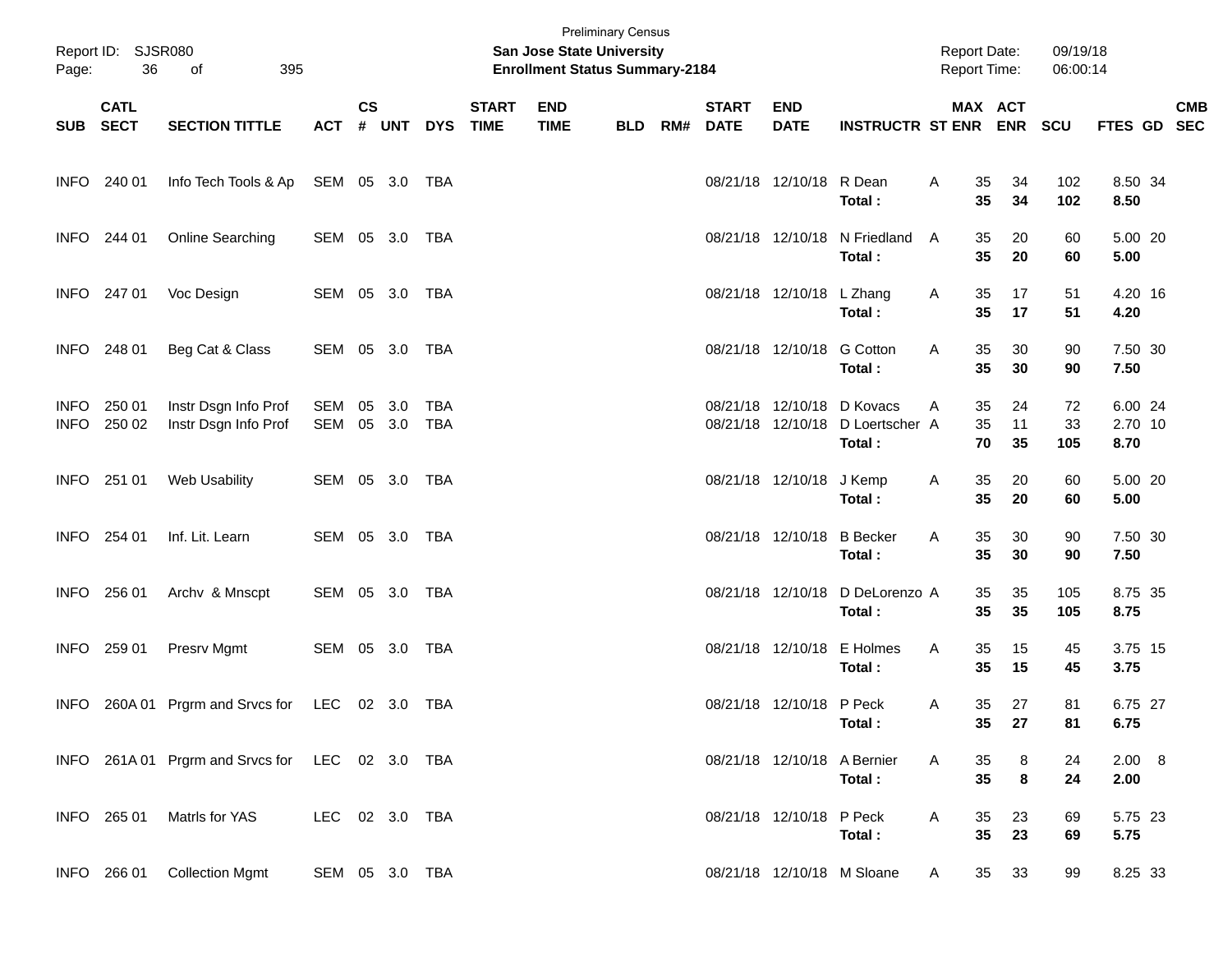| Page:       | Report ID: SJSR080<br>37<br>395<br>οf |                                |                |                    |            |            |                             | <b>San Jose State University</b><br><b>Enrollment Status Summary-2184</b> | <b>Preliminary Census</b> |     |                             |                            |                                  |   | <b>Report Date:</b><br><b>Report Time:</b> |                       | 09/19/18<br>06:00:14 |                 |            |
|-------------|---------------------------------------|--------------------------------|----------------|--------------------|------------|------------|-----------------------------|---------------------------------------------------------------------------|---------------------------|-----|-----------------------------|----------------------------|----------------------------------|---|--------------------------------------------|-----------------------|----------------------|-----------------|------------|
| <b>SUB</b>  | <b>CATL</b><br><b>SECT</b>            | <b>SECTION TITTLE</b>          | <b>ACT</b>     | $\mathsf{cs}$<br># | <b>UNT</b> | <b>DYS</b> | <b>START</b><br><b>TIME</b> | <b>END</b><br><b>TIME</b>                                                 | <b>BLD</b>                | RM# | <b>START</b><br><b>DATE</b> | <b>END</b><br><b>DATE</b>  | <b>INSTRUCTR ST ENR</b>          |   |                                            | MAX ACT<br><b>ENR</b> | <b>SCU</b>           | FTES GD SEC     | <b>CMB</b> |
|             |                                       |                                |                |                    |            |            |                             |                                                                           |                           |     |                             |                            | Total:                           |   | 35                                         | 33                    | 99                   | 8.25            |            |
| <b>INFO</b> | 275 01                                | Libr Sev Div Comm              | SEM 05 3.0     |                    |            | TBA        |                             |                                                                           |                           |     |                             | 08/21/18 12/10/18          | K Rebmann A<br>Total:            |   | 35<br>35                                   | 19<br>19              | 57<br>57             | 4.75 19<br>4.75 |            |
| <b>INFO</b> | 281 01                                | Colloq Contemp Iss             | SEM            | 05                 | 3.0        | <b>TBA</b> |                             |                                                                           |                           |     |                             |                            | 08/21/18 12/10/18 D DeLorenzo A  |   | 35                                         | 18                    | 54                   | 4.50 18         |            |
| <b>INFO</b> | 281 03                                | Colloq Contemp Iss             | SEM            | 05                 | 1.0        | <b>TBA</b> |                             |                                                                           |                           |     |                             | 08/21/18 12/10/18 A Agee   |                                  | A | 35                                         | $\overline{7}$        | 21                   | $0.58$ 7        |            |
| <b>INFO</b> | 281 04                                | Colloq Contemp Iss             | SEM            | 05                 | 2.0        | <b>TBA</b> |                             |                                                                           |                           |     |                             |                            | 08/21/18 12/10/18 D Buenting     | A | 35                                         | 18                    | 54                   | 3.00 18         |            |
| <b>INFO</b> | 281 05                                | Colloq Contemp Iss             | SEM            | 05                 | 1.0        | <b>TBA</b> |                             |                                                                           |                           |     |                             |                            | 08/21/18 12/10/18 C Confetti-H A |   | 35                                         | 10                    | 30                   | 0.83 10         |            |
| INFO        | 281 06                                | <b>Colloq Contemp Iss</b>      | SEM            | 05                 | 1.0        | <b>TBA</b> |                             |                                                                           |                           |     |                             |                            | 08/21/18 12/10/18 C Confetti-H A |   | 35                                         | 17                    | 51                   | 1.42 17         |            |
|             |                                       |                                |                |                    |            |            |                             |                                                                           |                           |     |                             |                            | Total:                           |   | 175                                        | 70                    | 210                  | 10.33           |            |
| <b>INFO</b> | 282 01                                | Sem in Libr Mgmt               | SEM 05 1.0 TBA |                    |            |            |                             |                                                                           |                           |     |                             | 08/21/18 12/10/18          | J Jumba<br>Total:                | A | 35<br>35                                   | 13<br>13              | 13<br>13             | 1.08 13<br>1.08 |            |
| <b>INFO</b> | 284 01                                | Sem Archiv Rec Mgmt SEM 05 2.0 |                |                    |            | TBA        |                             |                                                                           |                           |     |                             | 08/21/18 12/10/18 L Main   |                                  | A | 35                                         | 9                     | 9                    | $1.50$ 9        |            |
| <b>INFO</b> | 284 02                                | Sem Archiv Rec Mgmt SEM 05 3.0 |                |                    |            | TBA        |                             |                                                                           |                           |     |                             | 08/21/18 12/10/18          | D Waugh                          | A | 35                                         | 13                    | 13                   | 3.25 13         |            |
|             |                                       |                                |                |                    |            |            |                             |                                                                           |                           |     |                             |                            | Total:                           |   | 70                                         | 22                    | 22                   | 4.75            |            |
| <b>INFO</b> | 285 01                                | App. Res. Methods              | SEM            | 05                 | 3.0        | <b>TBA</b> |                             |                                                                           |                           |     |                             | 08/21/18 12/10/18 S Walter |                                  | A | 35                                         | 26                    | 26                   | 6.50 26         |            |
| <b>INFO</b> | 285 03                                | App. Res. Methods              | SEM            | 05                 | 3.0        | <b>TBA</b> |                             |                                                                           |                           |     |                             |                            | 08/21/18 12/10/18 D Hansen       | A | 35                                         | 27                    | 27                   | 6.75 27         |            |
| INFO        | 285 04                                | App. Res. Methods              | SEM            |                    | 05 3.0     | TBA        |                             |                                                                           |                           |     |                             | 08/21/18 12/10/18 L Luo    |                                  | A | 35                                         | 5                     | 5                    | $1.25$ 5        |            |
|             |                                       |                                |                |                    |            |            |                             |                                                                           |                           |     |                             |                            | Total:                           |   | 105                                        | 58                    | 58                   | 14.50           |            |
| <b>INFO</b> | 287 01                                | Sem Inf Sci                    | SEM 05 3.0     |                    |            | TBA        |                             |                                                                           |                           |     |                             | 08/21/18 12/10/18          | E Valenti                        | A | 35                                         | 19                    | 19                   | 4.75 19         |            |
|             |                                       |                                |                |                    |            |            |                             |                                                                           |                           |     |                             |                            | Total:                           |   | 35                                         | 19                    | 19                   | 4.75            |            |
| <b>INFO</b> | 289 01                                | Adv Topics Libr & In           | SUP            |                    | 25 3.0     | TBA        |                             |                                                                           |                           |     |                             | 08/21/18 12/10/18          | D Faires<br>Total:               | A | 70<br>70                                   | 30<br>30              | 90<br>90             | 7.50 30<br>7.50 |            |
| <b>INFO</b> | 294 02                                | Prof Exp Intern                | <b>SUP</b>     |                    | 25 2.0     | TBA        |                             |                                                                           |                           |     |                             | 08/21/18 12/10/18 L Main   |                                  | A | 35                                         | 6                     | 12                   | 1.00 6          |            |
| <b>INFO</b> | 294 03                                | Prof Exp Intern                | <b>SUP</b>     |                    | 25 3.0     | TBA        |                             |                                                                           |                           |     |                             | 08/21/18 12/10/18 L Main   |                                  | A | 35                                         | 4                     | 12                   | 1.004           |            |
| <b>INFO</b> | 294 04                                | Prof Exp Intern                | <b>SUP</b>     |                    | 25 4.0     | TBA        |                             |                                                                           |                           |     |                             | 08/21/18 12/10/18 L Main   |                                  | Α | 35                                         | $\overline{1}$        | $\overline{4}$       | $0.33$ 1        |            |
|             |                                       |                                |                |                    |            |            |                             |                                                                           |                           |     |                             |                            | Total:                           |   | 105                                        | 11                    | 28                   | 2.33            |            |
|             | INFO 295 01                           | Sch Libr Fieldwork             | SUP 25 3.0 TBA |                    |            |            |                             |                                                                           |                           |     |                             | 08/21/18 12/10/18 M Harlan |                                  | Α | 30                                         | 4                     | 12                   | $0.95$ 3        |            |
|             |                                       |                                |                |                    |            |            |                             |                                                                           |                           |     |                             |                            | Total:                           |   | 30                                         | 4                     | 12                   | 0.95            |            |
|             | INFO 298 01                           | <b>Special Study</b>           | SUP 25 1.0 TBA |                    |            |            |                             |                                                                           |                           |     |                             | 08/21/18 12/10/18 D Faires |                                  | A | 20                                         | $\overline{a}$        | $\overline{2}$       | $0.17$ 2        |            |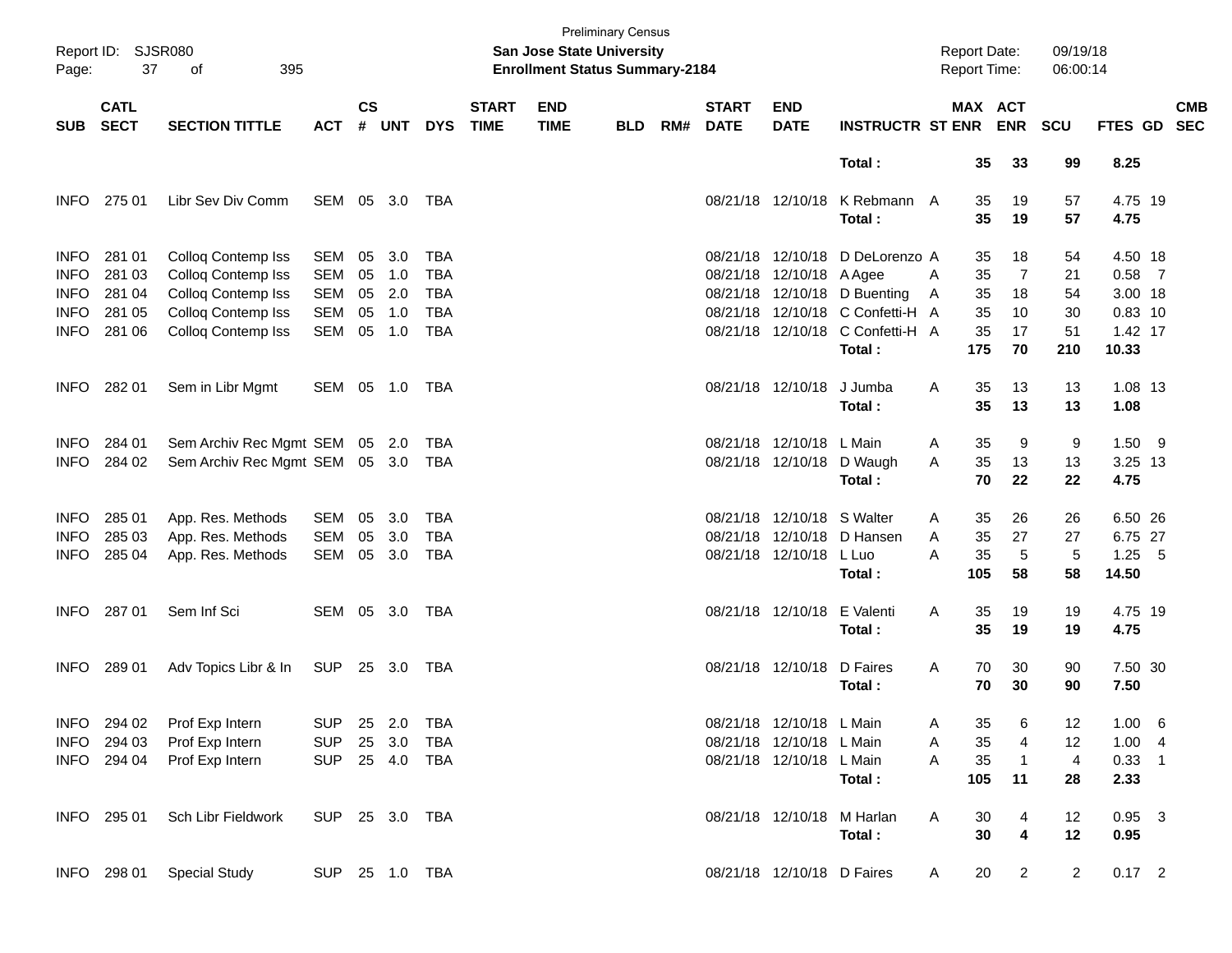| Report ID:<br>Page:                                                     | 38                                             | <b>SJSR080</b><br>395<br>of                                                                                              |                                                             |                            |                                 |                                                             |                             | <b>San Jose State University</b><br><b>Enrollment Status Summary-2184</b> | <b>Preliminary Census</b> |     |                                                          |                                                          |                                                                               |                                  | <b>Report Date:</b><br><b>Report Time:</b> |                                                | 09/19/18<br>06:00:14                                           |                                                      |                                               |            |
|-------------------------------------------------------------------------|------------------------------------------------|--------------------------------------------------------------------------------------------------------------------------|-------------------------------------------------------------|----------------------------|---------------------------------|-------------------------------------------------------------|-----------------------------|---------------------------------------------------------------------------|---------------------------|-----|----------------------------------------------------------|----------------------------------------------------------|-------------------------------------------------------------------------------|----------------------------------|--------------------------------------------|------------------------------------------------|----------------------------------------------------------------|------------------------------------------------------|-----------------------------------------------|------------|
| <b>SUB</b>                                                              | <b>CATL</b><br><b>SECT</b>                     | <b>SECTION TITTLE</b>                                                                                                    | <b>ACT</b>                                                  | <b>CS</b><br>#             | <b>UNT</b>                      | <b>DYS</b>                                                  | <b>START</b><br><b>TIME</b> | <b>END</b><br><b>TIME</b>                                                 | <b>BLD</b>                | RM# | <b>START</b><br><b>DATE</b>                              | <b>END</b><br><b>DATE</b>                                | <b>INSTRUCTR ST ENR</b>                                                       |                                  | MAX                                        | <b>ACT</b><br><b>ENR</b>                       | <b>SCU</b>                                                     | FTES GD                                              | <b>SEC</b>                                    | <b>CMB</b> |
| <b>INFO</b><br><b>INFO</b><br><b>INFO</b><br><b>INFO</b><br><b>INFO</b> | 298 02<br>298 03<br>298 04<br>298 05<br>299 01 | <b>Special Study</b><br><b>Special Study</b><br><b>Special Study</b><br><b>Special Study</b><br><b>MA Thesis/Project</b> | <b>SUP</b><br><b>SUP</b><br><b>SUP</b><br><b>SUP</b><br>SEM | 25<br>25<br>25<br>25<br>25 | 2.0<br>3.0<br>3.0<br>3.0<br>3.0 | TBA<br><b>TBA</b><br><b>TBA</b><br><b>TBA</b><br><b>TBA</b> |                             |                                                                           |                           |     | 08/21/18<br>08/21/18<br>08/21/18<br>08/21/18<br>08/21/18 | 12/10/18<br>12/10/18<br>12/10/18<br>12/10/18<br>12/10/18 | D Faires<br>D Faires<br>D Faires<br>D Faires<br>Total:<br>D Hansen<br>Total : | A<br>A<br>A<br>A<br>$\mathsf{A}$ | 20<br>20<br>20<br>20<br>100<br>5<br>5      | -1<br>3<br>3<br>$\overline{2}$<br>11<br>0<br>0 | $\mathbf{2}^{\prime}$<br>9<br>9<br>6<br>28<br>0<br>$\mathbf 0$ | 0.17<br>0.75<br>0.75<br>0.50<br>2.33<br>0.00<br>0.00 | -1<br>3<br>-3<br>2<br>$\overline{\mathbf{0}}$ |            |
|                                                                         | Department :                                   | <b>School of Information</b>                                                                                             |                                                             |                            |                                 |                                                             |                             |                                                                           |                           |     |                                                          | <b>Lower Division:</b><br><b>Upper Division:</b>         | <b>Department Total:</b><br><b>Graduate Division:</b>                         |                                  | 2070<br>$\bf{0}$<br>140<br>1930            | 1166<br>0<br>127<br>1039                       | 2926<br>$\mathbf 0$<br>381<br>2545                             | 257.50<br>0.00<br>31.65<br>225.85                    |                                               |            |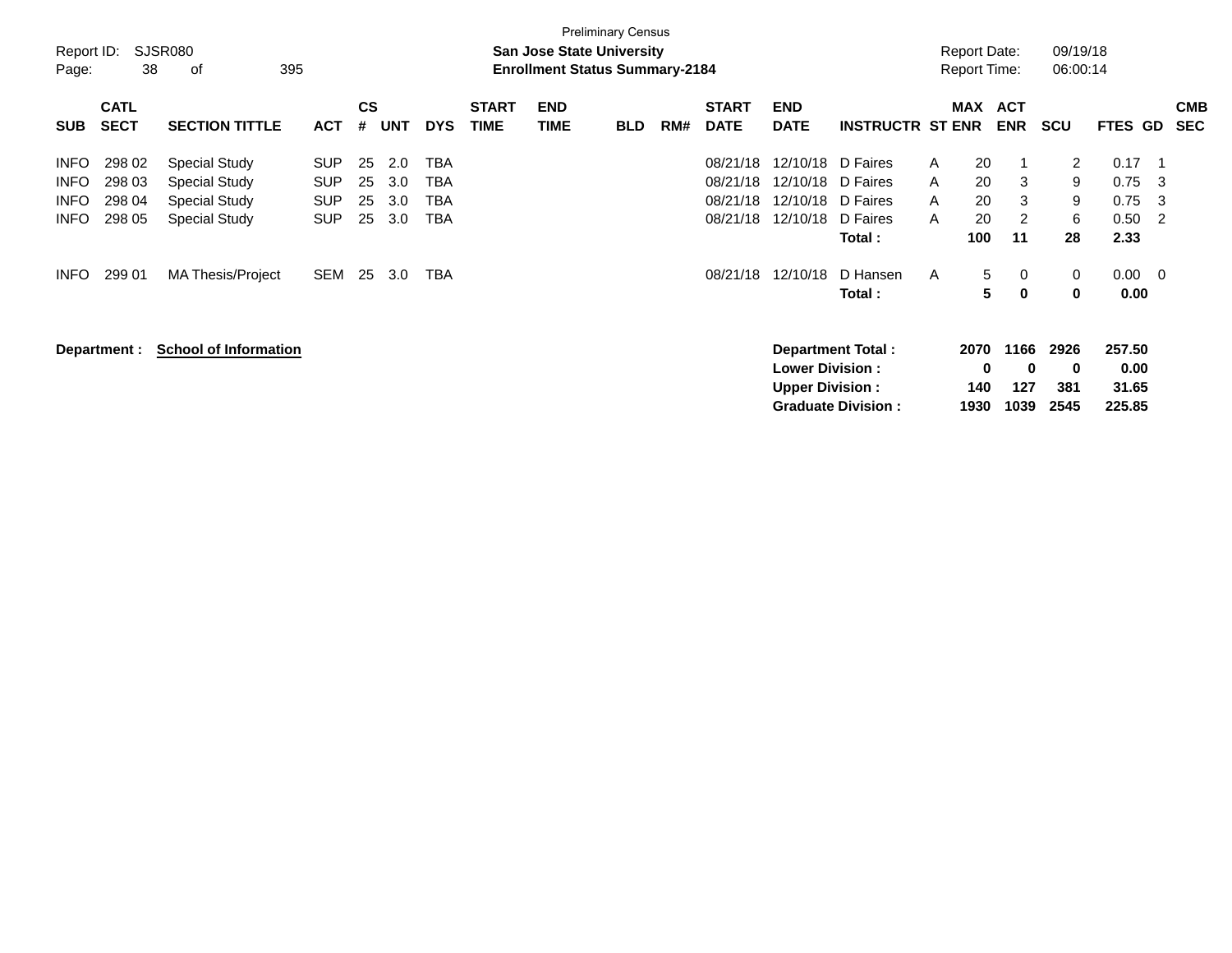|                                     | 09/19/18<br>06:00:14            |                            | <b>Report Date:</b><br><b>Report Time:</b> |                                                       |                                                  |                             |     | <b>Preliminary Census</b><br>San Jose State University<br><b>Enrollment Status Summary-2184</b> |                             |            |            |                |            | <b>SJSR080</b><br>Report ID:<br>39<br>of<br>395<br>Page:      |                            |             |  |  |  |  |  |
|-------------------------------------|---------------------------------|----------------------------|--------------------------------------------|-------------------------------------------------------|--------------------------------------------------|-----------------------------|-----|-------------------------------------------------------------------------------------------------|-----------------------------|------------|------------|----------------|------------|---------------------------------------------------------------|----------------------------|-------------|--|--|--|--|--|
| <b>CMB</b><br><b>SEC</b><br>FTES GD | SCU                             | <b>ENR</b>                 | MAX ACT                                    | <b>INSTRUCTR ST ENR</b>                               | <b>END</b><br><b>DATE</b>                        | <b>START</b><br><b>DATE</b> | RM# | <b>END</b><br><b>TIME</b><br><b>BLD</b>                                                         | <b>START</b><br><b>TIME</b> | <b>DYS</b> | <b>UNT</b> | <b>CS</b><br># | <b>ACT</b> | <b>SECTION TITTLE</b>                                         | <b>CATL</b><br><b>SECT</b> | <b>SUB</b>  |  |  |  |  |  |
|                                     |                                 |                            |                                            |                                                       |                                                  |                             |     |                                                                                                 |                             |            |            |                |            | <b>Applied Sciences &amp; Arts</b><br><b>Military Science</b> | Department :               | College     |  |  |  |  |  |
| $1.07 \t 0$                         | 16                              | 8                          | A<br>30                                    | M Morales                                             | CAMP 08/21/18 12/10/18                           |                             |     | <b>OFF</b>                                                                                      | 08:00 AM 09:05 AM           | <b>MW</b>  | 2.0        | 77             | <b>SUP</b> | Ldrshp & Pers Dev                                             | 1A 01                      | <b>MILS</b> |  |  |  |  |  |
| 0.00<br>$\overline{\mathbf{0}}$     | 8                               | 8                          | 30<br>A                                    | M Morales                                             |                                                  | CAMP 08/21/18 12/10/18      |     | <b>OFF</b>                                                                                      | 02:15 PM 05:00 PM           | W          | 0.0        | 78             | LAB        | Ldrshp & Pers Dev                                             | 1A 02                      | <b>MILS</b> |  |  |  |  |  |
| 1.07                                | 24                              | 16                         | 60                                         | Total:                                                |                                                  |                             |     |                                                                                                 |                             |            |            |                |            |                                                               |                            |             |  |  |  |  |  |
| 1.47<br>$\overline{\phantom{0}}$    | 22                              | 11                         | 30<br>A                                    | V Jackson                                             | 12/10/18                                         | CAMP 08/21/18               |     | <b>OFF</b>                                                                                      | 08:00 AM 09:05 AM           | <b>MW</b>  | 2.0        | 77             | <b>SUP</b> | Inn Team Ldrshp                                               | 2A 01                      | <b>MILS</b> |  |  |  |  |  |
| 0.00<br>$\overline{\phantom{0}}$    | 11                              | 11                         | 30<br>A                                    | V Jackson                                             |                                                  | CAMP 08/21/18 12/10/18      |     | <b>OFF</b>                                                                                      | 02:15 PM 05:00 PM           | W          | 0.0        | 78             | LAB        | Inn Team Ldrshp                                               | 2A 02                      | <b>MILS</b> |  |  |  |  |  |
| 1.47                                | 33                              |                            |                                            |                                                       |                                                  |                             |     |                                                                                                 |                             |            |            |                |            |                                                               |                            |             |  |  |  |  |  |
| 3.27<br>- 1                         | 48                              | 12                         | 30<br>A                                    | M Morales                                             |                                                  | CAMP 08/21/18 12/10/18      |     | <b>OFF</b>                                                                                      | 08:30 AM 10:10 AM           | <b>TR</b>  | 4.0        | 77             | <b>SUP</b> | 130A 01 Adap Tm Ldrshp                                        |                            | MILS        |  |  |  |  |  |
| 0.00<br>$\overline{\phantom{0}}$ 1  | 12                              | 12                         | 30<br>A                                    | M Morales                                             |                                                  | CAMP 08/21/18 12/10/18      |     | <b>OFF</b>                                                                                      | 02:15 PM 05:00 PM           | W          | 0.0        | 78             | LAB        | 130A 02 Adap Tm Ldrshp                                        |                            | <b>MILS</b> |  |  |  |  |  |
| 3.27                                | 60                              | 24                         | 60                                         | Total:                                                |                                                  |                             |     |                                                                                                 |                             |            |            |                |            |                                                               |                            |             |  |  |  |  |  |
| 0.00<br>$\overline{\phantom{0}}$ 1  | 11                              | 11                         | 30<br>A                                    | M Morales                                             |                                                  | CAMP 08/21/18 12/10/18      |     | <b>OFF</b>                                                                                      | 02:15 PM 05:00 PM           | W          | 0.0        | 78             | LAB        | 140A 04 Adap Ldrshp                                           |                            | MILS        |  |  |  |  |  |
| 3.00<br>$\overline{\phantom{0}}$ 1  | 44                              | 11                         | 30<br>A                                    | M Morales                                             |                                                  | CAMP 08/21/18 12/10/18      |     | <b>OFF</b>                                                                                      | 10:20 AM 12:00 PM           | <b>TR</b>  | 4.0        | 77             | <b>SUP</b> | Adap Ldrshp                                                   | 140A 05                    | <b>MILS</b> |  |  |  |  |  |
| 3.00                                | 55                              | 22                         | 60                                         | Total:                                                |                                                  |                             |     |                                                                                                 |                             |            |            |                |            |                                                               |                            |             |  |  |  |  |  |
| $0.00 \t 0$                         | 0                               | 0                          | A                                          | <b>M</b> Morales                                      |                                                  |                             |     | <b>OFF</b>                                                                                      |                             | TBA        | 77 3.0     |                | <b>SUP</b> | <b>Individual Studies</b>                                     |                            | <b>MILS</b> |  |  |  |  |  |
| 0.00                                | 0                               | 0                          | 15                                         | Total:                                                |                                                  |                             |     |                                                                                                 |                             |            |            |                |            |                                                               |                            |             |  |  |  |  |  |
| 0.00<br>$\overline{\phantom{0}}$    | 0                               | 0                          | 15<br>A                                    | M Morales                                             |                                                  | CAMP 08/21/18 12/10/18      |     | <b>OFF</b>                                                                                      | 10:20 AM 12:00 PM           | <b>TR</b>  | 3.0        | 02             | <b>LEC</b> | American Military Hi                                          | 199 01                     | <b>MILS</b> |  |  |  |  |  |
| 0.00                                | $\bf{0}$                        | $\bf{0}$                   | 15                                         | Total:                                                |                                                  |                             |     |                                                                                                 |                             |            |            |                |            |                                                               |                            |             |  |  |  |  |  |
| 8.80<br>2.53<br>6.27<br>0.00        | 172<br>57<br>115<br>$\mathbf 0$ | 84<br>38<br>46<br>$\bf{0}$ | 270<br>120<br>150<br>0                     | <b>Department Total:</b><br><b>Graduate Division:</b> | <b>Lower Division:</b><br><b>Upper Division:</b> |                             |     |                                                                                                 |                             |            |            |                |            | <b>Military Science</b>                                       | Department :               |             |  |  |  |  |  |
|                                     |                                 | 22                         | 60<br>15                                   | Total:                                                |                                                  | CAMP 08/21/18 12/10/18      |     |                                                                                                 |                             |            |            |                |            |                                                               | 180 01                     |             |  |  |  |  |  |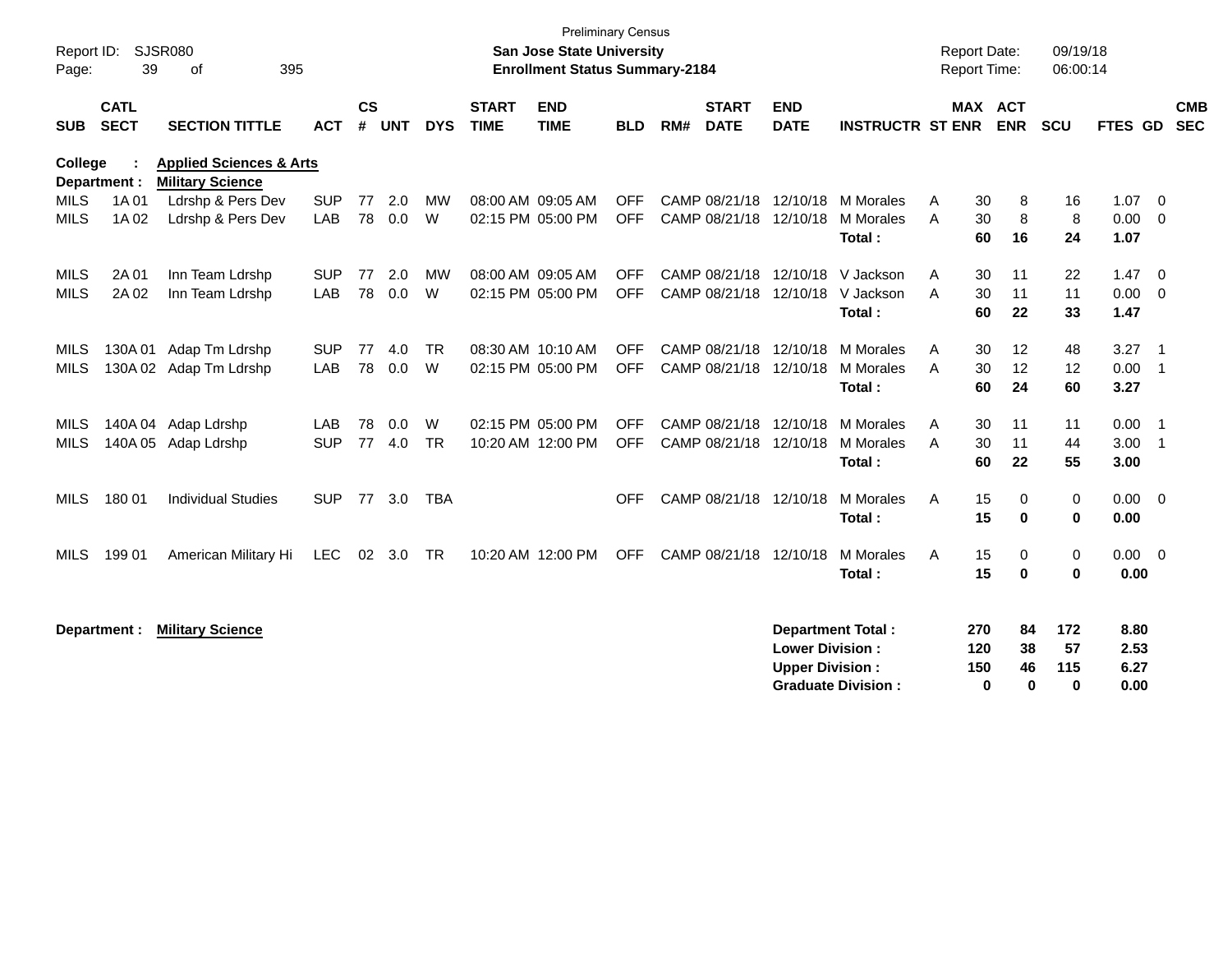| Report ID:<br>Page: | 40                                                                               | <b>SJSR080</b><br>395<br>οf                                                                                              |                                           |                      |                          |                        |                             | <b>Preliminary Census</b><br>San Jose State University<br><b>Enrollment Status Summary-2184</b> |                                                      |                   |                             |                                                                                                                    |                                                                                                         | <b>Report Date:</b><br><b>Report Time:</b> |                                              | 09/19/18<br>06:00:14 |                                                           |                          |
|---------------------|----------------------------------------------------------------------------------|--------------------------------------------------------------------------------------------------------------------------|-------------------------------------------|----------------------|--------------------------|------------------------|-----------------------------|-------------------------------------------------------------------------------------------------|------------------------------------------------------|-------------------|-----------------------------|--------------------------------------------------------------------------------------------------------------------|---------------------------------------------------------------------------------------------------------|--------------------------------------------|----------------------------------------------|----------------------|-----------------------------------------------------------|--------------------------|
| <b>SUB</b>          | <b>CATL</b><br><b>SECT</b>                                                       | <b>SECTION TITTLE</b>                                                                                                    | <b>ACT</b>                                | $\mathsf{cs}$<br>#   | UNT                      | <b>DYS</b>             | <b>START</b><br><b>TIME</b> | <b>END</b><br><b>TIME</b>                                                                       | <b>BLD</b>                                           | RM#               | <b>START</b><br><b>DATE</b> | <b>END</b><br><b>DATE</b>                                                                                          | <b>INSTRUCTR ST ENR</b>                                                                                 |                                            | MAX ACT<br><b>ENR</b>                        | <b>SCU</b>           | <b>FTES GD</b>                                            | <b>CMB</b><br><b>SEC</b> |
| College             | Department :                                                                     | <b>Applied Sciences &amp; Arts</b>                                                                                       |                                           |                      |                          |                        |                             |                                                                                                 |                                                      |                   |                             |                                                                                                                    |                                                                                                         |                                            |                                              |                      |                                                           |                          |
|                     | NURS 23 01                                                                       | <b>Nursing</b><br>Pathophysiology-I                                                                                      | <b>LEC</b>                                | 01                   | 3.0                      | R                      |                             | 03:00 PM 05:45 PM                                                                               | HB                                                   | 106               |                             | 08/21/18 12/10/18                                                                                                  | A Wood<br>Total:                                                                                        | A                                          | 60<br>60<br>60<br>60                         | 180<br>180           | $12.00 \t 0$<br>12.00                                     |                          |
|                     | <b>NURS</b> 24 01                                                                | Adult Care Mgmt I                                                                                                        | LEC.                                      | 01                   | 4.0                      | TF                     |                             | 10:30 AM 12:10 PM                                                                               | HB                                                   | 106               |                             | 08/21/18 12/10/18                                                                                                  | K Bawel-Brin A<br>Total:                                                                                |                                            | 66<br>65<br>66<br>65                         | 260<br>260           | 17.33 0<br>17.33                                          |                          |
|                     | NURS 33 01<br>NURS 33 02                                                         | Prof Role Dev I<br>Prof Role Dev I                                                                                       | <b>LEC</b><br><b>LEC</b>                  | 02                   | 2.0<br>02 2.0            | W<br>W                 |                             | 12:00 PM 01:50 PM<br>05:00 PM 06:40 PM                                                          | НB<br>НB                                             | 408<br>408        |                             | 08/21/18 12/10/18 S Malloy<br>08/21/18 12/10/18                                                                    | M Haririfar<br>Total:                                                                                   | A<br>A                                     | 30<br>30<br>30<br>30<br>60<br>60             | 60<br>60<br>120      | $4.00 \ 0$<br>$4.00 \ 0$<br>8.00                          |                          |
|                     | <b>NURS 34A01</b><br>NURS 34A 02                                                 | Prof Role Dev II<br>Prof Role Dev II                                                                                     | <b>LEC</b><br><b>LEC</b>                  | 02                   | 1.0<br>02 1.0            | -F<br>-F               |                             | 08:00 AM 10:15 AM<br>01:30 PM 03:50 PM                                                          | НB<br><b>BBC</b>                                     | 408<br>225        |                             | 08/21/18 12/10/18 L Rauch                                                                                          | 08/21/18 12/10/18 C Finkbeiner A<br>Total :                                                             | A                                          | 33<br>33<br>33<br>32<br>66<br>65             | 33<br>32<br>65       | $2.20 \t 0$<br>$2.13 \ 0$<br>4.33                         |                          |
|                     | <b>NURS 4301</b>                                                                 | Pharmacology                                                                                                             | <b>LEC</b>                                | 01                   | 3.0                      | $\top$                 |                             | 01:30 PM 04:15 PM                                                                               | <b>HB</b>                                            | 106               |                             | 08/21/18 12/10/18                                                                                                  | S Malloy<br>Total:                                                                                      | Α                                          | 60<br>60<br>60<br>60                         | 180<br>180           | $12.00 \t 0$<br>12.00                                     |                          |
|                     | <b>NURS 44 01</b><br>NURS 44 02<br><b>NURS 44 03</b>                             | Adult Care Clin Prac<br><b>Adult Care Clin Prac</b><br><b>Adult Care Clin Prac</b>                                       | LAB<br>LAB<br>LAB                         | 17<br>17<br>17       | 3.0<br>3.0<br>3.0        | M<br>M<br>$\top$       |                             | 02:00 PM 11:00 PM<br>02:00 PM 11:00 PM<br>02:00 PM 11:00 PM                                     | <b>OFF</b><br><b>OFF</b><br><b>OFF</b>               |                   |                             | CAMP 08/21/18 12/10/18 D Law<br>CAMP 08/21/18 12/10/18 C Keane                                                     | CAMP 08/21/18 12/10/18 T Tchantchan A                                                                   | A<br>10<br>A                               | 10<br>8<br>10<br>10<br>10                    | 24<br>30<br>30       | 1.60 0<br>$2.00 \t 0$<br>$2.00 \t 0$                      |                          |
|                     | <b>NURS 44 04</b><br><b>NURS 44 05</b><br><b>NURS 44 06</b><br><b>NURS 44 07</b> | <b>Adult Care Clin Prac</b><br><b>Adult Care Clin Prac</b><br><b>Adult Care Clin Prac</b><br><b>Adult Care Clin Prac</b> | LAB<br>LAB<br>LAB<br>LAB                  | 17<br>17<br>17<br>17 | 3.0<br>3.0<br>3.0<br>3.0 | $\top$<br>W<br>W<br>S. |                             | 02:00 PM 11:00 PM<br>02:00 PM 11:00 PM<br>02:00 PM 11:00 PM<br>06:30 AM 03:30 PM                | <b>OFF</b><br><b>OFF</b><br><b>OFF</b><br><b>OFF</b> |                   |                             | CAMP 08/21/18 12/10/18<br>CAMP 08/21/18 12/10/18 A Wood<br>CAMP 08/21/18 12/10/18 M Diaz<br>CAMP 08/21/18 12/10/18 | P Mayer<br>M Diaz                                                                                       | A<br>10<br>A<br>A<br>A                     | 9<br>10<br>9<br>10<br>10<br>10<br>9          | 27<br>27<br>30<br>27 | $1.80 \ 0$<br>$1.80 \ 0$<br>$2.00 \t 0$<br>$1.80 \ 0$     |                          |
|                     |                                                                                  |                                                                                                                          |                                           |                      |                          |                        |                             |                                                                                                 |                                                      |                   |                             |                                                                                                                    | Total:                                                                                                  |                                            | 70<br>65                                     | 195                  | 13.00                                                     |                          |
|                     | <b>NURS 5301</b><br>NURS 53 02<br>NURS 53 03<br>NURS 53 04                       | Skills in Nursing I<br>Skills in Nursing I<br>Skills in Nursing I<br>Skills in Nursing I                                 | <b>LEC</b><br>LAB<br>LAB<br>LAB 16 3.0 WF | $02\,$               | 0.0<br>16 3.0<br>16 3.0  | TBA<br>WF<br>WF        | 08:00 AM 11:00 AM           | 11:00 AM 02:00 PM<br>02:00 PM 05:00 PM HB                                                       | HB<br>HB                                             | 311<br>311<br>311 |                             | 08/21/18 12/10/18 M Agroia                                                                                         | 08/21/18 12/10/18 K Bawel-Brin A<br>08/21/18 12/10/18 K Bawel-Brin A<br>08/21/18 12/10/18 S Lim-Kyo     | A                                          | 60<br>60<br>20<br>20<br>20<br>20<br>20<br>20 | 60<br>40<br>40<br>40 | $0.00 \t 0$<br>$4.00 \ 0$<br>$4.00 \quad 0$<br>$4.00 \ 0$ |                          |
|                     |                                                                                  |                                                                                                                          |                                           |                      |                          |                        |                             |                                                                                                 |                                                      |                   |                             |                                                                                                                    | Total:                                                                                                  | A                                          | 120 120                                      | 180                  | 12.00                                                     |                          |
|                     | NURS 54 01<br>NURS 54 02<br><b>NURS 54 03</b>                                    | <b>Nursing Skills II</b><br><b>Nursing Skills II</b><br><b>Nursing Skills II</b>                                         | LEC 02 0.0<br>LAB<br>LAB                  |                      | 16 2.0<br>16 2.0         | <b>TBA</b><br>R<br>R   |                             | 08:00 AM 11:00 AM<br>11:00 AM 02:00 PM                                                          | HB.<br>HB.                                           | 311<br>311        |                             |                                                                                                                    | 08/21/18 12/10/18 K Bawel-Brin A<br>08/21/18 12/10/18 K Bawel-Brin A<br>08/21/18 12/10/18 C Bertelsen A | 66<br>22<br>22                             | 65<br>22<br>22                               | 65<br>22<br>22       | $0.00 \t 0$<br>$2.93$ 0<br>$2.93$ 0                       |                          |
|                     | <b>NURS 54 04</b>                                                                | <b>Nursing Skills II</b>                                                                                                 | LAB                                       |                      | 16 2.0 R                 |                        |                             | 02:00 PM 05:00 PM                                                                               | HB.                                                  | 311               |                             |                                                                                                                    | 08/21/18 12/10/18 R Billner-Ga A<br>Total:                                                              |                                            | 22<br>21<br>132 130                          | 21<br>130            | 2.80 0<br>8.67                                            |                          |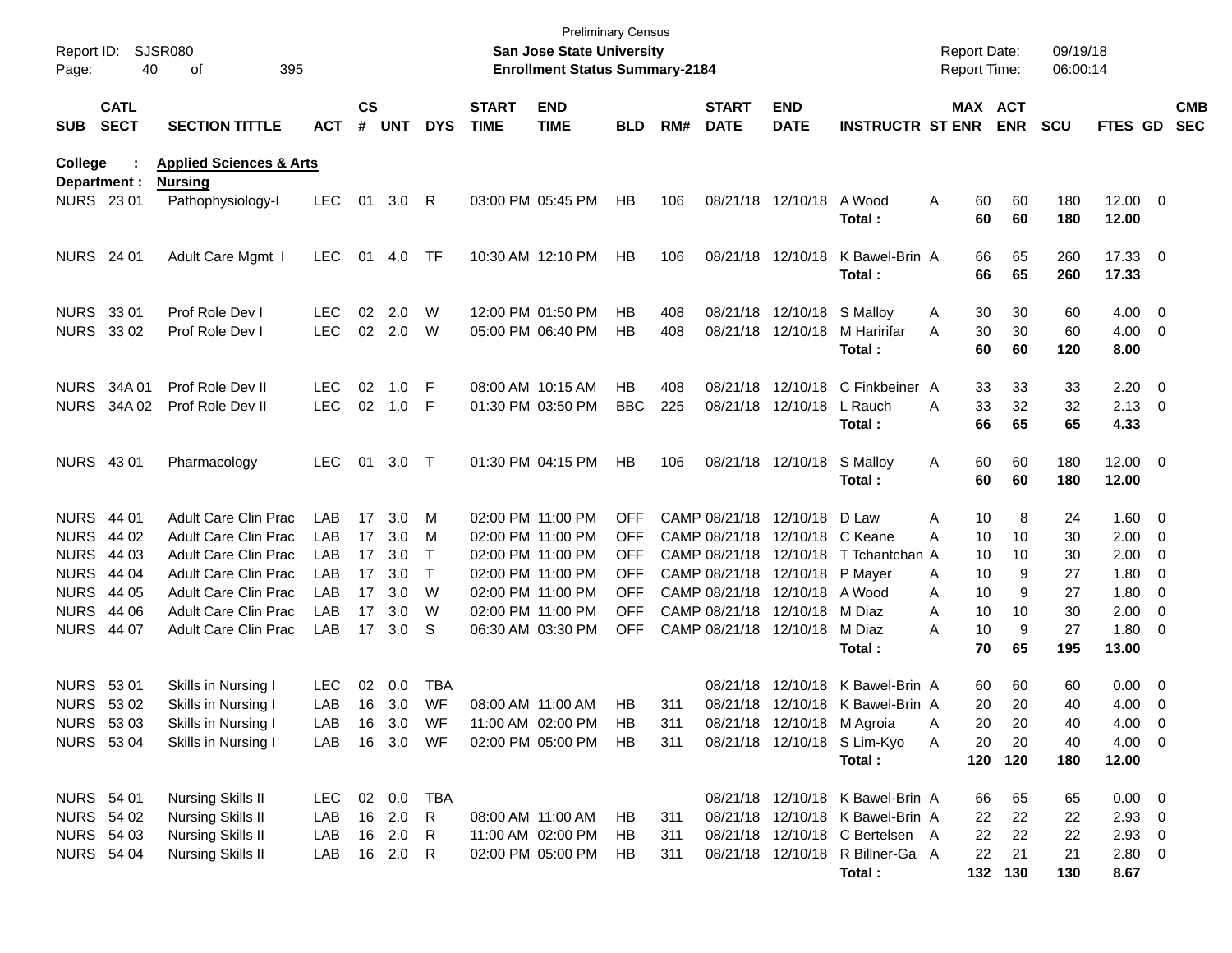| Page:      | Report ID: SJSR080<br>395<br>41<br>of                           |                                                                      |                                                |                             |                                   |                  |                             | <b>Preliminary Census</b><br>San Jose State University<br><b>Enrollment Status Summary-2184</b> |                              |                   |                                                |                                           |                                                                                                   | <b>Report Date:</b><br><b>Report Time:</b>      |                            | 09/19/18<br>06:00:14        |                                                               |            |
|------------|-----------------------------------------------------------------|----------------------------------------------------------------------|------------------------------------------------|-----------------------------|-----------------------------------|------------------|-----------------------------|-------------------------------------------------------------------------------------------------|------------------------------|-------------------|------------------------------------------------|-------------------------------------------|---------------------------------------------------------------------------------------------------|-------------------------------------------------|----------------------------|-----------------------------|---------------------------------------------------------------|------------|
| <b>SUB</b> | <b>CATL</b><br><b>SECT</b>                                      | <b>SECTION TITTLE</b>                                                | <b>ACT</b>                                     | $\mathsf{cs}$<br>$\pmb{\#}$ | <b>UNT</b>                        | <b>DYS</b>       | <b>START</b><br><b>TIME</b> | <b>END</b><br><b>TIME</b>                                                                       | <b>BLD</b>                   | RM#               | <b>START</b><br><b>DATE</b>                    | <b>END</b><br><b>DATE</b>                 | <b>INSTRUCTR ST ENR</b>                                                                           |                                                 | MAX ACT<br><b>ENR</b>      | <b>SCU</b>                  | FTES GD SEC                                                   | <b>CMB</b> |
|            | NURS 124 02                                                     | Nursing Theory II                                                    | <b>LEC</b>                                     | 01                          | 3.0                               | W                |                             | 12:00 PM 02:45 PM                                                                               | <b>SH</b>                    | 435               |                                                | 08/21/18 12/10/18                         | A Spilker<br>Total:                                                                               | A<br>40<br>40                                   | 22<br>22                   | 66<br>66                    | $4.40 \quad 0$<br>4.40                                        |            |
|            | NURS 125 01                                                     | Adult Care Mgmt II                                                   | LEC.                                           | 01                          | 4.0                               | W                |                             | 10:30 AM 12:10 PM                                                                               | HB                           | 106               |                                                | 08/21/18 12/10/18                         | Total :                                                                                           | 61<br>Α<br>61                                   | 61<br>61                   | 244<br>244                  | 16.27 0<br>16.27                                              |            |
|            |                                                                 | NURS 126A 01 Pediatric Theory                                        | <b>LEC</b>                                     | 01                          | 2.0                               | R                |                             | 10:00 AM 11:40 AM                                                                               | HB                           | 106               |                                                | 08/21/18 12/10/18                         | R Rosenblum A<br>Total:                                                                           | 62<br>62                                        | 61<br>61                   | 244<br>244                  | 8.13 0<br>8.13                                                |            |
|            |                                                                 | NURS 126B 01 Mat/Newborn Theory LEC                                  |                                                |                             | 01 2.0                            | R                |                             | 01:00 PM 02:40 PM                                                                               | HB                           | 106               |                                                | 08/21/18 12/10/18                         | D Nelson<br>Total:                                                                                | 62<br>A<br>62                                   | 60<br>60                   | 120<br>120                  | $8.00 \t 0$<br>8.00                                           |            |
|            |                                                                 | NURS 127A 01 Psych / MH Theory                                       | LEC.                                           |                             | 01 2.0 F                          |                  |                             | 08:00 AM 09:40 AM                                                                               | <b>BBC</b>                   | 004               |                                                | 08/21/18 12/10/18                         | D Gaylle<br>Total:                                                                                | 61<br>A<br>61                                   | 61<br>61                   | 122<br>122                  | 8.13 0<br>8.13                                                |            |
|            |                                                                 | NURS 127B 01 Community Theory                                        | LEC.                                           |                             | 01 2.0 F                          |                  |                             | 10:00 AM 11:40 AM                                                                               | <b>BBC</b>                   | 004               |                                                | 08/21/18 12/10/18                         | L Rauch<br>Total:                                                                                 | 93<br>A<br>93                                   | 90<br>90                   | 180<br>180                  | 12.03 1<br>12.03                                              |            |
|            | NURS 128 01<br>NURS 128 02<br><b>NURS 128 06</b><br>NURS 128 07 | EBP in Nursing<br>EBP in Nursing<br>EBP in Nursing<br>EBP in Nursing | LEC.<br><b>LEC</b><br><b>LEC</b><br><b>LEC</b> | $02\,$                      | 2.0<br>02 2.0<br>02 2.0<br>02 2.0 | R<br>R<br>W<br>S |                             | 12:00 PM 01:40 PM<br>02:00 PM 03:40 PM<br>03:00 PM 04:40 PM<br>09:00 AM 10:40 AM                | HВ<br>HВ<br>HВ<br><b>OFF</b> | 408<br>408<br>408 | 08/21/18<br>08/21/18<br>CAMP 08/21/18 12/10/18 | 12/10/18<br>08/21/18 12/10/18<br>12/10/18 | L Rauch<br>D Gaylle<br>M Hampton<br>R Ballin<br>Total:                                            | 33<br>A<br>33<br>A<br>40<br>A<br>25<br>A<br>131 | 32<br>33<br>20<br>11<br>96 | 64<br>66<br>40<br>22<br>192 | $4.27$ 0<br>$4.40 \quad 0$<br>$2.67$ 0<br>$1.47 \ 0$<br>12.80 |            |
|            | NURS 133 01<br>NURS 133 02                                      | Prof Role Dev IV<br>Prof Role Dev IV                                 | <b>LEC</b><br><b>LEC</b>                       | 02                          | 2.0<br>02 2.0 T                   | $\top$           |                             | 10:30 AM 12:10 PM<br>01:00 PM 02:40 PM                                                          | HВ<br>HВ                     | 408<br>408        |                                                | 08/21/18 12/10/18<br>08/21/18 12/10/18    | K Abriam-Yag A<br>S Rickman PaA<br>Total :                                                        | 31<br>30<br>61                                  | 32<br>28<br>60             | 64<br>56<br>120             | $4.27$ 0<br>$3.73$ 0<br>8.00                                  |            |
|            | NURS 136 01<br>NURS 136 02                                      | Prof Role Dev III<br>Prof Role Dev III                               | <b>LEC</b><br>LEC 02 2.0                       |                             | 02 2.0                            | R<br>R           |                             | 08:00 AM 09:40 AM<br>04:00 PM 05:40 PM                                                          | HB<br>HB.                    | 408<br>408        |                                                |                                           | 08/21/18 12/10/18 S McKenna<br>08/21/18 12/10/18 D Nelson<br>Total:                               | A<br>31<br>31<br>A<br>62                        | 31<br>29<br>60             | 62<br>58<br>120             | $4.13 \ 0$<br>$3.87\ 0$<br>8.00                               |            |
|            | NURS 137 01<br>NURS 137 02<br><b>NURS 137 80</b>                | Prof Role Dev V<br>Prof Role Dev V<br>Prof Role Dev V                | LEC 02 2.0 F<br>LEC<br>LEC 02 2.0 F            |                             | 02 2.0 F                          |                  |                             | 12:30 PM 02:10 PM<br>12:30 PM 02:10 PM<br>12:30 PM 02:20 PM                                     | BBC 004<br>HB                | 408               |                                                |                                           | 08/21/18 12/10/18 T Adelman<br>08/21/18 12/10/18 D Canham<br>08/21/18 12/10/18 D Canham<br>Total: | 50<br>A<br>30<br>A<br>13<br>A<br>93             | 46<br>29<br>15<br>90       | 92<br>58<br>30<br>180       | $6.17$ 1<br>$3.87$ 0<br>$2.00 \t 0$<br>12.03                  |            |
|            | <b>NURS 138 01</b>                                              | Prof Role Dev VI                                                     | LEC 02 3.0 F                                   |                             |                                   |                  |                             | 09:00 AM 11:45 AM BBC 225                                                                       |                              |                   |                                                |                                           | 08/21/18 12/10/18 K Abriam-Yag A                                                                  | 36                                              | 34                         | 102                         | $6.80\ 0$                                                     |            |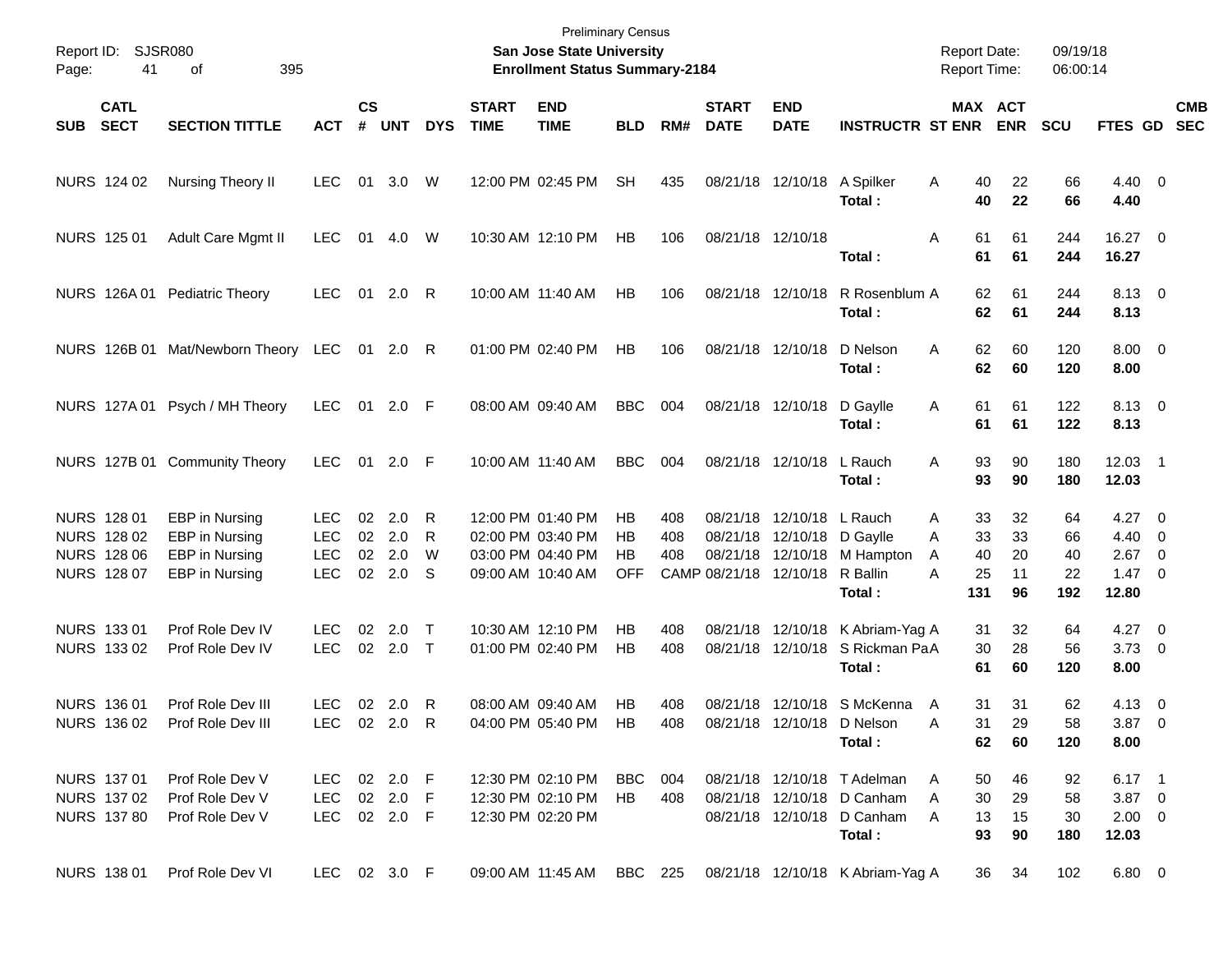| Report ID:<br>SJSR080<br>42<br>Page:     | 395                             |              |                |            |            | <b>Preliminary Census</b><br><b>San Jose State University</b><br><b>Enrollment Status Summary-2184</b> |                                        |            |     |                             |                                     | <b>Report Date:</b><br><b>Report Time:</b> |   |          | 09/19/18<br>06:00:14  |            |               |                          |                          |
|------------------------------------------|---------------------------------|--------------|----------------|------------|------------|--------------------------------------------------------------------------------------------------------|----------------------------------------|------------|-----|-----------------------------|-------------------------------------|--------------------------------------------|---|----------|-----------------------|------------|---------------|--------------------------|--------------------------|
| <b>CATL</b><br><b>SECT</b><br><b>SUB</b> | <b>SECTION TITTLE</b>           | <b>ACT</b>   | <b>CS</b><br># | <b>UNT</b> | <b>DYS</b> | <b>START</b><br><b>TIME</b>                                                                            | <b>END</b><br><b>TIME</b>              | <b>BLD</b> | RM# | <b>START</b><br><b>DATE</b> | <b>END</b><br><b>DATE</b>           | <b>INSTRUCTR ST ENR</b>                    |   |          | MAX ACT<br><b>ENR</b> | <b>SCU</b> | FTES GD       |                          | <b>CMB</b><br><b>SEC</b> |
| NURS 138 02                              | Prof Role Dev VI                | <b>LEC</b>   |                | 02 3.0     | F          |                                                                                                        | 09:00 AM 11:45 AM                      | <b>CCB</b> | 101 |                             | 08/21/18 12/10/18                   | M Hampton                                  | A | 37       | 39                    | 117        | 7.80 0        |                          |                          |
|                                          |                                 |              |                |            |            |                                                                                                        |                                        |            |     |                             |                                     | Total :                                    |   | 73       | 73                    | 219        | 14.60         |                          |                          |
| <b>NURS 144 01</b>                       | Clin Nurs Appl                  | <b>LEC</b>   |                | 02 2.0     | W          |                                                                                                        | 09:00 AM 10:40 AM                      | HB         | 408 |                             | 08/21/18 12/10/18                   | D Nelson                                   | Α | 40       | 22                    | 44         | $2.93$ 0      |                          |                          |
|                                          |                                 |              |                |            |            |                                                                                                        |                                        |            |     |                             |                                     | Total :                                    |   | 40       | 22                    | 44         | 2.93          |                          |                          |
| <b>NURS 145 01</b>                       | Adult Care Clin II              | LAB          | 17             | 4.0        | RF         |                                                                                                        | 07:00 AM 03:00 PM                      | OFF        |     |                             | CAMP 08/21/18 12/10/18              | J Noel                                     | Α | 10       | 9                     | 36         | 2.40          | $\overline{0}$           |                          |
| NURS 145 02                              | Adult Care Clin II              | LAB          | 17             | 4.0        | R          |                                                                                                        | 07:00 AM 07:00 PM                      | <b>OFF</b> |     |                             | CAMP 08/21/18 12/10/18 C Pham       |                                            | Α | 10       | 10                    | 40         | 2.67          | - 0                      |                          |
| NURS 145 03                              | Adult Care Clin II              | LAB          | 17             | 4.0        | <b>RF</b>  |                                                                                                        | 07:00 AM 03:00 PM                      | OFF        |     |                             | CAMP 08/21/18 12/10/18 A English    |                                            | A | 10       | 9                     | 36         | 2.40          | 0                        |                          |
| <b>NURS 145 04</b>                       | Adult Care Clin II              | LAB          | 17             | 4.0        | <b>RF</b>  |                                                                                                        | 02:00 PM 08:00 PM                      | OFF        |     |                             | CAMP 08/21/18 12/10/18 M Diaz       |                                            | A | 11       | 11                    | 44         | 2.93          | 0                        |                          |
| <b>NURS 145 05</b>                       | Adult Care Clin II              | LAB          | 17             | 4.0        | WR         |                                                                                                        | 02:00 PM 08:00 PM                      | <b>OFF</b> |     | CAMP 08/21/18 12/10/18      |                                     |                                            | A | 10       | 0                     | 0          | 0.00          | 0                        |                          |
| <b>NURS 145 06</b><br><b>NURS 145 07</b> | Adult Care Clin II              | LAB          | 17             | 4.0        | WR         |                                                                                                        | 02:00 PM 08:00 PM<br>02:00 PM 08:00 PM | <b>OFF</b> |     |                             |                                     | CAMP 08/21/18 12/10/18 A Paulson           | A | 11       | 11                    | 44         | 2.93          | 0                        |                          |
|                                          | Adult Care Clin II              | LAB          |                | 17 4.0     | WR         |                                                                                                        |                                        | OFF        |     |                             | CAMP 08/21/18 12/10/18              | P Mayer                                    | A | 10<br>72 | 10<br>60              | 40<br>240  | 2.67<br>16.00 | $\overline{\mathbf{0}}$  |                          |
|                                          |                                 |              |                |            |            |                                                                                                        |                                        |            |     |                             |                                     | Total :                                    |   |          |                       |            |               |                          |                          |
| NURS 146A01                              | Peds Clinical                   | LAB          | 17             | 2.0        | $\top$     |                                                                                                        | 07:00 AM 01:00 PM                      | <b>OFF</b> |     |                             | CAMP 08/21/18 12/10/18              | J Neyman                                   | Α | 10       | 8                     | 16         | $1.07 \t 0$   |                          |                          |
| NURS 146A 02 Peds Clinical               |                                 | LAB          | 17             | 2.0        | $\top$     |                                                                                                        | 03:00 PM 09:00 PM                      | OFF        |     |                             |                                     | CAMP 08/21/18 12/10/18 C Denworth          | A | 10       | 8                     | 16         | 1.07          | - 0                      |                          |
| NURS 146A 03 Peds Clinical               |                                 | LAB          | 17             | 2.0        | W          |                                                                                                        | 07:00 AM 01:00 PM                      | OFF        |     |                             | CAMP 08/21/18 12/10/18 J Barreto    |                                            | A | 9        | 9                     | 18         | 1.20          | 0                        |                          |
| NURS 146A 04 Peds Clinical               |                                 | LAB          |                | 17 2.0     | W          |                                                                                                        | 07:00 AM 01:00 PM                      | <b>OFF</b> |     |                             |                                     | CAMP 08/21/18 12/10/18 M Schmidt           | A | 10       | 10                    | 20         | 1.33          | 0                        |                          |
| NURS 146A 05 Peds Clinical               |                                 | LAB          |                | 17 2.0     | W          |                                                                                                        | 03:00 PM 09:00 PM                      | OFF        |     |                             | CAMP 08/21/18 12/10/18 C Weng       |                                            | A | 10       | 8                     | 16         | 1.07          | $\overline{\phantom{0}}$ |                          |
| NURS 146A 06 Peds Clinical               |                                 | LAB          | 17             | 2.0        | F          |                                                                                                        | 07:00 AM 01:00 PM                      | <b>OFF</b> |     |                             | CAMP 08/21/18 12/10/18 V Brewer     |                                            | A | 10       | 9                     | 18         | 1.20          | 0                        |                          |
| NURS 146A 07 Peds Clinical               |                                 | LAB          |                | 17 2.0     | F          |                                                                                                        | 03:00 PM 09:00 PM                      | <b>OFF</b> |     |                             |                                     | CAMP 08/21/18 12/10/18 S McKenna           | A | 10       | 8                     | 16         | $1.07 \t 0$   |                          |                          |
|                                          |                                 |              |                |            |            |                                                                                                        |                                        |            |     |                             |                                     | Total :                                    |   | 69       | 60                    | 120        | 8.00          |                          |                          |
|                                          | NURS 146B 01 Mat Hith Clinical  | LAB          | 17             | 2.0        | $\top$     |                                                                                                        | 07:00 AM 01:00 PM                      | <b>OFF</b> |     |                             | CAMP 08/21/18 12/10/18 A Puck       |                                            | Α | 10       | 9                     | 18         | 1.20          | - 0                      |                          |
|                                          | NURS 146B 02 Mat Hith Clinical  | LAB          |                | 17 2.0     | $\top$     |                                                                                                        | 07:00 AM 01:00 PM                      | <b>OFF</b> |     |                             | CAMP 08/21/18 12/10/18              | D Nelson                                   | A | 10       | 9                     | 18         | 1.20          | $\overline{\mathbf{0}}$  |                          |
|                                          | NURS 146B 03 Mat Hith Clinical  | LAB          |                | 17 2.0     | $\top$     |                                                                                                        | 03:00 PM 09:00 PM                      | OFF        |     |                             | CAMP 08/21/18 12/10/18              | J Barnbv                                   | A | 10       | 8                     | 16         | 1.07          | $\overline{\mathbf{0}}$  |                          |
|                                          | NURS 146B 04 Mat Hlth Clinical  | LAB          |                | 17 2.0     | W          |                                                                                                        | 07:00 AM 01:00 PM                      | OFF        |     |                             | CAMP 08/21/18 12/10/18 M Agroia     |                                            | A | 10       | 8                     | 16         | 1.07          | 0                        |                          |
|                                          | NURS 146B 05 Mat Hlth Clinical  | LAB          |                | 17 2.0     | W          |                                                                                                        | 03:00 PM 09:00 PM                      | OFF        |     |                             |                                     | CAMP 08/21/18 12/10/18 S Lim-Kyo           | A | 10       | 8                     | 16         | 1.07          | $\overline{\mathbf{0}}$  |                          |
|                                          | NURS 146B 06 Mat Hlth Clinical  | LAB          |                | 17 2.0     | F          |                                                                                                        | 07:00 AM 01:00 PM                      | <b>OFF</b> |     |                             |                                     | CAMP 08/21/18 12/10/18 M Germain           | A | 10       | 10                    | 20         | 1.33          | 0                        |                          |
|                                          | NURS 146B 07 Mat Hlth Clinical  | LAB.         |                | 17 2.0     | F          |                                                                                                        | 07:00 AM 01:00 PM                      | <b>OFF</b> |     |                             |                                     | CAMP 08/21/18 12/10/18 J Neyman            | A | 10       |                       | 16         | 1.07          | $\Omega$                 |                          |
|                                          |                                 |              |                |            |            |                                                                                                        |                                        |            |     |                             |                                     | Total :                                    |   | 70       | 60                    | 120        | 8.00          |                          |                          |
|                                          | NURS 147A 01 Mental Health Clin | LAB 17 2.0 M |                |            |            |                                                                                                        | 08:00 AM 02:00 PM                      |            |     |                             | OFF CAMP 08/21/18 12/10/18 P Prasad |                                            | A | 10       | 8                     | 16         | $1.07 \t 0$   |                          |                          |
|                                          | NURS 147A 02 Mental Health Clin | LAB          |                | 17 2.0     | M          |                                                                                                        | 03:00 PM 09:00 PM                      | <b>OFF</b> |     |                             |                                     | CAMP 08/21/18 12/10/18 N Ugokwe            | A | 10       | 10                    | 20         | $1.33 \ 0$    |                          |                          |
|                                          | NURS 147A 03 Mental Health Clin | LAB          |                | 17 2.0     | M          |                                                                                                        | 03:00 PM 09:00 PM                      | OFF        |     |                             | CAMP 08/21/18 12/10/18 D Gaylle     |                                            | A | 9        | 7                     | 14         | $0.93 \ 0$    |                          |                          |
|                                          | NURS 147A 04 Mental Health Clin | LAB          |                | 17 2.0     | $\top$     |                                                                                                        | 08:00 AM 02:00 PM                      | <b>OFF</b> |     |                             | CAMP 08/21/18 12/10/18 C Mao        |                                            | A | 10       | 10                    | 20         | $1.33 \ 0$    |                          |                          |
|                                          | NURS 147A 05 Mental Health Clin | LAB          |                | 17 2.0     | $\top$     |                                                                                                        | 03:00 PM 09:00 PM                      | OFF        |     |                             |                                     | CAMP 08/21/18 12/10/18 D Van Veen          | A | 10       | 9                     | 18         | $1.20 \t 0$   |                          |                          |
|                                          | NURS 147A 06 Mental Health Clin | LAB 17 2.0 W |                |            |            |                                                                                                        | 08:00 AM 02:00 PM                      |            |     |                             | OFF CAMP 08/21/18 12/10/18 C Mao    |                                            | A | 9        | 9                     | 18         | $1.20 \t 0$   |                          |                          |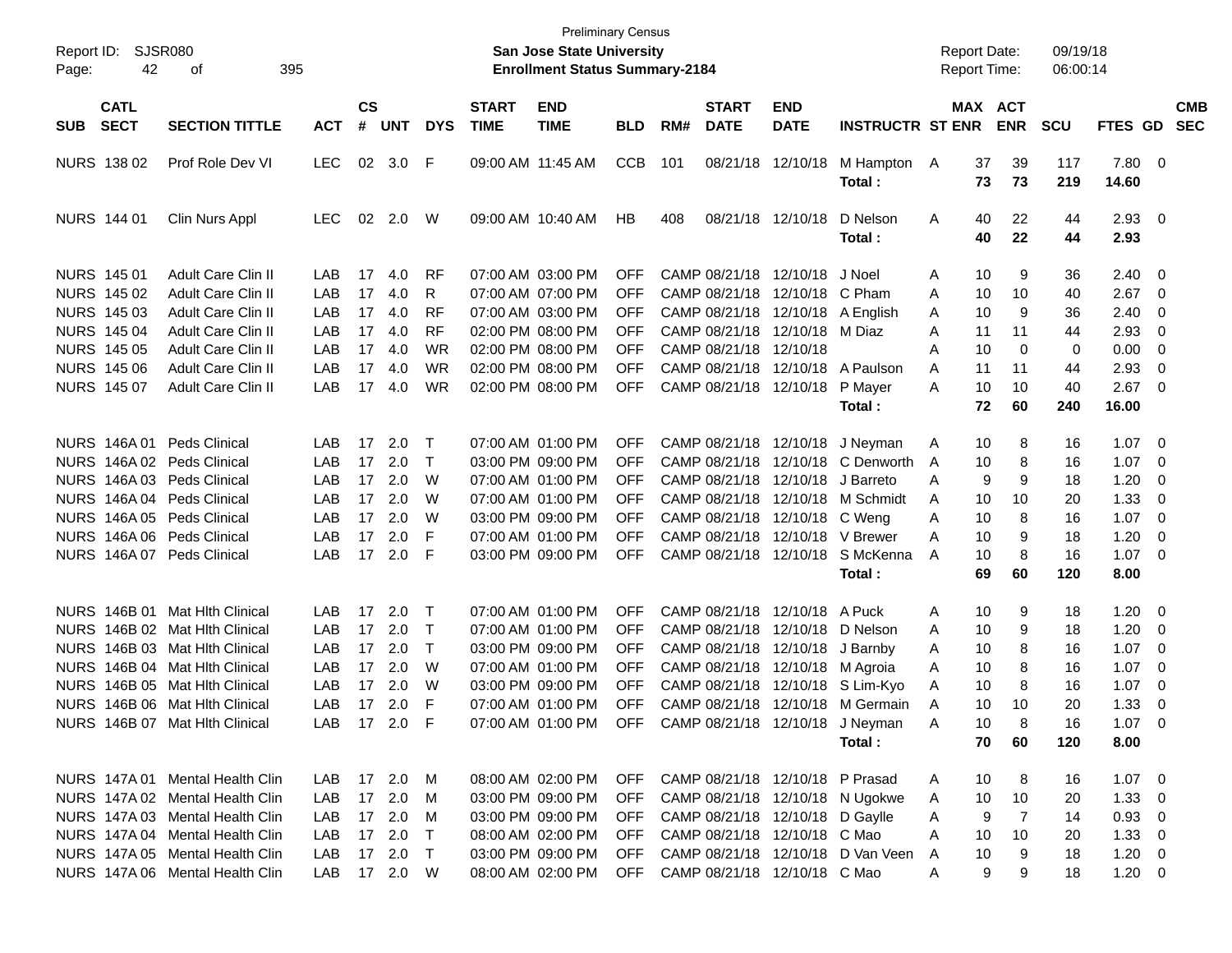| Report ID:<br>Page:                      | SJSR080<br>43<br>395<br>οf                                                             |                                        |                    |                         |                                        |                             | <b>Preliminary Census</b><br><b>San Jose State University</b><br><b>Enrollment Status Summary-2184</b> |                          |     |                                        |                                                 |                                                                                                               | <b>Report Date:</b> | <b>Report Time:</b>             | 09/19/18<br>06:00:14                |                                |                                                           |                          |
|------------------------------------------|----------------------------------------------------------------------------------------|----------------------------------------|--------------------|-------------------------|----------------------------------------|-----------------------------|--------------------------------------------------------------------------------------------------------|--------------------------|-----|----------------------------------------|-------------------------------------------------|---------------------------------------------------------------------------------------------------------------|---------------------|---------------------------------|-------------------------------------|--------------------------------|-----------------------------------------------------------|--------------------------|
| <b>CATL</b><br><b>SECT</b><br><b>SUB</b> | <b>SECTION TITTLE</b>                                                                  | <b>ACT</b>                             | $\mathsf{cs}$<br># | <b>UNT</b>              | <b>DYS</b>                             | <b>START</b><br><b>TIME</b> | <b>END</b><br><b>TIME</b>                                                                              | <b>BLD</b>               | RM# | <b>START</b><br><b>DATE</b>            | <b>END</b><br><b>DATE</b>                       | <b>INSTRUCTR ST ENR</b>                                                                                       |                     | MAX ACT<br><b>ENR</b>           | <b>SCU</b>                          | <b>FTES GD</b>                 |                                                           | <b>CMB</b><br><b>SEC</b> |
| <b>NURS 147A07</b>                       | Mental Health Clin                                                                     | LAB                                    |                    | 17 2.0                  | W                                      |                             | 08:00 AM 02:00 PM                                                                                      | <b>OFF</b>               |     | CAMP 08/21/18 12/10/18                 |                                                 | D Francisco A<br>Total:                                                                                       |                     | 8<br>9<br>67<br>61              | 16<br>122                           | $1.07 \t 0$<br>8.13            |                                                           |                          |
|                                          | NURS 147B 01 Com Hith Clin<br>NURS 147B 02 Com Hith Clin                               | LAB<br>LAB                             | 17<br>17           | 3.0<br>3.0              | $\top$<br>W                            |                             | 08:00 AM 05:00 PM<br>08:00 AM 05:00 PM                                                                 | <b>OFF</b><br><b>OFF</b> |     |                                        |                                                 | CAMP 08/21/18 12/10/18 D Teaford<br>CAMP 08/21/18 12/10/18 D Canham                                           | A<br>A              | 10<br>10<br>10<br>11            | 30<br>30                            | 2.00<br>2.00                   | $\overline{\phantom{0}}$<br>$\overline{\mathbf{0}}$       |                          |
|                                          | NURS 147B 03 Com Hith Clin<br>NURS 147B 05 Com Hith Clin<br>NURS 147B 06 Com Hith Clin | LAB<br>LAB<br>LAB                      | 17<br>17<br>17     | 3.0<br>3.0<br>3.0       | $\top$<br>W<br>$\top$                  |                             | 08:00 AM 05:00 PM<br>08:00 AM 05:00 PM<br>08:00 AM 05:00 PM                                            | <b>OFF</b><br>OFF<br>OFF |     |                                        |                                                 | CAMP 08/21/18 12/10/18 P Edwards<br>CAMP 08/21/18 12/10/18 C Finkbeiner A<br>CAMP 08/21/18 12/10/18 T Adelman | A<br>A              | 10<br>11<br>12<br>12            | 27<br>9<br>27<br>9<br>36            | 1.80<br>1.80<br>2.40           | $\overline{\mathbf{0}}$<br>$\overline{\mathbf{0}}$<br>- 0 |                          |
|                                          | NURS 147B 07 Com Hith Clin<br>NURS 147B 08 Com Hith Clin<br>NURS 147B 10 Com Hlth Clin | LAB<br>LAB<br>LAB                      | 17<br>17<br>17     | 3.0<br>3.0<br>3.0       | $\top$<br><b>TBA</b><br>R              |                             | 08:00 AM 05:00 PM<br>08:00 AM 05:00 PM                                                                 | <b>OFF</b><br><b>OFF</b> |     | 08/21/18 12/10/18                      |                                                 | CAMP 08/21/18 12/10/18 C Finkbeiner A<br>CAMP 08/21/18 12/10/18 T Adelman                                     | A<br>A              | 10<br>10<br>12<br>10<br>10<br>9 | 30<br>30<br>27                      | 2.00<br>2.00<br>1.80           | - 0<br>0<br>$\overline{\mathbf{0}}$                       |                          |
|                                          | NURS 147B 12 Com Hith Clin                                                             | LAB                                    | 17                 | 3.0                     | W                                      |                             | 08:00 AM 05:00 PM                                                                                      | <b>OFF</b>               |     |                                        | CAMP 08/21/18 12/10/18                          | C Williams<br>Total:                                                                                          | A                   | 11<br>10<br>97<br>89            | 30<br>267                           | 2.00<br>17.80                  | - 0                                                       |                          |
|                                          | NURS 148A 01 Sen Precept<br>NURS 148A 02 Sen Precept                                   | <b>PRA 17</b><br><b>PRA</b>            |                    | 4.0<br>17 4.0           | <b>TBA</b><br><b>TBA</b>               |                             |                                                                                                        |                          |     | 08/21/18 12/10/18                      | 08/21/18 12/10/18 N Becker                      |                                                                                                               | A<br>A              | 73<br>11<br>13<br>12            | 44<br>48                            | 2.93<br>3.20                   | $\overline{\mathbf{0}}$<br>$\overline{\mathbf{0}}$        |                          |
|                                          | NURS 148A 03 Sen Precept<br>NURS 148A 04 Sen Precept<br>NURS 148A 05 Sen Precept       | <b>PRA</b><br><b>PRA</b><br><b>PRA</b> | 17                 | 4.0<br>17 4.0<br>17 4.0 | <b>TBA</b><br><b>TBA</b><br><b>TBA</b> |                             |                                                                                                        |                          |     | 08/21/18 12/10/18<br>08/21/18 12/10/18 | 08/21/18 12/10/18                               |                                                                                                               | A<br>A<br>A         | 12<br>16<br>12                  | 5<br>20<br>6<br>24<br>6<br>24       | 1.33<br>1.60<br>1.60           | $\overline{\mathbf{0}}$<br>$\overline{\mathbf{0}}$<br>- 0 |                          |
|                                          | NURS 148A 06 Sen Precept<br>NURS 148A 07 Sen Precept<br>NURS 148A 08 Sen Precept       | <b>PRA</b><br><b>PRA</b><br><b>PRA</b> | 17<br>17           | 17 4.0<br>4.0<br>4.0    | <b>TBA</b><br><b>TBA</b><br>F          |                             | 01:00 PM 03:20 PM                                                                                      |                          |     | 08/21/18 12/10/18                      | 08/21/18 12/10/18<br>08/21/18 12/10/18 J Barnby |                                                                                                               | A<br>A<br>A         | 16<br>11<br>5<br>9<br>12<br>12  | 44<br>20<br>48                      | 2.93<br>1.33<br>3.20           | 0<br>$\overline{\mathbf{0}}$<br>$\overline{\mathbf{0}}$   |                          |
|                                          | NURS 148A 09 Sen Precept                                                               | <b>PRA</b>                             |                    | 17 4.0                  | F                                      |                             | 01:00 PM 03:20 PM                                                                                      |                          |     |                                        |                                                 | 08/21/18 12/10/18 I Becerra-Or<br>Total:                                                                      | A<br>175            | 12<br>$\overline{7}$<br>75      | 28<br>300                           | 1.87<br>20.00                  | - 0                                                       |                          |
| NURS 180 01<br>NURS 180 02               | <b>Indivi Stdies</b><br><b>Indivi Stdies</b>                                           | <b>SUP</b><br><b>SUP</b>               | 36<br>36           | 1.0<br>2.0              | <b>TBA</b><br><b>TBA</b>               |                             |                                                                                                        |                          |     |                                        |                                                 | 08/21/18 12/10/18 C O'Leary-Ke A<br>08/21/18 12/10/18 C O'Leary-Ke A                                          |                     | 40<br>19<br>40                  | 19<br>6<br>12                       | 1.27<br>0.80                   | $\overline{\phantom{0}}$<br>$\overline{\mathbf{0}}$       |                          |
| NURS 180 03<br><b>NURS 180 04</b>        | <b>Indivi Stdies</b><br><b>Indivi Stdies</b>                                           | <b>SUP</b><br><b>SUP</b>               | 36<br>36           | 3.0<br>4.0              | <b>TBA</b><br><b>TBA</b>               |                             |                                                                                                        |                          |     |                                        |                                                 | 08/21/18 12/10/18 C O'Leary-Ke A<br>08/21/18 12/10/18 C O'Leary-Ke A<br>Total:                                | 160                 | 40<br>40<br>27                  | 0<br>0<br>$\overline{2}$<br>8<br>39 | 0.00<br>0.53<br>2.60           | 0<br>- 0                                                  |                          |
| NURS 200 01<br><b>NURS 200 50</b>        | <b>Health Systems</b><br><b>Health Systems</b>                                         | <b>SEM</b><br>SEM 05                   |                    | 3.0<br>3.0 W            |                                        |                             | 03:30 PM 06:15 PM HB                                                                                   |                          | 401 |                                        | 08/21/18 12/10/18                               | D Moore                                                                                                       | х<br>Α              | 0<br>$20\,$<br>12               | 0<br>0<br>36                        | $0.00 \t 0$<br>3.00 12         |                                                           |                          |
|                                          |                                                                                        |                                        |                    |                         |                                        |                             |                                                                                                        |                          |     |                                        |                                                 | Total:                                                                                                        |                     | 20<br>12                        | 36                                  | 3.00                           |                                                           |                          |
| NURS 202 01<br>NURS 202 51               | <b>Theoretical Found</b><br><b>Theoretical Found</b>                                   | <b>SEM</b><br>SEM 05                   |                    | 2.0<br>2.0 W            |                                        |                             | 06:30 PM 08:10 PM HB                                                                                   |                          | 401 |                                        | 08/21/18 12/10/18 C Mao                         | Total:                                                                                                        | X<br>Α              | 0<br>20<br>13<br>20<br>13       | 0<br>0<br>26<br>26                  | $0.00 \t 0$<br>2.17 13<br>2.17 |                                                           |                          |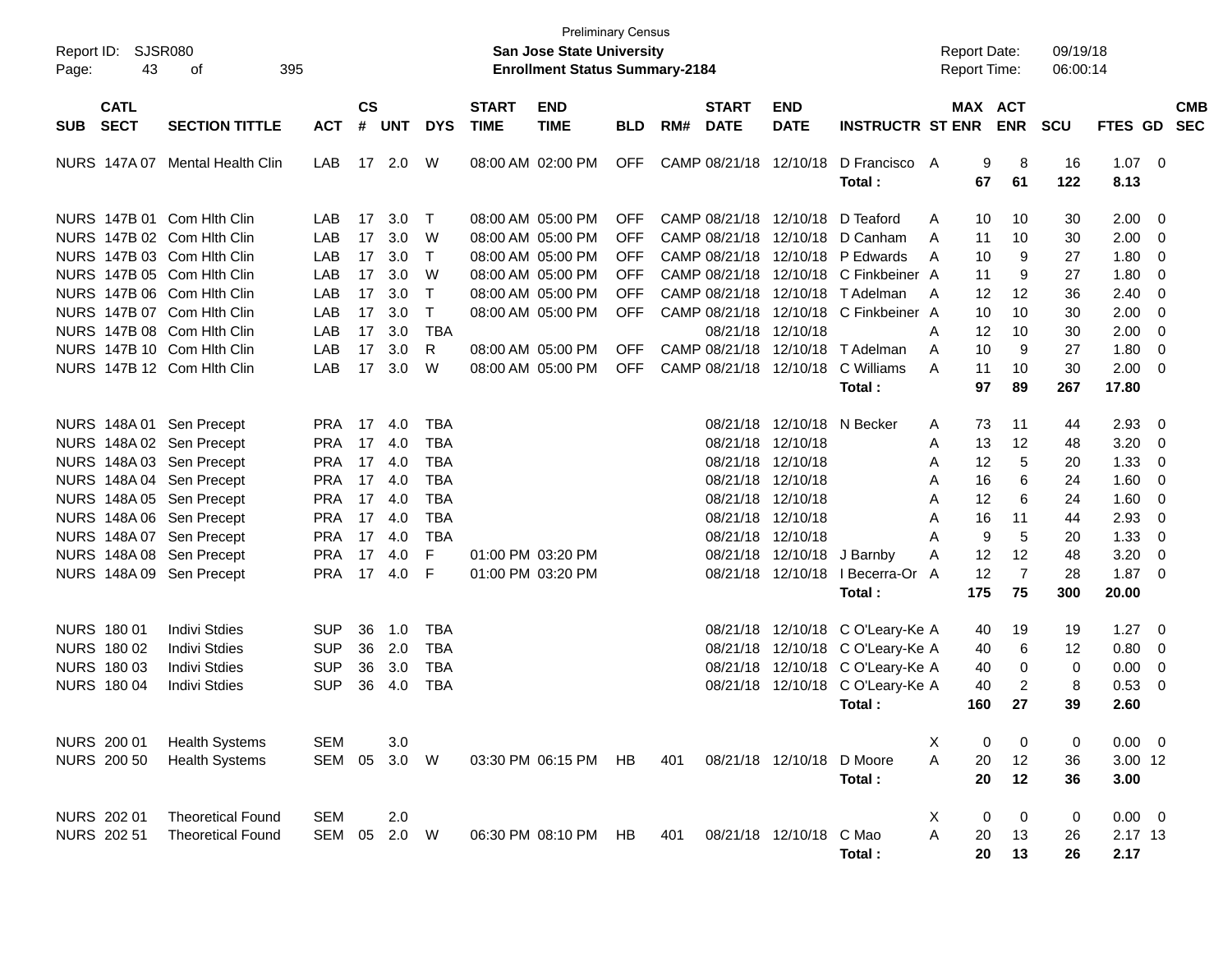| Report ID:<br>Page: | 44                         | <b>SJSR080</b><br>395<br>оf |            |                |            |            |                             | <b>Preliminary Census</b><br><b>San Jose State University</b><br><b>Enrollment Status Summary-2184</b> |            |     |                             |                                                  |                           | <b>Report Date:</b><br><b>Report Time:</b> |             |                          | 09/19/18<br>06:00:14 |                 |                |                          |
|---------------------|----------------------------|-----------------------------|------------|----------------|------------|------------|-----------------------------|--------------------------------------------------------------------------------------------------------|------------|-----|-----------------------------|--------------------------------------------------|---------------------------|--------------------------------------------|-------------|--------------------------|----------------------|-----------------|----------------|--------------------------|
| <b>SUB</b>          | <b>CATL</b><br><b>SECT</b> | <b>SECTION TITTLE</b>       | <b>ACT</b> | <b>CS</b><br># | <b>UNT</b> | <b>DYS</b> | <b>START</b><br><b>TIME</b> | <b>END</b><br><b>TIME</b>                                                                              | <b>BLD</b> | RM# | <b>START</b><br><b>DATE</b> | <b>END</b><br><b>DATE</b>                        | <b>INSTRUCTR ST ENR</b>   | <b>MAX</b>                                 |             | <b>ACT</b><br><b>ENR</b> | <b>SCU</b>           | <b>FTES</b>     | <b>GD</b>      | <b>CMB</b><br><b>SEC</b> |
|                     | NURS 248 01                | Adv Hith Assess             | <b>SEM</b> |                | 3.0        |            |                             |                                                                                                        |            |     |                             |                                                  |                           | Χ                                          | $\mathbf 0$ | $\overline{0}$           | 0                    | $0.00 \t 0$     |                |                          |
|                     | NURS 248 52                | <b>Adv Hith Assess</b>      | SEM        | 06             | 3.0        | W          |                             | 08:30 PM 11:00 PM                                                                                      | HB         | 401 | 08/21/18                    | 12/10/18                                         | D Goyal                   | A                                          | 20          | 13                       | 39                   | $3.25$ 13       |                |                          |
|                     |                            |                             |            |                |            |            |                             |                                                                                                        |            |     |                             |                                                  | Total :                   |                                            | 20          | 13                       | 39                   | 3.25            |                |                          |
|                     | NURS 297 01                | Master's Project            | <b>SUP</b> |                | 1.0        |            |                             |                                                                                                        |            |     |                             |                                                  |                           | X                                          | $\mathbf 0$ | $\mathbf 0$              | 0                    | $0.00 \quad 0$  |                |                          |
|                     | NURS 297 02                | Master's Project            | <b>SUP</b> |                | 2.0        |            |                             |                                                                                                        |            |     |                             |                                                  |                           | X                                          | $\mathbf 0$ | $\mathbf 0$              | $\mathbf 0$          | 0.00            | $\overline{0}$ |                          |
|                     |                            |                             |            |                |            |            |                             |                                                                                                        |            |     |                             |                                                  | Total:                    |                                            | 0           | $\mathbf 0$              | 0                    | 0.00            |                |                          |
|                     | Department :               | Nursing                     |            |                |            |            |                             |                                                                                                        |            |     |                             |                                                  | <b>Department Total:</b>  |                                            | 2243        | 1851                     | 4470                 | 291.62          |                |                          |
|                     |                            |                             |            |                |            |            |                             |                                                                                                        |            |     |                             | <b>Lower Division:</b><br><b>Upper Division:</b> |                           |                                            | 634<br>1569 | 625<br>1200              | 1310<br>3095         | 87.33<br>198.87 |                |                          |
|                     |                            |                             |            |                |            |            |                             |                                                                                                        |            |     |                             |                                                  | <b>Graduate Division:</b> |                                            | 40          | 26                       | 65                   | 5.42            |                |                          |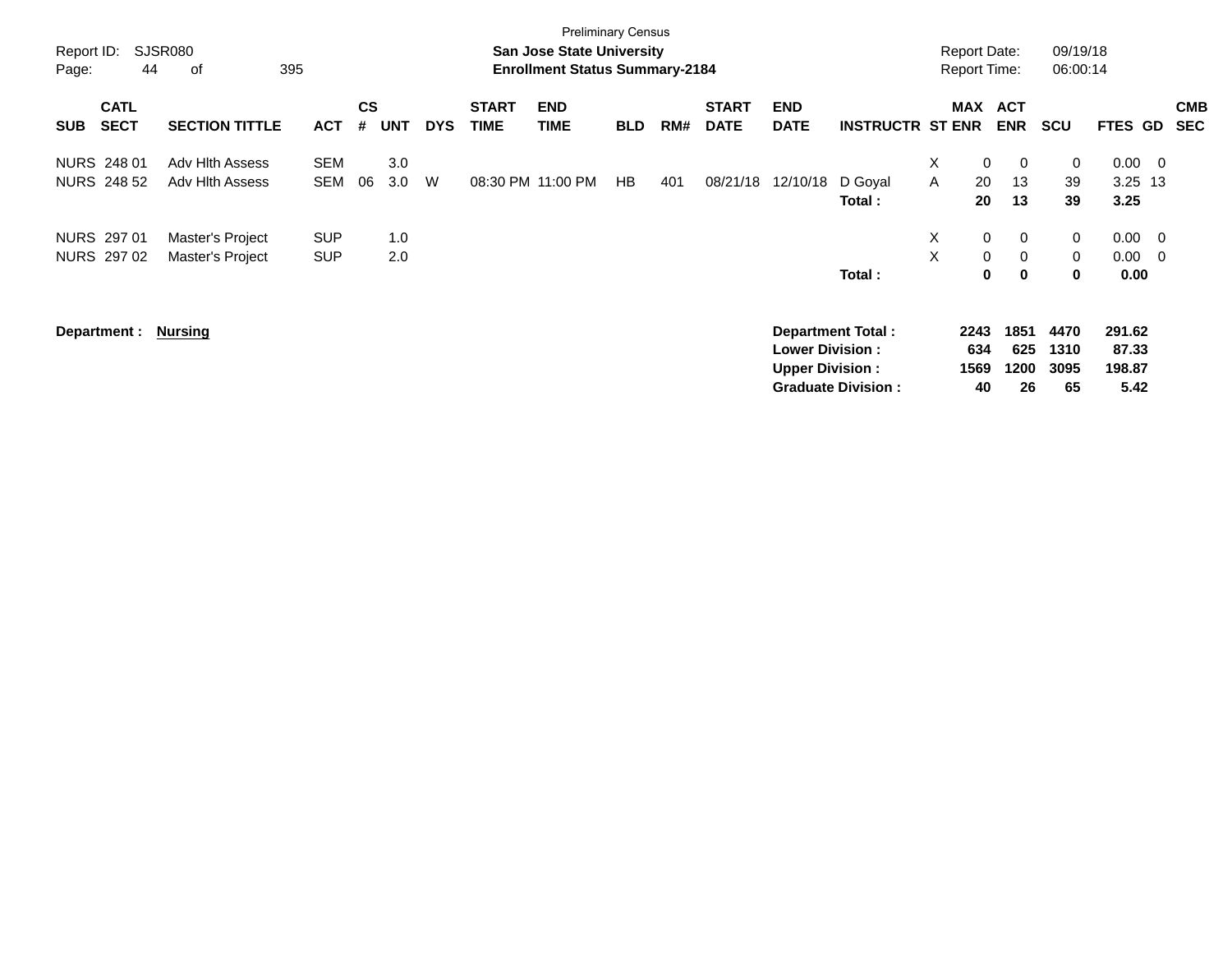| Report ID:<br>Page: | 45                         | SJSR080<br>395<br>οf                                         |               |               |        |            |                             | <b>San Jose State University</b><br><b>Enrollment Status Summary-2184</b> | <b>Preliminary Census</b> |     |                             |                           |                                  |   | <b>Report Date:</b><br><b>Report Time:</b> | 09/19/18<br>06:00:14 |                |                          |
|---------------------|----------------------------|--------------------------------------------------------------|---------------|---------------|--------|------------|-----------------------------|---------------------------------------------------------------------------|---------------------------|-----|-----------------------------|---------------------------|----------------------------------|---|--------------------------------------------|----------------------|----------------|--------------------------|
| <b>SUB</b>          | <b>CATL</b><br><b>SECT</b> | <b>SECTION TITTLE</b>                                        | <b>ACT</b>    | $\mathsf{cs}$ | # UNT  | <b>DYS</b> | <b>START</b><br><b>TIME</b> | <b>END</b><br><b>TIME</b>                                                 | <b>BLD</b>                | RM# | <b>START</b><br><b>DATE</b> | <b>END</b><br><b>DATE</b> | <b>INSTRUCTR ST ENR</b>          |   | MAX ACT<br><b>ENR</b>                      | <b>SCU</b>           | <b>FTES GD</b> | <b>CMB</b><br><b>SEC</b> |
| College             |                            | <b>Applied Sciences &amp; Arts</b>                           |               |               |        |            |                             |                                                                           |                           |     |                             |                           |                                  |   |                                            |                      |                |                          |
|                     | Department :               | <b>Occupational Therapy</b><br>OCTH 201A 01 Field Work Exper | <b>SUP</b>    | 25            | 6.0    | TBA        |                             |                                                                           |                           |     |                             | 08/21/18 12/10/18         | A Kelley                         | A | 37<br>37                                   | 222                  | 18.50 37       |                          |
|                     |                            |                                                              |               |               |        |            |                             |                                                                           |                           |     |                             |                           | Total:                           |   | 37<br>37                                   | 222                  | 18.50          |                          |
|                     | OCTH 201B 01               | Adv Field Wrk Exp                                            | <b>SUP</b>    | 25            | 6.0    | TBA        |                             |                                                                           |                           |     |                             | 08/21/18 12/10/18         | A Kelley                         | Α | 36<br>37                                   | 216                  | 18.00 36       |                          |
|                     |                            |                                                              |               |               |        |            |                             |                                                                           |                           |     |                             |                           | Total:                           |   | 37<br>36                                   | 216                  | 18.00          |                          |
|                     | OCTH 210 01                | Sem in Occup Therapy LEC                                     |               |               | 02 2.0 | M          |                             | 05:00 PM 06:45 PM                                                         | <b>CCB</b>                | 115 |                             | 08/21/18 12/10/18         | R McLaughlin A                   |   | 28<br>19                                   | 38                   | 3.17 19        |                          |
|                     |                            |                                                              |               |               |        |            |                             |                                                                           |                           |     |                             |                           | Total:                           |   | 28<br>19                                   | 38                   | 3.17           |                          |
|                     | OCTH 211 01                | Hist Theory OT                                               | <b>LEC</b>    | 02            | 3.0    | M          |                             | 01:30 PM 04:15 PM                                                         | <b>CCB</b>                | 101 |                             | 08/21/18 12/10/18 C Fang  |                                  | Α | 28<br>28                                   | 84                   | 7.00 28        |                          |
|                     | OCTH 211 02                | Hist Theory OT                                               | <b>LEC</b>    | 02            | 3.0    | $\top$     |                             | 01:30 PM 04:15 PM                                                         | <b>CCB</b>                | 101 |                             | 08/21/18 12/10/18         | D Boldina                        | A | 28<br>26                                   | 78                   | 6.50 26        |                          |
|                     | OCTH 211 03                | Hist Theory OT                                               | <b>LEC</b>    | 02            | 3.0    | R          |                             | 09:00 AM 11:45 AM                                                         | <b>CCB</b>                | 101 |                             | 08/21/18 12/10/18         | D Lashgari                       | A | 28<br>27                                   | 81                   | 6.75 27        |                          |
|                     |                            |                                                              |               |               |        |            |                             |                                                                           |                           |     |                             |                           | Total:                           |   | 84<br>81                                   | 243                  | 20.25          |                          |
|                     | OCTH 212 01                | Lifespan occupat                                             | <b>LEC</b>    | 02            | 3.0    | M          |                             | 09:00 AM 11:45 AM                                                         | <b>CCB</b>                | 115 |                             | 08/21/18 12/10/18         | M Chang                          | A | 28<br>28                                   | 84                   | 7.00 28        |                          |
|                     | OCTH 212 02                | Lifespan occupat                                             | LEC           | 02            | 3.0    | M          |                             | 01:30 PM 04:15 PM                                                         | <b>CCB</b>                | 115 |                             |                           | 08/21/18 12/10/18 A Niehues      | A | 26<br>28                                   | 78                   | 6.50 26        |                          |
|                     | OCTH 212 03                | Lifespan occupat                                             | <b>LEC</b>    | 02            | 3.0    | W          |                             | 01:30 PM 04:15 PM                                                         | <b>CCB</b>                | 115 | 08/21/18 12/10/18           |                           | M Chang                          | Α | 28<br>28                                   | 84                   | 7.00 28        |                          |
|                     |                            |                                                              |               |               |        |            |                             |                                                                           |                           |     |                             |                           | Total:                           |   | 84<br>82                                   | 246                  | 20.50          |                          |
|                     | OCTH 213 01                | Prof Develop I                                               | <b>LEC</b>    | 02            | 3.0    | M          |                             | 09:00 AM 11:45 AM                                                         | <b>CCB</b>                | 101 |                             | 08/21/18 12/10/18 A Smith |                                  | Α | 26<br>28                                   | 78                   | 6.50 26        |                          |
|                     | OCTH 213 02                | Prof Develop I                                               | <b>LEC</b>    | 02            | 3.0    | W          |                             | 09:00 AM 11:45 AM                                                         | <b>CCB</b>                | 115 |                             |                           | 08/21/18 12/10/18 H Pendleton    | A | 27<br>28                                   | 81                   | 6.75 27        |                          |
|                     | OCTH 213 03                | Prof Develop I                                               | <b>LEC</b>    | 02            | 3.0    | R          |                             | 01:30 PM 04:15 PM                                                         | <b>CCB</b>                | 101 |                             | 08/21/18 12/10/18         | H Pendleton A                    |   | 28<br>28                                   | 84                   | 7.00 28        |                          |
|                     |                            |                                                              |               |               |        |            |                             |                                                                           |                           |     |                             |                           | Total:                           |   | 84<br>81                                   | 243                  | 20.25          |                          |
|                     | OCTH 221 01                | OccupatAnalysis                                              | SEM           | 06            | 3.0    | Т          |                             | 09:00 AM 11:45 AM                                                         | <b>CCB</b>                | 210 |                             | 08/21/18 12/10/18         | C Glogoski                       | A | 21<br>21                                   | 63                   | 5.25 21        |                          |
|                     | OCTH 221 02                | OccupatAnalysis                                              | <b>SEM</b>    | 06            | 3.0    | $\top$     |                             | 01:30 PM 04:15 PM                                                         | CCB                       | 210 |                             |                           | 08/21/18 12/10/18 L Andonian     | A | 21<br>20                                   | 60                   | 5.00 20        |                          |
|                     | OCTH 221 03                | OccupatAnalysis                                              | <b>SEM</b>    | 06            | 3.0    | W          |                             | 09:00 AM 11:45 AM                                                         | <b>CCB</b>                | 210 |                             | 08/21/18 12/10/18 C Fang  |                                  | Α | 21<br>19                                   | 57                   | 4.75 19        |                          |
|                     | OCTH 221 04                | OccupatAnalysis                                              | SEM           | 06            | 3.0    | W          |                             | 01:30 PM 04:15 PM                                                         | <b>CCB</b>                | 210 |                             | 08/21/18 12/10/18         | L Andonian                       | A | 21<br>21                                   | 63                   | 5.25 21        |                          |
|                     |                            |                                                              |               |               |        |            |                             |                                                                           |                           |     |                             |                           | Total:                           |   | 84<br>81                                   | 243                  | 20.25          |                          |
|                     | OCTH 222 01                | <b>Funct Kinesiology</b>                                     | SEM 06 3.0    |               |        | TR         |                             | 09:00 AM 10:15 AM                                                         | CCB 209                   |     |                             |                           | 08/21/18 12/10/18 A George       | A | 21<br>19                                   | 57                   | 4.75 19        |                          |
|                     | OCTH 222 02                | <b>Funct Kinesiology</b>                                     | SEM 06 3.0 TR |               |        |            |                             | 10:30 AM 11:45 AM                                                         | CCB 209                   |     |                             |                           | 08/21/18 12/10/18 A George       | Α | 21<br>21                                   | 63                   | 5.25 21        |                          |
|                     |                            |                                                              |               |               |        |            |                             |                                                                           |                           |     |                             |                           | Total:                           |   | 42<br>40                                   | 120                  | 10.00          |                          |
|                     | OCTH 226 01                | OT with Children                                             | SEM 05 3.0    |               |        | - M        |                             | 09:00 AM 11:45 AM                                                         | CCB 210                   |     |                             |                           | 08/21/18 12/10/18 W Schultz-Kr A |   | 22<br>21                                   | 66                   | 5.50 22        |                          |
|                     | OCTH 226 02                | OT with Children                                             | SEM 05 3.0    |               |        | M          |                             | 01:30 PM 04:15 PM                                                         | CCB 210                   |     |                             | 08/21/18 12/10/18 A Smith |                                  | Α | 22<br>21                                   | 66                   | 5.50 22        |                          |
|                     |                            |                                                              |               |               |        |            |                             |                                                                           |                           |     |                             |                           | Total:                           |   | 42<br>44                                   | 132                  | 11.00          |                          |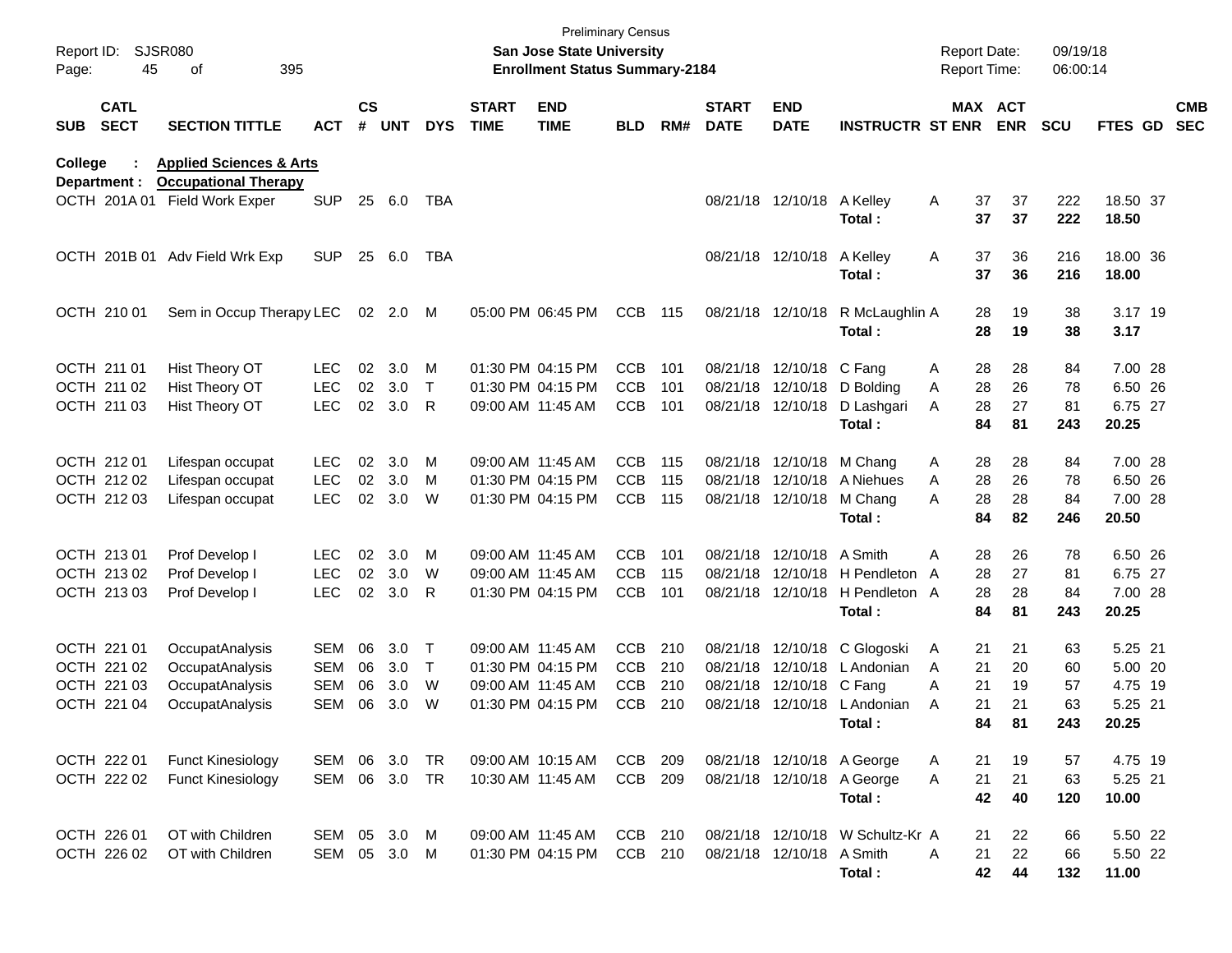|                           |                                                 |                |                        |            |              |              | <b>Preliminary Census</b><br>San Jose State University |            |     |              |                           |                             |                     |                     |            | 09/19/18       |                          |            |
|---------------------------|-------------------------------------------------|----------------|------------------------|------------|--------------|--------------|--------------------------------------------------------|------------|-----|--------------|---------------------------|-----------------------------|---------------------|---------------------|------------|----------------|--------------------------|------------|
| Page:                     | <b>SJSR080</b><br>Report ID:<br>395<br>46<br>οf |                |                        |            |              |              | <b>Enrollment Status Summary-2184</b>                  |            |     |              |                           |                             | <b>Report Time:</b> | <b>Report Date:</b> |            | 06:00:14       |                          |            |
| <b>CATL</b>               |                                                 |                | $\mathbf{c}\mathbf{s}$ |            |              | <b>START</b> | <b>END</b>                                             |            |     | <b>START</b> | <b>END</b>                |                             |                     | MAX ACT             |            |                |                          | <b>CMB</b> |
| <b>SECT</b><br><b>SUB</b> | <b>SECTION TITTLE</b>                           | <b>ACT</b>     | #                      | <b>UNT</b> | <b>DYS</b>   | <b>TIME</b>  | <b>TIME</b>                                            | <b>BLD</b> | RM# | <b>DATE</b>  | <b>DATE</b>               | <b>INSTRUCTR ST ENR</b>     |                     | <b>ENR</b>          | <b>SCU</b> | <b>FTES GD</b> |                          | <b>SEC</b> |
| OCTH 233 01               | Prof Develop II                                 | LEC            | 02                     | 3.0        | $\top$       |              | 09:00 AM 11:45 AM                                      | <b>CCB</b> | 101 | 08/21/18     | 12/10/18                  | L Arabit                    | Α                   | 28                  | 26<br>78   |                | 6.50 26                  |            |
| OCTH 233 02               | Prof Develop II                                 | <b>LEC</b>     | 02                     | 3.0        | W            |              | 09:00 AM 11:45 AM                                      | <b>CCB</b> | 101 | 08/21/18     | 12/10/18                  | L Andonian                  | Α                   | 28                  | 29<br>87   |                | 7.25 29                  |            |
| OCTH 233 03               | Prof Develop II                                 | <b>LEC</b>     | 02                     | 3.0        | W            |              | 01:30 PM 04:15 PM                                      | <b>CCB</b> | 101 | 08/21/18     | 12/10/18                  | L Arabit                    | Α                   | 28<br>27            | 81         |                | 6.75 27                  |            |
|                           |                                                 |                |                        |            |              |              |                                                        |            |     |              |                           | Total:                      |                     | 84                  | 82<br>246  | 20.50          |                          |            |
| OCTH 234 01               | OT in Community II                              | SEM            | 05                     | 3.0        | $\top$       |              | 09:00 AM 11:45 AM                                      | <b>CCB</b> | 115 | 08/21/18     | 12/10/18                  | L Andonian                  | A                   | 21                  | 22<br>66   |                | 5.50 22                  |            |
| OCTH 234 02               | OT in Community II                              | SEM            | 05                     | 3.0        | $\top$       |              | 01:30 PM 04:15 PM                                      | <b>CCB</b> | 209 | 08/21/18     | 12/10/18                  | C Glogoski                  | A                   | 21                  | 19<br>57   |                | 4.75 19                  |            |
|                           |                                                 |                |                        |            |              |              |                                                        |            |     |              |                           | Total:                      |                     | 42<br>41            | 123        | 10.25          |                          |            |
| OCTH 236 01               | OT with Youth                                   | SEM            | 05                     | 3.0        | M            |              | 09:00 AM 11:45 AM                                      | HB         | 206 | 08/21/18     | 12/10/18                  | A Niehues                   | A                   | 21                  | 19<br>57   |                | 4.75 19                  |            |
| OCTH 236 02               | OT with Youth                                   | SEM            | 05                     | 3.0        | M            |              | 01:30 PM 04:15 PM                                      | HB         | 206 |              | 08/21/18 12/10/18         | A George                    | A                   | 21                  | 22<br>66   |                | 5.50 22                  |            |
|                           |                                                 |                |                        |            |              |              |                                                        |            |     |              |                           | Total:                      |                     | 42<br>41            | 123        | 10.25          |                          |            |
| OCTH 246 01               | OT w Young Adults                               | SEM            | 05                     | 3.0        | W            |              | 09:00 AM 11:45 AM                                      | HB         | 206 | 08/21/18     | 12/10/18                  | D Bolding                   | A                   | 21                  | 20<br>60   |                | 5.00 20                  |            |
| OCTH 246 02               | OT w Young Adults                               | SEM            | 05                     | 3.0        | W            |              | 01:30 PM 04:15 PM                                      | HB         | 206 |              | 08/21/18 12/10/18         | D Bolding                   | A                   | 21<br>21            | 63         |                | 5.25 21                  |            |
|                           |                                                 |                |                        |            |              |              |                                                        |            |     |              |                           | Total:                      |                     | 42<br>41            | 123        | 10.25          |                          |            |
| OCTH 256 01               | OT Mid Age Adults                               | SEM            | 05                     | 3.0        | R            |              | 09:00 AM 11:45 AM                                      | <b>CCB</b> | 210 | 08/21/18     | 12/10/18                  | J Smith                     | Α                   | 21                  | 20<br>60   |                | 5.00 20                  |            |
| OCTH 256 02               | OT Mid Age Adults                               | SEM            | 05                     | 3.0        | R            |              | 01:30 PM 04:15 PM                                      | <b>CCB</b> | 210 | 08/21/18     | 12/10/18                  | L Arabit                    | Α                   | 21<br>20            | 60         |                | 5.00 20                  |            |
|                           |                                                 |                |                        |            |              |              |                                                        |            |     |              |                           | Total:                      |                     | 42<br>40            | 120        | 10.00          |                          |            |
| OCTH 275 01               | EBP in OT                                       | SEM            | 05                     | 3.0        | M            |              | 09:00 AM 11:45 AM                                      | <b>CCB</b> | 209 | 08/21/18     | 12/10/18 C Fang           |                             | A                   | 21<br>21            | 63         |                | 5.25 21                  |            |
| OCTH 275 02               | EBP in OT                                       | SEM            | 05                     | 3.0        | M            |              | 01:30 PM 04:15 PM                                      | <b>CCB</b> | 209 | 08/21/18     | 12/10/18                  | M Chang                     | A                   | 21<br>20            | 60         |                | 5.00 20                  |            |
| OCTH 275 03               | EBP in OT                                       | SEM            | 05                     | 3.0        | W            |              | 09:00 AM 11:45 AM                                      | <b>CCB</b> | 209 | 08/21/18     | 12/10/18                  | M Chang                     | Α                   | 21<br>21            | 63         |                | 5.25 21                  |            |
| OCTH 275 04               | EBP in OT                                       | SEM            | 05                     | 3.0        | R            |              | 01:30 PM 04:15 PM                                      | <b>CCB</b> | 209 | 08/21/18     | 12/10/18                  | D Bolding                   | Α                   | 21                  | 20<br>60   |                | 5.00 20                  |            |
|                           |                                                 |                |                        |            |              |              |                                                        |            |     |              |                           | Total:                      |                     | 84                  | 82<br>246  | 20.50          |                          |            |
| OCTH 276 01               | Pract & Seminar 1A                              | <b>SEM</b>     |                        | 0.0        |              |              |                                                        |            |     |              |                           |                             | Х                   | 0                   | 0          | 0              | $0.00 \ 0$               |            |
| OCTH 276 02               | Pract & Seminar 1A                              | LAB            |                        | 3.0        |              |              |                                                        |            |     |              |                           |                             | X                   | 0                   | 0          | 0.00<br>0      | $\overline{\phantom{0}}$ |            |
| OCTH 276 03               | Pract & Seminar 1A                              | SEM 05 0.0     |                        |            | $\mathsf{R}$ |              | 05:00 PM 07:05 PM                                      | CCB 210    |     |              |                           | 08/21/18 12/10/18 G Teaford | Α                   | 21<br>21            |            | 53             | 0.0021                   |            |
| OCTH 276 04               | Pract & Seminar 1A                              | LAB            |                        |            | 17 3.0 TBA   |              |                                                        |            |     |              |                           | 08/21/18 12/10/18 G Teaford | A                   | 21<br>21            | 11         |                | 5.25 21                  |            |
| OCTH 276 05               | Pract & Seminar 1A                              | SEM            |                        | 05 0.0     | $\top$       |              | 05:00 PM 07:05 PM CCB 210                              |            |     |              | 08/21/18 12/10/18 LLe     |                             | A                   | 21                  | 20<br>50   |                | 0.0020                   |            |
| OCTH 276 06               | Pract & Seminar 1A                              | LAB 17 3.0 TBA |                        |            |              |              |                                                        |            |     |              | 08/21/18 12/10/18 L Le    |                             | Α                   | 21                  | 20<br>10   |                | 5.00 20                  |            |
|                           |                                                 |                |                        |            |              |              |                                                        |            |     |              |                           | Total:                      |                     | 84                  | 82<br>123  | 10.25          |                          |            |
| OCTH 286 01               | Seminar & Pract IB                              | SEM 05 4.0 TR  |                        |            |              |              | 09:00 AM 10:15 AM                                      | HB.        | 206 |              | 08/21/18 12/10/18 S Ivlev |                             | A                   | 11                  | 11<br>33   |                | 3.67 11                  |            |
| OCTH 286 02               | Seminar & Pract IB                              | SUP 23 0.0     |                        |            | TR           |              | 10:30 AM 11:45 AM                                      | HB         | 206 |              | 08/21/18 12/10/18 S Ivlev |                             | A                   | 11<br>11            | 44         |                | $0.00$ 11                |            |
| OCTH 286 03               | Seminar & Pract IB                              | SEM 05 4.0 TR  |                        |            |              |              | 01:30 PM 02:45 PM CCB 115                              |            |     |              |                           | 08/21/18 12/10/18 A George  | A                   | 12<br>10            | 30         |                | 3.33 10                  |            |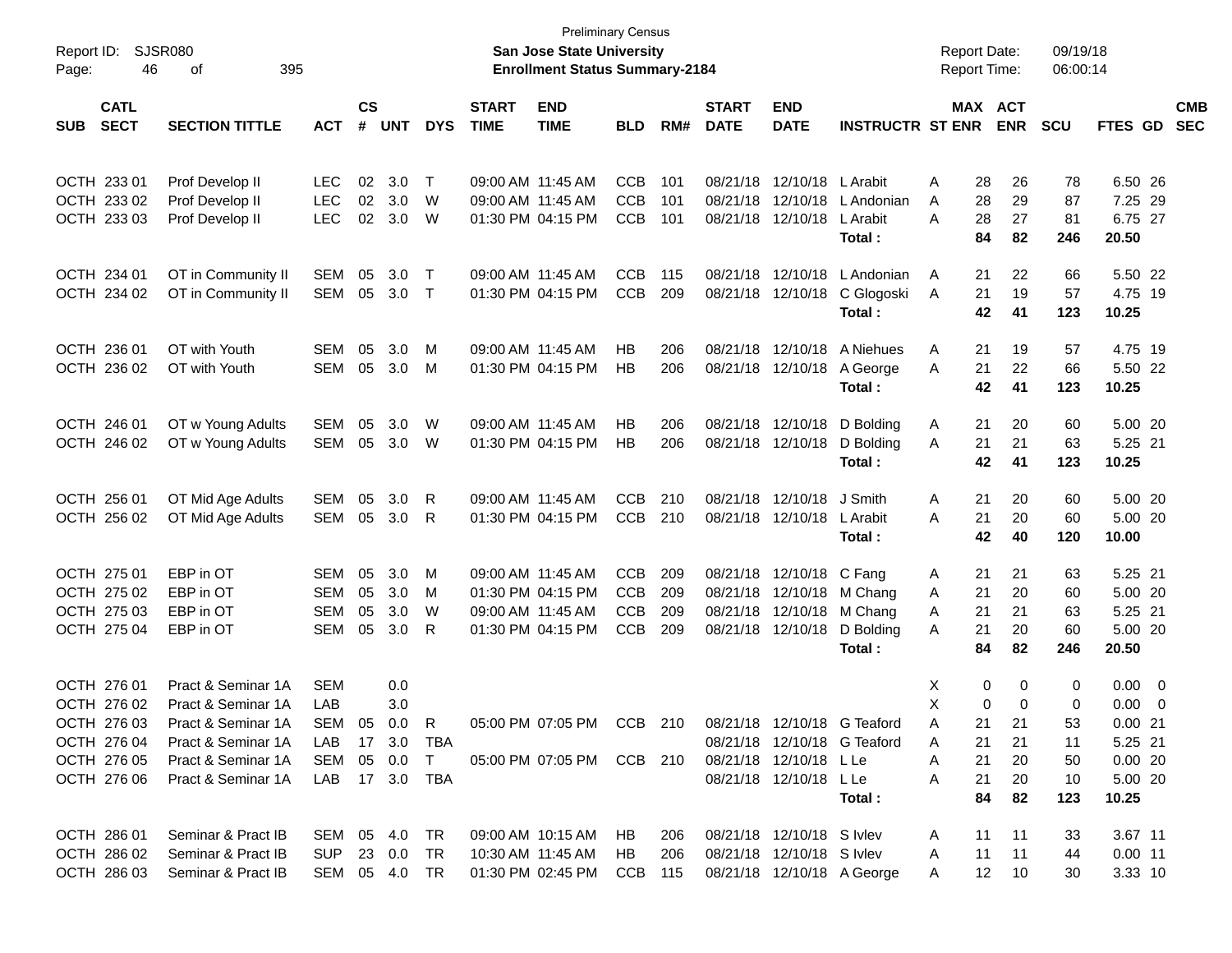| Report ID:<br>Page:                      | 47     | <b>SJSR080</b><br>395<br>of |            |                    |            |            |                             | <b>Preliminary Census</b><br><b>San Jose State University</b><br><b>Enrollment Status Summary-2184</b> |            |     |                             |                                                                       |                         |            | <b>Report Date:</b><br><b>Report Time:</b> |               | 09/19/18<br>06:00:14 |                        |                |                          |
|------------------------------------------|--------|-----------------------------|------------|--------------------|------------|------------|-----------------------------|--------------------------------------------------------------------------------------------------------|------------|-----|-----------------------------|-----------------------------------------------------------------------|-------------------------|------------|--------------------------------------------|---------------|----------------------|------------------------|----------------|--------------------------|
| <b>CATL</b><br><b>SECT</b><br><b>SUB</b> |        | <b>SECTION TITTLE</b>       | <b>ACT</b> | $\mathsf{cs}$<br># | <b>UNT</b> | <b>DYS</b> | <b>START</b><br><b>TIME</b> | <b>END</b><br><b>TIME</b>                                                                              | <b>BLD</b> | RM# | <b>START</b><br><b>DATE</b> | <b>END</b><br><b>DATE</b>                                             | <b>INSTRUCTR ST ENR</b> | <b>MAX</b> | <b>ACT</b><br><b>ENR</b>                   | <b>SCU</b>    |                      | FTES GD                |                | <b>CMB</b><br><b>SEC</b> |
| OCTH 286 04                              |        | Seminar & Pract IB          | <b>SUP</b> | 23                 | 0.0        | <b>TR</b>  | 03:00 PM 04:15 PM           |                                                                                                        | <b>CCB</b> | 222 | 08/21/18                    | 12/10/18                                                              | A George                | A          | 12<br>10                                   |               | 40                   | $0.00$ 10              |                |                          |
| OCTH 286 05                              |        | Seminar & Pract IB          | <b>SEM</b> | 05                 | 4.0        | TR.        | 03:00 PM 04:15 PM           |                                                                                                        | <b>CCB</b> | 115 | 08/21/18                    | 12/10/18                                                              | A Niehues               | A          | 12<br>11                                   |               | 33                   | 3.67 11                |                |                          |
| OCTH 286 06                              |        | Seminar & Pract IB          | <b>SUP</b> | 23                 | 0.0        | <b>TR</b>  | 04:30 PM 05:45 PM           |                                                                                                        | <b>CCB</b> | 115 | 08/21/18                    | 12/10/18                                                              | A Niehues               | A          | 12<br>11                                   |               | 44                   | $0.00$ 11              |                |                          |
| OCTH 286 07                              |        | Seminar & Pract IB          | <b>SEM</b> |                    | 4.0        |            |                             |                                                                                                        |            |     |                             |                                                                       |                         | X          | 0<br>$\Omega$                              |               | 0                    | 0.00                   | $\Omega$       |                          |
| <b>OCTH</b>                              | 286 08 | Seminar & Pract IB          | <b>SUP</b> |                    | 0.0        |            |                             |                                                                                                        |            |     |                             |                                                                       |                         | X          | 0<br>0                                     |               | 0                    | 0.00                   | 0              |                          |
| OCTH 286 09                              |        | Seminar & Pract IB          | <b>SEM</b> | 05                 | 4.0        | R          |                             | 12:30 PM 03:15 PM                                                                                      | <b>HB</b>  | 206 | 08/21/18                    | 12/10/18                                                              | J Smith                 | A          | 11<br>10                                   |               | 30                   | 3.33                   | -10            |                          |
| OCTH 286 10                              |        | Seminar & Pract IB          | <b>SUP</b> | 23                 | 0.0        | F          | 09:00 AM 11:45 AM           |                                                                                                        |            |     | 08/21/18                    | 12/10/18                                                              | J Smith                 | A          | 10<br>11                                   |               | 40                   | $0.00$ 10              |                |                          |
|                                          |        |                             |            |                    |            |            |                             |                                                                                                        |            |     |                             |                                                                       | Total:                  |            | 84<br>92                                   |               | 294                  | 14.00                  |                |                          |
| OCTH 298 01                              |        | Sup Study OT                | <b>SUP</b> | 25                 | 1.0        | TBA        |                             |                                                                                                        |            |     | 08/21/18                    | 12/10/18                                                              |                         | A          | 80<br>0                                    |               | 0                    | 0.00                   | $\overline{0}$ |                          |
| OCTH 298 02                              |        | Sup Study OT                | <b>SUP</b> | 25                 | 2.0        | <b>TBA</b> |                             |                                                                                                        |            |     | 08/21/18                    | 12/10/18                                                              |                         | A          | 16                                         | 0             | 0                    | 0.00                   | 0              |                          |
| <b>OCTH</b>                              | 298 03 | Sup Study OT                | <b>SUP</b> | 25                 | 3.0        | <b>TBA</b> |                             |                                                                                                        |            |     | 08/21/18                    | 12/10/18                                                              |                         | A          | 16                                         | 0             | 0                    | 0.00                   | $\Omega$       |                          |
| OCTH 298 04                              |        | Sup Study OT                | <b>SUP</b> | 25                 | 1.0        | <b>TBA</b> |                             |                                                                                                        |            |     | 08/21/18                    | 12/10/18                                                              |                         | A          | 60<br>0                                    |               | 0                    | 0.00                   | 0              |                          |
|                                          |        |                             |            |                    |            |            |                             |                                                                                                        |            |     |                             |                                                                       | Total:                  |            | 172<br>0                                   |               | 0                    | 0.00                   |                |                          |
| Department :                             |        | <b>Occupational Therapy</b> |            |                    |            |            |                             |                                                                                                        |            |     |                             | Department Total:<br><b>Lower Division:</b><br><b>Upper Division:</b> |                         | 1206       | 0<br>0                                     | 994<br>0<br>0 | 3101<br>0<br>0       | 247.92<br>0.00<br>0.00 |                |                          |

**Upper Division : <br>
Graduate Division : <br>
1206 994 3101 247.92<br>
1206 994 3101 247.92** 

**Graduate Division : 1206 994 3101 247.92**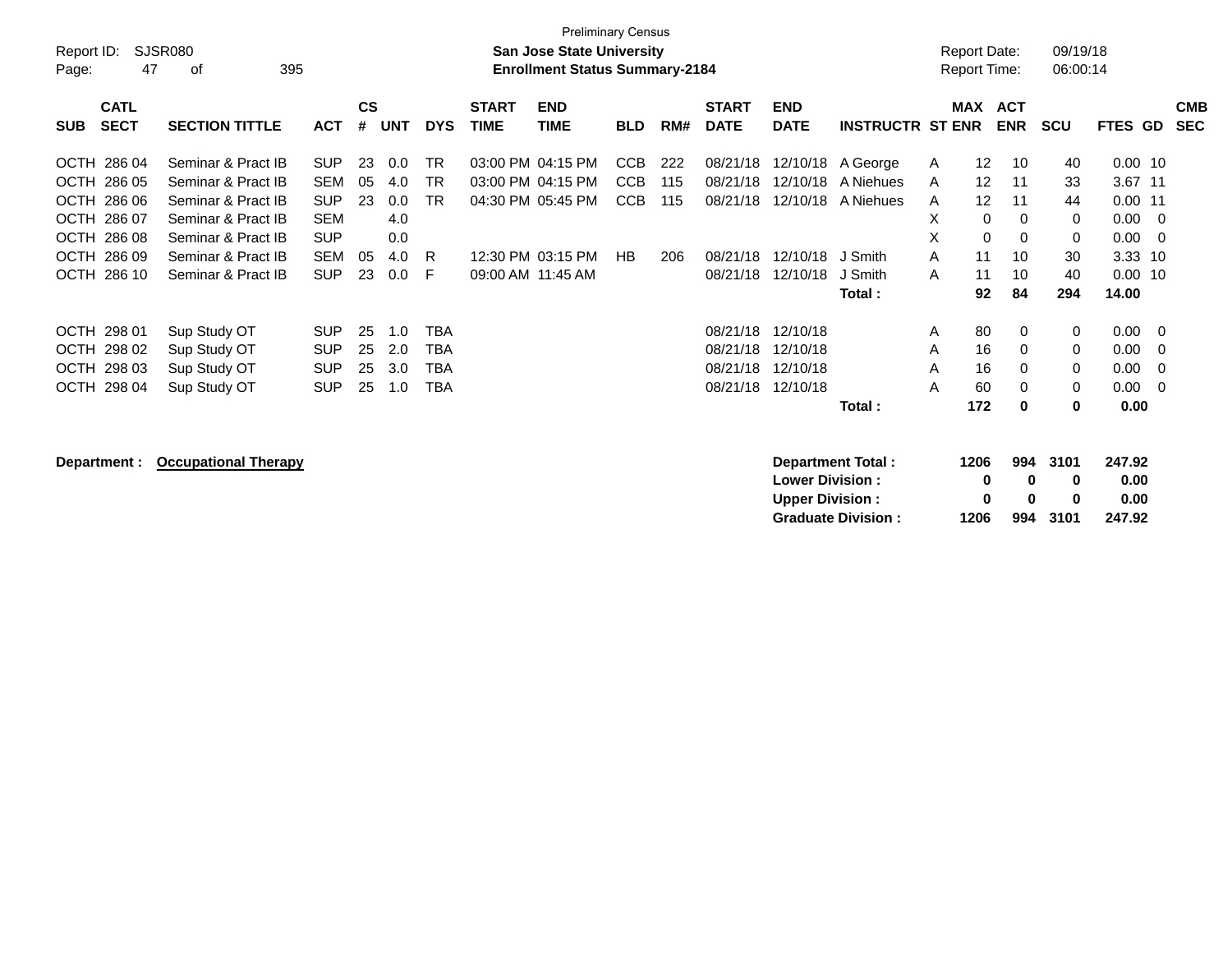| Report ID:<br>Page: | 48                         | <b>SJSR080</b><br>395<br>of                       |              |                    |            |            |                             | <b>San Jose State University</b><br><b>Enrollment Status Summary-2184</b> | <b>Preliminary Census</b> |     |                             |                           |                            |   | <b>Report Date:</b><br>Report Time: |                       | 09/19/18<br>06:00:14 |                    |                          |                          |
|---------------------|----------------------------|---------------------------------------------------|--------------|--------------------|------------|------------|-----------------------------|---------------------------------------------------------------------------|---------------------------|-----|-----------------------------|---------------------------|----------------------------|---|-------------------------------------|-----------------------|----------------------|--------------------|--------------------------|--------------------------|
| <b>SUB</b>          | <b>CATL</b><br><b>SECT</b> | <b>SECTION TITTLE</b>                             | <b>ACT</b>   | $\mathsf{cs}$<br># | <b>UNT</b> | <b>DYS</b> | <b>START</b><br><b>TIME</b> | <b>END</b><br><b>TIME</b>                                                 | <b>BLD</b>                | RM# | <b>START</b><br><b>DATE</b> | <b>END</b><br><b>DATE</b> | <b>INSTRUCTR ST ENR</b>    |   |                                     | MAX ACT<br><b>ENR</b> | <b>SCU</b>           | <b>FTES GD</b>     |                          | <b>CMB</b><br><b>SEC</b> |
| <b>College</b>      | Department :               | <b>Applied Sciences &amp; Arts</b><br>Kinesiology |              |                    |            |            |                             |                                                                           |                           |     |                             |                           |                            |   |                                     |                       |                      |                    |                          |                          |
| KIN                 | 301                        | <b>Water Polo</b>                                 | <b>ACT</b>   | 11                 | 1.0        | F          |                             | 07:30 AM 09:20 AM                                                         | <b>SPXE 180</b>           |     |                             | 08/21/18 12/10/18         | K Thompson A               |   | 25                                  | 26                    | 26                   | 1.73               | $\overline{\phantom{0}}$ |                          |
| KIN                 | 302                        | <b>Water Polo</b>                                 | <b>ACT</b>   | 11                 | 1.0        | F          |                             | 09:30 AM 11:20 AM                                                         | <b>SPXE 180</b>           |     |                             | 08/21/18 12/10/18         | K Thompson A<br>Total:     |   | 25<br>50                            | 25<br>51              | 25<br>51             | 1.67<br>3.40       | - 0                      |                          |
| KIN                 | 1 0 1                      | <b>Adapted Phys Activit</b>                       | <b>ACT</b>   | 11                 | 1.0        | TR.        |                             | 09:30 AM 10:20 AM                                                         | YUH                       | 126 |                             | 08/21/18 12/10/18         | E Siebert<br>Total:        | Α | 10<br>10                            | 2<br>$\mathbf{2}$     | 2<br>$\mathbf{2}$    | $0.13 \ 0$<br>0.13 |                          |                          |
| KIN                 | 2A 01                      | Begin Swimming                                    | ACT          | 11                 | 1.0        | МW         |                             | 08:30 AM 09:20 AM                                                         | <b>SPXE 180</b>           |     |                             | 08/21/18 12/10/18         | C May                      | Α | 25                                  | 24                    | 24                   | 1.60               | $\overline{\phantom{0}}$ |                          |
| KIN                 | 2A 02                      | Begin Swimming                                    | <b>ACT</b>   | 11                 | 1.0        | MW         |                             | 09:30 AM 10:20 AM                                                         | <b>SPXE 180</b>           |     |                             | 08/21/18 12/10/18         | C May                      | Α | 25                                  | 25                    | 25                   | 1.67               | - 0                      |                          |
| KIN                 | 2A 03                      | Begin Swimming                                    | <b>ACT</b>   | 11                 | 1.0        | <b>TR</b>  |                             | 08:30 AM 09:20 AM                                                         | <b>SPXE 180</b>           |     |                             | 08/21/18 12/10/18         | C May                      | Α | 25                                  | 23                    | 23                   | 1.53               | 0                        |                          |
| KIN                 | 2A 04                      | Begin Swimming                                    | <b>ACT</b>   | 11                 | 1.0        | <b>TR</b>  |                             | 09:30 AM 10:20 AM                                                         | <b>SPXE 180</b>           |     |                             | 08/21/18 12/10/18         | K Bruga                    | A | 25                                  | 24                    | 24                   | 1.60               | 0                        |                          |
| KIN                 | 2A 05                      | Begin Swimming                                    | <b>ACT</b>   | 11                 | 1.0        | <b>TR</b>  |                             | 10:30 AM 11:20 AM                                                         | <b>SPXE 180</b>           |     |                             | 08/21/18 12/10/18         | K Bruga                    | A | 25                                  | 24                    | 24                   | 1.60               | 0                        |                          |
| KIN                 | 2A 06                      | Begin Swimming                                    | <b>ACT</b>   | 11                 | 1.0        | МW         |                             | 11:30 AM 12:20 PM                                                         | <b>SPXE 180</b>           |     |                             | 08/21/18 12/10/18         | K Thompson                 | A | 25                                  | 26                    | 26                   | 1.73               | $\overline{\phantom{0}}$ |                          |
|                     |                            |                                                   |              |                    |            |            |                             |                                                                           |                           |     |                             |                           | Total:                     |   | 150                                 | 146                   | 146                  | 9.73               |                          |                          |
| <b>KIN</b>          | 2B 01                      | Inter Swimming                                    | <b>ACT</b>   | 11                 | 1.0        | MW         |                             | 10:30 AM 11:20 AM                                                         | <b>SPXE 180</b>           |     |                             | 08/21/18 12/10/18         | C May                      | Α | 15                                  | 16                    | 16                   | 1.07               | $\overline{\mathbf{0}}$  |                          |
| KIN                 | 2B 02                      | Inter Swimming                                    | <b>ACT</b>   | 11                 | 1.0        | <b>TR</b>  |                             | 11:30 AM 12:20 PM                                                         | <b>SPXE 180</b>           |     |                             | 08/21/18 12/10/18         | C May                      | A | 25                                  | 25                    | 25                   | 1.67               | $\overline{\phantom{0}}$ |                          |
|                     |                            |                                                   |              |                    |            |            |                             |                                                                           |                           |     |                             |                           | Total:                     |   | 40                                  | 41                    | 41                   | 2.73               |                          |                          |
| <b>KIN</b>          | 2C 01                      | Adv Swim                                          | ACT          | 11                 | 1.0        | МW         |                             | 10:30 AM 11:20 AM                                                         | <b>SPXE 180</b>           |     |                             | 08/21/18 12/10/18         | C May                      | Α | 10                                  | 11                    | 11                   | $0.73 \ 0$         |                          |                          |
|                     |                            |                                                   |              |                    |            |            |                             |                                                                           |                           |     |                             |                           | Total:                     |   | 10                                  | 11                    | 11                   | 0.73               |                          |                          |
| KIN                 | 801                        | Scuba Diving                                      | <b>LEC</b>   | 02                 | 2.0        | W          |                             | 06:00 PM 08:30 PM                                                         | <b>SPXE 163</b>           |     |                             | 08/21/18 12/10/18         | F Barry                    | A | 25                                  | 18                    | 18                   | $2.40 \quad 0$     |                          |                          |
| KIN                 | 802                        | Scuba Diving                                      | LAB          | 16                 | 0.0        | TBA        |                             |                                                                           | <b>SPXE 180</b>           |     |                             | 08/21/18 12/10/18         | F Barry                    | Α | 25                                  | 18                    | 18                   | 0.00               | - 0                      |                          |
| KIN                 | 803                        | Scuba Diving                                      | LEC          | 02                 | 2.0        | R          |                             | 06:00 PM 08:30 PM                                                         | <b>SPXE 163</b>           |     |                             | 08/21/18 12/10/18         | F Barry                    | Α | 25                                  | 20                    | 20                   | 2.67               | 0                        |                          |
| KIN                 | 804                        | Scuba Diving                                      | LAB          | 16                 | 0.0        | <b>TBA</b> |                             |                                                                           | <b>SPXE 180</b>           |     |                             | 08/21/18 12/10/18         | F Barry                    | A | 25                                  | 20                    | 20                   | 0.00               | 0                        |                          |
|                     |                            |                                                   |              |                    |            |            |                             |                                                                           |                           |     |                             |                           | Total:                     |   | 100                                 | 76                    | 76                   | 5.07               |                          |                          |
| KIN                 | 10A 01                     | Beg Kayaking                                      | ACT 11 1.0 F |                    |            |            |                             | 01:30 PM 04:20 PM                                                         | <b>SPXE 180</b>           |     |                             |                           | 08/21/18 12/10/18 S Reekie | A | 15                                  | 14                    | 14                   | 0.93               | - 0                      |                          |
|                     |                            |                                                   |              |                    |            |            |                             |                                                                           |                           |     |                             |                           | Total:                     |   | 15                                  | 14                    | 14                   | 0.93               |                          |                          |
| KIN                 | 11A 01                     | <b>Begin Rowing</b>                               |              |                    |            |            |                             | ACT 11 1.0 W 12:00 PM 02:50 PM SPXE 180 08/21/18 12/10/18 S Reekie        |                           |     |                             |                           |                            | A | 15                                  | 5                     | 5                    | $0.33 \ 0$         |                          |                          |
|                     |                            |                                                   |              |                    |            |            |                             |                                                                           |                           |     |                             |                           | Total:                     |   | 15                                  | 5                     | 5                    | 0.33               |                          |                          |
| KIN                 |                            | 13A 01 Begin Rugby                                | ACT 11 1.0 M |                    |            |            |                             | 09:30 AM 11:20 AM YUH 106 08/21/18 12/10/18 J Fonda                       |                           |     |                             |                           |                            | A | 35                                  | 23                    | 23                   | $1.53 \t 0$        |                          |                          |
|                     |                            |                                                   |              |                    |            |            |                             |                                                                           |                           |     |                             |                           | Total:                     |   | $35\,$                              | 23                    | 23                   | 1.53               |                          |                          |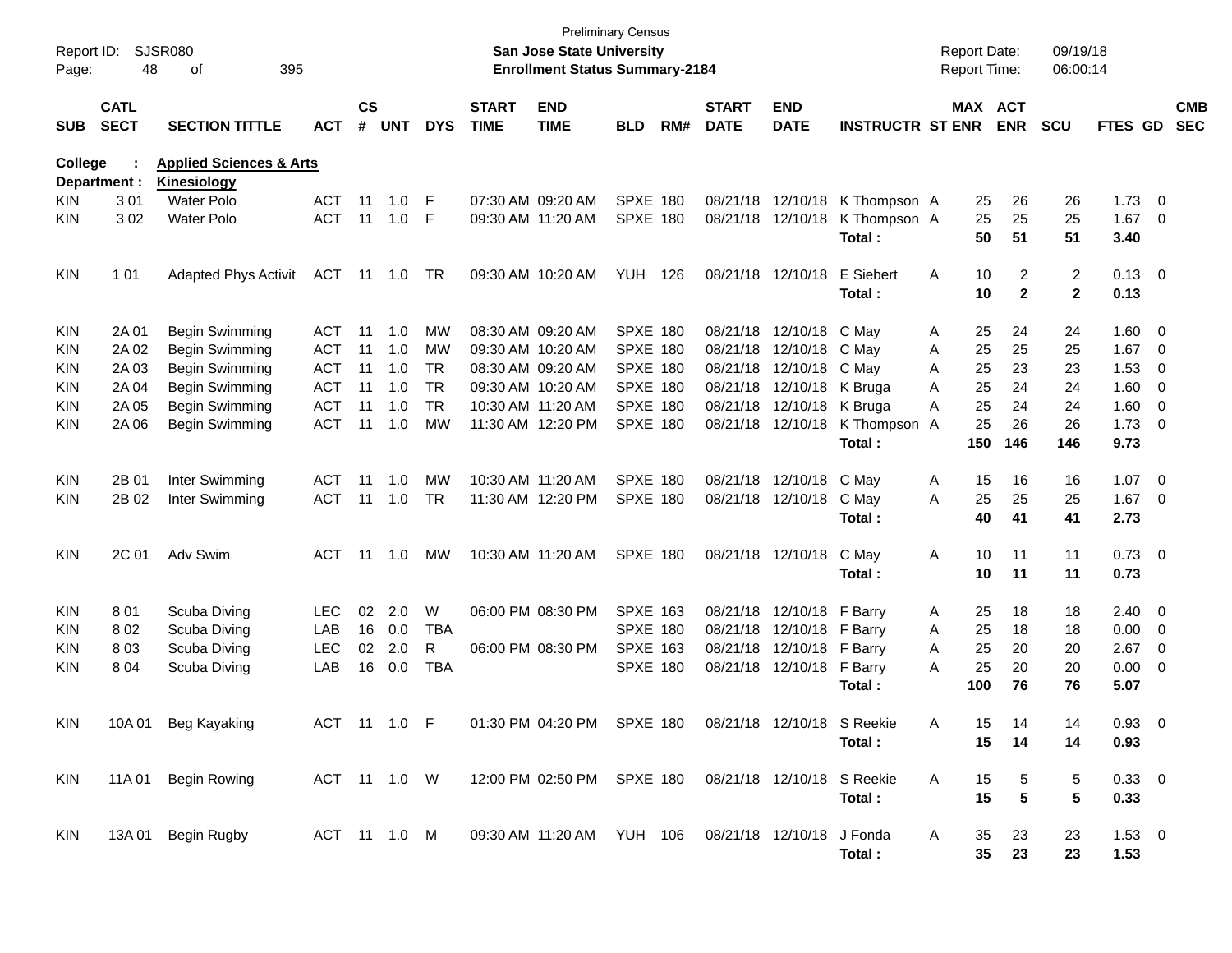| Report ID: |                            | <b>Preliminary Census</b><br>SJSR080<br><b>San Jose State University</b><br><b>Report Date:</b><br><b>Enrollment Status Summary-2184</b> |               |                    |                |            |                             |                           |            |     |                             |                                   |                                      |                     |                            | 09/19/18   |             |                         |            |
|------------|----------------------------|------------------------------------------------------------------------------------------------------------------------------------------|---------------|--------------------|----------------|------------|-----------------------------|---------------------------|------------|-----|-----------------------------|-----------------------------------|--------------------------------------|---------------------|----------------------------|------------|-------------|-------------------------|------------|
| Page:      | 49                         | οf                                                                                                                                       | 395           |                    |                |            |                             |                           |            |     |                             |                                   |                                      | <b>Report Time:</b> |                            | 06:00:14   |             |                         |            |
| <b>SUB</b> | <b>CATL</b><br><b>SECT</b> | <b>SECTION TITTLE</b>                                                                                                                    | <b>ACT</b>    | $\mathsf{cs}$<br># | <b>UNT</b>     | <b>DYS</b> | <b>START</b><br><b>TIME</b> | <b>END</b><br><b>TIME</b> | <b>BLD</b> | RM# | <b>START</b><br><b>DATE</b> | <b>END</b><br><b>DATE</b>         | <b>INSTRUCTR ST ENR</b>              |                     | MAX ACT<br><b>ENR</b>      | <b>SCU</b> | FTES GD SEC |                         | <b>CMB</b> |
| <b>KIN</b> | 14A 01                     | Begin Volleyball                                                                                                                         | ACT           | 11                 | 1.0            | TR         |                             | 11:30 AM 12:20 PM         |            |     |                             |                                   | SPXC 107A 08/21/18 12/10/18 O Crespo | 40<br>A             | 41                         | 41         | 2.73        | - 0                     |            |
| <b>KIN</b> | 14A 02                     | Begin Volleyball                                                                                                                         | <b>ACT</b>    | 11                 | 1.0            | MW         |                             | 12:30 PM 01:20 PM         |            |     | SPXC 107A 08/21/18 12/10/18 |                                   | C May                                | 40<br>A             | 40                         | 40         | 2.67        | $\overline{0}$          |            |
| <b>KIN</b> | 14A 03                     | Begin Volleyball                                                                                                                         | <b>ACT</b>    | 11                 | 1.0            | <b>TR</b>  |                             | 01:30 PM 02:20 PM         |            |     | SPXC 107A 08/21/18 12/10/18 |                                   | O Crespo                             | 40<br>A             | 40                         | 40         | 2.67        | $\overline{0}$          |            |
| <b>KIN</b> | 14A 04                     | Begin Volleyball                                                                                                                         | <b>ACT</b>    | 11                 | 1.0            | <b>MW</b>  |                             | 11:30 AM 12:20 PM         |            |     | SPXC 107A 08/21/18 12/10/18 |                                   | O Crespo                             | 40<br>A             | 40                         | 40         | 2.67        | 0                       |            |
| <b>KIN</b> | 14A 05                     | Begin Volleyball                                                                                                                         | <b>ACT</b>    | 11                 | 1.0            | <b>TR</b>  |                             | 10:30 AM 11:20 AM         |            |     | SPXC 107A 08/21/18 12/10/18 |                                   | C May                                | 40<br>A             | 42                         | 42         | 2.80        | $\overline{0}$          |            |
|            |                            |                                                                                                                                          |               |                    |                |            |                             |                           |            |     |                             |                                   | Total:                               | 200                 | 203                        | 203        | 13.53       |                         |            |
| <b>KIN</b> | 14B 01                     | Inter Volleyball                                                                                                                         | ACT           | -11                | 1.0            | MW         |                             | 10:30 AM 11:20 AM         |            |     |                             | SPXC 107A 08/21/18 12/10/18       | R MontgomeryA                        |                     | 40<br>40                   | 40         | 2.67        | $\overline{0}$          |            |
| <b>KIN</b> | 14B 02                     | Inter Volleyball                                                                                                                         | <b>ACT</b>    | -11                | 1.0            | <b>TR</b>  |                             | 12:30 PM 01:20 PM         |            |     | SPXC 107A 08/21/18 12/10/18 |                                   | O Crespo                             | 40<br>Α             | 41                         | 41         | 2.73        | - 0                     |            |
| <b>KIN</b> | 14B 03                     | Inter Volleyball                                                                                                                         | <b>ACT</b>    | 11                 | 1.0            | F          |                             | 10:30 AM 12:20 PM         |            |     | SPXC 107A 08/21/18 12/10/18 |                                   | M Ruban                              | 40<br>A             | 38                         | 38         | 2.53        | - 0                     |            |
|            |                            |                                                                                                                                          |               |                    |                |            |                             |                           |            |     |                             |                                   | Total:                               | 120                 | 119                        | 119        | 7.93        |                         |            |
| <b>KIN</b> | 14C 01                     | Adv Volleyball                                                                                                                           | ACT           | - 11               | 1.0            | TR.        |                             | 02:30 PM 03:20 PM         |            |     | SPXC 107A 08/21/18 12/10/18 |                                   | O Crespo                             | A                   | 29<br>40                   | 29         | 1.93        | $\overline{\mathbf{0}}$ |            |
|            |                            |                                                                                                                                          |               |                    |                |            |                             |                           |            |     |                             |                                   | Total:                               |                     | 40<br>29                   | 29         | 1.93        |                         |            |
| <b>KIN</b> | 15A 01                     | <b>Beg Basketball</b>                                                                                                                    | ACT           | 11                 | 1.0            | MW         |                             | 08:30 AM 09:20 AM         | YUH        | 106 | 08/21/18                    | 12/10/18                          | S Butler                             | Α                   | 25<br>24                   | 25         | 1.67        | $\overline{\mathbf{0}}$ |            |
| <b>KIN</b> | 15A 02                     | <b>Beg Basketball</b>                                                                                                                    | <b>ACT</b>    | 11                 | 1.0            | <b>TR</b>  |                             | 08:30 AM 09:20 AM         | YUH        | 106 | 08/21/18                    | 12/10/18                          | H Stadnikia                          | 24<br>A             | 24                         | 24         | 1.60        | $\overline{0}$          |            |
| <b>KIN</b> | 15A 03                     | Beg Basketball                                                                                                                           | <b>ACT</b>    | 11                 | 1.0            | <b>TR</b>  |                             | 09:30 AM 10:20 AM         | YUH        | 106 | 08/21/18                    | 12/10/18                          | S Butler                             | 24<br>A             | 23                         | 23         | 1.53        | $\overline{0}$          |            |
| <b>KIN</b> | 15A 04                     | Beg Basketball                                                                                                                           | <b>ACT</b>    | 11                 | 1.0            | <b>TR</b>  |                             | 10:30 AM 11:20 AM         | <b>YUH</b> | 106 | 08/21/18                    | 12/10/18                          | H Stadnikia                          | 24<br>A             | 29                         | 29         | 1.93        | $\overline{0}$          |            |
| <b>KIN</b> | 15A 05                     | <b>Beg Basketball</b>                                                                                                                    | <b>ACT</b>    | 11                 | 1.0            | <b>MW</b>  |                             | 10:30 AM 11:20 AM         | YUH        | 106 |                             | 08/21/18 12/10/18                 | S Rosales                            | A                   | 24<br>24                   | 24         | 1.60        | $\overline{\mathbf{0}}$ |            |
|            |                            |                                                                                                                                          |               |                    |                |            |                             |                           |            |     |                             |                                   | Total:                               | 120                 | 125                        | 125        | 8.33        |                         |            |
| <b>KIN</b> | 15B 01                     | Int Basketball                                                                                                                           | ACT           | - 11               | 1.0            | МW         |                             | 09:30 AM 10:20 AM         | YUH 106    |     |                             | 08/21/18 12/10/18                 | S Butler                             | 24<br>A             | 22                         | 22         | 1.47        | $\overline{\mathbf{0}}$ |            |
|            |                            |                                                                                                                                          |               |                    |                |            |                             |                           |            |     |                             |                                   | Total:                               |                     | 24<br>22                   | 22         | 1.47        |                         |            |
| <b>KIN</b> | 18A 01                     | <b>Beg Handball</b>                                                                                                                      | ACT           | - 11               | 1.0            | W          |                             | 06:00 PM 07:50 PM         | EC         | RQB |                             | 08/21/18 12/10/18                 | T Urquhart                           | 25<br>A             | 25                         | 25         | 1.67        | $\overline{\mathbf{0}}$ |            |
|            |                            |                                                                                                                                          |               |                    |                |            |                             |                           |            |     |                             |                                   | Total:                               |                     | 25<br>25                   | 25         | 1.67        |                         |            |
| <b>KIN</b> | 19A 01                     | <b>Begin Soccer</b>                                                                                                                      | ACT           | -11                | 1.0            | W          |                             | 09:30 AM 11:20 AM         | <b>YUH</b> | 106 | 08/21/18                    | 12/10/18                          | M Behler                             | Α                   | 30<br>33                   | 33         | 2.20        | $\overline{\mathbf{0}}$ |            |
| <b>KIN</b> | 19A 02                     | <b>Begin Soccer</b>                                                                                                                      | <b>ACT</b>    |                    | $11 \quad 1.0$ | $\top$     |                             | 08:30 AM 10:20 AM         | YUH        | 106 |                             | 08/21/18 12/10/18 M Behler        |                                      | Α                   | 30<br>30                   | 30         | 2.00        | $\overline{0}$          |            |
| KIN        |                            | 19A 03 Begin Soccer                                                                                                                      | ACT           |                    | 1.0            |            |                             |                           |            |     |                             |                                   |                                      | Χ                   | $\mathbf 0$<br>$\mathbf 0$ | 0          | $0.00 \t 0$ |                         |            |
|            |                            |                                                                                                                                          |               |                    |                |            |                             |                           |            |     |                             |                                   | Total:                               |                     | 60<br>63                   | 63         | 4.20        |                         |            |
| KIN        |                            | 19B 01 Int Soccer                                                                                                                        | ACT 11 1.0 T  |                    |                |            |                             | 10:30 AM 12:20 PM YUH 106 |            |     |                             | 08/21/18 12/10/18                 | M Behler                             | A                   | 30<br>31                   | 31         | $2.07$ 0    |                         |            |
|            |                            |                                                                                                                                          |               |                    |                |            |                             |                           |            |     |                             |                                   | Total:                               |                     | 30<br>31                   | 31         | 2.07        |                         |            |
| KIN        | 20A 01                     | Begin Badminton                                                                                                                          | ACT 11 1.0 TR |                    |                |            |                             | 10:30 AM 11:20 AM         |            |     |                             | SPXC 107B 08/21/18 12/10/18 L Cai |                                      | 24<br>A             | 30                         | 30         | $2.00 \t 0$ |                         |            |
| <b>KIN</b> | 20A 02                     | Begin Badminton                                                                                                                          | ACT           |                    | $11 \quad 1.0$ | МW         |                             | 08:30 AM 09:20 AM         |            |     |                             | SPXC 107B 08/21/18 12/10/18 L Cai |                                      | 24<br>A             | 26                         | 26         | $1.73 \t 0$ |                         |            |
| <b>KIN</b> | 20A 03                     | Begin Badminton                                                                                                                          | ACT 11 1.0 TR |                    |                |            |                             | 08:30 AM 09:20 AM         |            |     |                             | SPXC 107B 08/21/18 12/10/18 L Cai |                                      | A                   | 24<br>30                   | 30         | $2.00 \t 0$ |                         |            |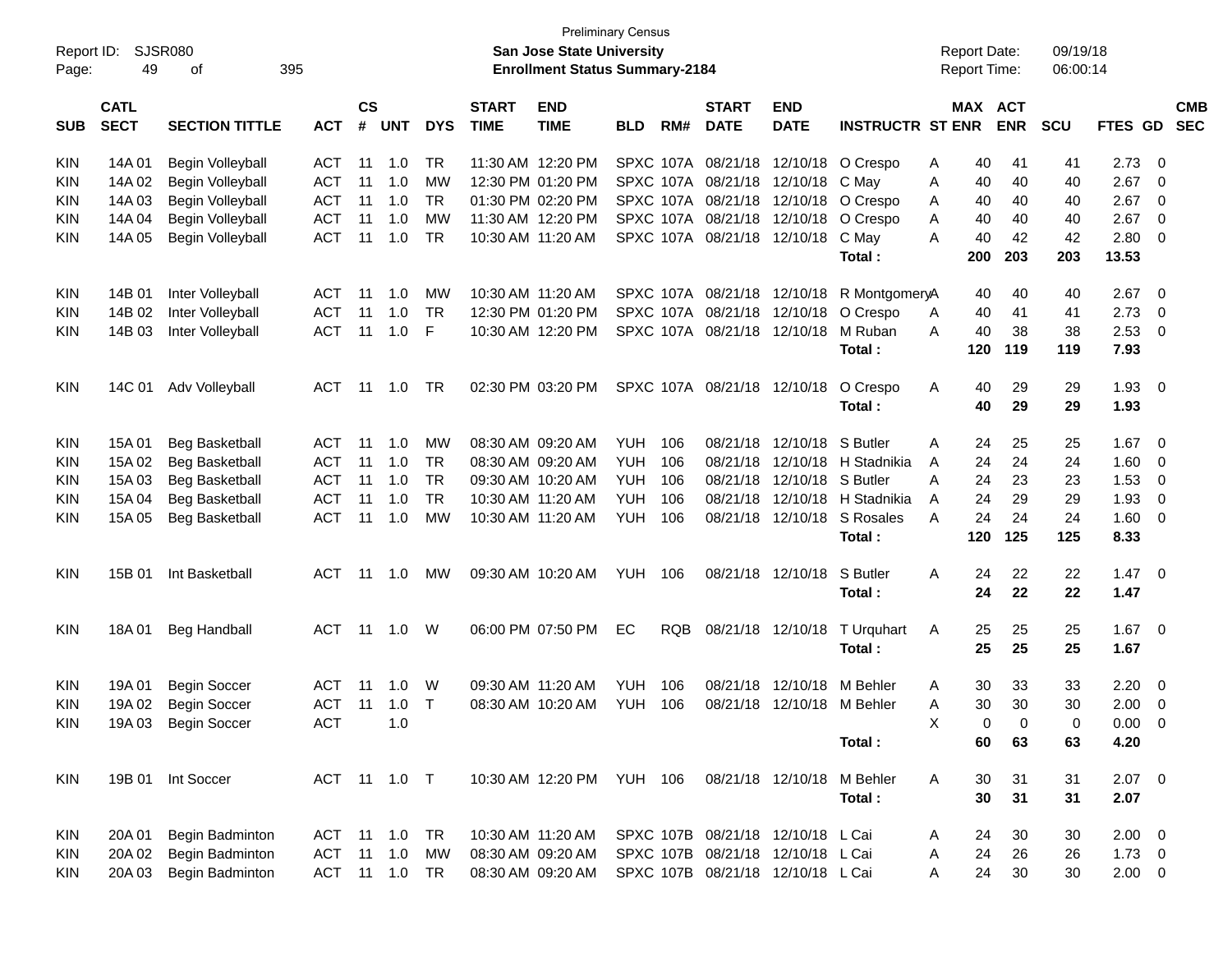| Report ID:<br>Page:                    | 50                                   | SJSR080<br>395<br>οf                                                                                                 |                                                  |                      |                          |                      |                             | San Jose State University<br><b>Enrollment Status Summary-2184</b>                                                                      | <b>Preliminary Census</b>   |            |                             |                                                                                                                                      |                                      | <b>Report Date:</b><br><b>Report Time:</b>          |                                          | 09/19/18<br>06:00:14              |                                                                |                                                                                 |
|----------------------------------------|--------------------------------------|----------------------------------------------------------------------------------------------------------------------|--------------------------------------------------|----------------------|--------------------------|----------------------|-----------------------------|-----------------------------------------------------------------------------------------------------------------------------------------|-----------------------------|------------|-----------------------------|--------------------------------------------------------------------------------------------------------------------------------------|--------------------------------------|-----------------------------------------------------|------------------------------------------|-----------------------------------|----------------------------------------------------------------|---------------------------------------------------------------------------------|
| <b>SUB</b>                             | <b>CATL</b><br><b>SECT</b>           | <b>SECTION TITTLE</b>                                                                                                | <b>ACT</b>                                       | <b>CS</b><br>#       | <b>UNT</b>               | <b>DYS</b>           | <b>START</b><br><b>TIME</b> | <b>END</b><br><b>TIME</b>                                                                                                               | <b>BLD</b>                  | RM#        | <b>START</b><br><b>DATE</b> | <b>END</b><br><b>DATE</b>                                                                                                            | <b>INSTRUCTR ST ENR</b>              |                                                     | MAX ACT<br><b>ENR</b>                    | <b>SCU</b>                        |                                                                | <b>CMB</b><br>FTES GD SEC                                                       |
| <b>KIN</b>                             | 20A 04                               | <b>Begin Badminton</b>                                                                                               | ACT                                              |                      | 11  1.0                  | TR                   |                             | 09:30 AM 10:20 AM                                                                                                                       |                             |            | SPXC 107B 08/21/18 12/10/18 |                                                                                                                                      | L Cai<br>Total:                      | Α<br>24<br>96                                       | 29<br>115                                | 29<br>115                         | $1.93$ 0<br>7.67                                               |                                                                                 |
| KIN                                    | 20B 01                               | Inter Badminton                                                                                                      | ACT 11 1.0 F                                     |                      |                          |                      |                             | 10:30 AM 12:20 PM                                                                                                                       |                             |            | SPXC 107B 08/21/18 12/10/18 |                                                                                                                                      | L Cai<br>Total:                      | Α<br>12<br>12                                       | 15<br>15                                 | 15<br>15                          | $1.00 \t 0$<br>1.00                                            |                                                                                 |
| <b>KIN</b>                             | 20C 01                               | Adv Badminton                                                                                                        | ACT 11 1.0 F                                     |                      |                          |                      |                             | 10:30 AM 12:20 PM                                                                                                                       |                             |            | SPXC 107B 08/21/18 12/10/18 |                                                                                                                                      | L Cai<br>Total:                      | 12<br>Α<br>12                                       | 14<br>14                                 | 14<br>14                          | 0.93 0<br>0.93                                                 |                                                                                 |
| KIN<br>KIN                             | 21A 01<br>21A 02                     | <b>Begin Tennis</b><br><b>Begin Tennis</b>                                                                           | ACT<br><b>ACT</b>                                | 11                   | 1.0<br>$11 \quad 1.0$    | MW<br>$\mathsf{T}$   |                             | 05:00 PM 05:50 PM<br>01:30 PM 03:20 PM                                                                                                  | <b>YUH</b><br><b>YUH</b>    | 106<br>106 |                             | 08/21/18 12/10/18<br>08/21/18 12/10/18                                                                                               | K Hollander<br>K Hollander<br>Total: | 25<br>A<br>30<br>A<br>55                            | 25<br>24<br>49                           | 25<br>24<br>49                    | $1.67$ 0<br>$1.60 \t 0$<br>3.27                                |                                                                                 |
| KIN                                    | 22A 01                               | <b>Begin Racquetball</b>                                                                                             | ACT 11 1.0 T                                     |                      |                          |                      |                             | 06:00 PM 07:50 PM                                                                                                                       | EC                          | <b>RQB</b> |                             | 08/21/18 12/10/18                                                                                                                    | R Kwok<br>Total:                     | 15<br>Α<br>15                                       | 16<br>16                                 | 16<br>16                          | $1.07 \t 0$<br>1.07                                            |                                                                                 |
| KIN                                    | 22B 01                               | Inter Racqueball                                                                                                     | ACT 11 1.0 T                                     |                      |                          |                      |                             | 06:00 PM 07:50 PM                                                                                                                       | EC                          | <b>RQB</b> |                             | 08/21/18 12/10/18                                                                                                                    | R Kwok<br>Total:                     | Α                                                   | 5<br>4<br>5<br>4                         | 4<br>4                            | $0.27$ 0<br>0.27                                               |                                                                                 |
| KIN<br>KIN                             | 23A 01<br>23A 02                     | <b>Begin Archery</b><br>Begin Archery                                                                                | ACT<br><b>ACT</b>                                | 11                   | 1.0<br>11 1.0            | $\top$<br>R          |                             | 12:30 PM 02:20 PM<br>12:30 PM 02:20 PM                                                                                                  | <b>YUH</b><br>YUH           | 106<br>106 |                             | 08/21/18 12/10/18<br>08/21/18 12/10/18                                                                                               | K Bruga<br>K Bruga<br>Total:         | 25<br>A<br>20<br>A<br>45                            | 29<br>23<br>52                           | 29<br>23<br>52                    | $1.93 \ 0$<br>$1.53 \t 0$<br>3.47                              |                                                                                 |
| KIN                                    | 23B 01                               | Inter Archery                                                                                                        | ACT 11 1.0                                       |                      |                          | R                    |                             | 12:30 PM 02:20 PM                                                                                                                       | YUH                         | 106        |                             | 08/21/18 12/10/18                                                                                                                    | K Bruga<br>Total:                    | A                                                   | 5<br>5<br>5<br>5                         | 5<br>5                            | 0.33 0<br>0.33                                                 |                                                                                 |
| KIN<br>KIN<br>KIN<br>KIN<br><b>KIN</b> | 24A 01<br>24A 02<br>24A 03<br>24A 04 | <b>Begin Bowling</b><br><b>Begin Bowling</b><br><b>Begin Bowling</b><br><b>Begin Bowling</b><br>24A 05 Begin Bowling | ACT<br><b>ACT</b><br>ACT<br>ACT<br>ACT 11 1.0 TR | 11<br>11<br>11<br>11 | 1.0<br>1.0<br>1.0<br>1.0 | MW<br>MW<br>MW<br>TR |                             | 08:30 AM 09:20 AM<br>09:30 AM 10:20 AM<br>10:30 AM 11:20 AM<br>08:30 AM 09:20 AM<br>09:30 AM 10:20 AM SU ALLE 08/21/18 12/10/18 Z Deges | SU<br>SU<br>SU<br><b>SU</b> |            |                             | ALLE 08/21/18 12/10/18 Z Deges<br>ALLE 08/21/18 12/10/18 Z Deges<br>ALLE 08/21/18 12/10/18 Z Deges<br>ALLE 08/21/18 12/10/18 Z Deges | Total:                               | 30<br>A<br>30<br>A<br>30<br>A<br>30<br>Α<br>Α<br>30 | 31<br>32<br>31<br>34<br>33<br>150 161    | 31<br>32<br>31<br>34<br>33<br>161 | $2.07 \quad 0$<br>2.13<br>2.07<br>2.27<br>$2.20 \t 0$<br>10.73 | $\overline{\phantom{0}}$<br>$\overline{\phantom{0}}$<br>$\overline{\mathbf{0}}$ |
| KIN                                    |                                      | 24B 01 Inter Bowling                                                                                                 | ACT 11 1.0 TR                                    |                      |                          |                      |                             | 10:30 AM 11:20 AM SU                                                                                                                    |                             |            |                             | ALLE 08/21/18 12/10/18 Z Deges                                                                                                       | Total:                               | 30<br>Α<br>30                                       | 30<br>30                                 | 30<br>30                          | $2.00 \t 0$<br>2.00                                            |                                                                                 |
| KIN<br>KIN<br><b>KIN</b>               | 25A 01<br>25A 02                     | Begin Golf<br><b>Begin Golf</b><br>25A 03 Begin Golf                                                                 | <b>ACT</b><br><b>ACT</b><br>ACT 11 1.0 TR        |                      | 1.0<br>1.0               |                      |                             | 09:30 AM 10:20 AM YUH 106                                                                                                               |                             |            |                             | 08/21/18 12/10/18 D Allio                                                                                                            |                                      | X<br>Χ<br>A<br>25                                   | 0<br>0<br>$\pmb{0}$<br>$\mathbf 0$<br>21 | 0<br>0<br>21                      | $0.00 \t 0$<br>$0.00 \t 0$<br>$1.40 \ 0$                       |                                                                                 |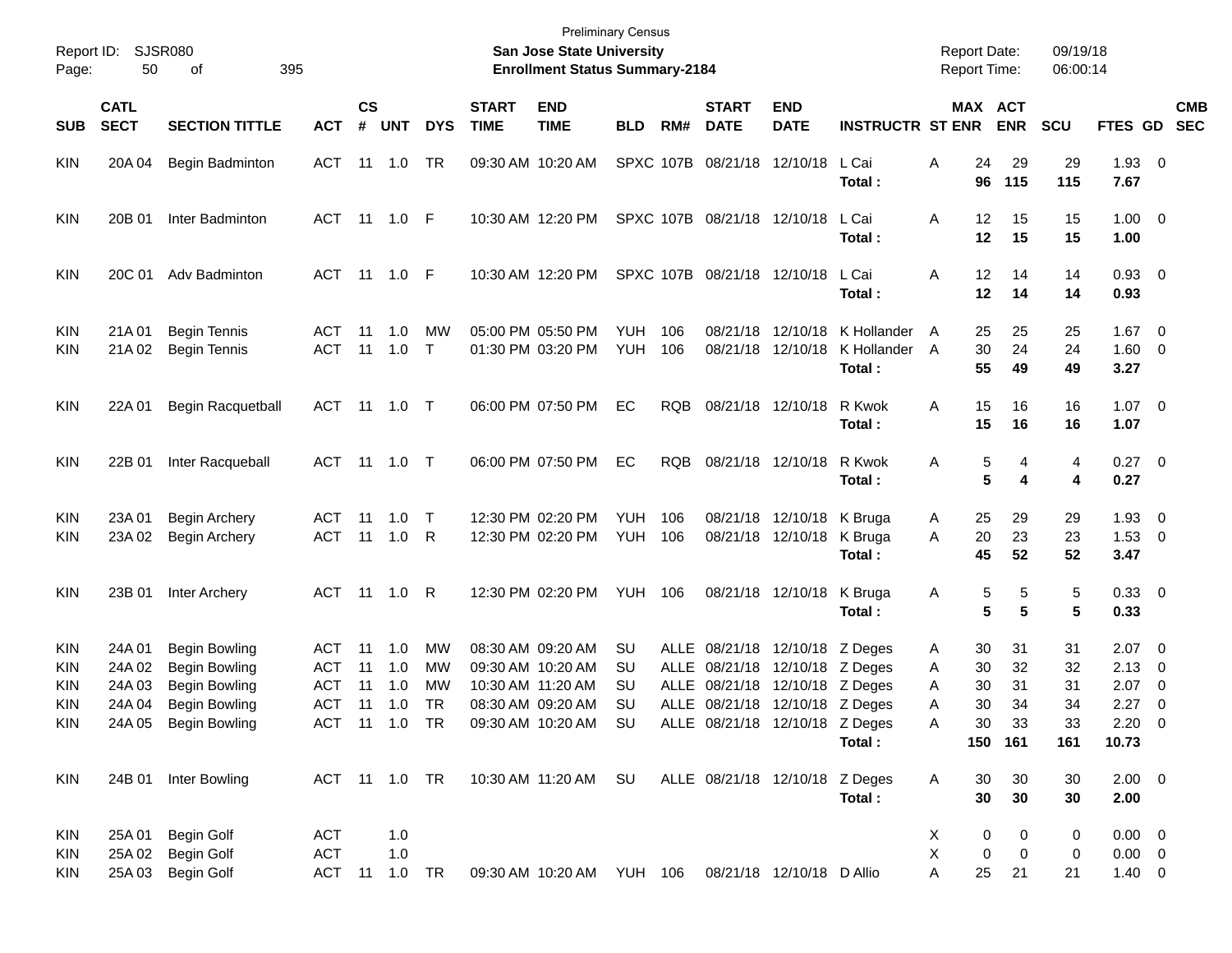| Report ID:<br>Page: | 51                         | <b>SJSR080</b><br>395<br>οf |               |                |            |            |                             | <b>San Jose State University</b><br><b>Enrollment Status Summary-2184</b> | <b>Preliminary Census</b> |            |                             |                                    |                                                             | <b>Report Date:</b><br><b>Report Time:</b> |                       | 09/19/18<br>06:00:14 |                |                          |                          |
|---------------------|----------------------------|-----------------------------|---------------|----------------|------------|------------|-----------------------------|---------------------------------------------------------------------------|---------------------------|------------|-----------------------------|------------------------------------|-------------------------------------------------------------|--------------------------------------------|-----------------------|----------------------|----------------|--------------------------|--------------------------|
| <b>SUB</b>          | <b>CATL</b><br><b>SECT</b> | <b>SECTION TITTLE</b>       | <b>ACT</b>    | <b>CS</b><br># | <b>UNT</b> | <b>DYS</b> | <b>START</b><br><b>TIME</b> | <b>END</b><br><b>TIME</b>                                                 | <b>BLD</b>                | RM#        | <b>START</b><br><b>DATE</b> | <b>END</b><br><b>DATE</b>          | <b>INSTRUCTR ST ENR</b>                                     |                                            | MAX ACT<br><b>ENR</b> | <b>SCU</b>           | FTES GD        |                          | <b>CMB</b><br><b>SEC</b> |
| <b>KIN</b>          | 25A 04                     | <b>Begin Golf</b>           | <b>ACT</b>    | 11             | 1.0        | TR         | 11:30 AM 12:20 PM           |                                                                           | <b>YUH</b>                | 106        | 08/21/18                    | 12/10/18 D Allio                   |                                                             | 25<br>Α                                    | 23                    | 23                   | 1.53           | $\overline{\phantom{0}}$ |                          |
| KIN                 | 25A 05                     | Begin Golf                  | <b>ACT</b>    | 11             | 1.0        | м          |                             | 09:30 AM 11:20 AM                                                         | <b>YUH</b>                | 106        | 08/21/18                    | 12/10/18                           | M Behler<br>Total :                                         | 25<br>Α<br>75                              | 26<br>70              | 26<br>70             | 1.73<br>4.67   | - 0                      |                          |
| <b>KIN</b>          | 25B 01                     | Intermediate Golf           | ACT           | 11             | 1.0        | TR         |                             | 10:30 AM 11:20 AM                                                         | <b>YUH</b>                | 106        |                             | 08/21/18 12/10/18                  | D Allio<br>Total :                                          | 25<br>Α<br>25                              | 25<br>25              | 25<br>25             | 1.67 0<br>1.67 |                          |                          |
| KIN                 | 27A 01                     | <b>Begin Table Tennis</b>   | <b>ACT</b>    | 11             | 1.0        | MW         | 09:30 AM 10:20 AM           |                                                                           |                           |            | SPXC 107A 08/21/18          | 12/10/18                           | L Cai                                                       | Α<br>40                                    | 42                    | 42                   | 2.80 0         |                          |                          |
| KIN                 | 27A 02                     | <b>Begin Table Tennis</b>   | <b>ACT</b>    | 11             | 1.0        | F          | 08:30 AM 10:20 AM           |                                                                           |                           |            | SPXC 107A 08/21/18          | 12/10/18                           | L Cai                                                       | 40<br>Α                                    | 48                    | 48                   | 3.20           | $\overline{\mathbf{0}}$  |                          |
| KIN                 | 27A 03                     | <b>Begin Table Tennis</b>   | <b>ACT</b>    | 11             | 1.0        | TR         |                             | 03:30 PM 04:20 PM                                                         |                           |            | SPXC 107A 08/21/18          | 12/10/18 G Chen                    |                                                             | 40<br>Α                                    | 44                    | 44                   | 2.93           | 0                        |                          |
| KIN                 | 27A 04                     | Begin Table Tennis          | <b>ACT</b>    | 11             | 1.0        | <b>TR</b>  |                             | 04:30 PM 05:20 PM                                                         |                           |            |                             | SPXC 107A 08/21/18 12/10/18 G Chen |                                                             | 40<br>A                                    | 45                    | 45                   | 3.00           | $\overline{\mathbf{0}}$  |                          |
| KIN                 | 27A 05                     | <b>Begin Table Tennis</b>   | <b>ACT</b>    | 11             | 1.0        | MW         |                             | 03:30 PM 04:20 PM                                                         |                           |            | SPXC 107A 08/21/18 12/10/18 |                                    | G Chen                                                      | 40<br>A                                    | 41                    | 41                   | 2.73           | - 0                      |                          |
|                     |                            |                             |               |                |            |            |                             |                                                                           |                           |            |                             |                                    | Total :                                                     | 200                                        | 220                   | 220                  | 14.67          |                          |                          |
| <b>KIN</b>          | 28A01                      | <b>Beg Gymnastics</b>       | <b>ACT</b>    | 11             | 1.0        | MW         | 08:30 AM 09:20 AM           |                                                                           | <b>SPXC 231</b>           |            |                             | 08/21/18 12/10/18                  | C Spomer                                                    | Α<br>30                                    | 27                    | 27                   | 1.80           | $\overline{\phantom{0}}$ |                          |
| KIN                 | 28A 02                     | <b>Beg Gymnastics</b>       | <b>ACT</b>    | 11             | 1.0        | MW         | 09:30 AM 10:20 AM           |                                                                           | <b>SPXC 231</b>           |            |                             | 08/21/18 12/10/18                  | C Spomer                                                    | 30<br>A                                    | 30                    | 30                   | 2.00           | $\overline{\phantom{0}}$ |                          |
|                     |                            |                             |               |                |            |            |                             |                                                                           |                           |            |                             |                                    | Total:                                                      | 60                                         | 57                    | 57                   | 3.80           |                          |                          |
| KIN                 | 29 01                      | Cardio Kickboxing           | <b>ACT</b>    | 11             | 1.0        | MW         | 08:30 AM 09:20 AM           |                                                                           |                           | SPXC 107A  | 08/21/18                    |                                    | 12/10/18 F Ghiasvand A                                      | 30                                         | 27                    | 27                   | 1.80 0         |                          |                          |
| KIN                 | 29 02                      | Cardio Kickboxing           | <b>ACT</b>    | 11             | 1.0        | MW         |                             | 03:30 PM 04:20 PM                                                         | EC                        | <b>AER</b> | 08/21/18                    |                                    | 12/10/18 F Ghiasvand A                                      | 30                                         | 27                    | 27                   | 1.80           | $\overline{\mathbf{0}}$  |                          |
| KIN                 | 29 03                      | Cardio Kickboxing           | <b>ACT</b>    | 11             | 1.0        | <b>TR</b>  |                             | 03:30 PM 04:20 PM                                                         | EC                        | <b>AER</b> | 08/21/18                    | 12/10/18 A Batt                    |                                                             | 30<br>A                                    | 33                    | 33                   | 2.20           | $\overline{\mathbf{0}}$  |                          |
| KIN                 | 29 04                      | Cardio Kickboxing           | <b>ACT</b>    |                | 1.0        |            |                             |                                                                           |                           |            |                             |                                    |                                                             | X                                          | 0<br>$\mathbf 0$      | 0                    | 0.00           | $\overline{\phantom{0}}$ |                          |
|                     |                            |                             |               |                |            |            |                             |                                                                           |                           |            |                             |                                    | Total:                                                      | 90                                         | 87                    | 87                   | 5.80           |                          |                          |
| KIN                 | 30 01                      | Pilates                     | <b>ACT</b>    | 11             | 1.0        | MW         | 07:30 AM 08:20 AM           |                                                                           | EC                        | <b>AER</b> | 08/21/18                    | 12/10/18                           | J Linafelter                                                | Α<br>30                                    | 27                    | 27                   | 1.80           | $\overline{\phantom{0}}$ |                          |
| KIN                 | 30 02                      | Pilates                     | <b>ACT</b>    | 11             | 1.0        | F          | 09:30 AM 11:20 AM           |                                                                           | EС                        | <b>AER</b> | 08/21/18                    | 12/10/18                           | J Linafelter                                                | 30<br>A                                    | 31                    | 31                   | 2.07           | $\overline{\mathbf{0}}$  |                          |
| KIN                 | 30 03                      | Pilates                     | <b>ACT</b>    | 11             | 1.0        | <b>MW</b>  | 08:30 AM 09:20 AM           |                                                                           | EC                        | <b>AER</b> | 08/21/18                    | 12/10/18                           | J Linafelter                                                | A<br>30                                    | 30                    | 30                   | 2.00           | - 0                      |                          |
| KIN                 | 30 04                      | Pilates                     | <b>ACT</b>    | 11             | 1.0        | MW         |                             | 12:30 PM 01:20 PM                                                         | EC                        | <b>AER</b> | 08/21/18                    | 12/10/18                           | J Linafelter                                                | 30<br>A                                    | 30                    | 30                   | 2.00           | $\overline{\mathbf{0}}$  |                          |
| KIN                 | 30 05                      | Pilates                     | <b>ACT</b>    | 11             | 1.0        | F          | 07:30 AM 09:20 AM           |                                                                           | EC                        | AER        | 08/21/18                    | 12/10/18                           | J Linafelter                                                | 30<br>A                                    | 22                    | 22                   | 1.47           | 0                        |                          |
| KIN                 | 30 06                      | Pilates                     | ACT           | 11             | 1.0        | <b>TR</b>  |                             | 02:30 PM 03:20 PM                                                         | EC                        | <b>AER</b> |                             | 08/21/18 12/10/18 A Batt           |                                                             | Α<br>30                                    | 30                    | 30                   | 2.00           | - 0                      |                          |
|                     |                            |                             |               |                |            |            |                             |                                                                           |                           |            |                             |                                    | Total:                                                      | 180                                        | 170                   | 170                  | 11.33          |                          |                          |
| <b>KIN</b>          | 31 01                      | <b>Body Sculpting</b>       | ACT 11 1.0    |                |            | TR         |                             | 07:30 AM 08:20 AM                                                         | EC                        | AER        |                             | 08/21/18 12/10/18 L Pate           |                                                             | 50<br>A                                    | 50                    | 50                   | $3.33\ 0$      |                          |                          |
| <b>KIN</b>          | 31 02                      | <b>Body Sculpting</b>       | <b>ACT</b>    | 11             | 1.0        | <b>TR</b>  |                             | 09:30 AM 10:20 AM                                                         | EC                        | AER        |                             | 08/21/18 12/10/18 L Pate           |                                                             | 50<br>A                                    | 52                    | 52                   | $3.47 \ 0$     |                          |                          |
| <b>KIN</b>          | 31 03                      | <b>Body Sculpting</b>       | ACT           | 11             | 1.0        | <b>TR</b>  |                             | 12:30 PM 01:20 PM                                                         | EC                        | AER        |                             | 08/21/18 12/10/18 L Pate           |                                                             | 50<br>A                                    | 52                    | 52                   | $3.47 \ 0$     |                          |                          |
| <b>KIN</b>          | 31 04                      | <b>Body Sculpting</b>       | ACT 11 1.0    |                |            | <b>TR</b>  |                             | 04:30 PM 05:20 PM                                                         | EC                        | AER        |                             | 08/21/18 12/10/18 A Batt           |                                                             | 50<br>A                                    | 49                    | 49                   | $3.27$ 0       |                          |                          |
|                     |                            |                             |               |                |            |            |                             |                                                                           |                           |            |                             |                                    | Total:                                                      | 200                                        | 203                   | 203                  | 13.53          |                          |                          |
| <b>KIN</b>          | 32 01                      | Aerobics                    | ACT 11 1.0 MW |                |            |            |                             |                                                                           |                           |            |                             |                                    | 07:30 AM 08:20 AM SPXC 107A 08/21/18 12/10/18 F Ghiasvand A | 50                                         | 40                    | 40                   | $2.67$ 0       |                          |                          |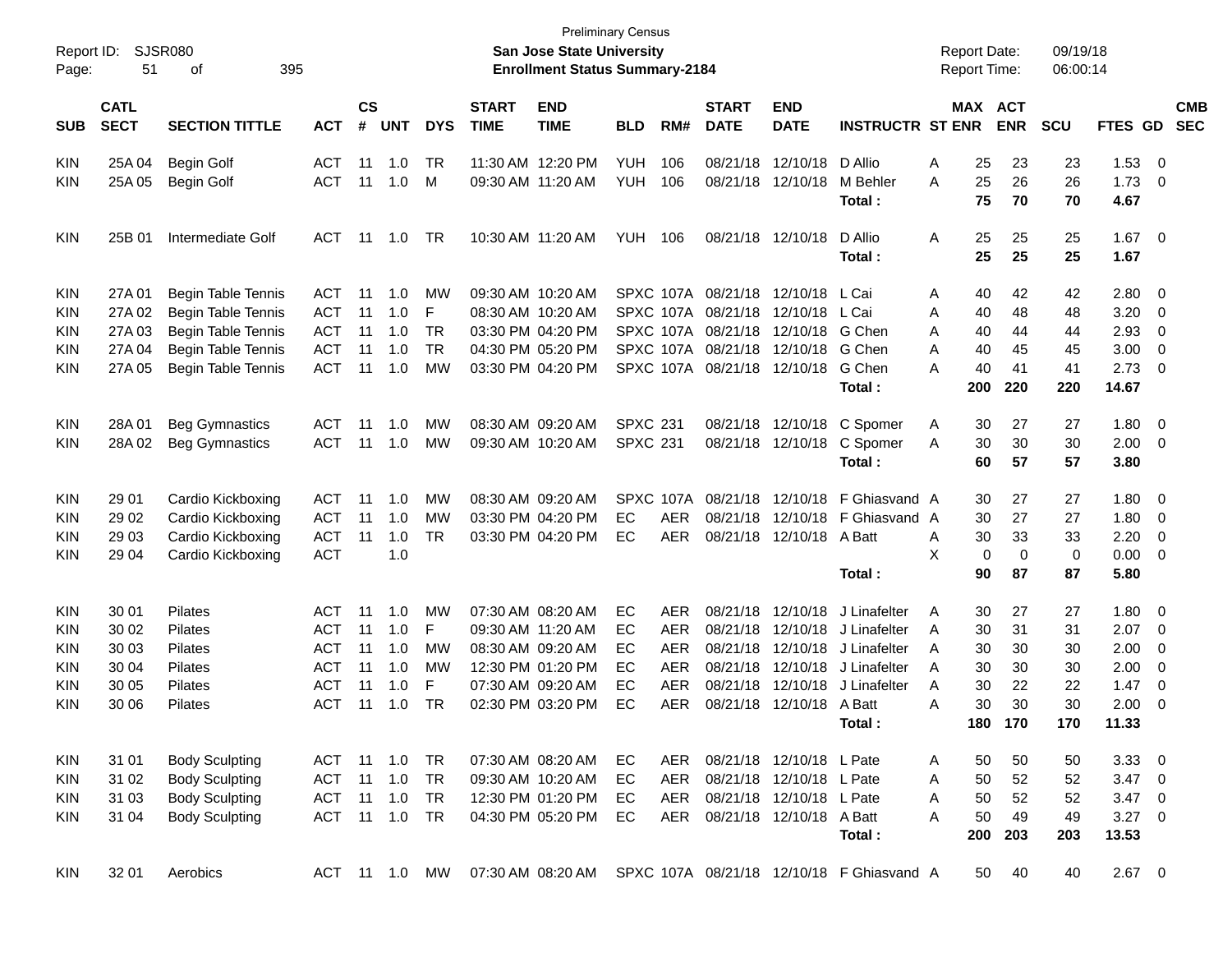|            |             |                        |               |               |                |            |              |                                                         | <b>Preliminary Census</b> |      |                    |                           |                         |   |                     |             |            |             |                |            |
|------------|-------------|------------------------|---------------|---------------|----------------|------------|--------------|---------------------------------------------------------|---------------------------|------|--------------------|---------------------------|-------------------------|---|---------------------|-------------|------------|-------------|----------------|------------|
| Report ID: |             | SJSR080                |               |               |                |            |              | <b>San Jose State University</b>                        |                           |      |                    |                           |                         |   | <b>Report Date:</b> |             | 09/19/18   |             |                |            |
| Page:      | 52          | 395<br>οf              |               |               |                |            |              | <b>Enrollment Status Summary-2184</b>                   |                           |      |                    |                           |                         |   | <b>Report Time:</b> |             | 06:00:14   |             |                |            |
|            |             |                        |               |               |                |            |              |                                                         |                           |      |                    |                           |                         |   |                     |             |            |             |                |            |
|            | <b>CATL</b> |                        |               | $\mathsf{cs}$ |                |            | <b>START</b> | <b>END</b>                                              |                           |      | <b>START</b>       | <b>END</b>                |                         |   | MAX ACT             |             |            |             |                | <b>CMB</b> |
| <b>SUB</b> | <b>SECT</b> | <b>SECTION TITTLE</b>  | <b>ACT</b>    | #             | <b>UNT</b>     | <b>DYS</b> | <b>TIME</b>  | <b>TIME</b>                                             | <b>BLD</b>                | RM#  | <b>DATE</b>        | <b>DATE</b>               | <b>INSTRUCTR ST ENR</b> |   |                     | <b>ENR</b>  | <b>SCU</b> | <b>FTES</b> | <b>GD</b>      | <b>SEC</b> |
| <b>KIN</b> | 32 02       | Aerobics               | <b>ACT</b>    | -11           | 1.0            | МW         |              | 09:30 AM 10:20 AM                                       | SPXC 107B                 |      | 08/21/18           | 12/10/18                  | F Ghiasvand A           |   | 50                  | 47          | 47         | 3.13        | 0              |            |
| <b>KIN</b> | 32 03       | Aerobics               | ACT           | 11            | 1.0            | TR         |              | 08:30 AM 09:20 AM                                       | EC                        | AER  | 08/21/18           | 12/10/18                  | L Pate                  | A | 50                  | 48          | 48         | 3.20        | 0              |            |
| <b>KIN</b> | 32 04       | Aerobics               | ACT           | 11            | 1.0            | <b>TR</b>  |              | 11:30 AM 12:20 PM                                       | EC                        | AER  | 08/21/18           | 12/10/18                  | L Pate                  | A | 50                  | 49          | 49         | 3.27        | - 0            |            |
| <b>KIN</b> | 32 05       | Aerobics               | <b>ACT</b>    | 11            | 1.0            | <b>TR</b>  |              | 07:30 AM 08:20 AM                                       |                           |      | SPXC 107A 08/21/18 | 12/10/18                  | A Batt                  | A | 50                  | 32          | 32         | 2.13        | 0              |            |
| <b>KIN</b> | 32 06       | Aerobics               | ACT           | -11           | 1.0            | <b>TR</b>  |              | 08:30 AM 09:20 AM                                       |                           |      | SPXC 107A 08/21/18 | 12/10/18                  | A Batt                  | А | 50                  | 24          | 24         | 1.60        | 0              |            |
|            |             |                        |               |               |                |            |              |                                                         |                           |      |                    |                           | Total:                  |   | 300                 | 240         | 240        | 16.00       |                |            |
|            |             |                        |               |               |                |            |              |                                                         |                           |      |                    |                           |                         |   |                     |             |            |             |                |            |
| <b>KIN</b> | 34 01       | <b>Step Training</b>   | <b>ACT</b>    | -11           | 1.0            | MW         |              | 02:30 PM 03:20 PM                                       | EC                        | AER. | 08/21/18           | 12/10/18                  | F Ghiasvand A           |   | 50                  | 38          | 38         | 2.53        | 0              |            |
| <b>KIN</b> | 34 02       | <b>Step Training</b>   | ACT           | -11           | 1.0            | <b>TR</b>  |              | 09:30 AM 10:20 AM                                       | SPXC 107A                 |      | 08/21/18           | 12/10/18                  | A Batt                  | Α | 50                  | 47          | 47         | 3.13        | 0              |            |
| <b>KIN</b> | 34 03       | <b>Step Training</b>   | <b>ACT</b>    |               | 1.0            |            |              |                                                         |                           |      |                    |                           |                         | X | 0                   | $\mathbf 0$ | 0          | 0.00        | - 0            |            |
|            |             |                        |               |               |                |            |              |                                                         |                           |      |                    |                           | Total:                  |   | 100                 | 85          | 85         | 5.67        |                |            |
| <b>KIN</b> | 35A01       | Begin Wt Training      | <b>ACT</b>    | -11           | 1.0            | МW         |              | 08:30 AM 09:20 AM                                       | <b>YUH</b>                | 126  | 08/21/18           | 12/10/18                  | R MontgomeryA           |   | 32                  | 35          | 35         | 2.33        | 0              |            |
| <b>KIN</b> | 35A 02      | Begin Wt Training      | <b>ACT</b>    | 11            | 1.0            | <b>TR</b>  |              | 07:30 AM 08:20 AM                                       | YUH                       | 126  | 08/21/18           | 12/10/18                  | S Butler                | A | 32                  | 28          | 28         | 1.87        | - 0            |            |
| <b>KIN</b> | 35A03       | Begin Wt Training      | <b>ACT</b>    | 11            | 1.0            | <b>TR</b>  |              | 08:30 AM 09:20 AM                                       | YUH                       | 126  | 08/21/18           | 12/10/18                  | S Butler                | A | 32                  | 27          | 27         | 1.80        | 0              |            |
|            |             |                        | <b>ACT</b>    | 11            | 1.0            | <b>TR</b>  |              | 10:30 AM 11:20 AM                                       | YUH                       | 126  | 08/21/18           | 12/10/18                  | S Butler                | A | 32                  | 33          | 33         | 2.20        | 0              |            |
| <b>KIN</b> | 35A 04      | Begin Wt Training      |               | 11            |                | <b>TR</b>  |              | 03:30 PM 04:20 PM                                       |                           | 126  | 08/21/18           | 12/10/18                  | C Carrillo              |   |                     |             |            |             | $\overline{0}$ |            |
| <b>KIN</b> | 35A 05      | Begin Wt Training      | <b>ACT</b>    |               | 1.0            |            |              |                                                         | <b>YUH</b>                |      |                    |                           |                         | A | 32                  | 31          | 31         | 2.07        |                |            |
| <b>KIN</b> | 35A 06      | Begin Wt Training      | <b>ACT</b>    | 11            | 1.0            | <b>MW</b>  |              | 12:30 PM 01:20 PM                                       | <b>YUH</b>                | 126  | 08/21/18           | 12/10/18                  | D Bobb                  | A | 32                  | 35          | 35         | 2.33        | 0              |            |
| <b>KIN</b> | 35A 07      | Begin Wt Training      | <b>ACT</b>    | 11            | 1.0            | MW         |              | 01:30 PM 02:20 PM                                       | <b>YUH</b>                | 126  | 08/21/18           | 12/10/18                  | J Fonda                 | A | 32                  | 33          | 33         | 2.20        | 0              |            |
| <b>KIN</b> | 35A 08      | Begin Wt Training      | <b>ACT</b>    | 11            | 1.0            | <b>TR</b>  |              | 02:30 PM 03:20 PM                                       | <b>YUH</b>                | 126  | 08/21/18           | 12/10/18                  | C Carrillo              | A | 32                  | 33          | 33         | 2.20        | 0              |            |
| <b>KIN</b> | 35A 09      | Begin Wt Training      | <b>ACT</b>    | 11            | 1.0            | <b>MW</b>  |              | 02:30 PM 03:20 PM                                       | <b>YUH</b>                | 126  | 08/21/18           | 12/10/18                  | S Rosales               | A | 32                  | 34          | 34         | 2.27        | $\overline{0}$ |            |
| <b>KIN</b> | 35A 10      | Begin Wt Training      | <b>ACT</b>    | 11            | 1.0            | <b>TR</b>  |              | 04:30 PM 05:20 PM                                       | YUH.                      | 126  | 08/21/18           | 12/10/18                  | C Carrillo              | Α | 32                  | 31          | 31         | 2.07        | $\mathbf 0$    |            |
| <b>KIN</b> | 35A 11      | Begin Wt Training      | <b>ACT</b>    | -11           | 1.0            | <b>TR</b>  |              | 12:30 PM 01:20 PM                                       | YUH                       | 126  |                    | 08/21/18 12/10/18         | C Carrillo              | А | 32                  | 33          | 33         | 2.20        | 0              |            |
|            |             |                        |               |               |                |            |              |                                                         |                           |      |                    |                           | Total:                  |   | 352                 | 353         | 353        | 23.53       |                |            |
| <b>KIN</b> | 35B 01      | Inter Wt Training      | <b>ACT</b>    | -11           | 1.0            | MW         |              | 09:30 AM 10:20 AM                                       | YUH                       | 126  | 08/21/18           | 12/10/18                  | R MontgomeryA           |   | 32                  | 29          | 29         | 1.93        | 0              |            |
| <b>KIN</b> | 35B 02      | Inter Wt Training      | <b>ACT</b>    | 11            | 1.0            | MW         |              | 07:30 AM 08:20 AM                                       | YUH                       | 126  | 08/21/18           | 12/10/18                  | R MontgomeryA           |   | 32                  | 30          | 30         | 2.00        | 0              |            |
| <b>KIN</b> | 35B 03      | Inter Wt Training      | <b>ACT</b>    | 11            | 1.0            | MW         |              | 10:30 AM 11:20 AM                                       | YUH                       | 126  |                    | 08/21/18 12/10/18         | S Butler                | A | 32                  | 30          | 30         | 2.00        | 0              |            |
|            |             |                        |               |               |                |            |              |                                                         |                           |      |                    |                           | Total:                  |   | 96                  | 89          | 89         | 5.93        |                |            |
| KIN        | 37 01       | <b>Fitness Walking</b> | ACT 11 1.0 TR |               |                |            |              | 02:30 PM 03:20 PM SPXE 178 08/21/18 12/10/18 J Fonda    |                           |      |                    |                           |                         | Α | 30                  | 28          | 28         | $1.87 \t 0$ |                |            |
|            |             |                        | ACT 11 1.0 TR |               |                |            |              | 01:30 PM 02:20 PM SPXC 107B 08/21/18 12/10/18 M Ruban   |                           |      |                    |                           |                         |   |                     |             |            |             |                |            |
| KIN.       | 37 02       | <b>Fitness Walking</b> |               |               |                |            |              |                                                         |                           |      |                    |                           |                         | A | 30                  | 30          | 30         | $2.00 \t 0$ |                |            |
|            |             |                        |               |               |                |            |              |                                                         |                           |      |                    |                           | Total:                  |   | 60                  | 58          | 58         | 3.87        |                |            |
| KIN        | 38 01       | Begin Jogging          | ACT 11 1.0    |               |                | <b>TR</b>  |              | 10:30 AM 11:20 AM YUH 106                               |                           |      |                    | 08/21/18 12/10/18 J Fonda |                         | A | 30                  | 31          | 31         | $2.07$ 0    |                |            |
| KIN        | 38 02       | Begin Jogging          | ACT           |               | $11 \quad 1.0$ | <b>TR</b>  |              | 01:30 PM 02:20 PM SPXE 178                              |                           |      |                    | 08/21/18 12/10/18 J Fonda |                         | Α | 30                  | 32          | 32         | $2.13 \ 0$  |                |            |
| KIN        | 38 03       | Begin Jogging          | <b>ACT</b>    |               | 11 1.0         | TR         |              | 02:30 PM 03:20 PM SPXC 107B 08/21/18 12/10/18 M Ruban   |                           |      |                    |                           |                         | A | 30                  | 30          | 30         | $2.00 \t 0$ |                |            |
| KIN        | 38 04       | Begin Jogging          | <b>ACT</b>    |               | $11 \quad 1.0$ | MW         |              | 12:30 PM 01:20 PM SPXC 107B 08/21/18 12/10/18 R Pacitto |                           |      |                    |                           |                         | A | 30                  | 30          | 30         | $2.02$ 1    |                |            |
| KIN        | 38 05       | Begin Jogging          | <b>ACT</b>    |               | $11 \quad 1.0$ | MW         |              | 01:30 PM 02:20 PM SPXC 107B 08/21/18 12/10/18 R Pacitto |                           |      |                    |                           |                         | Α | 30                  | 32          | 32         | $2.13 \t 0$ |                |            |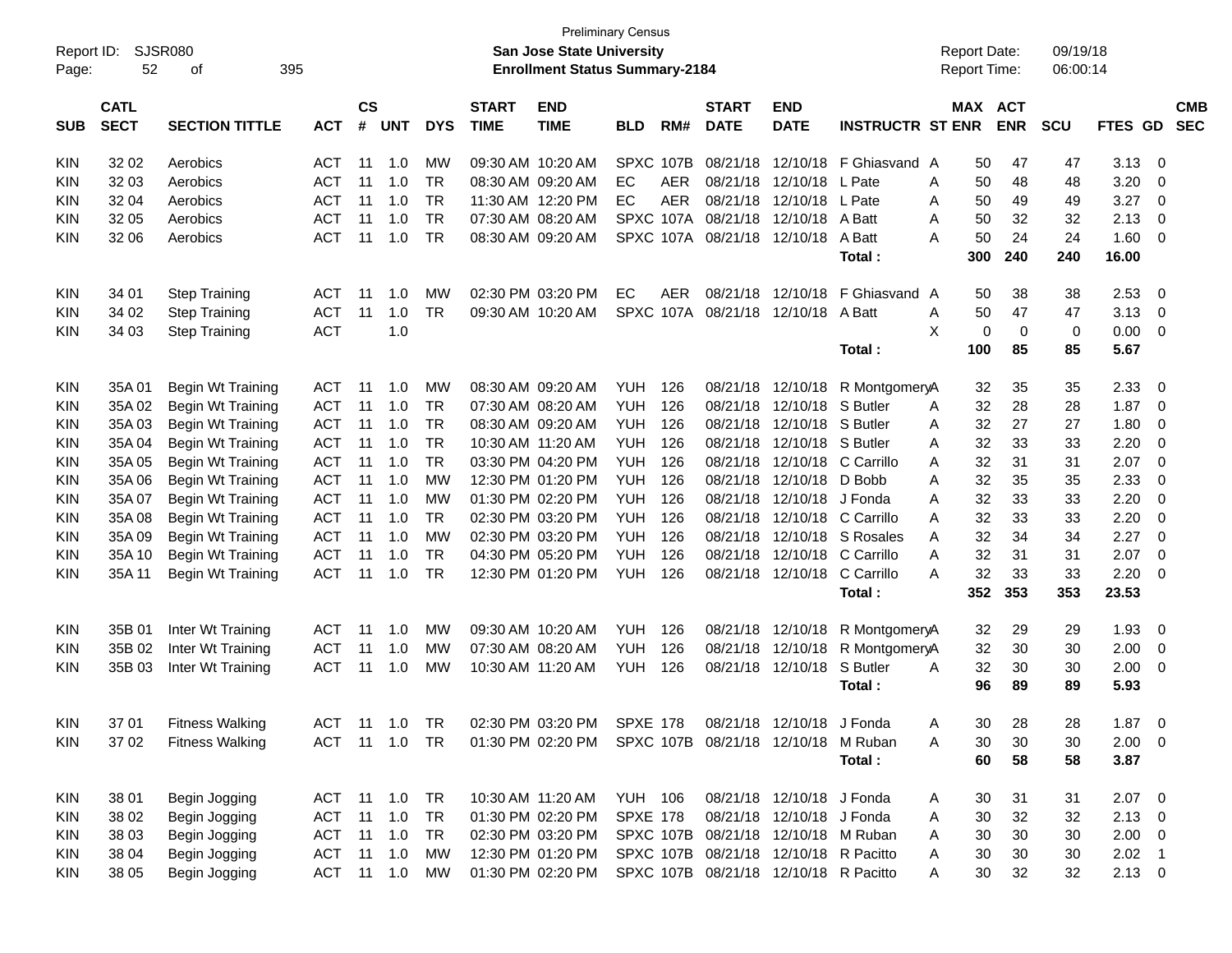| Report ID:<br>Page: | 53                         | SJSR080<br>395<br>οf    |               |                |            |               |                             | <b>San Jose State University</b><br><b>Enrollment Status Summary-2184</b> | <b>Preliminary Census</b> |           |                             |                           |                                                        |   | <b>Report Date:</b><br><b>Report Time:</b> |                     | 09/19/18<br>06:00:14 |                |                          |                          |
|---------------------|----------------------------|-------------------------|---------------|----------------|------------|---------------|-----------------------------|---------------------------------------------------------------------------|---------------------------|-----------|-----------------------------|---------------------------|--------------------------------------------------------|---|--------------------------------------------|---------------------|----------------------|----------------|--------------------------|--------------------------|
| <b>SUB</b>          | <b>CATL</b><br><b>SECT</b> | <b>SECTION TITTLE</b>   | <b>ACT</b>    | <b>CS</b><br># | <b>UNT</b> | <b>DYS</b>    | <b>START</b><br><b>TIME</b> | <b>END</b><br><b>TIME</b>                                                 | <b>BLD</b>                | RM#       | <b>START</b><br><b>DATE</b> | <b>END</b><br><b>DATE</b> | <b>INSTRUCTR ST ENR</b>                                |   | MAX ACT                                    | <b>ENR</b>          | <b>SCU</b>           | FTES GD        |                          | <b>CMB</b><br><b>SEC</b> |
|                     |                            |                         |               |                |            |               |                             |                                                                           |                           |           |                             |                           | Total:                                                 |   |                                            | 150 155             | 155                  | 10.35          |                          |                          |
| <b>KIN</b>          | 45A01                      | Beg Lindy & Swing       | ACT           | 11             | 1.0        | <b>MW</b>     |                             | 08:30 AM 09:20 AM                                                         | <b>SPXE 178</b>           |           |                             | 08/21/18 12/10/18 A Ayers |                                                        | A | 30                                         | 7                   | 7                    | 0.47           |                          | 0 <sup>o</sup>           |
| <b>DANC</b>         | 45A01                      | Beg Lindy & Swing       | <b>ACT</b>    | 11             | 1.0        | <b>MW</b>     |                             | 08:30 AM 09:20 AM                                                         | <b>SPXE 178</b>           |           |                             | 08/21/18 12/10/18         | A Ayers<br>Total:                                      | A | $\pmb{0}$<br>30                            | $\overline{c}$<br>9 | 2<br>9               | 0.13<br>0.60   |                          | 0 <sup>o</sup>           |
|                     |                            |                         |               |                |            |               |                             |                                                                           |                           |           |                             |                           |                                                        |   |                                            |                     |                      |                |                          |                          |
| KIN                 | 46A01                      | <b>Beg Social Dance</b> | ACT           | 11             | 1.0        | MW            |                             | 09:30 AM 10:20 AM                                                         | <b>SPXE 178</b>           |           |                             | 08/21/18 12/10/18 A Ayers |                                                        | A | 40                                         | 16                  | 16                   | 1.07           |                          | 0 <sup>o</sup>           |
| <b>DANC</b>         | 46A01                      | <b>Beg Social Dance</b> | <b>ACT</b>    | 11             | 1.0        | <b>MW</b>     |                             | 09:30 AM 10:20 AM                                                         | <b>SPXE 178</b>           |           | 08/21/18                    | 12/10/18 A Ayers          |                                                        | A | 0                                          | 2                   | $\overline{2}$       | 0.13           |                          | 0 C                      |
| KIN                 | 46A 02                     | <b>Beg Social Dance</b> | <b>ACT</b>    | 11             | 1.0        | <b>MW</b>     |                             | 10:30 AM 11:20 AM                                                         | <b>SPXE 178</b>           |           | 08/21/18                    | 12/10/18                  | A Ayers                                                | A | 40                                         | 39                  | 39                   | 2.60           |                          | 0 <sup>o</sup>           |
| <b>DANC</b>         | 46A 02                     | <b>Beg Social Dance</b> | <b>ACT</b>    | 11             | 1.0        | МW            |                             | 10:30 AM 11:20 AM                                                         | <b>SPXE 178</b>           |           | 08/21/18                    | 12/10/18 A Ayers          |                                                        | A | 0                                          | 5                   | 5                    | 0.33           |                          | 0 <sup>o</sup>           |
| KIN                 | 46A03                      | <b>Beg Social Dance</b> | <b>ACT</b>    | 11             | 1.0        | МW            |                             | 12:30 PM 01:20 PM                                                         | <b>SPXE 178</b>           |           |                             | 08/21/18 12/10/18 A Ayers |                                                        | A | 40                                         | 17                  | 17                   | 1.13           |                          | $0\,$ C                  |
| <b>DANC</b>         | 46A03                      | <b>Beg Social Dance</b> | <b>ACT</b>    | 11             | 1.0        | <b>MW</b>     |                             | 12:30 PM 01:20 PM                                                         | <b>SPXE 178</b>           |           |                             | 08/21/18 12/10/18 A Ayers |                                                        | A | 0                                          | 6                   | 6                    | 0.40           |                          | $0\,C$                   |
|                     |                            |                         |               |                |            |               |                             |                                                                           |                           |           |                             |                           | Total:                                                 |   | 120                                        | 85                  | 85                   | 5.67           |                          |                          |
| KIN                 | 47A 01                     | Beg W Coast Swing       | ACT           | 11             | $-1.0$     | <b>MW</b>     |                             | 01:30 PM 02:20 PM                                                         | <b>SPXE 178</b>           |           |                             | 08/21/18 12/10/18         | A Ayers                                                | Α | 40                                         | 17                  | 17                   | $1.13 \quad 0$ |                          |                          |
|                     |                            |                         |               |                |            |               |                             |                                                                           |                           |           |                             |                           | Total:                                                 |   | 40                                         | 17                  | 17                   | 1.13           |                          |                          |
| KIN                 | 48A01                      | Beg Latin Dance         | ACT           | 11             | 1.0        | TR            |                             | 08:30 AM 09:20 AM                                                         | <b>SPXE 178</b>           |           | 08/21/18                    | 12/10/18 O David          |                                                        | A | 40                                         | 28                  | 28                   | 1.87           |                          | 0 <sup>o</sup>           |
| <b>DANC</b>         | 48A 01                     | Beg Latin Dance         | <b>ACT</b>    | 11             | 1.0        | TR            |                             | 08:30 AM 09:20 AM                                                         | <b>SPXE 178</b>           |           | 08/21/18                    | 12/10/18 O David          |                                                        | A | 0                                          | 10                  | 10                   | 0.67           |                          | 0 C                      |
| KIN                 | 48A 02                     | Beg Latin Dance         | <b>ACT</b>    | 11             | 1.0        | <b>MW</b>     |                             | 02:30 PM 03:20 PM                                                         | <b>SPXE 178</b>           |           | 08/21/18                    | 12/10/18 A Ayers          |                                                        | A | 40                                         | 39                  | 39                   | 2.60           |                          | 0 <sup>o</sup>           |
| <b>DANC</b>         | 48A 02                     | Beg Latin Dance         | <b>ACT</b>    | 11             | 1.0        | <b>MW</b>     |                             | 02:30 PM 03:20 PM                                                         | <b>SPXE 178</b>           |           | 08/21/18                    | 12/10/18 A Ayers          |                                                        | A | 0                                          | 5                   | 5                    | 0.33           |                          | 0 C                      |
| KIN                 | 48A03                      | Beg Latin Dance         | <b>ACT</b>    | 11             | 1.0        | TR            |                             | 09:30 AM 10:20 AM                                                         | <b>SPXE 178</b>           |           | 08/21/18                    | 12/10/18 O David          |                                                        | A | 40                                         | 39                  | 39                   | 2.60           |                          | 0 <sup>o</sup>           |
| <b>DANC</b>         | 48A03                      | Beg Latin Dance         | <b>ACT</b>    | 11             | 1.0        | TR            |                             | 09:30 AM 10:20 AM                                                         | <b>SPXE 178</b>           |           | 08/21/18                    | 12/10/18 O David          |                                                        | A | $\mathbf 0$                                | 3                   | 3                    | 0.20           |                          | 0 <sup>o</sup>           |
| KIN                 | 48A04                      | Beg Latin Dance         | <b>ACT</b>    | 11             | 1.0        | <b>TR</b>     |                             | 10:30 AM 11:20 AM                                                         | <b>SPXE 178</b>           |           | 08/21/18                    | 12/10/18 O David          |                                                        | Α | 40                                         | 34                  | 34                   | 2.27           |                          | $0\,$ C                  |
| <b>DANC</b>         | 48A 04                     | Beg Latin Dance         | <b>ACT</b>    | 11             | 1.0        | TR            |                             | 10:30 AM 11:20 AM                                                         | <b>SPXE 178</b>           |           |                             | 08/21/18 12/10/18         | O David                                                | A | 0                                          | $\overline{4}$      | 4                    | 0.27           |                          | 0 <sup>o</sup>           |
|                     |                            |                         |               |                |            |               |                             |                                                                           |                           |           |                             |                           | Total:                                                 |   | 160                                        | 162                 | 162                  | 10.80          |                          |                          |
| KIN                 | 50 02                      | Tai Chi                 | ACT           | 11             | 1.0        | MW            |                             | 03:30 PM 04:20 PM                                                         | <b>SPXE 178</b>           |           | 08/21/18                    | 12/10/18                  | C Wena                                                 | A | 40                                         | 37                  | 37                   | 2.47           | $\overline{\mathbf{0}}$  |                          |
| KIN                 | 50 03                      | Tai Chi                 | ACT           | 11             | 1.0        | MW            |                             | 10:30 AM 11:20 AM                                                         |                           | SPXC 107B | 08/21/18 12/10/18           |                           | G Chen                                                 | A | 40                                         | 38                  | 38                   | 2.53           | $\overline{\phantom{0}}$ |                          |
|                     |                            |                         |               |                |            |               |                             |                                                                           |                           |           |                             |                           | Total :                                                |   | 80                                         | 75                  | 75                   | 5.00           |                          |                          |
| KIN                 | 51A 01                     | Begin Aikido            | ACT 11 1.0    |                |            | МW            |                             | 08:30 AM 09:20 AM YUH 208                                                 |                           |           |                             | 08/21/18 12/10/18 J Wada  |                                                        | A | 30                                         | 27                  | 27                   | $1.80 \t 0$    |                          |                          |
| <b>KIN</b>          |                            | 51A 02 Begin Aikido     | ACT 11 1.0    |                |            | MW            |                             | 09:30 AM 10:20 AM                                                         | <b>YUH 208</b>            |           |                             | 08/21/18 12/10/18 J Wada  |                                                        | Α | 20                                         | 22                  | 22                   | $1.47 \t 0$    |                          |                          |
|                     |                            |                         |               |                |            |               |                             |                                                                           |                           |           |                             |                           | Total:                                                 |   | 50                                         | 49                  | 49                   | 3.27           |                          |                          |
| KIN                 |                            | 51B 01 Int Aikido       |               |                |            | ACT 11 1.0 MW |                             | 09:30 AM 10:20 AM YUH 208                                                 |                           |           |                             | 08/21/18 12/10/18 J Wada  |                                                        | A | 10                                         | 3                   | 3                    | $0.20 \ 0$     |                          |                          |
|                     |                            |                         |               |                |            |               |                             |                                                                           |                           |           |                             |                           | Total:                                                 |   | 10                                         | 3                   | 3                    | 0.20           |                          |                          |
| KIN                 |                            | 52A 01 Begin Judo       | ACT 11 1.0 TR |                |            |               |                             |                                                                           |                           |           |                             |                           | 09:30 AM 10:20 AM YUH 208 08/21/18 12/10/18 D Williams | A | 30                                         | 33                  | 33                   | $2.20 \t 0$    |                          |                          |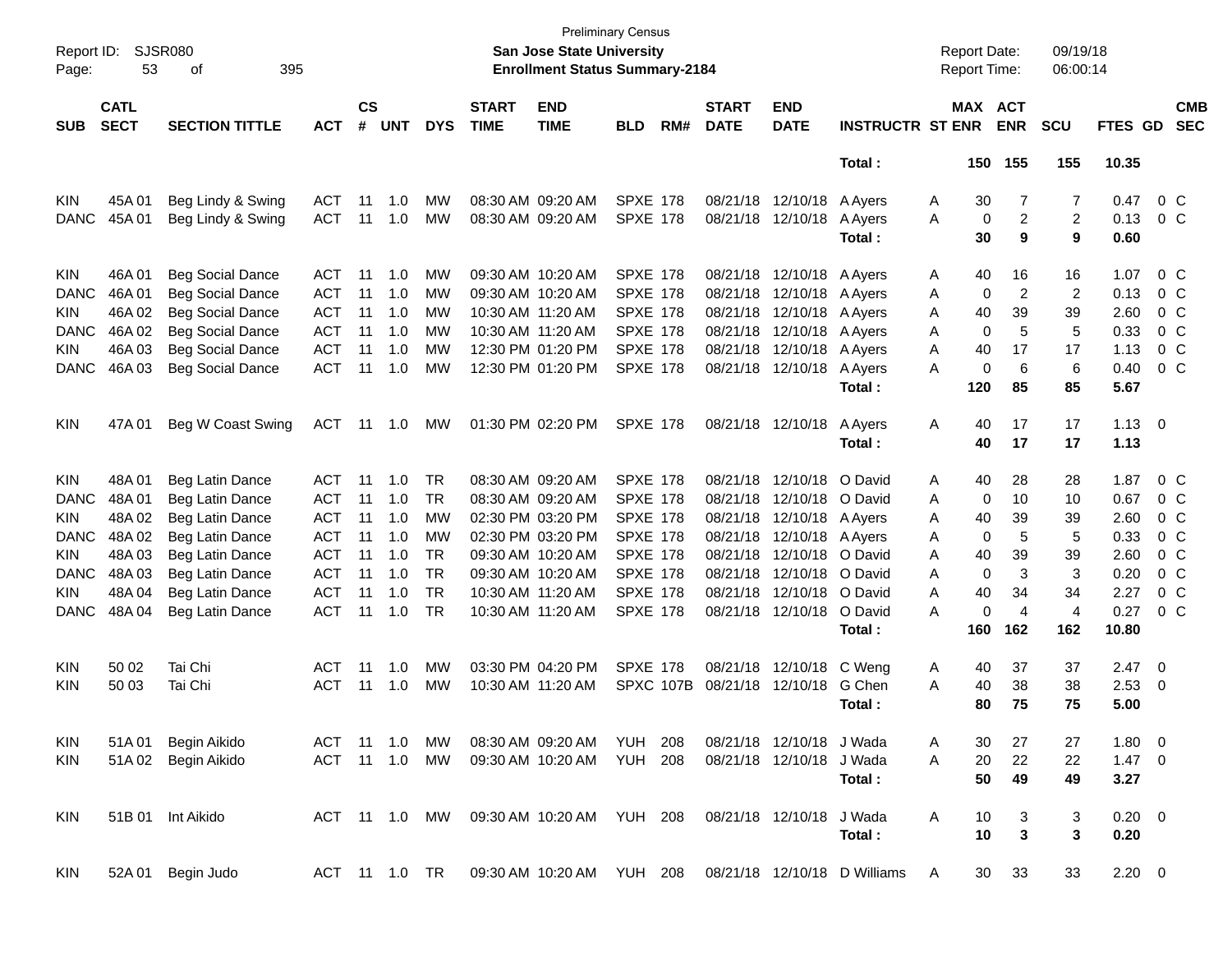| Report ID:<br>Page:             | 54                               | <b>SJSR080</b><br>395<br>οf                                                  |                                                      |                             |                          |                  |                             | <b>Preliminary Census</b><br><b>San Jose State University</b><br><b>Enrollment Status Summary-2184</b> |                                        |                                        |                                              |                                                  |                                                                             | <b>Report Date:</b><br><b>Report Time:</b>      |                             | 09/19/18<br>06:00:14        |                                       |                                                           |
|---------------------------------|----------------------------------|------------------------------------------------------------------------------|------------------------------------------------------|-----------------------------|--------------------------|------------------|-----------------------------|--------------------------------------------------------------------------------------------------------|----------------------------------------|----------------------------------------|----------------------------------------------|--------------------------------------------------|-----------------------------------------------------------------------------|-------------------------------------------------|-----------------------------|-----------------------------|---------------------------------------|-----------------------------------------------------------|
| <b>SUB</b>                      | <b>CATL</b><br><b>SECT</b>       | <b>SECTION TITTLE</b>                                                        | <b>ACT</b>                                           | $\mathbf{c}\mathbf{s}$<br># | <b>UNT</b>               | <b>DYS</b>       | <b>START</b><br><b>TIME</b> | <b>END</b><br><b>TIME</b>                                                                              | <b>BLD</b>                             | RM#                                    | <b>START</b><br><b>DATE</b>                  | <b>END</b><br><b>DATE</b>                        | <b>INSTRUCTR ST ENR</b>                                                     |                                                 | MAX ACT<br><b>ENR</b>       | <b>SCU</b>                  | FTES GD                               | <b>CMB</b><br><b>SEC</b>                                  |
| <b>KIN</b>                      | 52A 02                           | Begin Judo                                                                   | <b>ACT</b>                                           | 11                          | 1.0                      | TR               |                             | 10:30 AM 11:20 AM                                                                                      | <b>YUH</b>                             | 208                                    | 08/21/18                                     | 12/10/18                                         | D Williams<br>Total:                                                        | Α<br>30<br>60                                   | 37<br>70                    | 37<br>70                    | $2.47 \quad 0$<br>4.67                |                                                           |
| <b>KIN</b>                      | 52B 02                           | Inter Judo                                                                   | <b>ACT</b>                                           | -11                         | 1.0                      | TR               |                             | 11:30 AM 12:20 PM                                                                                      | <b>YUH</b>                             | 208                                    |                                              | 08/21/18 12/10/18                                | D Williams<br>Total:                                                        | Α<br>20<br>20                                   | 11<br>11                    | 11<br>11                    | $0.73 \quad 0$<br>0.73                |                                                           |
| <b>KIN</b>                      | 52C 01                           | Competitive Judo                                                             | <b>ACT</b>                                           | 11                          | 1.0                      | TBA              |                             |                                                                                                        | <b>YUH</b>                             | 208                                    |                                              | 08/21/18 12/10/18                                | Y Uchida<br>Total:                                                          | Α<br>35<br>35                                   | 9<br>9                      | 9<br>9                      | $0.60 \quad 0$<br>0.60                |                                                           |
| <b>KIN</b><br><b>KIN</b>        | 53A01<br>53A 02                  | Begin Karate<br>Begin Karate                                                 | <b>ACT</b><br><b>ACT</b>                             | -11<br>11                   | 1.0<br>1.0               | F<br>F           |                             | 08:30 AM 10:20 AM<br>10:30 AM 12:20 PM                                                                 | <b>YUH</b><br><b>YUH</b>               | 106<br>106                             | 08/21/18                                     | 12/10/18<br>08/21/18 12/10/18                    | J Keeling<br>J Keeling<br>Total:                                            | A<br>20<br>20<br>A<br>40                        | 20<br>24<br>44              | 20<br>24<br>44              | 1.33<br>1.62<br>2.95                  | $\overline{\phantom{0}}$<br>- 1                           |
| KIN<br>KIN                      | 53B 01<br>53B 02                 | Inter Karate<br><b>Inter Karate</b>                                          | <b>ACT</b><br><b>ACT</b>                             | 11<br>11                    | 1.0<br>1.0               | F<br>F           |                             | 10:30 AM 12:20 PM<br>08:30 AM 10:20 AM                                                                 | <b>YUH</b><br><b>SPXC 234</b>          | 106                                    |                                              | 08/21/18 12/10/18<br>08/21/18 12/10/18           | J Keeling<br>J Keeling<br>Total:                                            | 10<br>A<br>10<br>A<br>20                        | $\mathbf 1$<br>2<br>3       | 1<br>2<br>3                 | 0.07<br>0.13<br>0.20                  | $\overline{\mathbf{0}}$<br>$\overline{\phantom{0}}$       |
| <b>KIN</b><br><b>KIN</b>        | 54A01<br>54A 02                  | Begin Tae Kwon Do<br>Begin Tae Kwon Do                                       | <b>ACT</b><br><b>ACT</b>                             | 11<br>11                    | 1.0<br>1.0               | TR<br>TR         |                             | 07:30 AM 08:20 AM<br>08:30 AM 09:20 AM                                                                 | <b>YUH</b><br><b>YUH</b>               | 208<br>208                             | 08/21/18<br>08/21/18                         | 12/10/18<br>12/10/18                             | J Schachner A<br>J Schachner A<br>Total:                                    | 30<br>30<br>60                                  | 30<br>30<br>60              | 30<br>30<br>60              | 2.00<br>2.00<br>4.00                  | $\overline{\phantom{0}}$<br>$\overline{\mathbf{0}}$       |
| KIN<br>KIN<br>KIN               | 55A01<br>55A02<br>55A03          | Begin Self-Defense<br>Begin Self-Defense<br>Begin Self-Defense               | <b>ACT</b><br><b>ACT</b><br><b>ACT</b>               | 11<br>11<br>11              | 1.0<br>1.0<br>1.0        | MW<br>МW<br>MW   |                             | 11:30 AM 12:20 PM<br>12:30 PM 01:20 PM<br>01:30 PM 02:20 PM                                            | <b>YUH</b><br><b>YUH</b><br><b>YUH</b> | 208<br>208<br>208                      | 08/21/18<br>08/21/18                         | 12/10/18<br>12/10/18 G Chen<br>08/21/18 12/10/18 | G Chen<br>G Chen<br>Total:                                                  | 30<br>A<br>30<br>A<br>30<br>A<br>90             | 38<br>38<br>34<br>110       | 38<br>38<br>34<br>110       | 2.53<br>2.53<br>2.27<br>7.33          | $\overline{\mathbf{0}}$<br>- 0<br>$\overline{\mathbf{0}}$ |
| <b>KIN</b><br>KIN<br>KIN<br>KIN | 61A02<br>61A03<br>61A04<br>61A05 | Begin Hatha Yoga<br>Begin Hatha Yoga<br>Begin Hatha Yoga<br>Begin Hatha Yoga | <b>ACT</b><br><b>ACT</b><br><b>ACT</b><br><b>ACT</b> | 11<br>11<br>11<br>11        | 1.0<br>1.0<br>1.0<br>1.0 | M<br>F<br>W<br>F |                             | 09:30 AM 11:20 AM<br>07:30 AM 09:20 AM<br>09:30 AM 11:20 AM<br>11:30 AM 01:20 PM                       | EC<br><b>YUH</b><br>EC<br><b>YUH</b>   | <b>AER</b><br>208<br><b>AER</b><br>208 | 08/21/18<br>08/21/18<br>08/21/18<br>08/21/18 | 12/10/18<br>12/10/18<br>12/10/18                 | J Linafelter<br>12/10/18 S Caughlan<br>J Linafelter<br>S Caughlan<br>Total: | A<br>50<br>50<br>A<br>50<br>A<br>50<br>A<br>200 | 47<br>48<br>49<br>51<br>195 | 47<br>48<br>49<br>51<br>195 | 3.13<br>3.20<br>3.27<br>3.40<br>13.00 | $\overline{\mathbf{0}}$<br>0<br>$\overline{0}$<br>0       |
| KIN                             |                                  | 61B 01 Int Hatha Yoga                                                        | ACT 11 1.0 F                                         |                             |                          |                  |                             | 09:30 AM 11:20 AM YUH 208                                                                              |                                        |                                        |                                              |                                                  | 08/21/18 12/10/18 S Caughlan A<br>Total:                                    | 50<br>50                                        | 25<br>25                    | 25<br>25                    | $1.67$ 0<br>1.67                      |                                                           |
| <b>KIN</b><br><b>KIN</b>        | 62A 01<br>62A 02                 | Begin Ice Skating<br>Begin Ice Skating                                       | ACT 11 1.0 F<br>ACT                                  | 11                          | 1.0                      | $\top$           |                             | 08:20 AM 10:00 AM<br>09:30 AM 11:10 AM                                                                 | <b>YUH 106</b><br>YUH                  | 106                                    |                                              | 08/21/18 12/10/18 G Chen<br>08/21/18 12/10/18    | G Chen<br>Total:                                                            | 50<br>A<br>50<br>A<br>100                       | 44<br>50<br>94              | 44<br>50<br>94              | $2.93$ 0<br>$3.33 \ 0$<br>6.27        |                                                           |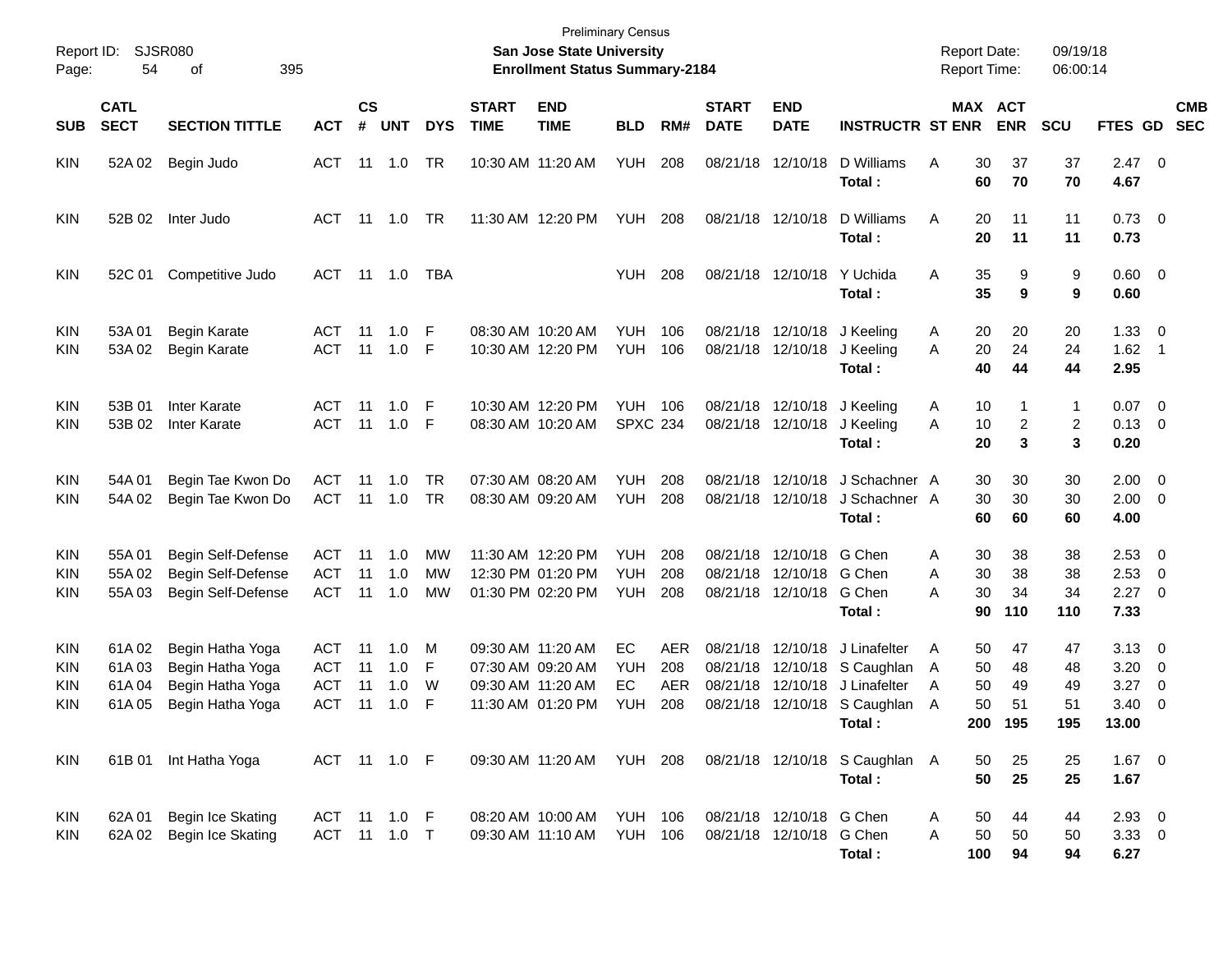| Report ID:<br>Page:                    | 55                         | <b>SJSR080</b><br>395<br>οf                                                      |                                        |                |                                    |                   |                             | <b>San Jose State University</b><br><b>Enrollment Status Summary-2184</b> | <b>Preliminary Census</b>                   |                   |                             |                                                |                                                                    | <b>Report Date:</b><br>Report Time: |                     | 09/19/18<br>06:00:14 |                                 |                                                                                |
|----------------------------------------|----------------------------|----------------------------------------------------------------------------------|----------------------------------------|----------------|------------------------------------|-------------------|-----------------------------|---------------------------------------------------------------------------|---------------------------------------------|-------------------|-----------------------------|------------------------------------------------|--------------------------------------------------------------------|-------------------------------------|---------------------|----------------------|---------------------------------|--------------------------------------------------------------------------------|
| <b>SUB</b>                             | <b>CATL</b><br><b>SECT</b> | <b>SECTION TITTLE</b>                                                            | <b>ACT</b>                             | <b>CS</b><br># | <b>UNT</b>                         | <b>DYS</b>        | <b>START</b><br><b>TIME</b> | <b>END</b><br><b>TIME</b>                                                 | <b>BLD</b>                                  | RM#               | <b>START</b><br><b>DATE</b> | <b>END</b><br><b>DATE</b>                      | <b>INSTRUCTR ST ENR</b>                                            | <b>MAX ACT</b>                      | <b>ENR</b>          | <b>SCU</b>           | FTES GD                         | <b>CMB</b><br><b>SEC</b>                                                       |
| KIN                                    | 63A 01                     | <b>Beg Hiking</b>                                                                | ACT                                    |                | 11 1.0                             | F                 |                             | 01:00 PM 03:50 PM                                                         | <b>SPXE 163</b>                             |                   |                             | 08/21/18 12/10/18                              | K Kirkendall<br>Total:                                             | 20<br>A<br>20                       | 20<br>20            | 20<br>20             | $1.33 \ 0$<br>1.33              |                                                                                |
| <b>KIN</b>                             | 65A01                      | Begin Ice Hockey                                                                 | ACT                                    | 11             | 1.0                                | F                 |                             | 09:50 AM 11:30 AM                                                         | YUH                                         | 106               |                             | 08/21/18 12/10/18                              | G Chen<br>Total:                                                   | 50<br>A<br>50                       | 25<br>25            | 25<br>25             | 1.68<br>1.68                    | $\blacksquare$ 1                                                               |
| KIN                                    | 68 01                      | Visl Rep Sprt Cult                                                               | <b>LEC</b>                             | 02             | 3.0                                | МW                |                             | 01:30 PM 02:45 PM                                                         | <b>SPXC 151</b>                             |                   |                             | 08/21/18 12/10/18                              | D Murphy<br>Total:                                                 | 40<br>A<br>40                       | 40<br>40            | 120<br>120           | $8.00 \t 0$<br>8.00             |                                                                                |
| KIN<br>KIN<br>KIN                      | 69 01<br>69 02<br>6903     | <b>Stress Management</b><br><b>Stress Management</b><br><b>Stress Management</b> | <b>LEC</b><br><b>LEC</b><br><b>LEC</b> | 02<br>02<br>02 | 3.0<br>3.0<br>3.0                  | МW<br>МW<br>TR    |                             | 07:30 AM 08:45 AM<br>09:00 AM 10:15 AM<br>10:30 AM 11:45 AM               | <b>YUH</b><br><b>YUH</b><br><b>YUH</b>      | 236<br>236<br>236 | 08/21/18<br>08/21/18        | 12/10/18<br>12/10/18                           | B Grosvenor A<br>K Jeffery<br>08/21/18 12/10/18 K Russell          | 30<br>30<br>Α<br>30<br>Α            | 29<br>37<br>30      | 87<br>111<br>90      | 5.80<br>7.40<br>6.00            | $\overline{\phantom{0}}$<br>$\overline{\mathbf{0}}$<br>$\overline{\mathbf{0}}$ |
| KIN<br>KIN                             | 69 04<br>69 05<br>69 06    | <b>Stress Management</b><br><b>Stress Management</b>                             | <b>LEC</b><br><b>LEC</b><br><b>LEC</b> | 02<br>02<br>02 | 3.0<br>3.0<br>3.0                  | TR<br>TR<br>TR    |                             | 03:00 PM 04:15 PM<br>05:30 PM 06:45 PM<br>07:00 PM 08:15 PM               | <b>YUH</b><br><b>YUH</b><br><b>YUH</b>      | 236<br>236<br>236 |                             | 08/21/18 12/10/18<br>08/21/18 12/10/18 T Beggs | 08/21/18 12/10/18 K Russell<br>T Beggs                             | 30<br>Α<br>30<br>Α<br>30            | 30<br>29<br>36      | 90<br>87<br>108      | 6.00<br>5.80<br>7.20            | $\overline{\mathbf{0}}$<br>0<br>0                                              |
| KIN<br>KIN<br>KIN                      | 69 07<br>69 08             | <b>Stress Management</b><br><b>Stress Management</b><br><b>Stress Management</b> | <b>LEC</b><br><b>LEC</b>               | 02<br>02       | 3.0<br>3.0                         | МW<br>MW          |                             | 04:30 PM 05:45 PM<br>06:00 PM 07:15 PM                                    | <b>YUH</b><br><b>YUH</b>                    | 236<br>236        |                             | 08/21/18 12/10/18                              | 08/21/18 12/10/18 C Carrillo<br>M Ruban                            | Α<br>30<br>Α<br>30<br>А             | 30<br>28            | 90<br>84             | 6.00<br>5.60                    | $\overline{\mathbf{0}}$<br>$\overline{\phantom{0}}$                            |
| KIN                                    | 70 01                      | Intro to Kinesiology                                                             | <b>LEC</b>                             | 02             | 3.0                                | TR                |                             | 12:00 PM 12:50 PM                                                         | YUH.                                        | 124               |                             | 08/21/18 12/10/18                              | Total:<br>J Chin                                                   | 240<br>100<br>Α                     | 249<br>100          | 747<br>200           | 49.80<br>20.00                  | $\overline{\phantom{0}}$                                                       |
| KIN<br>KIN                             | 70 02<br>70 03             | Intro to Kinesiology<br>Intro to Kinesiology                                     | ACT<br><b>ACT</b>                      | 11<br>11       | 0.0<br>0.0                         | м<br>M            |                             | 11:30 AM 01:20 PM<br>01:30 PM 03:20 PM                                    | <b>DBH</b><br><b>DBH</b>                    | 202<br>202        | 08/21/18                    | 12/10/18<br>08/21/18 12/10/18                  | M Ruban<br>C Carrillo                                              | 20<br>Α<br>20<br>A                  | 20<br>20            | 20<br>20             | 0.00<br>0.00                    | $\overline{\mathbf{0}}$<br>$\overline{\mathbf{0}}$                             |
| KIN<br>KIN<br>KIN                      | 70 04<br>70 05<br>70 06    | Intro to Kinesiology<br>Intro to Kinesiology<br>Intro to Kinesiology             | <b>ACT</b><br><b>ACT</b><br><b>ACT</b> | 11<br>11<br>11 | 0.0<br>0.0<br>0.0                  | W<br>W<br>м       |                             | 11:30 AM 01:20 PM<br>01:30 PM 03:20 PM<br>11:30 AM 01:20 PM               | <b>DBH</b><br><b>DBH</b><br><b>SPXC 153</b> | 202<br>202        |                             | 08/21/18 12/10/18 M Ruban<br>08/21/18 12/10/18 | 08/21/18 12/10/18 C Carrillo<br>A Tomimbang A                      | 20<br>Α<br>20<br>А<br>20            | 20<br>21<br>19      | 20<br>21<br>19       | 0.00<br>0.00<br>0.00            | 0<br>0<br>- 0                                                                  |
| KIN                                    | 80 01                      | Indivdl Movement                                                                 | ACT                                    | 11             | 1.0                                | <b>TBA</b>        |                             |                                                                           |                                             |                   |                             | 08/21/18 12/10/18                              | Total:                                                             | 200<br>10<br>Α                      | 200<br>0            | 300<br>0             | 20.00<br>$0.00 \t 0$            |                                                                                |
| KIN<br>KIN                             | 80 02<br>80 03             | <b>Indivdl Movement</b><br><b>Indivdl Movement</b>                               | <b>ACT</b><br><b>ACT</b>               | 11<br>11       | 1.0<br>1.0                         | <b>TBA</b><br>TBA |                             |                                                                           |                                             |                   | 08/21/18                    | 12/10/18<br>08/21/18 12/10/18 A Batt           | T Urguhart                                                         | 10<br>Α<br>10<br>Α                  | 2<br>$\overline{2}$ | 2<br>2               | 0.13<br>0.13                    | $\overline{\mathbf{0}}$<br>$\overline{\phantom{0}}$                            |
| <b>KIN</b><br><b>KIN</b><br><b>KIN</b> | 80 04<br>80 05<br>80 06    | <b>Indivdl Movement</b><br>Indivdl Movement<br>Indivdl Movement                  | <b>ACT</b><br>ACT<br>ACT               |                | $11 \quad 1.0$<br>11 1.0<br>11 1.0 | TBA<br>TBA<br>TBA |                             |                                                                           |                                             |                   |                             | 08/21/18 12/10/18 L Pate                       | 08/21/18 12/10/18 D Williams<br>08/21/18 12/10/18 O Crespo         | 10<br>Α<br>10<br>Α<br>5<br>Α        | 2<br>5              | 2<br>5<br>1          | 0.13<br>0.33 0<br>$0.07$ 0      | $\overline{\phantom{0}}$                                                       |
| <b>KIN</b><br><b>KIN</b>               | 80 07<br>80 08             | Indivdl Movement<br>Indivdl Movement                                             | ACT<br>ACT 11 1.0 TBA                  |                | 11 1.0                             | TBA               |                             |                                                                           |                                             |                   |                             |                                                | 08/21/18 12/10/18 M Ruban<br>08/21/18 12/10/18 J Keeling<br>Total: | 5<br>Α<br>5<br>Α<br>65              | 0<br>13             | 1<br>0<br>13         | $0.07$ 0<br>$0.00 \t 0$<br>0.87 |                                                                                |
| KIN<br><b>KIN</b>                      |                            | 100W 01 Writing Workshop<br>100W 02 Writing Workshop                             | SEM 04 3.0<br>SEM 04 3.0 TR            |                |                                    | МW                |                             | 10:30 AM 11:45 AM<br>12:00 PM 01:15 PM                                    | SH.<br>SH                                   | 242<br>242        |                             |                                                | 08/21/18 12/10/18 D Bohigian<br>08/21/18 12/10/18 A Medina         | 25<br>A<br>25<br>Α                  | 26<br>24            | 78<br>72             | $5.20 \t 0$<br>4.80 0           |                                                                                |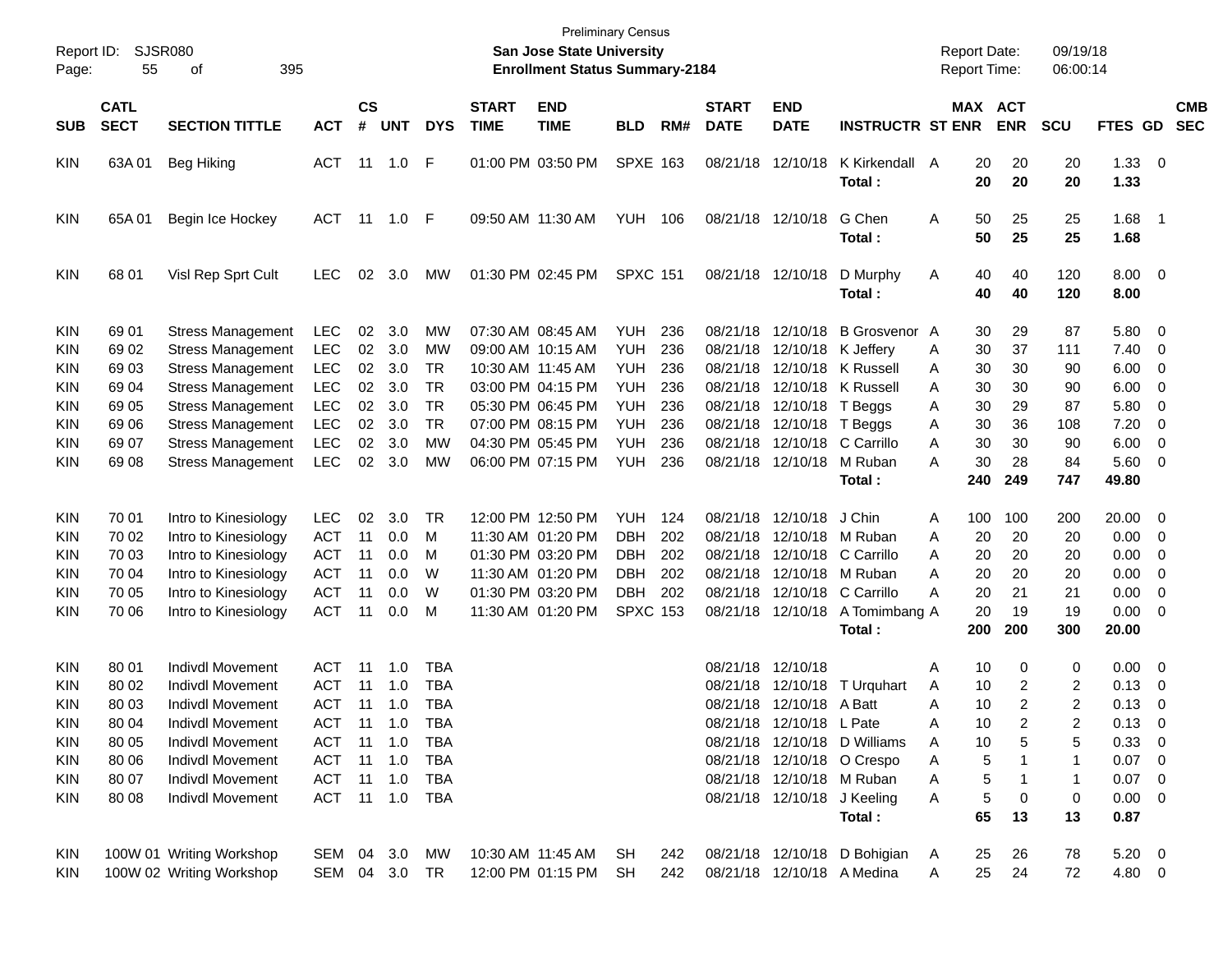| Report ID:<br>Page: | 56                         | <b>SJSR080</b><br>395<br>οf |               |                |            |            |                             | <b>San Jose State University</b><br><b>Enrollment Status Summary-2184</b> | <b>Preliminary Census</b> |     |                             |                           |                                 | <b>Report Date:</b><br>Report Time: |                       | 09/19/18<br>06:00:14 |                |                            |
|---------------------|----------------------------|-----------------------------|---------------|----------------|------------|------------|-----------------------------|---------------------------------------------------------------------------|---------------------------|-----|-----------------------------|---------------------------|---------------------------------|-------------------------------------|-----------------------|----------------------|----------------|----------------------------|
| <b>SUB</b>          | <b>CATL</b><br><b>SECT</b> | <b>SECTION TITTLE</b>       | <b>ACT</b>    | <b>CS</b><br># | <b>UNT</b> | <b>DYS</b> | <b>START</b><br><b>TIME</b> | <b>END</b><br><b>TIME</b>                                                 | <b>BLD</b>                | RM# | <b>START</b><br><b>DATE</b> | <b>END</b><br><b>DATE</b> | <b>INSTRUCTR ST ENR</b>         |                                     | MAX ACT<br><b>ENR</b> | <b>SCU</b>           | <b>FTES GD</b> | <b>CMB</b><br><b>SEC</b>   |
| <b>KIN</b>          |                            | 100W 03 Writing Workshop    | SEM           | 04             | 3.0        | <b>MW</b>  |                             | 12:00 PM 01:15 PM                                                         | <b>SH</b>                 | 242 |                             | 08/21/18 12/10/18 P Toney |                                 | 25<br>Α                             | 25                    | 75                   | 5.00           | - 0                        |
| KIN                 |                            | 100W 04 Writing Workshop    | <b>SEM</b>    | 04             | 3.0        | <b>TR</b>  |                             | 09:00 AM 10:15 AM                                                         | SН                        | 242 |                             | 08/21/18 12/10/18         | A Medina                        | 25<br>Α                             | 25                    | 75                   | 5.00           | 0                          |
| KIN                 |                            | 100W 05 Writing Workshop    | <b>SEM</b>    | 04             | 3.0        | <b>TR</b>  |                             | 01:30 PM 02:45 PM                                                         | SН                        | 242 | 08/21/18                    | 12/10/18                  | M Crockett                      | 25<br>Α                             | 23                    | 69                   | 4.60           | 0                          |
| KIN                 |                            | 100W 06 Writing Workshop    | <b>SEM</b>    | 04             | 3.0        | <b>MW</b>  |                             | 09:00 AM 10:15 AM                                                         | <b>BBC</b>                | 126 | 08/21/18                    | 12/10/18                  | D Bohigian                      | 25<br>A                             | 28                    | 84                   | 5.60           | 0                          |
| KIN                 |                            | 100W 07 Writing Workshop    | <b>SEM</b>    | 04             | 3.0        | <b>TR</b>  |                             | 10:30 AM 11:45 AM                                                         | MH                        | 520 | 08/21/18                    | 12/10/18                  | A Medina                        | 25<br>Α                             | 16                    | 48                   | 3.20           | 0                          |
|                     |                            |                             |               |                |            |            |                             |                                                                           |                           |     |                             |                           | Total:                          | 175                                 | 167                   | 501                  | 33.40          |                            |
| <b>KIN</b>          | 101 01                     | Sport in America            | <b>LEC</b>    | 02             | 3.0        | МW         |                             | 10:30 AM 11:45 AM                                                         | <b>SPXE 163</b>           |     | 08/21/18                    | 12/10/18                  | M Crockett                      | 40<br>A                             | 41                    | 123                  | 8.20           | $\overline{0}$             |
| KIN                 | 101 02                     | Sport in America            | <b>LEC</b>    | 02             | 3.0        | <b>TR</b>  |                             | 12:00 PM 01:15 PM                                                         | CL.                       | 310 | 08/21/18                    | 12/10/18                  | M Crockett                      | 40<br>A                             | 38                    | 114                  | 7.65           | $\overline{1}$             |
|                     |                            |                             |               |                |            |            |                             |                                                                           |                           |     |                             |                           | Total:                          | 80                                  | 79                    | 237                  | 15.85          |                            |
| KIN                 | 106 01                     | Adv Scuba & Aquc Tec LEC    |               |                | 3.0        |            |                             |                                                                           |                           |     |                             |                           |                                 | х                                   | 0<br>0                | 0                    | 0.00           | $\overline{0}$             |
| KIN                 | 106 02                     | Adv Scuba & Aquc Tec ACT    |               |                | 0.0        |            |                             |                                                                           |                           |     |                             |                           |                                 | X                                   | 0<br>0                | 0                    | 0.00           | $\overline{0}$             |
|                     |                            |                             |               |                |            |            |                             |                                                                           |                           |     |                             |                           | Total:                          |                                     | $\mathbf 0$<br>0      | $\bf{0}$             | 0.00           |                            |
| KIN                 | 107 01                     | <b>Adapted Aquatics</b>     | ACT           | 11             | 1.0        | - F        |                             | 10:00 AM 11:50 AM                                                         | <b>SPXC 151</b>           |     |                             | 08/21/18 12/10/18         | <b>B</b> Manrubia               | 25<br>A                             | 28                    | 28                   | 1.87           | $\overline{\mathbf{0}}$    |
|                     |                            |                             |               |                |            |            |                             |                                                                           |                           |     |                             |                           | Total:                          | 25                                  | 28                    | 28                   | 1.87           |                            |
| KIN                 | 111 01                     | <b>Global Sport</b>         | <b>LEC</b>    | 02             | 3.0        | MW         |                             | 10:30 AM 11:45 AM                                                         | <b>SPXC 151</b>           |     | 08/21/18                    | 12/10/18                  | D Murphy                        | 40<br>A                             | 40                    | 120                  | 8.05           | $\overline{\phantom{1}}$   |
| KIN                 | 111 02                     | <b>Global Sport</b>         | <b>LEC</b>    | 02             | 3.0        | <b>TR</b>  |                             | 12:00 PM 01:15 PM                                                         | <b>SPXC 151</b>           |     | 08/21/18                    | 12/10/18                  | D Murphy                        | 40<br>Α                             | 40                    | 120                  | 8.00           | $\overline{0}$             |
| KIN                 | 111 03                     | <b>Global Sport</b>         | <b>LEC</b>    | 02             | 3.0        | <b>MW</b>  |                             | 12:00 PM 01:15 PM                                                         | <b>SPXC 151</b>           |     |                             | 08/21/18 12/10/18         | D Murphy                        | 40<br>Α                             | 41                    | 123                  | 8.20           | $\overline{0}$             |
|                     |                            |                             |               |                |            |            |                             |                                                                           |                           |     |                             |                           | Total:                          | 120                                 | 121                   | 363                  | 24.25          |                            |
| KIN                 | 147 01                     | Biomechanical Asmt o LEC    |               | 02             | 3.0        | м          |                             | 08:30 AM 09:20 AM                                                         | <b>SPXE 160</b>           |     | 08/21/18                    | 12/10/18                  | T Brand-Pere A                  | 60                                  | 64                    | 64                   | 12.80          | $\overline{0}$             |
| KIN                 | 147 02                     | Biomechanical Asmt o LAB    |               | 15             | 0.0        | МW         |                             | 09:30 AM 11:20 AM                                                         | <b>SPXC 234</b>           |     | 08/21/18                    | 12/10/18                  | T Brand-Pere A                  | 20                                  | 22                    | 44                   | 0.00           | 0                          |
| KIN                 | 147 03                     | Biomechanical Asmt o LAB    |               | 15             | 0.0        | MW         |                             | 02:00 PM 03:50 PM                                                         | <b>SPXC 234</b>           |     | 08/21/18                    | 12/10/18                  | T Brand-Pere A                  | 20                                  | 21                    | 42                   | 0.00           | 0                          |
| KIN                 | 147 04                     | Biomechanical Asmt o LAB    |               | 15             | 0.0        | MW         |                             | 04:00 PM 05:50 PM                                                         | <b>SPXC 234</b>           |     |                             | 08/21/18 12/10/18         | M Ruban                         | 20<br>Α                             | 21                    | 42                   | 0.00           | 0                          |
|                     |                            |                             |               |                |            |            |                             |                                                                           |                           |     |                             |                           | Total:                          | 120                                 | 128                   | 192                  | 12.80          |                            |
| KIN                 | 151 01                     | Sprts&FitnessMark           | <b>LEC</b>    | 02             | 3.0        | TR         |                             | 01:30 PM 02:45 PM                                                         | <b>SPXC 151</b>           |     |                             |                           | 08/21/18 12/10/18 C Armstrong A | 40                                  | 46                    | 138                  | 9.25           | $\overline{\phantom{0}}$ 1 |
|                     |                            |                             |               |                |            |            |                             |                                                                           |                           |     |                             |                           | Total:                          |                                     | 40 46                 | 138                  | 9.25           |                            |
| KIN                 | 152 01                     | Theory Spt/Fit Mgt          | LEC 02 3.0 TR |                |            |            |                             | 10:30 AM 11:45 AM SPXE 163                                                |                           |     |                             |                           | 08/21/18 12/10/18 T Hayduk      | 40<br>A                             | 41                    | 123                  | $8.25$ 1       |                            |
|                     |                            |                             |               |                |            |            |                             |                                                                           |                           |     |                             |                           | Total:                          | 40                                  | 41                    | 123                  | 8.25           |                            |
| KIN                 |                            | 154B 01 ECG Interp & Test   | LEC           |                | 02 3.0 TR  |            |                             | 09:30 AM 10:20 AM YUH 233                                                 |                           |     |                             | 08/21/18 12/10/18 P Plato |                                 | 20<br>A                             | 20                    | 40                   | 4.15 3         |                            |
| KIN                 |                            | 154B 02 ECG Interp & Test   | ACT 13 0.0 TR |                |            |            |                             | 10:30 AM 11:20 AM                                                         | <b>YUH 233</b>            |     |                             | 08/21/18 12/10/18 P Plato |                                 | 20<br>Α                             | 20                    | 20                   | $0.00 \quad 3$ |                            |
|                     |                            |                             |               |                |            |            |                             |                                                                           |                           |     |                             |                           | Total:                          | 40                                  | 40                    | 60                   | 4.15           |                            |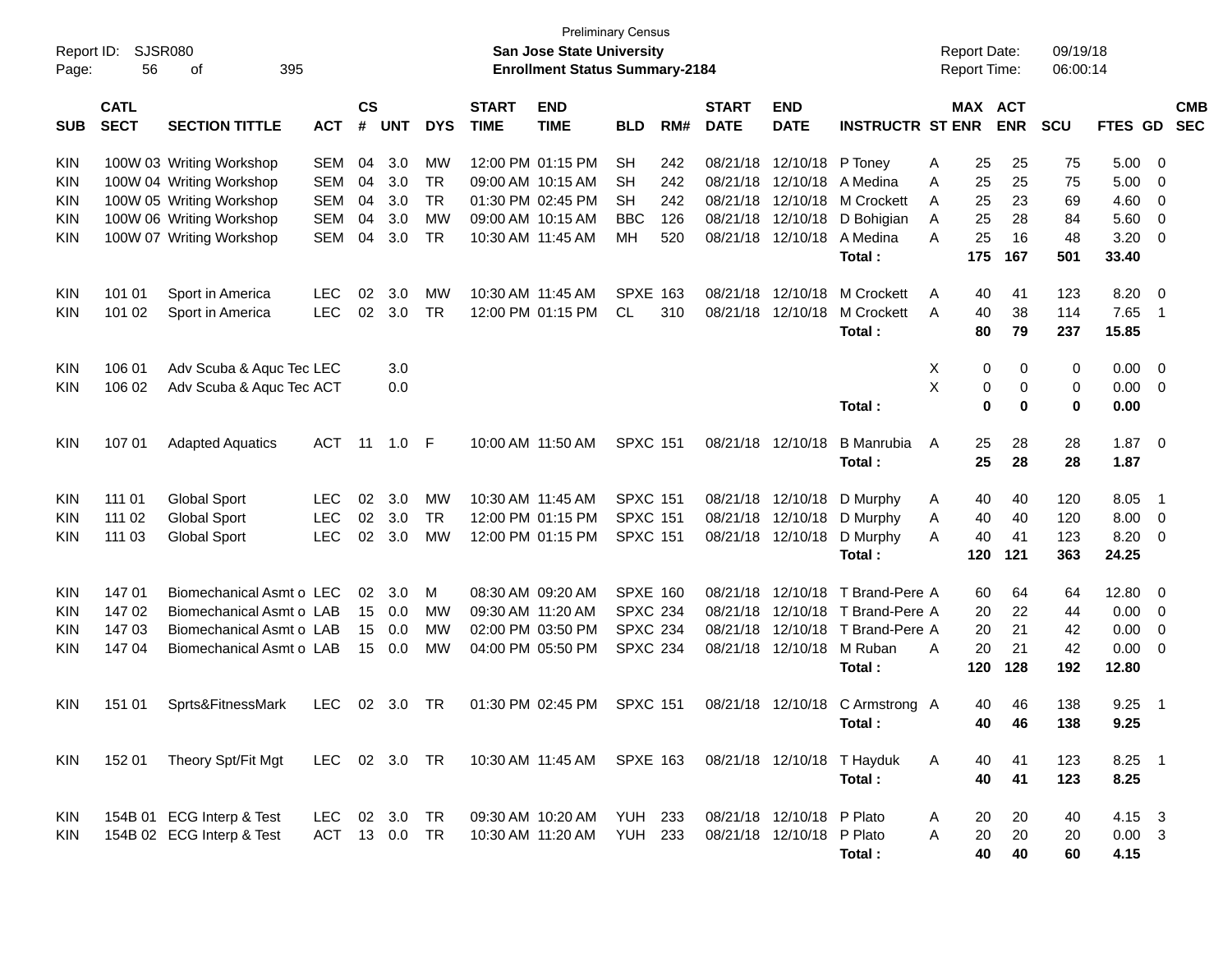| Report ID:<br>Page: | 57                         | <b>SJSR080</b><br>395<br>οf |            |                    |            |              |                             | San Jose State University<br><b>Enrollment Status Summary-2184</b> | <b>Preliminary Census</b> |     |                             |                            |                                  |   |          | <b>Report Date:</b><br><b>Report Time:</b> | 09/19/18<br>06:00:14 |              |                          |
|---------------------|----------------------------|-----------------------------|------------|--------------------|------------|--------------|-----------------------------|--------------------------------------------------------------------|---------------------------|-----|-----------------------------|----------------------------|----------------------------------|---|----------|--------------------------------------------|----------------------|--------------|--------------------------|
| <b>SUB</b>          | <b>CATL</b><br><b>SECT</b> | <b>SECTION TITTLE</b>       | <b>ACT</b> | $\mathsf{cs}$<br># | <b>UNT</b> | <b>DYS</b>   | <b>START</b><br><b>TIME</b> | <b>END</b><br><b>TIME</b>                                          | <b>BLD</b>                | RM# | <b>START</b><br><b>DATE</b> | <b>END</b><br><b>DATE</b>  | <b>INSTRUCTR ST ENR</b>          |   |          | MAX ACT<br><b>ENR</b>                      | <b>SCU</b>           | FTES GD      | <b>CMB</b><br><b>SEC</b> |
| KIN                 | 155 01                     | <b>Exercise Physiology</b>  | <b>LEC</b> | 02                 | 3.0        | МW           |                             | 09:30 AM 10:20 AM                                                  | YUH                       | 124 | 08/21/18                    | 12/10/18                   | C Cisar                          | A | 90       | 105                                        | 210                  | 21.20        | -4                       |
| KIN                 | 155 02                     | <b>Exercise Physiology</b>  | ACT        | 07                 | 0.0        | M            |                             | 07:30 AM 09:20 AM                                                  | <b>YUH</b>                | 233 | 08/21/18                    | 12/10/18                   | C Cisar                          | A | 20       | 26                                         | 26                   | 0.00         | $\overline{\mathbf{1}}$  |
| KIN                 | 155 03                     | <b>Exercise Physiology</b>  | <b>ACT</b> | 07                 | 0.0        | W            |                             | 07:30 AM 09:20 AM                                                  | <b>YUH</b>                | 233 | 08/21/18                    | 12/10/18                   | C Cisar                          | A | 20       | 27                                         | 27                   | 0.00         | $\overline{1}$           |
| KIN                 | 155 04                     | <b>Exercise Physiology</b>  | ACT        | 07                 | 0.0        | $\mathsf{T}$ |                             | 07:30 AM 09:20 AM                                                  | <b>YUH</b>                | 233 | 08/21/18                    | 12/10/18                   | C Cisar                          | A | 20       | 27                                         | 27                   | 0.00         | $\overline{1}$           |
| KIN                 | 155 05                     | <b>Exercise Physiology</b>  | <b>ACT</b> | 07                 | 0.0        | R            |                             | 07:30 AM 09:20 AM                                                  | <b>YUH</b>                | 233 | 08/21/18                    | 12/10/18                   | C Cisar                          | A | 20       | 25                                         | 25                   | 0.00         | $\overline{\phantom{0}}$ |
|                     |                            |                             |            |                    |            |              |                             |                                                                    |                           |     |                             |                            | Total:                           |   | 170      | 210                                        | 315                  | 21.20        |                          |
| <b>KIN</b>          | 156 01                     | Intro Adapted Act           | <b>LEC</b> | 02                 | 3.0        | W            |                             | 04:00 PM 06:45 PM                                                  | <b>SPXC 151</b>           |     |                             | 08/21/18 12/10/18          | J Lee<br>Total:                  | A | 30<br>30 | 32<br>32                                   | 96<br>96             | 6.40<br>6.40 | $\overline{0}$           |
| <b>KIN</b>          | 157 01                     | <b>Physiological Assess</b> | LEC        | 02                 | 3.0        | М            |                             | 09:30 AM 10:20 AM                                                  | <b>SPXE 160</b>           |     | 08/21/18                    | 12/10/18                   | A Jensen                         | A | 60       | 67                                         | 67                   | 13.45        | $\overline{1}$           |
| KIN                 | 157 02                     | <b>Physiological Assess</b> | LAB        | 15                 | 0.0        | <b>MW</b>    |                             | 10:30 AM 12:20 PM                                                  | <b>YUH</b>                | 233 | 08/21/18                    | 12/10/18                   | A Jensen                         | A | 20       | 23                                         | 46                   | 0.00         | $\overline{1}$           |
| KIN                 | 157 03                     | <b>Physiological Assess</b> | LAB        | 15                 | 0.0        | <b>MW</b>    |                             | 12:30 PM 02:20 PM                                                  | <b>YUH</b>                | 233 | 08/21/18                    | 12/10/18                   | S Rosales                        | A | 20       | 23                                         | 46                   | 0.00         | $\overline{0}$           |
| KIN                 | 157 04                     | <b>Physiological Assess</b> | LAB        | 15                 | 0.0        | <b>TR</b>    |                             | 02:30 PM 04:20 PM                                                  | <b>YUH</b>                | 233 | 08/21/18                    | 12/10/18                   | L Wilkin                         | A | 20       | 21                                         | 42                   | 0.00         | - 0                      |
|                     |                            |                             |            |                    |            |              |                             |                                                                    |                           |     |                             |                            | Total:                           |   | 120      | 134                                        | 201                  | 13.45        |                          |
| <b>KIN</b>          | 158 01                     | <b>Biomechanics</b>         | <b>LEC</b> | 02                 | 3.0        | <b>TR</b>    |                             | 08:00 AM 08:50 AM                                                  | <b>YUH 124</b>            |     | 08/21/18                    | 12/10/18                   | T Brand-Pere A                   |   | 100      | 121                                        | 242                  | 24.25        | $\overline{1}$           |
| KIN                 | 158 02                     | <b>Biomechanics</b>         | <b>ACT</b> | 07                 | 0.0        | $\mathsf{T}$ |                             | 02:00 PM 03:50 PM                                                  | <b>SPXC 234</b>           |     | 08/21/18                    | 12/10/18                   | A Tomimbang A                    |   | 20       | 20                                         | 20                   | 0.00         | $\overline{0}$           |
| KIN                 | 158 03                     | <b>Biomechanics</b>         | <b>ACT</b> | 07                 | 0.0        | R            |                             | 02:00 PM 03:50 PM                                                  | <b>SPXC 234</b>           |     | 08/21/18                    | 12/10/18                   | A Tomimbang A                    |   | 20       | 20                                         | 20                   | 0.00         | $\overline{0}$           |
| KIN                 | 158 04                     | <b>Biomechanics</b>         | <b>ACT</b> | 07                 | 0.0        | $\mathsf{T}$ |                             | 12:00 PM 01:50 PM                                                  | <b>SPXC 234</b>           |     | 08/21/18                    | 12/10/18                   | A Tomimbang A                    |   | 20       | 20                                         | 20                   | 0.00         | $\mathbf 0$              |
| KIN                 | 158 05                     | <b>Biomechanics</b>         | <b>ACT</b> | 07                 | 0.0        | R            |                             | 12:00 PM 01:50 PM                                                  | <b>SPXC 234</b>           |     |                             |                            | 08/21/18 12/10/18 T Brand-Pere A |   | 20       | 21                                         | 21                   | 0.00         | $\mathbf 0$              |
| KIN                 | 158 06                     | <b>Biomechanics</b>         | <b>ACT</b> |                    | 0.0        |              |                             |                                                                    |                           |     |                             |                            |                                  | Χ | 0        | $\mathbf 0$                                | 0                    | 0.00         | $\mathbf 0$              |
| KIN                 | 158 07                     | <b>Biomechanics</b>         | <b>ACT</b> |                    | 0.0        |              |                             |                                                                    |                           |     |                             |                            |                                  | X | 0        | $\mathbf 0$                                | 0                    | 0.00         | $\mathbf 0$              |
| KIN                 | 158 08                     | <b>Biomechanics</b>         | <b>ACT</b> | 07                 | 0.0        | $\mathsf{T}$ | 10:00 AM 11:50 AM           |                                                                    | <b>SPXC 234</b>           |     |                             | 08/21/18 12/10/18          | T Brand-Pere A                   |   | 20       | 21                                         | 21                   | 0.00         | $\mathbf 0$              |
| KIN                 | 158 09                     | <b>Biomechanics</b>         | <b>ACT</b> | 07                 | 0.0        | R            | 10:00 AM 11:50 AM           |                                                                    | <b>SPXC 234</b>           |     |                             | 08/21/18 12/10/18          | T Brand-Pere A                   |   | 20       | 19                                         | 19                   | 0.00         | $\overline{1}$           |
|                     |                            |                             |            |                    |            |              |                             |                                                                    |                           |     |                             |                            | Total:                           |   | 220      | 242                                        | 363                  | 24.25        |                          |
| KIN                 | 159 01                     | Sport Adapt Activ           | LEC.       | 02                 | 3.0        | M            |                             | 04:00 PM 05:50 PM                                                  | <b>SPXE 163</b>           |     | 08/21/18                    | 12/10/18                   | J Lee                            | A | 30       | 31                                         | 62                   | 6.20         | 0                        |
| KIN                 | 159 02                     | Sport Adapt Activ           | <b>ACT</b> | 11                 | 0.0        | M            |                             | 06:00 PM 07:50 PM                                                  | <b>SPXE 163</b>           |     | 08/21/18                    | 12/10/18                   | J Lee                            | A | 30       | 31                                         | 31                   | 0.00         | - 0                      |
|                     |                            |                             |            |                    |            |              |                             |                                                                    |                           |     |                             |                            | Total:                           |   | 60       | 62                                         | 93                   | 6.20         |                          |
| <b>KIN</b>          | 160 01                     | Hist of Sport & PE          | LEC.       |                    | 02 3.0 WF  |              |                             | 09:00 AM 10:15 AM SPXE 163                                         |                           |     |                             | 08/21/18 12/10/18 S Reekie |                                  | A | 40       | 39                                         | 117                  | 7.80 0       |                          |
| KIN                 | 160 02                     | Hist of Sport & PE          | <b>LEC</b> |                    | 02 3.0 TR  |              |                             | 03:00 PM 04:15 PM                                                  | <b>SPXE 163</b>           |     |                             | 08/21/18 12/10/18 C Jones  |                                  | Α | 40       | 21                                         | 63                   | 4.20         | $\overline{\phantom{0}}$ |
|                     |                            |                             |            |                    |            |              |                             |                                                                    |                           |     |                             |                            | Total:                           |   | 80       | 60                                         | 180                  | 12.00        |                          |
| KIN                 | 161 01                     | Philos of Sport             | LEC.       |                    | 02 3.0     | MW           |                             | 01:30 PM 02:45 PM SH                                               |                           | 242 |                             | 08/21/18 12/10/18          | D Bohigian                       | A | 40       | 40                                         | 120                  | $8.00 \t 0$  |                          |
| <b>KIN</b>          | 161 02                     | Philos of Sport             | <b>LEC</b> |                    | 02 3.0     | MW           |                             | 12:00 PM 01:15 PM                                                  | <b>SPXE 163</b>           |     |                             | 08/21/18 12/10/18          | D Bohigian A                     |   | 40       | 38                                         | 114                  | 7.75 3       |                          |
|                     |                            |                             |            |                    |            |              |                             |                                                                    |                           |     |                             |                            | Total:                           |   | 80       | 78                                         | 234                  | 15.75        |                          |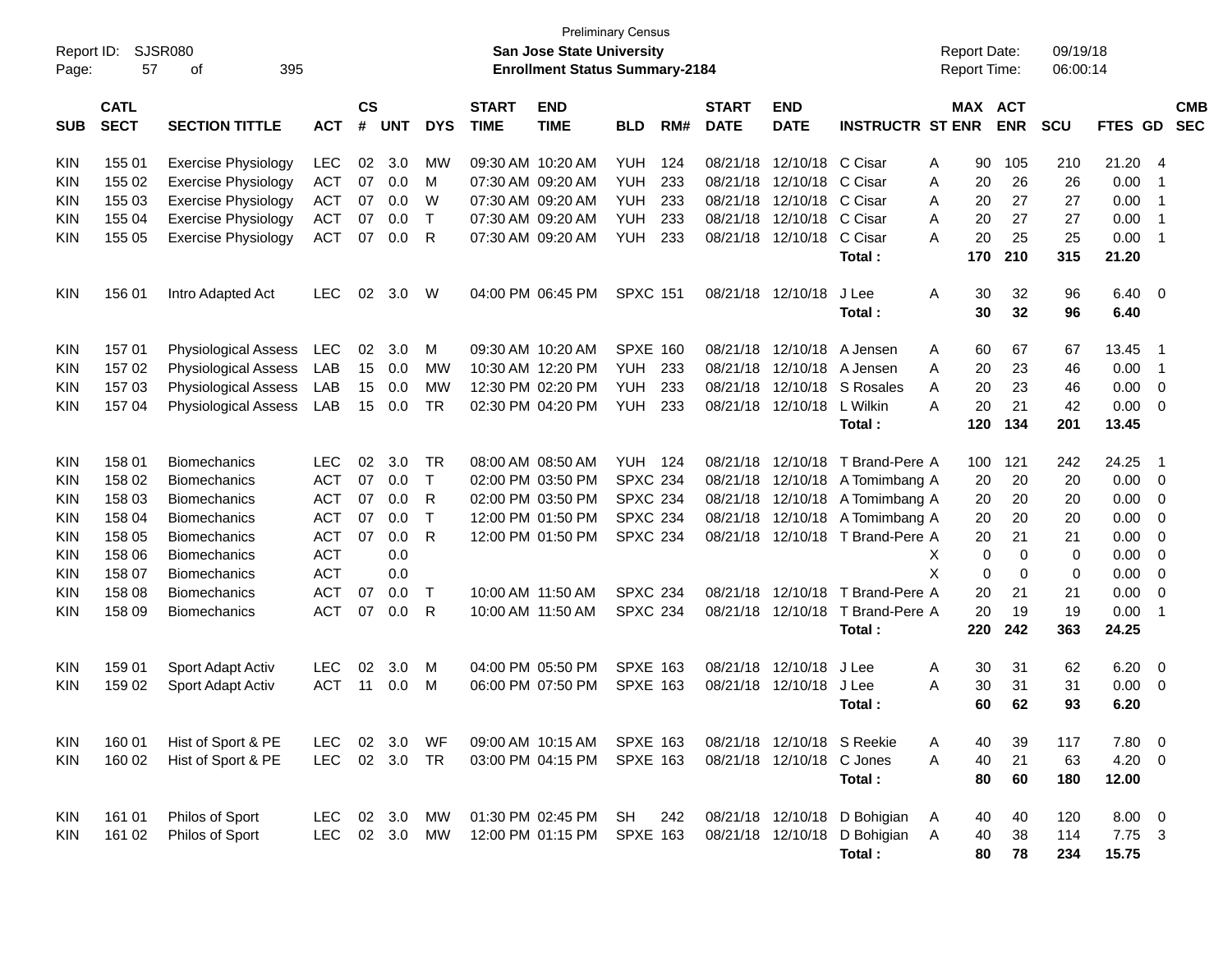| Report ID:<br>Page: | 58                         | <b>SJSR080</b><br>395<br>οf                |            |                             |            |                        |                             | <b>San Jose State University</b><br><b>Enrollment Status Summary-2184</b> | <b>Preliminary Census</b> |            |                             |                             |                                                             | <b>Report Date:</b><br>Report Time: |                |             | 09/19/18<br>06:00:14 |              |                          |                          |
|---------------------|----------------------------|--------------------------------------------|------------|-----------------------------|------------|------------------------|-----------------------------|---------------------------------------------------------------------------|---------------------------|------------|-----------------------------|-----------------------------|-------------------------------------------------------------|-------------------------------------|----------------|-------------|----------------------|--------------|--------------------------|--------------------------|
| <b>SUB</b>          | <b>CATL</b><br><b>SECT</b> | <b>SECTION TITTLE</b>                      | <b>ACT</b> | $\mathbf{c}\mathbf{s}$<br># | <b>UNT</b> | <b>DYS</b>             | <b>START</b><br><b>TIME</b> | <b>END</b><br><b>TIME</b>                                                 | <b>BLD</b>                | RM#        | <b>START</b><br><b>DATE</b> | <b>END</b><br><b>DATE</b>   | <b>INSTRUCTR ST ENR</b>                                     | MAX ACT                             |                | <b>ENR</b>  | <b>SCU</b>           | FTES GD      |                          | <b>CMB</b><br><b>SEC</b> |
| KIN                 | 162 01                     | Adv Fit Asse Ex RX                         | <b>LEC</b> | 02                          | 3.0        | TR                     |                             | 12:30 PM 01:20 PM                                                         | YUH                       | 233        |                             | 08/21/18 12/10/18           | C Cisar                                                     | A                                   | 40             | 39          | 78                   | 7.85         | $\overline{\phantom{1}}$ |                          |
| KIN                 | 162 02                     | Adv Fit Asse Ex RX                         | <b>ACT</b> | 11                          | 0.0        | TR                     |                             | 01:30 PM 02:20 PM                                                         | YUH                       | 233        | 08/21/18                    | 12/10/18                    | C Cisar                                                     | A                                   | 40             | 39          | 39                   | 0.00         | $\overline{1}$           |                          |
|                     |                            |                                            |            |                             |            |                        |                             |                                                                           |                           |            |                             |                             | Total:                                                      |                                     | 80             | 78          | 117                  | 7.85         |                          |                          |
| KIN                 | 164 01                     | Soc-cult Perspectv                         | <b>LEC</b> |                             | 3.0        |                        |                             |                                                                           |                           |            |                             |                             |                                                             | Χ                                   | 0              | 0           | 0                    | 0.00         | - 0                      |                          |
| KIN                 | 164 02                     | Soc-cult Perspectv                         | <b>LEC</b> | 02                          | 3.0        | TR                     |                             | 12:00 PM 01:15 PM                                                         | <b>SPXE 163</b>           |            |                             | 08/21/18 12/10/18           | T Semerjian                                                 | A                                   | 40             | 41          | 123                  | 8.25         | $\overline{1}$           |                          |
| KIN                 | 164 03                     | Soc-cult Perspectv                         | <b>LEC</b> | 02                          | 3.0        | TR                     |                             | 10:30 AM 11:45 AM                                                         | SPXE 160                  |            |                             | 08/21/18 12/10/18           | C Armstrong A                                               |                                     | 40             | 54          | 162                  | 10.80        | 0                        |                          |
|                     |                            |                                            |            |                             |            |                        |                             |                                                                           |                           |            |                             |                             | Total:                                                      |                                     | 80             | 95          | 285                  | 19.05        |                          |                          |
| KIN                 | 165 01                     | Motor Development                          | LEC        | 02                          | 3.0        | MW                     |                             | 09:00 AM 10:15 AM                                                         | <b>SPXC 151</b>           |            |                             | 08/21/18 12/10/18           | S Chang                                                     | A                                   | 40             | 42          | 126                  | 8.40         | 0                        |                          |
| KIN                 | 165 02                     | Motor Development                          | <b>LEC</b> | 02                          | 3.0        | TR                     |                             | 09:00 AM 10:15 AM                                                         | <b>SPXC 151</b>           |            |                             |                             | 08/21/18 12/10/18 F Ghiasvand A                             |                                     | 40             | 47          | 141                  | 9.50         | $\overline{2}$           |                          |
| KIN                 | 165 03                     | Motor Development                          | <b>LEC</b> | 02                          | 3.0        | MW                     |                             | 01:30 PM 02:45 PM                                                         | <b>SPXE 163</b>           |            |                             | 08/21/18 12/10/18           | S Chang                                                     | A                                   | 40             | 43          | 129                  | 8.60         | 0                        |                          |
|                     |                            |                                            |            |                             |            |                        |                             |                                                                           |                           |            |                             |                             | Total:                                                      |                                     | 120            | 132         | 396                  | 26.50        |                          |                          |
| <b>KIN</b>          | 166 01                     | Motor Learning                             | <b>LEC</b> | 02                          | 3.0        | TR                     |                             | 12:00 PM 12:50 PM                                                         | <b>SPXE 160</b>           |            |                             | 08/21/18 12/10/18           | E Wughalter A                                               |                                     | 60             | 64          | 128                  | 12.80        | 0                        |                          |
| KIN                 | 166 02                     | Motor Learning                             | <b>ACT</b> | 07                          | 0.0        | T                      |                             | 01:00 PM 02:50 PM                                                         | <b>SPXE 172</b>           |            |                             | 08/21/18 12/10/18           | E Wughalter A                                               |                                     | 20             | 21          | 21                   | 0.00         | 0                        |                          |
| KIN                 | 166 03                     | Motor Learning                             | <b>ACT</b> | 07                          | 0.0        | R                      |                             | 01:00 PM 02:50 PM                                                         | <b>SPXE 172</b>           |            |                             |                             | 08/21/18 12/10/18 E Wughalter A                             |                                     | 20             | 21          | 21                   | 0.00         | 0                        |                          |
| KIN                 | 166 04                     | Motor Learning                             | <b>ACT</b> |                             | 0.0        |                        |                             |                                                                           |                           |            |                             |                             |                                                             | Χ                                   | 0              | $\mathbf 0$ | $\mathbf 0$          | 0.00         | 0                        |                          |
| KIN                 | 166 05                     | Motor Learning                             | ACT        | 07                          | 0.0        | F                      |                             | 12:00 PM 01:50 PM                                                         | <b>SPXE 172</b>           |            |                             |                             | 08/21/18 12/10/18 K Thompson A                              |                                     | 20             | 22          | 22                   | 0.00         | 0                        |                          |
|                     |                            |                                            |            |                             |            |                        |                             |                                                                           |                           |            |                             |                             | Total:                                                      |                                     | 120            | 128         | 192                  | 12.80        |                          |                          |
| <b>KIN</b>          | 167 01                     | Sports Psychology                          | <b>LEC</b> | 02                          | 3.0        | TR                     |                             | 09:00 AM 10:15 AM                                                         | <b>SPXE 163</b>           |            |                             | 08/21/18 12/10/18           | T Semerjian A                                               |                                     | 40             | 39          | 117                  | 7.80         |                          | $0\,C$                   |
| <b>PSYC</b>         | 16701                      | Sports Psychology                          | <b>LEC</b> | 02                          | 3.0        | TR                     |                             | 09:00 AM 10:15 AM                                                         | <b>SPXE 163</b>           |            |                             | 08/21/18 12/10/18           | T Semerjian A                                               |                                     | 0              | 6           | 18                   | 1.20         |                          | 0 C                      |
|                     |                            |                                            |            |                             |            |                        |                             |                                                                           |                           |            |                             |                             | Total:                                                      |                                     | 40             | 45          | 135                  | 9.00         |                          |                          |
| <b>KIN</b>          | 169 01                     | Divrsty/Stress/Hlth                        | <b>SEM</b> | 05                          | 3.0        | MW                     |                             | 10:30 AM 11:45 AM                                                         | <b>YUH</b>                | 236        |                             | 08/21/18 12/10/18           | K Jeffery                                                   | A                                   | 30             | 33          | 99                   | 6.65         |                          | 1 C                      |
| НS                  | 169 01                     | Divrsty/Stress/Hlth                        | <b>SEM</b> | 05                          | 3.0        | MW                     |                             | 10:30 AM 11:45 AM                                                         | <b>YUH</b>                | 236        |                             | 08/21/18 12/10/18           | K Jeffery                                                   | A                                   | 0              | 5           | 15                   | 1.00         |                          | 0 <sup>C</sup>           |
| KIN                 | 169 02                     | Divrsty/Stress/Hlth                        | <b>SEM</b> | 05                          | 3.0        | MW                     |                             | 12:00 PM 01:15 PM                                                         | YUH                       | 236        | 08/21/18                    | 12/10/18                    | M Crockett                                                  | A                                   | 30             | 25          | 75                   | 5.00         |                          | 0 C                      |
| HS                  | 169 02                     | Divrsty/Stress/Hlth                        | <b>SEM</b> | 05                          | 3.0        | <b>MW</b>              |                             | 12:00 PM 01:15 PM                                                         | YUH                       | 236        |                             | 08/21/18 12/10/18           | M Crockett                                                  | A                                   | $\mathbf 0$    | 5           | 15                   | 1.00         |                          | 0 <sup>C</sup>           |
| <b>KIN</b>          | 16903                      | Divrsty/Stress/Hlth                        | <b>SEM</b> | 05                          | 3.0        | MW                     |                             | 01:30 PM 02:45 PM                                                         | YUH                       | 236        |                             | 08/21/18 12/10/18 K Jeffery |                                                             | Α                                   | 30             | 33          | 99                   | 6.60         |                          | 0 C                      |
| HS                  | 169 03                     | Divrsty/Stress/Hlth                        | SFM        |                             | 05 3.0     | МW                     |                             | 01:30 PM 02:45 PM                                                         | <b>YUH</b>                | 236        |                             | 08/21/18 12/10/18 K Jeffery |                                                             | А                                   | $\Omega$       | 6           | 18                   | 1.20         |                          | 0 <sub>C</sub>           |
| KIN                 | 169 04                     | Divrsty/Stress/Hlth                        | SEM        | 05                          | 3.0        | <b>TR</b>              |                             | 09:00 AM 10:15 AM                                                         | YUH                       | 236        |                             |                             | 08/21/18 12/10/18 M Crockett                                | A                                   | 30             | 24          | 72                   | 4.85         |                          | 1 C                      |
| HS                  | 169 04<br>169 05           | Divrsty/Stress/Hlth<br>Divrsty/Stress/Hlth | SEM<br>SEM | 05<br>05                    | 3.0<br>3.0 | <b>TR</b><br><b>TR</b> |                             | 09:00 AM 10:15 AM                                                         | <b>YUH</b><br>YUH         | 236<br>236 |                             |                             | 08/21/18 12/10/18 M Crockett<br>08/21/18 12/10/18 K Russell | A                                   | 0              | 8           | 24<br>87             | 1.60         |                          | 0 <sup>C</sup><br>$0\,C$ |
| KIN<br>HS           | 169 05                     | Divrsty/Stress/Hlth                        | SEM        | 05                          | 3.0        | <b>TR</b>              |                             | 12:00 PM 01:15 PM<br>12:00 PM 01:15 PM                                    | YUH                       | 236        |                             |                             | 08/21/18 12/10/18 K Russell                                 | Α<br>Α                              | 30<br>$\Omega$ | 29<br>3     | 9                    | 5.80<br>0.60 |                          | $0\,C$                   |
| KIN                 | 169 06                     | Divrsty/Stress/Hlth                        | SEM        | 05                          | 3.0        | <b>TR</b>              |                             | 01:30 PM 02:45 PM                                                         | YUH                       | 236        |                             |                             | 08/21/18 12/10/18 D Murphy                                  | A                                   | 30             | 25          | 75                   | 5.00         |                          | $0\,C$                   |
| HS                  | 169 06                     | Divrsty/Stress/Hlth                        | SEM        | 05                          | 3.0        | <b>TR</b>              |                             | 01:30 PM 02:45 PM                                                         | YUH                       | 236        |                             |                             | 08/21/18 12/10/18 D Murphy                                  | A                                   | 0              | 7           | 21                   | 1.40         |                          | $0\,C$                   |
| KIN                 | 169 07                     | Divrsty/Stress/Hlth                        | SEM        | 05                          | 3.0        | <b>MW</b>              |                             | 03:00 PM 04:15 PM                                                         | YUH                       | 236        |                             | 08/21/18 12/10/18 A Shaw    |                                                             | Α                                   | 30             | 22          | 66                   | 4.40         |                          | 0 <sup>C</sup>           |
| HS                  | 169 07                     | Divrsty/Stress/Hlth                        | SEM        |                             | 05 3.0     | <b>MW</b>              |                             | 03:00 PM 04:15 PM                                                         | YUH                       | 236        |                             | 08/21/18 12/10/18 A Shaw    |                                                             | A                                   | 0              | 7           | 21                   | 1.40         |                          | $0\,C$                   |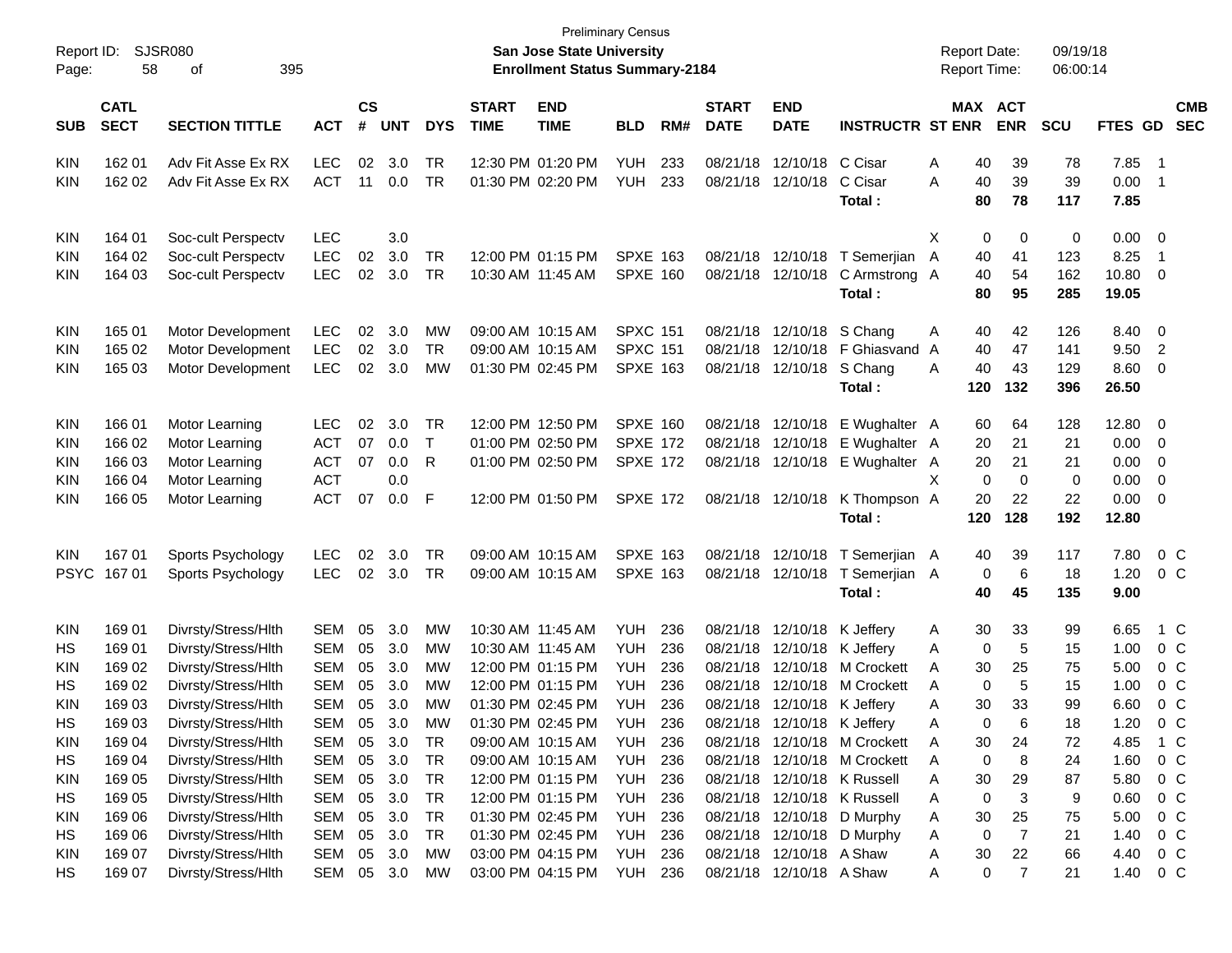| $\mathsf{cs}$<br><b>CATL</b><br><b>END</b><br><b>START</b><br><b>END</b><br>MAX ACT<br><b>START</b><br><b>SECT</b><br>#<br><b>UNT</b><br><b>DATE</b><br><b>INSTRUCTR ST ENR</b><br><b>SECTION TITTLE</b><br><b>DYS</b><br><b>TIME</b><br><b>TIME</b><br><b>BLD</b><br>RM#<br><b>DATE</b><br><b>ENR</b><br><b>SCU</b><br><b>SUB</b><br><b>ACT</b><br>210 232<br>696<br>Total:<br>08/21/18 12/10/18<br>D Daum<br>170B 01 Fld Exp Teach<br><b>SUP</b><br>36<br>1.0<br>TBA<br>15<br>0<br>0<br>KIN<br>A | <b>CMB</b><br>FTES GD<br><b>SEC</b><br>46.50<br>0.00<br>$\overline{\mathbf{0}}$<br>0.00<br>$\overline{\mathbf{0}}$<br>0.00<br>0.00<br>$\overline{\phantom{0}}$<br>0.00<br>$\overline{\mathbf{0}}$<br>0.80<br>$\overline{\mathbf{0}}$<br>0.80 |
|----------------------------------------------------------------------------------------------------------------------------------------------------------------------------------------------------------------------------------------------------------------------------------------------------------------------------------------------------------------------------------------------------------------------------------------------------------------------------------------------------|----------------------------------------------------------------------------------------------------------------------------------------------------------------------------------------------------------------------------------------------|
|                                                                                                                                                                                                                                                                                                                                                                                                                                                                                                    |                                                                                                                                                                                                                                              |
|                                                                                                                                                                                                                                                                                                                                                                                                                                                                                                    |                                                                                                                                                                                                                                              |
|                                                                                                                                                                                                                                                                                                                                                                                                                                                                                                    |                                                                                                                                                                                                                                              |
| <b>SUP</b><br>170B 02 Fld Exp Teach<br>36<br>1.0<br><b>TBA</b><br>08/21/18 12/10/18<br>D Daum<br>15<br>A<br>0<br>0<br><b>KIN</b><br>30<br>0<br>0<br>Total :                                                                                                                                                                                                                                                                                                                                        |                                                                                                                                                                                                                                              |
|                                                                                                                                                                                                                                                                                                                                                                                                                                                                                                    |                                                                                                                                                                                                                                              |
| 08/21/18 12/10/18<br>170C 01 Fieldwork-Adapted<br><b>SUP</b><br>36<br>1.0<br>TBA<br>5<br>0<br>0<br>KIN<br>A                                                                                                                                                                                                                                                                                                                                                                                        |                                                                                                                                                                                                                                              |
| <b>SUP</b><br>36<br>2.0<br><b>TBA</b><br>08/21/18 12/10/18<br>5<br>170C 02 Fieldwork-Adapted<br>0<br>0<br><b>KIN</b><br>A                                                                                                                                                                                                                                                                                                                                                                          |                                                                                                                                                                                                                                              |
| 5<br><b>SUP</b><br>36<br>3.0<br><b>TBA</b><br>$\overline{4}$<br>170C 03 Fieldwork-Adapted<br>08/21/18 12/10/18<br>J Lee<br>Α<br>12<br>KIN<br>15<br>4<br>12<br>Total:                                                                                                                                                                                                                                                                                                                               |                                                                                                                                                                                                                                              |
|                                                                                                                                                                                                                                                                                                                                                                                                                                                                                                    |                                                                                                                                                                                                                                              |
| 08/21/18 12/10/18<br><b>B</b> Shifflett<br>170D 01 Fldwrk Sport Mngmt<br><b>SUP</b><br>36<br>1.0<br><b>TBA</b><br>5<br>0<br>KIN<br>A<br>0                                                                                                                                                                                                                                                                                                                                                          | $0.00 \t 0$                                                                                                                                                                                                                                  |
| 170D 02 Fldwrk Sport Mngmt<br><b>SUP</b><br>36<br>2.0<br><b>TBA</b><br>08/21/18 12/10/18 B Shifflett<br>5<br>0<br><b>KIN</b><br>Α<br>0                                                                                                                                                                                                                                                                                                                                                             | 0.00<br>$\overline{\mathbf{0}}$                                                                                                                                                                                                              |
| 170D 03 Fldwrk Sport Mngmt<br><b>SUP</b><br><b>TBA</b><br>08/21/18 12/10/18 B Shifflett<br>5<br>36<br>3.0<br>0<br>0<br>KIN<br>A                                                                                                                                                                                                                                                                                                                                                                    | 0.00<br>$\overline{\phantom{0}}$                                                                                                                                                                                                             |
| 15<br>0<br>Total:<br>0                                                                                                                                                                                                                                                                                                                                                                                                                                                                             | 0.00                                                                                                                                                                                                                                         |
| Intro Teach PE<br>17301<br><b>LEC</b><br>02<br>3.0<br>04:00 PM 05:50 PM<br><b>SPXC 151</b><br>08/21/18 12/10/18<br>N Fraire<br>42<br>R<br>Α<br>22<br>21<br><b>KIN</b>                                                                                                                                                                                                                                                                                                                              | 4.20<br>$\overline{\phantom{0}}$                                                                                                                                                                                                             |
| 17302<br><b>ACT</b><br>0.0<br>N Fraire<br>22<br>21<br>Intro Teach PE<br>11<br>R<br>06:00 PM 07:50 PM<br><b>SPXC 151</b><br>08/21/18 12/10/18<br>A<br>21<br><b>KIN</b>                                                                                                                                                                                                                                                                                                                              | 0.00<br>$\overline{\phantom{0}}$                                                                                                                                                                                                             |
| 44<br>42<br>63<br>Total:                                                                                                                                                                                                                                                                                                                                                                                                                                                                           | 4.20                                                                                                                                                                                                                                         |
| Assess Psychomotor LEC<br>04:00 PM 06:45 PM<br><b>SPXC 151</b><br>174 01<br>02 3.0 T<br>08/21/18 12/10/18<br>J Lee<br>Α<br>30<br>30<br>90<br><b>KIN</b>                                                                                                                                                                                                                                                                                                                                            | $6.00 \quad 0$                                                                                                                                                                                                                               |
| 30<br>30<br>90<br>Total :                                                                                                                                                                                                                                                                                                                                                                                                                                                                          | 6.00                                                                                                                                                                                                                                         |
| 175 01<br>Meas & Eval in Kines LEC<br>04:00 PM 05:50 PM<br><b>B</b> Shifflett<br>02<br>3.0<br>$\top$<br>MН<br>324<br>08/21/18 12/10/18<br>60<br>61<br>122<br><b>KIN</b><br>A                                                                                                                                                                                                                                                                                                                       | 12.20<br>- 0                                                                                                                                                                                                                                 |
| 175 02<br>Meas & Eval in Kines ACT<br>13 0.0<br>10:00 AM 11:50 AM<br>08/21/18 12/10/18 B Shifflett<br>F<br>CL.<br>20<br>20<br>20<br>KIN<br>111<br>A                                                                                                                                                                                                                                                                                                                                                | 0.00<br>$\overline{\mathbf{0}}$                                                                                                                                                                                                              |
| 175 03<br>Meas & Eval in Kines<br>ACT<br>13 0.0<br>F<br>12:00 PM 01:50 PM<br>08/21/18 12/10/18 B Shifflett<br>20<br>CL.<br>111<br>22<br>22<br>KIN<br>A                                                                                                                                                                                                                                                                                                                                             | 0.00<br>$\overline{\mathbf{0}}$                                                                                                                                                                                                              |
| Meas & Eval in Kines ACT<br>02:00 PM 03:50 PM<br>08/21/18 12/10/18 B Shifflett<br>20<br>19<br>175 04<br>13 0.0<br>F<br>CL.<br>A<br>19<br><b>KIN</b><br>111                                                                                                                                                                                                                                                                                                                                         | 0.00<br>$\overline{\mathbf{0}}$                                                                                                                                                                                                              |
| 120<br>122<br>183<br>Total :                                                                                                                                                                                                                                                                                                                                                                                                                                                                       | 12.20                                                                                                                                                                                                                                        |
| <b>LEC</b><br>02 3.0<br>08:30 AM 09:20 AM<br><b>SPXE 160</b><br>08/21/18 12/10/18 E Siebert<br>18<br>36<br>178 01<br>Mgt Practice TE<br>TR<br>A<br>22<br><b>KIN</b>                                                                                                                                                                                                                                                                                                                                | 3.60<br>$\overline{\phantom{0}}$                                                                                                                                                                                                             |
| ACT 13 0.0 TR<br>SPXE 160<br><b>KIN</b><br>178 02<br>Mgt Practice TE<br>07:30 AM 08:20 AM<br>08/21/18 12/10/18 E Siebert<br>22<br>A<br>18<br>18                                                                                                                                                                                                                                                                                                                                                    | $0.00 \quad 0$                                                                                                                                                                                                                               |
| 44<br>36<br>54<br>Total:                                                                                                                                                                                                                                                                                                                                                                                                                                                                           | 3.60                                                                                                                                                                                                                                         |
| 180 01<br>Independent Study<br><b>SUP</b><br>36 1.0<br><b>TBA</b><br>08/21/18 12/10/18<br><b>KIN</b><br>10<br>0<br>0<br>A                                                                                                                                                                                                                                                                                                                                                                          | $0.00 \t 0$                                                                                                                                                                                                                                  |
| <b>SUP</b><br>36<br>2.0<br><b>TBA</b><br>$10$<br>180 02<br>Independent Study<br>08/21/18 12/10/18<br>Α<br>0<br>0<br><b>KIN</b>                                                                                                                                                                                                                                                                                                                                                                     | 0.00<br>$\overline{0}$                                                                                                                                                                                                                       |
| Independent Study<br><b>SUP</b><br>180 03<br>36<br>3.0<br><b>TBA</b><br>08/21/18 12/10/18<br>10<br>Α<br>0<br>0<br><b>KIN</b>                                                                                                                                                                                                                                                                                                                                                                       | 0.00<br>$\overline{0}$                                                                                                                                                                                                                       |
| Independent Study<br><b>SUP</b><br>08/21/18 12/10/18<br>10<br>180 04<br>36 4.0<br><b>TBA</b><br>Α<br>0<br>0<br><b>KIN</b>                                                                                                                                                                                                                                                                                                                                                                          | 0.00<br>$\overline{\mathbf{0}}$                                                                                                                                                                                                              |
| Independent Study<br><b>SUP</b><br>08/21/18 12/10/18 K Jeffery<br>$\overline{c}$<br>180 05<br>36 1.0<br><b>TBA</b><br>Α<br>$\overline{1}$<br><b>KIN</b>                                                                                                                                                                                                                                                                                                                                            | $0.07$ 0                                                                                                                                                                                                                                     |
| Independent Study<br><b>SUP</b><br>36 1.0<br><b>TBA</b><br>08/21/18 12/10/18 T Semerjian<br>$\overline{c}$<br>$\overline{a}$<br>$\overline{2}$<br>180 06<br><b>KIN</b><br>$\mathsf{A}$                                                                                                                                                                                                                                                                                                             | $0.13 \ 0$                                                                                                                                                                                                                                   |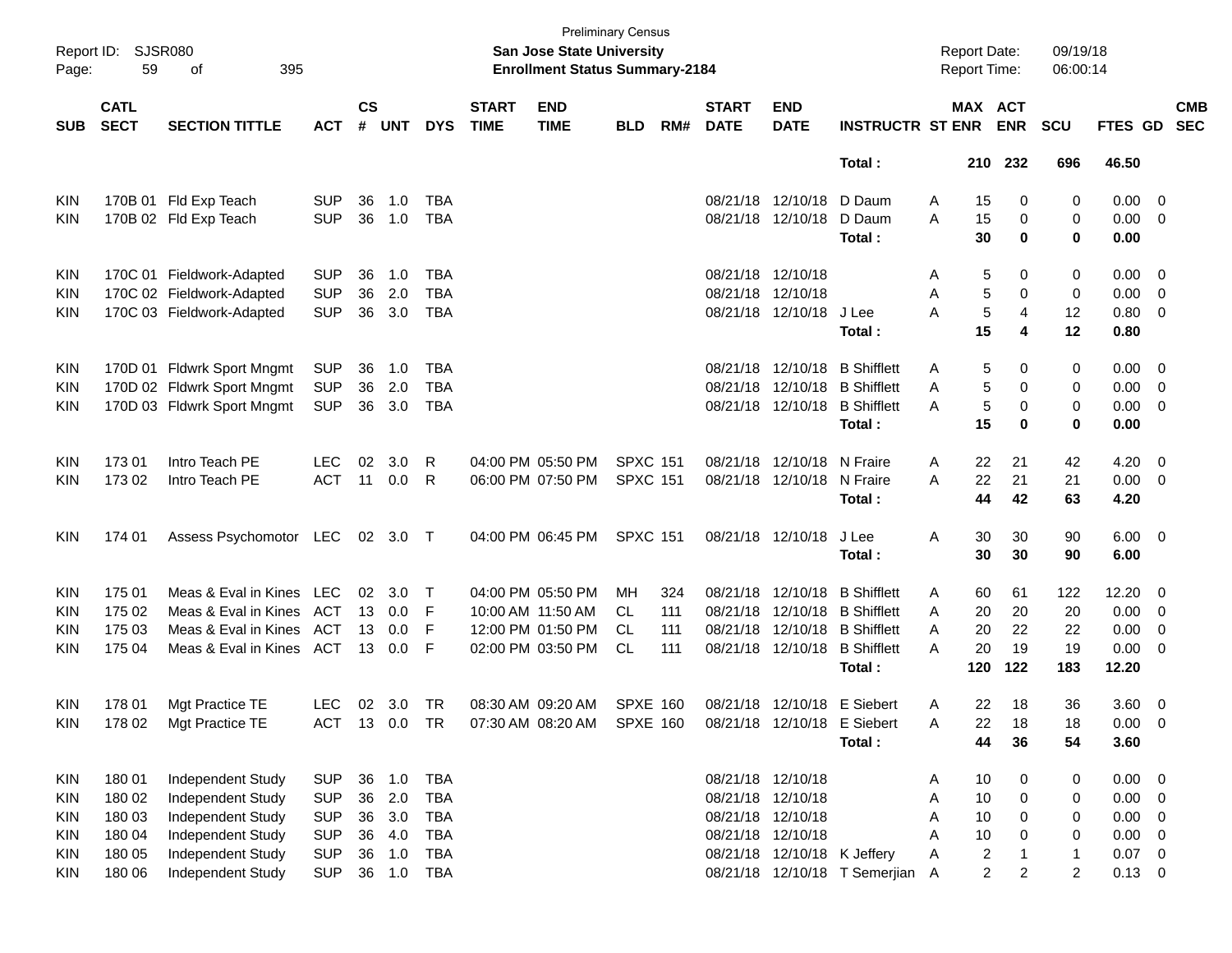| Report ID:<br>Page: | 60                         | SJSR080<br>395<br>οf  |               |                    |            |            |                             | <b>Preliminary Census</b><br>San Jose State University<br><b>Enrollment Status Summary-2184</b> |                 |     |                             |                            |                         | <b>Report Date:</b><br>Report Time: |                               | 09/19/18<br>06:00:14 |                |             |                          |
|---------------------|----------------------------|-----------------------|---------------|--------------------|------------|------------|-----------------------------|-------------------------------------------------------------------------------------------------|-----------------|-----|-----------------------------|----------------------------|-------------------------|-------------------------------------|-------------------------------|----------------------|----------------|-------------|--------------------------|
| <b>SUB</b>          | <b>CATL</b><br><b>SECT</b> | <b>SECTION TITTLE</b> | <b>ACT</b>    | $\mathsf{cs}$<br># | <b>UNT</b> | <b>DYS</b> | <b>START</b><br><b>TIME</b> | <b>END</b><br><b>TIME</b>                                                                       | <b>BLD</b>      | RM# | <b>START</b><br><b>DATE</b> | <b>END</b><br><b>DATE</b>  | <b>INSTRUCTR ST ENR</b> |                                     | <b>MAX ACT</b><br><b>ENR</b>  | <b>SCU</b>           | FTES GD        |             | <b>CMB</b><br><b>SEC</b> |
| KIN                 | 180 07                     | Independent Study     | <b>SUP</b>    | 36                 | 1.0        | TBA        |                             |                                                                                                 |                 |     | 08/21/18                    | 12/10/18                   | T Brand-Pere A          |                                     | 2<br>3                        | 3                    | 0.20           | $\mathbf 0$ |                          |
| KIN                 | 180 08                     | Independent Study     | <b>SUP</b>    | 36                 | 1.0        | <b>TBA</b> |                             |                                                                                                 |                 |     | 08/21/18                    | 12/10/18                   |                         | A                                   | $\overline{c}$<br>$\mathbf 0$ | 0                    | 0.00           | $\mathbf 0$ |                          |
| KIN                 | 180 09                     | Independent Study     | <b>SUP</b>    | 36                 | 1.0        | <b>TBA</b> |                             |                                                                                                 |                 |     | 08/21/18                    | 12/10/18                   |                         | Α                                   | $\overline{c}$<br>0           | 0                    | 0.00           | $\mathbf 0$ |                          |
| KIN                 | 180 10                     | Independent Study     | <b>SUP</b>    | 36                 | 1.0        | <b>TBA</b> |                             |                                                                                                 |                 |     | 08/21/18                    | 12/10/18                   |                         | A                                   | $\overline{c}$<br>0           | 0                    | 0.00           | $\mathbf 0$ |                          |
| KIN                 | 180 11                     | Independent Study     | <b>SUP</b>    | 36                 | 1.0        | <b>TBA</b> |                             |                                                                                                 |                 |     | 08/21/18                    | 12/10/18                   |                         | Α                                   | $\overline{2}$<br>0           | 0                    | 0.00           | $\mathbf 0$ |                          |
| KIN                 | 180 12                     | Independent Study     | <b>SUP</b>    | 36                 | 2.0        | <b>TBA</b> |                             |                                                                                                 |                 |     | 08/21/18                    | 12/10/18                   | T Brand-Pere A          |                                     | $\overline{2}$<br>-1          | 2                    | 0.13           | $\mathbf 0$ |                          |
| KIN                 | 180 13                     | Independent Study     | <b>SUP</b>    | 36                 | 2.0        | <b>TBA</b> |                             |                                                                                                 |                 |     | 08/21/18                    | 12/10/18                   |                         | A                                   | 2<br>$\mathbf 0$              | 0                    | 0.00           | $\mathbf 0$ |                          |
| KIN                 | 180 14                     | Independent Study     | <b>SUP</b>    | 36                 | 2.0        | <b>TBA</b> |                             |                                                                                                 |                 |     | 08/21/18                    | 12/10/18                   |                         | Α                                   | $\overline{c}$<br>0           | 0                    | 0.00           | $\mathbf 0$ |                          |
| KIN                 | 180 15                     | Independent Study     | <b>SUP</b>    | 36                 | 2.0        | <b>TBA</b> |                             |                                                                                                 |                 |     | 08/21/18                    | 12/10/18                   |                         | A                                   | $\overline{c}$<br>0           | 0                    | 0.00           | $\mathbf 0$ |                          |
| KIN                 | 180 16                     | Independent Study     | <b>SUP</b>    | 36                 | 2.0        | <b>TBA</b> |                             |                                                                                                 |                 |     | 08/21/18                    | 12/10/18                   |                         | A                                   | $\overline{2}$<br>0           | 0                    | 0.00           | $\mathbf 0$ |                          |
| KIN                 | 180 17                     | Independent Study     | <b>SUP</b>    | 36                 | 3.0        | <b>TBA</b> |                             |                                                                                                 |                 |     | 08/21/18                    | 12/10/18                   | C Cisar                 | A                                   | $\overline{c}$<br>1           | 3                    | 0.20           | $\mathbf 0$ |                          |
| KIN                 | 180 18                     | Independent Study     | <b>SUP</b>    | 36                 | 3.0        | <b>TBA</b> |                             |                                                                                                 |                 |     | 08/21/18                    | 12/10/18                   | K Han                   | A                                   | $\overline{c}$<br>3           | 9                    | 0.60           | $\mathbf 0$ |                          |
| KIN                 | 180 19                     | Independent Study     | <b>SUP</b>    | 36                 | 3.0        | <b>TBA</b> |                             |                                                                                                 |                 |     | 08/21/18                    | 12/10/18                   | E Wughalter             | A                                   | $\overline{c}$<br>1           | 3                    | 0.20           | $\mathbf 0$ |                          |
| KIN                 | 180 20                     | Independent Study     | <b>SUP</b>    | 36                 | 3.0        | <b>TBA</b> |                             |                                                                                                 |                 |     | 08/21/18                    | 12/10/18                   | C Armstrong A           |                                     | $\overline{2}$<br>$\mathbf 0$ | 0                    | 0.00           | $\mathbf 0$ |                          |
| KIN                 | 180 21                     | Independent Study     | <b>SUP</b>    | 36                 | 3.0        | <b>TBA</b> |                             |                                                                                                 |                 |     | 08/21/18                    | 12/10/18                   | A Jensen                | A                                   | $\overline{2}$<br>5           | 15                   | 1.00           | $\mathbf 0$ |                          |
| KIN                 | 180 22                     | Independent Study     | <b>SUP</b>    | 36                 | 3.0        | <b>TBA</b> |                             |                                                                                                 |                 |     | 08/21/18                    | 12/10/18                   | P Plato                 | A                                   | $\overline{c}$<br>1           | 3                    | 0.20           | $\mathbf 0$ |                          |
| KIN                 | 180 23                     | Independent Study     | <b>SUP</b>    | 36                 | 3.0        | <b>TBA</b> |                             |                                                                                                 |                 |     | 08/21/18                    | 12/10/18                   |                         | A                                   | $\overline{c}$<br>$\mathbf 0$ | 0                    | 0.00           | $\mathbf 0$ |                          |
| KIN                 | 180 24                     | Independent Study     | <b>SUP</b>    | 36                 | 3.0        | <b>TBA</b> |                             |                                                                                                 |                 |     | 08/21/18                    | 12/10/18                   |                         | A                                   | $\overline{c}$<br>0           | 0                    | 0.00           | $\mathbf 0$ |                          |
| KIN                 | 180 25                     | Independent Study     | <b>SUP</b>    | 36                 | 3.0        | <b>TBA</b> |                             |                                                                                                 |                 |     | 08/21/18                    | 12/10/18                   |                         | A                                   | $\overline{c}$<br>0           | 0                    | 0.00           | $\mathbf 0$ |                          |
| KIN                 | 180 26                     | Independent Study     | <b>SUP</b>    | 36                 | 3.0        | <b>TBA</b> |                             |                                                                                                 |                 |     | 08/21/18                    | 12/10/18                   |                         | A                                   | $\overline{c}$<br>0           | 0                    | 0.00           | 0           |                          |
| KIN                 | 180 27                     | Independent Study     | <b>SUP</b>    | 36                 | 3.0        | <b>TBA</b> |                             |                                                                                                 |                 |     | 08/21/18                    | 12/10/18                   |                         | A                                   | $\overline{c}$<br>$\mathbf 0$ | 0                    | 0.00           | 0           |                          |
| KIN                 | 180 28                     | Independent Study     | <b>SUP</b>    | 36                 | 3.0        | <b>TBA</b> |                             |                                                                                                 |                 |     |                             | 08/21/18 12/10/18          |                         | Α                                   | $\overline{c}$<br>$\mathbf 0$ | 0                    | 0.00           | $\mathbf 0$ |                          |
|                     |                            |                       |               |                    |            |            |                             |                                                                                                 |                 |     |                             |                            | Total:                  | 88                                  | 18                            | 41                   | 2.73           |             |                          |
| KIN                 | 185 01                     | Senior Seminar        | <b>SEM</b>    | 05                 | 1.0        | R          |                             | 10:30 AM 11:20 AM                                                                               | <b>SPXC 153</b> |     | 08/21/18                    | 12/10/18                   | T Semerjian A           | 20                                  | 6                             | 6                    | 0.40           | $\mathbf 0$ |                          |
| KIN                 | 185 02                     | Senior Seminar        | <b>SEM</b>    | 05                 | 1.0        | W          |                             | 12:30 PM 01:20 PM                                                                               | <b>SPXC 153</b> |     | 08/21/18                    | 12/10/18                   | T Hayduk                | 20<br>Α                             | 24                            | 24                   | 1.60           | 0           |                          |
| KIN                 | 185 03                     | Senior Seminar        | <b>SEM</b>    | 05                 | 1.0        | Т          |                             | 10:30 AM 11:20 AM                                                                               | <b>SPXC 153</b> |     | 08/21/18                    | 12/10/18                   | T Semeriian A           | 20                                  | 14                            | 14                   | 0.93           | 0           |                          |
| KIN                 | 185 04                     | Senior Seminar        | <b>SEM</b>    | 05                 | 1.0        | R          |                             | 12:00 PM 12:50 PM                                                                               | <b>SPXC 153</b> |     | 08/21/18                    | 12/10/18                   | T Hayduk                | 20<br>A                             | 21                            | 21                   | 1.40           | 0           |                          |
| KIN                 | 185 05                     | Senior Seminar        | <b>SEM</b>    | 05                 | 1.0        | R          |                             | 09:30 AM 10:20 AM                                                                               | <b>SPXC 153</b> |     | 08/21/18                    | 12/10/18                   | L Wilkin                | 20<br>A                             | 21                            | 21                   | 1.40           | 0           |                          |
|                     |                            |                       |               |                    |            |            |                             |                                                                                                 |                 |     |                             |                            | Total :                 | 100                                 | 86                            | 86                   | 5.73           |             |                          |
| KIN                 | 18701                      | Clin Ex Physiol       | LEC.          |                    | 02 3.0     | TR         |                             | 10:30 AM 11:45 AM                                                                               | <b>SPXC 151</b> |     |                             | 08/21/18 12/10/18 L Wilkin |                         | A<br>40                             | 41                            | 123                  | $8.20 \ 0$     |             |                          |
| <b>KIN</b>          | 18702                      | Clin Ex Physiol       | LEC 02 3.0 TR |                    |            |            |                             | 01:30 PM 02:45 PM                                                                               | <b>SPXE 163</b> |     |                             | 08/21/18 12/10/18 A Jensen |                         | A<br>40                             | 33                            | 99                   | 6.75 3         |             |                          |
|                     |                            |                       |               |                    |            |            |                             |                                                                                                 |                 |     |                             |                            | Total:                  | 80                                  | 74                            | 222                  | 14.95          |             |                          |
| KIN                 | 18801                      | Prev Care Ath Inj     | LEC 02 2.0 TR |                    |            |            |                             | 09:30 AM 10:20 AM SPXE 160                                                                      |                 |     |                             | 08/21/18 12/10/18          | H Pai                   | A<br>40                             | 29                            | 58                   | $3.87$ 0       |             |                          |
|                     |                            |                       |               |                    |            |            |                             |                                                                                                 |                 |     |                             |                            | Total:                  | 40                                  | 29                            | 58                   | 3.87           |             |                          |
| KIN                 | 18901                      | Care & Prev Lab       | LAB 15 1.0 M  |                    |            |            |                             | 12:30 PM 02:20 PM YUH 128 08/21/18 12/10/18 H Pai                                               |                 |     |                             |                            |                         | 20<br>A                             | 14                            | 14                   | $0.93 \quad 0$ |             |                          |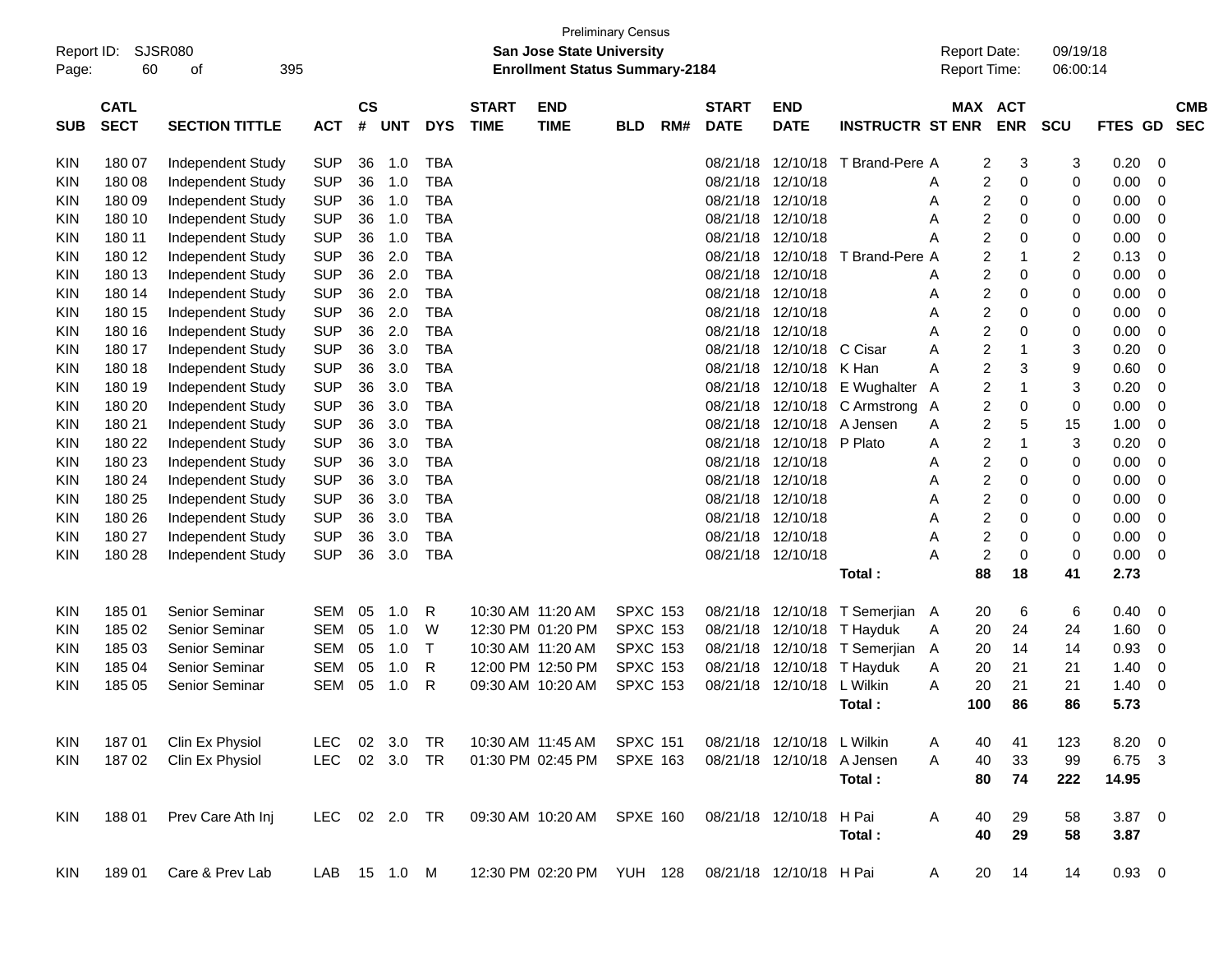| Page:                                  | Report ID: SJSR080<br>61             | 395<br>оf                                                                                        |                                                      |                      |                          |                                                      |                             | <b>San Jose State University</b><br><b>Enrollment Status Summary-2184</b> | <b>Preliminary Census</b>              |                   |                                              |                                              |                                                                                                 | <b>Report Date:</b><br><b>Report Time:</b>     |                                     | 09/19/18<br>06:00:14                   |                                                  |                                                                                  |                          |
|----------------------------------------|--------------------------------------|--------------------------------------------------------------------------------------------------|------------------------------------------------------|----------------------|--------------------------|------------------------------------------------------|-----------------------------|---------------------------------------------------------------------------|----------------------------------------|-------------------|----------------------------------------------|----------------------------------------------|-------------------------------------------------------------------------------------------------|------------------------------------------------|-------------------------------------|----------------------------------------|--------------------------------------------------|----------------------------------------------------------------------------------|--------------------------|
| <b>SUB</b>                             | <b>CATL</b><br><b>SECT</b>           | <b>SECTION TITTLE</b>                                                                            | <b>ACT</b>                                           | $\mathsf{cs}$<br>#   | <b>UNT</b>               | <b>DYS</b>                                           | <b>START</b><br><b>TIME</b> | <b>END</b><br><b>TIME</b>                                                 | <b>BLD</b>                             | RM#               | <b>START</b><br><b>DATE</b>                  | <b>END</b><br><b>DATE</b>                    | <b>INSTRUCTR ST ENR</b>                                                                         |                                                | <b>MAX ACT</b><br><b>ENR</b>        | SCU                                    | <b>FTES GD</b>                                   |                                                                                  | <b>CMB</b><br><b>SEC</b> |
| KIN                                    | 18902                                | Care & Prev Lab                                                                                  | LAB                                                  | 15                   | 1.0                      | W                                                    |                             | 12:30 PM 02:20 PM                                                         | <b>YUH</b>                             | 128               | 08/21/18                                     | 12/10/18                                     | H Pai<br>Total :                                                                                | 20<br>Α<br>40                                  | 6<br>20                             | 6<br>20                                | $0.40 \ 0$<br>1.33                               |                                                                                  |                          |
| <b>KIN</b><br><b>KIN</b><br>KIN        | 191A 01                              | Adv Assess Lower Ext LEC<br>191A 02 Adv Assess Lower Ext LAB<br>191A 03 Adv Assess Lower Ext LAB |                                                      | 02<br>15<br>15       | 3.0<br>0.0<br>$0.0\,$    | TR<br>$\top$<br>$\top$                               |                             | 10:30 AM 11:20 AM<br>11:30 AM 01:20 PM<br>01:30 PM 03:20 PM               | <b>YUH</b><br><b>YUH</b><br><b>YUH</b> | 128<br>128<br>128 | 08/21/18<br>08/21/18<br>08/21/18 12/10/18    | 12/10/18<br>12/10/18                         | K Han<br>K Han<br>Total:                                                                        | A<br>40<br>A<br>20<br>20<br>А<br>80            | 12<br>12<br>$\mathbf 0$<br>24       | 24<br>12<br>$\mathbf 0$<br>36          | $2.40 \ 0$<br>$0.00 \t 0$<br>$0.00 \t 0$<br>2.40 |                                                                                  |                          |
| <b>KIN</b>                             | 193 01                               | Org/Adm Ath Traing                                                                               | <b>LEC</b>                                           |                      | 02 2.0                   | -F                                                   |                             | 08:30 AM 10:20 AM                                                         | <b>YUH</b>                             | 128               | 08/21/18                                     | 12/10/18                                     | H Pai<br>Total :                                                                                | Α<br>30<br>30                                  | 12<br>12                            | 24<br>24                               | $1.60 \ 0$<br>1.60                               |                                                                                  |                          |
| <b>KIN</b><br>KIN<br>KIN               | 194 01<br>194 02<br>194 03           | Therapeutic Exercise<br><b>Therapeutic Exercise</b><br>Therapeutic Exercise                      | LEC<br>ACT<br><b>ACT</b>                             | 02<br>13<br>13       | 3.0<br>0.0<br>0.0        | MW<br>М<br>W                                         |                             | 08:30 AM 09:20 AM<br>09:30 AM 11:20 AM<br>09:30 AM 11:20 AM               | <b>YUH</b><br><b>YUH</b><br><b>YUH</b> | 128<br>128<br>128 | 08/21/18<br>08/21/18<br>08/21/18 12/10/18    | 12/10/18<br>12/10/18                         | H Pai<br>H Pai<br>Total:                                                                        | 40<br>A<br>20<br>A<br>20<br>А<br>80            | 9<br>9<br>$\mathbf 0$<br>18         | 18<br>9<br>0<br>27                     | $1.80 \ 0$<br>$0.00 \t 0$<br>$0.00 \t 0$<br>1.80 |                                                                                  |                          |
| KIN                                    | 197A 01                              | Practicum Ath Trn I                                                                              | <b>SUP</b>                                           | 36                   | 1.0                      | R                                                    |                             | 07:30 AM 08:20 AM                                                         | <b>YUH</b>                             | 128               | 08/21/18 12/10/18                            |                                              | K Han<br>Total :                                                                                | Α<br>12<br>12                                  | 12<br>12                            | 12<br>12                               | $0.80 \ 0$<br>0.80                               |                                                                                  |                          |
| KIN                                    |                                      | 197C 01 Practicum Ath Trn II                                                                     | <b>SUP</b>                                           | 36                   | 1.0                      | W                                                    |                             | 07:30 AM 08:20 AM                                                         | <b>YUH</b>                             | 128               |                                              | 08/21/18 12/10/18                            | H Pai<br>Total :                                                                                | 12<br>Α<br>12                                  | $\overline{7}$<br>$\overline{7}$    | 7<br>$\overline{7}$                    | $0.47 \quad 0$<br>0.47                           |                                                                                  |                          |
| <b>KIN</b><br><b>KIN</b><br>KIN<br>KIN | 198 01<br>198 02<br>198 03<br>198 04 | Internship<br>Internship<br>Internship<br>Internship                                             | <b>SUP</b><br><b>SUP</b><br><b>SUP</b><br><b>SUP</b> | 36<br>36<br>36<br>36 | 1.0<br>2.0<br>3.0<br>4.0 | <b>TBA</b><br><b>TBA</b><br><b>TBA</b><br><b>TBA</b> |                             |                                                                           |                                        |                   | 08/21/18<br>08/21/18<br>08/21/18<br>08/21/18 | 12/10/18<br>12/10/18<br>12/10/18<br>12/10/18 | <b>B</b> Shifflett<br><b>B</b> Shifflett<br><b>B</b> Shifflett<br><b>B</b> Shifflett<br>Total : | 10<br>A<br>10<br>A<br>10<br>A<br>10<br>Α<br>40 | 9<br>43<br>33<br>$\mathbf{1}$<br>86 | 9<br>86<br>99<br>$\overline{4}$<br>198 | $0.60 \quad 0$<br>5.73<br>6.60<br>0.27<br>13.20  | $\overline{\phantom{0}}$<br>$\overline{\phantom{0}}$<br>$\overline{\phantom{0}}$ |                          |
| <b>KIN</b>                             | 250 01                               | <b>Fund Quant Resrch</b>                                                                         | SEM                                                  | 05                   | 3.0                      | M                                                    |                             | 04:00 PM 06:45 PM                                                         | <b>SPXC 151</b>                        |                   |                                              | 08/21/18 12/10/18                            | E Wughalter A<br>Total :                                                                        | 22<br>22                                       | 28<br>28                            | 84<br>84                               | 7.00 28<br>7.00                                  |                                                                                  |                          |
| KIN.                                   |                                      | 251 01 Fund Qual Resrch                                                                          | SEM 05 3.0 T                                         |                      |                          |                                                      |                             | 07:00 PM 09:45 PM SPXC 151 08/21/18 12/10/18 T Butryn                     |                                        |                   |                                              |                                              | Total:                                                                                          | 22<br>A<br>22                                  | 22<br>22                            | 66<br>66                               | 5.50 22<br>5.50                                  |                                                                                  |                          |
| KIN                                    |                                      | 255 01 Adv Exercise Physiol SEM 05 3.0 W 04:00 PM 06:45 PM YUH 233                               |                                                      |                      |                          |                                                      |                             |                                                                           |                                        |                   |                                              | 08/21/18 12/10/18 P Plato                    | Total:                                                                                          | A<br>15<br>15                                  | 11<br>11                            | 33<br>33                               | 2.75 11<br>2.75                                  |                                                                                  |                          |
| <b>KIN</b>                             |                                      | 259 01 Adv APA Internship SUP 25 3.0 TBA                                                         |                                                      |                      |                          |                                                      |                             |                                                                           |                                        |                   |                                              | 08/21/18 12/10/18                            | Total:                                                                                          | A<br>10<br>10                                  | 0<br>0                              | 0<br>0                                 | $0.00 \t 0$<br>0.00                              |                                                                                  |                          |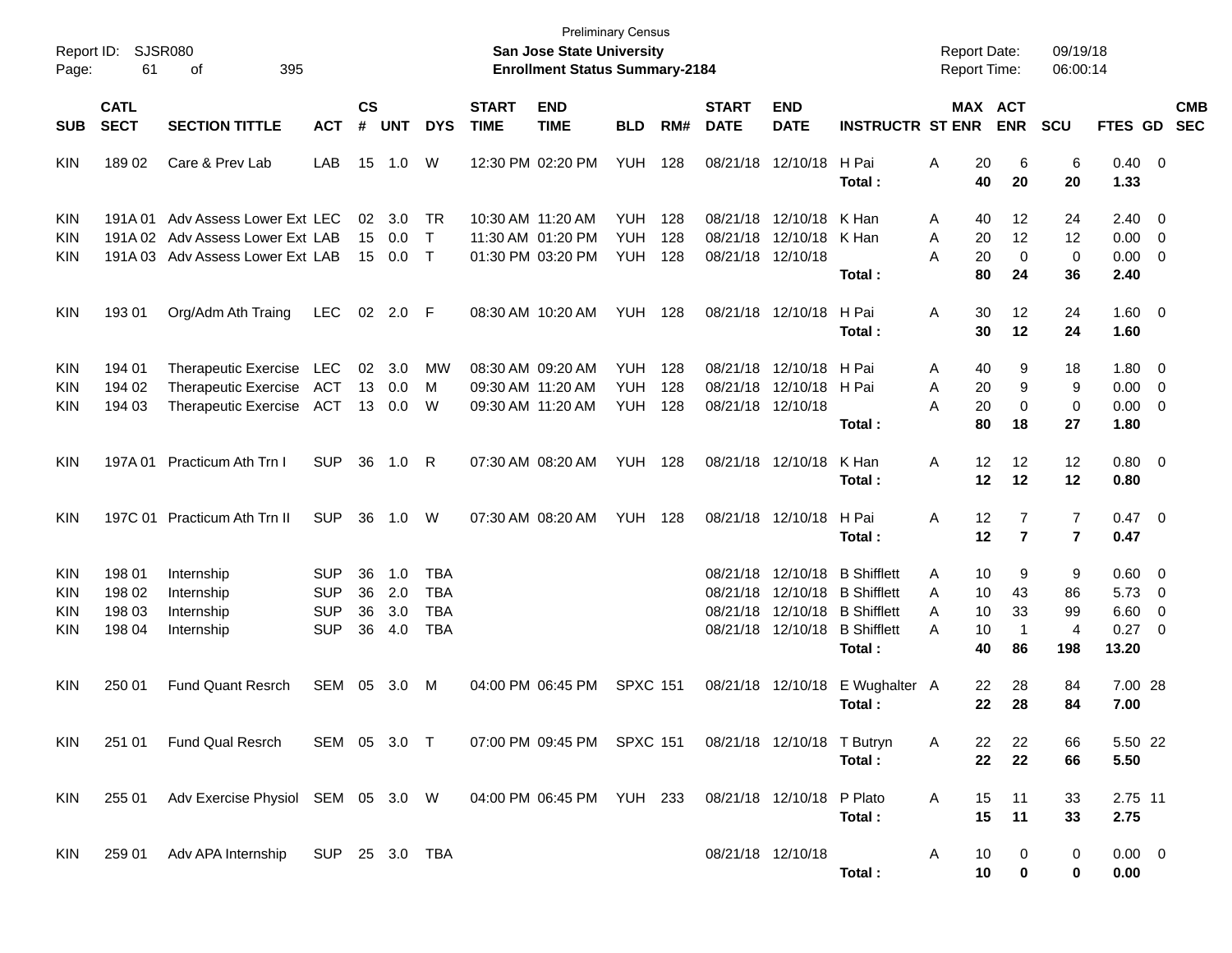| Page:                                  | Report ID: SJSR080<br>62                       | 395<br>of                                                                                             |                                                             |                    |                                              |                                                      |                             | <b>Preliminary Census</b><br><b>San Jose State University</b><br><b>Enrollment Status Summary-2184</b> |                 |     |                             |                                                                                                             |                                                                                     | <b>Report Date:</b><br><b>Report Time:</b>          |                                                                  | 09/19/18<br>06:00:14  |                                                           |                                                      |                          |
|----------------------------------------|------------------------------------------------|-------------------------------------------------------------------------------------------------------|-------------------------------------------------------------|--------------------|----------------------------------------------|------------------------------------------------------|-----------------------------|--------------------------------------------------------------------------------------------------------|-----------------|-----|-----------------------------|-------------------------------------------------------------------------------------------------------------|-------------------------------------------------------------------------------------|-----------------------------------------------------|------------------------------------------------------------------|-----------------------|-----------------------------------------------------------|------------------------------------------------------|--------------------------|
| <b>SUB</b>                             | <b>CATL</b><br><b>SECT</b>                     | <b>SECTION TITTLE</b>                                                                                 | <b>ACT</b>                                                  | $\mathsf{cs}$<br># | <b>UNT</b>                                   | <b>DYS</b>                                           | <b>START</b><br><b>TIME</b> | <b>END</b><br><b>TIME</b>                                                                              | <b>BLD</b>      | RM# | <b>START</b><br><b>DATE</b> | <b>END</b><br><b>DATE</b>                                                                                   | <b>INSTRUCTR ST ENR</b>                                                             |                                                     | MAX ACT<br><b>ENR</b>                                            | <b>SCU</b>            | <b>FTES GD</b>                                            |                                                      | <b>CMB</b><br><b>SEC</b> |
| <b>KIN</b>                             | 265 01                                         | <b>Adv Motor Develop</b>                                                                              | SEM 05 3.0 R                                                |                    |                                              |                                                      |                             | 04:00 PM 06:45 PM                                                                                      | <b>SPXC 153</b> |     |                             | 08/21/18 12/10/18 S Chang                                                                                   | Total:                                                                              | Α<br>15<br>15                                       | 13<br>13                                                         | 39<br>39              | 3.25 13<br>3.25                                           |                                                      |                          |
| <b>KIN</b>                             | 268 01                                         | Res/Prac/Mgmt/Inj-LE SEM 05 2.0 W                                                                     |                                                             |                    |                                              |                                                      |                             | 07:00 PM 08:50 PM                                                                                      | <b>YUH 128</b>  |     |                             | 08/21/18 12/10/18                                                                                           | M Tsuruike<br>Total:                                                                | A<br>15<br>15                                       | 10<br>10                                                         | 20<br>20              | 1.67 10<br>1.67                                           |                                                      |                          |
| <b>KIN</b>                             | 271 01                                         | <b>ADV TOPICS AT</b>                                                                                  | <b>LEC</b>                                                  |                    | 3.0                                          |                                                      |                             |                                                                                                        |                 |     |                             |                                                                                                             | Total:                                                                              | Χ                                                   | 0<br>0<br>0<br>$\bf{0}$                                          | 0<br>0                | $0.00 \t 0$<br>0.00                                       |                                                      |                          |
| <b>KIN</b>                             | 272 01                                         | Res/Prac Ther Exerci SEM 05 3.0 M                                                                     |                                                             |                    |                                              |                                                      |                             | 07:00 PM 09:45 PM                                                                                      | <b>YUH 128</b>  |     |                             | 08/21/18 12/10/18                                                                                           | M Tsuruike<br>Total:                                                                | A<br>15<br>15                                       | 17<br>17                                                         | 51<br>51              | 4.25 17<br>4.25                                           |                                                      |                          |
| <b>KIN</b><br>KIN<br><b>KIN</b>        | 280 01<br>280 02<br>280 03                     | Adv Fldwk Sprt Mgt<br>Adv Fldwk Sprt Mgt<br>Adv Fldwk Sprt Mgt                                        | <b>SUP</b><br><b>SUP</b><br><b>SUP</b>                      | 25<br>25           | 1.0<br>2.0<br>25 3.0                         | <b>TBA</b><br><b>TBA</b><br>TBA                      |                             |                                                                                                        |                 |     |                             | 08/21/18 12/10/18<br>08/21/18 12/10/18                                                                      | <b>B</b> Shifflett<br>08/21/18 12/10/18 B Shifflett<br><b>B</b> Shifflett<br>Total: | Α<br>Α<br>A<br>15                                   | 5<br>0<br>5<br>0<br>5<br>$\overline{\mathbf{c}}$<br>$\mathbf{2}$ | 0<br>0<br>6<br>6      | $0.00 \t 0$<br>$0.00 \t 0$<br>$0.50$ 2<br>0.50            |                                                      |                          |
| <b>KIN</b>                             | 282 01                                         | Marketing/Sport                                                                                       | SEM 05 3.0 T                                                |                    |                                              |                                                      |                             | 04:00 PM 06:45 PM                                                                                      | <b>SPXC 153</b> |     |                             | 08/21/18 12/10/18                                                                                           | C Armstrong A<br>Total:                                                             | 15<br>15                                            | 22<br>22                                                         | 66<br>66              | 5.50 22<br>5.50                                           |                                                      |                          |
| <b>KIN</b>                             | 28301                                          | Mgt Lead Comm/Spt                                                                                     | SEM 05 3.0 M                                                |                    |                                              |                                                      |                             | 07:00 PM 09:45 PM                                                                                      | <b>SPXC 153</b> |     |                             | 08/21/18 12/10/18                                                                                           | T Hayduk<br>Total:                                                                  | 15<br>Α<br>15                                       | 15<br>15                                                         | 45<br>45              | 3.75 15<br>3.75                                           |                                                      |                          |
| <b>KIN</b><br>KIN<br><b>KIN</b>        | 285 01<br>285 02<br>285 03                     | Internship Kinesiolo<br>Internship Kinesiolo<br>Internship Kinesiolo                                  | <b>SUP</b><br><b>SUP</b><br><b>SUP</b>                      | 25<br>25<br>25     | 1.0<br>2.0<br>3.0                            | TBA<br><b>TBA</b><br>TBA                             |                             |                                                                                                        |                 |     | 08/21/18                    | 08/21/18 12/10/18 B Shifflett                                                                               | 12/10/18 B Shifflett<br>08/21/18 12/10/18 B Shifflett<br>Total:                     | Α<br>Α<br>Α<br>15                                   | 5<br>2<br>5<br>0<br>5<br>8<br>10                                 | 2<br>0<br>24<br>26    | $0.17$ 2<br>$0.00 \t 0$<br>2.00 8<br>2.17                 |                                                      |                          |
| <b>KIN</b><br><b>KIN</b><br>KIN<br>KIN | 286 01<br>286 02<br>286 03<br>286 04<br>286 05 | Independent Study<br>Independent Study<br>Independent Study<br>Independent Study<br>Independent Study | SUP<br><b>SUP</b><br><b>SUP</b><br><b>SUP</b><br><b>SUP</b> | 25<br>25           | 25 1.0 TBA<br>2.0<br>3.0<br>25 1.0<br>25 1.0 | <b>TBA</b><br><b>TBA</b><br><b>TBA</b><br><b>TBA</b> |                             |                                                                                                        |                 |     |                             | 08/21/18 12/10/18<br>08/21/18 12/10/18<br>08/21/18 12/10/18<br>08/21/18 12/10/18 J Lee<br>08/21/18 12/10/18 |                                                                                     | 10<br>Α<br>10<br>A<br>10<br>А<br>10<br>Α<br>Α<br>10 | 0<br>0<br>0<br>0                                                 | 0<br>0<br>0<br>1<br>0 | $0.00 \t 0$<br>0.00<br>$0.00 \t 0$<br>0.08<br>$0.00 \t 0$ | $\overline{\mathbf{0}}$                              |                          |
| KIN<br>KIN<br>KIN<br>KIN<br>KIN        | 286 06<br>286 07<br>286 08<br>286 09           | Independent Study<br>Independent Study<br>Independent Study<br>Independent Study                      | <b>SUP</b><br><b>SUP</b><br><b>SUP</b><br><b>SUP</b>        | 25<br>25<br>25     | 25 2.0<br>2.0<br>3.0<br>3.0                  | <b>TBA</b><br><b>TBA</b><br>TBA<br><b>TBA</b>        |                             |                                                                                                        |                 |     |                             | 08/21/18 12/10/18<br>08/21/18 12/10/18                                                                      | 08/21/18 12/10/18 C Armstrong<br>08/21/18 12/10/18 T Semerjian A                    | Α<br>10<br>Α<br>10<br>10<br>A<br>10                 | 0<br>0<br>2<br>1                                                 | 0<br>0<br>6<br>3      | $0.00 \t 0$<br>0.00<br>$0.50$ 2<br>0.25                   | $\overline{\phantom{0}}$<br>$\overline{\phantom{0}}$ |                          |
| KIN                                    | 286 10                                         | Independent Study                                                                                     | <b>SUP</b>                                                  |                    |                                              | 25 3.0 TBA                                           |                             |                                                                                                        |                 |     |                             |                                                                                                             | 08/21/18 12/10/18 M Tsuruike                                                        | 10<br>Α                                             | 0                                                                | 0                     | $0.00 \t 0$                                               |                                                      |                          |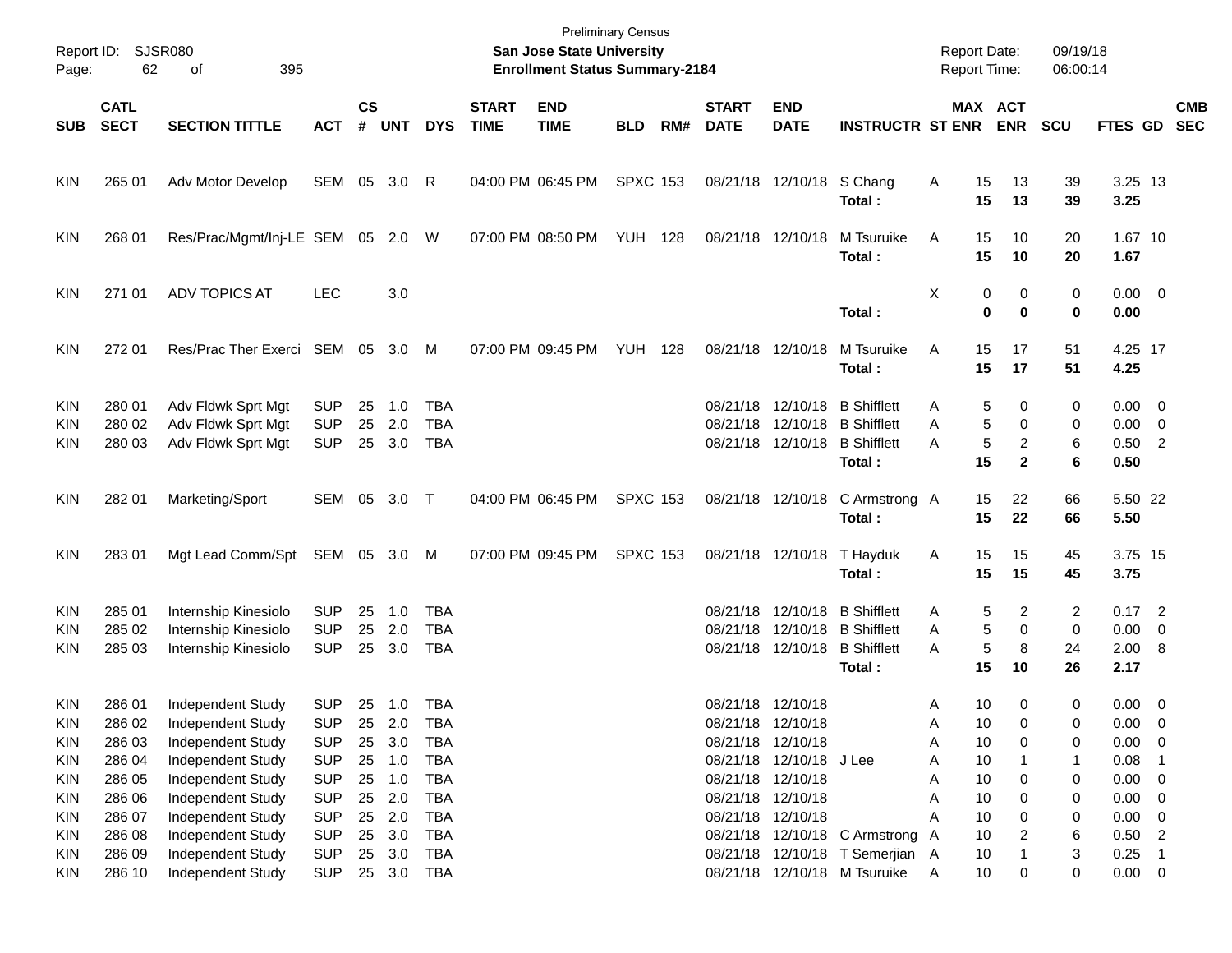| Page:      | <b>Preliminary Census</b><br>SJSR080<br>Report ID:<br><b>San Jose State University</b><br>63<br>395<br><b>Enrollment Status Summary-2184</b><br>оf |                                 |            |                    |            |            |                             |                           |                |     |                             | <b>Report Date:</b><br>Report Time: |                         |   | 09/19/18<br>06:00:14 |                              |     |           |                |                          |
|------------|----------------------------------------------------------------------------------------------------------------------------------------------------|---------------------------------|------------|--------------------|------------|------------|-----------------------------|---------------------------|----------------|-----|-----------------------------|-------------------------------------|-------------------------|---|----------------------|------------------------------|-----|-----------|----------------|--------------------------|
| <b>SUB</b> | <b>CATL</b><br><b>SECT</b>                                                                                                                         | <b>SECTION TITTLE</b>           | <b>ACT</b> | $\mathsf{cs}$<br># | <b>UNT</b> | <b>DYS</b> | <b>START</b><br><b>TIME</b> | <b>END</b><br><b>TIME</b> | <b>BLD</b>     | RM# | <b>START</b><br><b>DATE</b> | <b>END</b><br><b>DATE</b>           | <b>INSTRUCTR ST ENR</b> |   |                      | <b>MAX ACT</b><br><b>ENR</b> | SCU | FTES GD   |                | <b>CMB</b><br><b>SEC</b> |
| <b>KIN</b> | 286 11                                                                                                                                             | Independent Study               | <b>SUP</b> | 25                 | 3.0        | <b>TBA</b> |                             |                           |                |     | 08/21/18                    | 12/10/18                            |                         | A | 5                    | 0                            | 0   | 0.00      | 0              |                          |
| KIN        | 286 12                                                                                                                                             | Independent Study               | <b>SUP</b> | 25                 | 3.0        | <b>TBA</b> |                             |                           |                |     | 08/21/18                    | 12/10/18                            |                         | A | 5                    | 0                            | 0   | 0.00      | 0              |                          |
| KIN        | 286 13                                                                                                                                             | Independent Study               | <b>SUP</b> | 25                 | 3.0        | <b>TBA</b> |                             |                           |                |     | 08/21/18                    | 12/10/18                            |                         | A | 5                    | 0                            | 0   | 0.00      | 0              |                          |
| <b>KIN</b> | 286 14                                                                                                                                             | Independent Study               | <b>SUP</b> | 25                 | 3.0        | <b>TBA</b> |                             |                           |                |     |                             | 08/21/18 12/10/18                   |                         | А | 5                    | 0                            | 0   | 0.00      | 0              |                          |
|            |                                                                                                                                                    |                                 |            |                    |            |            |                             |                           |                |     |                             |                                     | Total:                  |   | 120                  | 4                            | 10  | 0.83      |                |                          |
| <b>KIN</b> | 292A 01                                                                                                                                            | Lead & Admin Ath Tra SEM 05 1.0 |            |                    |            | W          |                             | 05:00 PM 06:50 PM         | <b>YUH 128</b> |     |                             | 08/21/18 12/10/18                   | M Tsuruike              | A | 15                   | 9                            | 9   | 0.75      | -9             |                          |
|            |                                                                                                                                                    |                                 |            |                    |            |            |                             |                           |                |     |                             |                                     | Total:                  |   | 15                   | 9                            | 9   | 0.75      |                |                          |
| <b>KIN</b> | 293A 01                                                                                                                                            | Fieldwork AT I                  | SEM        | 05                 | 2.0        | <b>TBA</b> |                             |                           |                |     | 08/21/18                    | 12/10/18                            | M Tsuruike              | A | 15                   | 10                           | 10  | 1.67 10   |                |                          |
| KIN.       |                                                                                                                                                    | 293A 02 Fieldwork AT I          | <b>SUP</b> | 25                 | 0.0        | <b>TBA</b> |                             |                           |                |     |                             | 08/21/18 12/10/18                   | M Tsuruike              | A | 15                   | 10                           | 20  | $0.00$ 10 |                |                          |
|            |                                                                                                                                                    |                                 |            |                    |            |            |                             |                           |                |     |                             |                                     | Total:                  |   | 30                   | 20                           | 30  | 1.67      |                |                          |
| <b>KIN</b> |                                                                                                                                                    | 293C 01 Fieldwork AT III        | SEM        | 05                 | 2.0        | TBA        |                             |                           |                |     | 08/21/18                    | 12/10/18                            | M Tsuruike              | A | 15                   | 17                           | 17  | 2.83 17   |                |                          |
| KIN.       |                                                                                                                                                    | 293C 02 Fieldwork AT III        | <b>SUP</b> | 25                 | 0.0        | <b>TBA</b> |                             |                           |                |     | 08/21/18                    | 12/10/18                            | M Tsuruike              | A | 15                   | 17                           | 34  | $0.00$ 17 |                |                          |
|            |                                                                                                                                                    |                                 |            |                    |            |            |                             |                           |                |     |                             |                                     | Total:                  |   | 30                   | 34                           | 51  | 2.83      |                |                          |
| <b>KIN</b> | 298 01                                                                                                                                             | Spec Studies P E                | SUP        | 25                 | 3.0        | <b>TBA</b> |                             |                           |                |     | 08/21/18                    | 12/10/18                            |                         | A | 5                    | 0                            | 0   | 0.00      | 0              |                          |
| KIN        | 298 02                                                                                                                                             | Spec Studies P E                | <b>SUP</b> | 25                 | 3.0        | <b>TBA</b> |                             |                           |                |     | 08/21/18                    | 12/10/18                            | P Plato                 | A | 5                    | 1                            | 3   | 0.25      | -1             |                          |
| KIN        | 298 03                                                                                                                                             | Spec Studies P E                | <b>SUP</b> | 25                 | 3.0        | <b>TBA</b> |                             |                           |                |     | 08/21/18                    | 12/10/18                            | E Wughalter             | A | 5                    | 1                            | 3   | 0.25      | -1             |                          |
| KIN        | 298 04                                                                                                                                             | Spec Studies P E                | <b>SUP</b> | 25                 | 3.0        | <b>TBA</b> |                             |                           |                |     | 08/21/18                    | 12/10/18                            |                         | A | 5                    | 0                            | 0   | 0.00      | 0              |                          |
| KIN        | 298 05                                                                                                                                             | Spec Studies P E                | <b>SUP</b> | 25                 | 3.0        | <b>TBA</b> |                             |                           |                |     | 08/21/18                    | 12/10/18                            |                         | A | 5                    | 0                            | 0   | 0.00      | 0              |                          |
| KIN        | 298 06                                                                                                                                             | Spec Studies P E                | <b>SUP</b> | 25                 | 3.0        | <b>TBA</b> |                             |                           |                |     | 08/21/18                    | 12/10/18                            |                         | Α | 5                    | 0                            | 0   | 0.00      | 0              |                          |
| KIN        | 298 07                                                                                                                                             | Spec Studies P E                | <b>SUP</b> | 25                 | 3.0        | <b>TBA</b> |                             |                           |                |     | 08/21/18                    | 12/10/18                            |                         | Α | 5                    | 0                            | 0   | 0.00      | 0              |                          |
| KIN        | 298 08                                                                                                                                             | Spec Studies P E                | <b>SUP</b> | 25                 | 3.0        | <b>TBA</b> |                             |                           |                |     | 08/21/18                    | 12/10/18                            |                         | Α | 5                    | 0                            | 0   | 0.00      | 0              |                          |
| KIN        | 298 09                                                                                                                                             | Spec Studies P E                | <b>SUP</b> | 25                 | 3.0        | <b>TBA</b> |                             |                           |                |     | 08/21/18                    | 12/10/18                            |                         | Α | 5                    | 0                            | 0   | 0.00      | 0              |                          |
| <b>KIN</b> | 298 10                                                                                                                                             | Spec Studies P E                | <b>SUP</b> | 25                 | 3.0        | <b>TBA</b> |                             |                           |                |     | 08/21/18 12/10/18           |                                     |                         | А | 5                    | 0                            | 0   | 0.00      | 0              |                          |
|            |                                                                                                                                                    |                                 |            |                    |            |            |                             |                           |                |     |                             |                                     | Total :                 |   | 50                   | $\mathbf{2}$                 | 6   | 0.50      |                |                          |
| KIN.       | 299 01                                                                                                                                             | <b>Masters Thesis</b>           | <b>SUP</b> |                    | 25 1.0     | TBA        |                             |                           |                |     | 08/21/18 12/10/18           |                                     |                         | A | 5                    | 0                            | 0   | 0.00      | - 0            |                          |
| KIN        | 299 02                                                                                                                                             | <b>Masters Thesis</b>           | SUP        | 25                 | 2.0        | TBA        |                             |                           |                |     |                             | 08/21/18 12/10/18                   |                         | A | 5                    | 0                            | 0   | 0.00      | 0              |                          |
| <b>KIN</b> | 299 03                                                                                                                                             | <b>Masters Thesis</b>           | <b>SUP</b> | 25                 | 3.0        | <b>TBA</b> |                             |                           |                |     |                             | 08/21/18 12/10/18                   |                         |   | 5                    | 0                            | 0   | 0.00      | 0              |                          |
| <b>KIN</b> | 299 04                                                                                                                                             | <b>Masters Thesis</b>           | <b>SUP</b> | 25                 | 6.0        | <b>TBA</b> |                             |                           |                |     |                             | 08/21/18 12/10/18                   |                         |   | 5                    | 0                            | 0   | 0.00      | 0              |                          |
| <b>KIN</b> | 299 05                                                                                                                                             | <b>Masters Thesis</b>           | <b>SUP</b> | 25                 | 2.0        | <b>TBA</b> |                             |                           |                |     |                             | 08/21/18 12/10/18                   |                         |   | 5                    | 0                            | 0   | 0.00      | 0              |                          |
| <b>KIN</b> | 299 06                                                                                                                                             | <b>Masters Thesis</b>           | <b>SUP</b> | 25                 | 3.0        | <b>TBA</b> |                             |                           |                |     |                             | 08/21/18 12/10/18 A Jensen          |                         |   | 5                    | 2                            | 6   | 0.50      | $\overline{c}$ |                          |
| <b>KIN</b> | 299 07                                                                                                                                             | <b>Masters Thesis</b>           | <b>SUP</b> | 25                 | 3.0        | <b>TBA</b> |                             |                           |                |     |                             | 08/21/18 12/10/18                   |                         |   | 5                    | 0                            | 0   | 0.00      | 0              |                          |
| <b>KIN</b> | 299 08                                                                                                                                             | <b>Masters Thesis</b>           | <b>SUP</b> | 25                 | 3.0        | TBA        |                             |                           |                |     |                             | 08/21/18 12/10/18                   |                         | Α | 5                    | 0                            | 0   | 0.00      | 0              |                          |
| <b>KIN</b> | 299 09                                                                                                                                             | <b>Masters Thesis</b>           | <b>SUP</b> | 25                 | 3.0        | TBA        |                             |                           |                |     |                             | 08/21/18 12/10/18                   |                         |   | 5                    | 0                            | 0   | 0.00      | 0              |                          |
| <b>KIN</b> | 299 10                                                                                                                                             | <b>Masters Thesis</b>           | <b>SUP</b> |                    | 25 6.0     | <b>TBA</b> |                             |                           |                |     |                             | 08/21/18 12/10/18                   |                         | A | 5                    | 0                            | 0   | 0.00      | 0              |                          |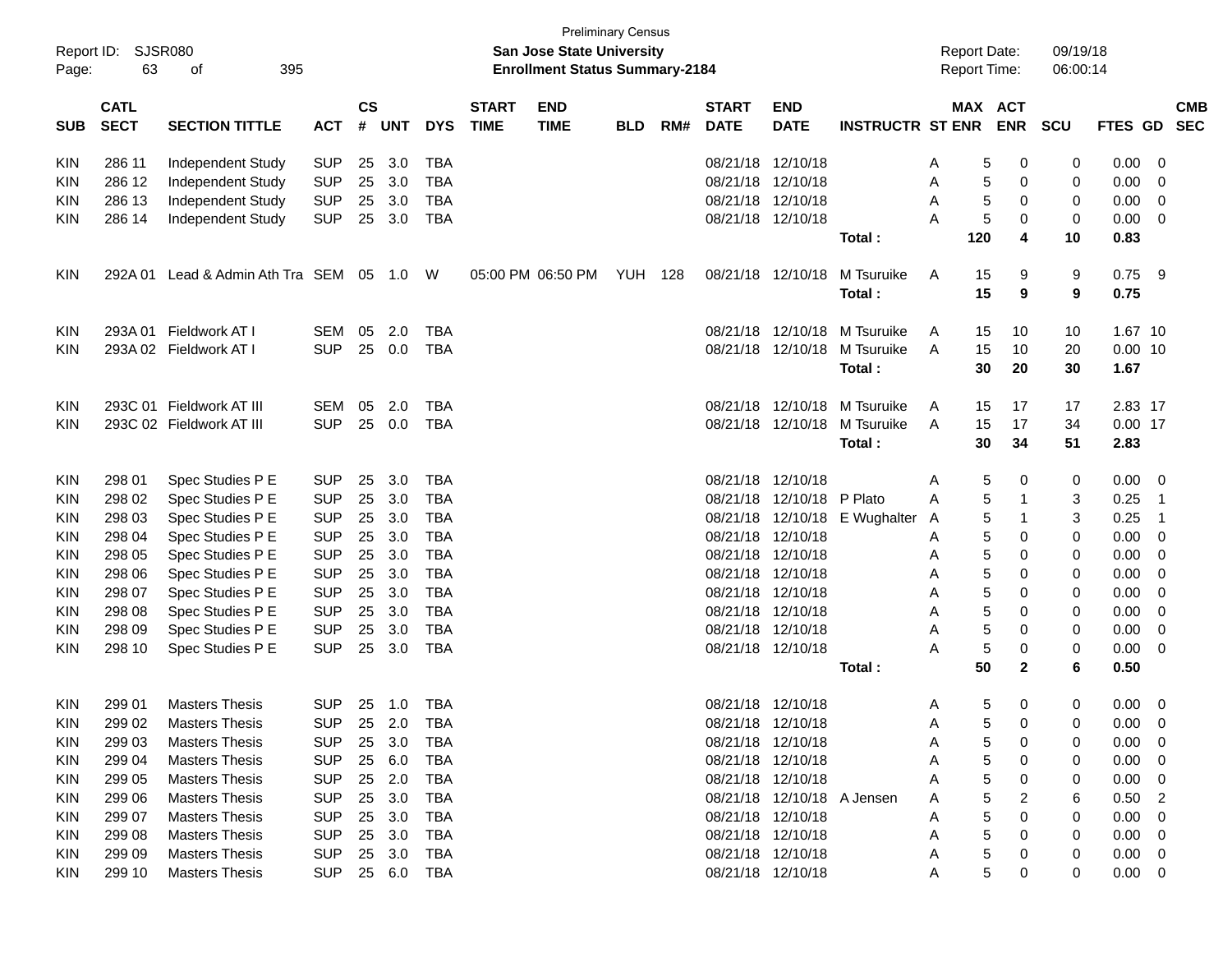| Report ID:<br>Page: | 64                         | SJSR080<br>of<br>395                              |                          |                |            |                              |                             | <b>San Jose State University</b><br><b>Enrollment Status Summary-2184</b> |                                    |     |                             |                           |                                   | <b>Report Date:</b><br><b>Report Time:</b> |                |                            | 09/19/18<br>06:00:14 |                                 |                                                     |                          |
|---------------------|----------------------------|---------------------------------------------------|--------------------------|----------------|------------|------------------------------|-----------------------------|---------------------------------------------------------------------------|------------------------------------|-----|-----------------------------|---------------------------|-----------------------------------|--------------------------------------------|----------------|----------------------------|----------------------|---------------------------------|-----------------------------------------------------|--------------------------|
| <b>SUB</b>          | <b>CATL</b><br><b>SECT</b> | <b>SECTION TITTLE</b>                             | <b>ACT</b>               | <b>CS</b><br># | UNT        | <b>DYS</b>                   | <b>START</b><br><b>TIME</b> | <b>END</b><br><b>TIME</b>                                                 | <b>BLD</b>                         | RM# | <b>START</b><br><b>DATE</b> | <b>END</b><br><b>DATE</b> | <b>INSTRUCTR ST ENR</b>           |                                            |                | MAX ACT<br><b>ENR</b>      | <b>SCU</b>           | <b>FTES GD</b>                  |                                                     | <b>CMB</b><br><b>SEC</b> |
|                     |                            |                                                   |                          |                |            |                              |                             |                                                                           |                                    |     |                             |                           | Total:                            |                                            | 50             | $\overline{2}$             | 6                    | 0.50                            |                                                     |                          |
| KNED                |                            | 184Y 01 Stdt Tchg II<br>KNED 184Y 02 Stdt Tchg II | <b>SUP</b><br><b>SUP</b> | 25<br>25       | 4.0<br>5.0 | TBA<br><b>TBA</b>            |                             |                                                                           |                                    |     | 08/21/18<br>08/21/18        | 12/10/18<br>12/10/18      | E Siebert<br>E Siebert<br>Total:  | $\mathsf{A}$<br>$\mathsf{A}$               | 10<br>10<br>20 | 11<br>$\overline{2}$<br>13 | 44<br>10<br>54       | 2.93<br>0.67<br>3.60            | $\overline{\phantom{0}}$<br>$\overline{\mathbf{0}}$ |                          |
| KNED                | KNED 184Z 01               | Stdt Tchg III<br>184Z 02 Stdt Tchg III            | <b>SUP</b><br><b>SUP</b> | 25<br>25       | 4.0<br>5.0 | TBA<br>TBA                   |                             |                                                                           |                                    |     | 08/21/18<br>08/21/18        | 12/10/18<br>12/10/18      | E Siebert<br>E Siebert<br>Total : | $\mathsf{A}$<br>A                          | 10<br>10<br>20 | 11<br>12                   | 44<br>5<br>49        | 2.93<br>0.33<br>3.27            | $\overline{\phantom{0}}$<br>$\overline{\mathbf{0}}$ |                          |
| KNED                | KNED 339 01<br>339 02      | Instr Matl & Proc PE<br>Instr Matl & Proc PE      | <b>LEC</b><br>ACT        | 02<br>08       | 3.0<br>0.0 | $\mathsf{T}$<br>$\mathsf{T}$ |                             | 04:00 PM 05:50 PM<br>06:00 PM 07:50 PM                                    | <b>SPXE 160</b><br><b>SPXE 160</b> |     | 08/21/18<br>08/21/18        | 12/10/18<br>12/10/18      | E Siebert<br>E Siebert<br>Total:  | A<br>A                                     | 15<br>15<br>30 | 10<br>10<br>20             | 20<br>10<br>30       | $2.00 \t 0$<br>$0.00\,$<br>2.00 | $\overline{\phantom{0}}$                            |                          |

**Department : Kinesiology Department Total : 8626 7891 12264 825.78 Lower Division : 5137 4827 5505 367.05 Upper Division : 2990 2823 6181 413.32 Graduate Division : 499 241 578 45.42**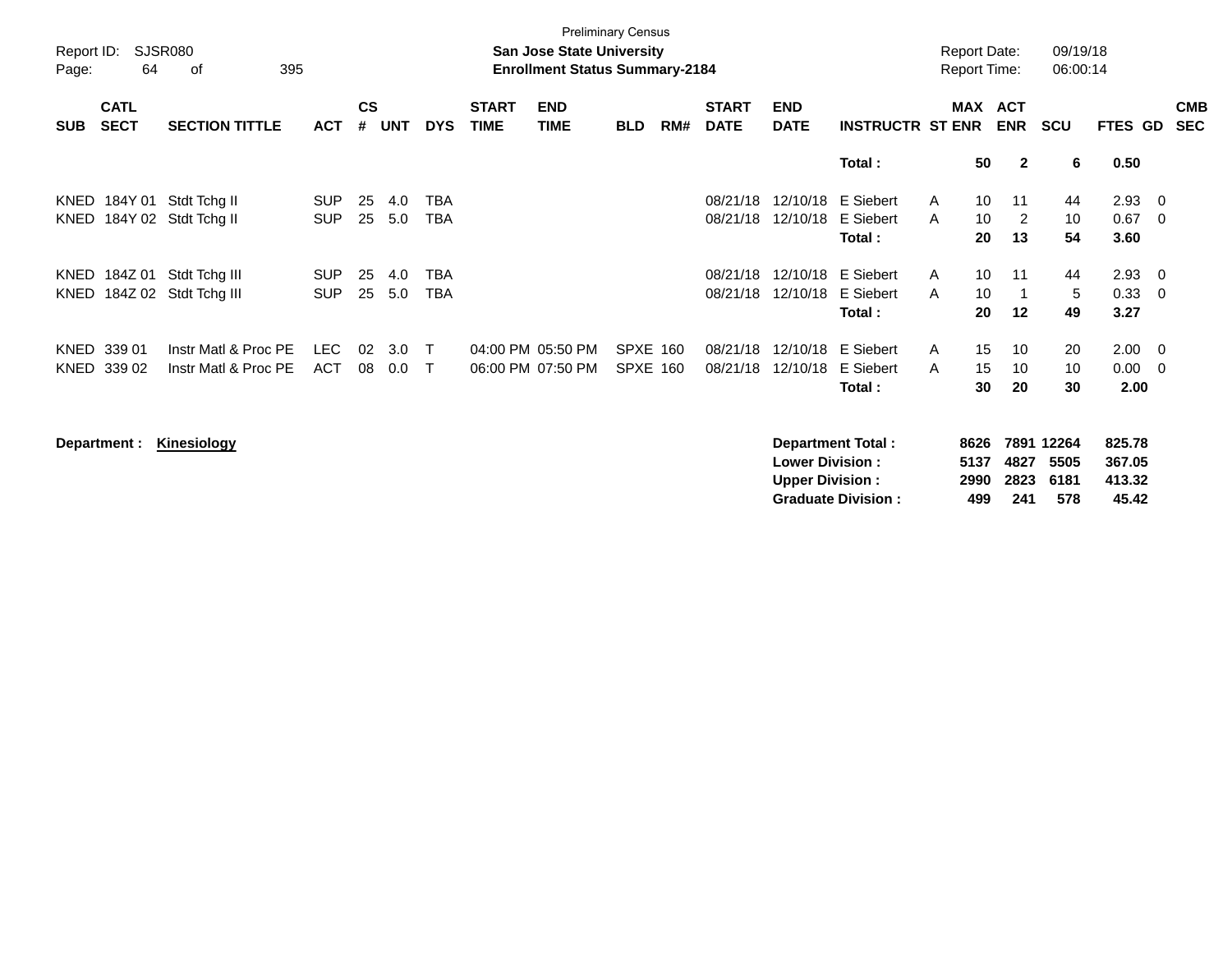| Report ID:<br>Page: | 65                         | <b>SJSR080</b><br>395<br>οf                                                              |            |                    |            |            |                             | San Jose State University<br><b>Enrollment Status Summary-2184</b> | <b>Preliminary Census</b> |     |                             |                            |                                                                                |              | <b>Report Date:</b><br><b>Report Time:</b> |            | 09/19/18<br>06:00:14 |                |                         |            |
|---------------------|----------------------------|------------------------------------------------------------------------------------------|------------|--------------------|------------|------------|-----------------------------|--------------------------------------------------------------------|---------------------------|-----|-----------------------------|----------------------------|--------------------------------------------------------------------------------|--------------|--------------------------------------------|------------|----------------------|----------------|-------------------------|------------|
| SUB                 | <b>CATL</b><br><b>SECT</b> | <b>SECTION TITTLE</b>                                                                    | <b>ACT</b> | $\mathsf{cs}$<br># | <b>UNT</b> | <b>DYS</b> | <b>START</b><br><b>TIME</b> | <b>END</b><br><b>TIME</b>                                          | <b>BLD</b>                | RM# | <b>START</b><br><b>DATE</b> | <b>END</b><br><b>DATE</b>  | <b>INSTRUCTR ST ENR</b>                                                        |              | MAX ACT                                    | <b>ENR</b> | <b>SCU</b>           | FTES GD SEC    |                         | <b>CMB</b> |
| College             |                            | <b>Applied Sciences &amp; Arts</b>                                                       |            |                    |            |            |                             |                                                                    |                           |     |                             |                            |                                                                                |              |                                            |            |                      |                |                         |            |
|                     | Department :               | <b>Recreation &amp; Leisure Studies</b>                                                  |            |                    |            |            |                             |                                                                    |                           |     |                             |                            |                                                                                |              |                                            |            |                      |                |                         |            |
|                     | RECL 10 01                 | Creat Meaning Life                                                                       | <b>LEC</b> | 02                 | 3.0        | MW         | 10:30 AM 11:45 AM           |                                                                    | YUH                       | 243 |                             | 08/21/18 12/10/18 P Toney  |                                                                                | A            | 35                                         | 34         | 102                  | 6.80           | - 0                     |            |
| RECL                | 10 03                      | Creat Meaning Life                                                                       | <b>LEC</b> |                    | 02 3.0     | MW         |                             | 12:00 PM 01:15 PM                                                  | HB                        | 407 |                             | 08/21/18 12/10/18 F Noonis |                                                                                | A            | 35                                         | 33         | 99                   | 6.60           | - 0                     |            |
| RECL                | 10 04                      | Creat Meaning Life                                                                       | <b>LEC</b> |                    | 02 3.0     | <b>TR</b>  |                             | 01:30 PM 02:45 PM                                                  | SН                        | 346 |                             | 08/21/18 12/10/18          | M Duphily                                                                      | A            | 35                                         | 35         | 105                  | 7.00           | $\overline{0}$          |            |
| RECL                | 10 05                      | Creat Meaning Life                                                                       | <b>LEC</b> | 02 <sub>o</sub>    | 3.0        | <b>TR</b>  | 10:30 AM 11:45 AM           |                                                                    | <b>SH</b>                 | 346 |                             | 08/21/18 12/10/18          | M Duphily                                                                      | A            | 35                                         | 35         | 105                  | 7.00           | $\overline{0}$          |            |
| RECL                | 10 06                      | Creat Meaning Life                                                                       | <b>LEC</b> | 02 <sub>o</sub>    | 3.0        | <b>TR</b>  |                             | 10:30 AM 11:45 AM                                                  | YUH                       | 243 |                             | 08/21/18 12/10/18          | P Toney                                                                        | A            | 35                                         | 35         | 105                  | 7.00           | $\overline{0}$          |            |
| RECL                | 10 99                      | Creat Meaning Life                                                                       | <b>LEC</b> | 02 <sub>o</sub>    | 3.0        | <b>TBA</b> |                             |                                                                    |                           |     |                             | 08/21/18 12/10/18          | <b>B</b> Grosvenor A                                                           |              | 35                                         | 35         | 105                  | 7.00           | $\overline{\mathbf{0}}$ |            |
|                     |                            |                                                                                          |            |                    |            |            |                             |                                                                    |                           |     |                             |                            | Total:                                                                         |              | 210                                        | 207        | 621                  | 41.40          |                         |            |
| RECL                | 90 01                      | Rec Parks Tourism                                                                        | <b>LEC</b> | 02                 | 3.0        | TR         |                             | 09:00 AM 10:15 AM                                                  | <b>YUH 243</b>            |     |                             | 08/21/18 12/10/18          | P Toney                                                                        | A            | 30                                         | 35         | 105                  | $7.00 \t 0$    |                         |            |
|                     |                            |                                                                                          |            |                    |            |            |                             |                                                                    |                           |     |                             |                            | Total:                                                                         |              | 30                                         | 35         | 105                  | 7.00           |                         |            |
| RECL                | 97 01                      | <b>Event Planning</b>                                                                    | <b>LEC</b> | 02                 | 3.0        | TR         |                             | 12:00 PM 01:15 PM                                                  | <b>SH</b>                 | 346 |                             |                            | 08/21/18 12/10/18 K Calame                                                     | A            | 30                                         | 18         | 36                   | 3.60           | $\overline{\mathbf{0}}$ |            |
|                     | RECL 97 02                 | <b>Event Planning</b>                                                                    | <b>ACT</b> | 11                 | 0.0        | $\top$     |                             | 06:00 PM 08:45 PM                                                  | YUH                       | 243 |                             | 08/21/18 12/10/18          | K Calame                                                                       | A            | 30                                         | 18         | 18                   | 0.00           | $\overline{\mathbf{0}}$ |            |
|                     |                            |                                                                                          |            |                    |            |            |                             |                                                                    |                           |     |                             |                            | Total:                                                                         |              | 60                                         | 36         | 54                   | 3.60           |                         |            |
|                     |                            | RECL 100W 01 Writing Workshop                                                            | SEM 04     |                    | 3.0        | -R         |                             | 03:00 PM 05:45 PM                                                  | <b>SPXC 152</b>           |     |                             | 08/21/18 12/10/18          | M Duphily                                                                      | Α            | 25                                         | 24         | 72                   | 4.80 0         |                         |            |
|                     |                            |                                                                                          |            |                    |            |            |                             |                                                                    |                           |     |                             |                            | Total:                                                                         |              | 25                                         | 24         | 72                   | 4.80           |                         |            |
|                     | RECL 110 02                | Leisure, Life                                                                            | <b>LEC</b> |                    | 02 3.0     | MW         |                             | 09:00 AM 10:15 AM                                                  | <b>SH</b>                 | 242 |                             | 08/21/18 12/10/18          | <b>B</b> Grosvenor A                                                           |              | 35                                         | 32         | 96                   | $6.40 \quad 0$ |                         |            |
|                     |                            |                                                                                          |            |                    |            |            |                             |                                                                    |                           |     |                             |                            | Total:                                                                         |              | 35                                         | 32         | 96                   | 6.40           |                         |            |
|                     | RECL 111 01                | Leis Cult & Ident                                                                        | <b>LEC</b> |                    | 02 3.0     | MW         |                             | 09:00 AM 10:15 AM                                                  | <b>YUH 243</b>            |     |                             | 08/21/18 12/10/18          | P Toney                                                                        | A            | 35                                         | 33         | 99                   | $6.60 \quad 0$ |                         |            |
|                     |                            |                                                                                          |            |                    |            |            |                             |                                                                    |                           |     |                             |                            | Total:                                                                         |              | 35                                         | 33         | 99                   | 6.60           |                         |            |
|                     | RECL 112 01                | Intro to RT                                                                              | <b>LEC</b> |                    | 02 3.0     | TR         |                             | 01:30 PM 02:45 PM                                                  | <b>YUH 243</b>            |     |                             | 08/21/18 12/10/18          | <b>B</b> Grosvenor A                                                           |              | 50                                         | 50         | 150                  | $10.00 \t 0$   |                         |            |
|                     |                            |                                                                                          |            |                    |            |            |                             |                                                                    |                           |     |                             |                            | Total:                                                                         |              | 50                                         | 50         | 150                  | 10.00          |                         |            |
|                     | RECL 130 01                | <b>Event Market Rec</b>                                                                  | <b>LEC</b> |                    | 3.0        |            |                             |                                                                    |                           |     |                             |                            |                                                                                | Χ            | 0                                          | 0          | 0                    | 0.00           | $\overline{\mathbf{0}}$ |            |
|                     |                            |                                                                                          |            |                    |            |            |                             |                                                                    |                           |     |                             |                            | Total:                                                                         |              | 0                                          | 0          | $\bf{0}$             | 0.00           |                         |            |
|                     | RECL 132 01                | Rec Program Plan LEC 01 3.0 M 12:00 PM 02:45 PM YUH 243 08/21/18 12/10/18 R Maurantoni A |            |                    |            |            |                             |                                                                    |                           |     |                             |                            |                                                                                |              | 35                                         | 31         | 93                   | $6.20 \quad 0$ |                         |            |
|                     |                            |                                                                                          |            |                    |            |            |                             |                                                                    |                           |     |                             |                            | Total:                                                                         |              | 35                                         | 31         | 93                   | 6.20           |                         |            |
|                     | RECL 135 06                | Rec Areas & Facilit LEC 01 3.0 F                                                         |            |                    |            |            |                             | 09:30 AM 12:15 PM MH 322 08/21/18 12/10/18 J Baur                  |                           |     |                             |                            |                                                                                | $\mathsf{A}$ | 35                                         | 25         | 75                   | $5.00 \t 0$    |                         |            |
|                     |                            |                                                                                          |            |                    |            |            |                             |                                                                    |                           |     |                             |                            | Total:                                                                         |              | 35                                         | 25         | 75                   | 5.00           |                         |            |
|                     | RECL 136 01                | Rec & Park Admin                                                                         |            |                    |            |            |                             |                                                                    |                           |     |                             |                            | LEC 01 3.0 TR  09:00 AM  10:15 AM  MH  322  08/21/18  12/10/18  B  Grosvenor A |              |                                            | 35 24      | 72                   | 4.80 0         |                         |            |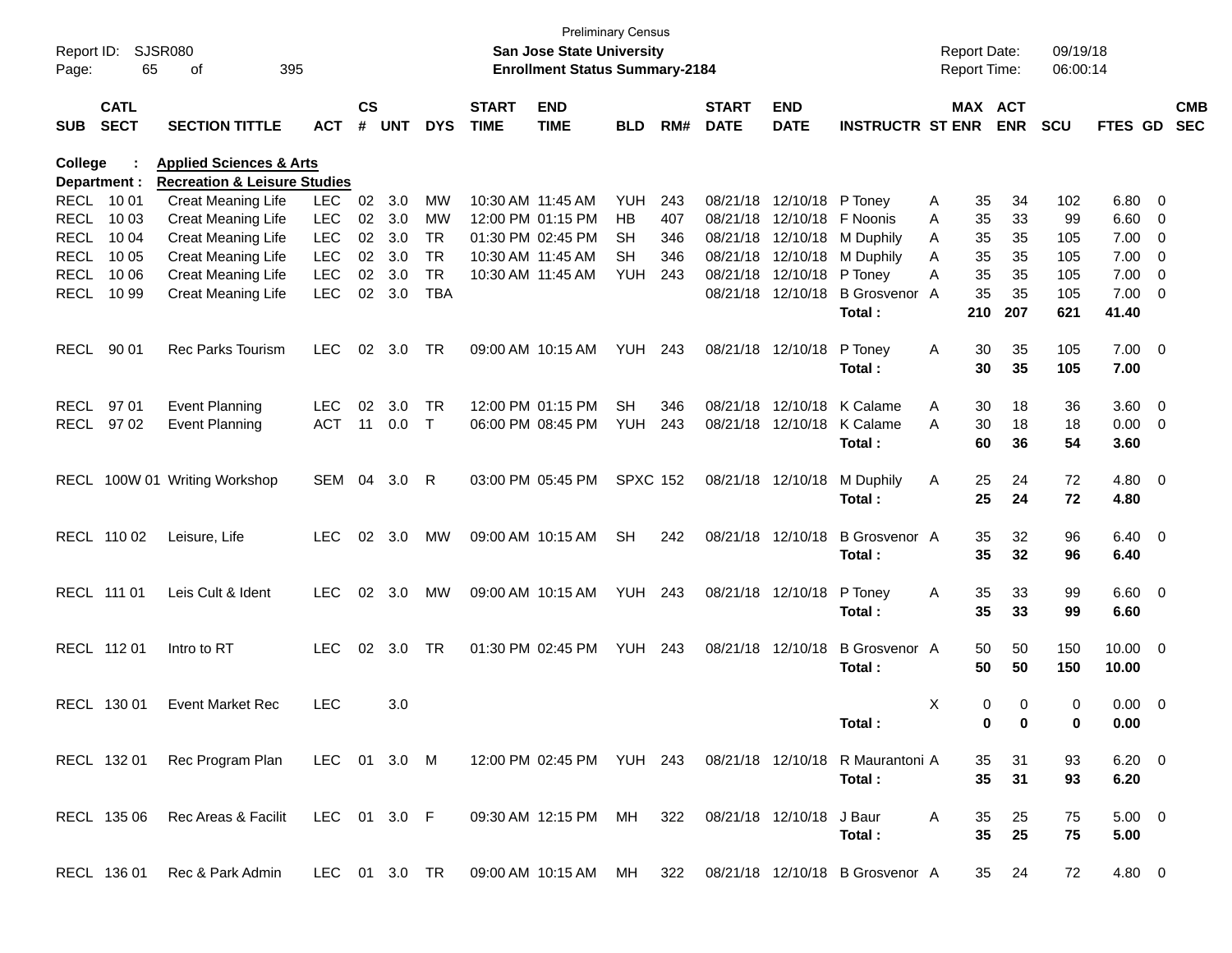| Page:      | Report ID: SJSR080<br>66   | of<br>395                                   |                              |                |             |            |                             | <b>Preliminary Census</b><br><b>San Jose State University</b><br><b>Enrollment Status Summary-2184</b> |                 |     |                             |                           |                             | Report Date:<br><b>Report Time:</b> |                             |                             | 09/19/18<br>06:00:14 |                                   |            |
|------------|----------------------------|---------------------------------------------|------------------------------|----------------|-------------|------------|-----------------------------|--------------------------------------------------------------------------------------------------------|-----------------|-----|-----------------------------|---------------------------|-----------------------------|-------------------------------------|-----------------------------|-----------------------------|----------------------|-----------------------------------|------------|
| <b>SUB</b> | <b>CATL</b><br><b>SECT</b> | <b>SECTION TITTLE</b>                       | <b>ACT</b>                   | <b>CS</b><br># | <b>UNT</b>  | <b>DYS</b> | <b>START</b><br><b>TIME</b> | <b>END</b><br><b>TIME</b>                                                                              | <b>BLD</b>      | RM# | <b>START</b><br><b>DATE</b> | <b>END</b><br><b>DATE</b> | <b>INSTRUCTR ST ENR</b>     | MAX ACT                             |                             | <b>ENR</b>                  | SCU                  | FTES GD SEC                       | <b>CMB</b> |
|            | RECL 148 01                | BiofdbckPrinciples&P LEC                    |                              |                | 3.0         |            |                             |                                                                                                        |                 |     |                             |                           | Total:                      | X                                   | 35<br>0                     | 24<br>0                     | 72<br>0              | 4.80<br>$0.00 \t 0$               |            |
|            | RECL 153 01                | Youth Development                           | LEC                          |                | 02 3.0 T    |            |                             | 03:00 PM 05:45 PM                                                                                      | MH              | 322 |                             | 08/21/18 12/10/18         | Total:<br>A Bielecki        | A                                   | $\mathbf 0$<br>30           | $\bf{0}$<br>26              | 0<br>78              | 0.00<br>$5.20 \ 0$                |            |
|            | RECL 155 02                | Outdoor Rec System LEC 02 3.0 M             |                              |                |             |            |                             | 03:00 PM 05:45 PM                                                                                      | <b>SPXC 152</b> |     |                             | 08/21/18 12/10/18         | Total:<br>W Spain<br>Total: | Α                                   | 30<br>25<br>25              | 26<br>19<br>19              | 78<br>57<br>57       | 5.20<br>$3.80\ 0$<br>3.80         |            |
|            | RECL 157 01                | Sus Rec & Eco Tour                          | LEC                          |                | 01 3.0 W    |            |                             | 03:00 PM 05:45 PM                                                                                      | <b>SPXC 152</b> |     |                             | 08/21/18 12/10/18         | W Spain<br>Total:           | Α                                   | 25<br>25                    | 20<br>20                    | 60<br>60             | $4.00 \ 0$<br>4.00                |            |
|            | RECL 160 01                | Eval & Res in Rec                           | LEC                          |                | 03 3.0      | MW         | 10:30 AM 11:45 AM           |                                                                                                        | МH              | 322 |                             | 08/21/18 12/10/18         | J Baur<br>Total:            | A                                   | 35<br>35                    | 22<br>22                    | 66<br>66             | $4.40 \ 0$<br>4.40                |            |
|            |                            | RECL 169 080 Practicum in RT                | SUP 36 1.0 TBA               |                |             |            |                             |                                                                                                        |                 |     |                             | 08/21/18 12/10/18 S Ross  | Total:                      | Α                                   | 30<br>30                    | 17<br>17                    | 17<br>17             | $1.13 \ 0$<br>1.13                |            |
|            |                            | RECL 170A 80 Pre-Intern Workshp             | SUP                          |                | 36 1.0 TBA  |            |                             |                                                                                                        |                 |     |                             | 08/21/18 12/10/18         | J Baur<br>Total:            | A                                   | 15<br>15                    | 16<br>16                    | 16<br>16             | $1.07 \t 0$<br>1.07               |            |
|            |                            | RECL 170B 80 Intern in Rec                  | SUP 48 10.0 TBA              |                |             |            |                             |                                                                                                        |                 |     |                             | 08/21/18 12/10/18         | J Baur<br>Total:            | Α                                   | 10<br>10                    | 1<br>$\mathbf 1$            | 10<br>10             | $0.67$ 0<br>0.67                  |            |
|            |                            | RECL 170C 80 Intern in TR                   | <b>SUP</b>                   |                | 36 10.0 TBA |            |                             |                                                                                                        |                 |     |                             | 08/21/18 12/10/18 S Ross  | Total:                      | A                                   | 15<br>15                    | 6<br>6                      | 60<br>60             | $4.00 \ 0$<br>4.00                |            |
|            | RECL 180 01                | <b>Indiv Study</b>                          | SUP 36 3.0 TBA               |                |             |            |                             |                                                                                                        |                 |     | 08/21/18 12/10/18           |                           | Total :                     | Α                                   | 30<br>30                    | $\mathbf 0$<br>$\bf{0}$     | 0<br>0               | $0.00 \t 0$<br>0.00               |            |
|            | RECL 184 01<br>RECL 185 01 | <b>Directed Reading</b><br>Leis Rec & Aging | SUP 36 3.0 TBA<br><b>LEC</b> |                | $3.0\,$     |            |                             |                                                                                                        |                 |     |                             | 08/21/18 12/10/18         | J Baur<br>Total:            | Α<br>X                              | $30\,$<br>30                | 1<br>$\mathbf{1}$           | 3<br>3<br>0          | $0.20 \ 0$<br>0.20<br>$0.00 \t 0$ |            |
|            | GERO 185 01                | Leis Rec & Aging                            | LEC                          |                | $3.0\,$     |            |                             |                                                                                                        |                 |     |                             |                           | Total:                      | $\mathsf X$                         | 0<br>$\pmb{0}$<br>$\pmb{0}$ | 0<br>$\pmb{0}$<br>$\pmb{0}$ | 0<br>0               | $0.00 \t 0$<br>0.00               |            |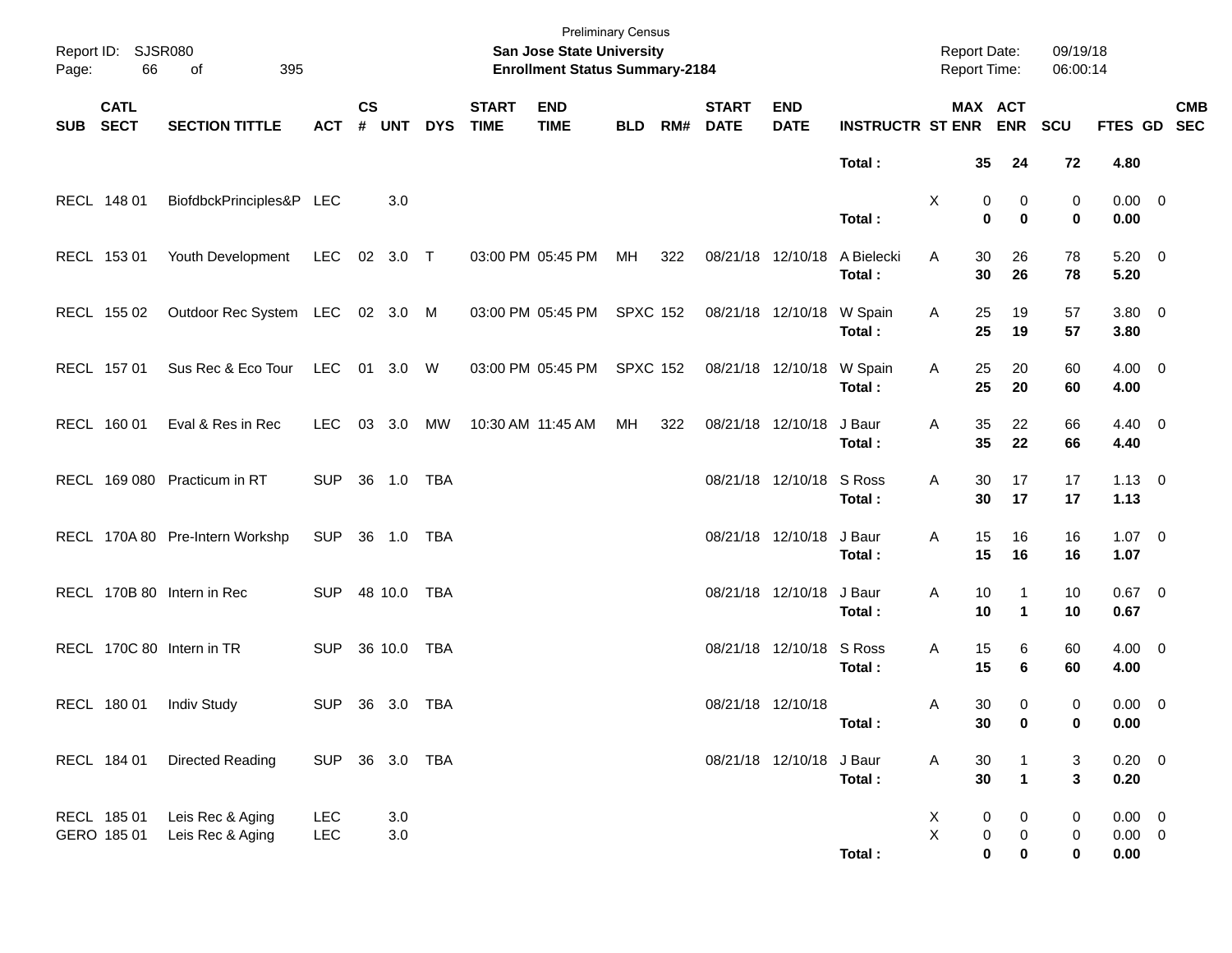|             |              |                                         |            |                        |            |            |                   | <b>Preliminary Census</b>             |                 |     |              |                        |                          |                     |                  |            |                |                          |            |
|-------------|--------------|-----------------------------------------|------------|------------------------|------------|------------|-------------------|---------------------------------------|-----------------|-----|--------------|------------------------|--------------------------|---------------------|------------------|------------|----------------|--------------------------|------------|
| Report ID:  |              | <b>SJSR080</b>                          |            |                        |            |            |                   | <b>San Jose State University</b>      |                 |     |              |                        |                          | <b>Report Date:</b> |                  | 09/19/18   |                |                          |            |
| Page:       | 67           | 395<br>οf                               |            |                        |            |            |                   | <b>Enrollment Status Summary-2184</b> |                 |     |              |                        |                          | <b>Report Time:</b> |                  | 06:00:14   |                |                          |            |
|             | <b>CATL</b>  |                                         |            | $\mathbf{c}\mathbf{s}$ |            |            | <b>START</b>      | <b>END</b>                            |                 |     | <b>START</b> | <b>END</b>             |                          | MAX                 | <b>ACT</b>       |            |                |                          | <b>CMB</b> |
| <b>SUB</b>  | <b>SECT</b>  | <b>SECTION TITTLE</b>                   | <b>ACT</b> | #                      | <b>UNT</b> | <b>DYS</b> | <b>TIME</b>       | <b>TIME</b>                           | <b>BLD</b>      | RM# | <b>DATE</b>  | <b>DATE</b>            | <b>INSTRUCTR ST ENR</b>  |                     | <b>ENR</b>       | <b>SCU</b> | <b>FTES GD</b> |                          | <b>SEC</b> |
| <b>RECL</b> | 18701        | Leisure Education RT LEC                |            | 02                     | 3.0        | MW         | 01:30 PM 02:45 PM |                                       | <b>SH</b>       | 346 | 08/21/18     | 12/10/18               | S Ross                   | 30<br>A             | 18               | 54         | 3.60           | - 0                      |            |
| <b>RECL</b> | 18702        | Leisure Education RT LEC                |            | 02                     | 3.0        | <b>MW</b>  | 10:30 AM 11:45 AM |                                       | <b>SPXE 160</b> |     | 08/21/18     | 12/10/18               | S Ross                   | A<br>30             | 19               | 57         | 3.80           | - 0                      |            |
|             |              |                                         |            |                        |            |            |                   |                                       |                 |     |              |                        | Total:                   | 60                  | 37               | 111        | 7.40           |                          |            |
| RECL        | 19301        | RT for Phys Cond                        | LEC.       | 02                     | 3.0        | W          |                   | 03:00 PM 05:45 PM                     | МH              | 322 | 08/21/18     | 12/10/18               | R Tymn                   | 30<br>A             | 23               | 69         | 4.60           | $\overline{\phantom{0}}$ |            |
|             |              |                                         |            |                        |            |            |                   |                                       |                 |     |              |                        | Total:                   |                     | 23<br>30         | 69         | 4.60           |                          |            |
| <b>RECL</b> | 198 01       | RT Assess and Doc                       | <b>LEC</b> |                        | 3.0        |            |                   |                                       |                 |     |              |                        |                          | X                   | 0<br>0           | 0          | 0.00           | - 0                      |            |
| <b>RECL</b> | 198 02       | RT Assess and Doc                       | <b>LEC</b> |                        | 3.0        |            |                   |                                       |                 |     |              |                        |                          | X                   | $\mathbf 0$<br>0 | 0          | 0.00           | - 0                      |            |
| <b>RECL</b> | 198 03       | RT Assess and Doc                       | <b>LEC</b> | 02                     | 3.0        | м          | 03:00 PM 05:45 PM |                                       | <b>YUH</b>      | 243 | 08/21/18     | 12/10/18               | S Ross                   | 30<br>A             | 23               | 69         | 4.60           | - 0                      |            |
|             |              |                                         |            |                        |            |            |                   |                                       |                 |     |              |                        | Total:                   | 30                  | 23               | 69         | 4.60           |                          |            |
|             | Department : | <b>Recreation &amp; Leisure Studies</b> |            |                        |            |            |                   |                                       |                 |     |              |                        | <b>Department Total:</b> | 915                 | 708              | 2053       | 136.87         |                          |            |
|             |              |                                         |            |                        |            |            |                   |                                       |                 |     |              | <b>Lower Division:</b> |                          | 300                 | 278              | 780        | 52.00          |                          |            |
|             |              |                                         |            |                        |            |            |                   |                                       |                 |     |              | <b>Upper Division:</b> |                          | 615                 | 430              | 1273       | 84.87          |                          |            |

**Graduate Division : 0 0 0 0.00**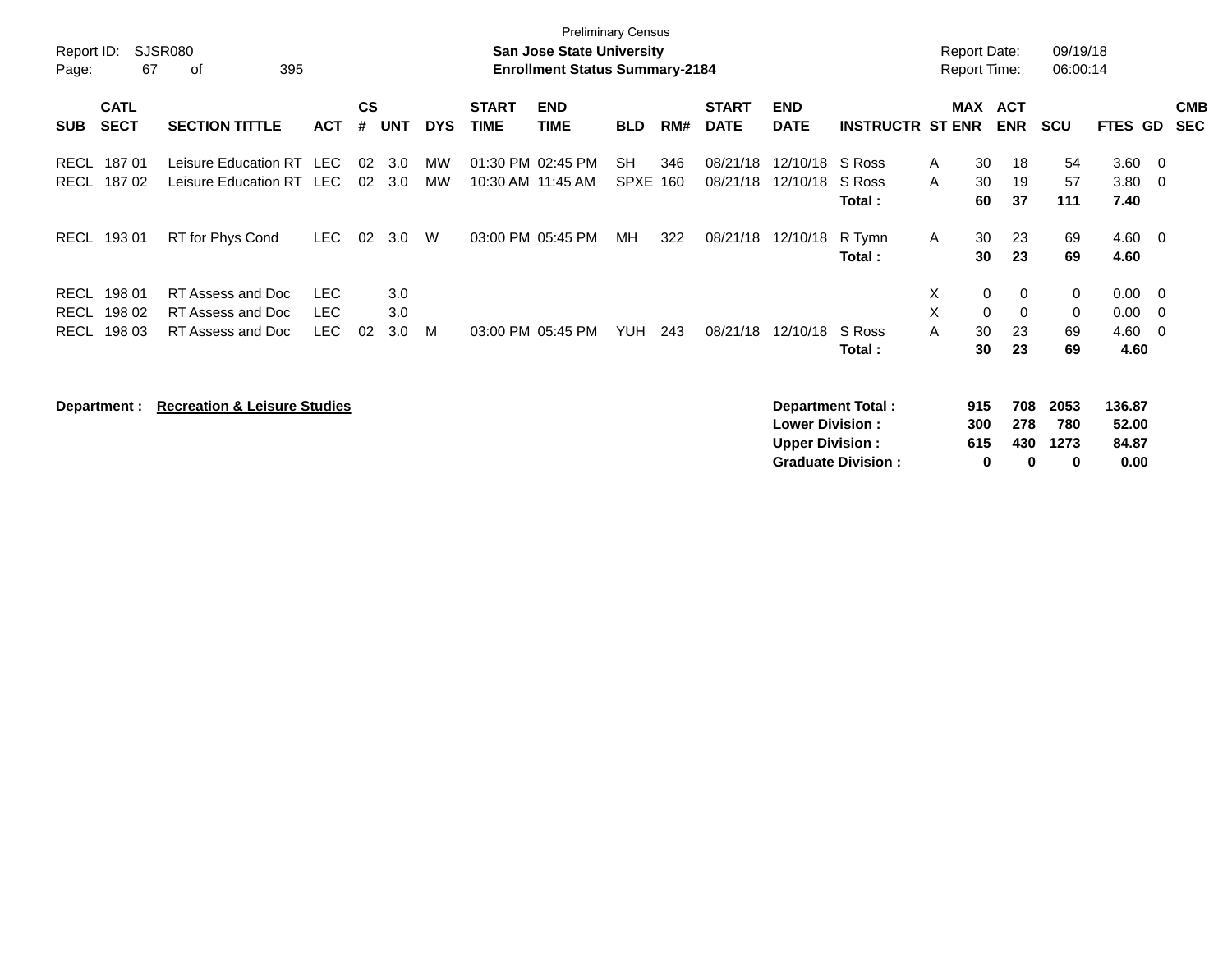| Report ID:<br>Page: | 68                         | SJSR080<br>395<br>οf               |              |                    |            |            |                             | <b>Preliminary Census</b><br><b>San Jose State University</b><br><b>Enrollment Status Summary-2184</b> |            |     |                             |                           |                                  |   |     | <b>Report Date:</b><br><b>Report Time:</b> | 09/19/18<br>06:00:14 |                |                          |                          |
|---------------------|----------------------------|------------------------------------|--------------|--------------------|------------|------------|-----------------------------|--------------------------------------------------------------------------------------------------------|------------|-----|-----------------------------|---------------------------|----------------------------------|---|-----|--------------------------------------------|----------------------|----------------|--------------------------|--------------------------|
| <b>SUB</b>          | <b>CATL</b><br><b>SECT</b> | <b>SECTION TITTLE</b>              | ACT          | $\mathsf{cs}$<br># | <b>UNT</b> | <b>DYS</b> | <b>START</b><br><b>TIME</b> | <b>END</b><br><b>TIME</b>                                                                              | <b>BLD</b> | RM# | <b>START</b><br><b>DATE</b> | <b>END</b><br><b>DATE</b> | <b>INSTRUCTR ST ENR</b>          |   |     | MAX ACT<br><b>ENR</b>                      | <b>SCU</b>           | <b>FTES GD</b> |                          | <b>CMB</b><br><b>SEC</b> |
| College             |                            | <b>Applied Sciences &amp; Arts</b> |              |                    |            |            |                             |                                                                                                        |            |     |                             |                           |                                  |   |     |                                            |                      |                |                          |                          |
|                     | Department :               | <b>Social Work</b>                 |              |                    |            |            |                             |                                                                                                        |            |     |                             |                           |                                  |   |     |                                            |                      |                |                          |                          |
|                     | GERO 107 01                | Aging and Society                  | LEC          | 02                 | 3.0        | Т          |                             | 03:00 PM 05:45 PM                                                                                      | <b>SH</b>  | 345 |                             | 08/21/18 12/10/18 V Silva |                                  | Α | 35  | 16                                         | 48                   | 3.20           |                          | $0\,$ C                  |
|                     | SCWK 107 01                | Aging and Society                  | LEC          | 02                 | 3.0        | T          |                             | 03:00 PM 05:45 PM                                                                                      | SН         | 345 |                             | 08/21/18 12/10/18 V Silva |                                  | Α | 0   | 4                                          | 12                   | 0.80           |                          | $0\,$ C                  |
| НS                  | 107 01                     | Aging and Society                  | <b>LEC</b>   | 02                 | 3.0        | Τ          |                             | 03:00 PM 05:45 PM                                                                                      | SН         | 345 |                             | 08/21/18 12/10/18         | V Silva                          | Α | 0   | 11                                         | 33                   | 2.20           |                          | $0\,$ C                  |
|                     | GERO 107 02                | Aging and Society                  | LEC          | 02                 | 3.0        | M          |                             | 06:00 PM 08:45 PM                                                                                      | НB         | 106 |                             | 08/21/18 12/10/18         | V Silva                          | Α | 40  | 16                                         | 48                   | 3.20           |                          | $0\,C$                   |
|                     | SCWK 107 02                | Aging and Society                  | LEC          | 02                 | 3.0        | м          |                             | 06:00 PM 08:45 PM                                                                                      | НB         | 106 |                             | 08/21/18 12/10/18 V Silva |                                  | Α | 0   | 4                                          | 12                   | 0.80           |                          | $0\,C$                   |
| HS                  | 107 02                     | Aging and Society                  | LEC          | 02                 | 3.0        | м          |                             | 06:00 PM 08:45 PM                                                                                      | НB         | 106 |                             | 08/21/18 12/10/18         | V Silva                          | Α | 0   | 10                                         | 30                   | 2.00           |                          | $0\,$ C                  |
|                     |                            |                                    |              |                    |            |            |                             |                                                                                                        |            |     |                             |                           | Total:                           |   | 75  | 61                                         | 183                  | 12.20          |                          |                          |
|                     | GERO 117 01                | Soc Pol Serv Aging                 | LEC          | 02                 | 3.0        | Т          |                             | 03:00 PM 05:45 PM                                                                                      | YUH        | 243 |                             | 08/21/18 12/10/18         | J McCabe                         | A | 40  | 3                                          | 9                    | 0.60           |                          | 0 C                      |
| HS                  | 117 01                     | Soc Pol Serv Aging                 | <b>LEC</b>   | 02                 | 3.0        | $\top$     |                             | 03:00 PM 05:45 PM                                                                                      | YUH        | 243 |                             | 08/21/18 12/10/18         | J McCabe                         | Α | 0   | 40                                         | 120                  | 8.00           |                          | 0 C                      |
|                     | GERO 117 02                | Soc Pol Serv Aging                 | LEC          |                    | 3.0        |            |                             |                                                                                                        |            |     |                             |                           |                                  | х | 0   | 0                                          | 0                    | 0.00           | 0                        |                          |
| HS.                 | 117 02                     | Soc Pol Serv Aging                 | <b>LEC</b>   |                    | 3.0        |            |                             |                                                                                                        |            |     |                             |                           |                                  | X | 0   | $\mathbf 0$                                | 0                    | 0.00           | - 0                      |                          |
|                     |                            |                                    |              |                    |            |            |                             |                                                                                                        |            |     |                             |                           | Total:                           |   | 40  | 43                                         | 129                  | 8.60           |                          |                          |
|                     | GERO 133 01                | <b>Gero Field Work</b>             | <b>SUP</b>   | 36                 | 3.0        | TBA        |                             |                                                                                                        |            |     |                             | 08/21/18 12/10/18         |                                  | Α | 10  | 0                                          | 0                    | $0.00 \t 0$    |                          |                          |
|                     |                            |                                    |              |                    |            |            |                             |                                                                                                        |            |     |                             |                           | Total:                           |   | 10  | 0                                          | 0                    | 0.00           |                          |                          |
|                     |                            |                                    |              |                    |            |            |                             |                                                                                                        |            |     |                             |                           |                                  |   |     |                                            |                      |                |                          |                          |
|                     | <b>SCWK 11001</b>          | <b>Fnd Sw Practice</b>             | SEM          | 04                 | 3.0        | м          | 09:00 AM 11:45 AM           |                                                                                                        | SН         | 312 |                             | 08/21/18 12/10/18         | L Arieta Hay                     | A | 25  | 32                                         | 96                   | $6.40\ 0$      |                          |                          |
|                     | <b>SCWK 110 02</b>         | <b>Fnd Sw Practice</b>             | SEM          | 04                 | 3.0        | T          | 09:00 AM 11:45 AM           |                                                                                                        | SН         | 345 |                             | 08/21/18 12/10/18         | C Stiles                         | Α | 25  | 34                                         | 102                  | 6.80           | $\overline{\mathbf{0}}$  |                          |
|                     | SCWK 110 03                | <b>Fnd Sw Practice</b>             | <b>SEM</b>   | 04                 | 3.0        | F          |                             | 09:30 AM 12:15 PM                                                                                      | <b>BBC</b> | 126 |                             | 08/21/18 12/10/18         | C Liu                            | Α | 25  | 30                                         | 90                   | 6.00           | $\overline{\phantom{0}}$ |                          |
|                     |                            |                                    |              |                    |            |            |                             |                                                                                                        |            |     |                             |                           | Total:                           |   | 75  | 96                                         | 288                  | 19.20          |                          |                          |
|                     | <b>SCWK 111 01</b>         | Gen SW Practice I                  | <b>SEM</b>   | 04                 | 3.0        | W          |                             | 12:00 PM 02:45 PM                                                                                      | MН         | 321 |                             | 08/21/18 12/10/18         | R Jacobsen                       | A | 25  | 30                                         | 90                   | 6.00           | $\overline{\phantom{0}}$ |                          |
|                     | SCWK 111 02                | Gen SW Practice I                  | SEM          | 04                 | 3.0        | W          |                             | 03:00 PM 05:45 PM                                                                                      | SН         | 312 |                             | 08/21/18 12/10/18         | M Reyes                          | A | 25  | 25                                         | 75                   | 5.00           | $\overline{\phantom{0}}$ |                          |
|                     |                            |                                    |              |                    |            |            |                             |                                                                                                        |            |     |                             |                           | Total:                           |   | 50  | 55                                         | 165                  | 11.00          |                          |                          |
|                     |                            |                                    |              |                    |            |            |                             |                                                                                                        |            |     |                             |                           |                                  |   |     |                                            |                      |                |                          |                          |
|                     | <b>SCWK 120 01</b>         | Soc SW Practice I                  | <b>LEC</b>   | 05                 | 3.0        | М          |                             | 12:00 PM 02:45 PM                                                                                      | CL         | 225 |                             | 08/21/18 12/10/18         | C Liu                            | Α | 25  | 35                                         | 105                  | 7.00           | $\overline{\phantom{0}}$ |                          |
|                     | SCWK 120 02                | Soc SW Practice I                  | <b>LEC</b>   | 05                 | 3.0        | R          |                             | 12:00 PM 02:45 PM                                                                                      | <b>SH</b>  | 345 |                             |                           | 08/21/18 12/10/18 E Gorman       | Α | 25  | 35                                         | 105                  | 7.00           | - 0                      |                          |
|                     | SCWK 120 03                | Soc SW Practice I                  | LEC          |                    | 05 3.0     |            |                             | 06:00 PM 08:45 PM                                                                                      | <b>SH</b>  | 312 |                             |                           | 08/21/18 12/10/18 K Archdeacon A |   | 25. | 30                                         | 90                   | $6.00 \quad 0$ |                          |                          |
|                     |                            |                                    |              |                    |            |            |                             |                                                                                                        |            |     |                             |                           | Total:                           |   |     | 75 100                                     | 300                  | 20.00          |                          |                          |
|                     | <b>SCWK 130 01</b>         | Hm Bhyr Soc Envt I                 | LEC          |                    | 02 3.0     | $\top$     |                             | 12:00 PM 02:45 PM                                                                                      | SH.        | 312 |                             |                           | 08/21/18 12/10/18 Y Maxwell      | A | 25  | 35                                         | 105                  | $7.00 \t 0$    |                          |                          |
|                     | SCWK 130 02                | Hm Bhvr Soc Envt I                 | <b>LEC</b>   |                    | 02 3.0     | $\top$     |                             | 03:00 PM 05:45 PM                                                                                      | SH.        | 312 |                             |                           | 08/21/18 12/10/18 Y Maxwell      | A | 25  | 32                                         | 96                   | $6.40\quad 0$  |                          |                          |
|                     | SCWK 130 03                | Hm Bhvr Soc Envt I                 | LEC 02 3.0 R |                    |            |            |                             | 09:00 AM 11:45 AM                                                                                      | SH.        | 345 |                             | 08/21/18 12/10/18 S House |                                  | A | 25  | 34                                         | 102                  | $6.80\ 0$      |                          |                          |
|                     |                            |                                    |              |                    |            |            |                             |                                                                                                        |            |     |                             |                           | Total:                           |   | 75  | 101                                        | 303                  | 20.20          |                          |                          |
|                     | SCWK 140 01                | Intro to Field Prac                | SUP 36 3.0 M |                    |            |            |                             | 03:00 PM 05:45 PM                                                                                      | SH         | 314 |                             | 08/21/18 12/10/18 S Lee   |                                  | A | 25  | 30                                         | 90                   | $6.00 \t 0$    |                          |                          |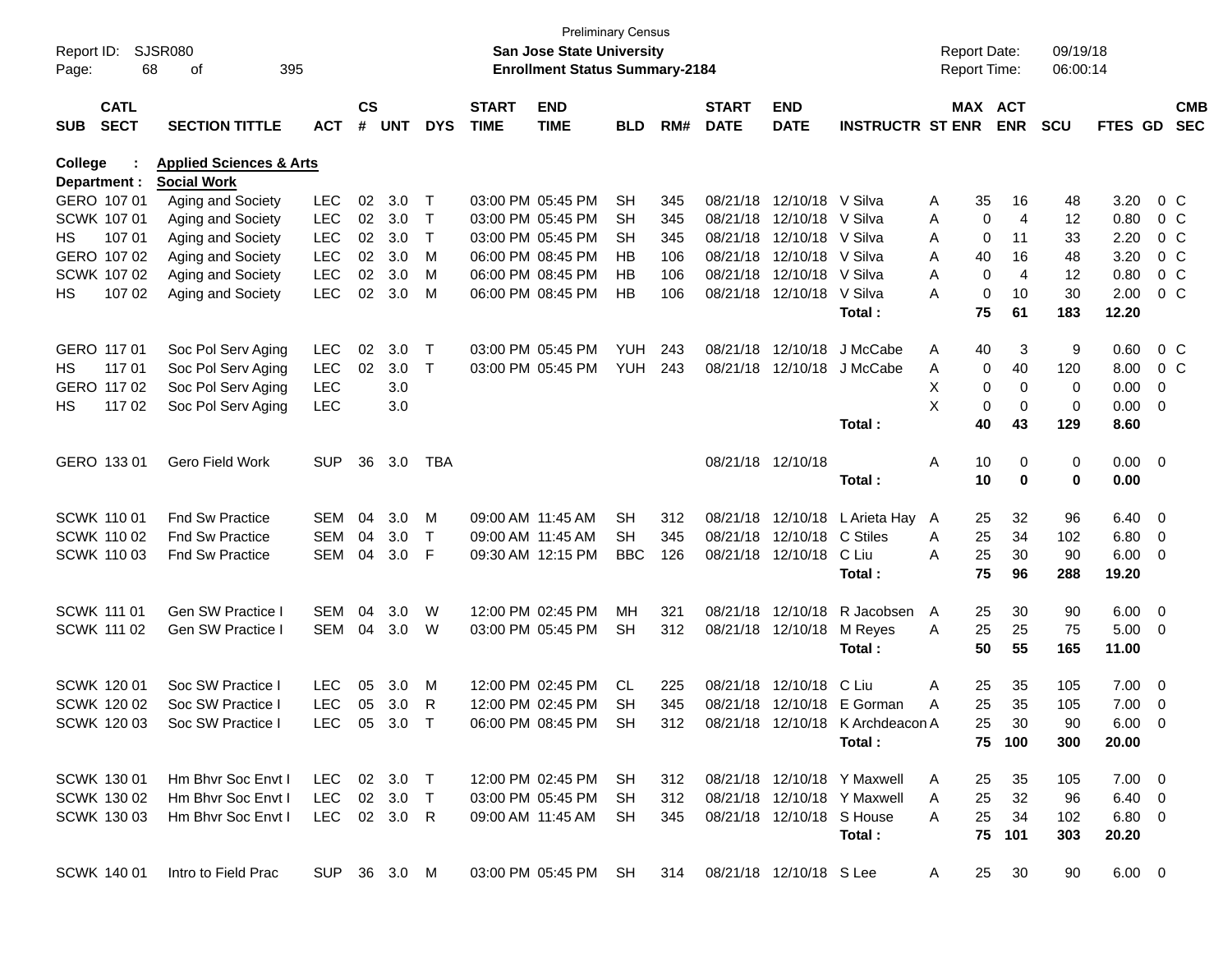| Report ID:<br>69<br>Page:                | SJSR080<br>395<br>οf     |              |                |            |              |                             | <b>San Jose State University</b><br><b>Enrollment Status Summary-2184</b> | <b>Preliminary Census</b> |     |                             |                           |                                  | <b>Report Date:</b><br><b>Report Time:</b> |                       | 09/19/18<br>06:00:14       |                |                         |                          |
|------------------------------------------|--------------------------|--------------|----------------|------------|--------------|-----------------------------|---------------------------------------------------------------------------|---------------------------|-----|-----------------------------|---------------------------|----------------------------------|--------------------------------------------|-----------------------|----------------------------|----------------|-------------------------|--------------------------|
| <b>CATL</b><br><b>SECT</b><br><b>SUB</b> | <b>SECTION TITTLE</b>    | <b>ACT</b>   | <b>CS</b><br># | <b>UNT</b> | <b>DYS</b>   | <b>START</b><br><b>TIME</b> | <b>END</b><br><b>TIME</b>                                                 | <b>BLD</b>                | RM# | <b>START</b><br><b>DATE</b> | <b>END</b><br><b>DATE</b> | <b>INSTRUCTR ST ENR</b>          |                                            | MAX ACT<br><b>ENR</b> | <b>SCU</b>                 | FTES GD        |                         | <b>CMB</b><br><b>SEC</b> |
| SCWK 140 02                              | Intro to Field Prac      | <b>SUP</b>   | 36             | 3.0        | $\mathsf{T}$ |                             | 12:00 PM 02:45 PM                                                         |                           |     |                             | 08/21/18 12/10/18 S Lee   |                                  | 25<br>Α                                    | 32                    | 96                         | $6.40 \quad 0$ |                         |                          |
| SCWK 140 03                              | Intro to Field Prac      | <b>SUP</b>   | 36             | 3.0        | F            |                             | 12:30 PM 03:15 PM                                                         | <b>CL</b>                 | 243 |                             | 08/21/18 12/10/18         | H Song<br>Total:                 | 25<br>A<br>75                              | 29<br>91              | 87<br>273                  | 5.80<br>18.20  | - 0                     |                          |
| <b>SCWK 141 01</b>                       | <b>Field Practicum I</b> | <b>SUP</b>   | 36             | 4.0        | <b>TBA</b>   |                             |                                                                           |                           |     | 08/21/18                    | 12/10/18                  | M Blandino                       | A<br>30                                    | 13                    | 52                         | $3.47 \quad 0$ |                         |                          |
| <b>SCWK 141 02</b>                       | <b>Field Practicum I</b> | <b>SUP</b>   | 36             | 4.0        | <b>TBA</b>   |                             |                                                                           |                           |     | 08/21/18                    | 12/10/18                  | L Chin                           | 30<br>A                                    | 11                    | 44                         | 2.93           | $\overline{\mathbf{0}}$ |                          |
| SCWK 141 03                              | <b>Field Practicum I</b> | <b>SUP</b>   | 36             | 4.0        | <b>TBA</b>   |                             |                                                                           |                           |     | 08/21/18                    | 12/10/18                  | M Curry                          | Α<br>30                                    |                       | $\overline{7}$<br>28       | 1.87           | $\overline{\mathbf{0}}$ |                          |
| <b>SCWK 141 04</b>                       | Field Practicum I        | <b>SUP</b>   | 36             | 4.0        | <b>TBA</b>   |                             |                                                                           |                           |     | 08/21/18                    |                           | 12/10/18 R Bhader                | Α<br>30                                    | 14                    | 56                         | 3.73           | $\overline{0}$          |                          |
| <b>SCWK 141 05</b>                       | Field Practicum I        | <b>SUP</b>   | 36             | 4.0        | <b>TBA</b>   |                             |                                                                           |                           |     |                             | 08/21/18 12/10/18         | R Bhader                         | A<br>30                                    | 11                    | 44                         | 2.93           | $\overline{\mathbf{0}}$ |                          |
|                                          |                          |              |                |            |              |                             |                                                                           |                           |     |                             |                           | Total:                           | 150                                        | 56                    | 224                        | 14.93          |                         |                          |
| <b>SCWK 202 01</b>                       | Soc Policy and Servi     | <b>SEM</b>   | 05             | 3.0        | F            |                             | 12:30 PM 03:15 PM                                                         | <b>SH</b>                 | 312 | 08/21/18                    | 12/10/18                  | A D'Andrade A                    | 30                                         | 26                    | 78                         | 6.50 26        |                         |                          |
| <b>SCWK 202 02</b>                       | Soc Policy and Servi     | SEM          | 05             | 3.0        | F            |                             | 12:30 PM 03:15 PM                                                         | SН                        | 345 | 08/21/18                    | 12/10/18                  | G Thomas                         | 30<br>A                                    | 23                    | 69                         | 5.75 23        |                         |                          |
| <b>SCWK 202 03</b>                       | Soc Policy and Servi     | SEM          | 05             | 3.0        | F            |                             | 09:30 AM 12:15 PM                                                         | <b>SH</b>                 | 345 | 08/21/18                    |                           | 12/10/18 A D'Andrade A           | 30                                         | 23                    | 69                         | 5.75 23        |                         |                          |
| <b>SCWK 202 04</b>                       | Soc Policy and Servi     | SEM          | 05             | 3.0        | W            |                             | 06:00 PM 08:45 PM                                                         | <b>SH</b>                 | 312 |                             | 08/21/18 12/10/18         | E Gorman                         | 30<br>A                                    | 30                    | 90                         | 7.50 30        |                         |                          |
| <b>SCWK 202 05</b>                       | Soc Policy and Servi     | SEM          |                | 3.0        |              |                             |                                                                           |                           |     |                             |                           |                                  | X                                          | 0                     | $\mathbf 0$<br>$\mathbf 0$ | $0.00 \t 0$    |                         |                          |
|                                          |                          |              |                |            |              |                             |                                                                           |                           |     |                             |                           | Total:                           | 120                                        | 102                   | 306                        | 25.50          |                         |                          |
| <b>SCWK 21201</b>                        | Human Behavior I         | <b>SEM</b>   | 05             | 3.0        | М            |                             | 09:00 AM 11:45 AM                                                         | <b>SH</b>                 | 345 | 08/21/18                    | 12/10/18 F Krebs          |                                  | 30<br>Α                                    | 26                    | 78                         | 6.50 26        |                         |                          |
| <b>SCWK 212 02</b>                       | Human Behavior I         | SEM          | 05             | 3.0        | W            |                             | 12:00 PM 02:45 PM                                                         | SН                        | 345 | 08/21/18                    | 12/10/18 F Krebs          |                                  | 30<br>A                                    | 23                    | 69                         | 5.75 23        |                         |                          |
| <b>SCWK 212 03</b>                       | Human Behavior I         | <b>SEM</b>   | 05             | 3.0        | W            |                             | 09:00 AM 11:45 AM                                                         | SН                        | 345 | 08/21/18                    |                           | 12/10/18 S House                 | 30<br>Α                                    | 24                    | 72                         | 6.00 24        |                         |                          |
| <b>SCWK 212 04</b>                       | Human Behavior I         | <b>SEM</b>   | 05             | 3.0        | М            |                             | 06:00 PM 08:45 PM                                                         | <b>SH</b>                 | 312 |                             | 08/21/18 12/10/18         | M McNay-Beil A                   | 30                                         | 29                    | 87                         | 7.25 29        |                         |                          |
| <b>SCWK 212 05</b>                       | Human Behavior I         | <b>SEM</b>   |                | 3.0        |              |                             |                                                                           |                           |     |                             |                           |                                  | X                                          | 0                     | $\mathbf 0$<br>0           | $0.00 \t 0$    |                         |                          |
|                                          |                          |              |                |            |              |                             |                                                                           |                           |     |                             |                           | Total:                           | 120                                        | 102                   | 306                        | 25.50          |                         |                          |
| <b>SCWK 220 01</b>                       | <b>Trans Gen Prac I</b>  | <b>SEM</b>   | 05             | 3.0        | М            |                             | 12:00 PM 02:45 PM                                                         | <b>SH</b>                 | 312 | 08/21/18                    | 12/10/18                  | N Dubus                          | 30<br>Α                                    | 27                    | 81                         | 6.75 27        |                         |                          |
| <b>SCWK 220 02</b>                       | Trans Gen Prac I         | SEM          | 05             | 3.0        | W            |                             | 09:00 AM 11:45 AM                                                         | SН                        | 312 | 08/21/18                    | 12/10/18                  | J Wall                           | A<br>30                                    | 23                    | 69                         | 5.75 23        |                         |                          |
| <b>SCWK 220 03</b>                       | Trans Gen Prac I         | <b>SEM</b>   | 05             | 3.0        | W            |                             | 12:00 PM 02:45 PM                                                         | SН                        | 312 | 08/21/18                    | 12/10/18                  | M Reyes                          | 30<br>A                                    | 24                    | 72                         | 6.00 24        |                         |                          |
| <b>SCWK 220 04</b>                       | Trans Gen Prac I         | <b>SEM</b>   | 05             | 3.0        | М            |                             | 06:00 PM 08:45 PM                                                         | <b>BBC</b>                | 225 |                             | 08/21/18 12/10/18         | L Salmon                         | 30<br>A                                    | 32                    | 96                         | 8.00 32        |                         |                          |
|                                          |                          |              |                |            |              |                             |                                                                           |                           |     |                             |                           | Total :                          | 120                                        | 106                   | 318                        | 26.50          |                         |                          |
| SCWK 222 01                              | Trans Adv Gen I          | SEM 05 3.0   |                |            | $\top$       |                             | 12:00 PM 02:45 PM                                                         | SH                        | 345 |                             | 08/21/18 12/10/18 M Reyes |                                  | 30<br>A                                    | 34                    | 102                        | 8.50 34        |                         |                          |
| SCWK 222 02                              | Trans Adv Gen I          | SEM 05 3.0 M |                |            |              |                             | 12:00 PM 02:45 PM                                                         | HB                        | 408 |                             |                           | 08/21/18 12/10/18 L Arieta Hay A | 30                                         | 32                    | 96                         | 8.00 32        |                         |                          |
|                                          |                          |              |                |            |              |                             |                                                                           |                           |     |                             |                           | Total:                           | 60                                         | 66                    | 198                        | 16.50          |                         |                          |
| SCWK 223 01                              | Trans Adv Gen II         | SEM 05 3.0 T |                |            |              |                             | 06:00 PM 08:45 PM                                                         | MH                        | 322 |                             | 08/21/18 12/10/18 C Lum   |                                  | Α<br>30                                    | 16                    | 48                         | 4.00 16        |                         |                          |
|                                          |                          |              |                |            |              |                             |                                                                           |                           |     |                             |                           | Total:                           | 30                                         | 16                    | 48                         | 4.00           |                         |                          |
| SCWK 224 01                              | Pract with Sp Sp         | SEM 05 3.0 T |                |            |              |                             | 06:00 PM 08:45 PM BBC 126 08/21/18 12/10/18 M Reyes                       |                           |     |                             |                           |                                  | A                                          | 30<br>13              | 39                         | 3.25 13        |                         |                          |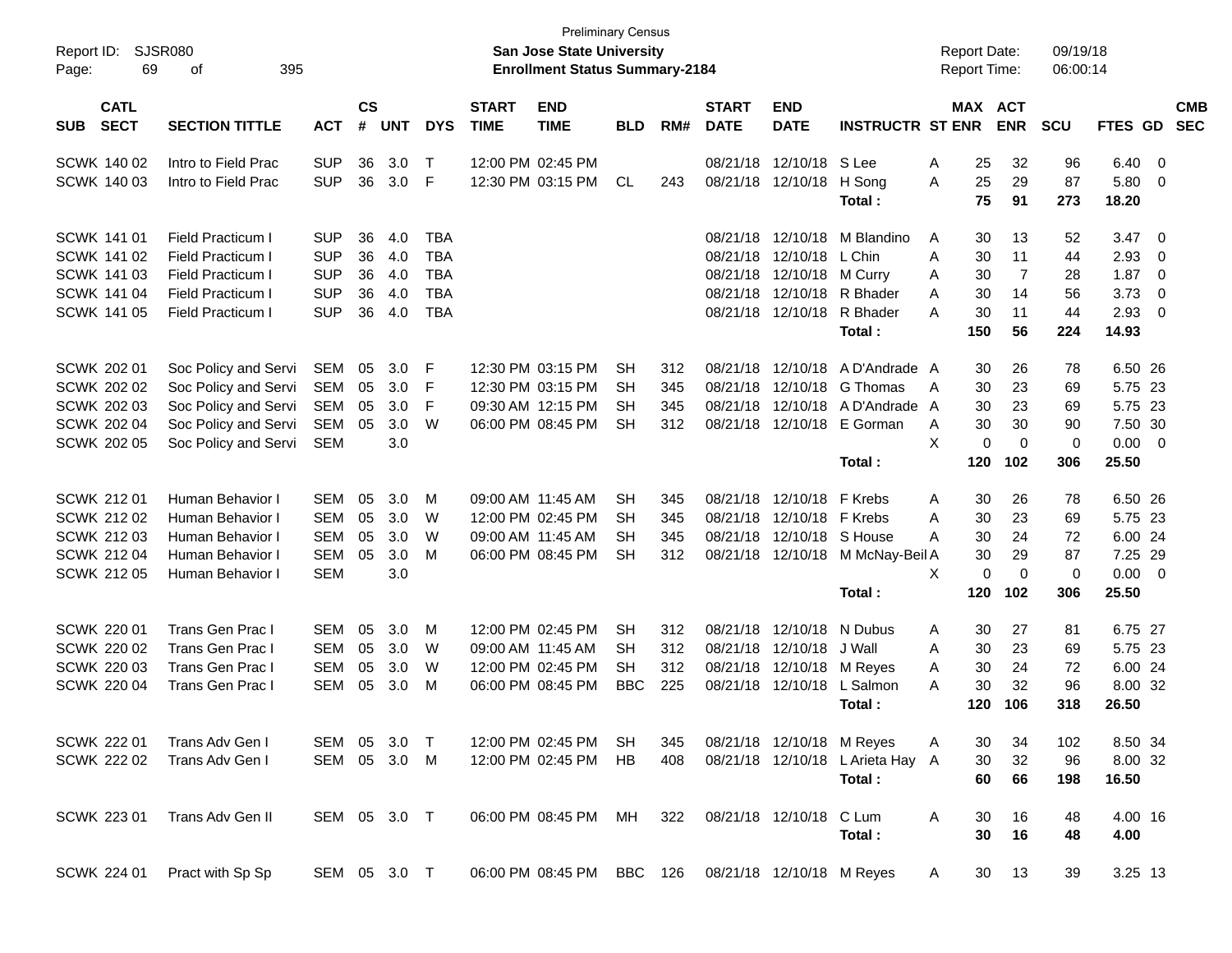| Page:              | Report ID: SJSR080<br>70   | 395<br>of                       |              |                    |            |            |                             | <b>San Jose State University</b><br><b>Enrollment Status Summary-2184</b> | <b>Preliminary Census</b> |     |                             |                             |                                  |   | <b>Report Date:</b><br><b>Report Time:</b> |                | 09/19/18<br>06:00:14 |                |                          |                          |
|--------------------|----------------------------|---------------------------------|--------------|--------------------|------------|------------|-----------------------------|---------------------------------------------------------------------------|---------------------------|-----|-----------------------------|-----------------------------|----------------------------------|---|--------------------------------------------|----------------|----------------------|----------------|--------------------------|--------------------------|
| <b>SUB</b>         | <b>CATL</b><br><b>SECT</b> | <b>SECTION TITTLE</b>           | <b>ACT</b>   | $\mathsf{cs}$<br># | UNT        | <b>DYS</b> | <b>START</b><br><b>TIME</b> | <b>END</b><br><b>TIME</b>                                                 | <b>BLD</b>                | RM# | <b>START</b><br><b>DATE</b> | <b>END</b><br><b>DATE</b>   | <b>INSTRUCTR ST ENR</b>          |   | MAX ACT                                    | <b>ENR</b>     | <b>SCU</b>           | <b>FTES GD</b> |                          | <b>CMB</b><br><b>SEC</b> |
|                    |                            |                                 |              |                    |            |            |                             |                                                                           |                           |     |                             |                             |                                  |   |                                            |                |                      |                |                          |                          |
|                    |                            |                                 |              |                    |            |            |                             |                                                                           |                           |     |                             |                             | Total:                           |   | 30                                         | 13             | 39                   | 3.25           |                          |                          |
| <b>SCWK 230 01</b> |                            | Soc W Pract I                   | <b>SUP</b>   |                    | 3.0        |            |                             |                                                                           |                           |     |                             |                             |                                  | X | 0                                          | 0              | 0                    | $0.00 \t 0$    |                          |                          |
| SCWK 230 02        |                            | Soc W Pract I                   | <b>SUP</b>   | 23                 | 4.0        | TBA        |                             |                                                                           |                           |     |                             |                             | 08/21/18 12/10/18 B Watkins      | A | 30                                         | 15             | 60                   | 5.00 15        |                          |                          |
| SCWK 230 03        |                            | Soc W Pract I                   | <b>SUP</b>   | 23                 | 4.0        | TBA        |                             |                                                                           |                           |     |                             | 08/21/18 12/10/18 B Tavera  |                                  | A | 30                                         | 15             | 60                   | 5.00 15        |                          |                          |
| SCWK 230 04        |                            | Soc W Pract I                   | <b>SUP</b>   | 23                 | 4.0        | TBA        |                             |                                                                           |                           |     | 08/21/18                    |                             | 12/10/18 J Jackson               | A | 30                                         | 18             | 72                   | 6.00 18        |                          |                          |
| SCWK 230 05        |                            | Soc W Pract I                   | <b>SUP</b>   | 23                 | 4.0        | TBA        |                             |                                                                           |                           |     |                             | 08/21/18 12/10/18 J Rose    |                                  | A | 30                                         | 9              | 36                   | 3.00           | - 9                      |                          |
| <b>SCWK 230 06</b> |                            | Soc W Pract I                   | <b>SUP</b>   | 23                 | 4.0        | TBA        |                             |                                                                           |                           |     |                             | 08/21/18 12/10/18 M Curry   |                                  | Α | 30                                         | 17             | 68                   | 5.67 17        |                          |                          |
| SCWK 230 07        |                            | Soc W Pract I                   | <b>SUP</b>   | 23                 | 4.0        | TBA        |                             |                                                                           |                           |     | 08/21/18                    | 12/10/18 V Smith            |                                  | Α | 30                                         | 17             | 68                   | 5.67 17        |                          |                          |
| <b>SCWK 230 08</b> |                            | Soc W Pract I                   | <b>SUP</b>   | 23                 | 4.0        | TBA        |                             |                                                                           |                           |     |                             |                             | 08/21/18 12/10/18 A Fimbres-Wi A |   | 30                                         | 15             | 60                   | 5.00 15        |                          |                          |
| SCWK 230 09        |                            | Soc W Pract I                   | <b>SUP</b>   |                    | 4.0        |            |                             |                                                                           |                           |     |                             |                             |                                  | X | 0                                          | 0              | 0                    | 0.00           | $\overline{\phantom{0}}$ |                          |
|                    |                            |                                 |              |                    |            |            |                             |                                                                           |                           |     |                             |                             | Total:                           |   | 210                                        | 106            | 424                  | 35.33          |                          |                          |
| <b>SCWK 232 01</b> |                            | Soc W Pract III                 | <b>SUP</b>   | 23                 | 4.0        | TBA        |                             |                                                                           |                           |     |                             |                             | 08/21/18 12/10/18 A Fimbres-Wi A |   | 30                                         | 10             | 40                   | 3.33 10        |                          |                          |
| <b>SCWK 232 02</b> |                            | Soc W Pract III                 | <b>SUP</b>   | 23                 | 4.0        | TBA        |                             |                                                                           |                           |     |                             | 08/21/18 12/10/18           | <b>B</b> Watkins                 | A | 30                                         | 9              | 36                   | $3.00$ 9       |                          |                          |
| SCWK 232 03        |                            | Soc W Pract III                 | <b>SUP</b>   | 23                 | 4.0        | TBA        |                             |                                                                           |                           |     |                             | 08/21/18 12/10/18           | B Tavera                         | Α | 30                                         | 10             | 40                   | 3.33 10        |                          |                          |
| <b>SCWK 232 04</b> |                            | Soc W Pract III                 | <b>SUP</b>   | 23                 | 4.0        | TBA        |                             |                                                                           |                           |     |                             |                             | 08/21/18 12/10/18 J Jackson      | A | 30                                         | 7              | 28                   | 2.33           | $\overline{7}$           |                          |
| <b>SCWK 232 05</b> |                            | Soc W Pract III                 | <b>SUP</b>   | 23                 | 4.0        | TBA        |                             |                                                                           |                           |     |                             | 08/21/18 12/10/18 J Rose    |                                  | A | 30                                         | 18             | 72                   | 6.00 18        |                          |                          |
| <b>SCWK 232 06</b> |                            | Soc W Pract III                 | <b>SUP</b>   | 23                 | 4.0        | TBA        |                             |                                                                           |                           |     |                             | 08/21/18 12/10/18           | M Blandino                       | A | 30                                         | 10             | 40                   | 3.33 10        |                          |                          |
| SCWK 232 07        |                            | Soc W Pract III                 | <b>SUP</b>   | 23                 | 4.0        | TBA        |                             |                                                                           |                           |     |                             | 08/21/18 12/10/18 L Chin    |                                  | Α | 30                                         | 14             | 56                   | 4.67 14        |                          |                          |
| <b>SCWK 232 08</b> |                            | Soc W Pract III                 | <b>SUP</b>   | 23                 | 4.0        | TBA        |                             |                                                                           |                           |     |                             | 08/21/18 12/10/18 R Ghezzi  |                                  | Α | 30                                         | 18             | 72                   | 6.00 18        |                          |                          |
| SCWK 232 09        |                            | Soc W Pract III                 | <b>SUP</b>   | 23                 | 4.0        | TBA        |                             |                                                                           |                           |     |                             | 08/21/18 12/10/18 V Smith   |                                  | Α | 30                                         | 8              | 32                   | 2.67           | - 8                      |                          |
| <b>SCWK 232 10</b> |                            | Soc W Pract III                 | <b>SUP</b>   | 23                 | 4.0        | TBA        |                             |                                                                           |                           |     |                             | 08/21/18 12/10/18 C Shaffar |                                  | A | 30                                         | 2              | 8                    | 0.67           | $\overline{2}$           |                          |
| <b>SCWK 232 11</b> |                            | Soc W Pract III                 | <b>SUP</b>   |                    | 3.0        |            |                             |                                                                           |                           |     |                             |                             |                                  | Х | 0                                          | 0              | 0                    | 0.00           | 0                        |                          |
| SCWK 232 12        |                            | Soc W Pract III                 | <b>SUP</b>   | 23                 | 3.0        | TBA        |                             |                                                                           |                           |     |                             | 08/21/18 12/10/18           | C Shaffar                        | Α | 5                                          | $\overline{2}$ | 6                    | 0.50           | $\overline{2}$           |                          |
|                    |                            |                                 |              |                    |            |            |                             |                                                                           |                           |     |                             |                             | Total :                          |   | 305                                        | 108            | 430                  | 35.83          |                          |                          |
| SCWK 240 01        |                            | Res Method & Des                | SEM          | 05                 | 3.0        | F          |                             | 09:30 AM 12:15 PM                                                         | SН                        | 312 |                             | 08/21/18 12/10/18           | H Song                           | Α | 30                                         | 27             | 81                   | 6.75 27        |                          |                          |
| SCWK 240 02        |                            | Res Method & Des                | SEM          | 05                 | 3.0        | F          |                             | 09:30 AM 12:15 PM                                                         | SН                        | 242 | 08/21/18                    | 12/10/18                    | K Lemon OsteA                    |   | 30                                         | 24             | 72                   | 6.00 24        |                          |                          |
| SCWK 240 03        |                            | Res Method & Des                | SEM          | 05                 | 3.0        | F          |                             | 12:30 PM 03:15 PM                                                         | MН                        | 322 |                             | 08/21/18 12/10/18 E Cohen   |                                  | A | 30                                         | 24             | 72                   | 6.00 24        |                          |                          |
| SCWK 240 04        |                            | Res Method & Des                |              |                    | SEM 05 3.0 | W          |                             | 06:00 PM 08:45 PM                                                         | BBC                       | 126 |                             |                             | 08/21/18 12/10/18 K Lemon OsteA  |   | 30                                         | 30             | 90                   | 7.50 30        |                          |                          |
|                    |                            |                                 |              |                    |            |            |                             |                                                                           |                           |     |                             |                             | Total:                           |   |                                            | 120 105        | 315                  | 26.25          |                          |                          |
| SCWK 251 01        |                            | Soc Wk W Aging Pop SEM 05 3.0 M |              |                    |            |            |                             | 06:00 PM 08:45 PM                                                         | BBC 126                   |     |                             |                             | 08/21/18 12/10/18 M Breaux       | A | 30                                         | 27             | 81                   | 6.75 27 C      |                          |                          |
| GERO 251 01        |                            | Soc Wk W Aging Pop SEM 05 3.0 M |              |                    |            |            |                             | 06:00 PM 08:45 PM                                                         | BBC 126                   |     | 08/21/18 12/10/18           |                             | M Breaux                         | A | 0                                          | $\mathbf 0$    | 0                    | $0.00 \t 0 C$  |                          |                          |
|                    |                            |                                 |              |                    |            |            |                             |                                                                           |                           |     |                             |                             | Total:                           |   | 30                                         | 27             | 81                   | 6.75           |                          |                          |
| SCWK 261 01        |                            | Dir Pract Children              | SEM 05 3.0 M |                    |            |            |                             | 09:00 AM 11:45 AM HB                                                      |                           | 408 |                             |                             | 08/21/18 12/10/18 G Thomas       | A | 30                                         | 33             | 99                   | 8.25 33        |                          |                          |
|                    |                            |                                 |              |                    |            |            |                             |                                                                           |                           |     |                             |                             | Total:                           |   | 30                                         | 33             | 99                   | 8.25           |                          |                          |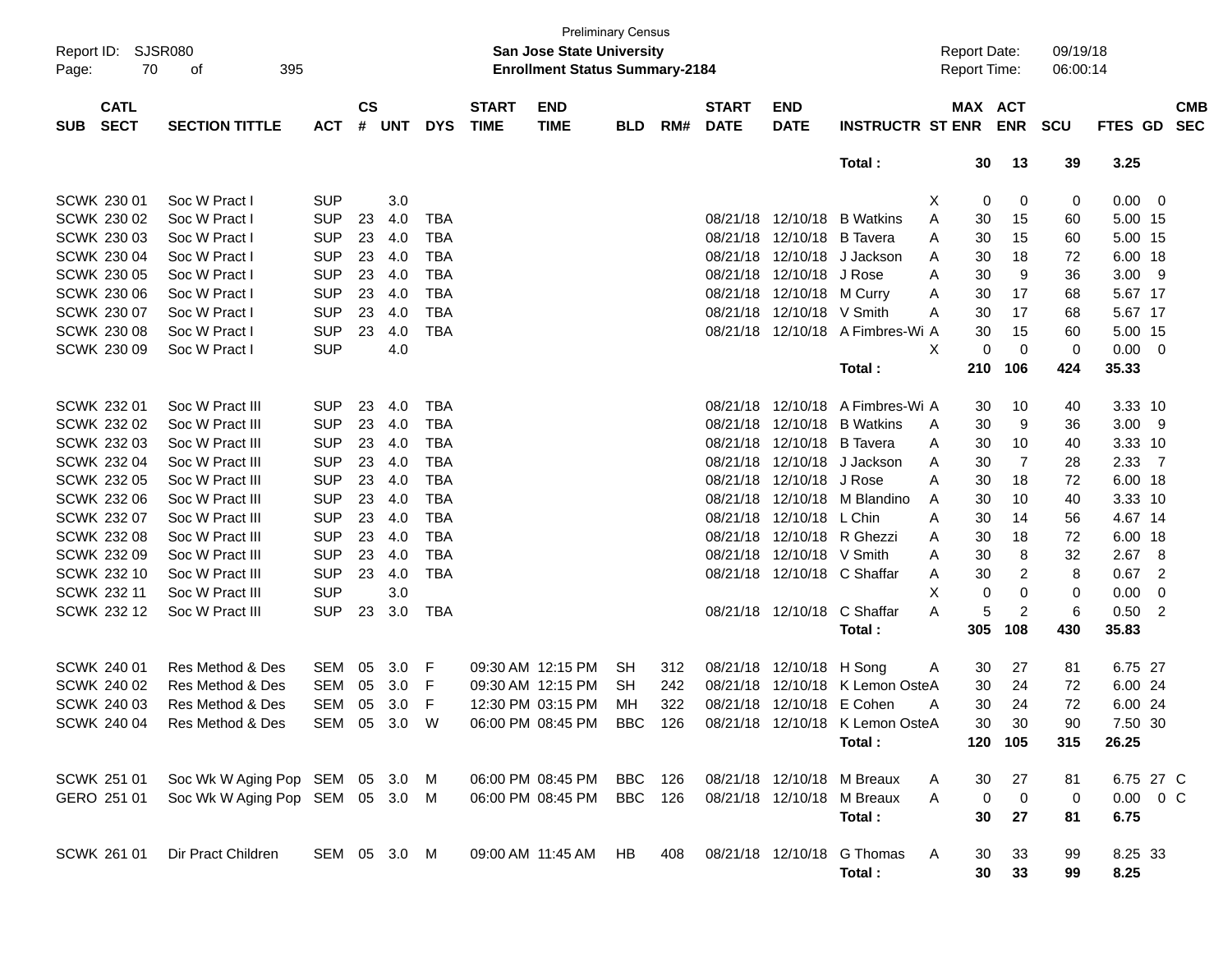| $\mathsf{cs}$<br><b>CATL</b><br><b>END</b><br><b>START</b><br><b>END</b><br><b>MAX ACT</b><br><b>START</b><br><b>SECT</b><br><b>SECTION TITTLE</b><br>#<br><b>DYS</b><br><b>TIME</b><br><b>TIME</b><br><b>BLD</b><br><b>DATE</b><br><b>DATE</b><br><b>INSTRUCTR ST ENR</b><br><b>ENR</b><br><b>SCU</b><br>FTES GD<br><b>SUB</b><br><b>ACT</b><br><b>UNT</b><br>RM#<br>8.75 35<br>SCWK 262 01<br>Soc W Prac Addles<br>SEM<br>05<br>3.0<br>06:00 PM 08:45 PM<br>322<br>08/21/18 12/10/18<br>G Thomas<br>30<br>35<br>105<br>M<br>MН<br>Α<br>8.75<br>30<br>35<br>105<br>Total:<br>6.75 27<br>SCWK 265 01<br>Child Welfare Practi<br><b>SEM</b><br>05<br>3.0<br>09:00 AM 11:45 AM<br><b>SH</b><br>312<br>08/21/18 12/10/18<br>C Kohtz<br>30<br>27<br>81<br>$\top$<br>A<br>6.75<br>Total:<br>30<br>27<br>81<br><b>SCWK 272 01</b><br><b>School Social Work</b><br><b>LEC</b><br>02 3.0<br>09:00 AM 11:45 AM<br>08/21/18 12/10/18<br>30<br>30<br>7.50 30<br>$\top$<br><b>CL</b><br>308<br>L Moore-Guer A<br>90<br>30<br>7.50<br>Total:<br>30<br>90<br>SCWK 281 01<br>Soc W in H/MH<br><b>SEM</b><br>05<br>3.0<br>12:00 PM 02:45 PM<br><b>SH</b><br>08/21/18 12/10/18 M Conroy<br>8.75 35<br>м<br>345<br>30<br>35<br>105<br>A<br>05<br>3.0<br>$\mathsf{T}$<br><b>BBC</b><br>31<br>7.75 31<br>SCWK 281 02<br>Soc W in H/MH<br><b>SEM</b><br>06:00 PM 08:45 PM<br>130<br>08/21/18 12/10/18<br>M Conroy<br>A<br>30<br>93<br>Total:<br>60<br>66<br>198<br>16.50<br>23<br>3.0<br>03:00 PM 05:45 PM<br>08/21/18 12/10/18 N Dubus<br><b>SCWK 298A01</b><br>Special Study A<br><b>SUP</b><br>M<br><b>SH</b><br>414<br>30<br>15<br>45<br>3.75 15<br>A<br><b>SUP</b><br>23<br>0.0<br>SCWK 298A 02 Special Study A<br>08/21/18 12/10/18<br>Χ<br>0<br>0<br>$0.00 \t 0$<br>0<br><b>SUP</b><br>23<br>08/21/18 12/10/18<br>$0.00 \t 0$<br>SCWK 298A 03 Special Study A<br>0.0<br>X<br>0<br>$\Omega$<br>0<br>SCWK 298A 04 Special Study A<br><b>SUP</b><br>23<br>08/21/18 12/10/18<br>0.00<br>0.0<br>Χ<br>0<br>0<br>0<br><b>SUP</b><br>23<br>08/21/18 12/10/18<br>SCWK 298A 05 Special Study A<br>0.0<br>х<br>0<br>0<br>0<br>0.00<br><b>SUP</b><br>SCWK 298A 06 Special Study A<br>23<br>0.0<br>08/21/18 12/10/18<br>X<br>$\Omega$<br>0.00<br>0<br>0<br>SCWK 298A 07 Special Study A<br><b>SUP</b><br>23<br>08/21/18 12/10/18<br>X<br>0.00<br>0.0<br>0<br>0<br>0<br>23<br>X<br>0.00<br>SCWK 298A 08 Special Study A<br><b>SUP</b><br>0.0<br>08/21/18 12/10/18<br>$\Omega$<br>$\Omega$<br>$\mathbf 0$<br>SCWK 298A 09 Special Study A<br><b>SUP</b><br>23<br>3.0<br>03:00 PM 05:45 PM<br>3.50 14<br><b>SH</b><br>315<br>08/21/18 12/10/18<br>E Bruce<br>A<br>30<br>14<br>42<br>м<br>SCWK 298A 10 Special Study A<br><b>SUP</b><br>23<br>3.0<br>03:00 PM 05:45 PM<br>08/21/18 12/10/18<br>E Cohen<br>3.50 14<br>M<br><b>SH</b><br>413<br>30<br>14<br>42<br>Α<br><b>SUP</b><br>3.50 14<br>SCWK 298A 11 Special Study A<br>23<br>3.0<br>M<br>03:00 PM 05:45 PM<br><b>SH</b><br>08/21/18 12/10/18 H Song<br>14<br>42<br>311<br>Α<br>30<br>SCWK 298A 12 Special Study A<br><b>SUP</b><br>23<br>$\mathsf{T}$<br>03:00 PM 05:45 PM<br>08/21/18 12/10/18<br>E Bruce<br>3.50 14<br>3.0<br><b>SH</b><br>313<br>A<br>30<br>14<br>42<br>SCWK 298A 13 Special Study A<br><b>SUP</b><br>23<br>3.0<br>Τ<br>03:00 PM 05:45 PM<br><b>BBC</b><br>221<br>08/21/18 12/10/18 S Lee<br>14<br>42<br>3.50 14<br>А<br>30<br>SCWK 298A 14 Special Study A<br><b>SUP</b><br>23<br>3.0<br>$\mathsf{T}$<br>03:00 PM 05:45 PM<br>08/21/18 12/10/18 A D'Andrade<br>3.25 13<br><b>DMH</b><br>167<br>30<br>13<br>39<br>A | Report ID:<br>71<br>Page: | <b>SJSR080</b><br>395<br>οf |  |  | <b>Preliminary Census</b><br>San Jose State University<br><b>Enrollment Status Summary-2184</b> |  |  | Report Date:<br>Report Time: | 09/19/18<br>06:00:14 |                                                                                                          |  |
|----------------------------------------------------------------------------------------------------------------------------------------------------------------------------------------------------------------------------------------------------------------------------------------------------------------------------------------------------------------------------------------------------------------------------------------------------------------------------------------------------------------------------------------------------------------------------------------------------------------------------------------------------------------------------------------------------------------------------------------------------------------------------------------------------------------------------------------------------------------------------------------------------------------------------------------------------------------------------------------------------------------------------------------------------------------------------------------------------------------------------------------------------------------------------------------------------------------------------------------------------------------------------------------------------------------------------------------------------------------------------------------------------------------------------------------------------------------------------------------------------------------------------------------------------------------------------------------------------------------------------------------------------------------------------------------------------------------------------------------------------------------------------------------------------------------------------------------------------------------------------------------------------------------------------------------------------------------------------------------------------------------------------------------------------------------------------------------------------------------------------------------------------------------------------------------------------------------------------------------------------------------------------------------------------------------------------------------------------------------------------------------------------------------------------------------------------------------------------------------------------------------------------------------------------------------------------------------------------------------------------------------------------------------------------------------------------------------------------------------------------------------------------------------------------------------------------------------------------------------------------------------------------------------------------------------------------------------------------------------------------------------------------------------------------------------------------------------------------------------------------------------------------------------------------------------------------------------------------------------------------------------------------------------------------------------------------------------------------------------------------------------------------------------------------------------------------------------------------------------------------------------------------------------------------------------|---------------------------|-----------------------------|--|--|-------------------------------------------------------------------------------------------------|--|--|------------------------------|----------------------|----------------------------------------------------------------------------------------------------------|--|
|                                                                                                                                                                                                                                                                                                                                                                                                                                                                                                                                                                                                                                                                                                                                                                                                                                                                                                                                                                                                                                                                                                                                                                                                                                                                                                                                                                                                                                                                                                                                                                                                                                                                                                                                                                                                                                                                                                                                                                                                                                                                                                                                                                                                                                                                                                                                                                                                                                                                                                                                                                                                                                                                                                                                                                                                                                                                                                                                                                                                                                                                                                                                                                                                                                                                                                                                                                                                                                                                                                                                                                |                           |                             |  |  |                                                                                                 |  |  |                              |                      | <b>CMB</b><br><b>SEC</b>                                                                                 |  |
|                                                                                                                                                                                                                                                                                                                                                                                                                                                                                                                                                                                                                                                                                                                                                                                                                                                                                                                                                                                                                                                                                                                                                                                                                                                                                                                                                                                                                                                                                                                                                                                                                                                                                                                                                                                                                                                                                                                                                                                                                                                                                                                                                                                                                                                                                                                                                                                                                                                                                                                                                                                                                                                                                                                                                                                                                                                                                                                                                                                                                                                                                                                                                                                                                                                                                                                                                                                                                                                                                                                                                                |                           |                             |  |  |                                                                                                 |  |  |                              |                      |                                                                                                          |  |
|                                                                                                                                                                                                                                                                                                                                                                                                                                                                                                                                                                                                                                                                                                                                                                                                                                                                                                                                                                                                                                                                                                                                                                                                                                                                                                                                                                                                                                                                                                                                                                                                                                                                                                                                                                                                                                                                                                                                                                                                                                                                                                                                                                                                                                                                                                                                                                                                                                                                                                                                                                                                                                                                                                                                                                                                                                                                                                                                                                                                                                                                                                                                                                                                                                                                                                                                                                                                                                                                                                                                                                |                           |                             |  |  |                                                                                                 |  |  |                              |                      |                                                                                                          |  |
|                                                                                                                                                                                                                                                                                                                                                                                                                                                                                                                                                                                                                                                                                                                                                                                                                                                                                                                                                                                                                                                                                                                                                                                                                                                                                                                                                                                                                                                                                                                                                                                                                                                                                                                                                                                                                                                                                                                                                                                                                                                                                                                                                                                                                                                                                                                                                                                                                                                                                                                                                                                                                                                                                                                                                                                                                                                                                                                                                                                                                                                                                                                                                                                                                                                                                                                                                                                                                                                                                                                                                                |                           |                             |  |  |                                                                                                 |  |  |                              |                      |                                                                                                          |  |
|                                                                                                                                                                                                                                                                                                                                                                                                                                                                                                                                                                                                                                                                                                                                                                                                                                                                                                                                                                                                                                                                                                                                                                                                                                                                                                                                                                                                                                                                                                                                                                                                                                                                                                                                                                                                                                                                                                                                                                                                                                                                                                                                                                                                                                                                                                                                                                                                                                                                                                                                                                                                                                                                                                                                                                                                                                                                                                                                                                                                                                                                                                                                                                                                                                                                                                                                                                                                                                                                                                                                                                |                           |                             |  |  |                                                                                                 |  |  |                              |                      |                                                                                                          |  |
|                                                                                                                                                                                                                                                                                                                                                                                                                                                                                                                                                                                                                                                                                                                                                                                                                                                                                                                                                                                                                                                                                                                                                                                                                                                                                                                                                                                                                                                                                                                                                                                                                                                                                                                                                                                                                                                                                                                                                                                                                                                                                                                                                                                                                                                                                                                                                                                                                                                                                                                                                                                                                                                                                                                                                                                                                                                                                                                                                                                                                                                                                                                                                                                                                                                                                                                                                                                                                                                                                                                                                                |                           |                             |  |  |                                                                                                 |  |  |                              |                      | $\overline{\phantom{0}}$<br>$\overline{0}$<br>- 0<br>$\overline{\mathbf{0}}$<br>$\overline{\phantom{0}}$ |  |
| SCWK 298A 15 Special Study A<br><b>SUP</b><br>23<br>3.0<br>$\mathsf{T}$<br>03:00 PM 05:45 PM<br><b>SH</b><br>314<br>08/21/18 12/10/18 S Sen<br>30<br>13<br>39<br>3.25 13<br>A<br>111<br>333<br>27.75<br>Total:<br>240                                                                                                                                                                                                                                                                                                                                                                                                                                                                                                                                                                                                                                                                                                                                                                                                                                                                                                                                                                                                                                                                                                                                                                                                                                                                                                                                                                                                                                                                                                                                                                                                                                                                                                                                                                                                                                                                                                                                                                                                                                                                                                                                                                                                                                                                                                                                                                                                                                                                                                                                                                                                                                                                                                                                                                                                                                                                                                                                                                                                                                                                                                                                                                                                                                                                                                                                          |                           |                             |  |  |                                                                                                 |  |  |                              |                      |                                                                                                          |  |

**Department : Social Work** 

| Department Total:         | 2190         |                | 1656 5236 | 405.25 |
|---------------------------|--------------|----------------|-----------|--------|
| <b>Lower Division:</b>    | $\mathbf{u}$ | n              | o         | 0.00   |
| <b>Upper Division:</b>    | 625          |                | 603 1865  | 124.33 |
| <b>Graduate Division:</b> |              | 1565 1053 3371 |           | 280.92 |